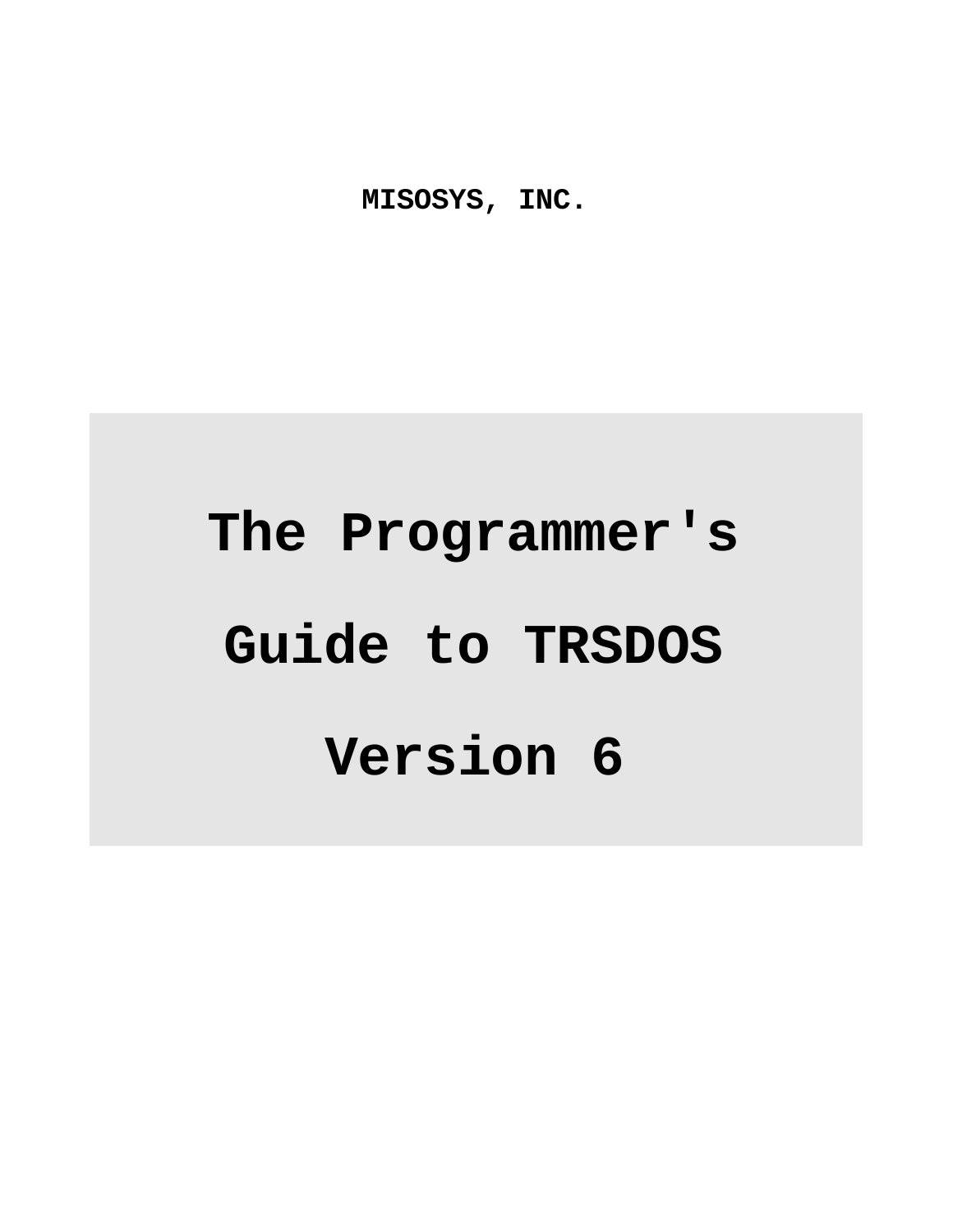# **The Programmer's Guide to TRSDOS Version 6**

**By Roy Soltoff, BSEE**

Copyright © 1983 MISOSYS All Rights Reserved

First Edition - 1983 Second Edition - 1984

Reproduction in any manner, electronic, mechanical, magnetic, optical, chemical, manual or otherwise, without expressed written permission is prohibited.

Disclaimer:

While MISOSYS has taken every precaution in the preparation of this book, it assumes no responsibility for errors or omissions. Neither is any liability assumed for damages resulting from the use of the information contained herein.

> **MISOSYS Inc. P. O. Box 239 Sterling, Virginia 22170-0239**

This book is dedicated to my first daughter, Stacey Elizabeth, whose birth the eighth of June of 1983 provided me my proudest moment in life. There is no way that I can sufficiently thank my wife, Brenda, for nurturing and bringing forth this new human being - but I'll try.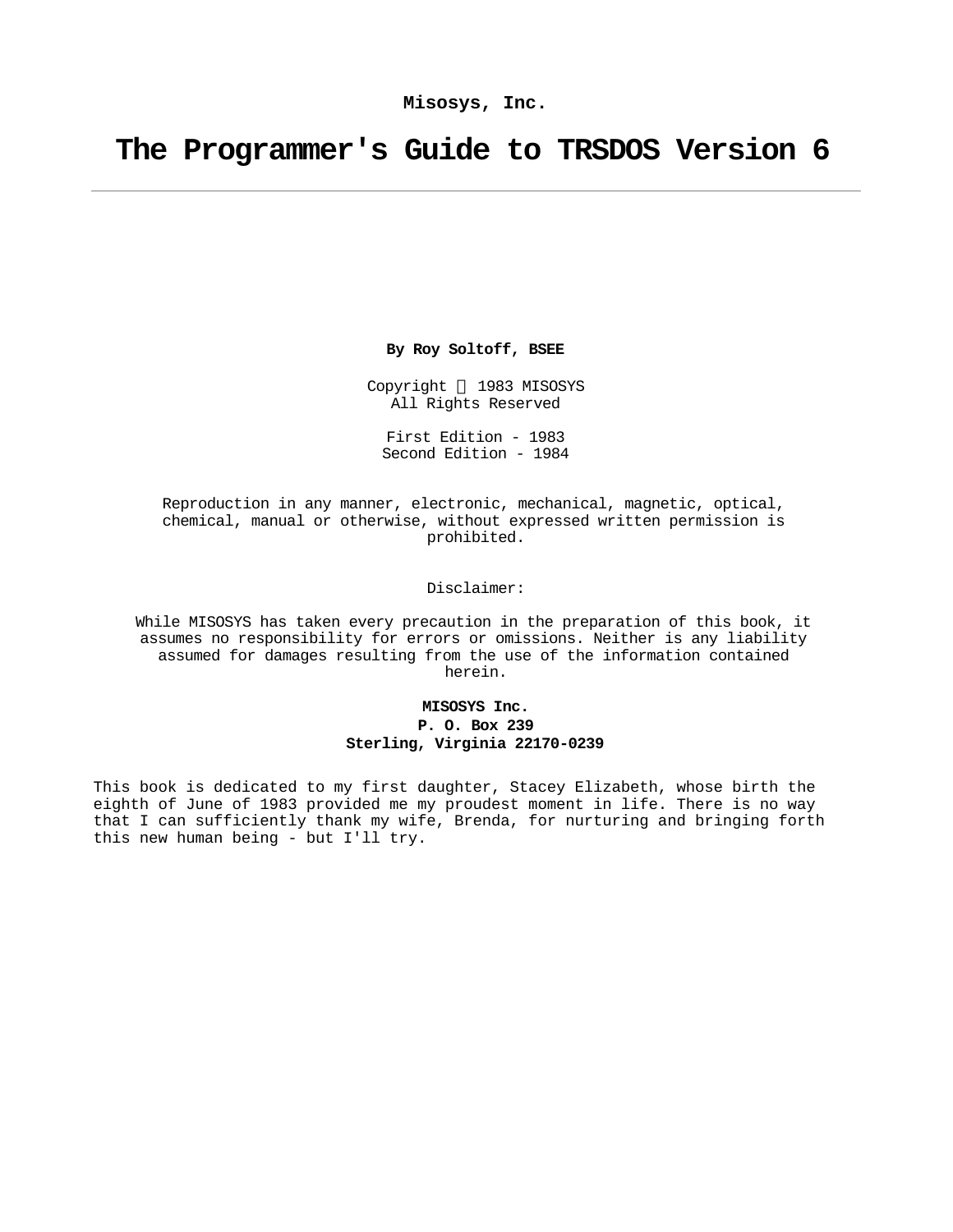# **1. Introduction**

Many thousands of users take it upon themselves to explore the workings of an operating system to gain a better understanding of application software interfacing. This has always been such a waste of programmer talent because the system's designers usually know the best interfacing procedures. A complex operating system has many idiosyncrasies. Because of this fact, some procedures work much better than others to accomplish the same goal.

An operating system in this day and age demands that precious talent not be wasted. LDOS Version 6 is a complex operating system. There should not be a void of information that the programmer needs to properly write his or her software. For the programmer, this book should fill that void. It is not intended as an assembly language learning tool nor is it intended as an expose' of "mysteries" concerning the internal workings of the operating system. This book conveys that information which is essential to the job of programming application software, utilities, device drivers and filters.

It is very important for the programmer to keep PORTABILITY paramount in the thinking that goes along with program design. LDOS Version 6 was designed to provide portability for application software by incorporating standard protocols and conventions for all interfacing. Keep that in mind when you explore the contents of this book.

Knowing that the microcomputer community inherently finds distasteful the prospect of reading documentation cover-to-cover prior to jumping in and getting their feet wet, this book includes an index. Then again, what kind of book omits an index? Feel free to access the information randomly, although I recommend that a sequential scanning is more suited to the learning process.

The chapter contents have been designed to be self-contained. Thus, you may find some small repetition of subject matter where it was felt that a term or concept may not have been carried over from an earlier chapter due to an indexed access of the subject matter.

I have tried to be complete within the subjects discussed. As there are some proprietary items within the operating system, confidentiality precludes their appearance in this book. However, any work of this magnitude is bound to omit a detail. If you feel that a subject should have been included, please bring it to the publisher's attention. Remember that the desire to foster the development of portable software may mean that certain points may have been omitted to preclude the writing of non-portable machine specific software. Where you must write machine specific software, it is recommended that you obtain the manufacturer's hardware technical manual.

The programming examples were coded with the PRO-CREATE assembler, which is available from MISOSYS. References to SuperVisor Calls in the form @XXXX should have a corresponding EQU statement, which defines the SVC number.

For those individuals firmly entrenched in operating system exploration, I heartily recommend THE SOURCE, a three-volume set of books that provide the complete set of assembler source listings that constitute LDOS Version 6.2.0. THE SOURCE is available from Logical Systems, Inc.

Lastly, the author is always open to suggestions for improving this book. Certainly if you uncover erroneous data, suggest that it be corrected in the next printing. I wish you successful programming.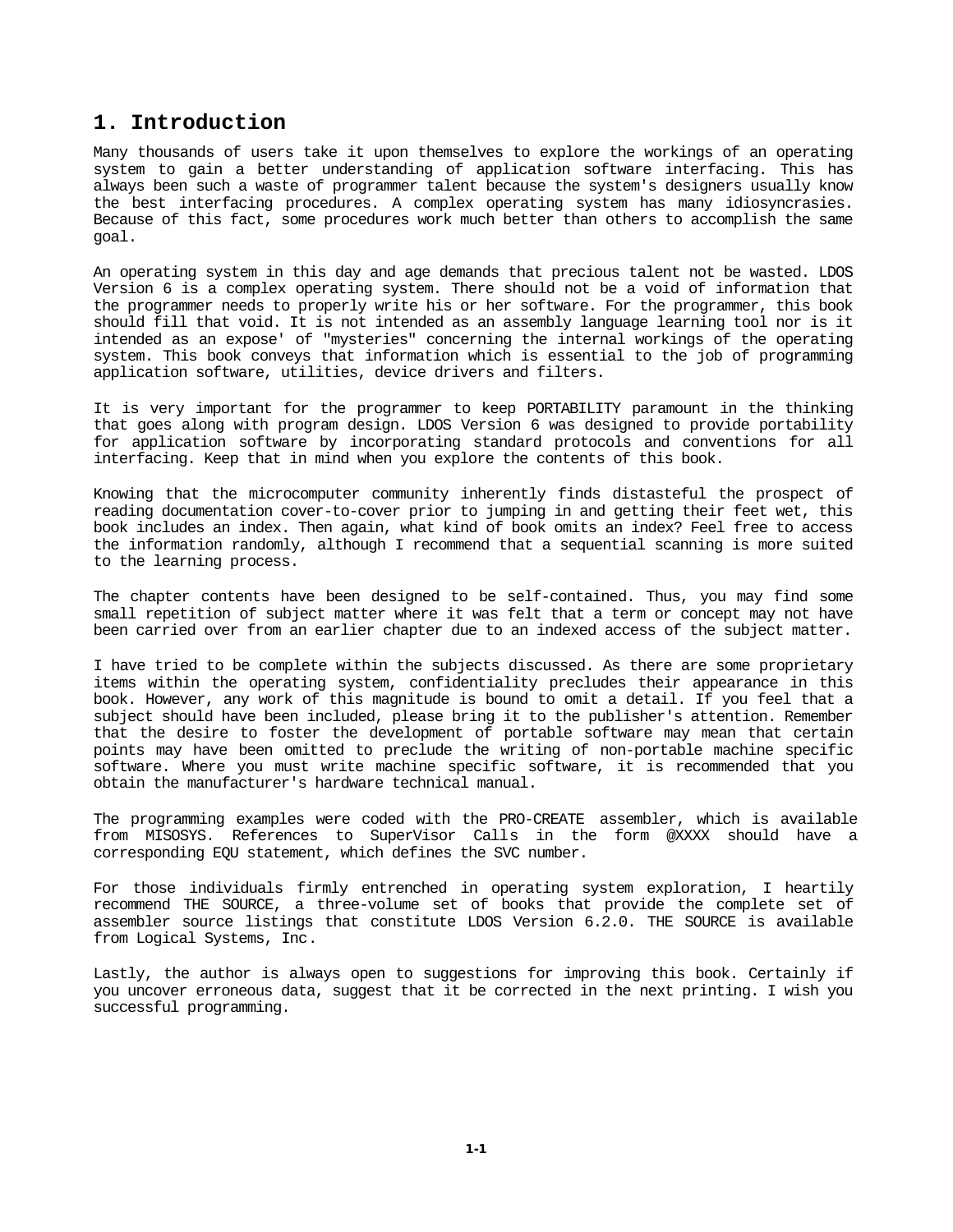# **2. LDOS VERSION 6 - AN OPERATING SYSTEM OVERVIEW**

After spending a few hours at any computer show featuring microcomputers, it becomes obvious that most 8-bit machines look surprisingly similar. Each comes equipped more or less with the following features: CRT monitor, keyboard, one or more 5-1/4" or 8" floppy disk drives (usually 5-1/4" minifloppies), 64K-128K of RAM, and a processor card. With the industry seemingly adopting CP/M as an operating system pseudo-standard, the chip usually chosen is Zilog's Z-80 microprocessor. The design of these machines must be sufficiently straight forward. While each competing manufacturer attempts to make its machine more desirable by implementing greater reliability, flexible interfacing, more peripheral support, additional hardware features, attractive packaging, and lower cost, cognizance of the cost effectiveness of utilizing smarter software may just be the important ingredient sometimes overlooked.

Alternative operating systems are available that bring a great deal of main-frame power to the microcomputer. One such system, LDOS Version 6 [or its licensed dialects such as TRSDOS 6], is a classic example of a truly powerful operating system designed for an eight bit microcomputer using the Z-80 processor chip. LDOS provides a single-user system with total device independence, dynamic file space allocation, extensive file management, job control language structures, a large library of utilities, plus the ability to easily interface to disk storage devices with capacities from 88 kilobyte minifloppies to multimegabyte Winchester disk drives. Error trapping and an English-like command structure help make LDOS a user-friendly but powerful operating system.

The primary design obligation of LDOS is to ensure MEDIA COMPATIBILITY across all machines running the DOS (within the  $5-1/4$  or  $8$ " size). This means that a user must be able to take a diskette and use it across all machines running LDOS - so long as the hardware permits that size diskette. To accomplish this, the DOS has a "standard" 5-1/4" structure - both single density and double density. It also has a "standard" 8" diskette structure. The structure goes beyond just the format and allocation schemes - it covers the entire directory makeup.

The hardware architecture chosen for LDOS Version 6 is a Z-80 based microcomputer with a minimum of 64K RAM and 80 by 24 video screen size. The DOS includes a bank-switching SuperVisor Call that implements memory bank switching. The SVC permits switching a memory segment (usually the top 32K) with up to seven auxiliary 32K memory banks. It also supports the controlled transfer of execution to a location within the bank at the option of the user. The system maintains supervision of the resident bank to ensure that the standard bank (bank 0) is always resident during certain operations (disk I/O, character I/O, and interrupt task handling). The DOS is designed to operate starting from address zero (page 0 origin) and is 100% SuperVisor Call (SVC) accessed. System data items needed by application software are also available via SVCs.

Essentially, there are two levels of interaction to the system - command level and primitive level. At the command level, the operator enters a command which requests the execution of some function [perhaps the listing of a file, the displaying of a disk directory, the running of a BASIC program, or the compiling of a C language source file]. The command interpreter parses the user entry, determines whether the request is for a system function or user-supplied function, then arranges for the necessary system resources. Control is transferred to the module necessary to satisfy the request. The system passes parameter pointers to the module and expects a return code upon the module's completion.

System resources and data quantities are requested via a SuperVisor Call (SVC) processor. An SVC is associated with all system primitives (i.e. get a character, put a character, open a file, add a task, rename a file, ...). Application software written in a low-level language (such as assembler) makes direct use of the SVC. Programs using a high-level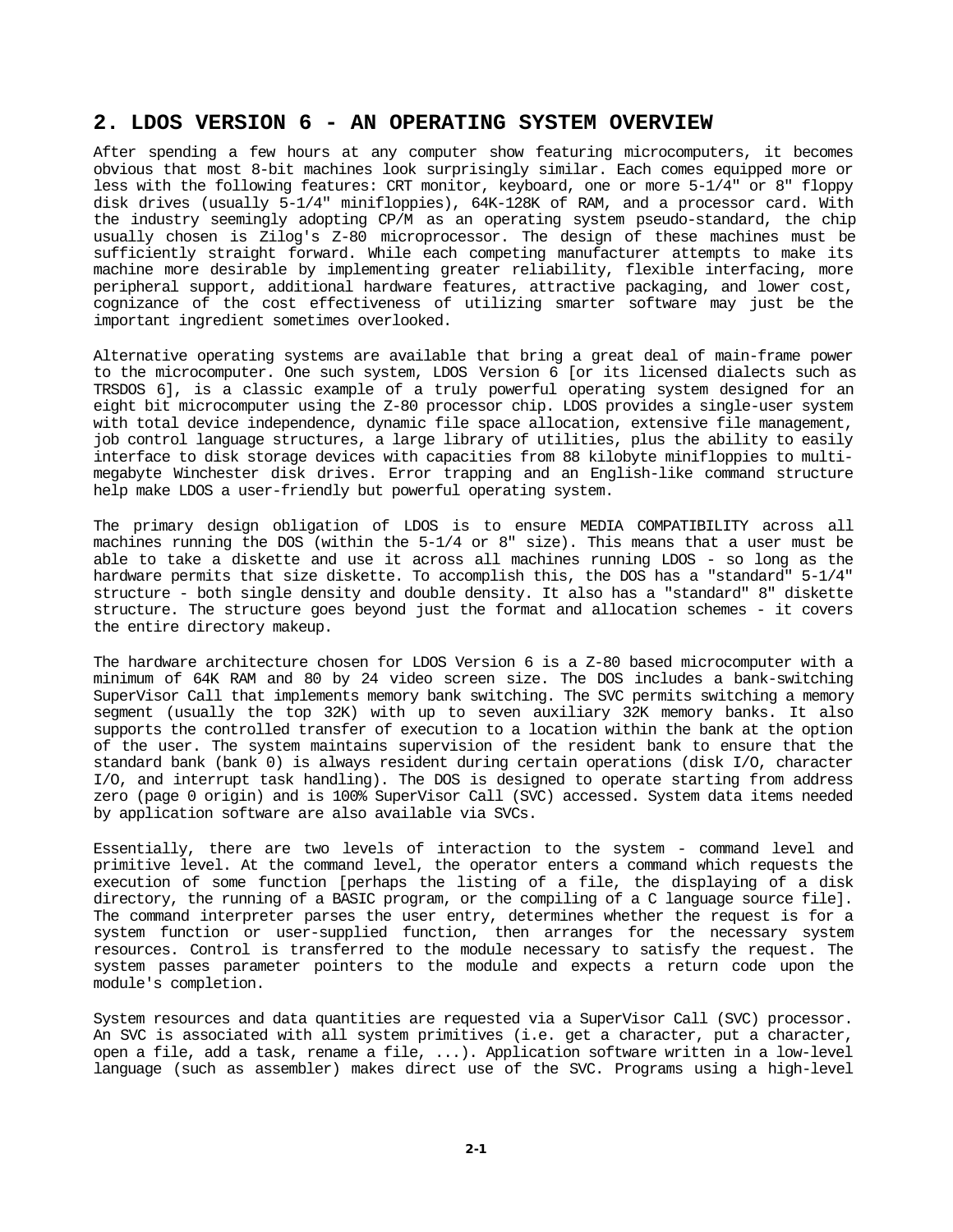language (i.e. BASIC, C, PASCAL, ...) need not bother with the SVC as system interfacing is accomplished within the language interpreter or compiler.

The DOS supports up to eight logical disk packs or volumes logically numbered 0-7. Each floppy, be it one or two sided, is treated as a single volume. Hard disk drives (winchesters) may be treated as a single volume or partitioned into multiple volumes. A Drive Control Table (DCT) contains the parameters associated with each disk (number of cylinders, heads, and sectors per track for example) and also interfaces the disk driver software to the system.

Character Input/Output devices (i.e. keyboard, video display, printer, RS-232 serial ports, ...) and their associated software driver routines are interfaced to the system via Device Control Blocks (DCB). I/O devices are identified by a two-character device name such as KI (keyboard input), DO (video output), PR (printer), and CL (communications line). Whenever a device is specified, it is denoted by an asterisk followed by the device name to form a complete "device specification". The reason for this will soon become evident. Additional devices can be defined to the system once an appropriate software driver is available. The device name selection is left up to the user.

A collection of data stored on disk is termed a file and is denoted by a file specification. A complete file specification consists of five parts: a file name of up to eight characters, a file extension of up to three characters, a file password of up to eight characters, the logical drive specification, and optionally, in certain cases of Partitioned Data Sets (PDS), a member specification of up to eight characters. Whenever users institute a structured naming convention, most files are accessible via the file name reference only. The DOS will search all drives for a file if the drive specification is omitted from the file specification. In addition, many system utilities and user applications can use default file extensions to separate files into classes. For example, PRO-CREATE, a popular assembler running under the DOS, will automatically use the file extension "/ASM" for its source files and "/CMD" for its object code generation thus alleviating the user of the necessity to enter the file extensions (it also helps to prevent inadvertently overwriting one file with another). Similarly, LDOS makes extensive use of default file extensions such as "JCL" for all Job Control Language, "TXT" for ASCII listings, "FLT" for all device filters, etc.

File specifications and device specifications are generally interchangeable. Thus, wherever a file specification is needed, a device specification can usually be entered. This is one of the examples of device independence in the system. The protocol used in character I/O is identical across logical devices (i.e. \*KI, \*PR, \*SO,...) and disk files. Thus, character I/O is handled the same way regardless of the physical device identified in the Device/File Control Block (DCB/FCB ) - be it physical keyboard, printer, or disk file. For example, the COPY utility is used primarily to copy a file from one disk to another, as in:

#### COPY ARTICLE/TXT:0 TO ARTICLE/TXT:1

which creates a duplicate on drive 1 of the file specified "ARTICLE/TXT" located on drive 0. In lieu of the file specifications, device specifications could equally be used as in the following:

#### COPY \*KI TO \*PR

which copies keyboard input directly to the printer. With ease, a keyboard can be added to a daisy-wheel printer turning it into a temporary typewriter. Perhaps a more useful illustration would be the convenience of directing program output to video display, printer, or a file depending on the device/file specification provided.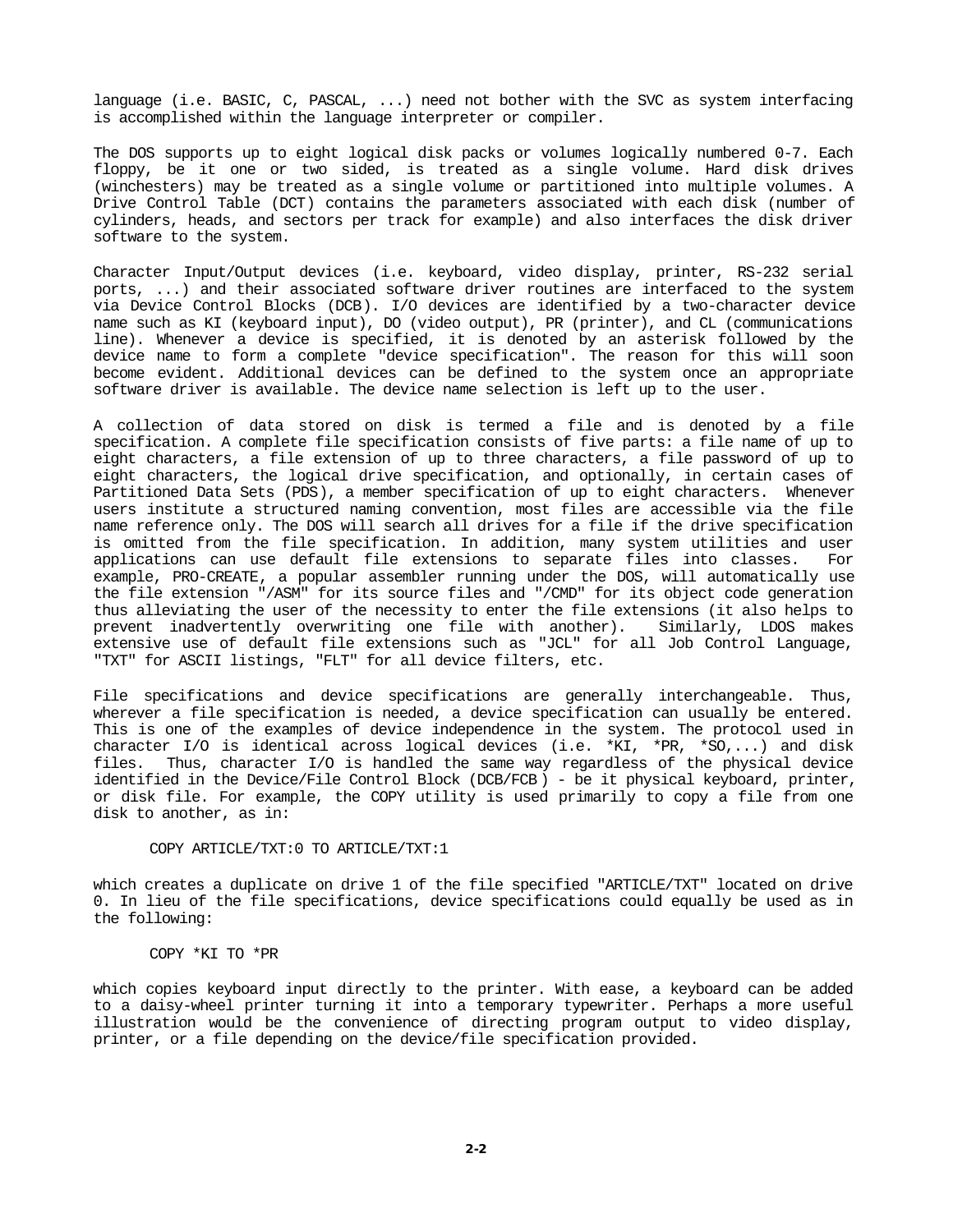The acquisition of disk file space is completely transparent to the user. This frees the user from worrying about sectors, tracks, cylinders, heads, and even disk drives in most cases. File space is obtained dynamically for any given file when space is required. Since directory accesses are dynamic (i.e. any time directory information requires updating, a disk access is made), users can change floppy disk ettes in a disk drive after any open files on the disk have been closed with out having to "log" the action.

Files do not have to occupy contiguous space on a disk but can exist in blocks of space called extents. Linkage maps exist in a file's directory which connect each extent. Access to a file is achieved by placing the file specification in a File Control Block (FCB), referencing a user disk file I/O buffer, and issuing the "OPEN" SVC. The provision of a separate file buffer for each file greatly adds to the system's flexibility. Directory information needed by the file access routines is then placed in the "open" FCB. Thereafter, SVC requests for file positioning, reading, and writing are available to access any record in the file. Fixed record lengths of from one to 256 bytes are available directly at the SVC level. Languages, such as BASIC, generally provide sequential files with variable record lengths.

Although the functions supported are many, a minimum of the machine's RAM space is required by LDOS. This is achieved by having only frequently used routines resident in memory while others are brought in to an overlay region on an as-required basis. All of the functions identified in Table 1-1, including the device and disk drivers (both floppy and hard), are contained in a 9K memory space which includes a 1.5K (1536 bytes) system overlay region. Another 3K region is used for the execution of system library commands but may be used by applications that do not request system library functions. Functionally, the DOS is divided into seven regions: system low core (LOWCORE), Input/Output driver region (IOR), resident system (SYSRES), System Overlay Region (SOR), Library Overlay Region (LOR), User Program Region (UPR), and high memory region (HIMEM). The UPR extends from X'3000' through HIGH\$. Table 1-1 illustrates these regions. The DOS normally does not use HIMEM; however, certain user-specified requests must be satisfied by use of high memory. For example, SPOOL filter and buffer space use high memory. KSM filter and data space use high memory. A pointer to the top of HIMEM is available via an SVC and programs must honor this HIGH\$ pointer.

The interrupt task scheduler listed in Table 2-1 under SYSRES schedules the execution of small background tasks at periodic intervals. The time intervals are determined primarily by a hardware generated interrupt to the Z-80 processor. A desirable minimum interrupt rate would be 40-60 Hz. This "clock" is software divided to produce "high", medium, and "low" level task control. The DOS provides for eight low level tasks, three medium level tasks, and one high level task. For example, with a 60Hz interrupt rate, one task can be performed at 16.7ms intervals, three discrete tasks can be processed at 33.3ms intervals while eight other tasks are processed at 267ms intervals. The types of tasks generally operating from such a scheduler would be software time of day routines, printer despooling routines, address trace functions, keyboard type ahead scanning, blinking cursor routines, or other processes that need to be examined at periodic intervals.

As a specific example of how software can reduce hardware costs, briefly examine keyboard type-ahead. This feature is quite significant to a fast typist. Even slow operator entry can gain from type ahead by the ability to enter responses in anticipation of known queries. Even if the hardware does not provide an interrupt generating keyboard, the DOS implements a 64-128 (depending on release) character type ahead buffer via task polling which is adequate for all operators.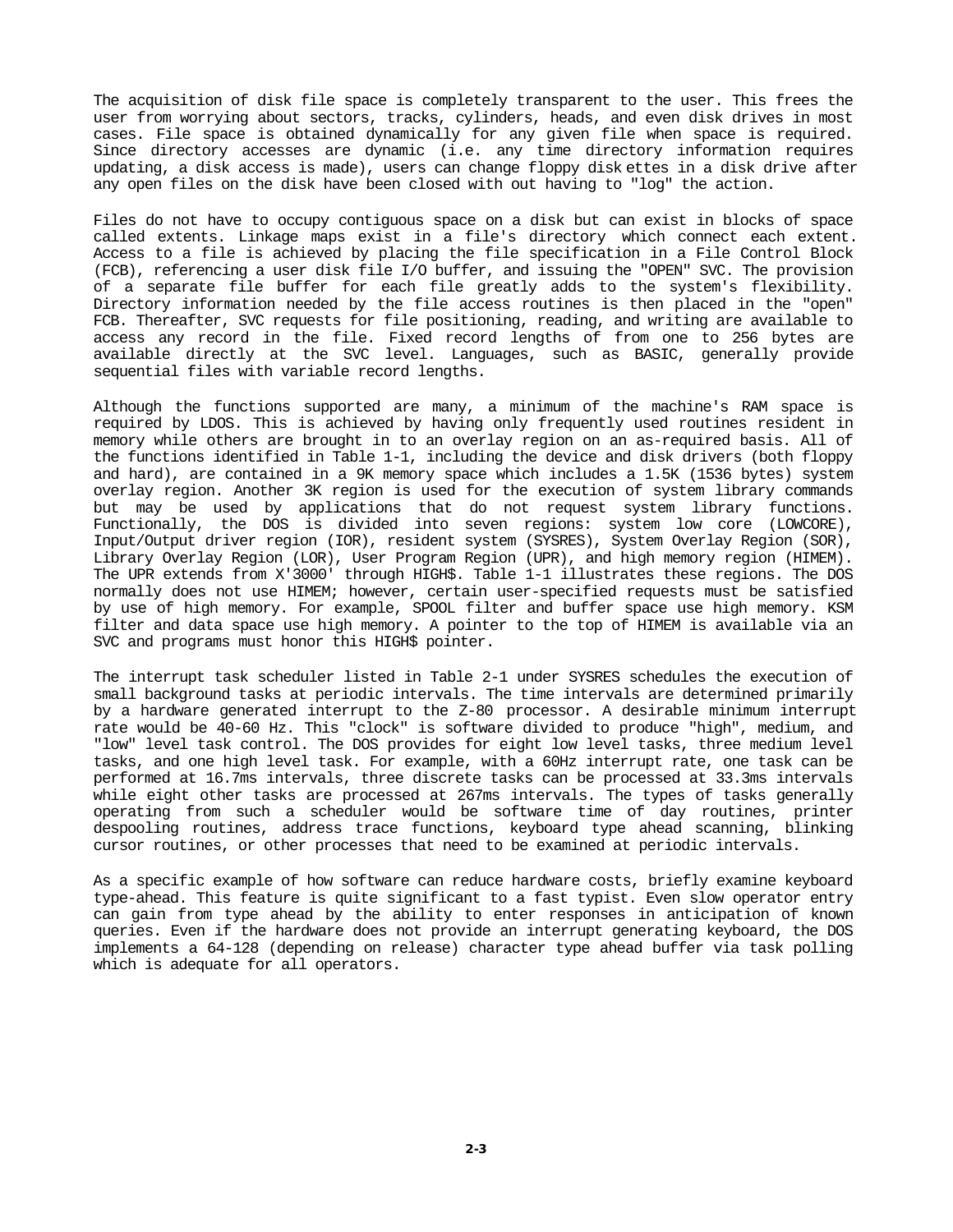| <b>NAME</b>   | <b>START</b> | END.      | <b>DESCRIPTION</b>                                                                                                                                                                                                                                                                           |
|---------------|--------------|-----------|----------------------------------------------------------------------------------------------------------------------------------------------------------------------------------------------------------------------------------------------------------------------------------------------|
| LOWCORE       | X'0000       | @\$SYS    | RST vectors, NMI vector, System flags, Date, Time,<br>System FCB, DEBUG register save area, JCL FCB,<br>Command FCB, SVC Table, DCB Table, System stack,<br>Miscellaneous data, Command input buffer, Drive<br>Control Table, Device I/O handler, Clock task, Memory<br>management routines. |
| IOR           | @SYS         | X'12FF    | Keyboard, Video, Printer, and Disk drivers.                                                                                                                                                                                                                                                  |
| <b>SYSRES</b> | X'1300       | X'1DFF    | File access routines, SVC processor, System overlay<br>handler, System program loader, Interrupt Task<br>Schedular, System buffer.                                                                                                                                                           |
| <b>SOR</b>    | X'1E00       | $X'$ 23FF | Execution region for system overlays 2-5, 9-13,<br>overlay disk file buffer.                                                                                                                                                                                                                 |
| <b>LOR</b>    | X'2400       | $X'$ 25FF | Execution region for system library comands contained<br>in libraries A, B, & C.                                                                                                                                                                                                             |
| <b>UPR</b>    | X'3000       | (HIGH\$)  | Execution region for user transient programs (note:<br>programs not accessing the system libraries can start<br>at $X'2600'.$                                                                                                                                                                |
| <b>HIMEM</b>  | (HIGH\$)+1   | X'FFFF    | Region for relocation of extended system and user<br>static modules.                                                                                                                                                                                                                         |

**Table 2-1 System Map**

The task scheduler is also used by the despooling function of the printer spooler. The DOS spooler implements a combination of memory and disk buffers to temporarily hold the printer output. This output is despooled to the printer under the control of the task scheduler. The function, being transparent to the user, can continue the despooling even after the application generating the output is finished and another started. When the system contains 128K (or more) of RAM, the extra RAM can be set aside for the spooler's memory buffer.

The primary function of any operating system is to provide the user with a facility for managing and accessing files stored on disk storage devices. Since the user must not be burdened with the physical details of the storage devices themselves, it is the operating system's responsibility to translate all file record access requests into specific drive, track, sector, and head parameters that pinpoint the storage location of each record. The DOS supports a wide range of disk storage capacities. Let's take a brief look at how a disk drive is organized.

Each track is formatted into a specific quantity of 256-byte sectors with a maximum capacity of 32 sectors per track. Sectors are grouped into blocks called "granules" which vary in size according to total track capacity. Whenever additional disk space is needed for a file, an additional granule is allocated. The granule thus becomes the minimum size storage unit. Where multiple headed drives are in use, the track numbers on a surface are duplicated on each surface with all similarly numbered tracks constituting a cylinder. Cylinder capacities also have an upper limit of 256 sectors per cylinder or eight granules per cylinder while the system supports a maximum of eight heads per drive.

In order to evenly use the entire surface of a drive, files are uniformly distributed across each surface [note: LSI unfortunately has changed to a fixed allocation scheme effective with release 6.1]. That means the head has a tendency to be randomly located whenever a directory access is needed. Because of this, each disk drive's directory is placed on the cylinder closest to its midpoint which provides a tendency to minimize the average seek time for directory accesses. The directory, of course, contains information on each file stored on the drive as well as additional tables and codes pertinent to the drive.

The first sector of the directory contains a granule allocation table (GAT ). The GAT is bit mapped to each granule of space on the drive. Other fields in the GAT contain the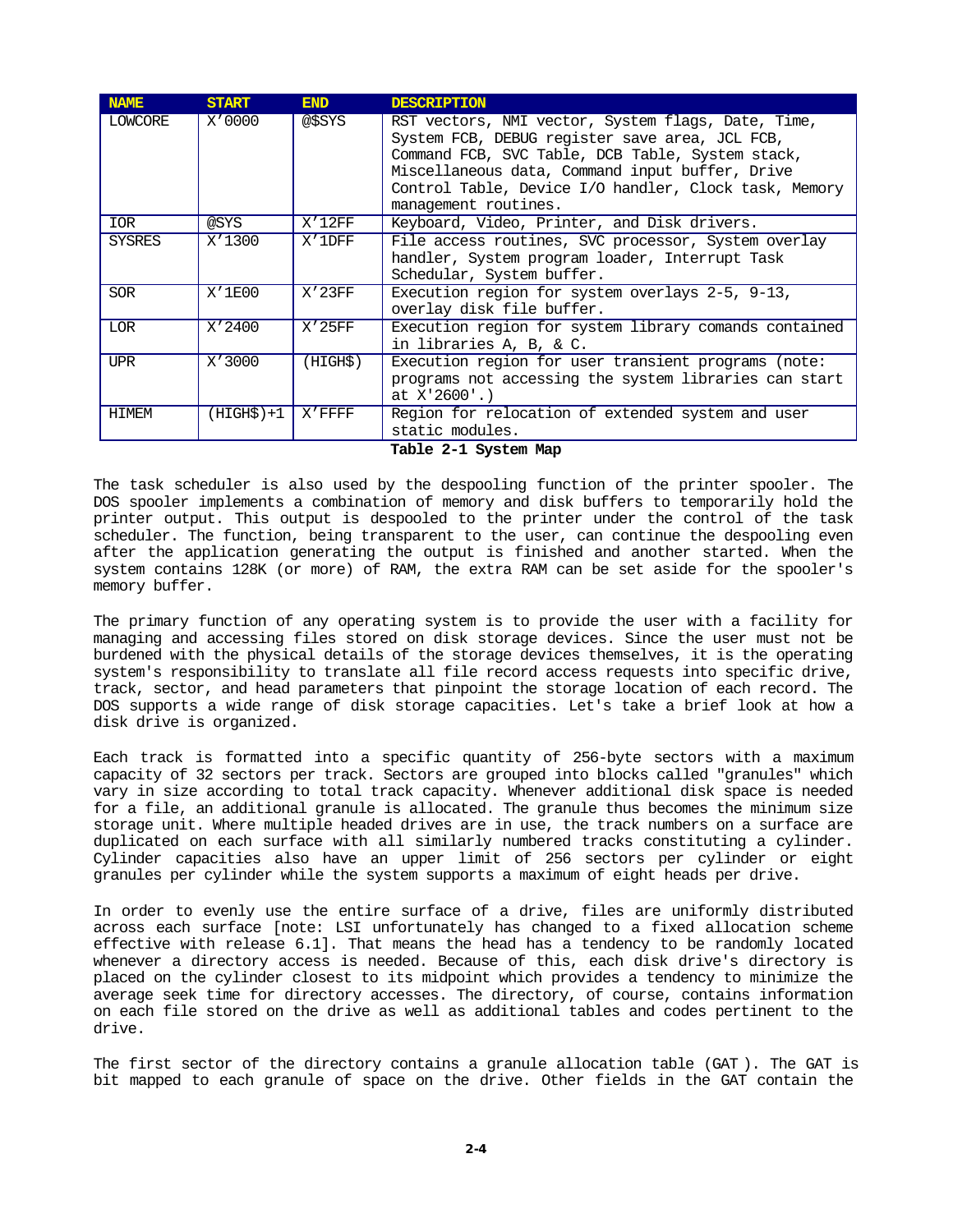PACK NAME, DATE of creation, pack PASSWORD, and data pertaining to the configuration of the drive.

The system can support a capacity of 13 Megabytes of directly addressable storage on each of eight drives. Rigid disk drives of greater capacities can be supported by partitioning them into two or more logical drives. Also, where a physical parameter exceeds the upper limits, translation techniques can be used in software. Again, the flexibility of the system provided through intelligent software allows for easy interfacing.

When a file is to be opened for access, the system needs to search the directory for its directory record. Search time is minimized by using a hashing technique to reduce the 11 character string formed from the file name and extension to a one-byte value. The hash code for each file is stored in a Hash Index Table (HIT ) which is the second sector of the directory. Each position in this table corresponds to a specific directory entry record. The hash table, being a sector in length, can index a maximum of 256 directory records or files. The directory itself is sized according to disk capacity by being a maximum of one cylinder (up to 34 sectors). Thus, the larger the disk storage capacity, the larger its directory, and the greater the number of file names that can be stored.

To open a file, therefore, the file name and extension are gathered from the specification and put through the hashing algorithm. The HIT sector is read and searched for a matching value. When a match is found, the directory sector containing the corresponding directory record is read. To guard against a different file name/ext hashing to the same value (which is called a collision), the 11-byte string is then checked for a match. If the correct record has not been retrieved, the HIT is examined further.

The directory record contains information such as the date the file was last modified, its update and access password codes, its access level, other attributes such as whether it is a SYStem or PDS file and if a backup has been made, the relative number of the last sector in the file and the last byte within the last sector. The record also contains the physical storage in use by the file by pointing to the cylinder, relative starting granule, and number of contiguous granules for each extent linking up the file. When a file has more than four extents, additional directory records are used as required with forward and backward pointers linking each record.

A feature considered important by many users is the flexibility of the file management utilities. These utilities include such functions as copying files from one drive to another, appending two files together, listing files with structured formatting, renaming files, removing files, obtaining disk directories, and making archival backups of your "favorite" files. All are popular functions with BACKUP being one of the most important in light of the tremendous capacity available when using large storage devices.

Ever since small winchester drives started to appear interfaced to small microcomputers, the question of how to backup these devices loomed large. Although some installations consider streaming tape for backup (relatively expensive as an added cost) while others are incorporating video cassette recorder interfaces (assumes the availability of VCRs at the micro site or another added cost), by far the most popular method has been the use of floppy diskettes (least expensive and widely available). Floppies do have a serious drawback. When comparing the available capacities of a single floppy to a small winchester, it soon becomes obvious that a good handful of diskettes are required to backup the hard drive.

A sophisticated backup utility can ease the frustration of archiving hard disk files. For one thing, with the availability of 80-track 2-headed minifloppies, over 700 Kilobytes can be stored on a single 5-1/4" diskette when recorded in double density. With 2-headed 8" drives, 1.2 Megabytes of storage exist on a floppy diskette. For another thing, the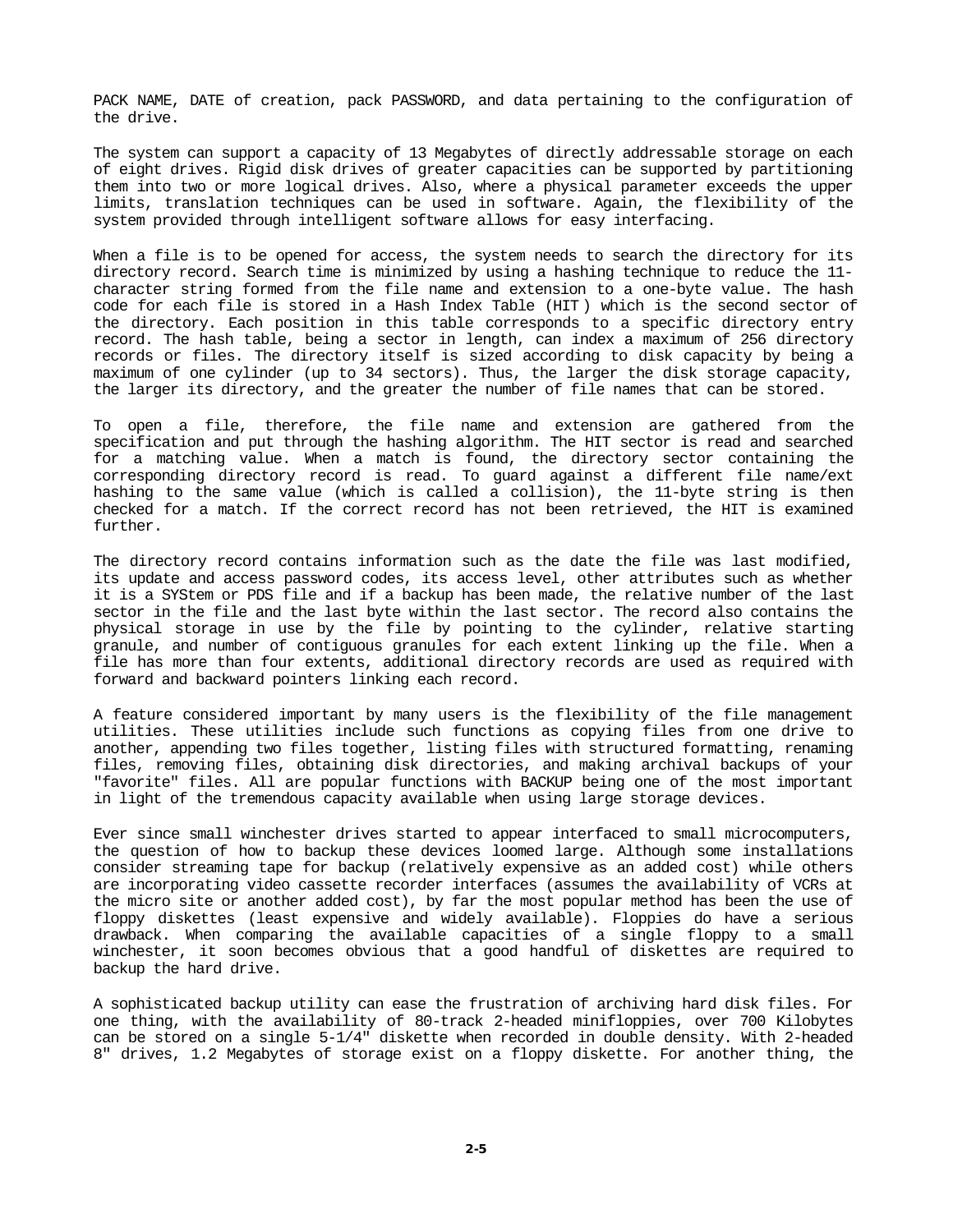backup utility provides exceptional flexibility as can be evidenced by the following command examples:

BACKUP :4 TO :2

will copy all files from logical drive 4 to logical drive 2. If both drives are floppies having the same physical configuration (i.e. both 40-track 2-headed with the same density), then the backup will automatically be performed track by track called "mirror image".

BACKUP /TXT:3 TO :5 (OLD)

will copy all files with a file extension of "TXT" from logical drive 3 to logical drive 5 but only if the file already exists on logical drive 5. The use of the "OLD" parameter permits organization of archival copies.

BACKUP R\$S/BAS:4 TO :2 (MOD,DATE="11/09/82-11/15/82")

will make copies of all files from logical drive 4 with a filename starting with the character "R", the third character "S", with any character acceptable in all other file name character positions. Also, files must have been last modified between the dates of November 9, 1982 through November 15, 1982 inclusive in order to be included in the backup. In addition, the file must not have been backed up since it was last modified.

These examples illustrate the extreme flexibility of managing archival copies of working files. When used in a hard drive environment, large capacity floppy diskettes can be used to store selected "classes" of files with working files backed up in a structured manor only if they have been modified. Daily "churning" of working files is minimal, thus a procedure that enables a backup only if a modification has been done to a working file within a class certainly lends itself to optimum file management techniques without the need for expensive backup hardware. For those cases where a single file exceeds the capacity of a single floppy, a separate utility provides diskette spanning capabilities for the backup.

The command to obtain a directory display is used frequently in most machine environments. The DOS directory command listing is sorted by file name/ext. When the length of a listing exceeds the line capacity of the video display, paging is performed with a pause at each page. The listing provides data on the protection level, logical record length, file length (in kilobytes), date of last update, and whether a backup copy exists, for each file in the directory. A partial file specification can be requested to limit the listing to those files in the "class" similar to the BACKUP utility.

Disk files are supported with two types of access - Record I/O and character I/O. Logical Records of from one to 256 bytes in length can be read or written using the @READ or @WRITE SVC requests. Record I/O can be random access (by position SVC requests prior to READ/WRITE) or sequential access using repetitive READs or WRITEs. Character I/O is accomplished by @GET and @PUT SVC requests and is essentially the same as record I/O with a Logical Record Length (LRL) equal to one. However, if GET and PUT are used to implement sequential access, then a file can be considered a character I/O device just like a printer, a serial port, or a video display device. A byte I/O request is therefore independent of the physical device "connected" to the control block which is requesting the I/O. This makes the system "device independent".

Routing, filtering, and linking is 100% - devices may be routed to files and subsequently filtered and linked. A priority level hierarchy is established according to bit assignments in the DCB: file, NIL, route, link, and filter (file being the highest). Filters are assigned control blocks in the DCB table area which supports up to 31 entries. Each device driver and filter has its own entry. The establishment of a LINK also uses a DCB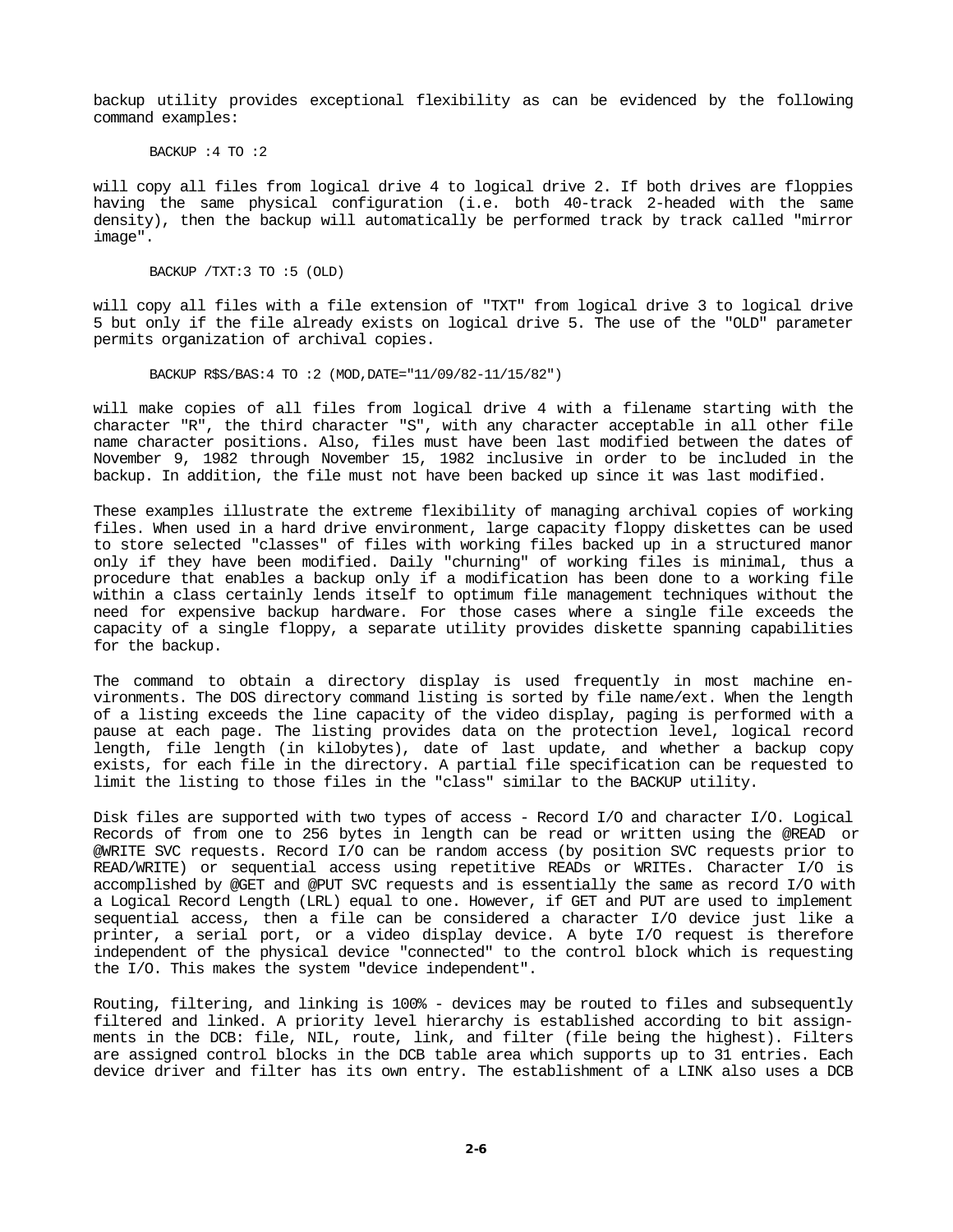entry to maintain the pointers used for each device in the LINK. Several system library commands, such as the FILTER, LINK, RESET, ROUTE, and SET commands, are provided that are used to support device independence. An illustration of the use of these commands lends well to understanding the full power of device independence. For example, if a suitable software driver (with a filename of RS232/DVR) is available for a serial port (RS-232 channel), then a simple:

SET \*CL TO RS232

will establish the serial port as a device with "CL" as the device name. Now that such a device is available, the user can:

LINK \*KI TO \*CL LINK \*DO TO \*CL

and the micro is established as a "host" because the serial communications line has been linked to both the machine's keyboard and its video display - the primary input and output devices of the machine.

Device I/O can also be massaged with transformation functions, called filters. For example, an EBCDIC to ASCII translation filter is available that when applied to the serial port by a simple:

SET \*XL TO XLATE USING EBCDIC FILTER \*CL WITH XLATE

the micro can be tied to an IBM mainframe which supports only EBCDIC ports. Want to implement a DVORAK keyboard? By simply filtering the \*KI device with the DVORAK translation filter, the keyboard is reorganized - with NO hardware changes required. Many filters are available to format print output, trap specific character codes, perform upper/lower case conversions - the limits are boundless. That's flexibility!

Now that you have a flavor of the capabilities of the DOS, this guide can be used to understand how to interface your programs. The bulk of LDOS Version 6 is machine independent. What this means to you as a programmer is that once you write an application to run under LDOS 6.x, it is portable to any machine running version 6. All you need do is utilize the standard interfacing procedures discussed in this programmers guide. Let the DOS do what an operating system is supposed to do - interface the application to the hardware.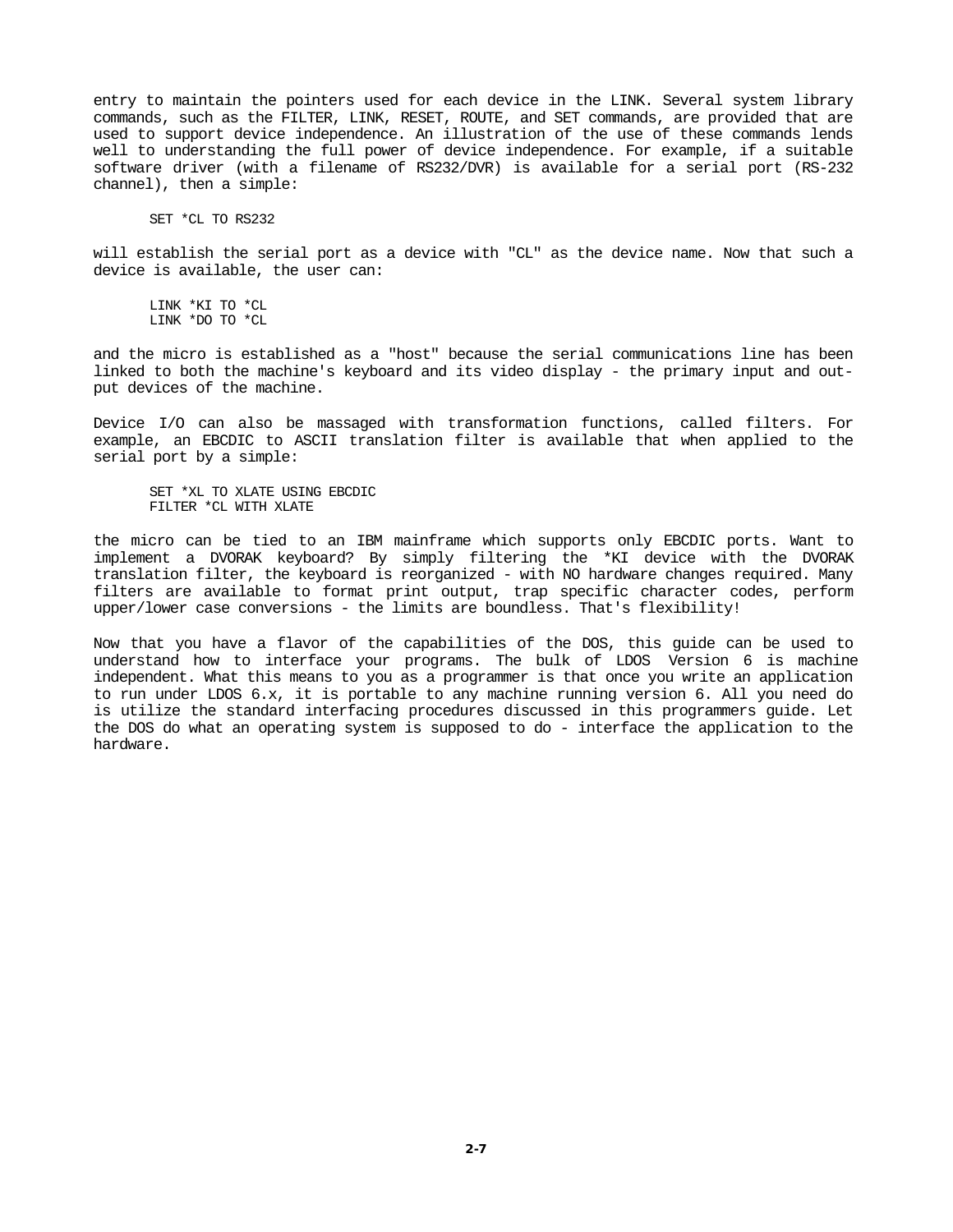# **3. Device Input/Output Interfacing**

# **3.1 Device I/O In General**

Devices interface to the operating system through driver modules. Character-oriented devices (keyboards, video display tubes, printers, and serial terminals, to name but a few), have their drivers connected to the DOS by Device Control Block (DCB ) tables [this is in contrast to disk-type devices which have drivers connected to the system through Drive Control Tables (DCT)]. The purpose of the DCB is to associate a device name with the device hardware itself. A device specification (abbreviated as "devspec") is formed by prefixing an asterisk to the device name. Programs may then reference the device via the device specification in order to identify a particular device for character I/O.

There are three input/output functions that are associated with all character-oriented devices. The "GET" function obtains a character from the device. The "PUT" function sends a character to the device. The "CTL" function provides a means of communicating with the device driver and generally does not invoke input/output with the physical device itself. It is up to the device driver to ensure that the device is currently able to take the character in the case of PUT as well as detect the availability of a character in the case of GET and return the proper condition.

Disk files may also be interfaced via character I/O as well as record I/O [file access via record I/O is discussed in chapter 6, DISK FILE ACCESS AND CONTROL]. A disk file's actual physical storage location on a disk drive is transparent to the user by referencing the file with its associated name (more properly termed its file specification or "filespec"). The operating system permits filespecs and devspecs to be used equivalently in most cases. Character I/O is thus independent of a device or file. The DOS permits the redirection of character I/O at the command level. Because of this, applications must expect character I/O to be associated with a disk file as well as a standard character-oriented device. The DOS provides a uniform protocol for I/O handshaking regardless of character device.

There are three major operations associated with devices. One of these is "routing" which implements the support of I/O redirection. Another is linking which is used to connect two or more devices together. The third operation associated with devices uses filters to achieve filtering. Filters are program modules that can be logically placed between the Device Control Block associated with a device and the device driver connected to the DCB. This operation will form what is called a "device chain". More than one filter module may be placed in the DCB-to-driver chain. These filters bear a very close resemblance to device drivers. In fact, they also utilize the Device Control Block tables to associate their memory storage location with the name assigned to them when they are installed.

This section will discuss the activities that take place between a Device Control Block and a device so that you will better understand the concepts of character I/O. In this manner, you will have no problem in writing device filters and drivers - at least as far as DOS interfacing goes.

# **3.2 The Device Control Block**

The Device Control Block (DCB) is used to interface with various logical devices such as the keyboard, the video display, a printer, a communications line, or other device defined by your hardware implementation. The DCB is composed of eight bytes divided into four fields: TYPE, VECTOR, SYSDATA, and NAME. Figure 3-1 illustrates the DCB. The TYPE field is a one-byte field that describes the capabilities and current state of the DCB (state indicative of routed, linked, filtered, etc.). The VECTOR field is a two-byte field that initially is a pointer to the entry-point of the driver or filter module associated with the DCB. The SYSDATA field is a three-byte field that is used by the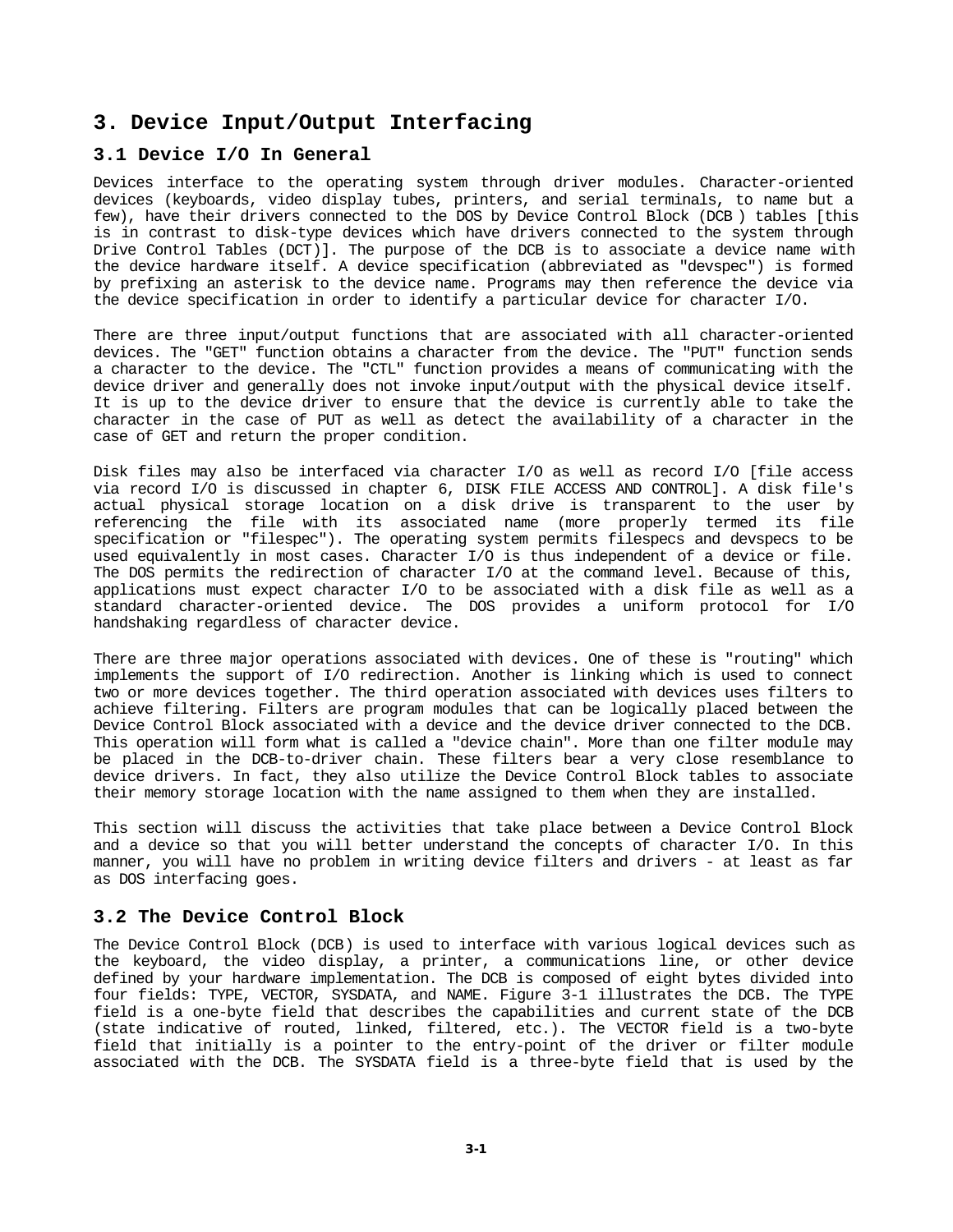system to support linking and routing. The NAME field is a two-byte field that contains the name associated with the device.

| 1 1 1 1 1 1 1        |                        |  |
|----------------------|------------------------|--|
| T Y P F.             | VECTOR  SYSDATA   NAME |  |
| ._ _ _ _ _ _ _ _ _ _ |                        |  |
| 7 6 5 4 3 2 1 0 15   | U 23                   |  |

**Figure 3-1: DCB Fields**

The DCB follows a strict format that defines the utilization of all four fields. The programmer need be concerned only with the TYPE and VECTOR fields. The system requires sole use of the SYSDATA field. It also maintains the NAME field thus usually necessitating no programmer intervention. The DCB format must be followed in all Device Control Blocks established by the user. The following information provides specifications for each field of the DCB.

# **3.2.1 TYPE Field - Byte 0**

- This bit specifies that the Control Block is actually a File Control Block (FCB) with the file in an OPEN condition. Since there is a great deal of similarity between DCBs and FCBs, and devices may be routed to files, tracing a path through a device chain may reveal a "device" with this bit set, indicating a routing to a file.
- Bit 6 This bit specifies that the DCB is associated with a FILTER module. The VECTOR field then contains the entry point of the filter. A filter initializer must set this bit when the module is assigned to the DCB.
- Bit 5 This bit specifies that the DCB (say device AA) is linked to another device associated with a DCB (say device BB). The VECTOR field of AA will point to a dummy LINK DCB (say device LK) which was established by the system when the LINK library command was invoked. The VECTOR field of LK then will point to the original VECTOR contents of AA while the SYSDATA field will contain a pointer to the BB DCB. A picture is said to be worth a thousand words. The device chain linkage will be illustrated later.
- Bit 4 This bit specifies that the device defined by the DCB is routed to another character-oriented device or file. The VECTOR field will either point to a DCB if the route destination is a device or it will contain a pointer to the file's FCB field contained in the route module established by the system's ROUTE library command.
- Bit 3 This bit specifies that the device defined by the DCB is a NIL device. Any output directed to the device will be discarded. Any input request will be satisfied with a ZERO return condition.
- Bit 2 This bit specifies that the device defined by the DCB is capable of handling requests generated by the @CTL SuperVisor Call.
- Bit 1 This bit specifies that the device defined by the DCB is capable of handling output requests which come from the @PUT SuperVisor Call.
- Bit 0 This bit specifies that the device defined by the DCB is capable of handling requests for input which come from the @GET SuperVisor Call.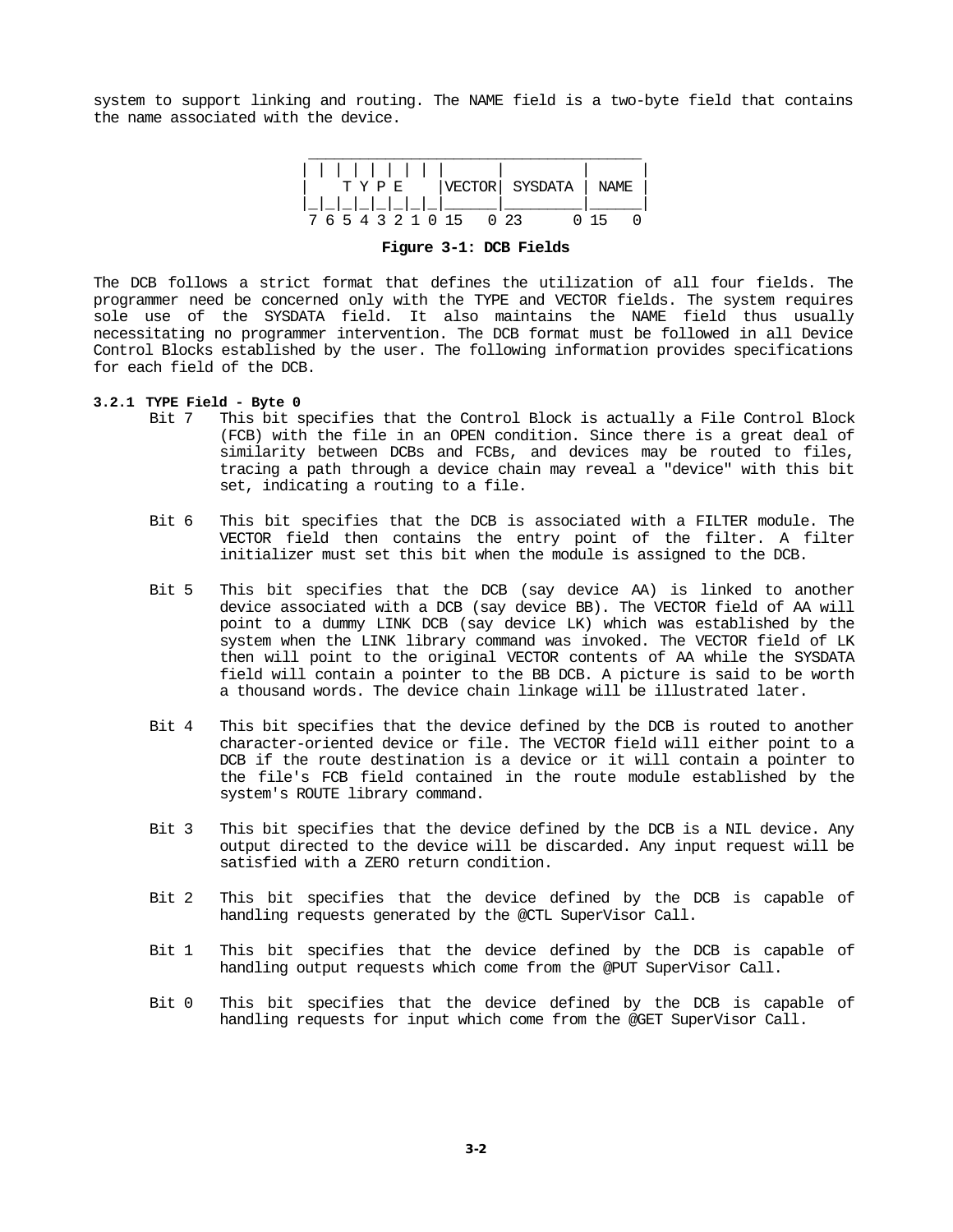#### **3.2.2 VECTOR Field - <Bytes 1 - 2>**

This field initially will contain the address of the driver routine that supports the device hardware associated with the DCB. In the case of programmer-installed drivers, the driver initialization code must load the driver's entry point into the VECTOR field of its respective DCB. Likewise, when a filter module is established (via the SET library command), its entry point is placed into the VECTOR field. Once established by either the system or the driver/module initialization code to point to the module's entry point, the VECTOR field is then maintained by the system to effect routing, linking, and filtering.

#### **3.2.3 SYSDATA Field - <Bytes 3-5>**

These three bytes are used by the system for routing and linking and are unavailable for any other purpose.

#### **3.2.4 NAME Field - <Bytes 6 - 7>**

Byte 6 of this field contains the first character and byte 7 the second character of the device specification name. The system uses the device name field as a reference in searching the Device Control Block tables. When a DCB is assigned by the system during a SET or ROUTE command, this device name field will be loaded by the system with the device specification name passed in the command invocation. Programs requesting a spare DCB via the @GTDCB SuperVisor Call (and a binary ZERO name), are responsible for loading this name field.

If the device has been routed to a file and a search of the device chain shows a TYPE byte with bit-7 set, then the respective control block is an FCB. In this case, byte 6 of the field will contain the DRIVE number of the drive containing the file and byte 7 will contain the Directory Entry Code (DEC) of the file.

#### **3.3 ACCESSING DEVICE CONTROL BLOCKS**

The system maintains space in low memory for the storage of the Device Control Block records. There is space sufficient for 31 records. The first DCB will always be associated with the system device named \*KI. Therefore, a pointer to the first block may be determined by using the @GTDCB SuperVisor Call as follows:

| ת ד |          | DE, 'IK';Load name in reverse order |
|-----|----------|-------------------------------------|
| ת ד | A.@GTDCB | ;Identify the SVC                   |
| RST | 40.      | ; Invoke the SVC                    |
| TP. | NZ.ERROR | Transfer if not found               |

Upon return from the SVC, register HL will contain a pointer to the DCB associated with \*KI. An error will result only if the DCB name field was altered. Spare DCB records are filled with binary zeroes. Therefore, a spare DCB record may be located by loading register pair DE with a binary zero value prior to issuing the SVC.

The DOS command "DEVICE (B=Y)" can be used to obtain a linkage map of all device chains. As can be observed from such a listing, all 31 control blocks are not in use. Additional devices are defined by using the SET library command. Any device assigned by the user to a spare control block, may be removed from the system after the device is RESET by using the "REMOVE devspec" command. The DOS defined devices are protected and cannot be removed.

#### **3.4 DEVICE CHAIN ILLUSTRATIONS**

Before we can illustrate the device chain, it is necessary to first reiterate the memory module header protocol as required by the system. It is essential that this protocol be used for all modules placed into protected memory so that the system can properly deal with module access and device I/O.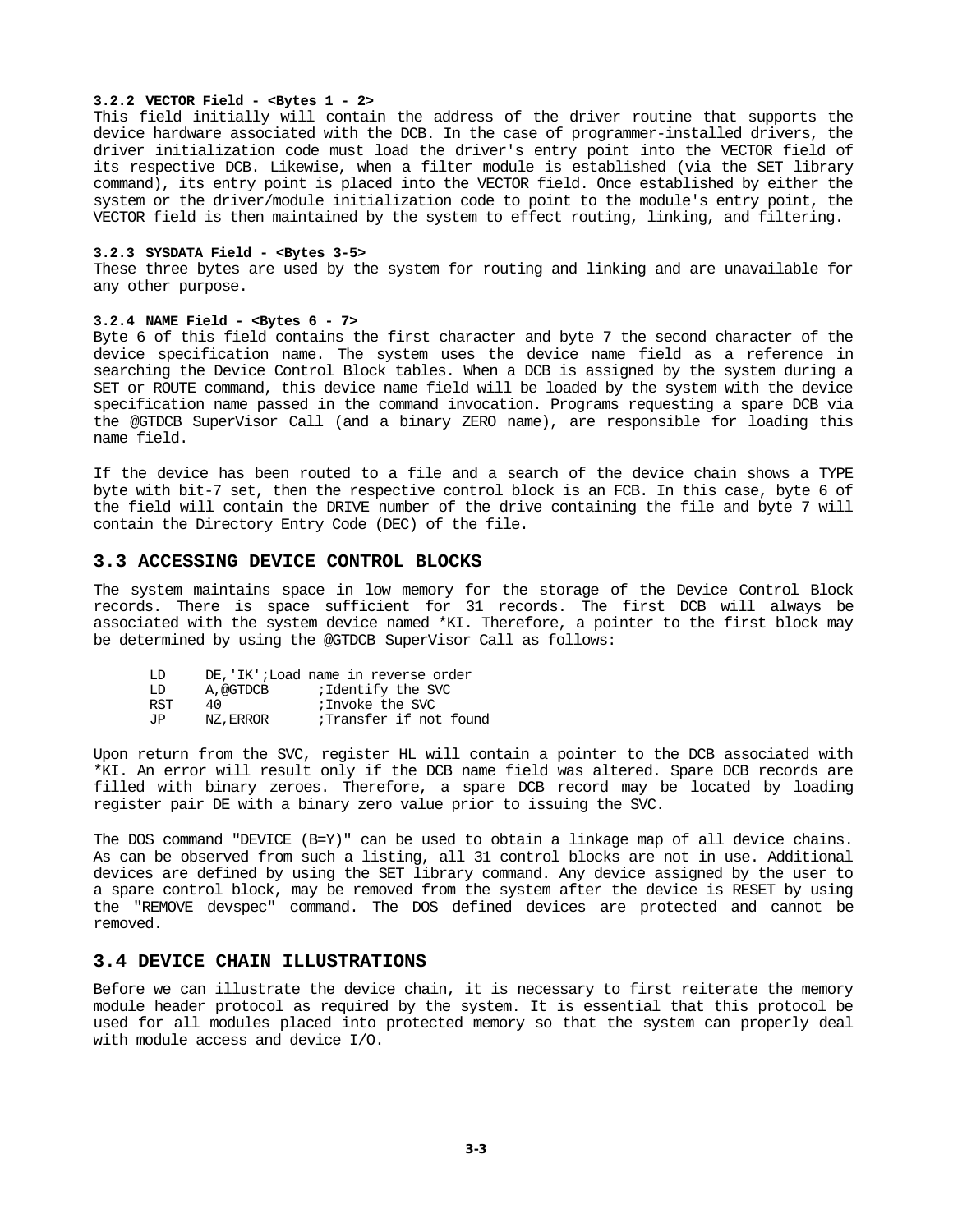#### **3.4.1 Header Protocol**

Each module placed into protected memory will incorporate a facsimile of the following code at the start of the module:

| ENTRY<br>STUFHI<br>DB<br>DB<br>MODDCB<br>SPARE | JR<br>DW<br>' MODNAME '<br>$DW$ $S-S$<br>DW | BEGIN<br>$S-S$<br>MODBGN-ENTRY-5<br>$\Omega$ | Branch around linkage<br><i>i</i> To contain last byte used<br>; Calculate length of 'NAME'<br>;Name of this module<br>To contain DCB pointer for module<br>Reserved by the DOS |
|------------------------------------------------|---------------------------------------------|----------------------------------------------|---------------------------------------------------------------------------------------------------------------------------------------------------------------------------------|
| ٠<br>BEGIN                                     | EOU                                         | Ŝ                                            | ;Any data area needed<br>Followed by module code                                                                                                                                |

Chapter 8, the appendix, is another source of information concerning the header protocol. It is sufficient for the illustration of device chains to understand that the MODDCB will contain a pointer that points to the Device Control Block established for the module during the execution of the SET library command. This pointer is passed in register pair DE to the module's initialization code by SET. The programmer writing the module code adds a routine which loads this valuue into MODDCB.

#### **3.4.2 Sample DCB Structure**

For the purpose of this illustration, let's imagine three active DCB s. The first DCB is associated with the printer driver and has device specification of "\*PR" (its devspec). We have also installed a filter via the SET command that performs a backspace followed by the output of a slash when it detects an ASCII zero (0). This filter has a devspec of "\*S0". Lastly, we have a filter that toggles a boldface mode for a printer. This filter has a devspec of "\*BF". To avoid confusion in the illustration, the devspec will be used to reference the DCB and the module names PRINTER, SLASH0, and BOLDFACE will be used to identify the entry point of the driver or filter module.

We can now show this arrangement of DCB contents and module MODDCB contents as follows:



**Figure 3-2: Initial DCB Table**

Note that the DCBs in figure 3-2 associated with the filters have bit-6 of the TYPE byte set to indicate that they are filters. Also note that the MODDCB pointer points to the DCB which points to the module. Where a filter's MODDCB is pointing to the DCB of the filter, this is indicative of an inactive filter.

#### **3.4.3 Filtering**

Filters are written (as you will later learn) to perform all I/O via the @CHNIO SuperVisor Call. This SVC uses the contents of MODDCB within the filter invoking the SVC. Thus, the filter I/O is independent of any address by being handled completely through the SVC. If you perform a system command such as: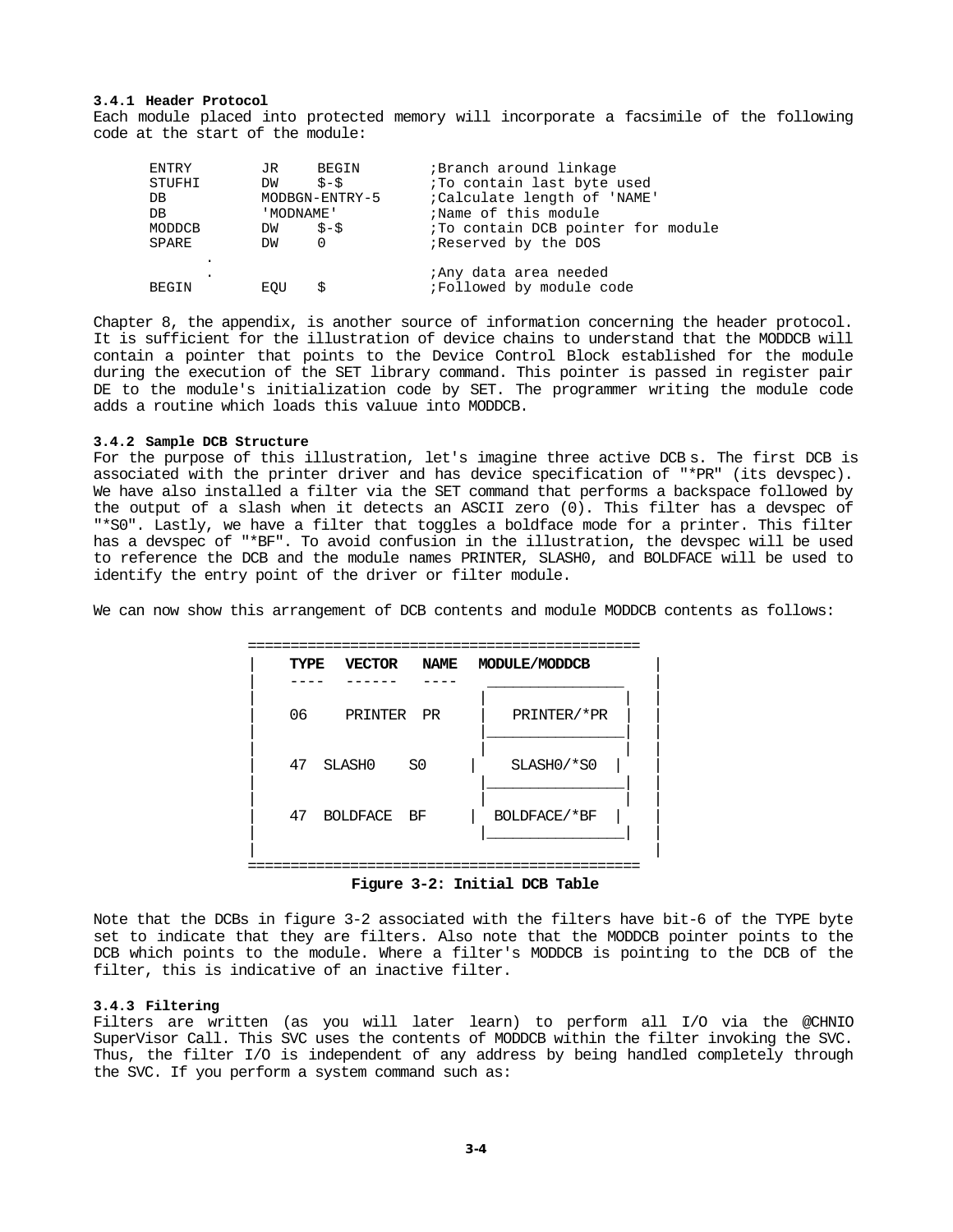#### FILTER \*PR USING \*S0

the operating system will swap the first three bytes of the \*PR DCB with the \*S0 DCB. This arrangement will establish that shown in figure 3-3.



Let's follow what happens to an @PUT which references the \*PR device. The system passes control to SLASH0 (which is pointed to by the \*PR vector). This filter performs its character transformation, as required, and sends characters down the chain by picking up the pointer contained in its MODDCB (a pointer to the \*S0 DCB) then issuing the @CHNIO SVC. The SVC handles the call by passing control to PRINTER which is the pointer now stored in the VECTOR field of \*S0.

If we now try to issue the command:

#### FILTER \*PR USING \*S0

the system will prohibit it since the \*S0 Device Control Block does not show up as a filter (bit-6 of the TYPE byte is reset!). However, if we filter \*PR using the \*BF device, we achieve the arrangement in figure 3-4 after the system swaps the first three bytes of \*PR with the first three bytes of \*BF.

Examine the arrangement in figure 3-4 closely. Note that the contents of MODDCB for each module are exactly what they were initialized to. Even though the \*PR device has been twice filtered, the module itself needs absolutely no change whatsoever. An \*PUT to the \*PR device (say with an \*PRT SVC) may be a little more complicated now, but functions perfectly well. The system first passes control to BOLDFACE (which is pointed to by the \*PR vector). This filter performs its necessary device stream massaging and sends characters down the chain by picking up the pointer contained in its MODDCB (a pointer to the \*BF DCB) then issuing the @CHNIO SVC. The SVC handles the call by passing control to SLASH0 which is the pointer now stored in the VECTOR field of \*BF. The SLASH0 filter performs its character transformation, as required, and sends characters down the chain by picking up the pointer contained in its MODDCB (a pointer to the \*S0 DCB) then issuing the @CHNIO SVC. The SVC handles the call by passing control to PRINTER which is the pointer now stored in the VECTOR field of \*S0. Upon completion, a series of RET instructions pass the return code back through the modules making up the chain.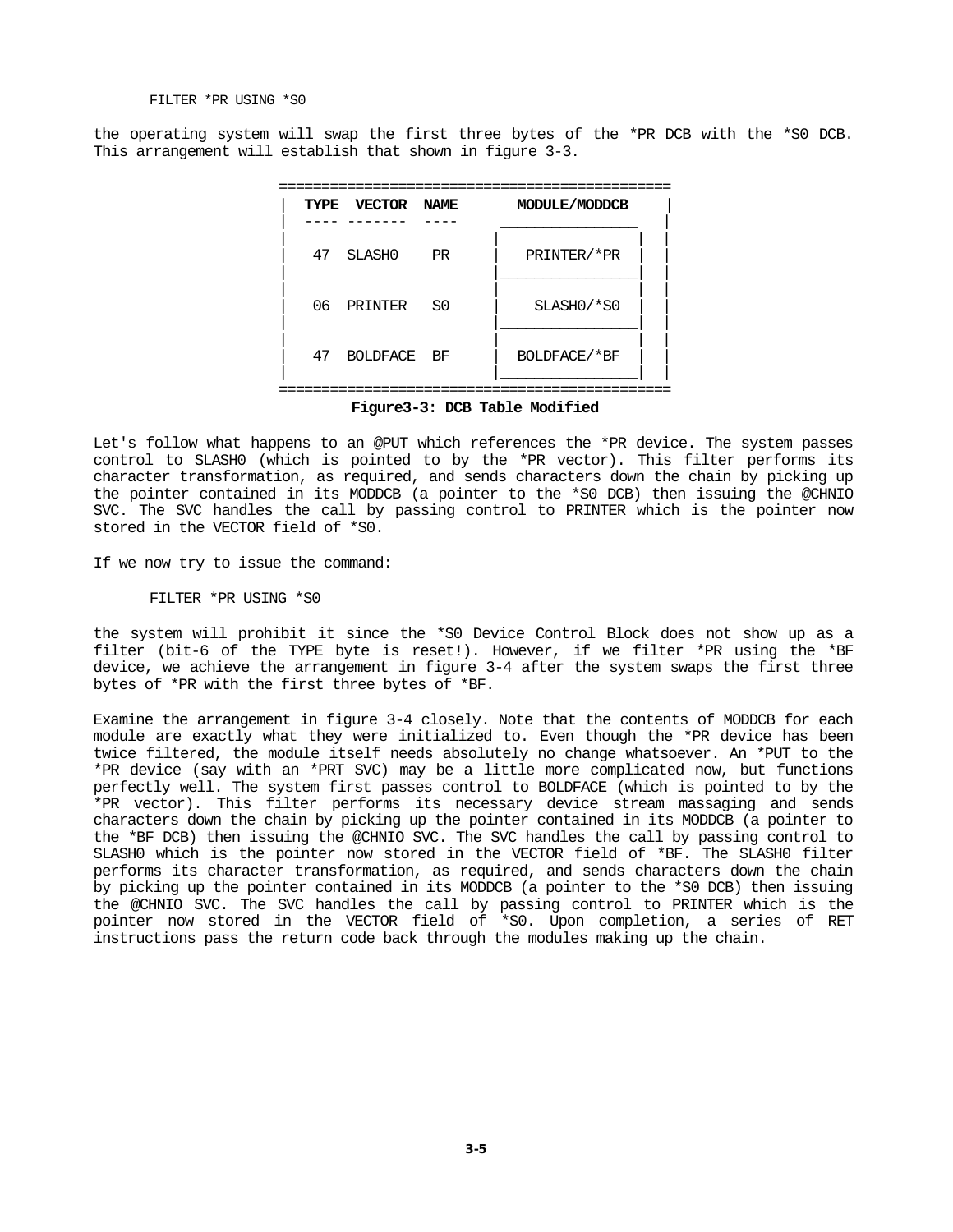

**Figure 3-4: DCB Table Further Modified**

It is interesting to observe that the process of removing the filters from the device chain is exactly the same as the process to add them into the chain. We can unhook the filters by exchanging the first three bytes of the DCBs in the order of last-in first-out (LIFO). Thus if you exchange the \*PR and \*BF Device Control Block TYPE and VECTOR fields, you will obtain the arrangement previously shown in figure 3-3. The RESET library command does this for the entire chain.

By now you should be able to notice that we could equally as well remove just the SLASH0 filter if we swap the bytes associated with the \*BF and \*S0 Device Control Blocks! All that is needed is a facility to do the following:

- 1. Identify what filter (by module name) is to be removed;
- 2. Locate the filter in memory via the @GTMOD SuperVisor Call;
- 3. Obtain the MODDCB pointer to its Device Control Block;
- 4. Scan through all DCBs to find the DCB pointing to the filter;
- 5. Then swap the three bytes.

#### **3.4.4 Routing**

Routing conveys the facility of I/O redirection. This function allows programs to be independent of the physical device actually handling the I/O. By maintaining a constant reference within a program to a particular DCB, the physical I/O can be channeled to some other device completely transparent to the program. This is achieved through altering the connection between the DCB and its initial driver by reconnecting the DCB to some other driver. The operating system handles all of the functions of implementing the DCB alteration when the ROUTE library command is invoked. The "routed-to" device may be another DCB identified by a devspec or it could be a disk file identified by a filespec. Let's look at an example.

If we, for instance, invoke the command:

ROUTE \*PR TO FILE/TXT:3

the DOS performs a two-stage process. First, it establishes a 32-byte File Control Block and 256-byte buffer for the FILE/TXT:3 disk file. It places this "data" into high memory prefixed with the header protocol. Second, it saves the "route-from" VECTOR and TYPE fields in the SYSDATA field of the DCB while it revises the VECTOR to point to the "routed-to" FCB. The TYPE field is also altered to show a ROUTE is in effect. The DCBs will now look like figure 3-5.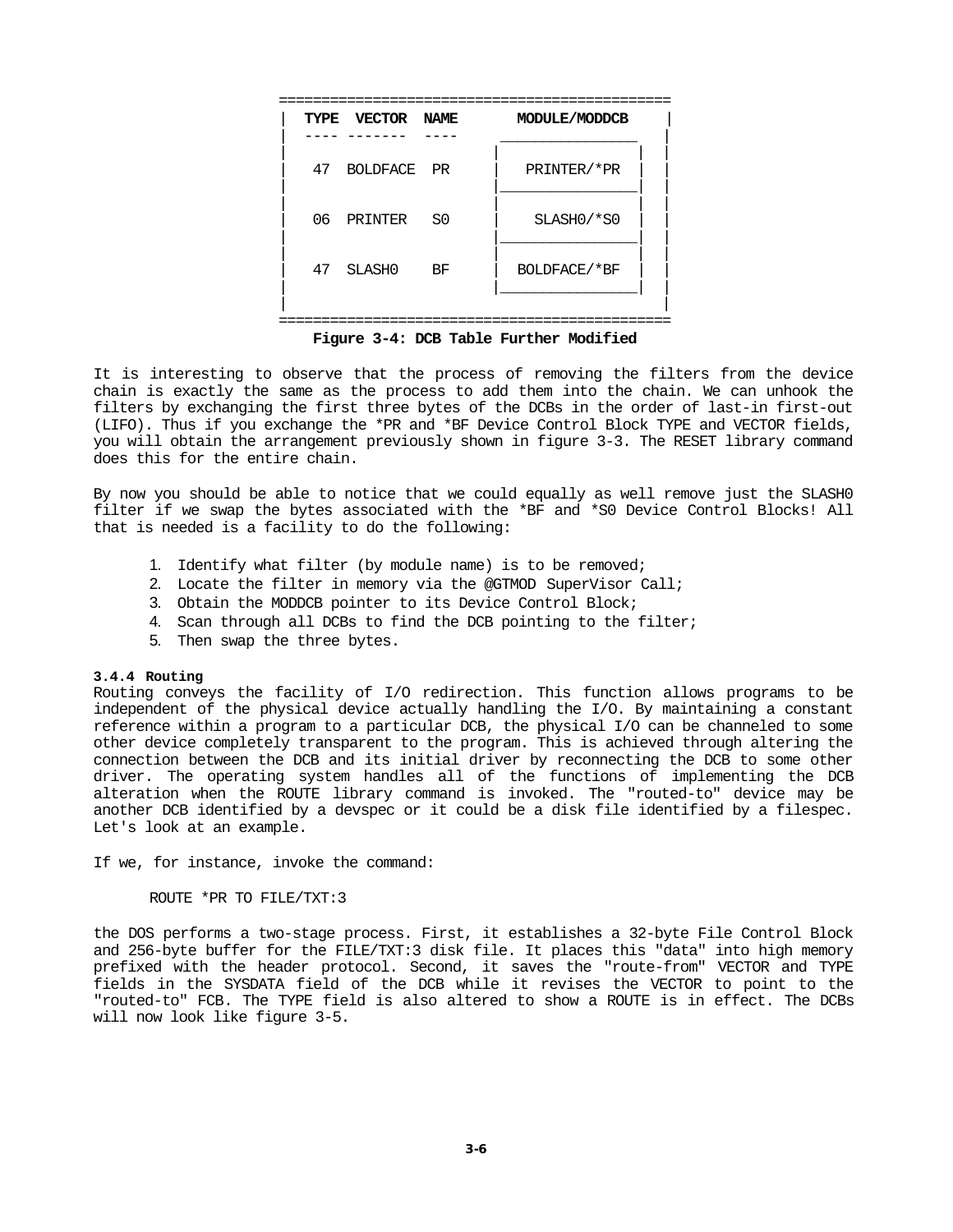| TYPE | <b>VECTOR</b> | <b>SYSDATA</b>              | <b>NAME</b> | MODULE/MODDCB |  |
|------|---------------|-----------------------------|-------------|---------------|--|
|      |               |                             |             |               |  |
|      |               | 10 FCB-FILE PRINTER/06 PR   |             | PRINTER/*PR   |  |
|      |               | 80 31-bytes of FCB data FCB |             |               |  |
|      |               |                             |             |               |  |

**Figure 3-5: DCB Table After ROUTE**

Let's now follow an output request to the \*PR device. The DOS device I/O handler will recognize the ROUTE bit (bit-4 of the TYPE byte) and update the register linkage so that the FCB will be pointed to instead of the DCB. Noticing that the control block now indicates a disk file (bit-7 of the TYPE byte), the I/O handler will pass control to the character I/O file routines.

The action taken by the operating system to reset a DCB that has been routed is to first close the file, if a filespec was the initial "route-to", then recover the original TYPE and VECTOR from the SYSDATA field.

#### **3.4.5 Filtering a Routed Device**

Let's suppose we have a text file that needs line feeds removed (it may be a CP/M file that uses CR-LF as the end-of-line protocol). We could write a program to read the file and write out to another file all characters that are not a line feed. We could also use a trap filter that is handy. We want to be able to filter the file with this trap filter. Using the routing identical to that shown in figure 3-5, establish the trap filter and invoke it with:

SET \*LF USING TRAP (CHAR=10) FILTER \*PR USING \*LF

Figure 3-6 will now reflect the DCB structure after this series of commands. It is now easy to LIST the source file with the (P,T=N) option. This will direct a copy of the file to the \*PR device (while suppressing tab expansion). As can be observed from the figure, the device handler passes \*PR I/O requests to the TRAP filter. After performing whatever filtering is necessary, the @CHNIO request will reference the \*LF Device Control Block (which is pointed to by the MODDCB field). The device handler then notes that the ROUTE bit is set and continues to control the @PUT request as was done under figure 3-5. A simple "RESET \*PR" upon completion will close the filtered FILE/TXT.

| TYPE | <b>VECTOR</b> | <b>SYSDATA</b>           | <b>NAME</b> | MODULE/MODDCB |
|------|---------------|--------------------------|-------------|---------------|
| 47   | TRAP          | PRINTER/06 PR            |             | PRINTER/*PR   |
| 80   |               | 31-bytes of FCB data FCB |             |               |
| 10   | FCB-FILE      |                          | T.F         | TRAP/*LF      |
|      |               |                          |             |               |

#### **Figure 3-6: Filtering a Route**

#### **3.4.6 Linking**

Linking is handled by establishing a link Device Control Block storage area for each LINK command invoked. For example, if you "LINK \*DO TO \*PR", we can illustrate the DCB area as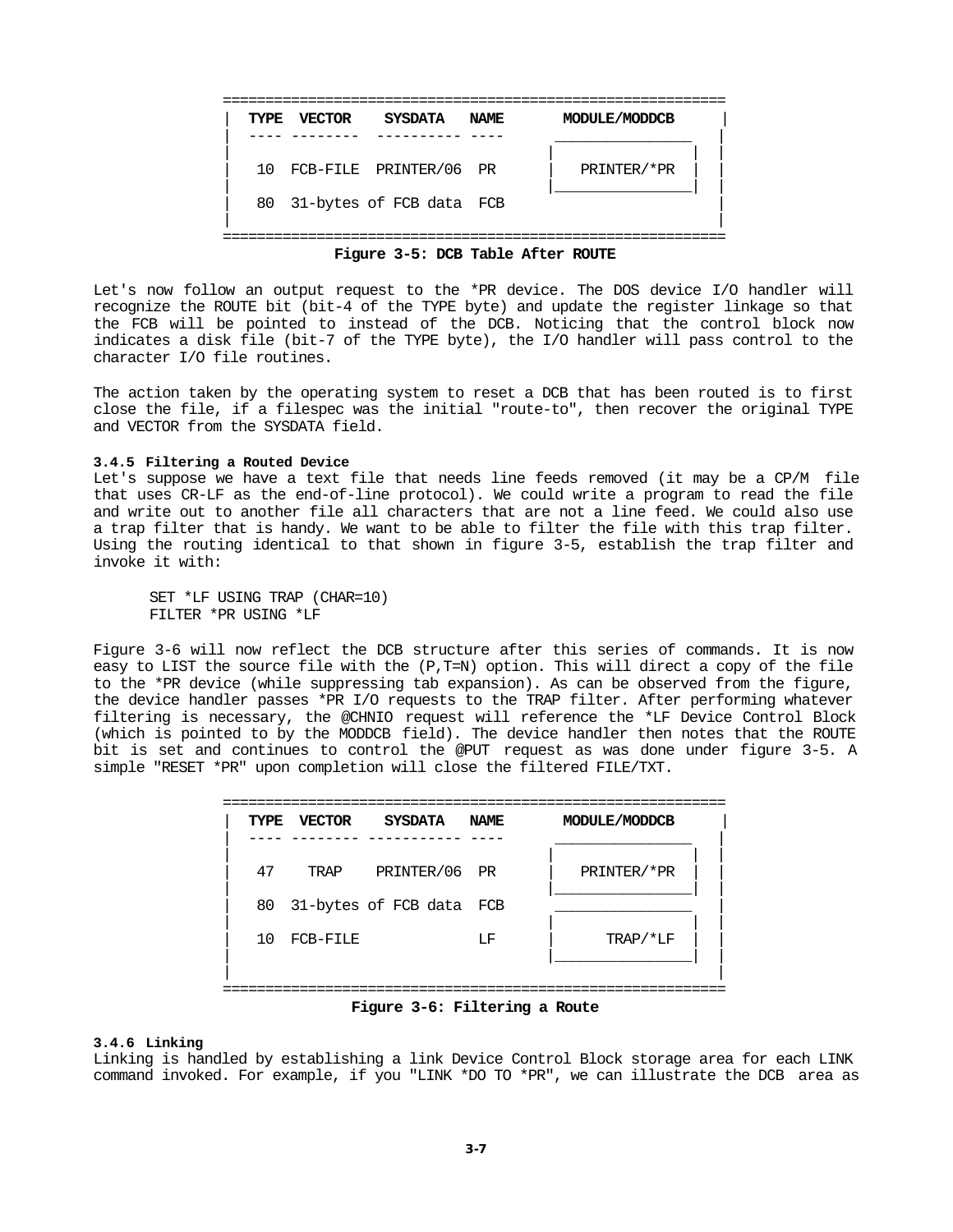shown in figure 3-7. The \*DO Device Control Block now vectors to the newly established \*L0 DCB while the TYPE byte identifies the link. Notice that \*L0 has both the VIDEO vectors and a pointer to the \*PR DCB (we can conceptualize this as a two legged fork). The system's device handler recognizes that a link is in effect (from \*DO's TYPE byte) whereupon it establishes a fork via the link DCB, \*L0. It uses the third byte of L0's SYSDATA field to store the direction indicator. After a return from VIDEO without error, the device handler takes the other fork leg (to \*PR).

| TYPE | <b>VECTOR</b> | <b>SYSDATA</b> | <b>NAME</b>       | MODULE/MODDCB |
|------|---------------|----------------|-------------------|---------------|
| 20   | $*L0$         |                | DO                | VIDEO/*DO     |
| 06   | PRINTER       |                | <b>PR</b>         | PRINTER/*PR   |
| 07   | <b>VIDEO</b>  | $*_{PR}$       | T <sub>1</sub> () |               |

**Figure 3-7: Linking Devices**

The legs of the fork are entered based on the I/O direction and the return code from a leg. @PUT requests will be sent to the "left" leg of the fork. Providing no error is encountered, the "right" leg of the fork will be entered. The return code passed back to the caller will be either an error from the left leg, an error from the right leg, or a no-error condition. Requests for @GET, will be passed first to the left leg. Only if the left leg has no input available will the right leg be entered. @CTL requests are handled like @PUT.

Linking can be applied to a devspec that has been filtered, routed, or linked. There is no restriction on combinations. Thus, you can link a device that is already linked and filtered and routed. Figure 3-8 depicts the result of linking a device that has already been routed. It is left up to the reader as an exercise to derive the series of commands that composed the associated DCBs/FCB as well as tracing through the device chain for I/O.

| <b>TYPE</b> | VECTOR       | SYSDATA                               | <b>NAME</b> | MODULE/MODDCB |  |
|-------------|--------------|---------------------------------------|-------------|---------------|--|
| 20          | $*T.1$       |                                       | DO          | VIDEO/*DO     |  |
|             |              | 80 31-bytes of FCB data               | FCB         |               |  |
| 10          | FCB/FILE     |                                       | DD          |               |  |
| 07          | <b>VIDEO</b> | *DD                                   | T.1         |               |  |
|             |              | milano a Al Ministra y mysteri mystig |             |               |  |

**Figure 3-8: Linking a Routed Device**

#### **3.4.7 Device Chain Hierarchy**

It is possible for the Device Control Block TYPE byte to have more than one bit set in the positions 3-7 (positions 0-2 usually have multiple bits set depending on the I/O supported by the driver). Because of this, the system must utilize a priority level to indicate what function is to be interpreted. The device I/O handler hierarchy is illustrated in figure 3-9.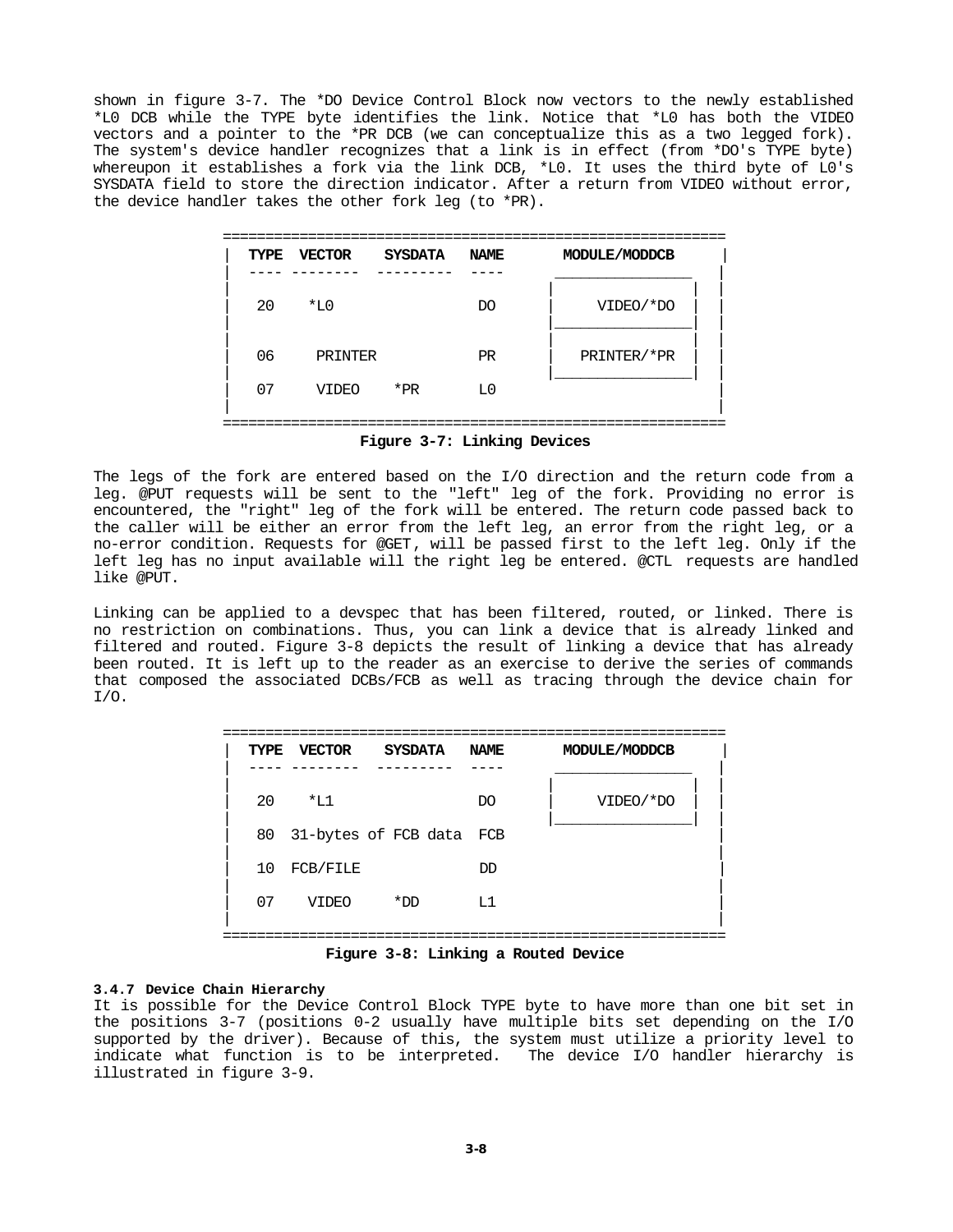

**Figure 3-9: DCB Hierarchy**

#### **3.4.8 Device Chain Summary**

The preceding discussion should shed a great deal of light on the handling of device I/O by the operating system. You should also understand that in order to accomplish this device independence and flexible handling of character I/O, the programmer of device drivers and filters must adhere to a strict protocol of handshaking the modules with the operating system. The next section will explore device I/O looked at from the standpoint of the modules and drivers. Once you grasp these requirements, you will be in total control of filters and device drivers.

#### **3.5 DEVICE DRIVER/FILTER TEMPLATE**

The system contains command level procedures that provide easy access to device references so that modifications may be made to the way in which devices are treated by the system. All devices require some type of driving program (a device driver) that is used to handshake the device with the system and cater to the special features and requirements of the device hardware. Some drivers are already implemented within the operating system to handle standard devices. For instance, drivers for handshaking the keyboard, video display, parallel printer port, and RS-232 serial port are included with the system.

Some devices are completely supported with the existing drivers in the total DOS environment. Other devices may need a little more support. The characteristics of a driver may be modified by the introduction of a FILTER . For instance, suppose your printer required a line feed upon receipt of a carriage return to advance the paper. The printer driver does not provide this function. Instead of writing a completely new printer driver, only a filter need be included to add that single function (the FORMS/FLT filter which incorporates this function is usually provided with the system).

The DOS provides two commands to aid in interfacing drivers and filters. The SET command is used to define a new device, re-define an existing device, or install a filter module while assigning it a device name. FILTER is used to place the installed filter into an existing device chain.

The SET command takes the device specification from the command line "SET \*XY to filespec" and searches the Device Control Block tables for a matching device name. If the requested device is not defined in your configuration, SET establishes a Device Control Block for the new device. Control then passes to the DRIVER or FILTER with register pair DE containing the address of the Device Control Block record assigned to the "SET" device.

Register pair HL points to the command line character separating the DRIVER/FILTER program filespec and optional parameters. This provides the module initialization routines with the opportunity of parsing a parameter string by using a parameter table and the @PARAM SuperVisor Call. SET provides a default file extension of /FLT since the function of adding filters to the system is the more usual case.

The SET and FILTER commands are designed such that the DRIVER or FILTER program should first load into the User Program Region (starting at X'3000'). After parsing any options or parameters, the module initialization routine automatically relocates the resident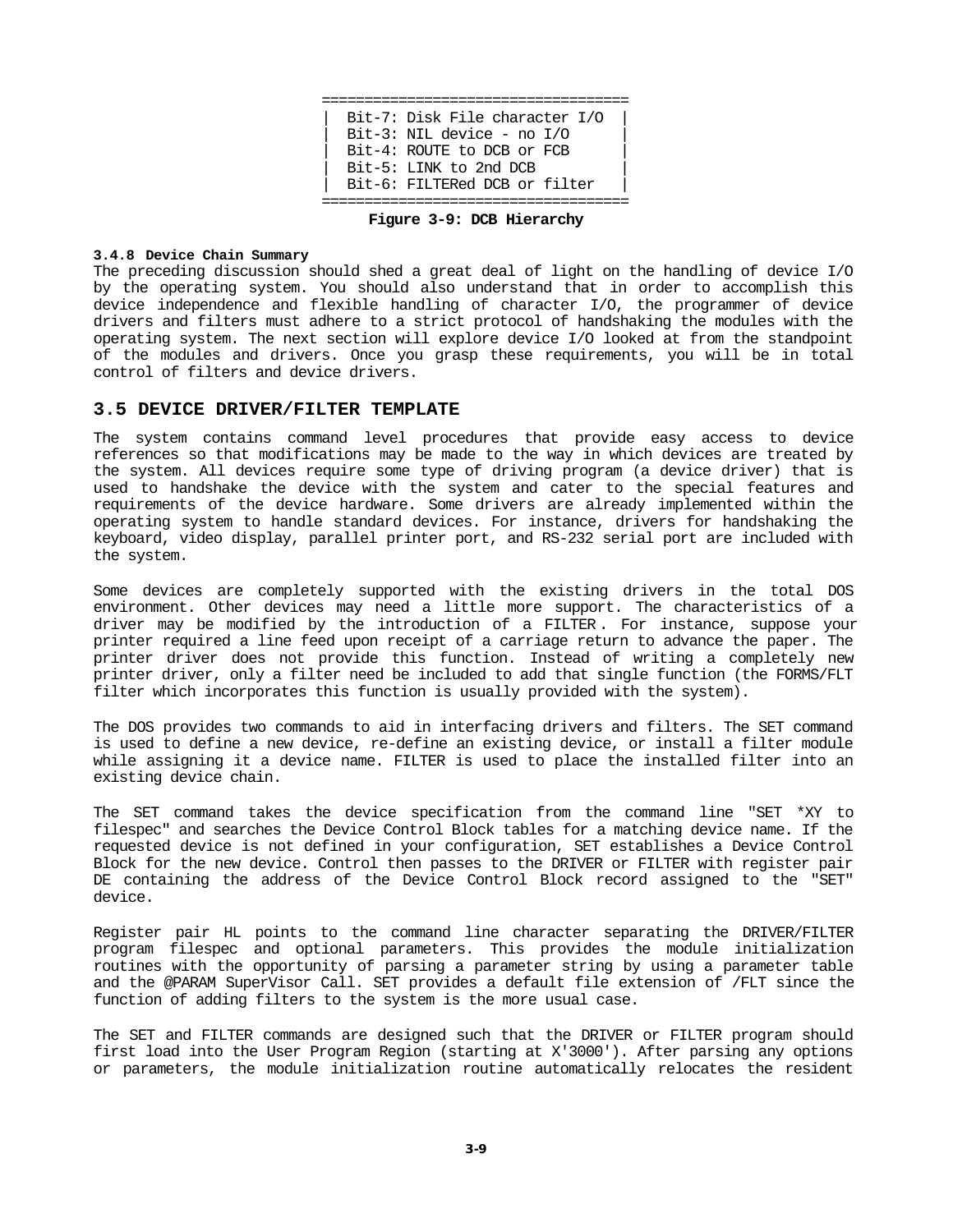module to high memory (or low memory if sufficient space is available - see the section on Placing Disk Drivers in chapter 4). HIGH\$ (or the Driver Input/Output Region pointer) must be properly set after your module relocates.

Samples of filters are provided in Chapter 8, the appendix, which should demonstrate the technique of writing the relocating driver portion of your routine. The remaining sections in this chapter discuss the handshaking and initialization requirements necessary for device drivers and filters.

#### **3.5.1 I/O Primitives**

Device independence has its roots in "character I/O". The term shall apply to any I/O passed through a device channel, one character or byte at a time. Three primitive routines are available at the assembly language level for byte I/O. Primitive is not used here to imply rudimentary but rather elementary. Just as the atom is considered a basic building block of molecules, these byte I/O primitives can be used to build larger routines. The three DOS SuperVisor Calls are designated @GET , @PUT, and @CTL. @GET is used to input a byte from a device or file. @PUT is used to output a byte to a device or file. @CTL is used to communicate with the driver routine servicing the device (the character file I/O routines ignore @CTL requests).

Other SuperVisor Calls are available that perform byte I/O, such as @KBD (scan the \*KI device and return the key code if a character is available), @DSP (send a character to the \*DO device), and @PRT (send a character to the \*PR device). These functions operate by first loading register pair DE with a pointer to a specific Device Control Block (DCB ) assigned for use by the device, then issuing an @GET or @PUT SuperVisor Call for the respective input or output requests.

When the DOS device handler passes control over to the device driver routine, the Z-80 flag conditions are unique for each different primitive. This provides a method that the drivers can use to establish what primitive was used to access the routine and thus distribute the I/O request to the proper driver or filter subroutine - according to the direction of the request - input, output, or control! Figure 3-10 illustrates the FLAG register conditions prevailing upon entry to a driver or filter.

> ================================== | |  $C.NZ = @GET$  primitive  $Z$ , NC = @PUT primitive NZ, NC = @CTL primitive | | ==================================

**Figure 3-10: Flag Conventions**

Register B contains the I/O direction code (1 = GET, 2 = PUT, or 4 = CTL) while register C will contain the character code that was passed in an @PUT or @CTL SuperVisor Call. Register IX will point to the TYPE byte of the Device Control Block being referenced. Registers BC, DE, HL, and IX have been saved on the stack and thus are available for use. Remember that any given module may have been filtered or linked; therefore, do not expect the DCB address in IX to be a constant over time. If the module is a filter, it will be invoking the @CHNIO SuperVisor Call. Thus it will be important to save those registers that must stay unchanged prior to invoking @CHNIO.

#### **3.5.2 I/O Separation**

Now let's move on to the device driver linkage used to separate out the @GET, @PUT, and @CTL calls. Remember the FLAG register direction conditions shown in figure 3-10 that were set according to the primitive byte I/O routine that got us to the driver. These conditions provide the key to the separation process. Consider the following protocol for the driver or filter header.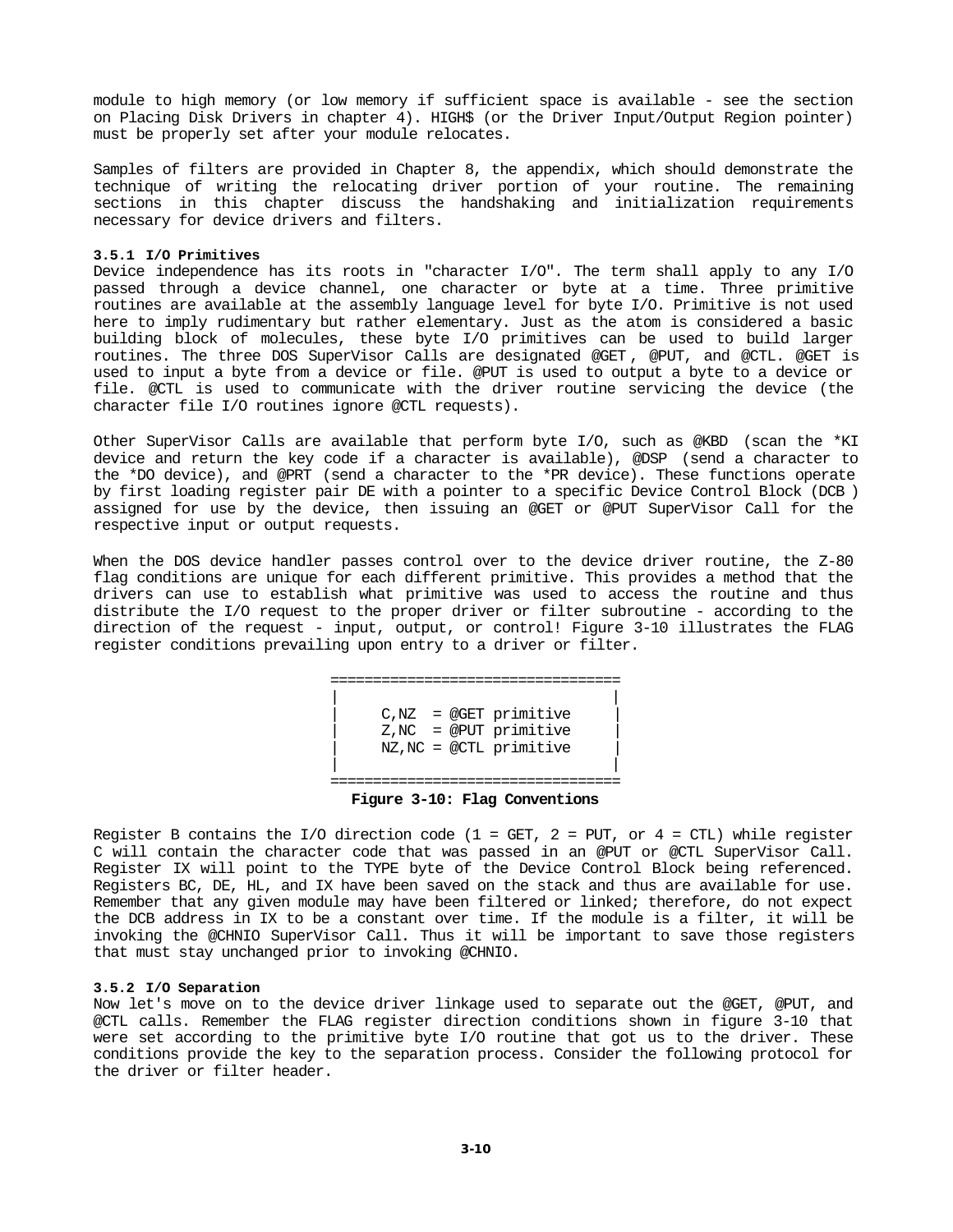| ENTRY         | JR   | <b>BEGIN</b>             | ;Branch around linkage                     |
|---------------|------|--------------------------|--------------------------------------------|
| STUFHI        | DW   | $$-$$                    | To contain last byte used                  |
|               | $DB$ |                          | MODDCB-BEGIN-5 ;Calculate length of 'NAME' |
|               | $DB$ | ' MODNAME'               | ;Name of this module                       |
| <b>MODDCB</b> | DM   | $$-$$                    | To contain DCB pointer for module          |
|               | DW   | $\Omega$                 | Reserved by the DOS                        |
| <b>BEGIN</b>  | EOU  | \$                       |                                            |
| $;* = * = *$  |      |                          |                                            |
|               |      | Actual module code start |                                            |
| $: * = * = *$ |      |                          |                                            |
|               | JR   | C, WASGET                | <i>;</i> Go if @GET request                |
|               | JR   | Z,WASPUT                 | <i>G</i> o if @PUT request                 |
|               | JR   | WASCTL                   | <i>;Was @CTL request</i>                   |
|               |      |                          |                                            |

At the entry of the driver, an absolute relative jump instruction executes which causes a branch around some data. Ignore, for a moment, the header data which is discussed in the Chapter 8, appendix. At the label "BEGIN", a test is made on the CARRY FLAG. If the CARRY was set, then it must have been the result of an input request (@GET). Thus, an input request could be directed to that part of the module which handles character INPUT.

If the request was not from the @GET primitive, the CARRY will not be set. The next test is if the ZERO FLAG is set. The ZERO condition prevailed when an @PUT primitive was the initial request. Thus the jump to WASPUT can transfer to that part of the module that deals specifically with character OUTPUT.

If neither the ZERO nor CARRY flags are set, the routine falls through to the next instruction, a jump to WASCTL - that part of the module that would handle @CTL requests. Obviously, the module code that handles @CTL requests could be placed immediately after the first two tests thereby obviating the need for the "JR WASCTL". Some modules are written to assume that @CTL requests are to be handled exactly like @PUT requests although this is not recommended. The processing of @CTL requests is entirely up to the function of the driver and the author thereof with the exception that the author should not deviate from the functions identified in the @CTL INTERFACING section. When a device has been routed to a disk file, the DOS will ignore @CTL requests. That is, the @CTL codes will not be written to the disk file. The functions of @CTL requests are covered as a separate topic later in this chapter.

#### **3.5.3 Device Driver/Filter Return Codes**

One last topic needs to be discussed relating to drivers - the subject of register handshaking conventions. On @GET requests, the character input should be placed in the accumulator. On output requests (either @PUT or @CTL), the character is obtained from register C. It is extremely important for drivers and filters to observe return codes. Specifically, if the request is @GET and no byte is available, the driver returns an NZ condition with the accumulator containing a zero (i.e. OR  $1 :$  LD A,  $0 :$  RET). If a byte is available, the byte is placed in the accumulator and the Z-flag is set (i.e. LD A,CHAR : CP A : RET). If there is an input error, the error code is returned in the accumulator and the Z-flag is reset (i.e. LD A,ERRNUM : OR A : RET). On output requests, the Z-flag is set if no output error occurred. The accumulator may be loaded with the character that was output; however, applications invoking an @PUT cannot depend on the accumulator containing the output character on return from the SVC - the character will, however, still be contained in the C register! In the case of an output error, the accumulator must be loaded with the error code and the Z-flag reset as shown above.

## **3.5.4 Filter Interfacing**

A filter module is inserted between the DCB and driver routine (or between the DCB and the current filter when applied to a DCB already filtered). The application of insertion is performed by the DOS FILTER command once the filter module is resident and associated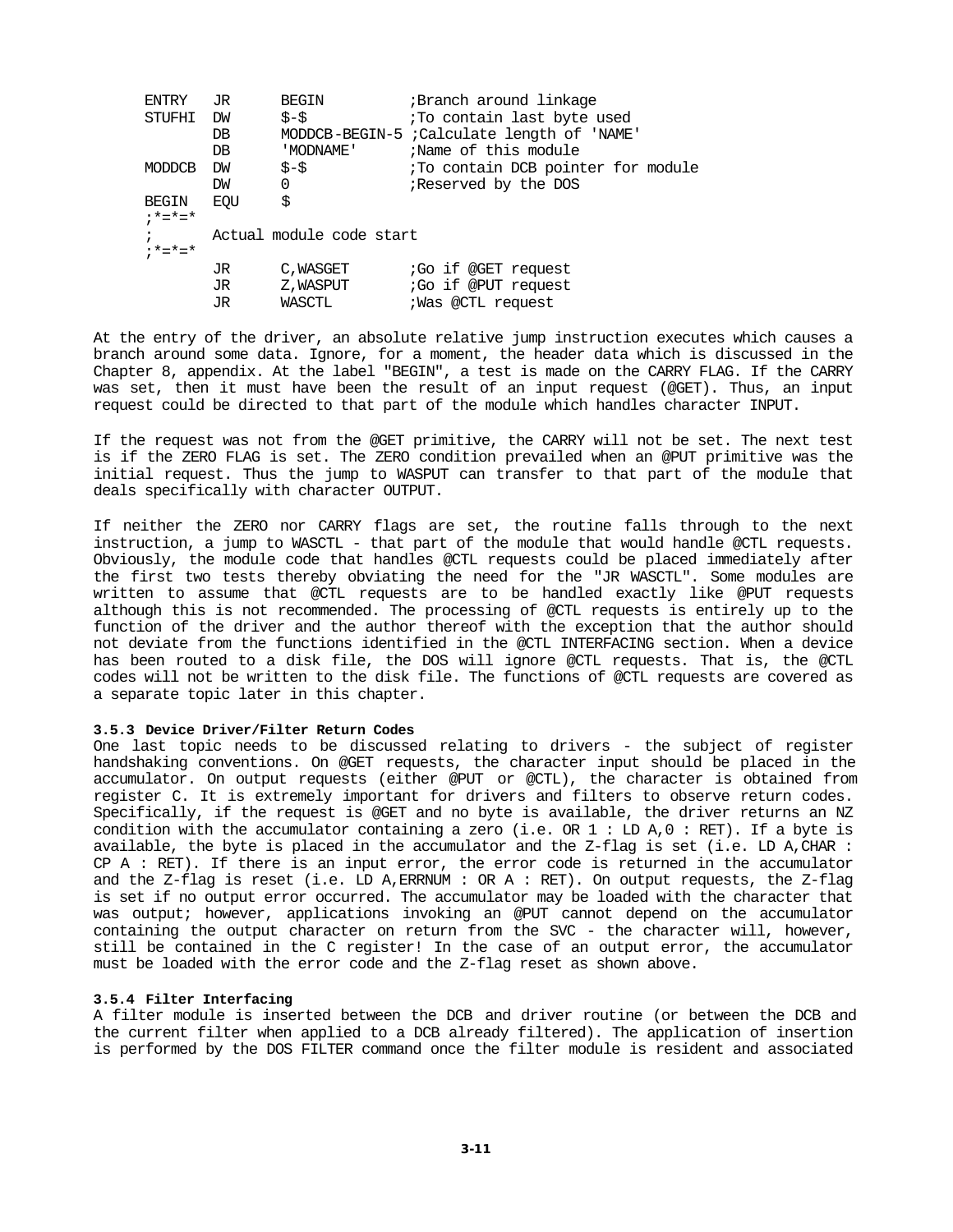with a device name. The function of residing a filter module is a responsibility shared by the SET library command and the programmer's filter initialization routine.

The usual linkage for a filter is to access the chained module by calling the @CHNIO SuperVisor Call with specific linkage data in registers IX and BC. Register IX is loaded with the filter's DCB pointer obtained from the memory header MODDCB pointer. Register B must contain the I/O direction code (1 = GET, 2 = PUT, 4 = CTL). This code is already in register B when the filter is entered. You can either keep register B undisturbed or load it with the direction code based on the primitive request. Also, output requests will expect the output character to be in register C.

#### **3.5.5 Filter Initialization**

The DCB pointer obtained from MODDCB for the interfacing, is originally obtained from the operating system. It is passed in register DE by the SET command and is loaded into MODDCB by your filter initialization routine. The initialization routine also relocates the filter to high (or low) memory while adjusting any absolute address reference with a suitable relocation routine. The DOS takes care of loading the DCB's NAME field with the associated device name passed in the SET command. The filter initializer must attach itself to the DCB assigned by the SET command by loading the TYPE and VECTOR fields. The TYPE field is loaded with an ORing of the filter bit (bit-6) and any valid direction bits (bits 0-2). If the initialization front end transfers the DCB pointer from DE to IX and loads the filter's entry address into register pair HL, the following code could be used to establish the TYPE byte and vector for a filter which supports GET, PUT, and CTL:

| T D |          | $(IX)$ ,40H.OR.7 ;Init DCB type to |
|-----|----------|------------------------------------|
| T D | (IX+1),L | ; FILTER, G/P/C I/O,               |
| LD  | (IX+2),H | ; & stuff vector                   |

One final point concerns a test that should be made by the filter initializer. The operating system permits the execution of any load module. A filter program is a load module. To guard against the execution of a filter program by inadvertently entering its full file specification at DOS Ready, the system provides the programmer with an indicator that execution is under control of the SET command. When SET passes control to a filter program, it will set bit-3 of the CFLAG\$ (the system request bit). Thus, by testing this bit upon entry to the program, an error exit can be taken if the system request bit is not set. An error message of the form:

Must install via SET

can be logged and the program aborted. The system automatically resets the system request bit upon regaining control at DOS Ready.

#### **3.5.6 A Partial Filter**

A filter module can operate on input, output, control, or any combination based on the author's design. The memory header provides a region for user data storage conveniently indexed by the module. An illustration of a filter follows. The purpose of the filter is to add a line feed on output whenever a carriage return is to be sent. Although the filter requires no data storage, the technique for accessing data storage is shown. Pay close attention to the method of passing characters to the device chain (@CHNIO ).

| ENTRY         | JR  | <b>BEGIN</b>                      | ;Branch to start                     |
|---------------|-----|-----------------------------------|--------------------------------------|
|               | DW  | FLTEND-1                          | <i>i</i> Last byte used by module    |
|               | DB  | 6, 'SAMPLE'                       | ;Name length and name                |
| MODDCB        | DW  | $S-S$                             | iPtr to DCB loaded by initialization |
|               | DW  | 0                                 | ;Reserved                            |
| $: * = * = *$ |     |                                   |                                      |
| $\ddot{i}$    |     | Data storage area for your filter |                                      |
| $: * = * = *$ |     |                                   |                                      |
| DATAS.        | EOU |                                   |                                      |
|               |     |                                   |                                      |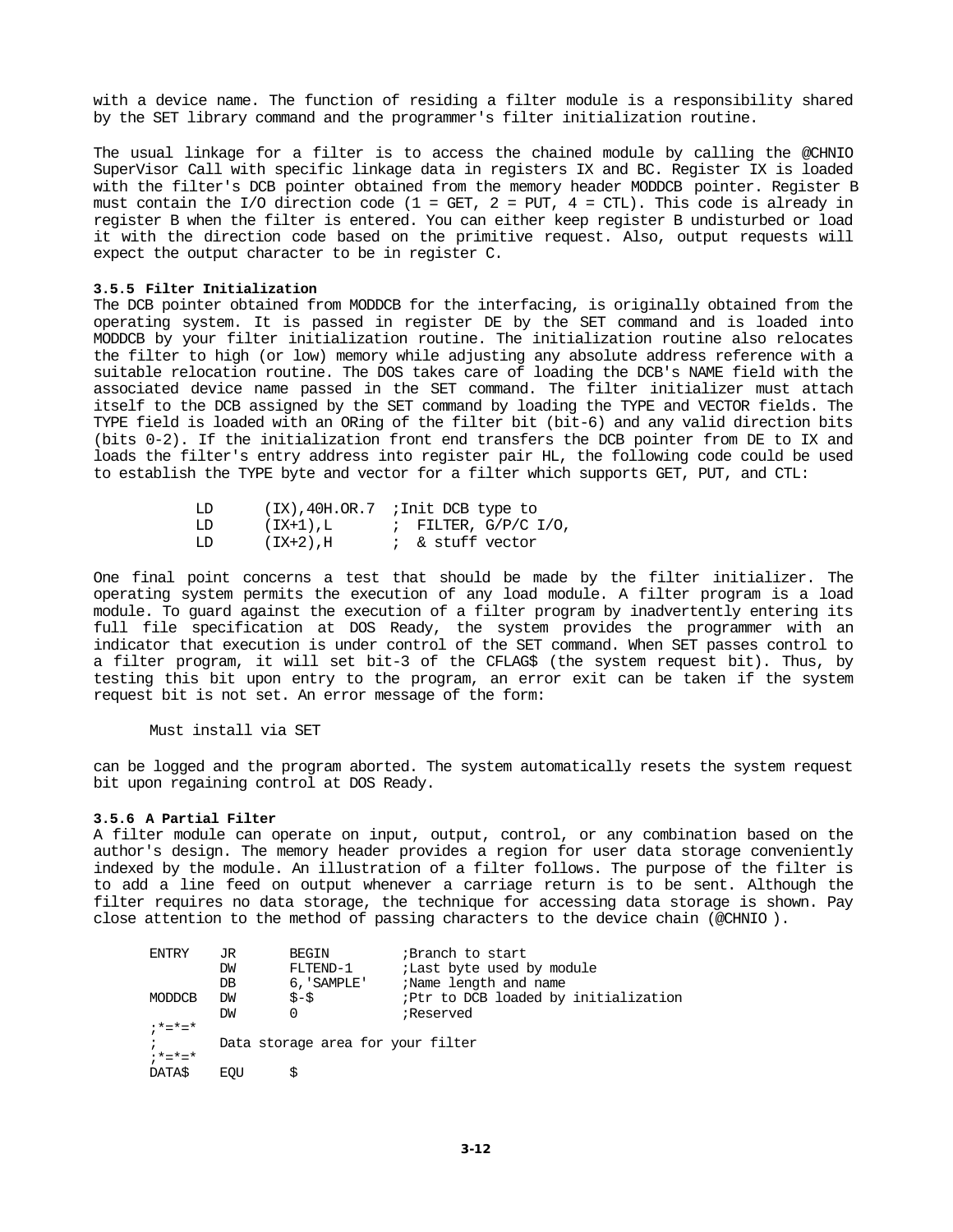DATA1 EQU \$-DATA\$ DB 0 ;Data storage DATA2 EQU \$-DATA\$ ;Data storage  $; * = * = *$ ; Start of filter ;\*=\*=\* JR Z,GOTPUT ;Go if @PUT ;\*=\*=\* ; @GET and @CTL requests are chained to the next module ; attached to the device. This is accomplished by falling ; through to the @CHAINIO call. Note that the sample filter ; does not effect the B register, so the filter does not ; have to load it with the direction code.  $;*_=*=*$ <br>FLTPUT FUSH IX ; Save our data pointer<br>
LD IX, (MODDCB) ; Grab the DCB vector LD IX, (MODDCB) ;Grab the DCB vector EQU  $$-2$ RX01 EQU \$-2<br>LD A,@CHNIO  $A, @CHNIO$  ; & chain to it  $40$ RST 40<br>POP IX POP RET  $; * = * = *$ ; Filter code ;\*=\*=\* GOTPUT LD IX, DATA\$ ; Base register is used to<br>RX02 EOU \$-2 ; index data as (IX+DATA1)  $\ddot{i}$  index data as  $(IX+DATA)$ ,... ; LD  $A,C$  ;  $P/u$  char to test<br>CP CR ; If not CR, put if ; If not CR, put it JR NZ, FLTPUT<br>CALL FLTPUT  $i$  else put it RX03 EQU \$-2 RET NZ <br>
LD C, LF <br>
RAdd line feed LD C, LF ;Add line feed<br>JR FLTPUT FLTPUT FLTEND EQU \$ ; \*=\*=\* ; Relocation table ;\*=\*=\* RELTAB DW RX01, RX02, RX03<br>TABLEN EOU \$-RELTAB/2  $$-RELTAB/2$ 

The relocation table, RELTAB, would be used by the filter initialization relocation routine. Complete filters are listed in Chapter 8, the appendix.

#### **3.5.7 External Access of Module Data**

It is sometimes necessary to access the data region of a resident module from outside the module. Perhaps a utility to alter the data is useful (for instance, the SETCOM command alters the data of the COM driver supplied with the system. The @GTMOD SuperVisor Call is used to obtain two pointers. One points to the entry point of the module while the other points to the MODDCB field. If the data is located immediately following the reserved word in the module header, incrementing the MODDCB pointer by four will point it to the data area. The utility uses the module name assigned in the header to locate the module in memory. As an example, let's illustrate an update to DATA1 in the above filter.

| LD         | DE. FLTSTRS | ; Point to module name          |
|------------|-------------|---------------------------------|
| LD         | A,@GTMOD    | ;Identify the SVC               |
| <b>RST</b> | 40          |                                 |
| JR         | NZ.NOTRES   | ;Process "module noot resident" |
| LD         | HL.4        | ;Use pointer in DE to           |
| ADD        | HL.DE       | ; index past MODDCB & reserved  |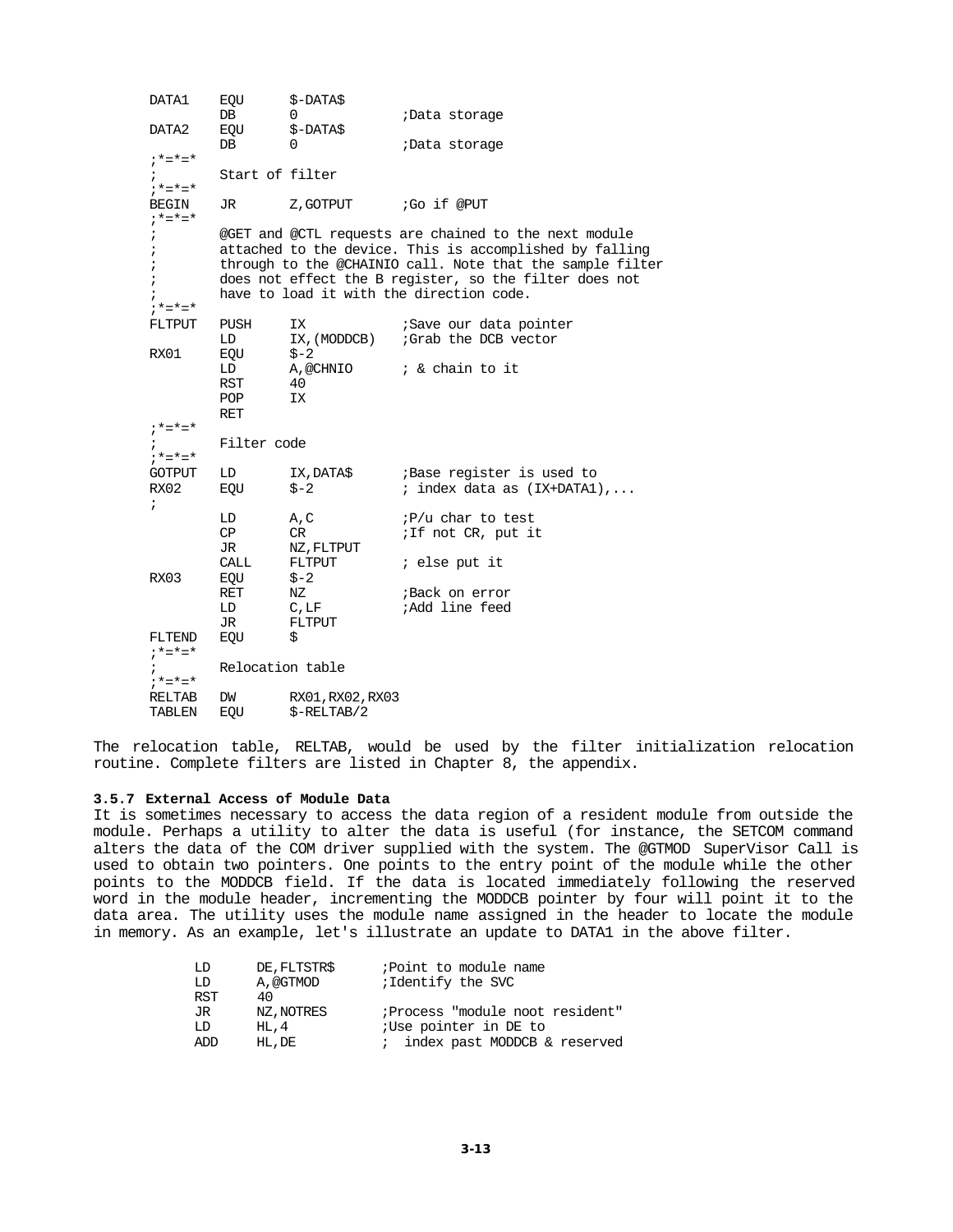| LD | A. (VALUE) |  | iP/u your new value |                                |  |
|----|------------|--|---------------------|--------------------------------|--|
| LD | $(HL)$ . A |  |                     | ; & stuff into resident module |  |
|    |            |  |                     |                                |  |

FLTSTR\$ DB 'SAMPLE',3 ;Search string

#### **3.6 @CTL INTERFACING TO DEVICE DRIVERS**

This section discusses the @CTL functions supported by the system supplied device drivers. @CTL functions are invoked by loading register pair DE with a pointer to the Device Control Block (DCB), loading the function code into register C, and issuing the @CTL SuperVisor Call. The DCB address can be located by either using the @GTDCB SVC or OPENing a File Control Block containing the device specification and using the FCB address.

The DOS has assigned function codes for specific operations. Although these operations are not universal across all drivers, the designated function code should be used only for the operation assigned. Rarely will you find a driver that utilizes all of these codes. A driver that accepts a function code to perform an operation should provide a return code as if the request was @PUT. Where a driver does not wish to accept a specific code or codes, it should return a "no-error" result. Function codes in the range <0- 31,255> are reserved by the operating system. Function codes in the range <32-254> are available for programmer use. The following operations are assigned function codes:

| <b>CODE</b>  | <b>OPERATION</b>                                                                                                                                                                                                                                                                                                                                               |
|--------------|----------------------------------------------------------------------------------------------------------------------------------------------------------------------------------------------------------------------------------------------------------------------------------------------------------------------------------------------------------------|
| $\Omega$     | Return status of device ( $Z = \alpha$ available, $NZ = \text{not available}$ ). Where                                                                                                                                                                                                                                                                         |
|              | applicable, return an image of the status in the accumulator.                                                                                                                                                                                                                                                                                                  |
| $\mathbf{1}$ | Request a <break> or force an attention interrupt.</break>                                                                                                                                                                                                                                                                                                     |
| 2            | Execute any driver initialization code.                                                                                                                                                                                                                                                                                                                        |
| 3            | Reset any driver buffers and clear any pending I/O.                                                                                                                                                                                                                                                                                                            |
| 4            | Interface a "wakeup" vector for interrupt driven drivers. Register IY should<br>contain the execution transfer address to be passed control after the driver<br>handles the interrupt. On return from the @CTL call, register IY will contain<br>the previous "wakeup" vector. If a zero is passed in register IY, the<br>"wakeup" vectoring will be disabled. |
| 5            | Reserved by the DOS.                                                                                                                                                                                                                                                                                                                                           |
| $\epsilon$   | Reserved by the DOS.                                                                                                                                                                                                                                                                                                                                           |
|              | Reserved by the DOS.                                                                                                                                                                                                                                                                                                                                           |
| 8            | Return the next character in the input buffer but do not empty it from the<br>buffer. A return condition of $A = 0$ and NZ indicates no character is pending.<br>A <> 0 and NZ indicates an error while Z indicates success while A contains<br>the character.                                                                                                 |
| $9 - 31$     | These codes are reserved by the DOS.                                                                                                                                                                                                                                                                                                                           |

The system-supplied drivers support some of these functions. The following sections cover what control functions are supported and suggests possible uses. The module name can be used with the @GTMOD SuperVisor Call to obtain the entry point of the driver. This is useful to obtain access to the data areas associated with each driver.

#### **3.6.1 Keyboard driver [system driver assigned to \*KI]**

A function value of X'03' will clear the type-ahead buffer. This serves the same purpose as repeated calls to @KBD until no character is available. A function value of X'FF' will remain undocumented as its use is proprietary to Tandy Corporation and its function is not supported across all licensed versions of LDOS Version 6. All other function values are treated as @GET requests.

The module name assigned to this driver is "\$KI". Its data area includes the following: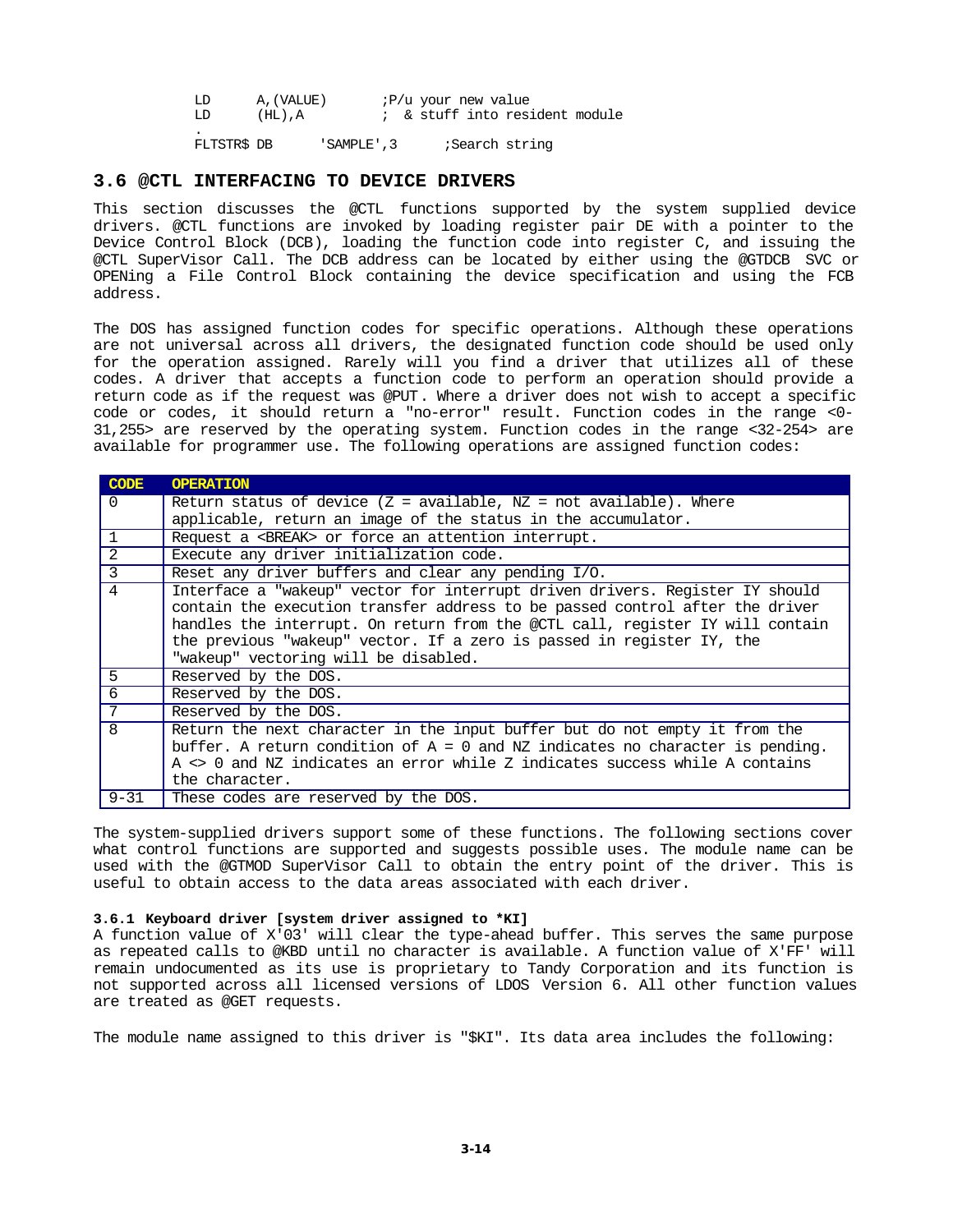| Offset | Contents                                                                     |
|--------|------------------------------------------------------------------------------|
| $+0$   | Contains the last character entered.                                         |
| $+1$   | Contains the repeat time check which is the system's timer value that when   |
|        | reached will result in a repeat of the last character if the keycode scanned |
|        | has not changed.                                                             |
| $+2$   | Contains the waiting time in timer units that must transpire before a        |
|        | character can initially be repeated. This value is altered by SETKI (W=dd).  |
| $+3$   | Contains the repeat rate in timer units. This value is altered by SETKI      |
|        | (R=dd).                                                                      |

#### **3.6.2 Video driver [system driver assigned to \*DO]**

All @CTL requests are treated as if they were @PUT requests.

The module name assigned to this driver is "\$DO". Its data area includes the following:

| Offset | Contents                                                                          |
|--------|-----------------------------------------------------------------------------------|
| $+0$   | Bits 0-2 contain the number of video lines to protect against scrolling. Bit      |
|        | 3 denotes the action to be taken for character values in the range <192-          |
|        | 255>. If set, the values are treated as displayable characters. If reset,         |
|        | the values are treated as space compression codes in excess $192$ (i.e. $0-63$ ). |
|        | Bit 4 will denote the action to be taken for character values in the range        |
|        | <1-31>. If set, the value is interpreted as a displayable character. If           |
|        | reset, the value is treated as a video function code as identified in your        |
|        | operating system user manual. Bits 5-7 are reserved by the DOS.                   |
| $+1$   | Contains the low order address of the cursor. You must use the @VDCTL             |
|        | SuperVisor to reference the cursor by row, column.                                |
| $+2$   | Contains the high order address of the cursor. You must use the @VDCTL            |
|        | SuperVisor to reference the cursor by row, column.                                |
| $+3$   | Contains the character that is currently at the cursor position.                  |
| $+4$   | Contains the character code defining the cursor.                                  |

#### **3.6.3 Printer driver [system driver assigned to \*PR]**

The printer driver is transparent to all code values when requested by the @PUT SuperVisor Call. That means that all values from X'00' through X'FF' (0-255) can be sent to the printer. The printer driver accepts a function value of X'00' via the @CTL request to return the printer status. If the printer is available, the Z-flag will be set and the usual A register status image is an X'30'. If the Z-flag is reset, the accumulator will contain the four high-order bits of the parallel printer port (bits 4-7).

The module name assigned to this driver is "\$PR". There exists no data area within the printer driver.

#### **3.6.4 Forms Filter [non-resident system filter for forms control]**

If the FORMS filter is attached to the \*PR device, then various codes are trapped and used by the filter according to user options as follows:

| Code  | Filter Action                                                                |
|-------|------------------------------------------------------------------------------|
| X'0D' | Generates a carriage return and optionally a line feed (ADDLF). It will form |
|       | feed as required.                                                            |
| X'OA' | Is treated the same as X'OD'.                                                |
| X'0C' | Will form feed (via repeated line feeds if soft form feed).                  |
| X'09' | Will advance to the next tab column.                                         |
| X'06' | Will set top-of-form by resetting the internal line counter to zero.         |

Other character codes may be altered depending on the user translation option (XLATE).

The FORMS filter's module name is "\$FF". Its data area includes the following: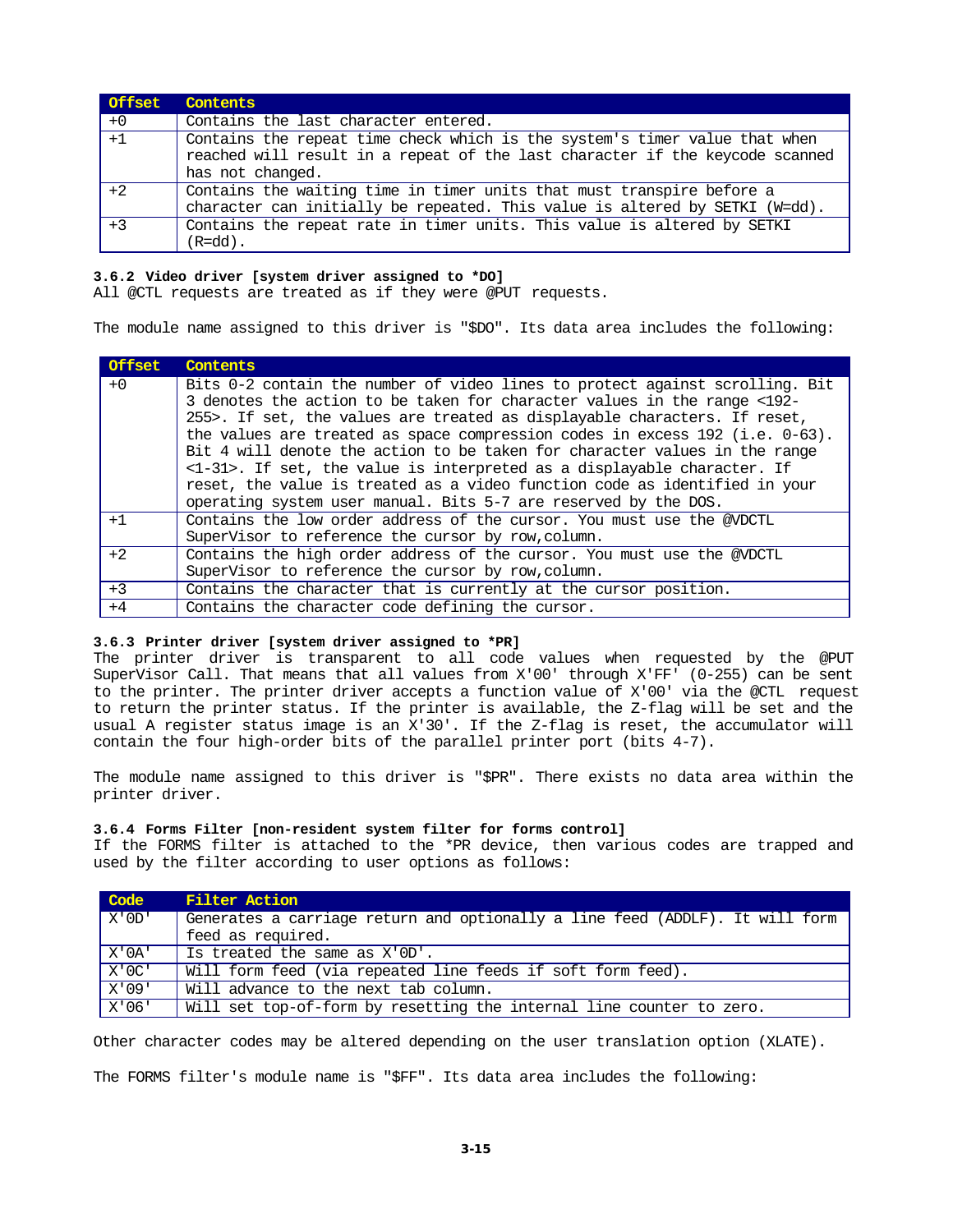| <b>Offset</b> | Contents                                                                                                                                                                                                                |  |  |  |  |
|---------------|-------------------------------------------------------------------------------------------------------------------------------------------------------------------------------------------------------------------------|--|--|--|--|
| $+0$          | Contains the maximum lines per page.                                                                                                                                                                                    |  |  |  |  |
| $+1$          | Is used by the filter as a line counter.                                                                                                                                                                                |  |  |  |  |
| $+2$          | Contains the maximum number of lines to print prior to a FORM<br>FEED<br>operation.                                                                                                                                     |  |  |  |  |
| $+3$          | Is used by the filter as a character counter.                                                                                                                                                                           |  |  |  |  |
| $+4$          | Contains the character value that is to be translated.                                                                                                                                                                  |  |  |  |  |
| $+5$          | Contains the character value that $\langle +4 \rangle$ is to become.                                                                                                                                                    |  |  |  |  |
| $+6$          | Contains the number of spaces to indent after an automatic NEWLINE is<br>issued.                                                                                                                                        |  |  |  |  |
| $+7$          | Bit 0 specifies that a LINE FEED is to be added after each carriage RETURN.<br>Bit 1 specifies the mode of FORM FEED - a 0 indicates SOFT (multiple line<br>feeds) while a 1 indicates HARD (send X'OC' to the driver). |  |  |  |  |
| $+8$          | Contains the maximum number of characters to print on a line prior to<br>issuing an automatic NEWLINE. A value of zero indicates that no automatic<br>NEWLINE is to be issued.                                          |  |  |  |  |
| $+9$          | Contains the column of the left hand margin. The filter will provide this<br>count of spaces after a physical carriage RETURN.                                                                                          |  |  |  |  |

#### **3.6.5 COM driver [non-resident system driver for the RS-232C]**

This driver handles the interfacing between the RS-232C hardware and character I/O (usually the \*CL device).

An @CTL function value of X'00' will return an image of the RS-232 status register in the accumulator. The Z-flag will be set if the RS-232 is available for "sending" (i.e. transmit holding register empty and flag conditions matching as specified by the default protocol or that established by the user via SETCOM). A function value of X'01' will transmit a "modem break" until the next character is @PUT to the driver. A function value of X'02' will re-initialize the serial port hardware to the values last established by SETCOM. A function value of X'04' will enable/disable the WAKEUP feature. All other function values are ignored and the driver will return with register A containing a zero value and the Z-flag set.

The WAKEUP feature deserves additional treatment since it can be quite useful for application software specializing in communications. The RS-232 hardware is usually equipped with the capability of generating a machine interrupt when any of three conditions prevail: transmit holding register empty, received character available, or an error condition has been detected (framing error, parity error, etc.). The COM driver makes use of the "received character available" interrupt to take control when a fullyformed character is in the receive holding register. The COM driver services the interrupt by reading the character and storing it in a one-character buffer. COM would then normally return from the interrupt while it awaits the next @GET request to take the character.

An application can request that instead of returning from the interrupt, control is passed to the application for IMMEDIATE ATTENTION. It is important to note that this action would be occurring during interrupt handling and any processing by the application must be kept at a minimum before control is returned to COM via an RET instruction.

If you use an @CTL function value of X'04', then register IY must contain the address of the handling routine in your application. Upon return from the @CTL request, register IY will contain the address of the previous WAKEUP vector. This should be restored to the COM driver when your application is finished with the WAKEUP feature.

When control is passed to your WAKEUP vector upon detecting a "receive character available" interrupt, certain information is immediately available. Register A will contain an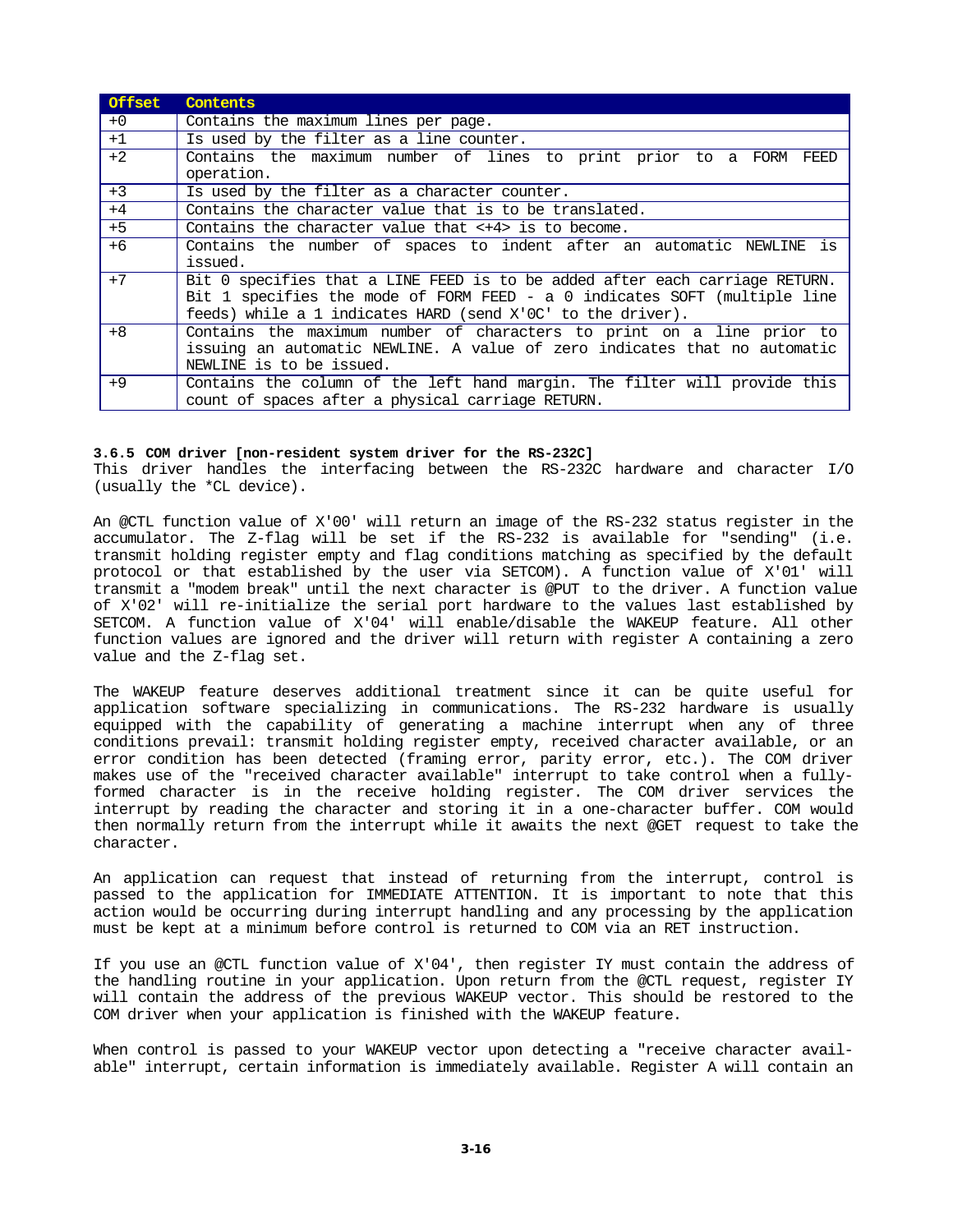image of the serial port UART status register. The Z-flag will be set if a valid character is actually available. The character, if any, is in the C-register. Since system overhead takes a small amount of time in the @GET SuperVisor Call, you may only have to @GET the character via standard device interfacing. This will ensure that any filtering or linking in the \*CL device chain will be honored. If, on the other hand, your application is attempting to transfer data at a very high rate (9600 baud or higher), you may need to bypass the @GET SuperVisor Call and use the character immediately available in the C-register. Note that this will ignore any device chain linkage.

The module name of the COM driver is "\$CL". Its data area includes the following:

| Offset | Contents                                                                    |  |  |  |  |  |  |
|--------|-----------------------------------------------------------------------------|--|--|--|--|--|--|
| $+0$   | Contains the handshake mask established according to the default            |  |  |  |  |  |  |
|        | conventions (or those established via SETCOM). This mask is used by COM and |  |  |  |  |  |  |
|        | needs no concern from the programmer.                                       |  |  |  |  |  |  |
| $+1$   | Contains the serial port control image (this image may turn out to be       |  |  |  |  |  |  |
|        | dependent on specific RS-232 hardware.                                      |  |  |  |  |  |  |
|        | Bit 7 Parity $[1 = EVEN; 0 = ODD]$                                          |  |  |  |  |  |  |
|        | Bits $6 \& 5$ Word length $[00 = 5; 10 = 6; 01 = 7; 11 = 8]$                |  |  |  |  |  |  |
|        | Bit 4<br>Number of STOP bits $[1 = 2 \text{ bits}; 0 = 1 \text{ bit}]$      |  |  |  |  |  |  |
|        | Bit 3<br>Parity enable/disable $[1 = \text{disable}; 0 = \text{enable}]$    |  |  |  |  |  |  |
|        | Bit 2<br>Transmit data $1 =$ enable; $0 =$ BREAK]                           |  |  |  |  |  |  |
|        | Bit 1 $Data Terminal Read [0 = ON; 1 = OFF]$                                |  |  |  |  |  |  |
|        | Request To Send lead $[0 = ON; 1 = OFF]$<br>Bit 0                           |  |  |  |  |  |  |
| $+2$   | Contains the code for the baud rate.                                        |  |  |  |  |  |  |
| $+3$   | Flag to indicate KFLAG\$ support [1 = ON; 0 = OFF] Effective with LDOS      |  |  |  |  |  |  |
|        | 6.2.0, this byte contains the BREAK character code, LOGBRK. If non-zero,    |  |  |  |  |  |  |
|        | then reception of that byte value from the communications line will cause   |  |  |  |  |  |  |
|        | the BREAK bit of the KFLAG\$ to be set. If zero, no input character will be |  |  |  |  |  |  |
|        | interpreted as a BREAK.                                                     |  |  |  |  |  |  |
| $+4$   | One-character buffer flag [80H = no character; 0 = character]               |  |  |  |  |  |  |
| $+5$   | Storage for the one-character buffer.                                       |  |  |  |  |  |  |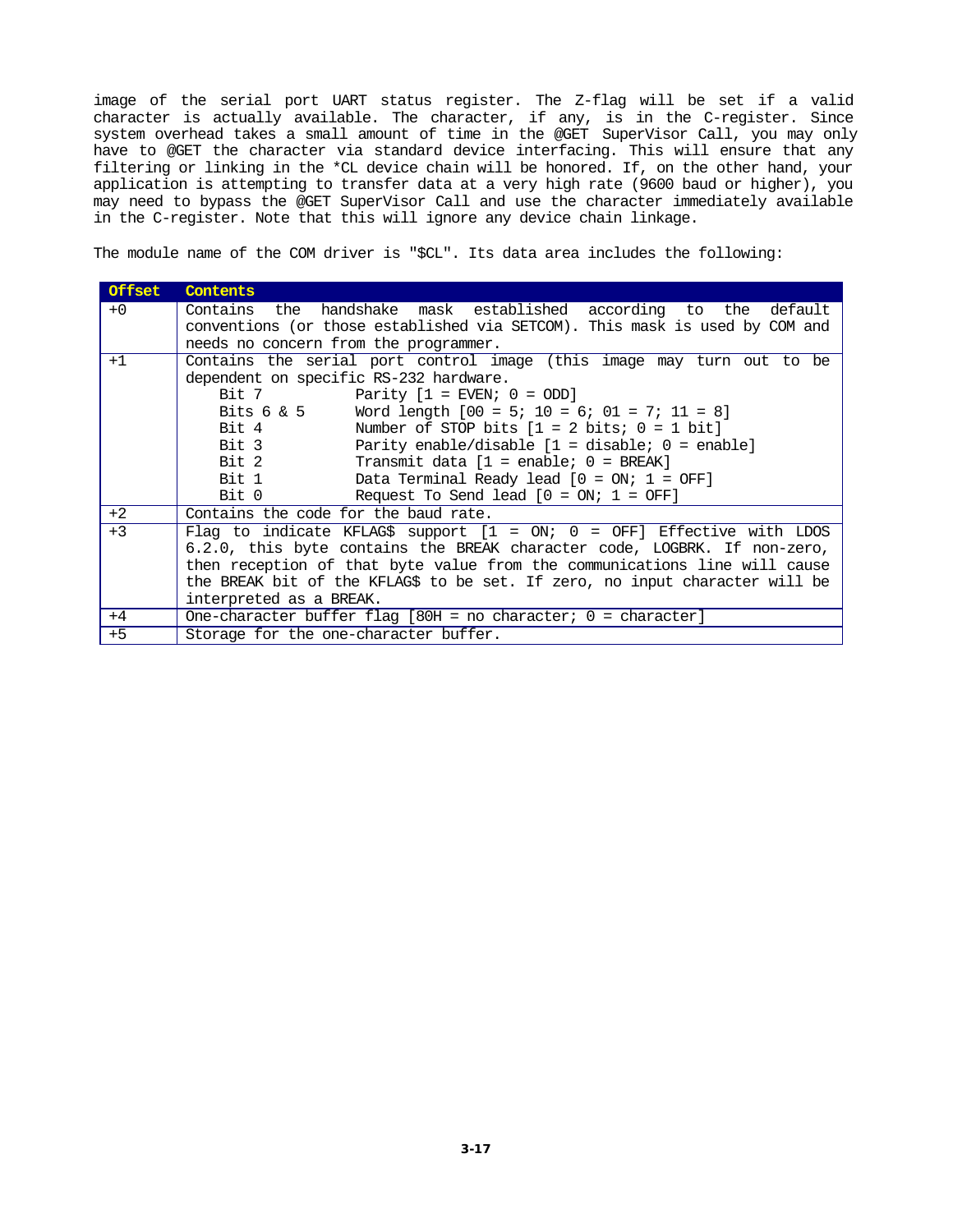# **4. DISK DRIVE INPUT/OUTPUT INTERFACING**

# **4.1 GENERAL DISK DRIVE CONFIGURATION**

This chapter is designed to fully explain the purpose of the Disk Controller Communications SuperVisor Calls. It will also completely describe the fields constituting the Drive Control Table. We will cover the protocol linkage that interfaces the disk driver to the DOS. Finally, we will discuss some of the concepts that are associated with interfacing hard disk drives. There are two reasons for this chapter. On one hand, you may be interested in using the disk primitives to write disk-oriented utility programs. A good foundation in the functions of the controller primitives is essential. On the other hand, you may have the need to write a disk driver that supports a hard disk controller. In this case, it is essential to understand the requirements of the system for communicating with disk devices. Before we can begin these topics, we must gain a knowledge of the configuration of disk storage devices.

The Disk Operating System incorporates the term "disk" because the operating system is associated with and directly supports disk drive storage devices. Although many users of small microcomputers may be used to systems with two or three disk drives, the Version 6 DOS supports up to eight disk storage devices. The most typical type of disk drive used in systems running Version 6 is the floppy disk drive. The hardware that interfaces the floppy disk drive to the computer is called a Floppy Disk Controller (FDC). The controller includes all of the electronics necessary to control and translate operating system commands into control pulses which the drive uses to perform mechanical actions (such as head stepping, drive select, head load, etc) and data transfer.

The floppy disk drives are usually connected to the computer in a multiplexed arrangement. This means that all data and control signals share a common cabling. Where more than one disk drive is connected to the cable, a means of uniquely selecting one drive at a time must be provided. Over the years, a standard of drive selection has been developed that all floppy disk drives adhere to. This standard incorporates four separate drive select lines between the computer and all disk drives. These drive select lines are designated DS0, DS1, DS2, and DS3. Each disk drive is then jumpered to connect to only one of the drive select lines. Sometimes the drives connect to all of the lines while each plug on the cable severs all select lines but one - each cable plug a different select line. Thus, the computer hardware will, in general, support the handling of four floppy disk drives [some companies manufacture a multiplex device that uses the four drive selects as a binary number thus multiplexing up to 15 floppy drives].

Although the typical hardware configuration supports four floppy disk drives, the DOS has provisions for referencing eight distinct logical drives numbered 0-7. We use the term "logical" in case we have a single drive that is partitioned into multiple drives with each partition being referenced by a different drive number. The four extra positions are usually used with installations that connect hard disk drives in addition to the floppies. The DOS stresses device independence. Disk drives are treated no differently. In order to gain a high level of independence, the DOS uses a standardized set of SuperVisor Call functions we will term "Disk Controller Communications". These SVCs are primitive functions that should provide all of the activities needed to communicate I/O requests to the disk controller that's interfacing a disk drive.

The system also maintains a Drive Control Table (DCT ) that stores the parameters associated with each of the eight logical drives. Disk drive parameters refer to how the total storage space on a drive is divided up into addressable units. Floppy disk drives use a removable flexible media which has one or two surfaces coated with a magnetic layer of particles. Hard disk drives use either fixed rigid platters or removable cartridges that contain rigid platters also containing magnetic layers of particles. Each platter of a hard drive contains two surfaces. Regardless of the disk drive type, the magnetic layer of particles on each surface is magnetized into concentric circles of storage areas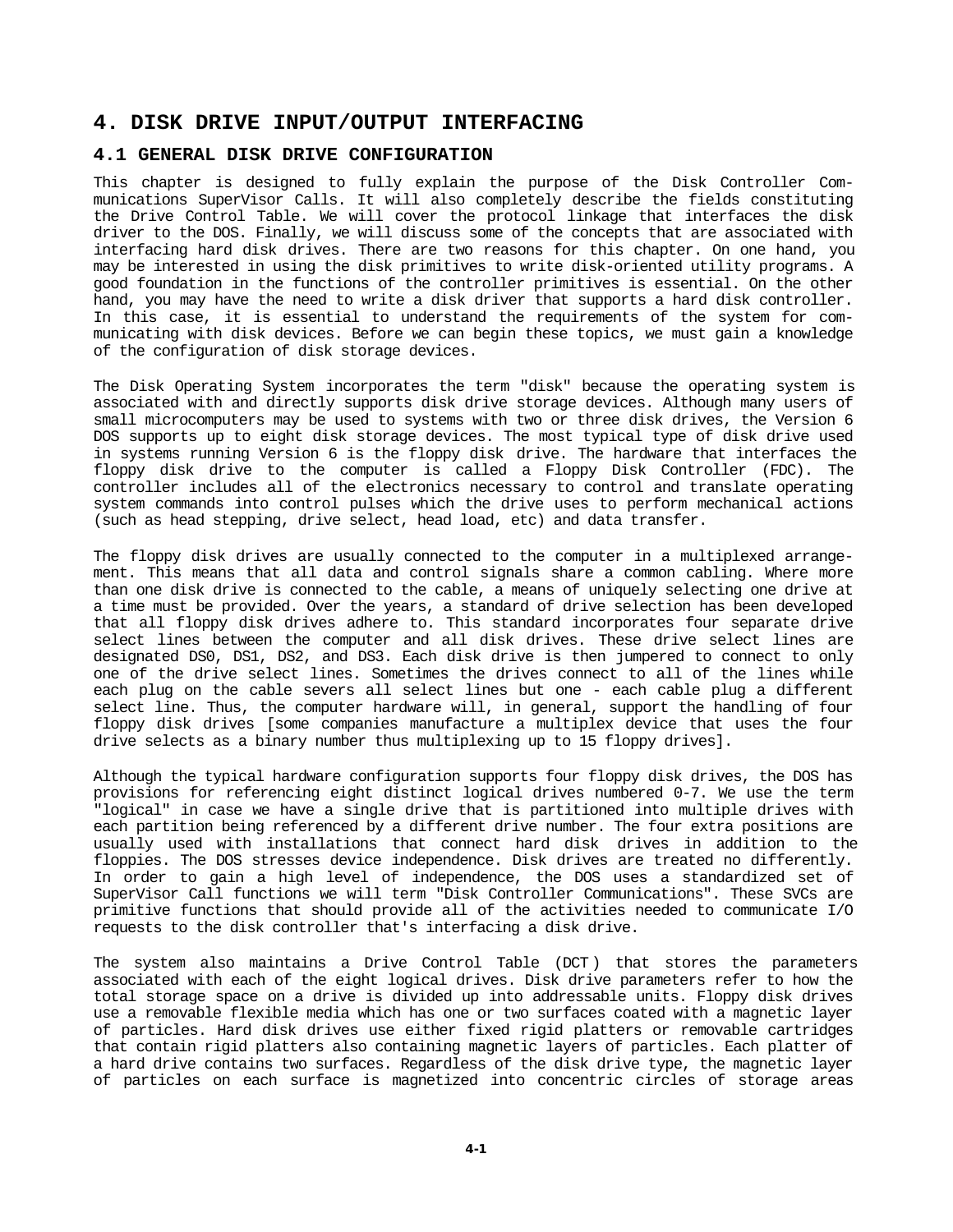called TRACKs. Each track is then divided into subareas called SECTORs. Each sector is uniquely identified by a pattern of information preceding each sector called an ID FIELD. The division of a surface into sectors may be envisioned as a pie cut up into equal sized pieces. The process of generating each of the tracks and sectors is termed the formatting process. The physical length of a sector will be greater on the outer tracks of the surface than the inner tracks of the surface (similar to the grooves of a phonograph record). Although the number of sectors per track may vary from one media type to another, the number of sectors in each track of the same media must always be a constant.

The DOS assigns numbers to every sector, every track, and every surface. Surfaces are numbered consecutively by one starting from zero. Tracks are numbered consecutively by one starting from zero at the outermost portion of the disk giving the innermost track the highest number. A CYLINDER consists of the like-numbered tracks on all surfaces. For example, on a two-surface media, track zero of surface zero and track zero of surface one are grouped together into cylinder zero.

Floppy disk drives use a read/write head that is positioned lateral to the disk surface. The head can step in towards the center of the disk and step out to the circumference of the disk while the disk rotates on its hub. The rotational speed is 300 rpm for 5-1/4" floppy disk drives and 360 rpm for 8" floppy disk drives. Hard disk drives rotate at speeds of 3600 rpm and higher. Because the physical lengths of the sector vary from the outer to the inner track, the bit density of each sector varies per track. Therefore, the amount of information stored in all sectors is dependent on the maximum bit density permitted in its shortest sized sector. Some manufacturers of computer systems are using a design which keeps the bit density per sector constant by use of a variable speed drive which maintains a constant linear velocity of the surface across the head regardless of the track position. This technique promotes a greater capacity for storage but requires a more precisely controlled drive. If such a drive control were utilized under this DOS, a suitable translation filter would be needed which would permit the DOS to think that each track still contained the same number of sectors.

If we concern ourselves with a  $5-1/4$ " double density floppy drive rotating at 300 rpm, we can calculate that a disk makes one complete rotation every 200 ms (60/300). Since there are 18 sectors per track, a sector's ID FIELD passes by the drive's head every 11.1 ms. In a system where the transfer of data to and from the disk is under the control of the CPU rather than through auxiliary Direct Memory Access (DMA) hardware, the CPU spends its time handshaking with the controller while transferring each byte of data. If we are trying to access a series of sectors sequentially (as would be the case with a sequentially accessed file), there will rarely be sufficient time for the CPU to establish the handshaking with the controller for the access of the next sector once it has finished transferring the current sector. Thus, if we number the sectors consecutively, most likely the ID FIELD of the sector we next want to read has just passed by the head and we must wait a complete revolution of the disk before getting to the ID FIELD again. In fact, the worst case would require us to wait just under 211.1 ms per sector while the time to read an entire track would be 3.8 seconds!

A practical solution to increasing the data transfer is to stagger the sector numbers so that the next sector to transfer is arriving at the head just after we start looking for it. If we could read many sectors per single rotation, we could speed up the transfer of data. This can be done when the disk is formatted. It can also be done when the disk is accessed by means of a lookup table that translates a logical sector number to a staggered physical sector number. The process of staggering the sector numbers is termed INTERLEAVE. An interleave of two means that sequential sector numbers are in every second physical sector. An interleave of three uses every third position. For a single density 5-1/4 diskette, this pattern would be 0-5-1-6-2-7-3-8-4-9. An 18 sector per track diskette with an interleave of three would have a pattern of 0-6-12-1-7-13-2-8-14-3-9-15- 4-10-16-5-11-17. The interleave can be precisely calculated with knowledge of the total time it takes to execute the machine instructions between sector I/O. This is generally a most difficult task; therefore, interleave patterns are generally derived empirically.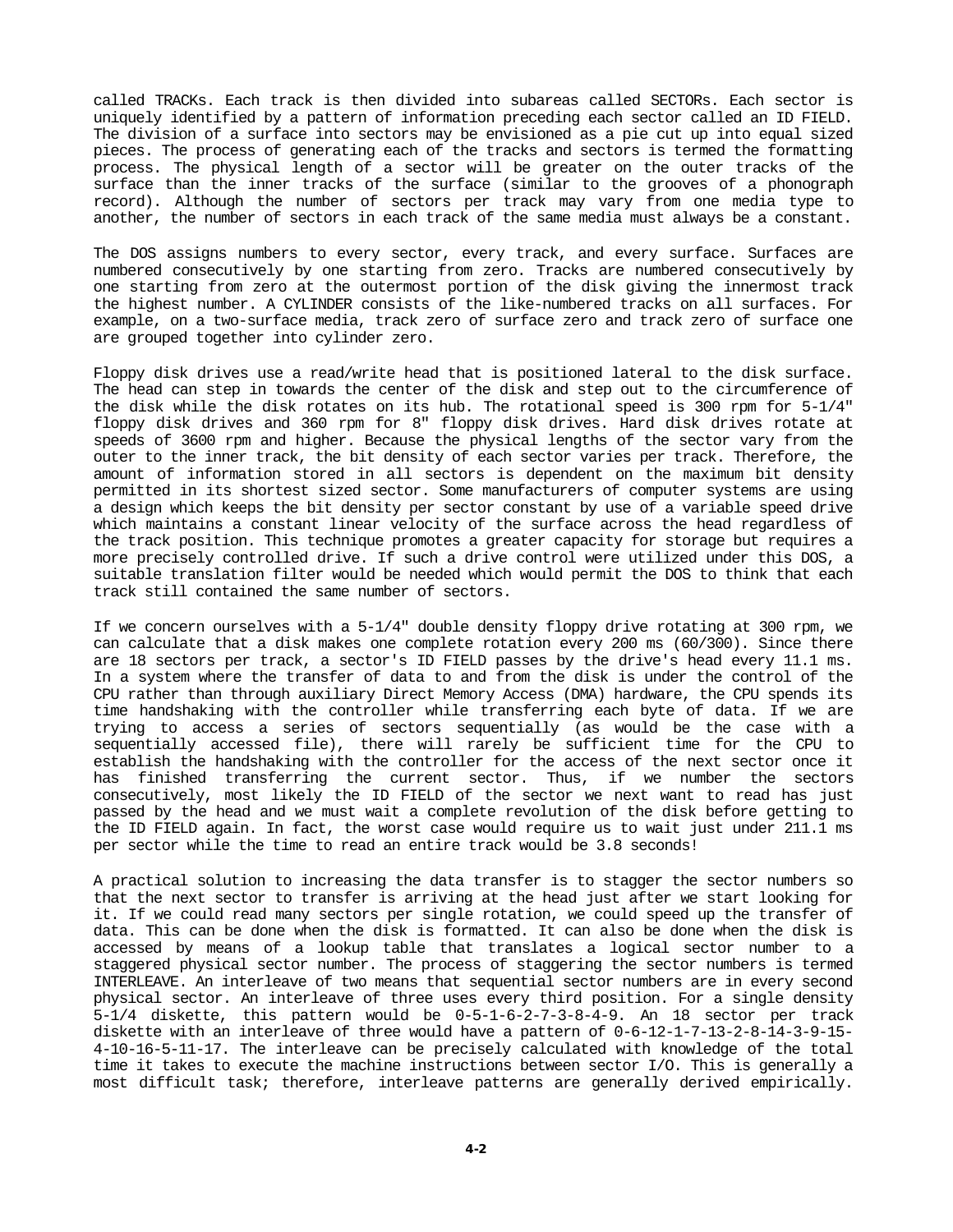Sometimes, the apparent difference in access speed across different systems stems from a poor selection of the sector interleave. The Version 6 DOS uses the method of applying the interleave during the formatting process. The sectors in each track are therefore numbered in a staggered order. [Most CP/M systems format sequential sector numbers and use a sector interleave translation table to translate sequential access requests to the staggered number when the access is made].

One other attempt at increasing the sequential access of sectors is to examine the time between transferring the last sector number of a track and sector zero of the next higher track [for the moment let's not compound the situation of two sided diskettes where the sectors on the second side rotate in an order reverse of the obverse side]. The time lag will include the sector interleave plus the track-to-track step time. Thus it might make sense to not start each track with sector number zero, but to optimize the starting number so that the position of sector zero will have its ID FIELD just coming up to the head by the time that the drive has stepped and is ready to scan for the ID FIELD. This staggering is termed TRACK SKEW. The DOS introduces such a skew during the formatting process; however, such a skew is probably optimum for only one track-to-track stepping rate. With all of this, we still can state that each track contains like numbered sectors - regardless of track number or surface. Therefore, each sector on a disk is designated unique by its respective sector, surface, and track numbers.

When the operating system formats a diskette (or hard disk ), all of the parameters associated with the diskette are predetermined. Thus the number of sectors per track, number of sectors per granule and thus the granules per track, number of sides (or surfaces), and number of cylinders are all designated as well as the density of the media in the case of floppy diskettes. Some of these figures (density, sides, granules per track) are written to fields in the Granule Allocation Table which is part of the directory (see chapter 5). Others (sectors per track, sectors per granule, in addition to the former quantities) are part of the DCT fields. When the system attempts to open a file on a disk, it uses the @CKDRV SuperVisor Call function to ascertain the availability of the disk and then logs the disk once it finds it available. The function of "logging" will update the DIRCYL field (providing the driver returns proper system sector error codes), then update the DBLBIT field and the MAXCYL field based on information stored in the GAT. It is up to the driver to sense the density of the floppy media [the "data record not found" controller error is the usual indication that the driver must toggle to the alternate density. If a data record ID FIELD is not readable under both single density and double density, then the assumption is that the corresponding sector is not on the disk and the error is passed back to the system]. The toggling function of the driver includes the updating of the CONFIGURATION FIELD in the DCT appropriate to the density being selected.

The SVC disk primitives are funneled through a common system routine that establishes a linkage protocol between the operating system and the disk device driver(s). When an I/O request is invoked by a higher level SVC, such as a request to READ a file record, the request is translated to that disk primitive needed to satisfy the function. The linkage protocol is uniform across all disk devices that are connected to the system. This makes the access of files transparent to size or nature of the disk device within the scope of the DCT parameters acceptable to the system.

# **4.2 DRIVE CONTROL TABLE (DCT)**

The Drive Control Table (DCT) is the way in which the DOS interfaces the operating system with specific disk driver routines. This table is one of the examples of the versatility of the system as it embodies within it the method of customizing the parameters of a drive so that each disk drive may incorporate a unique set of parameters. For instance, one drive may be a 35-track single headed drive. Another may be an 80-track dual headed. While a third may yet be a 5 megabyte hard drive. Ingenuity and oddball hardware will mix well to provide an easy interface.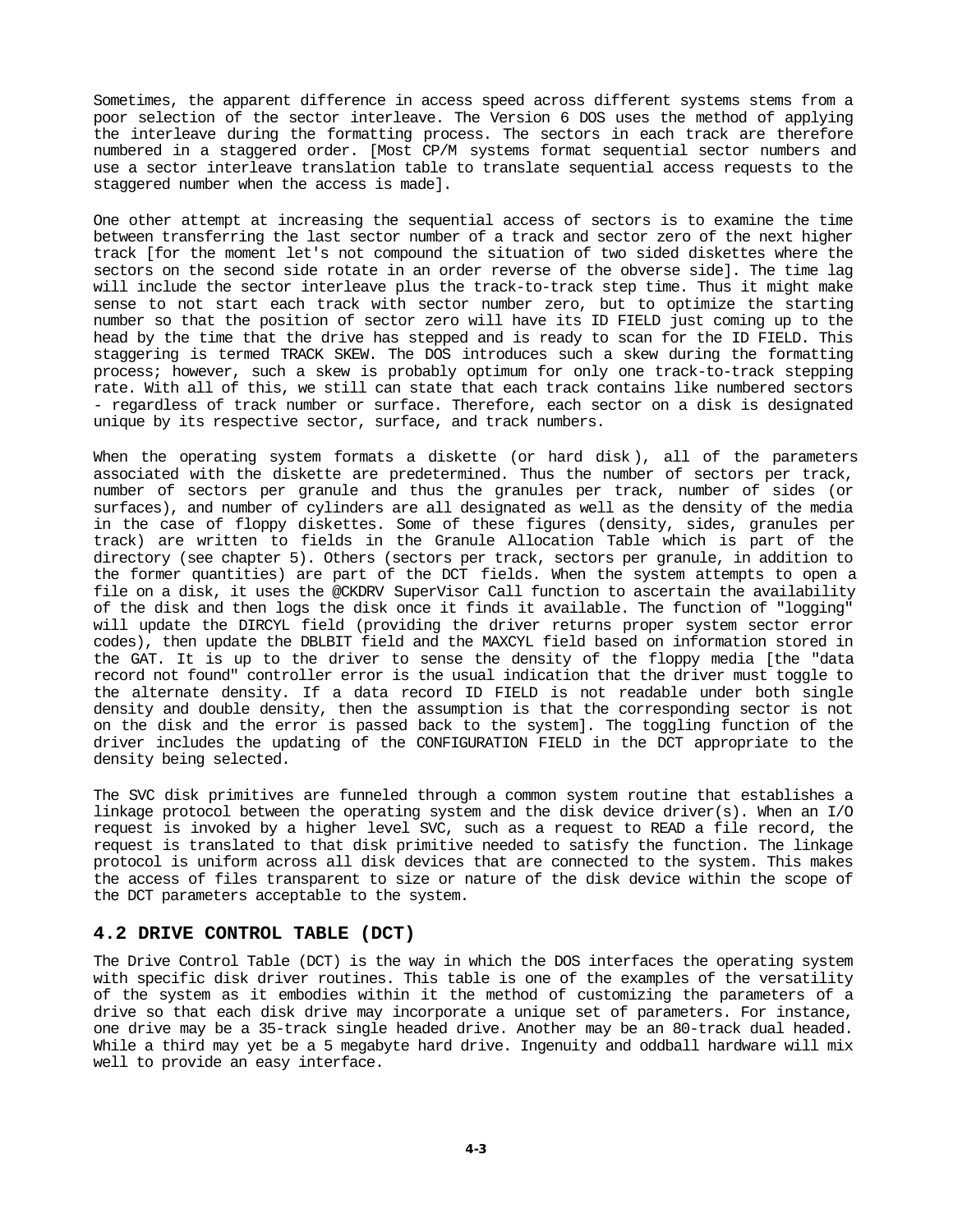The DCT contains the information relating to the granule size. In the case of floppies, granule sizes are standardized by the system according to the disk size and density. Chapter 5 contains more information on granule allocation sizes. Data on the number of sectors per track, number of heads, number of partitions, and maximum number of cylinders is also contained in the DCT for each drive. This data is an essential ingredient in the allocation and accessibility of file records and therefore must be accurately introduced. The table contains a maximum of eight DCT records - one record for each logical drive designated 0-7. Each DCT record is fielded as follows:

### **4.2.1 DCT VECTOR - <Bytes 0-2>**

This three-byte field specifies whether the logical drive position is enabled or disabled. The system will not attempt to communicate with a logical drive number whose DCT position is considered disabled. If the position is enabled, then the field will also contain the address vector of the disk driver module that communicates with the controller interfacing the disk drive. The first byte of the DCT VECTOR would contain an X'C3' value if the drive position is enabled (an X'C3' represents an absolute jump [JP nnnn] instruction in Z-80 machine code). If the drive is disabled, this byte will be an X'C9' value (an X'C9' represents an absolute return [RET] from subroutine instruction in Z-80 machine code).

The second and third bytes of the field will contain the vector transfer address of the disk driver module that communicates with the controller. The operating system typically places the disk drivers in the low memory driver region. A "stock" system has available in this region, memory sufficient to store additional drivers that are not supplied by the system. The DOS will dynamically use this low memory region based on requests to invoke system drivers and filters (such as the COM/DVR or FORMS/FLT). A retrievable pointer to the first available memory address in this region can be used to locate the origin of a user-supplied driver or filter (if sufficient space is available). This will be discussed in a later section.

#### **4.2.2 DCT FLAG-1 - <Byte 3>**

This field contains a series of sub-field parameters associated with the disk drive specifications. The field is encoded as follows:

- Bit 7 Set to 1 will indicate the disk device is "software" write protected. It is the responsibility of the disk driver to check this bit on any disk primitive that references a WRITE operation (i.e. write sector, write system sector, format track, or format device) and return a "Write protected disk" error code (error 15) if set.
- Bit 6 If set to a "1", it indicates that the floppy diskette currently being accessed is formatted in double density. If set to a "0" it indicates that the diskette is single density. The disk driver is responsible for maintaining this bit by recognizing the density of the disk it is accessing. The bit is used both by the driver in the drive selection process and by the system in informative messages by such things as DEVICE displays, DIRectory displays, and FREE displays. This bit is not referenced by the system if the DCT is associated with a hard drive (see bit 3 of this field).
- Bit 5 If this bit is set to a "1", the drive associated with the DCT position is an 8" drive. This bit will be a "0" if the drive associated with the DCT position is a 5-1/4" drive. This bit is initially set by whatever installs the disk driver (see the FLOPPY/DCT utility). In the installation of a hard disk driver, this bit should be set according to the size of the hard drive - 5" or 8". In the case of floppy drives, the system formatter will use this bit to adjust its formatting data to 5" or 8". It is also used to adjust informative messages as mentioned under bit-6.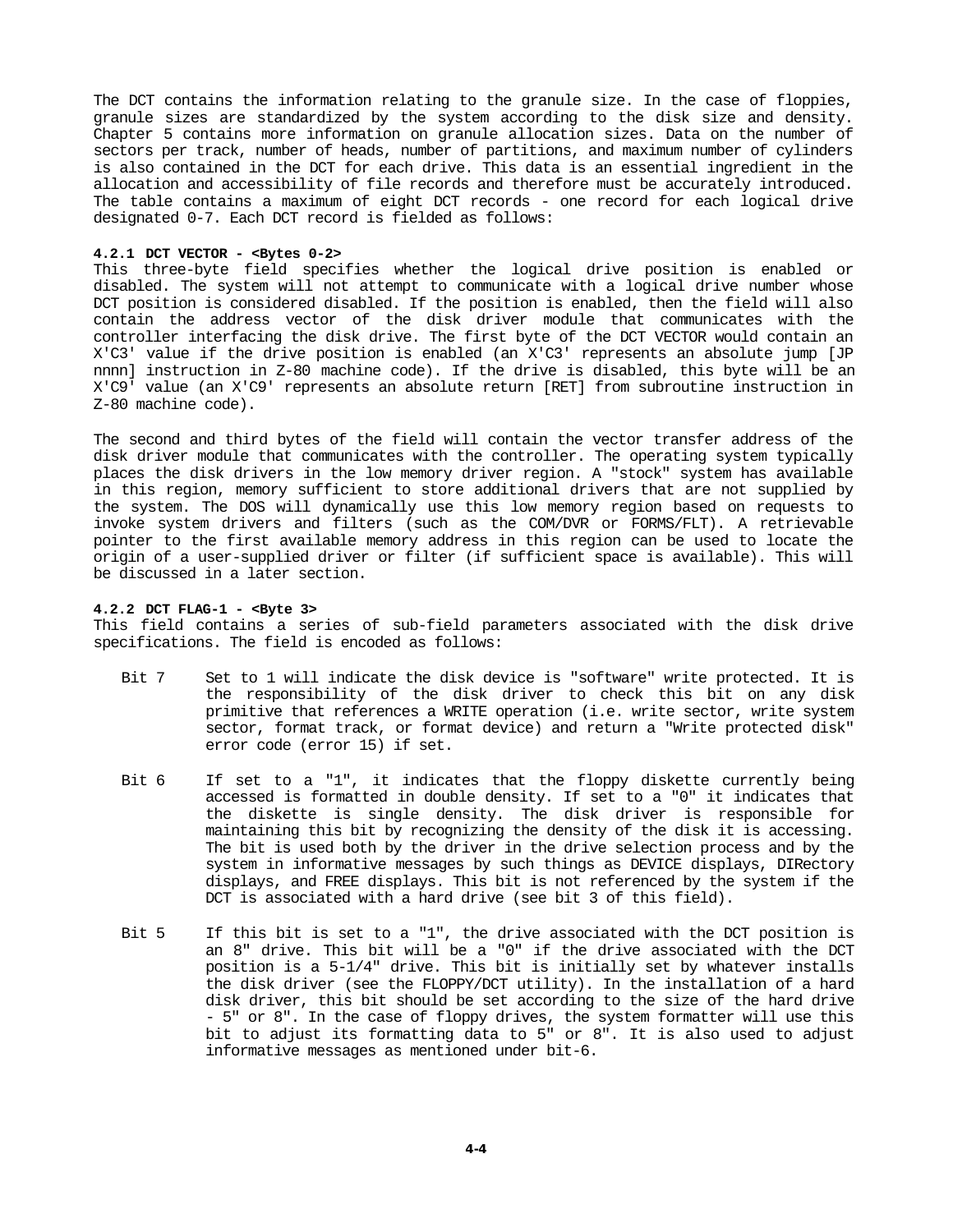- Bit 4 This bit is used to store the side selection number for a current access of a diskette. It is a storage area usable by the disk driver to place the side number calculated from the relative sector passed in the disk primitive request. The system passes a relative sector number based upon the number of sectors per cylinder. On a two-headed floppy disk drive, by dividing the relative sector number by the number of sectors per track, the result will be indicative of the side selection number, 0 or 1. The routine performing the calculation can then place the result in this bit of the DCT for the use of the drive selection routine. The bit value will match the side indicator bit in the sector header as written by the FDC. Hard disk drivers will use storage space internal to the driver to hold such a result.
- Bit 3 If this bit is set to a "1", it indicates that the DCT position is associated with a hard drive (Winchester). A "0" in this bit position indicates a floppy disk drive is associated with the DCT position. The bit is used by the system in informative messages by such things as DEVICE displays, DIRectory displays, and FREE displays. In addition, the system's @CKDRV routine uses this bit to inhibit its automatic logging of a hard drive while it restricts its checking to write protect status only.
- Bit 2 This bit is set by the system to indicate the minumum time delay required after selecting a floppy disk drive whose motors are not currently running. It must be used by floppy disk drivers to adjust their time delay between selection of the floppy drive and the first poll of the status register. A "1" value indicates the minimum delay to be 0.5 seconds while a "0" value indicates the delay to be 1.0 seconds. The time delay can be introduced via a request of the @PAUSE SuperVisor Call with an appropriate count.
- Bits 1-0 This subfield is used for different purposes depending on whether the drive associated with the DCT is a floppy drive or a hard drive. For floppies, the field contains the step rate specification code (0-3) for the floppy disk controller. With a Western Digital 179X FDC or equivalent, the codes correspond to a step rate of 6, 12, 20, and 30ms at an FDC clock speed of 1 MHz and 3, 6, 10, and 15ms at an FDC clock speed of 2 MHz. For hard disk drives, this field is usually associated with the drive select code of the hard disk drive (binary value  $0-3$ ).

#### **4.2.3 DCT FLAG-2 <Byte 4>**

This byte contains additional drive specifications and parameters. The field is encoded as follows:

- Bit 7 Effective with 6.2, this bit is used to inhibit @CKDRV . If set to a "1", no @CKDRV will be performed by @OPEN when accessing that drive.
- Bit 6 This bit is used as a flag to the formatter. If set to a "1", it indicates that the controller is capable of double density operation. In this case, the formatter defaults to double density formatting unless the user overrides the default. If set to a "0", the formatter will default to single density formatting. For controllers capable of double density operation, this bit is usually set.
- Bit 5 This bit is used for different purposes depending on whether the drive associated with the DCT is a floppy drive or a hard drive. For floppies, a "1" indicates that the diskette currently mounted in the drive is a two sided diskette while a "0" indicates that the diskette is a single-sided diskette. This bit is updated whenever the disk is logged by the system or whenever a program invokes the @CKDRV SuperVisor Call. Note that if a dual sided diskette is placed into a two-headed disk drive that previously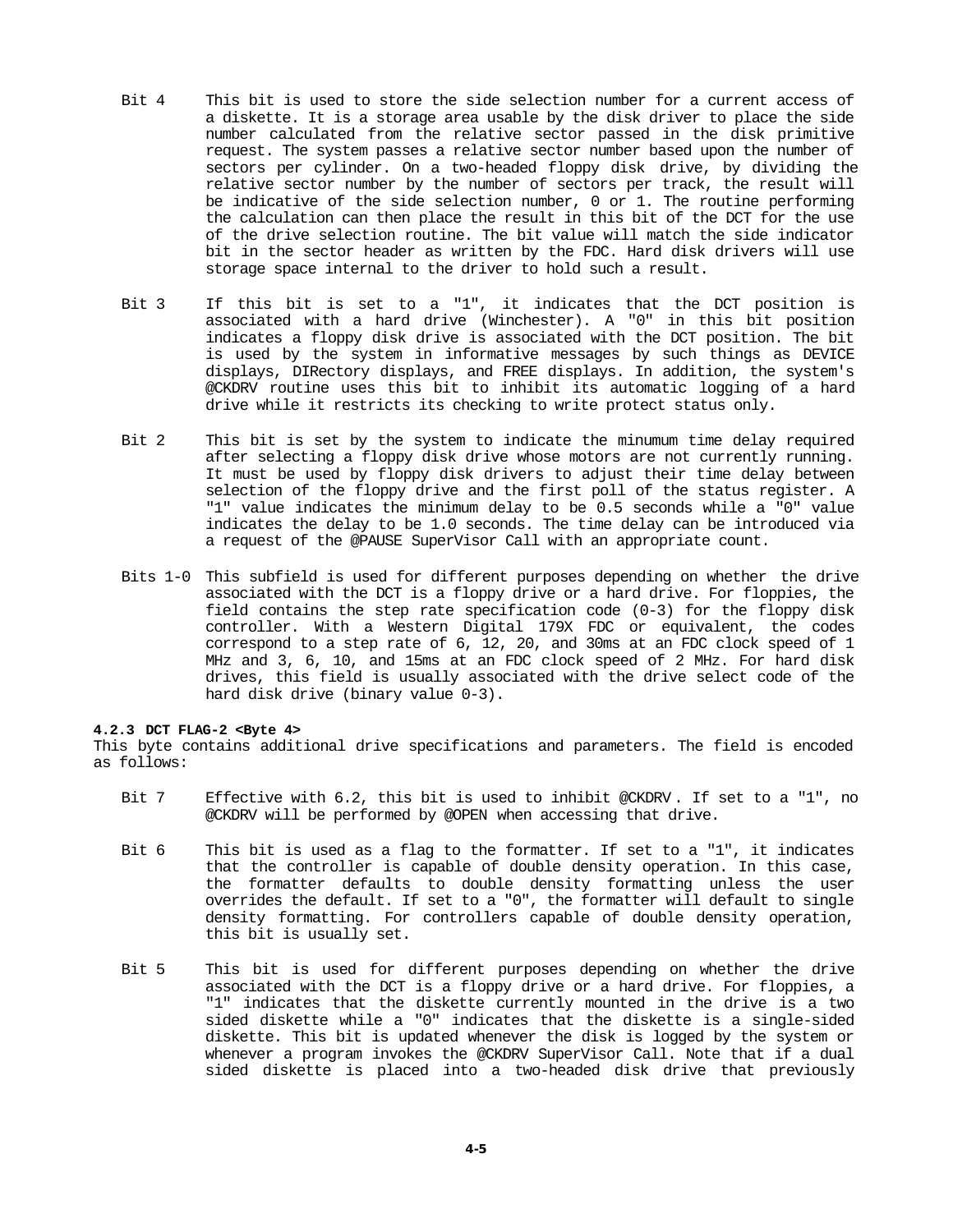accessed a single-sided diskette, the system will not recognize the second side of the new diskette until the logging process. When the DCT is associated with a hard disk drive, this bit may be used to indicate that a logical cylinder represents two physical cylinders thereby providing support for twice as many cylinders as limited by the Granule Allocation Table (the GAT limits the number of logical cylinders to 203 - thus by using this bit, hard drives to 406 cylinders can be supported as a single logical drive). In the case of hard drives, this bit is termed the "DBLBIT" bit.

- Bit 4 This bit is used to indicate the controller associated with the DCT position is an "alien" controller. The term, "alien", refers to a controller that does not return index pulses in its status register. The system uses index pulse transitions in a finite time period (usually 0.5 seconds) to detect the presence of a rotating diskette. If a disk drive does not contain a diskette, or does but the drive door is open, the status obtained on continuous selection of the drive will not indicate the presence of any index pulse transitions. By examining the state of the index pulse over a period of time corresponding to 2.5 possible rotations of a disk, the lack of an OFF-ON-OFF transition state will indicate that the drive is not available. If a controller does not return the state of an index pulse in the controller status byte, then the system will never be able to detect the availability of the drive if it maintains the state transition examination in the logging process. This bit should be set when such controllers are used to inhibit the @CKDRV routine from performing such an examination and proceed to the configuration logging.
- Bits 3-0 This subfield is used for different purposes depending on whether the drive associated with the DCT is a floppy drive or a hard drive. For floppies, the field contains the physical drive address (1, 2, 4, or 8) corresponding to the drive select line (DS0, DS1, DS2, or DS3). Thus, only one of the four bits will ever be set. Hard drive installations that partition a drive by head, may use this field to indicate the relative starting head number of the logical drive partition. This provides support for a drive of up to 16 heads although 4 heads is typical.

#### **4.2.4 CURCYL - <Byte 5>**

This field is used for different purposes depending on whether the drive associated with the DCT is a floppy drive or a hard drive. For floppies, the field is used by the disk driver to store the current cylinder position of the disk drive assigned to the DCT position. Since a Floppy Disk controller is used to access up to four different drives, when it accesses a drive, its track register must be loaded with correct information as to the current track position of the head. The current cylinder position is maintained by the disk driver in this storage field. The driver can then be use this field to reload the FDC track register prior to a seek operation and update the field to the cylinder requested in the seek. Hard disk controllers generally contain their own internal track register that is not accessible to a software driver. This means that hard disk drivers do not need to maintain the current cylinder position in this field. The field is thus available for the storage of other data items as required by the hard disk driver. Other data items may include the total quantity of heads on the physical drive (as needed by XEBEC controllers), the complex drive select code (as used by Lobo Drives UniVersal Controller), or data associated with drive partitioning by cylinder rather than by head.

#### **4.2.5 MAXCYL - <Byte 6>**

This field contains the highest numbered logical cylinder on the drive referenced from a starting cylinder numbered "0". Thus, a 35-cylinder drive would be entered as X'22', a 40-cylinder drive as X'27', and an 80-cylinder drive as X'4F'. A typical 153-cylinder ST-506 compatible winchester drive would have an entry of X'98'. If a hard drive has more than 203 cylinders but less than 407 cylinders and is to be maintained as a single drive (or one partitioned by heads), then the system must access it as if each two physical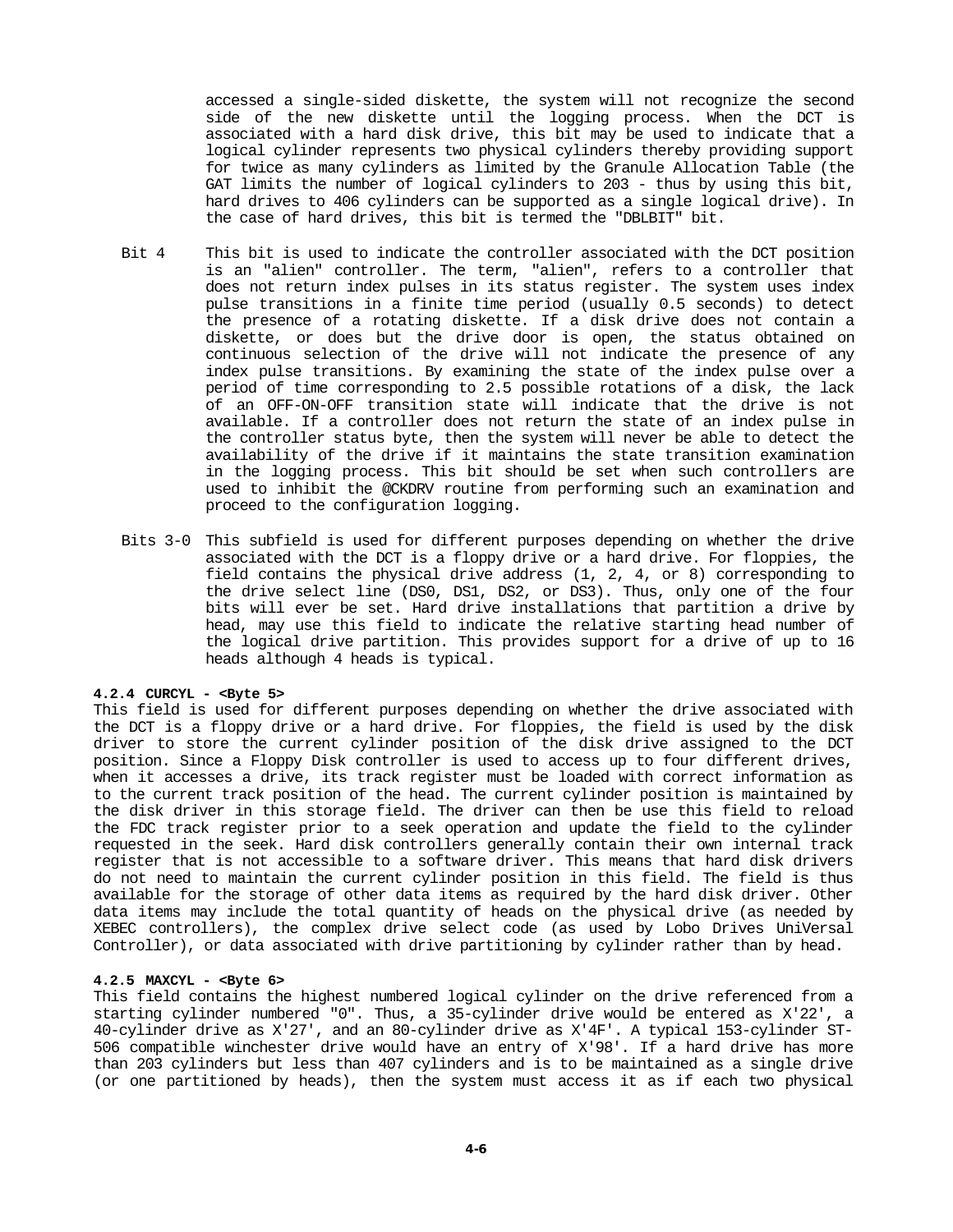cylinders were a single cylinder with twice as much capacity (although the system will still limit the logical cylinder to not exceed 256 sectors). In that case, the MAXCYL entry will be half of the actual quantity and bit-5 of the FLAG-2 field will be set. For example, an SA-1000 drive (8" winchester) has 256 cylinders, four surfaces, and 32 sectors per track. If this drive is treated as a single volume (no partitioning), the MAXCYL entry is X'7F' indicating the highest numbered cylinder is 127 (128 cylinders). The DBLBIT bit is set indicating a logical cylinder is composed of two physical cylinders.

#### **4.2.6 CONFIGURATION FIELD - <Bytes 7-8>**

This two-byte field contains information concerning the physical space parameters of the disk drive and how space is allocated per cylinder. Its entries are encoded as follows:

#### **4.2.6.1 Byte 7**

- Bits 7-5 This subfield contains the number of heads (surfaces) assigned to the logical partition of a hard disk drive. In the case of floppy disk drives, this entry should be a B'000'. For example, a four-head hard drive with a two-head partition would have a B'001' in this subfield. The entry is zero relative, thus a one-head partition is B'000', a two-head partition would be B'001', and an eight-head partition would be B'111'.
- Bits 4-0 This subfield contains the highest numbered sector on a track numbered relative from zero. A ten-sector-per-track drive would show an X'09' entry. A 32-sector-per-track hard drive would show an X'1F'.

#### **4.2.6.2 Byte 8**

- Bits 7-5 This subfield contains the quantity of granules per track allocated to the disk drive according to the number of sectors per granule. Since the field is 3-bits in length, the entry is offset from zero. Thus, one granule per track is entered as B'000', two as B'001', etc. In the case of floppy disk drives, this figure is standardized for 5-1/4" and 8" media as identified in chapter 5. If the DCT is associated with a hard drive, then the figure entered here refers to the number of granules in a physical cylinder according to the number of surfaces. If the DBLBIT bit is set, this entry then represents half of the granules on a logical cylinder. The total granules per logical cylinder is computed by the doubling the value contained in this field if bit-5 of DCT FLAG-2 is set. Let's illustrate this again using the SA-1000 drive. If we configure the drive as a single volume with 16 sectors per granule, a physical track has two granules per track. Since the drive has four surfaces, a physical cylinder has eight granules. However, since the DBLBIT bit must be set to indicate double the 128 cylinders shown in the MAXCYL field, the system would have to double the granules per cylinder computing 16 GPC. This is clearly in violation of the system's upper limit of eight granules per cylinder maximum. Therefore, our example SA-1000 drive would be configured with 32 sectors per granule, one granule per track, four granules per physical cylinder. The DBLBIT bit would provide eight logical granules per logical cylinder. Therefore, this subfield would have an entry to indicate four granules.
- Bits 4-0 This field contains the quantity of sectors per granule that is used in the configuration of the disk. In the case of floppy disk drives, this figure is standardized for 5-1/4" and 8" media as identified in chapter 5. Hard disk drive granule sizes are assigned by the implementor of the hard disk drive system.

#### **4.2.7 DIRCYL - <Byte 9>**

This field contains the cylinder where the directory is located. For any directory access, the system will use the contents of this field as a pointer to the cylinder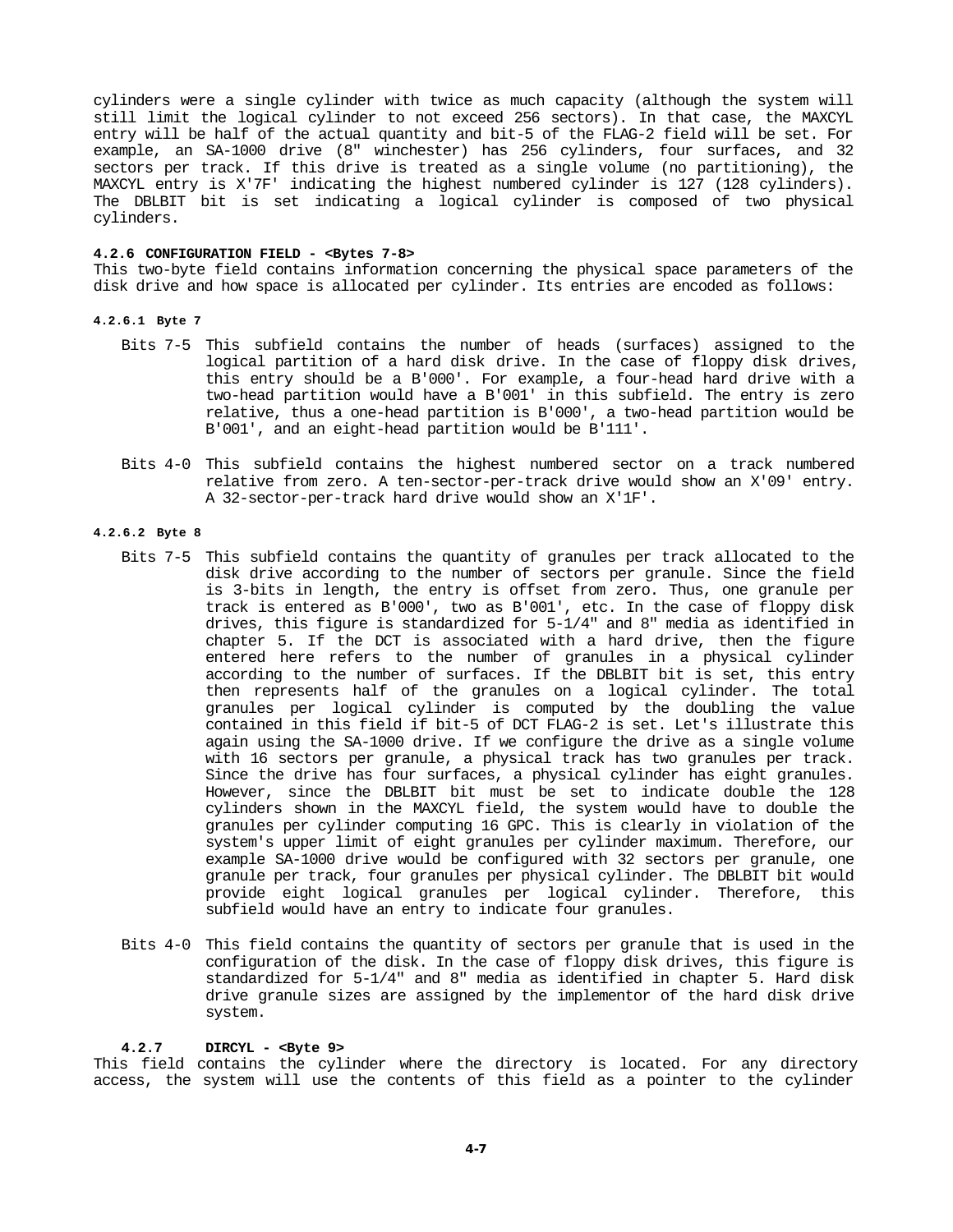containing the disk's directory. The system attempts to maintain the integrity of this field by using the status returned when the driver reads a system sector in contrast to a non-system sector (chapter 5 discusses the use of data address mark conventions in disk sectors). If the system expects to be reading a directory sector but does not get the error code 6 ("Attempted to read system data sector"), it will read the BOOT sector and obtain the directory cylinder storage byte located therein for a second attempt to read the directory sector. After an unsuccessful second attempt (including whatever retries are performed per attempt by the driver), the system posts a read or write error depending on the original request. This error will eventually be classified as a GAT , HIT or DIRECTORY error if the attempt was an I/O request for the GAT, HIT or a directory entry sector respectively. Realizing that most hard disk controllers do NOT support a data address mark convention, the hard disk driver must simulate the READ SYSTEM SECTOR error code when an @RDSEC or @VRSEC request is made to the directory cylinder. Since the only indication of where the directory is located is contained in this field, it is paramount to the functioning of the hard disk environment that this field be correctly maintained. The system's LOG command will always reload this field with the BOOT sector's directory cylinder pointer. Thus, it may be necessary to highlight the function of LOG in any written information pertinent to the hard disk system user.

|       | VECTOR         | FLAG | FLAG | <b>CUR</b> | MAX        | IH M SI G S |   |              | DIR |
|-------|----------------|------|------|------------|------------|-------------|---|--------------|-----|
| C3/C9 | <b>ADDRESS</b> |      |      | CYL        | <b>CYL</b> | D A E P     |   | $\mathbb{P}$ | CYL |
|       |                |      |      |            |            | X CI        | m | G            |     |

**Figure 4-1: Drive Control Table Record**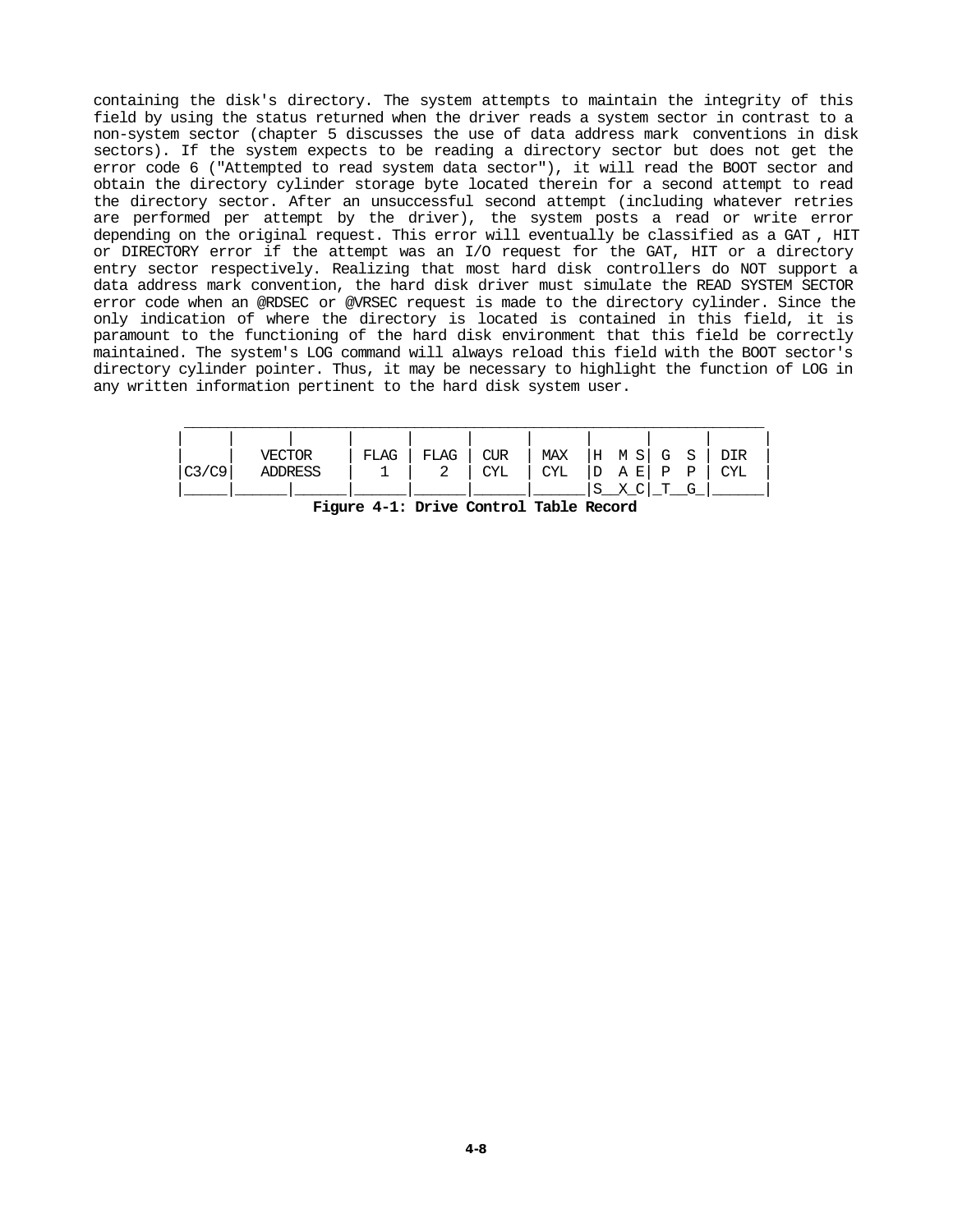# **4.3 DISK CONTROLLER COMMUNICATIONS**

The function of DISK CONTROLLER COMMUNICATIONS is to communicate operating system commands to a disk driver so that the driver can translate these commands into commands acceptable to the disk controller. Before we look at the command functions provided by the system, let's take a look at the commands available in a typical floppy disk controller - the Western Digital 179X series. Figure 4-2 summarizes these commands. If you are interested in the detailed specifications of such a controller, you should obtain the "FD 179X-02 Floppy Disk Formatter/Controller Family" manual published by the Western Digital Corporation.

| Command         | <b>Purpose</b>                                    |
|-----------------|---------------------------------------------------|
| RESTORE         | Recalibrate drive to cylinder 0 position          |
| SEEK            | Reposition head to a specified cylinder           |
| <b>STEP</b>     | Move the head one cylinder position               |
| STEP IN         | Move the head one cylinder to the higher track    |
| STEP OUT        | Move the head one cylinder to the lower track     |
| READ SECTOR     | Transfer the specified sector from disk to CPU    |
| WRITE SECTOR    | Transfer the specified sector from CPU to disk    |
| READ ADDRESS    | Transfer data from the next ID FIELD encountered  |
| READ TRACK      | Transfer an entire track of data from disk to CPU |
| WRITE TRACK     | Transfer an entire track of data from CPU to disk |
| FORCE INTERRUPT | Abort the pending controller operation            |

**Figure 4-2: Floppy Disk Controller Commands**

Since the DOS also supports hard disk drives, let's look at the commands available in some typical hard disk controllers. The following three figures will summarize the commands supported by the Lobo Drives UniVersal (UVC), the Western Digital WD-1000, and the XEBEC S-1410 controllers.

| Command                                  | Purpose                                        |  |  |
|------------------------------------------|------------------------------------------------|--|--|
| NO OPERATION                             | Test if controller available                   |  |  |
| READ SECTOR                              | Transfer the specified sector from disk to CPU |  |  |
| READ DISK                                | Read entire disk without data transfer         |  |  |
| WRITE SECTOR                             | Transfer the specified sector from CPU to disk |  |  |
| FORMAT DISK                              | Format entire disk                             |  |  |
| READ UNTIL FLAW                          | Read disk until encountering an error          |  |  |
| Figure 4-3: Lobo-UVC Controller Commands |                                                |  |  |

If we compare the typical Hard Disk Controller [let's abbreviate this term to "HDC"] commands to the commands available in the typical Floppy Disk Controller [we will also abbreviate this term to "FDC"], we find that the HDC generally has very few commands for communication between the CPU [most hard disk systems refer to the CPU as the "HOST"] and the controller. The S-1410 HDC has a preponderance of commands; however, close examination reveals many commands for testing and diagnostics. Each HDC mentioned performs its own automatic SEEK operation; therefore, it is generally not even necessary for the HDC driver to utilize that command. The HDC driver will most typically involve READ, WRITE, and FORMAT operations.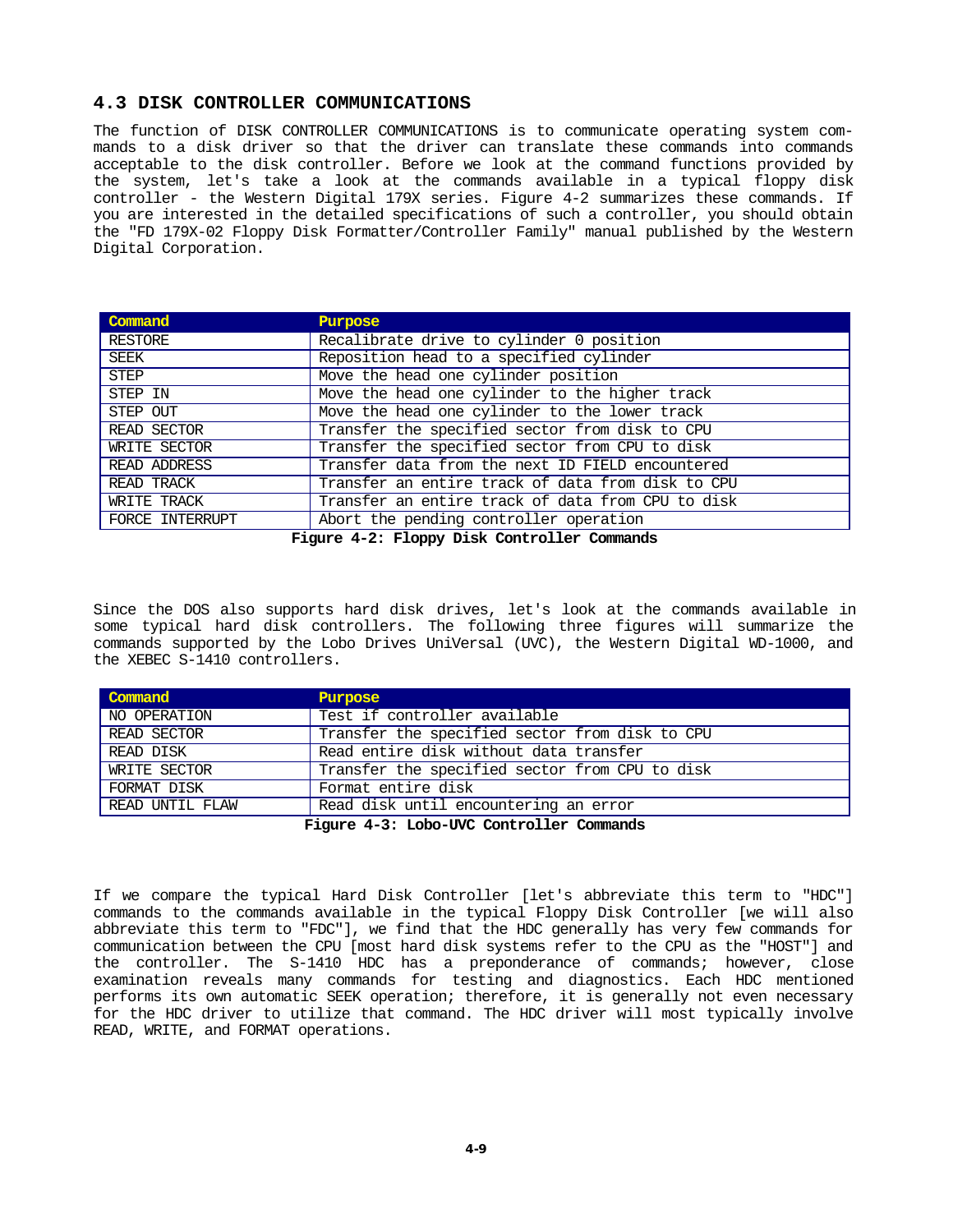| Command      | Purpose                                        |  |  |  |  |  |  |  |
|--------------|------------------------------------------------|--|--|--|--|--|--|--|
| RESTORE      | Recalibrate drive to track 0                   |  |  |  |  |  |  |  |
| SEEK         | Position the read/write head to a cylinder     |  |  |  |  |  |  |  |
| READ SECTOR  | Transfer the specified sector from disk to CPU |  |  |  |  |  |  |  |
| WRITE SECTOR | Transfer the specified sector from CPU to disk |  |  |  |  |  |  |  |
| FORMAT TRACK | Initialize the ID and DATA fields of the track |  |  |  |  |  |  |  |
|              | Figure 4-4: WD-1000 Controller Commands        |  |  |  |  |  |  |  |

**Command Purpose** TEST DRIVE READY | Test if drive is ready RECALIBRATE Recalibrate drive to track 0 REQUEST SENSE STATUS Return the 4-byte drive/controller status<br>FORMAT DRIVE Format entire disk FORMAT DRIVE Format entire disk<br>CHECK TRACK FORMAT Check track for com Check track for correct ID and interleave FORMAT TRACK Initialize the ID and DATA fields of the track<br>READ Read the specified sector(s) from disk to CPU Read the specified sector(s) from disk to CPU WRITE Write the specified sector(s) from CPU to disk SEEK Position the read/write head to a cylinder INITIALIZE DRIVE CHARACTERISTICS Configure controller for drive READ ECC BURST ERROR LENGTH Read the byte containing ECC data RAM DIAGNOSTIC Test the controller's RAM buffer DRIVE DIAGNOSTIC Test the drive-to-controller interface CONTROLLER INTERNAL DIAGNOSTICS<br>READ LONG Perform controller self-test Read a sector and four ECC bytes WRITE LONG Write a sector and four ECC bytes

**Figure 4-5: S-1410 Controller Commands**

The process of drive selection is unique from HDC to HDC as well as the adapter that electronically interfaces the HDC to the host. FDC drivers are typically more involved with the additional commands for stepping and seeking while performing a little more bookkeeping operations. There is also a great more involvement in the format operation for the FDC driver over the HDC driver.

The DOS provides 16 SuperVisor Calls that are used to pass operating system function requests to a disk controller - be it an FDC or an HDC. Figure 4-6 reviews these functions that are detailed in chapter 7. If we try to correlate the SVC functions with the FDC commands, we observe that the DOS provides no facility for requesting a STEP, STEP OUT, nor a FORCE INTERRUPT. This is not an oversight. The force interrupt is a function that is not needed from a higher level such as the DOS, but would most likely be usable directly within the FDC driver. Also, since the FDC does its own track stepping via the SEEK request, the STEP command from the DOS is only needed during the format operation. The DOS limits this to STEP IN since the disk only needs to be stepped in one direction during the format operation. The remaining SVCs supply the higher level functions to communicate all of the DOS requests to the controller.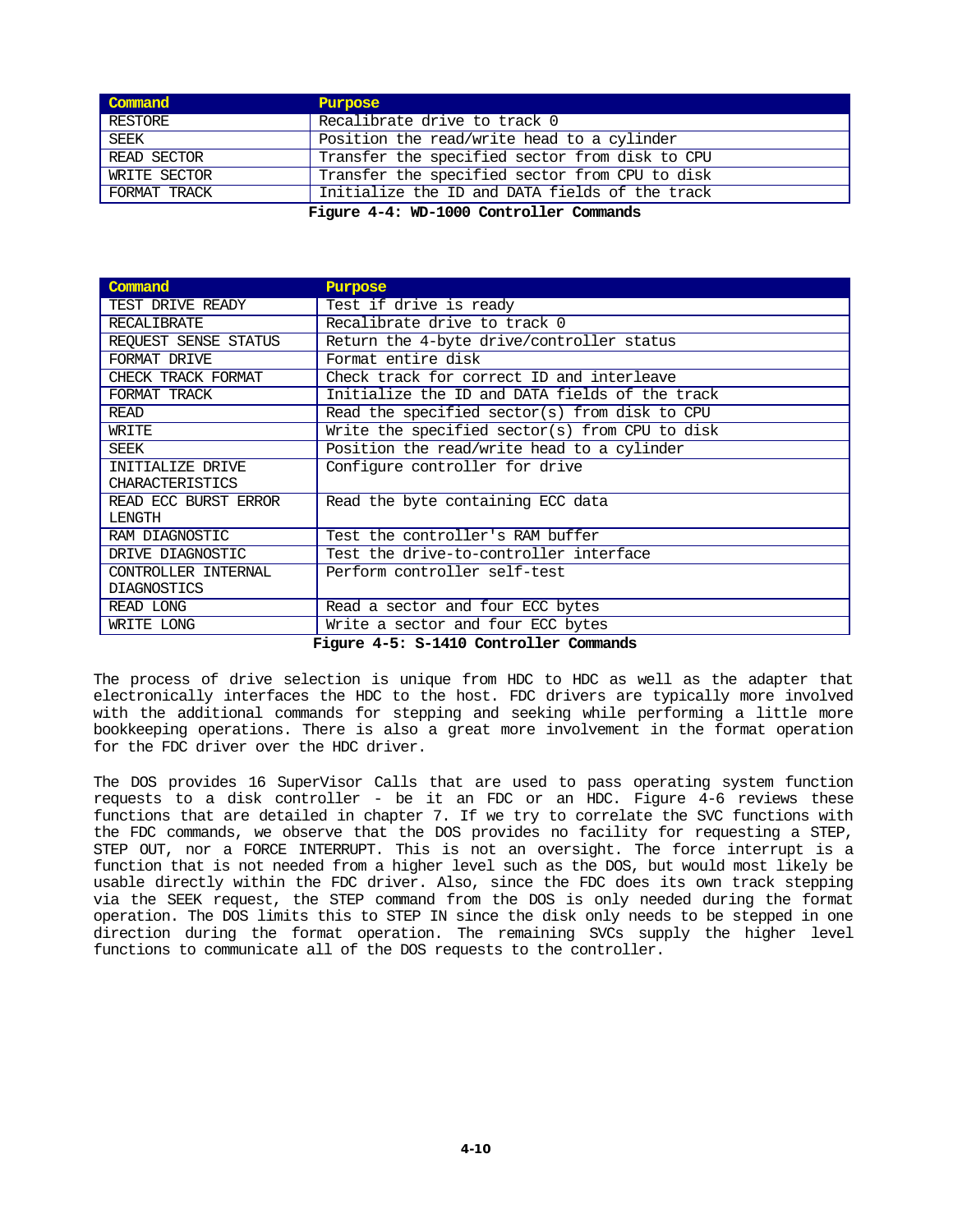| <b>NAME</b> | <b>NUMBER</b> | <b>FUNCTION</b> | <b>DESCRIPTION</b>                      |
|-------------|---------------|-----------------|-----------------------------------------|
| @DCSTAT     | 40            | $0*$            | Test disk controller status             |
| @SLCT       | 41            | $1*$            | Select a disk drive                     |
| @DCINIT     | 42            | 2               | Initialize a disk controller            |
| @DCRES      | 43            | 3               | Reset a disk controller                 |
| @RSTOR      | 44            | $4*$            | Restore a drive to cylinder 0           |
| @STEPI      | 45            | $5*$            | Issue track step-in to controller       |
| @SEEK       | 46            | $6*$            | Seek to a disk cylinder                 |
| @RSLCT      | 47            | $7*$            | Reselect a busy drive until available   |
| @RDHDR      | 48            | 8               | Read ID field                           |
| @RDSEC      | 49            | $9*$            | Read a disk sector                      |
| @VRSEC      | 50            | $10*$           | Verify the readability of a disk sector |
| @RDTRK      | 51            | 11              | Read a disk track                       |
| @HDFMT      | 52            | $12*$           | Format an entire drive                  |
| @WRSEC      | 53            | $13*$           | Write a disk sector                     |
| @WRSSC      | 54            | $14*$           | Write a disk directory sector           |
| @WRTRK      | 55            | $15*$           | Write a disk track (format data)        |

# **Figure 4-6: Disk Controller Communications**

**Note:** Functions asterisked are supported by the DOS floppy driver

Before taking a look at the HDC commands versus the disk controller communications functions, let's address exactly what functions are used in the DOS. The DOS spends a great percentage of the controller's time in reading and writing. These DOS functions use @RDSEC to read disk sectors, @WRSEC and @WRSSC to write non-system and system sectors respectively. Where the application is requesting verification (or where the DOS is writing a system sector), then the @VRSEC function is used which should read the designated sector without disturbing the disk file I/O buffer. Next, the logging function uses @SEEK and @RSLCT to obtain status from the disk. FORMAT uses @WRTRK for the FDC and @HDFMT for the HDC as well as @SLCT, @RSTOR, and @STEPIN in addition to the previous SVCs. BACKUP and FORMAT also use @DCSTAT to make sure that the drive is enabled. These functions are indicated by an asterisk in figure 4-6. The four remaining functions, @DCINIT, @DCRES, @RDHDR, and @RDTRK are provided in case utility software needs these requests for communications with custom drivers [NOTE THAT THE FDC DRIVER SUPPLIED WITH THE DOS DOES NOT SUPPORT THESE FUNCTIONS].

If we look at the HDC commands, we observe that although the DOS commands provided can not uniquely request all of the commands of every controller, the DOS commands do provide the means to satisfy all of the necessary functions. In fact, some DOS functions are not even needed in the case of the HDC and hard disk system.

When the operating system passes the SVC request to the disk driver The manner in which the driver controller linkage is established is by passing a function value contained in register "B" to the software driver that interfaces to the controller. Sixteen functions have been defined within the DOS. The table in figure 4-6 briefly describes these functions.

At this point, it would be beneficial to discuss exactly what operations are performed by the operating system when it receives one of the Disk Controller Communications SVC requests. All of the requests use register C to reference the logical drive number. The DOS uses this value to index the Drive Control Table and obtain a pointer to the DCT record associated with the logical drive. After saving the index register, the DOS places the pointer into IY.

The DOS saves register pair BC and places the function code corresponding to the function as shown in figure 4-6 into register B. The DOS will also issue an @BANK request to bring in bank zero. This operation will ensure that bank zero is resident for a disk I/O operation. It also limits the location of disk drivers or disk filters [like MONITOR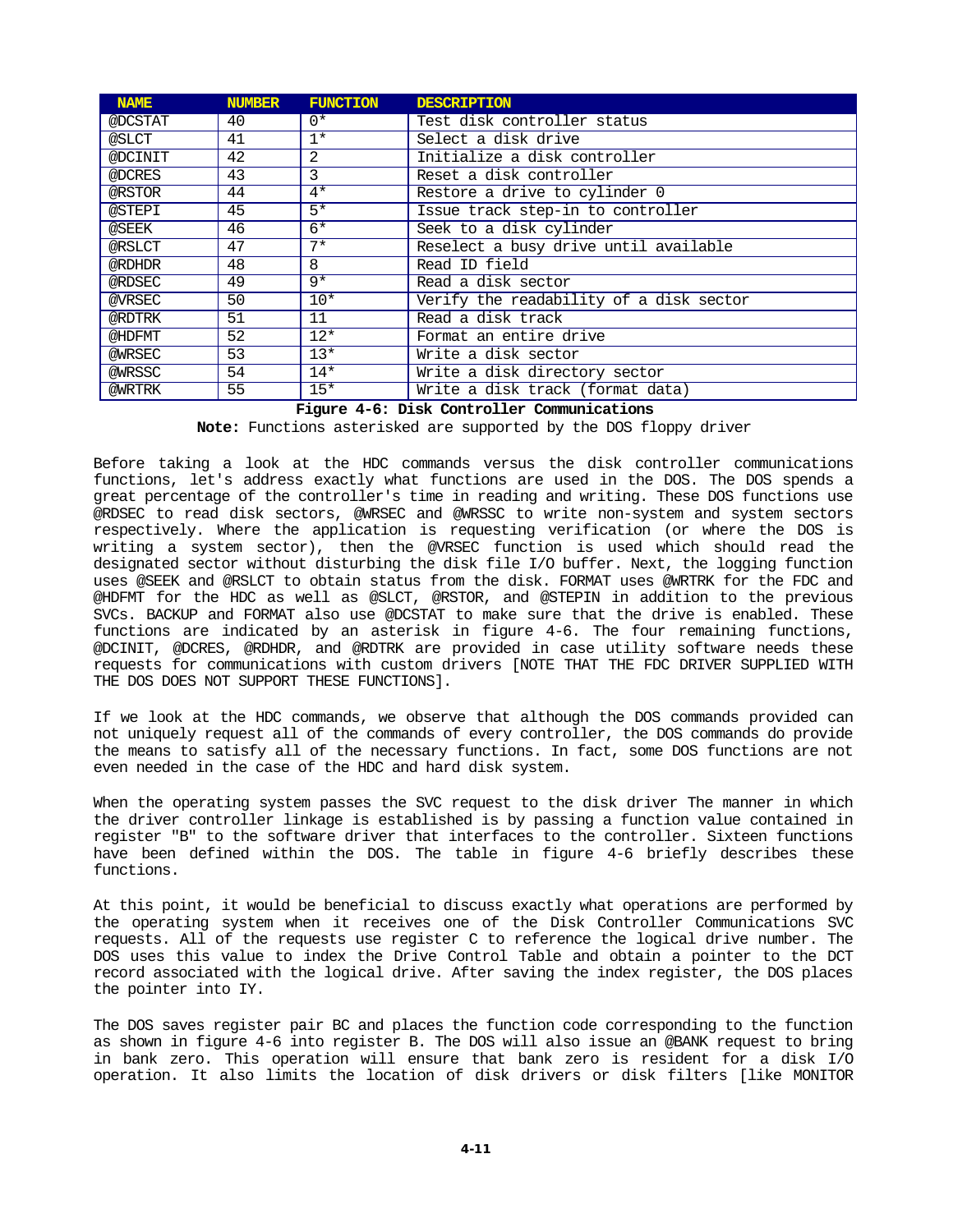available from Logical Systems, Inc.] to reside in either the low memory driver region or in upper memory of bank zero. Upon return from the disk driver, the DOS will restore the previously resident RAM with another @BANK request.

The DOS then places an "Illegal drive number" error code (32) into the accumulator, resets the Z-flag, then executes a "CALL" to a "JP (IY)" instruction. The purpose of this strange linkage becomes evident when we examine the result. The first byte of the DCT is interpreted as an RET instruction if the drive is disabled. Since register IY is pointing to that byte, the linkage will return back to the caller with the "Illegal drive number" error. If the drive is enabled, the first DCT byte is interpreted as a JUMP instruction which will transfer control to the entry point of the driver. We can now show the uniform register protocol upon entry to a disk driver. This protocol is illustrated in figure 4- 7.

| Register | Direction     | Condition/Value                                             |  |  |  |  |  |  |
|----------|---------------|-------------------------------------------------------------|--|--|--|--|--|--|
| ΑF       | $\Rightarrow$ | Irrelevant upon entry to the driver                         |  |  |  |  |  |  |
| B        | $\Rightarrow$ | Contains the function code of the request <0-15>            |  |  |  |  |  |  |
| C        | $\Rightarrow$ | Contains the logical drive number $<0-7>$                   |  |  |  |  |  |  |
| D        | $\Rightarrow$ | Contains the cylinder being requested <0-202>               |  |  |  |  |  |  |
| E        | $\Rightarrow$ | Contains the relative sector being requested <0-255>        |  |  |  |  |  |  |
| HL.      | $\Rightarrow$ | Contains a pointer to the I/O buffer, where applicable      |  |  |  |  |  |  |
| IY       | $\Rightarrow$ | Contains a pointer to the proper Drive Control Table entry  |  |  |  |  |  |  |
| Α        | <=            | Must be loaded with one of the error dictionary codes       |  |  |  |  |  |  |
| BC.      | <=            | Can be altered by the disk driver                           |  |  |  |  |  |  |
| DE       | <=            | Must be preserved by the disk driver                        |  |  |  |  |  |  |
| HL.      | $\leq$        | Must be preserved by the disk driver                        |  |  |  |  |  |  |
| IY       | <=            | Should be preserved by the disk driver                      |  |  |  |  |  |  |
| F        | $\leq$        | The Z-flag should be set if A=0, otherwise reset the Z-flag |  |  |  |  |  |  |
|          |               | $Ficmno A-7. Data Division Postation Problem$               |  |  |  |  |  |  |

**Figure 4-7: Disk Driver Register Protocol**

The remainder of this section introduces a skeletal disk driver. It will contain only the functions that are associated with protocol required by the DOS. There is no expectation that you will learn how to write a disk driver from this publication; you will learn how to put the functions into your driver that are required by the DOS!

# **4.4 Skeletal Disk Driver**

| The driver starts with the           |
|--------------------------------------|
| ; DOS standard header                |
| MODPTR-ENTRY-5 ; Length of 'MODNAME' |
| ;Name for @GTMOD requests            |
| These pointers are unused            |
|                                      |
| The first test will return           |
| ; to the caller on @DCSTAT           |
| and set the Z-flag with A=0          |
|                                      |
| Transfer on @RSLCT                   |
| Transfer on physical I/O request     |
|                                      |
|                                      |
|                                      |
|                                      |
|                                      |
|                                      |
| Needed if a floppy                   |
|                                      |
| <i>i</i> As required if a floppy     |
|                                      |
|                                      |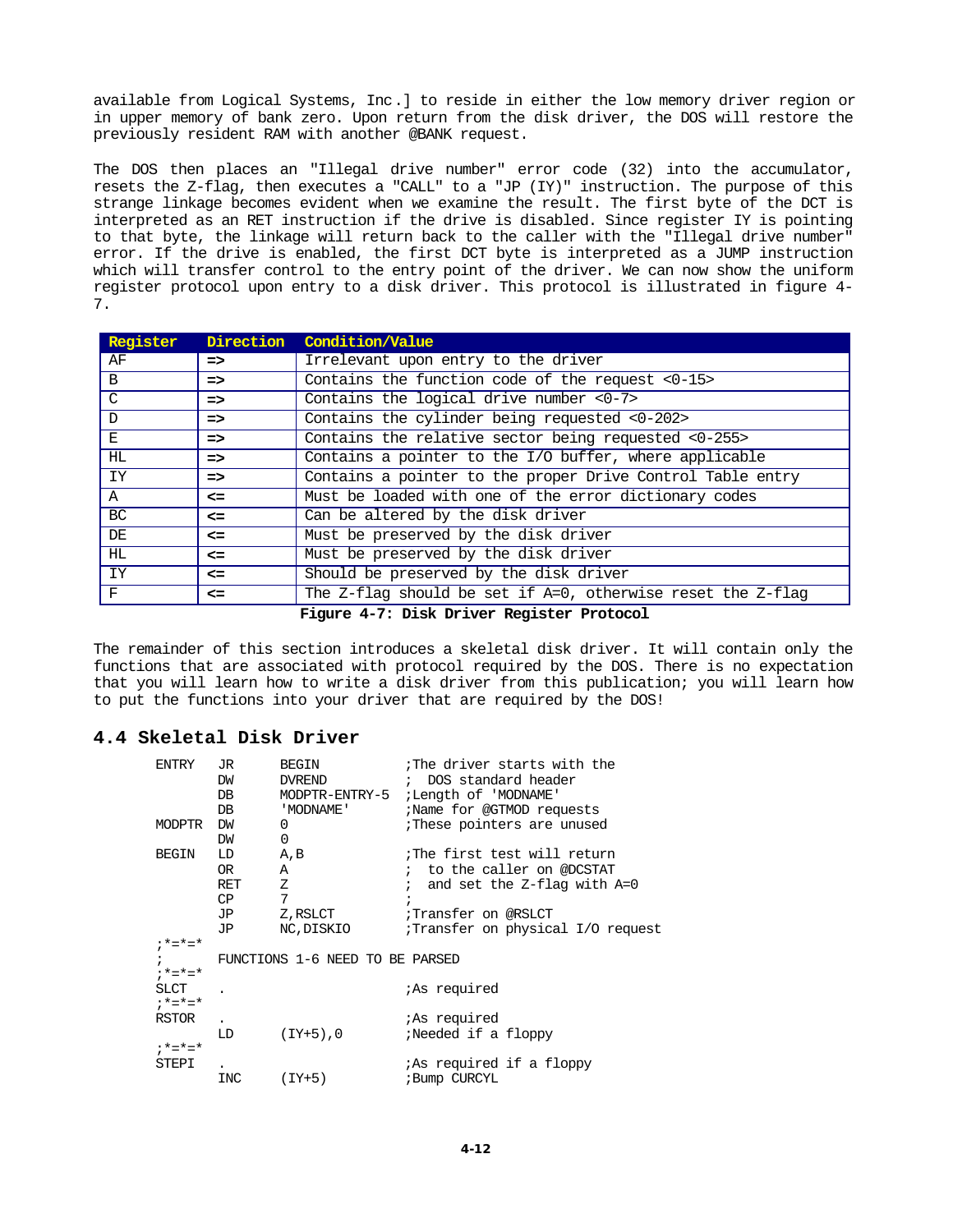; \*=\*=\*<br>SEEK SEEK . ;As required ; Update CURCYL  $; * = * = *$ <br>; The RSLCT function should return with the hardware ; write protection status. Set bit 6 of the accumulator ; to indicate the drive is write-protected  $; * = * = *$ <br>RSLCT *iAs* required ;\*=\*=\* DISKIO BIT 2,B ;Test if read or write commands JR NZ,WRCMD ;Transfer if functions <12-15>  $; * = * = *$  ; Functions 8-11 need to be parsed  $; * = * = *$ <br>RDHDR ; If you want to support it  $; * = * = *$ <br>RDSEC RDSEC .  $\begin{array}{ccc} \cdot \text{Red} & \text{sector of data} \\ \text{VRSEC} & \cdot \text{Ried} & \text{JDon to the buffer.} \end{array}$ ;Don't alter the buffer  $; * = * = *$ <br>; On RDSEC and VRSEC, if the read referenced the ; directory cylinder and was successful, ; then you need to return an error code 6. A floppy ; disk controller will provide the indicated status. ; Hard disk users may have to compare the requested ; cylinder to DIRCYL in the DCT.  $; * = * = *$ <br>RDHDR ; If you want to support it  $; * = * = *$ <br>WRCMD BIT 7,(IY+3) :Check for software write protect<br>JR 2,WRCMD1 :Transfer if no soft WP JR Z,WRCMD1 ;Transfer if no soft WP<br>
LD A,15 ;Set "Write protected d ;Set "Write protected disk" error RET<br>WRCMD1 . .  $\frac{12-15}{ }$  $;*_=*=*$  HDFMT ;May be used for hard drives ;\*=\*=\* ;Write with X'FB' data address mark  $; * = * = *$ <br>WRSSC ;Write with X'F8' data address mark  $; * = * = *$ <br>WRTRK ;May be for floppy or hard drives ;\*=\*=\* NOTE: Hard disk drivers may want to exclude the FORMAT ; function from the driver if a separate formatter is ; supplied. This guards against program crashes inadvertantly ; entering the driver with a register setup depicting FORMAT  $; * = * = *$  ; Error codes returned to the system under abnormal ; conditions must be in the error dictionary. Hard disk ; drivers should attempt to translate the controller error ; code to the most reasonable DOS equivalent.  $; * = * = *$ DVREND EQU \$-1

## **4.5 HARD DISK ALLOCATION SCHEMES**

The integrator of a hard disk usually has to consider some form of hard disk partitioning. Why is this to be considered? A hard disk has a minimum of 5 megabytes of storage space. The demand for storage never abates; thus, 10 megabyte, 20 megabyte, and higher capacities are being integrated into the microcomputer environment. The version 6 DOS has limitations on the total size of a storage device that is addressable as a single volume. These are limitations stemming from the size of the directory. A device is limited to a maximum of 256 sectors per logical cylinder, and 203 logical cylinders. Given a standard sector size of 256 bytes, the DOS can address 13.3 megabytes total. If the target drive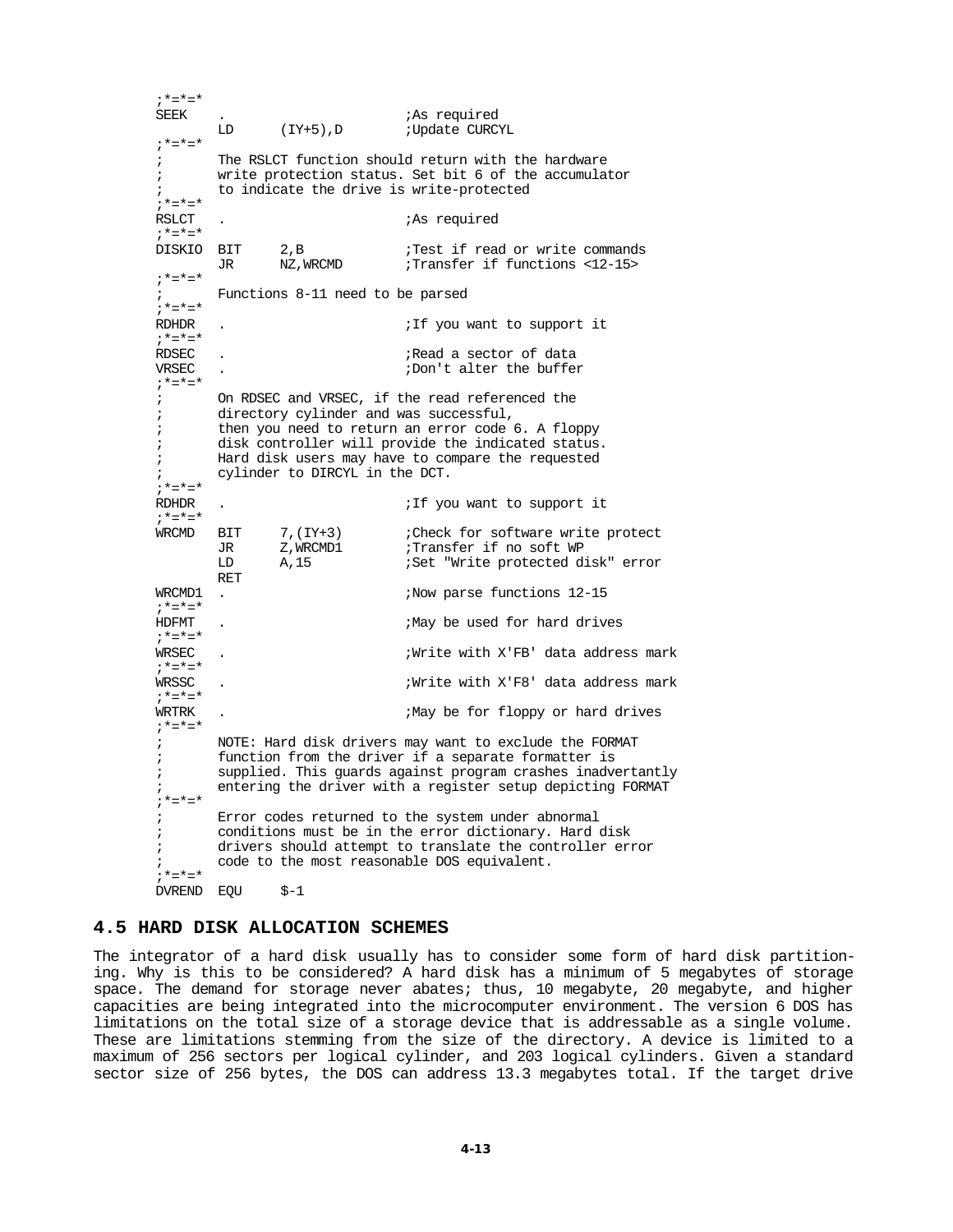exceeds this capacity, then it must be divided into more than one drive in order to address its total capacity.

The DOS also limits the number of files per logical drive to 256 (of which two are taken up by the BOOT/SYS and DIR/SYS files). Although data base applications may find the most practical arrangement is a single volume, the typical use of even a 5 megabyte drive will find the file slots filled before all of the space is allocated - thus space is wasted [It is possible and highly practical for the hard disk integrator to consider combining individual static files into members of a partitioned data set to free up multiple file slots. PRO-PaDS is a utility program capable of creating and maintaining such files]. Therefore, even with the smaller 5 megabyte drive, there exists a rationale for partitioning.

Once the decision is made to divide a drive, the question arises as to how to go about such a division. There are three methods of partitioning. One is to divide the drive by cylinder. For example, Take a 306 cylinder, four head, 10 megabyte drive. This can be divided into two drives with the first logical drive using cylinders 0-152 while the second uses cylinders 153-306. The DOS actually uses logical cylinder numbers 0-152 for both partitions and the hard disk driver must recognize that it needs to translate the 0- 152 for the second partition into the range 153-306. Obviously, one can divide up the drive into partitions smaller than 5 megabytes. A second method is to divide the drive so that all of the cylinders are included in a single logical volume, but volumes use different heads. Thus, the previously mentioned drive could be divided into two, three, or four logical drives. A third method would be to translate the drive's physical parameters into quantities acceptable to the system while staying within the maximum number of 256 sectors per logical cylinder.

There are advantages and disadvantages to each method. First, our discussion of floppy configurations pointed out a use for addressing as much capacity in a single cylinder prior to having to step the drive. This means that we would lean towards divisions by cylinder. However, if we are alternately selecting different partitions, the drive must be stepped a great distance to get to each partition. Another problem is that a head crash would essentially wipe out all drives since a single head is used on all partitions. Of course, if the drive physically has more than 406 cylinders, it must be partitioned by cylinders (or translation) to address the higher cylinders.

Partitioning by head provides less sectors per physical cylinder; however, since hard drives today usually use very fast buffered seek, the stepping time to advance a track is minimal. A head crash will also only wipe out a single logical drive.

Translation methods can be useful with drives whose parameters do not lend themselves to the DOS limits (a 39 sector per track drive, for instance). A drawback to translation methods is the difficulty in keeping logical cylinders referencing a physical cylinder.

The important point in any method, is that the driver must be written to do the conversions as the operating system's reference is to logical cylinder and sector within that cylinder when it issues an I/O request. The driver may make use of the CURCYL byte and FLAG-2, bits 3-0 for storage of partition specific data. The driver can also establish its own table when these DCT fields do not provide sufficient space to store the quantities needed by the driver.

Let's take a look at a few examples. The number of file slots identified assumes that all logical drives are considered to be data drives. Subtract 14 from the number for each SYSTEM drive. In the first, case we will use an ST-506 type drive which has four heads and 153 cylinders. This will be the division of a 5 megabyte drive partitioned by head. Figure 4-8 illustrates the DCT parameters to divide the drive into two logical drives of 2.5 megabytes each. Notice that we are using 8-sector granules (2K). Since we can have at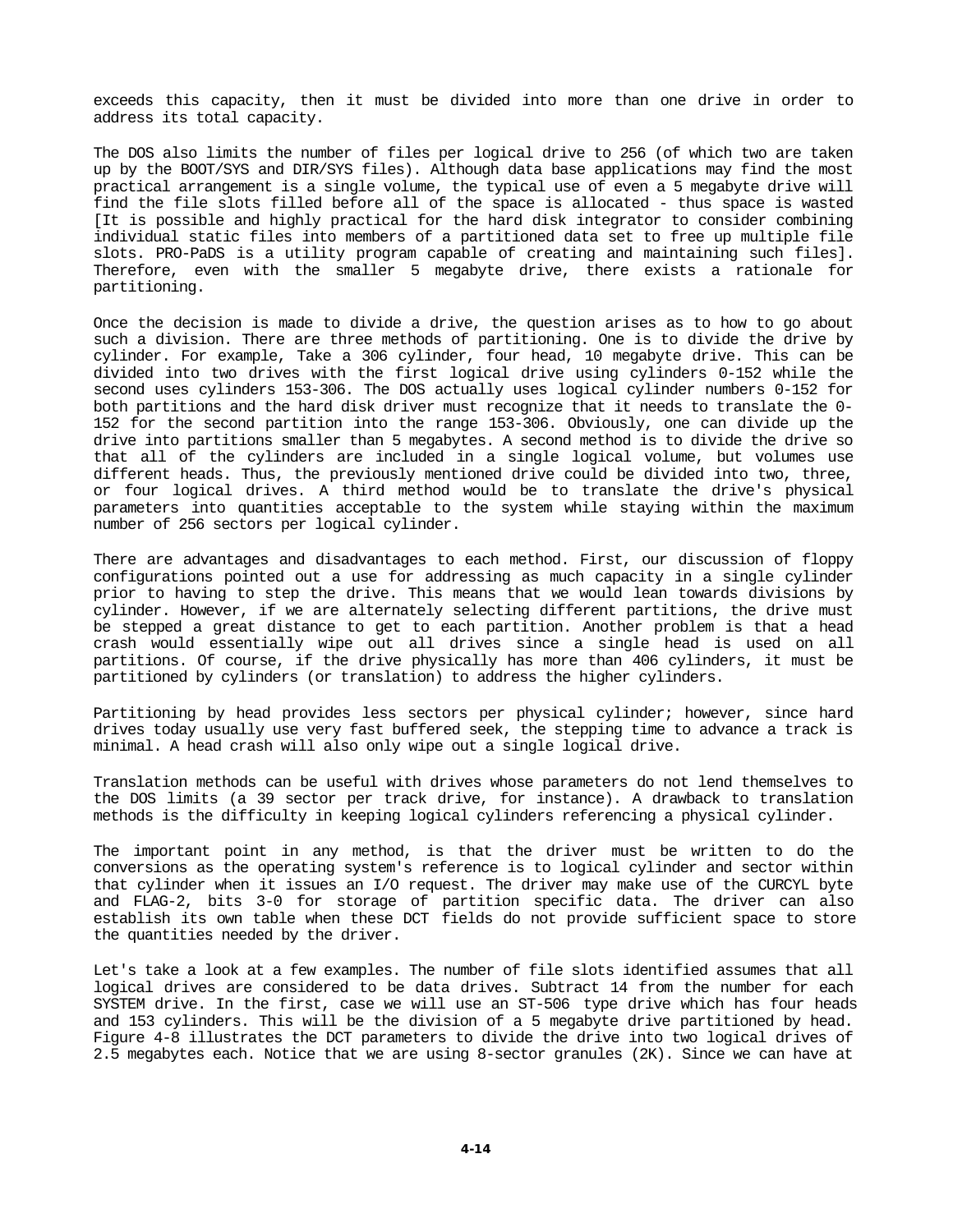most, eight granules per cylinder, the minimum granule size is 2K. We could have allocated sixteen sectors per granule providing four granules per cylinder.

| <b>START</b> | <b>MAX</b> | # OF         | <b>MAX</b>                       | <b>GPT</b> | <b>SPG</b> | <b>DIR</b> | <b>FILE</b>  |
|--------------|------------|--------------|----------------------------------|------------|------------|------------|--------------|
| <b>HEAD</b>  | CYL        | <b>HEADS</b> | <b>SEC</b>                       |            |            | <b>CYL</b> | <b>SLOTS</b> |
|              | 152        | $\sqrt{2}$   | 32                               | 8          |            | 76         | 254          |
|              | .52        | $\sim$       | 32                               | 8          |            | 76         | 254          |
|              |            |              | Figure 4-8: 5 Meg divided; 2-2.5 |            |            |            |              |

We could just as well divide this drive into a 1.25 megabyte volume and a 3.75 megabyte volume. This arrangement is illustrated in figure 4-9. This arrangement forces us to allocate granules in 16-sector blocks.

| <b>START</b>                            | <b>MAX</b> | # OF         | <b>MAX</b> | <b>GPT</b> | <b>SPG</b> | <b>DIR</b> | FILE.        |  |  |  |
|-----------------------------------------|------------|--------------|------------|------------|------------|------------|--------------|--|--|--|
| <b>HEAD</b>                             | <b>CYL</b> | <b>HEADS</b> | <b>SEC</b> |            |            | CYL.       | <b>SLOTS</b> |  |  |  |
|                                         | 152        |              | 32         |            | 4          | 76         | 238          |  |  |  |
|                                         | .52        |              | 32         |            | 16         | 76         | 254          |  |  |  |
| Figure $4-9:5$ Meg divided; $1.25-3.75$ |            |              |            |            |            |            |              |  |  |  |

If we divide up the drive into three logical volumes, we will develop two volumes of 1.25 megabytes each and one volume of 2.5 megabytes. This arrangement will also provide more file slots.

| <b>START</b> | <b>MAX</b> | # OF                                        | <b>MAX</b> | <b>GPT</b> | <b>SPG</b> | <b>DIR</b> | FILE.          |
|--------------|------------|---------------------------------------------|------------|------------|------------|------------|----------------|
| <b>HEAD</b>  | <b>CYL</b> | <b>HEADS</b>                                | <b>SEC</b> |            |            | <b>CYL</b> | <b>SLOTS</b>   |
|              | 152        |                                             | 32         |            |            | 76         | 238            |
|              | 152        |                                             | 32         |            |            | 76         | 238            |
| $\sim$       | 152        | $\overline{ }$                              | 32         |            |            | 76         | 254            |
|              |            | Figure $4-10 \cdot$ 5 Meg divided: $2-1.25$ |            |            |            |            | ำ <u>-</u> ว แ |

**Figure 4-10: 5 Meg divided; 2-1.25, 1-2.5**

The last division of a 5 megabyte 4-head drive to illustrate is as four separate drives of 1.25 megabytes each. This partitioning provides the greatest number of file slots. Where the environment will have a great deal of small files, it is probably best to use this arrangement.

| <b>MAX</b> | # OF         | <b>MAX</b> | <b>GPT</b> | <b>SPG</b> | <b>DIR</b> | <b>FILE</b>  |
|------------|--------------|------------|------------|------------|------------|--------------|
| <b>CYL</b> | <b>HEADS</b> | <b>SEC</b> |            |            | <b>CYL</b> | <b>SLOTS</b> |
| 152        |              | 32         |            |            | 76         | 238          |
| 152        |              | 32         |            |            | 76         | 238          |
| 152        |              | 32         |            |            | 76         | 238          |
| L52        |              | 32         |            |            | 76         | 238          |
|            |              | - -        | .          |            | -- - - -   |              |

**Figure 4-11: 5 Meg divided; 4-1.25**

| <b>DBLBIT</b> | <b>START</b> | <b>MAX</b> | # OF         | <b>MAX</b>                                  | <b>GPT</b> | <b>SPG</b>      | <b>DIR</b> | FILE.        |
|---------------|--------------|------------|--------------|---------------------------------------------|------------|-----------------|------------|--------------|
|               | <b>HEAD</b>  | <b>CYL</b> | <b>HEADS</b> | <b>SEC</b>                                  |            |                 | <b>CYL</b> | <b>SLOTS</b> |
|               |              | 152        |              | 32                                          |            | 16              | 76         | 254          |
|               |              |            |              |                                             |            |                 |            |              |
|               |              | 152        |              | 32                                          |            | 8               | 76         | 254          |
|               |              | 152        |              | 32                                          |            | 8               | 76         | 254          |
|               |              |            | .            | the company's company's company's company's |            | _ _ _ _ _ _ _ _ |            |              |

**Figure 4-12: 5 Meg divided; 2-2.5**

Five megabyte drives exist that use 2 heads (a single platter) and incorporate 306 cylinders. If we want to divide up this type of drive by head, we can have at most, two partitions. Since this drive requires the DBLBIT, it will be illustrated in figure 4-12 as both a single and a dual volume. An important observation is that a logical cylinder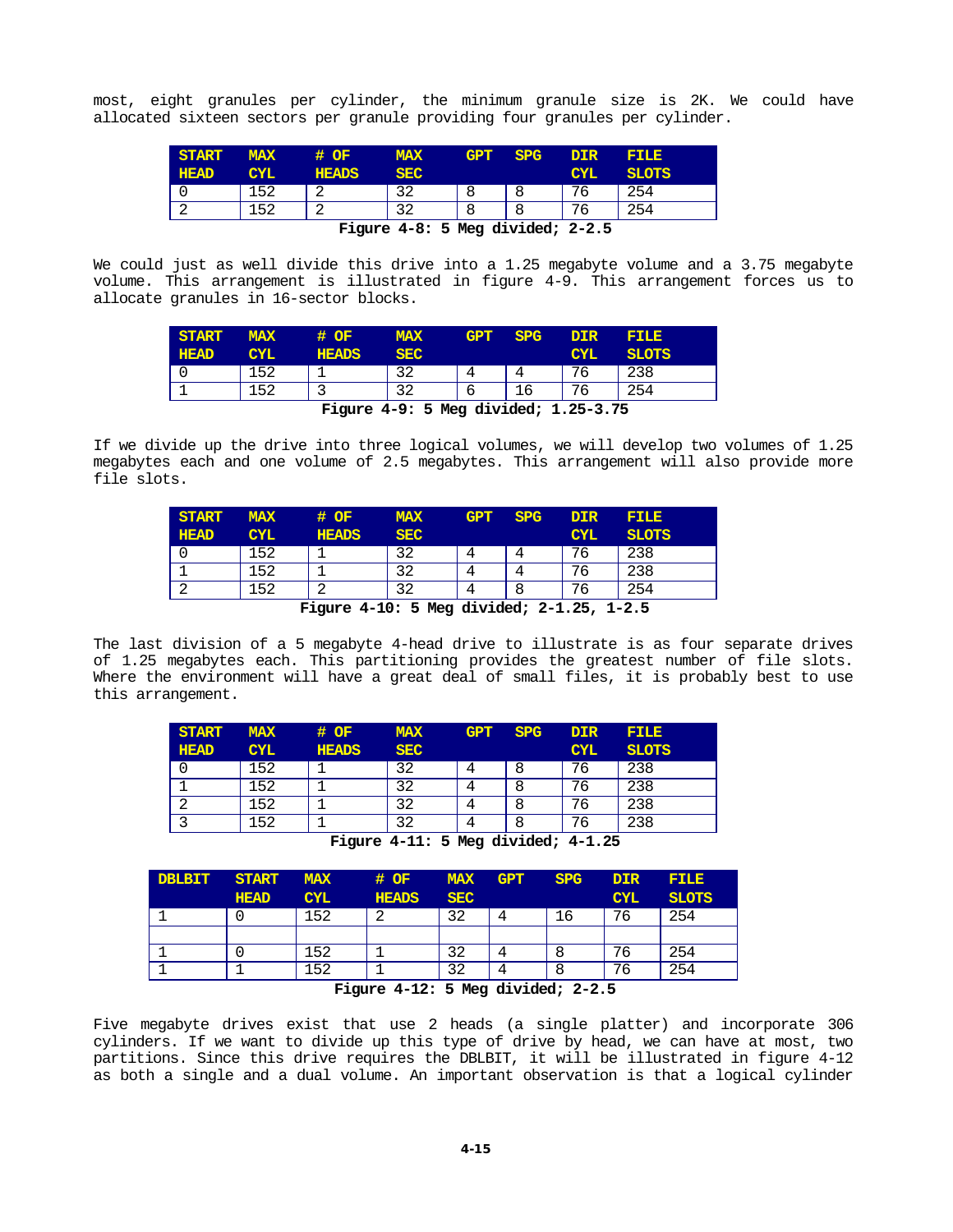is two physical cylinders. Although the drive has 306 cylinders, the cylinder figures in the DCT reflect the logical quantities of half as many. Also, the granules per track figures are representative of a PHYSICAL cylinder. These figures will be doubled by the system in the calculation of granules per cylinder since the DBLBIT is set.

From these figures illustrating the configurations of 5 megabyte drives, it should be relatively easy to develop the necessary Drive Control Table data for drives of 10, 15, 20, and higher megabyte capacity.

# **4.6 Placement of Disk Drivers**

Disk drivers are usually placed into memory by an initialization program which executes from the **SYSTEM (DRIVE=n,DRIVER="filespec")** library command. This DOS facility will load and execute your driver initializer identified by the "filespec". A file extension of "/DCT" is the default. Upon passing control to this DCT driver, register pair DE will be pointing to the DCT record associated with the **DRIVE=n** entry. If the DRIVE parameter was omitted from the SYSTEM command, register pair DE will contain a zero. The function of the initializer is to prepare the driver and DCT tables according to any parameters required for setup of the driver. The initializer then identifies where in memory the driver is to be placed, relocates any absolute address references, then places it into memory. The last function is to insert the entry address into the Drive Control Table.

One other point concerns a test that should be made by the driver initializer that is to be invoked by the SYSTEM command. The operating system permits the execution of any load module. A driver program is a load module. To guard against its execution from DOS Ready by inadvertently entering its full file specification, the system provides the programmer with an indicator that execution is under control of the SYSTEM command. When SYSTEM passes control to a driver program, it will set bit-3 of the CFLAG\$ (the system request bit). Thus, by testing this bit upon entry to the program, an error exit can be taken if the system request bit is not set. An error message such as the following can be logged and the program aborted.

#### Must install via SYSTEM (DRIVE=n, DRIVER="filespec")

The DOS provides a limited device driver region in low memory. This is where the keyboard, video, printer, and floppy disk drivers are located. User specified device drivers (such as the COM driver) are placed in this region if sufficient space is available. Otherwise, they are relocated to the high memory region and protected. The MemDISK driver must reside in the low memory device driver region. A hard disk driver supplied by LSI is usually placed in low memory. The low memory driver region is filled from the bottom up in contrast to the high memory region which is filled from the top down. The maximum address usable is X'12FF'. The system has a pointer which maintains the first available memory address in this region. This driver I/O region pointer is always positioned as the two bytes just prior to the \*KI Device Control Block. Let's take a look at some partial routines to obtain and use this driver pointer.

 $; * = * = *$  ; Obtain low memory driver pointer ; \*=\*=\* LD DE, 'IK' ;Locate pointer to \*KI DCB<br>
LD A,@GTDCB ; via @GTDCB SVC LD  $A, @GIDCB$  ; via @GTDCB SVC RST 40 RST 40 JP NZ, IOERR ;No error unless KI clobbered!<br>DEC HL :Decrement to driver pointer DEC HL ;Decrement to driver pointer<br>
LD D, (HL)  $iP/u$  hi-order of pointer, LD  $D$ ,  $(HL)$   $iP/u$  hi-order of pointer,<br>DEC  $HL$ ,  $iP/v$  decrement to and  $D/u$ DEC  $H<sub>L</sub>$  ; decrement to and p/u<br>  $L<sub>D</sub>$  E, (HL) ; lo-order of pointer  $E$ ,(HL)  $i$  lo-order of pointer<br>(LCPTR+1),HL  $i$ Save ptr for later LD (LCPTR+1),HL ;Save ptr for later ;  $*="z" = *$ <br>; Make s Make sure driver will fit into (POINTER)-X'12FF'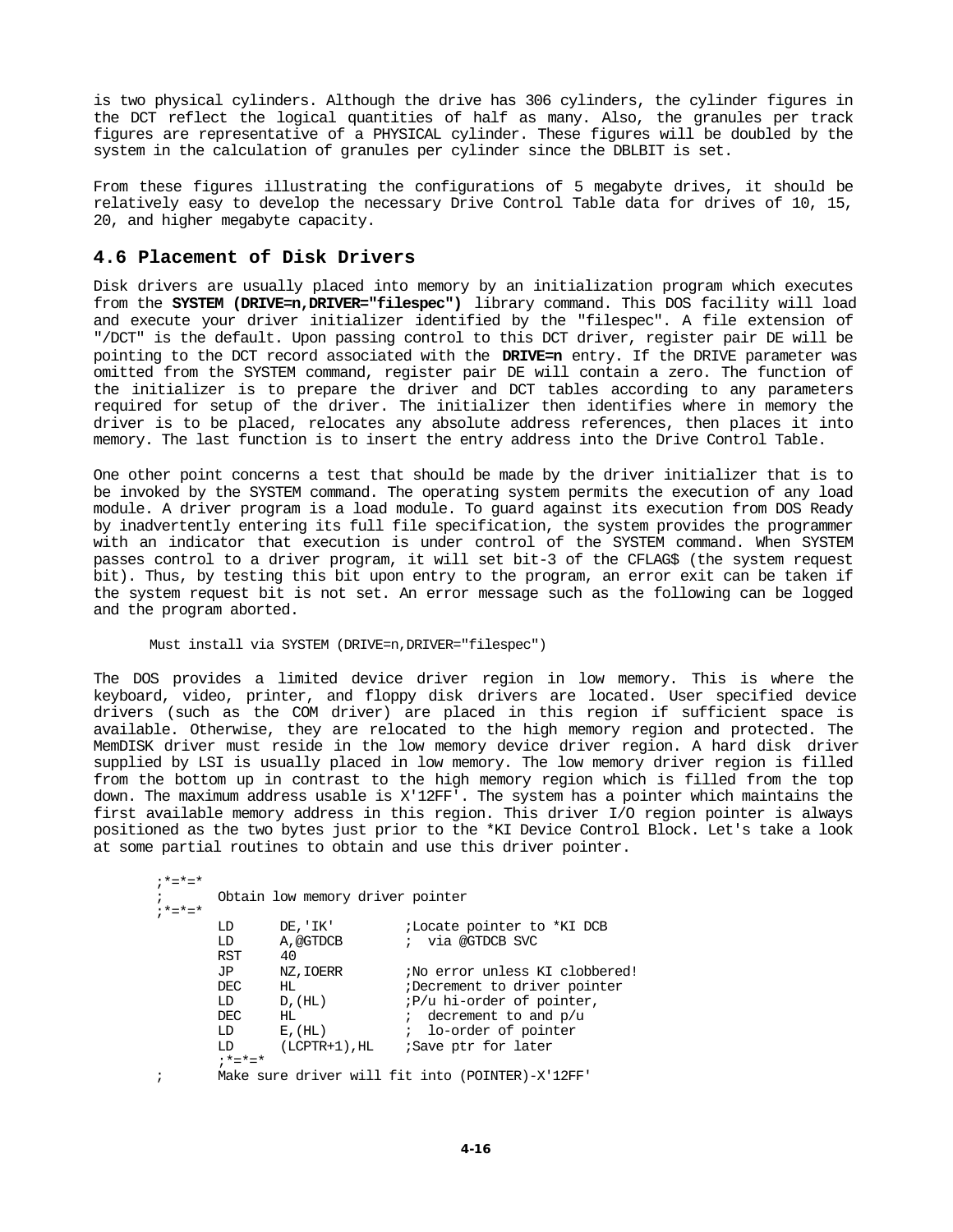| $;* = * = *$  |                                                  |                                                                 |                                                                                                                                                                                                                   |  |  |  |  |  |  |  |
|---------------|--------------------------------------------------|-----------------------------------------------------------------|-------------------------------------------------------------------------------------------------------------------------------------------------------------------------------------------------------------------|--|--|--|--|--|--|--|
|               | LD<br>ADD<br>LD<br>LD<br>XOR<br><b>SBC</b><br>JP | HL, DE<br>(SVEND+1),HL<br>BC,1300H<br>A<br>HL, BC<br>NC, NOROOM | HL, DVREND-DVRBGN ; Calculate driver length<br>;Start address + driver length<br>Temp save of new pointer<br>$i$ Maximum address + 1<br>Reset carry flag<br>No room if START+LENGTH >= 1300H<br>; fit in low core |  |  |  |  |  |  |  |
|               |                                                  |                                                                 |                                                                                                                                                                                                                   |  |  |  |  |  |  |  |
| $;* = * = *$  |                                                  |                                                                 |                                                                                                                                                                                                                   |  |  |  |  |  |  |  |
|               |                                                  | Move driver into low memory after relocating                    |                                                                                                                                                                                                                   |  |  |  |  |  |  |  |
|               |                                                  | any absolute adddress references                                |                                                                                                                                                                                                                   |  |  |  |  |  |  |  |
| $; * = * = *$ |                                                  |                                                                 |                                                                                                                                                                                                                   |  |  |  |  |  |  |  |
| LCPTR         | LD                                               | HL,\$-\$                                                        | $iP/u$ saved driver pointer                                                                                                                                                                                       |  |  |  |  |  |  |  |
|               | LD                                               | $E$ , $(HL)$                                                    | ;Get the lo-order,                                                                                                                                                                                                |  |  |  |  |  |  |  |
|               | INC.                                             | HL                                                              | ; bump to hi-order,                                                                                                                                                                                               |  |  |  |  |  |  |  |
|               | LD                                               | D, (HL)                                                         | ; & get it for start of move                                                                                                                                                                                      |  |  |  |  |  |  |  |
|               | PUSH                                             | DE                                                              | ; Save start address for ENTRY                                                                                                                                                                                    |  |  |  |  |  |  |  |
|               | PUSH                                             | HL                                                              | Save driver memory pointer                                                                                                                                                                                        |  |  |  |  |  |  |  |
|               | LD                                               | HL , DVRBGN                                                     | Point to start of driver                                                                                                                                                                                          |  |  |  |  |  |  |  |
|               | LD                                               |                                                                 | BC, DVREND-DVRBGN; Calc driver length                                                                                                                                                                             |  |  |  |  |  |  |  |
|               | LDIR                                             |                                                                 | & move into driver region<br>$\mathbf{r}$                                                                                                                                                                         |  |  |  |  |  |  |  |
|               | POP                                              | HL                                                              | Now pick up the saved                                                                                                                                                                                             |  |  |  |  |  |  |  |
|               | LD                                               | (HL),D                                                          | <i>i</i> pointer again and reset                                                                                                                                                                                  |  |  |  |  |  |  |  |
|               | DEC                                              | HL.                                                             | $:$ it to point to the                                                                                                                                                                                            |  |  |  |  |  |  |  |
|               | LD                                               | $(HL)$ , $E$                                                    | NEW first available address<br>$\ddot{i}$                                                                                                                                                                         |  |  |  |  |  |  |  |
|               | POP                                              | DE                                                              | Recover for ENTRY stuff into DCT                                                                                                                                                                                  |  |  |  |  |  |  |  |

If insufficient room exists in the low memory driver region (perhaps it is already filled with COM/DVR, MemDISK/DCT, FORMS/FLT, or some additional driver/filter), then your initialization program should obtain the high memory pointer (HIGH\$) via the @HIGH\$ SuperVisor Call and relocate the driver to high memory. Remember the HIGH\$ pointer points to the first available high memory address but the memory is filled towards lower addresses. The sample filter listed in Chapter 8, the Appendix, illustrates a high memory relocation.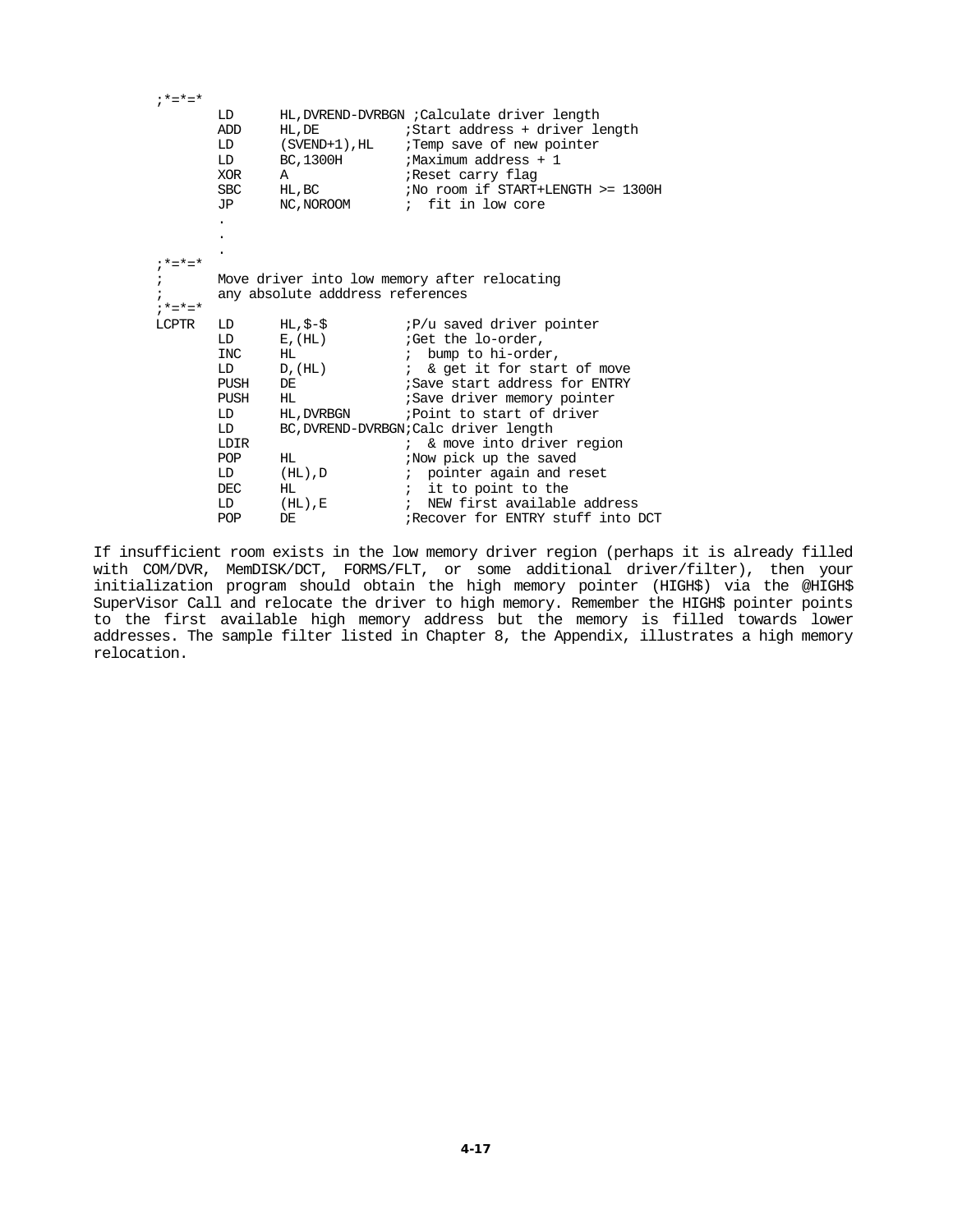# **5. The DOS Directory Structure**

# **5.1 GENERAL DIRECTORY CONVENTIONS**

The disk operating system uses a one-level directory structure to logically associate a file specification (including the access of any record in that file) to the physical storage space on a disk occupied by the file. This DOS directory occupies an entire cylinder on the disk drive (or logical disk drive if a hard disk is partitioned into multiple logical drives). The directory itself is considered a file with the specification "DIR/SYS".

The directory is composed of three primary parts: A Granule Allocation Table (GAT) contains information pertinent to the allocation of physical disk space. The GAT also contains data that may be considered the disk pack identification. The second part of the directory is a Hash Index Table (HIT) which is used by the DOS to speed access to individual directory records associated with each file stored on the disk. The last part of the directory contains the access information pertinent to each disk file. This information is termed the FILE DIRECTORY ENTRY records.

Before delving into the detailed descriptions of each part, one important item must be discussed concerning the directory. The soft-sectored floppy disk format was first designed by IBM for the 3740. This format defined an identification field for each physical sector on the disk. Preceding the sector is a byte termed the "Data Address Mark". IBM defined two distinct data address marks: An X'FB' was assigned for a sector that contained actual data. An X'F8' was assigned to a "deleted" sector (i.e. one whose data is deleted and the sector is available for use). The convention of use for these data address marks in this operating system is to assign the X'FB' to indicate any "ordinary" sector on the disk - an "ordinary" sector is any sector that is not part of the directory. The X'F8' data address mark is used for all sectors constituting the directory cylinder.

Disk controllers used to access the disk will generally return an indication in a status register of the data address mark detected when reading any given sector. The DOS capitalizes on this scheme by using the returned status as an indicator of what type of sector was read - a directory sector or non-directory sector. When a read-sector (@RDSEC ) service request is satisfied by a disk driver, it is the responsibility of the driver to return this status to the caller. If a "normal" sector is successfully read, the driver returns a no-error indication. If a directory sector is successfully read, the driver returns an error code 6 - "Attempted to read system data record".

The first sector (cylinder 0, sector 0) of each disk contains a pointer to the cylinder containing the directory. This pointer is the third byte of the sector. There is also a field in the Drive Control Table which contains a copy of that pointer. When the system requests a read of a directory sector and is returned status which indicates that a regular sector was read instead of a directory sector, it assumes that the disk has been changed since it last accessed the directory and the new disk has its directory on a different cylinder. The system then updates the Drive Control Table (DCT) field by reading the first sector and retrieving its directory cylinder pointer. This condition is used by the system to constantly keep current information on the disk each time the directory cylinder is accessed [the @OPEN and @INIT SuperVisor Calls also act to keep the system current on the disk structure by logging the disk identification via the @CKDRV SuperVisor Call and updating its DCT fields accordingly].

Because of the Data Address Mark conventions employed in the DOS, two SuperVisor Calls have been provided to read/write directory sectors. The @RDSSC (SVC-85) will read a directory sector and update, where necessary, the Drive Control Table directory cylinder field. The @WRSSC (SVC-54) can be used to write a sector to the directory and properly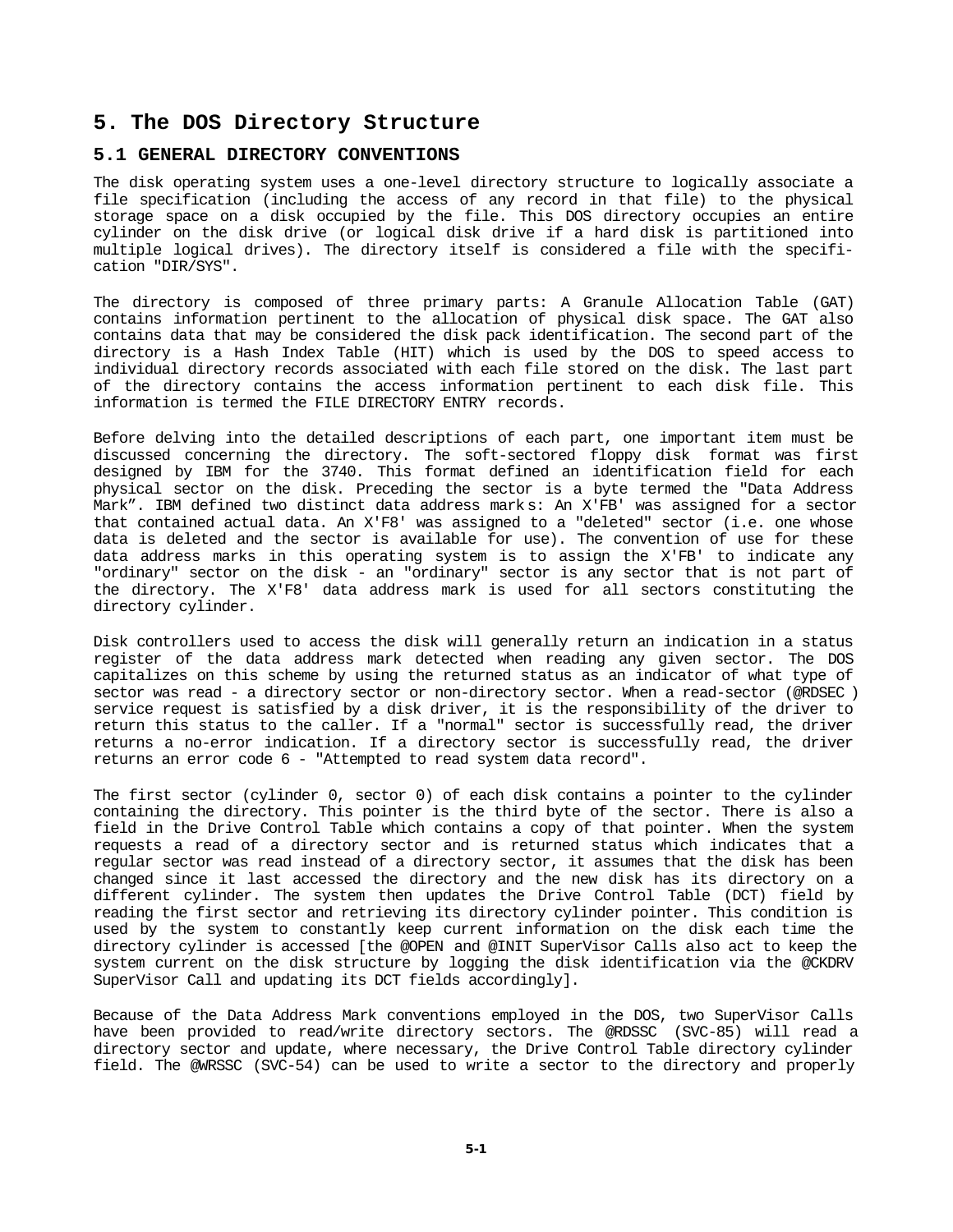identify the correct Data Address Mark. Directory sector writes should be verified with the @VRSEC SuperVisor Call. Expect to obtain an error code 6 as previously noted.

# **5.2 THE GRANULE ALLOCATION TABLE (GAT)**

The Granule Allocation Table (GAT) contains a section of information pertinent to the allocation of physical storage space on the disk. For floppy disk drives, this section is composed of two tables: The ALLOCATION table specifies what areas of the disk are allocated or unavailable for use while the LOCKOUT table specifies what areas of the disk are physically unusable. For winchester drives (hard drives), the LOCKOUT table is not used and the ALLOCATION table is extended to include the GAT space normally used by the floppy lockout table. The GAT is wholly contained in the first sector of the directory cylinder. Additional fields are stored within the GAT sector that describe the disk (its pack identification). The GAT also contains certain data specific to the formatting configuration of the disk.

An entire disk is divided into cylinders (tracks) and sectors. The standard sector size is 256 bytes in length. Each cylinder has a specified constant quantity of sectors. Because the DOS uses a single 8-bit register to communicate sector numbers, it will support a maximum of 256 sectors per cylinder. A group of sectors is allocated whenever additional space is needed. This group is termed a GRANULE and is always a constant size for any given disk. This does not mean that the granule is the same size for all disks. The size of a granule generally increases with the increasing size of the disk storage device. The choice of a granule size is a compromise over minimum file lengths and overhead during the dynamic allocation process. It is somewhat dependent on the number of sectors per cylinder because the number of sectors per granule must divide evenly into the number of sectors per cylinder.

The ALLOCATION and LOCKOUT tables are actually bit maps that associate one granule of space per bit. One byte is used to store the information on a single cylinder; therefore, the GAT is configured to provide for a maximum of eight granules per cylinder. In these tables, each bit that is set indicates a corresponding granule in use (or locked out). A reset bit indicates a granule free to be used. In the GAT allocation and lockout bytes, bit 0 corresponds to the first relative granule on a cylinder (denoted as granule 0). Bit 1 corresponds to the second relative granule (denoted as granule 1), bit 2 the third (denoted as granule 2), and so on through bit 7 for the eighth granule (denoted as granule 7). This is illustrated in figure 5-1.

|  | 7 6 5 4 3 2 1 0  7 6 5 4 3 2 1 0  7 6 5 4 3 2 1 0 |  |  |            |  |  |  |            |  |  |  |  |  |
|--|---------------------------------------------------|--|--|------------|--|--|--|------------|--|--|--|--|--|
|  | cylinder 0                                        |  |  | cylinder 1 |  |  |  | cylinder 2 |  |  |  |  |  |
|  | 11111001                                          |  |  | 11111000   |  |  |  |            |  |  |  |  |  |
|  |                                                   |  |  |            |  |  |  |            |  |  |  |  |  |
|  |                                                   |  |  |            |  |  |  |            |  |  |  |  |  |

**Figure 5-1: Allocation Table Representation**

A 5-1/4" single density diskette is formatted at ten sectors per track, five sectors per granule, two granules per track. A two-sided diskette has twice the number of granules per track available on each cylinder. Thus, the single density single, sided 5-1/4" configuration will use only bits 0 and 1 of each GAT byte. The remaining GAT byte will contain all 1's - thereby denoting unavailable granules. A 5-1/4" double density diskette is formatted at 18 sectors per track, six sectors per granule, three granules per track. Thus, this configuration will use bits 0, 1, and 2 of each GAT byte. The standard granule allocation conventions used by the DOS for floppy diskettes are as shown in figure 5-2.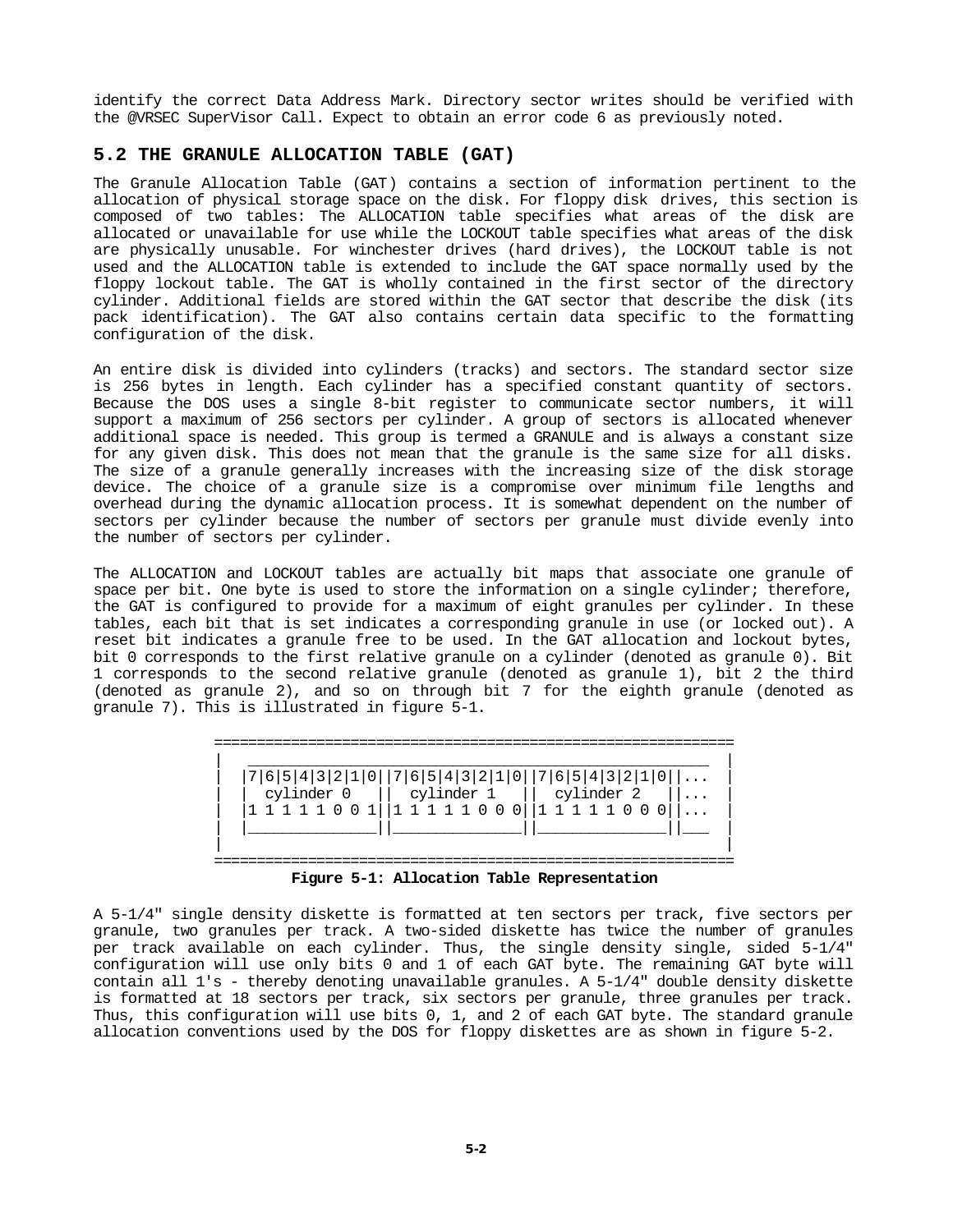|                    |       |                | SECTORS PER SECTORS PER GRANULES PER MAXIMUM         |                  |
|--------------------|-------|----------------|------------------------------------------------------|------------------|
|                    | TRACK | <b>GRANULE</b> | TRACK                                                | <b>CYLINDERS</b> |
|                    |       |                |                                                      |                  |
| 5" SDEN            | 10    |                |                                                      | 96               |
| <b>DDEN</b><br>5 " | 18    | 6              | ς                                                    | 96               |
| 8"<br>SDEN         | 16    | 8              | $\mathfrak{D}$                                       | 77               |
| R''<br>אתרת T      | 30    | 10             |                                                      | 77               |
|                    |       |                |                                                      |                  |
|                    |       |                |                                                      |                  |
|                    |       |                | Figure 5-2: Allocation for Single-Sided Floppy Media |                  |

Figure 5-2 assumes single sided media. The DOS supports two-sided operation within the confines of the hardware interfacing the physical drives to the CPU. A two-headed floppy drive functions as a single volume with the second side treated as an extension of the first in a true cylinder structure. A bit in the Drive Control Table (DCT ) indicates onesided or two-sided drive configuration.

A winchester-type hard disk also has a similar configuration. However, since many different sizes of winchesters are available, the recommended configurations for representative hard drives are covered in chapter 6 - DISK FILE ACCESS AND CONTROL. For the purposes of this chapter, it is sufficient to mention that hard drives may use the first 203 GAT bytes to reference ALLOCATION information (positions X'00' through X'CA'). Hard drives that exceed 203 physical cylinders require remapping or partitioning. Methods of achieving remapping and partitioning are also discussed in chapter 6.

The following describes the structure of the Granule Allocation Table and the information contained in it. The numbers in angle brackets indicate the relative positions of the field within the GAT. Figure 5-3 illustrates the entire GAT.

## **5.2.1 ALLOCATION TABLE - <Bytes X'00' - X'5F'>**

This table contains a bit image of what space is available for use (and conversely what space is not available). GAT+0 corresponds to cylinder 0, GAT+1 corresponds to cylinder 1, GAT+2 corresponds to cylinder 2, and so forth. As previously noted, bit 0 of each byte corresponds to the first granule on the cylinder, bit 1 corresponds to the second granule, etc. A "1" indicates the granule is not available for use. The amount of GAT space assigned to this table permits a maximum of 96 cylinders; however, the formatter restricts the format of 8" media to 77 cylinders.

## **5.2.2 LOCKOUT TABLE - <Bytes X'60' - X'BF'>**

This table contains a bit image of what space has been locked out from use. Granules may be locked out because they either do not physically exist (i.e. granules 3-7 on 5-1/4" double density floppy media) or the verify process of the floppy formatter had detected a bad sector in a granule. The table corresponds on a cylinder for cylinder basis as does the allocation table. It is used specifically during mirror-image backup functions to determine if the disk has the available capacity to effect a backup of the source diskette.

## **5.2.3 EXTENDED ALLOCATION TABLE - <Bytes X'C0' - X'CA'>**

This table is used in hard drive configurations by extending the ALLOCATION table from X'00' through X'CA' and omitting a distinct lockout table. The table then provides a capacity of up to 203 cylinders. The hard drive DBLBIT bit is available in the Drive Control Table to permit combining two physical cylinders into a single logical cylinder provided the limit of 256 sectors per cylinder is not exceeded. This arrangement therefore provides support for up to 406 cylinders. Lockout information, where available, is generally denoted by setting the appropriate bit assigned in the ALLOCATION table.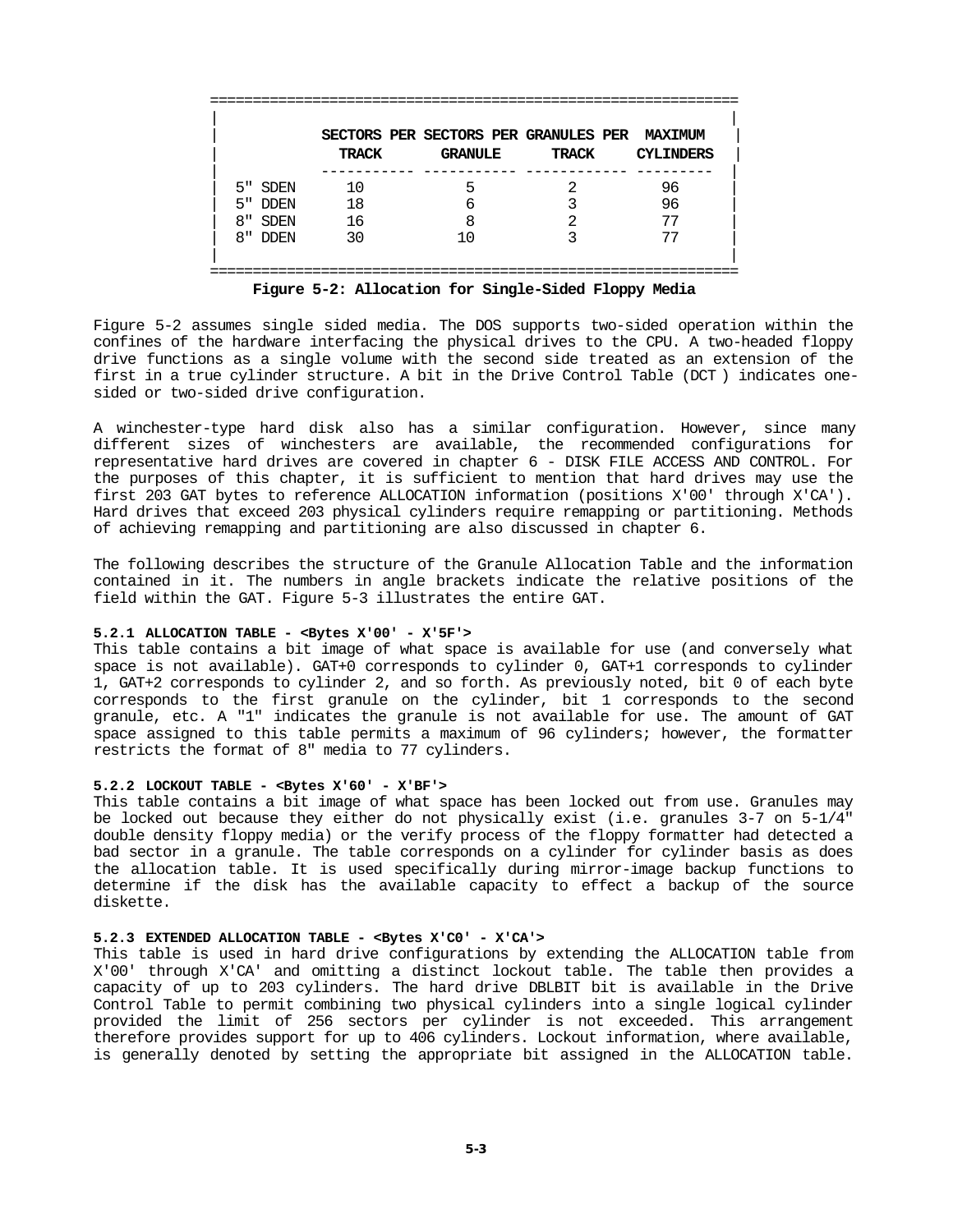Hard drives generally cannot be backed up in a mirror-image manner and the BACKUP utility will prohibit it by automatically entering the RECONSTRUCT mode.

#### **5.2.4 DOS VERSION - <Byte X'CB'>**

This field contains the operating system version used in formatting the disk. Disks formatted under DOS 6.0 will have a value of X'60' contained in this byte. It is used to determine whether or not the disk contains all of the parameters needed for DOS 6.0 operation.

#### **5.2.5 CYLINDER EXCESS - <Byte X'CC'>**

This byte contains the number of logical cylinders in excess of 35. It is used to minimize the time required to compute the maximum cylinder formatted on the diskette and to update the Drive Control Table. It is designed to be excess 35 so as to provide complete compatibility with previous systems that restricted the floppies to 35 tracks and did not maintain the byte. This field is read to update the Drive Control Table during the process of logging the disk by the @CKDRV SuperVisor Call process.

#### **5.2.6 DISK CONFIGURATION - <Byte X'CD'>**

This byte contains data specific to the formatting of the diskette. It is fielded as follows:

- Bit 7 Set to "1" indicates the disk is a DATA disk; thus all but two directory slots are available for data files. Set to a 0 indicates that the disk is a SYSTEM disk which reserves 14 additional directory slots for system files providing a maximum of 240 directory entries for data files.
- Bit 6 Set to "1" implies double density formatting. Set to 0 implies single density formatting.
- Bit 5 Set to "1" indicates two-sided floppy media. Set to 0 indicates single-sided floppy media.
- Bit 4 This is reserved for internal system use.
- Bit 3 This is reserved for internal system use.
- Bits 2-0 Contain one less than the number of granules per track that were used in the formatting process.

#### **5.2.7 DISK PACK PASSWORD - <Bytes X'CE' - X'CF'>**

This field contains the 16-bit hash code of the disk master password. Its storage is in standard low-order high-order format. The password itself must be composed of the characters <A-Z, 0-9> with the first character alphabetic. The 16-bit hash code can be obtained from the DOS for any given password. This is done by placing the password string into an 8-character buffer left-justified and padded with spaces, and then invoking a system overlay.

The following code illustrates this operation.

| HASHMPW LD |     | DE.PSWDPTR | Point to the 8-char buffer;    |
|------------|-----|------------|--------------------------------|
|            | LD  | A.OE4H     | Specify password hash function |
|            | RST | 40.        | ;Issue the RST instruction     |

The 16-bit password hash code will be returned in register pair HL. Registers AF, B, DE, and HL are altered. The operating system will not return to the address following the RST 40 instruction when the SVC function code is an internal system request code (i.e. has bit-7 set) but will return to the previous caller. Thus, it is necessary to CALL this routine.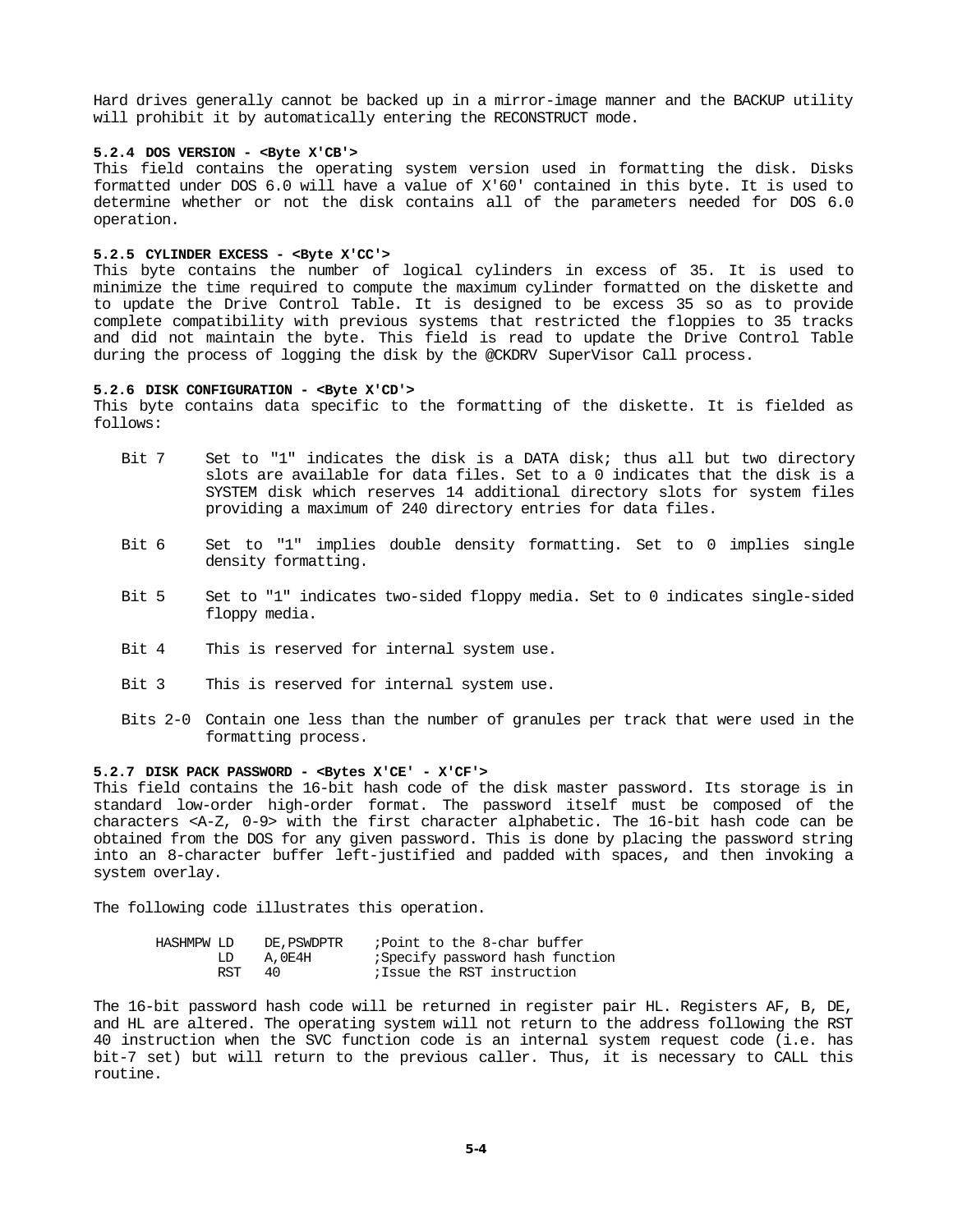## **5.2.8 PACK NAME - <Bytes X'D0' - X'D7'>**

This field contains the diskette pack name. This is the same name displayed at boot up if the diskette is a system diskette used for the boot operation [specifically, the boot name is obtained from the System Information Sector but is managed coincidentally by FORMAT and ATTRIB. It is also the name displayed during a FREE or DIR or obtained by the @DODIR SuperVisor Call. The name is assigned during the formatting operation or reassigned during an ATTRIB renaming operation.

#### **5.2.9 PACK DATE - <Bytes X'D8' - X'DF'>**

This field contains the date that the disk was formatted or the date that it was used as the destination in a mirror-image backup operation. If the diskette is used during a BOOT, this date will be displayed adjacent to the pack name [actually, the boot date is obtained from the System Information Sector but is managed coincidentally by BACKUP].

## **5.2.10 RESERVED FIELD - <Bytes X'E0' - X'F4'>**

This field is reserved for future use under DOS version 6. It formerly contained the AUTO command buffer under earlier versions of the DOS; however, since Version 6 supports 79 character command lines, the System Information Sector now holds the AUTO command buffer for use during a BOOT operation.

#### **5.2.11 MEDIA DATA BLOCK - <Bytes X'F4' - X'FF'>**

Effective with LDOS 6.2.0, this field contains a header sub-field and a sub-field replicating the last seven bytes of the drive control table in use and associated with the media when the media was formatted.

Bytes 0-3 contains an X'03' followed by the string, "LSI".

Bytes 4-10 replicates the last seven bytes of the DCT during format.

|                | 00 01 02 03 04 05 06 07 08 09 0A 0B 0C 0D 0E 0F                                                                |                |
|----------------|----------------------------------------------------------------------------------------------------------------|----------------|
| 00             |                                                                                                                | 00             |
| 01             |                                                                                                                | 01             |
| 02             | ALLOCATION TABLE                                                                                               | 02             |
| 03             |                                                                                                                | 03             |
| 04             |                                                                                                                | 04             |
| 05             |                                                                                                                | 05             |
| 06             |                                                                                                                | 06             |
| 07             |                                                                                                                | 07             |
| 08             | FLOPPY LOCKOUT TABLE                                                                                           | 08             |
| 09<br>0A       | HARD DRIVE ALLOCATION TABLE                                                                                    | 09<br>0A       |
| 0B             |                                                                                                                | 0B             |
| 0 <sup>C</sup> | EXTENDED ALLOC   #  +  *  MPW                                                                                  | 0 <sup>C</sup> |
| 0 <sub>D</sub> | PACK NAME   PACK DATE                                                                                          | 0 <sub>D</sub> |
| 0E             | RESERVED                                                                                                       | 0E             |
| 0F             |                                                                                                                | 0F             |
|                | 00 01 02 03 04 05 06 07 08 09 0A 0B 0C 0D 0E 0F<br>Note: "#"= DOS Version; "+"= Cyl Excess; "*"= Configuration |                |
|                |                                                                                                                |                |

============================================================

**Figure 5-3: Granule Allocation Table Illustrated**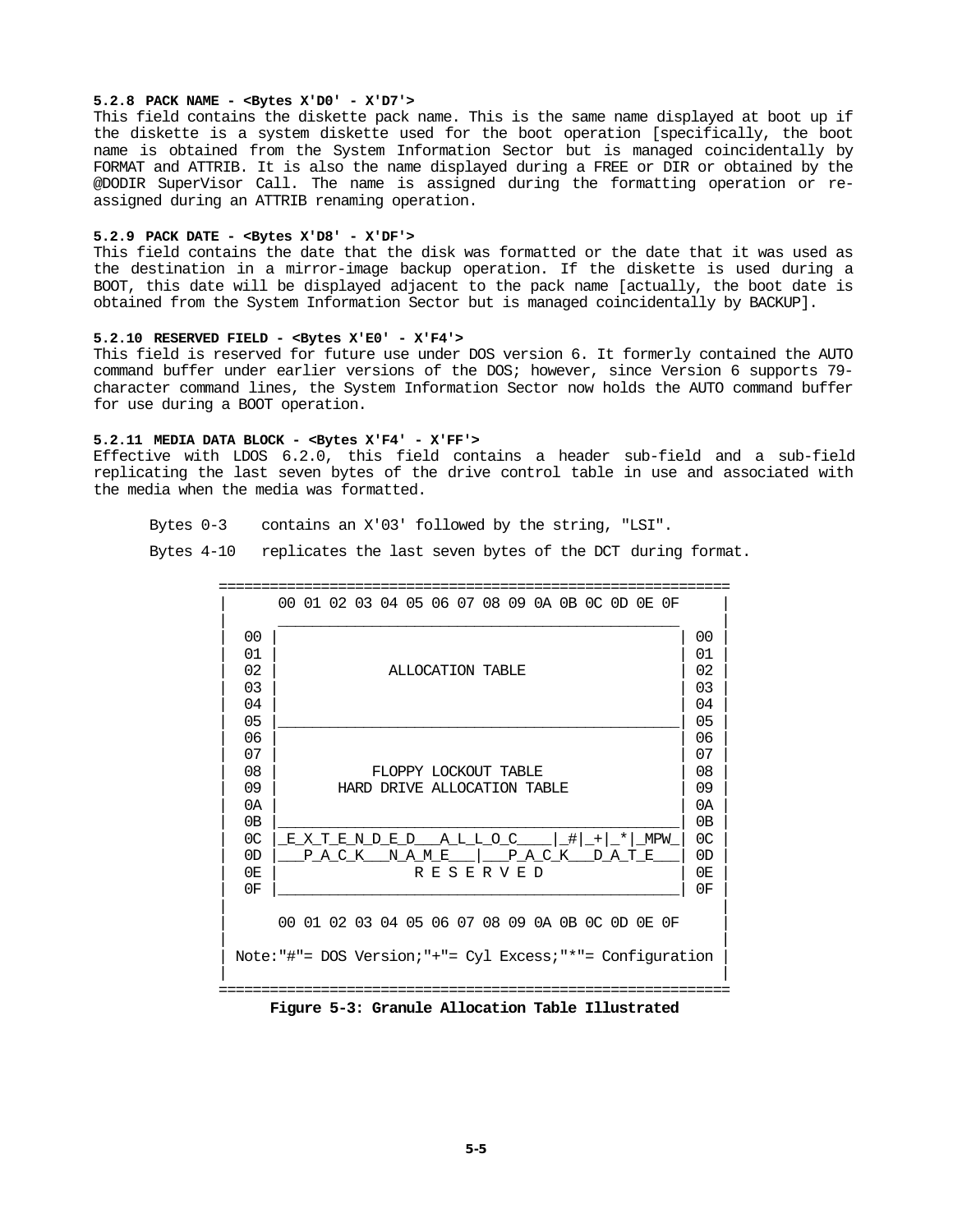# **5.3 THE HASH INDEX TABLE (HIT )**

The Hash Index Table is the key to addressing any file in the directory . It is designed so as to pinpoint the location of a file's primary directory entry with a minimum of disk accesses. A minimum quantity of disk accesses is useful to keep system overhead low while at the same time providing for rapid file access.



**Figure 5-4: File NAME/EXT buffer**

When an application requests the system to open a file, the system must locate that File's Primary Directory Entry (FPDE) record which contains the disk storage data needed to address the file. The procedure that the system uses to locate a file's FPDE is to first take the file name and extension and construct an 11-byte field with the file name left justified and padded with blanks so as to fill out eight positions. The file extension is then inserted, padded with blanks, and will occupy the three least significant bytes of the 11-byte field. The resulting string is illustrated in figure 5- 4. This field is then processed through a hashing algorithm which produces a single byte value in the range X'01' through X'FF' (a hash value of X'00' is reserved to indicate a spare HIT position). The following code may be used to obtain the one-byte hash code for an 11-character NAME/EXT buffer.

| HASHSPEC LD |     | HL.SPECPTR | Point to the 8-char buffer;    |
|-------------|-----|------------|--------------------------------|
|             | LD  | A,0D4H     | Specify filename hash function |
|             | RST | 40.        | ;Issue the RST instruction     |

The one-byte hash code is returned in the accumulator. Registers AF, B and HL are altered. The operating system will not return to the address following the RST 40 instruction when the SVC function code is an internal system request code (i.e. has bit-7 set) but will return to the previous caller. Thus, it is necessary to CALL this routine.

Each file's hash code is stored in the Hash Index Table (HIT) at a position which is associated with the FPDE record containing the file's access information. After the OPEN routine obtains the hash code for the file identified in the file specification, it searches the HIT for a matching hash code. Since more than one 11-byte string can hash to identical codes, the opportunity for a "collision" exists (a collision is where two or more file names result in the same hash code). For this reason, the search algorithm will sequentially scan the HIT for a matching code entry and when found, will then read the FPDE record corresponding to the matching HIT position. OPEN will then compare the file name/ext stored in the FPDE record with that provided in the file specification. If both match, the file's FPDE directory record has been found. If the two fields do not match, the HIT entry was a collision and the algorithm continues its search from where it left off. If a match to the hash code is not found in the HIT, the file does not exist on that disk drive. If the user passed a drive specification (drivespec) as part of the file specification, a "File not found" error will be returned. If no drivespec was passed, the system will search all drives in logical number order starting with drive 0. If the @INIT SuperVisor Call was used to open the file, the system will first use @OPEN to determine the possible existence of the file. If @OPEN advises that the file has not been found, then @INIT will create the file by obtaining a spare HIT position then constructing the corresponding FPDE.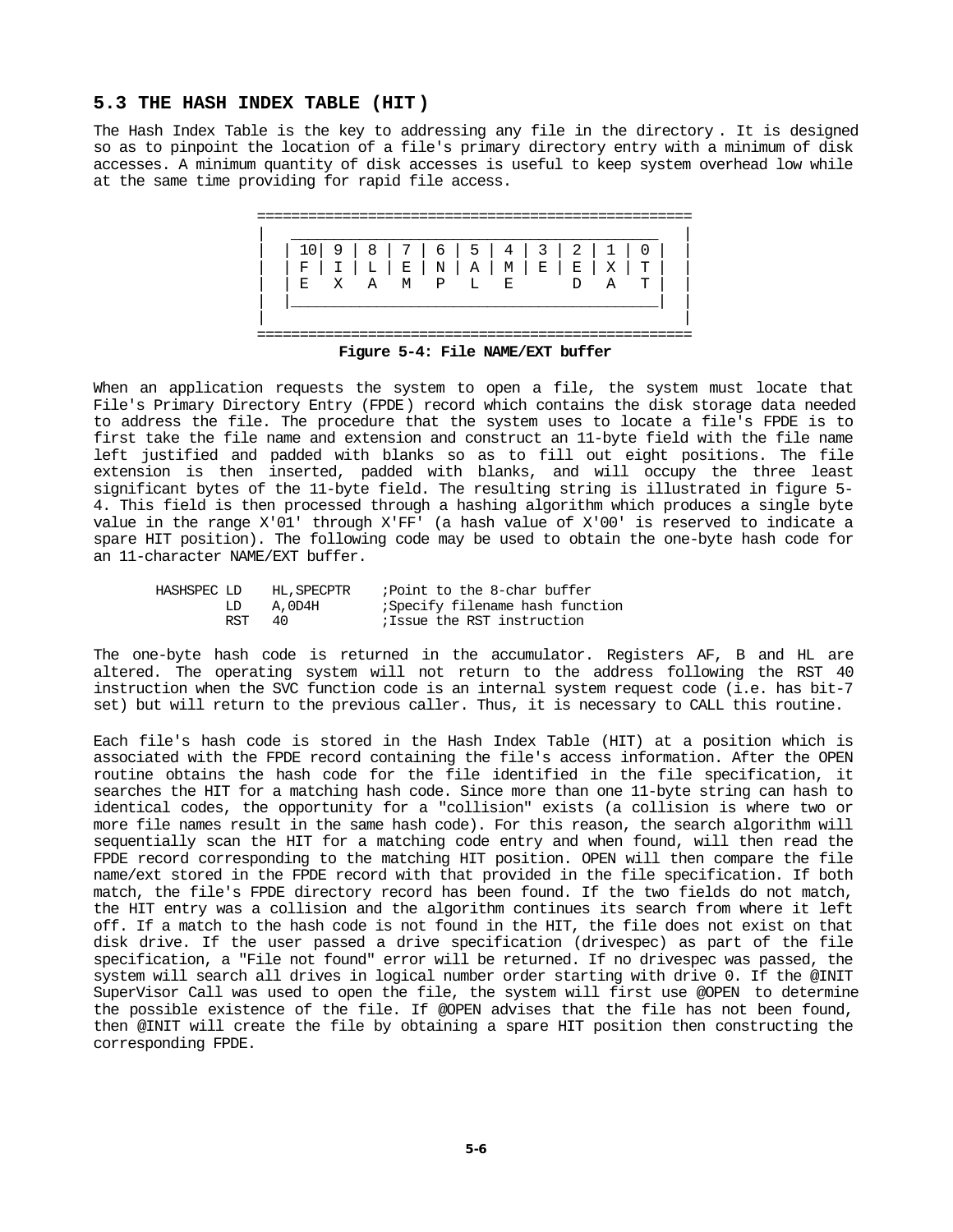The position of a file's hash code entry in the Hash Index Table is called the Directory Entry Code (DEC) for the file. All files will have at least one DEC. A contiguous block of granules allocated to a file is termed an EXTENT. The FPDE record contains fields to hold the data on four extents. Files that use more than four extents because they are either large (an extent can address a maximum of 32 contiguous granules) or fractured into non-contiguous space require extra directory records to hold the additional extents. These additional records are termed the File's Extended Directory Entries (FXDE) which also have four extent fields each. A Directory Entry Code is also used to associate an FXDE with a HIT entry. Thus, a file will have DECs for each FXDE record and use up more than one filename slot in the HIT. Therefore, to maximize the quantity of file slots available, you should keep your files below five extents wherever possible.

The FPDE and FXDE records are contained in the remaining sectors of the directory cylinder. The Directory Entry Codes are mapped to the FPDE/FXDE records by each DEC's position in the Hash Index Table. Conceptualize the HIT as eight rows of 32-byte fields as shown in figure 5-5. Each row will be mapped to one of the directory entry records in a directory sector. The first HIT row to the first directory entry record, the second HIT row to the second directory entry record, and so forth. Each column of the HIT field (the 0-31) is mapped to a directory entry sector. The first column is mapped to the first directory entry sector in the directory cylinder (not including the GAT and HIT). Therefore, the first column corresponds to sector number 2, the second column to sector number 3, and so forth. The maximum quantity of HIT columns actually used will be governed by the disk formatting according to the formula: N = (number of sectors per track times the number of sides) minus two.

In the 5-1/4" double density single-sided configuration, there exist eighteen sectors per cylinder - of which two are reserved for the GAT and HIT. Since only sixteen directory entry sectors are possible, only the first sixteen positions of each HIT field are used. Other formats will use more or less columns of the HIT, depending on the quantity of sectors per cylinder in the formatting scheme.

This arrangement works nicely when dealt with in assembly language for interfacing. Consider the DEC value of X'84'. If this value is loaded into the accumulator, a simple:

| AND | 1FH  | ;Strip off row and |
|-----|------|--------------------|
| ADD | A, 2 | calculate sector   |

will extract the sector number of the directory cylinder containing the file's directory entry. If that same value of X'84' was operated on by:

AND 0E0H ;Strip off sector and keep row

the resultant value will be the low-order starting byte of the directory entry record assuming that the directory sector was read into a buffer starting at a page boundary. This procedure makes for easy access to the directory record. The system provides two routines, @DIRRD and @DIRWR, that will read/write the correct directory entry sector corresponding to a DEC. The directory I/O uses the system buffer and a pointer in the HL register pair is automatically positioned to the proper FPDE (the buffer is on a page boundary for physical I/O). @DIRWR performs verification after write!

The following figure may help to visualize the correlation of the Hash Index Table to the directory entry records. Each byte value shown represents the position in the HIT and is, in fact, the Directory Entry Code value. The actual contents of each byte will be either an X'00' indicating a spare DEC, or the one-byte hash code of the file occupying the corresponding directory entry record.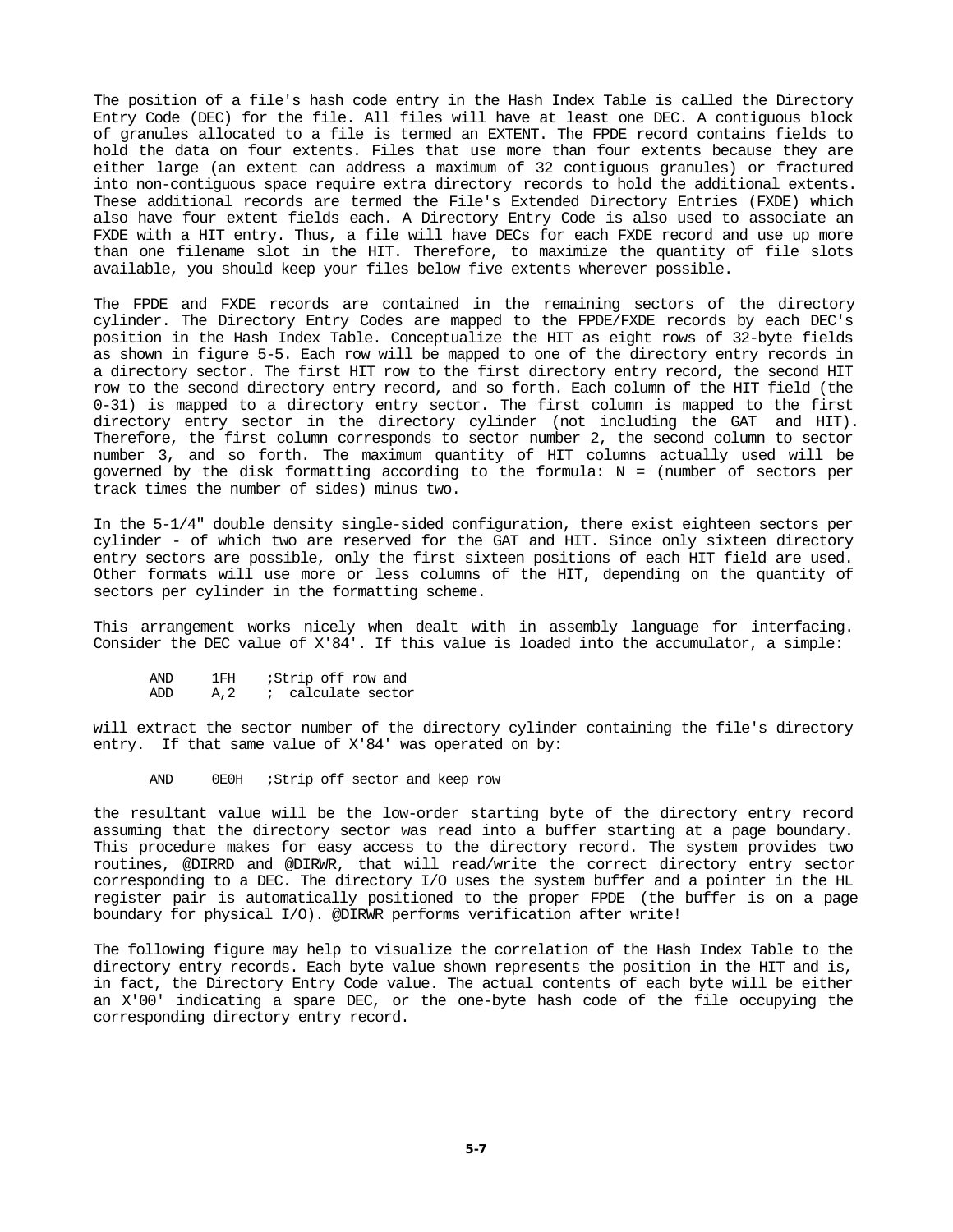============================================================== | ---------------- **C O L U M N S** ---------------- | | Row 1 **00 01 02 03 04 05 06 07 08 09 0A 0B 0C 0D 0E 0F** | | 10 11 12 13 14 15 16 17 18 19 1A 1B 1C 1D 1E 1F | | | | Row 2 **20 21 22 23 24 25 26 27 28 29 2A 2B 2C 2D 2E 2F** | | 30 31 32 33 34 35 36 37 38 39 3A 3B 3C 3D 3E 3F | | | | Row 3 **40 41 42 43 44 45 46 47 48 49 4A 4B 4C 4D 4E 4F** | | 50 51 52 53 54 55 56 57 58 59 5A 5B 5C 5D 5E 5F | | | | Row 4 **60 61 62 63 64 65 66 67 68 69 6A 6B 6C 6D 6E 6F** | | 70 71 72 73 74 75 76 77 78 79 7A 7B 7C 7D 7E 7F | | | | Row 5 **80 81 82 83 84 85 86 87 88 89 8A 8B 8C 8D 8E 8F** | | 90 91 92 93 94 95 96 97 98 99 9A 9B 9C 9D 9E 9F | | | | Row 6 **A0 A1 A2 A3 A4 A5 A6 A7 A8 A9 AA AB AC AD AE AF** | | B0 B1 B2 B3 B4 B5 B6 B7 B8 B9 BA BB BC BD BE BF | | | | Row 7 **C0 C1 C2 C3 C4 C5 C6 C7 C8 C9 CA CB CC CD CE CF** | | D0 D1 D2 D3 D4 D5 D6 D7 D8 D9 DA DB DC DD DE DF | | | | Row 8 **E0 E1 E2 E3 E4 E5 E6 E7 E8 E9 EA EB EC ED EE EF** | | F0 F1 F2 FF F4 F5 F6 F7 F8 F9 FA FB FC FD FE FF | | ---------------- C O L U M N S ---------------- | | | Note: Valid DECs for 5-1/4 1-sided DDEN in **BOLDFACE** ============================================================== **Figure 5-5: Directory Entry Codes**

The eight directory entry records for the directory entry sector numbered 2 would correspond to DEC assignments in HIT positions 00, 20, 40, 60, 80, A0, C0, and E0. The positions shown in figure 5-6 are reserved for system overlays on a system disk (as determined from the configuration field defined in the section on the Granule Allocation Table). These entry positions, of course, correspond to the first two rows of each directory entry sector for the first eight directory entry sectors. Since the operating system accesses these overlays by the DEC position in the HIT rather than by file name, these positions are always reserved for system disks. Data disks reserve only positions 00 (BOOT/SYS) and 01 (DIR/SYS).

======================================================================== | | | 00 -> BOOT/SYS 04 -> SYS2/SYS 20 -> SYS6/SYS 24 -> SYS10/SYS | | 01 -> DIR/SYS 05 -> SYS3/SYS 21 -> SYS7/SYS 25 -> SYS11/SYS | | 02 -> SYS0/SYS 06 -> SYS4/SYS 22 -> SYS8/SYS 26 -> SYS12/SYS | | 03 -> SYS1/SYS 07 -> SYS5/SYS 23 -> SYS9/SYS 27 -> SYS13/SYS | | | ======================================================================== **Figure 5-6: Directory Entry Codes reserved for SYSTEM files**

The Hash Index Table limits the design of the system to a maximum support of 256 files on any one logical drive. With the current state of the art in hard disk drive technology, that limit may prove too small a number. Obviously, additional file slots are available by partitioning a hard drive into two or more logical drives with each partition containing its own directory. The customized hard disk driver then translates the logical cylinder/sector information to physical parameters. This concept is discussed in detail in chapter 4.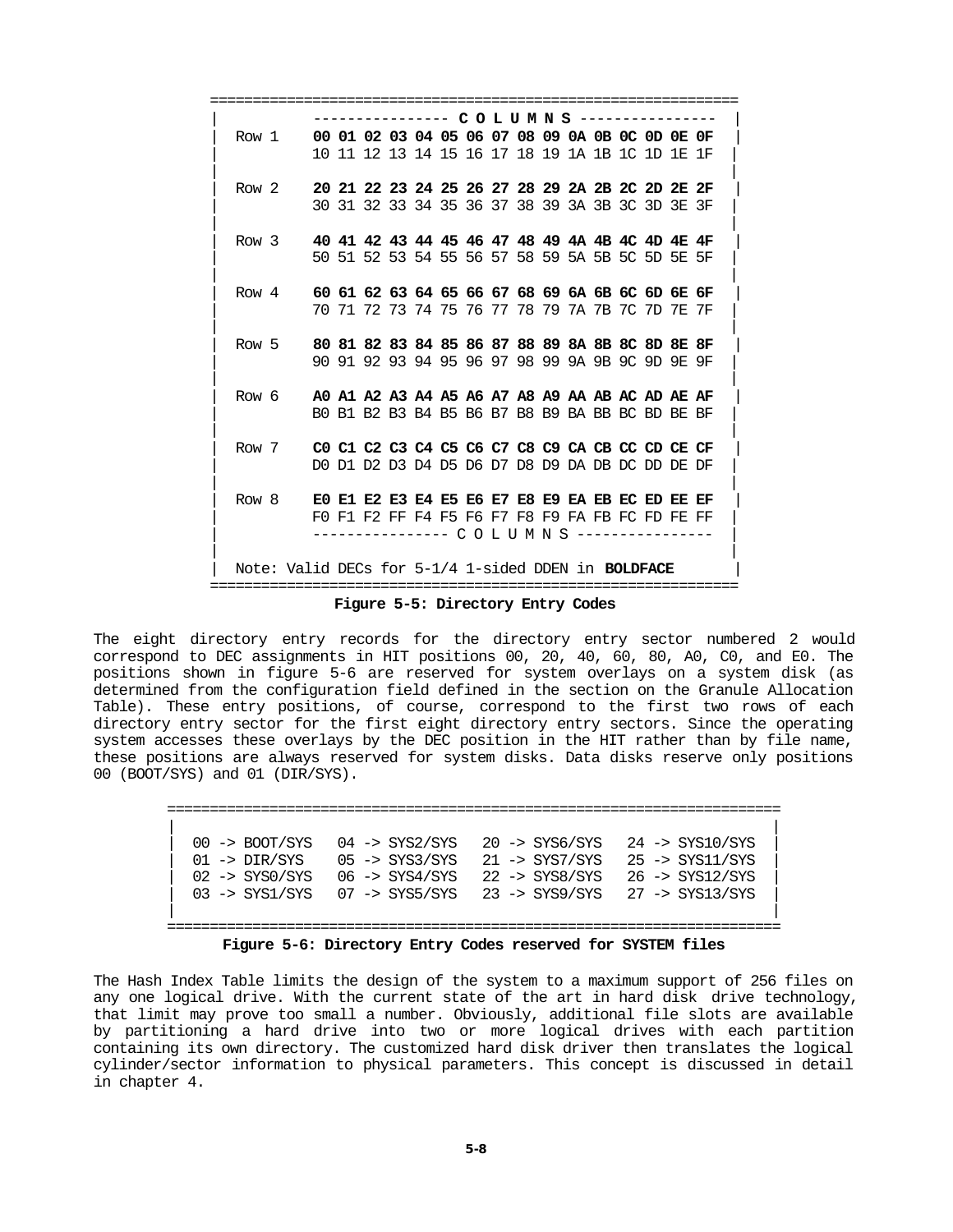# **5.4 THE DIRECTORY RECORD STRUCTURE**

The disk directory contains the information sufficient to access all files on the disk. We have already shown that disk space allocation is defined in the Granule Allocation Table. We have also revealed in the previous section how the operating system uses file hash codes stored in the Hash Index Table to locate the Directory Entry Code for each file. Each DEC refers to a specific directory entry record. A directory record is 32 bytes in length. Thus, each directory entry sector contains eight directory entry records.

The HIT was shown to contain a maximum of 256 Directory Entry Codes. Since there are eight entries per sector, the maximum number of directory entry sectors is 32 (256 divided by 8). If we add one sector for the GAT and one for the HIT, we discover that the maximum length of the entire directory can be 34 sectors. The directory must be contained completely on a single cylinder. Therefore, the exact length of the directory and hence the number of directory entries is highly dependent on the size of a cylinder. For example, an 18-sector per cylinder formatted disk will have 16 directory entries and hence 16 times 8 or 128 directory entries. Consult the section on the HIT for the formula calculating the number of directory sectors.

|                         | SECTORS PER DIRECTORY<br><b>CYLINDER</b>                       | <b>RECORDS</b> | <b>TOTAL</b> | FILES AVAILABLE PER DIRECTORY<br>SYSTEM DISK | DATA DISK   |
|-------------------------|----------------------------------------------------------------|----------------|--------------|----------------------------------------------|-------------|
| 5" SDEN-1               | 10                                                             | $\mathsf{B}$   | 64           | 48                                           | 62          |
| $5"$ SDEN-2             | 20                                                             | 18             | 144          | 128                                          | 142         |
| 5"<br>DDEN-1            | 18                                                             | 16             | 128          | 112                                          | 126         |
| $5"$ DDEN $-2$          | 36                                                             | 32             | 256          | 240                                          | 254         |
| 8"<br>$S$ DEN $-1$      | 16                                                             | 14             | 112          | 96                                           | 110         |
| $S$ DEN-2<br>8"         | $\overline{32}$                                                | 30             | 240          | 224                                          | 238         |
| DDEN-1<br>8"            | 30                                                             | 28             | 224          | 208                                          | 222         |
| $R''$ DDEN $-2$         | 60                                                             | 32             | 256          | 240                                          | 254         |
|                         |                                                                |                |              |                                              |             |
| $5"$ HARD- $<$ 1> 128   |                                                                | 32             | 256          | 240                                          | 254         |
|                         |                                                                |                |              |                                              |             |
| $5"$ HARD- $22$ 64 $*2$ |                                                                |                |              | $32*2=64$ $256*2=512$ $240*1+$ $254*2=508$   |             |
|                         |                                                                |                |              | $254*1=494$                                  |             |
|                         | 5" HARD-<4> 32*4                                               |                |              | 30*4=120 240*4=960 224*1+                    | $238*4=952$ |
|                         |                                                                |                |              | $238*3=938$                                  |             |
|                         |                                                                |                |              |                                              |             |
|                         | Note: Hard drive values show total entries for all partitions. |                |              |                                              |             |
|                         | " <x>" denotes the number of logical drives.</x>               |                |              |                                              |             |
|                         |                                                                |                |              |                                              |             |

## **Figure 5-7: Directory entries for various media**

The first two directory entries of the first eight directory entry sectors are reserved for system overlays on a SYSTEM disk. A DATA disk reserves only the first directory entry of the first two directory entry sectors. The total capacity of files is equal to the number of directory sectors times eight (since 256/32 = 8). The quantity available for use will always be reduced by 16 on a SYSTEM disk or by two on a DATA disk to account for those entries reserved for the operating system. Figure 5-7 shows the record capacity (file capacity) of each floppy format type. The dash suffix on the density indicator represents the number of sides formatted. The figure also lists representative values for 5 megabyte winchester drives (typical ST-506 compatible: 4 heads, 32 sectors per track, 153 tracks per head).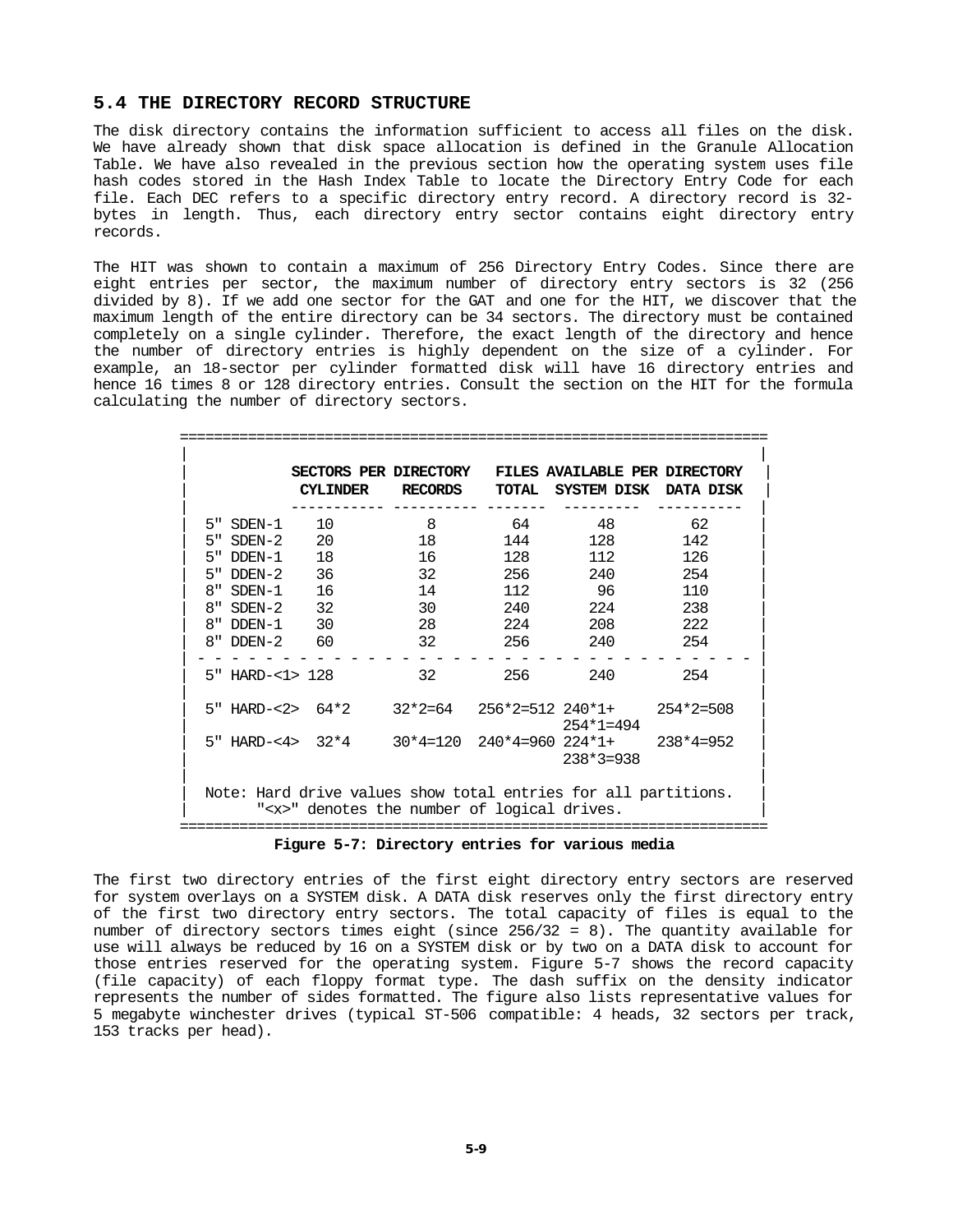Because of the Data Address Mark conventions employed in the operating system, two SuperVisor Calls have been provided to read/write directory entry sectors. The @DIRRD (SVC-87) will read a directory entry sector into the system buffer when passed a drive and DEC. Register pair HL is automatically positioned to the proper directory entry in the buffer corresponding to the DEC (the buffer is on a page boundary for physical I/O). This buffer can be written back to the directory using the @DIRWR (SVC-88), again by specifying only the drive and DEC.

Any sector of the directory may be requested for I/O by using either @RDSSC (SVC-85) for reading (which will update the Drive Control Table directory cylinder field where required) or @WRSSC (SVC-54) can be used to write a sector to the directory and properly identify the correct Data Address Mark. Directory sector writes should be verified with the @VRSEC SuperVisor Call. Expect to obtain an error code 6 as previously noted. This procedure makes for easy access to the GAT and HIT directory records. Abbreviated contents of the directory may also be retrieved via the @DODIR and @RAMDIR Supervisor Calls.

Finally, since the directory is conceptualized as a data file and contains its own directory entry, DIR/SYS, the directory can be treated as a file and OPENed - just like any other file. READ access is granted for this method. Under no circumstances should you attempt to write to the directory by defeating the password protection when the directory is opened as a file and accessed as such. Failure to heed this warning may make the directory unreadable.

The expert programmer may find useful information in the directory - especially for those that write catalog programs. Since the directory information is so vital to the friendliness of programs, the system displays a great deal of information on each file via the directory command. The following provides detailed information on the contents of each directory entry field. The numbers contained in angle brackets refer to the relative byte(s) of the field in the record.

## **5.4.1 ATTRIBUTES - <Byte 0>**

This byte contains the entire attributes of the designated file. It is encoded as follows:

- Bit 7 This bit flag is used to indicate whether the directory entry is the file's primary directory entry (FPDE) or one of its extended directory entries (FXDE). Since a directory entry can contain information on up to four extents, a file that is fractured into more than four extents requires additional directory records. If this bit is a "0", the entry is an FPDE. If set to a "1", the entry is an FXDE.
- Bit 6 A SYStem file is noted by setting this bit to a "1". If set to a "0", the file is declared a non-system file. It is used as a reference in DOS utilities and as a double check when the DOS overlay loader accesses a file in the reserved HIT entries.
- Bit 5 This bit is used to designate the corresponding file as a Partitioned Data Set. The PDS is a library file managed by a utility program called PRO-PaDS . The utility is available from MISOSYS.
- Bit 4 This activity bit is used to indicate whether the directory record is in use or not. If set to "1", the record is in use. If set to a "0", the directory record is not active although it may appear to contain directory information. A previously active file is removed only by resetting this bit, removing its HIT entry, and deallocating its space. Thus, the FPDE is left intact except for this bit.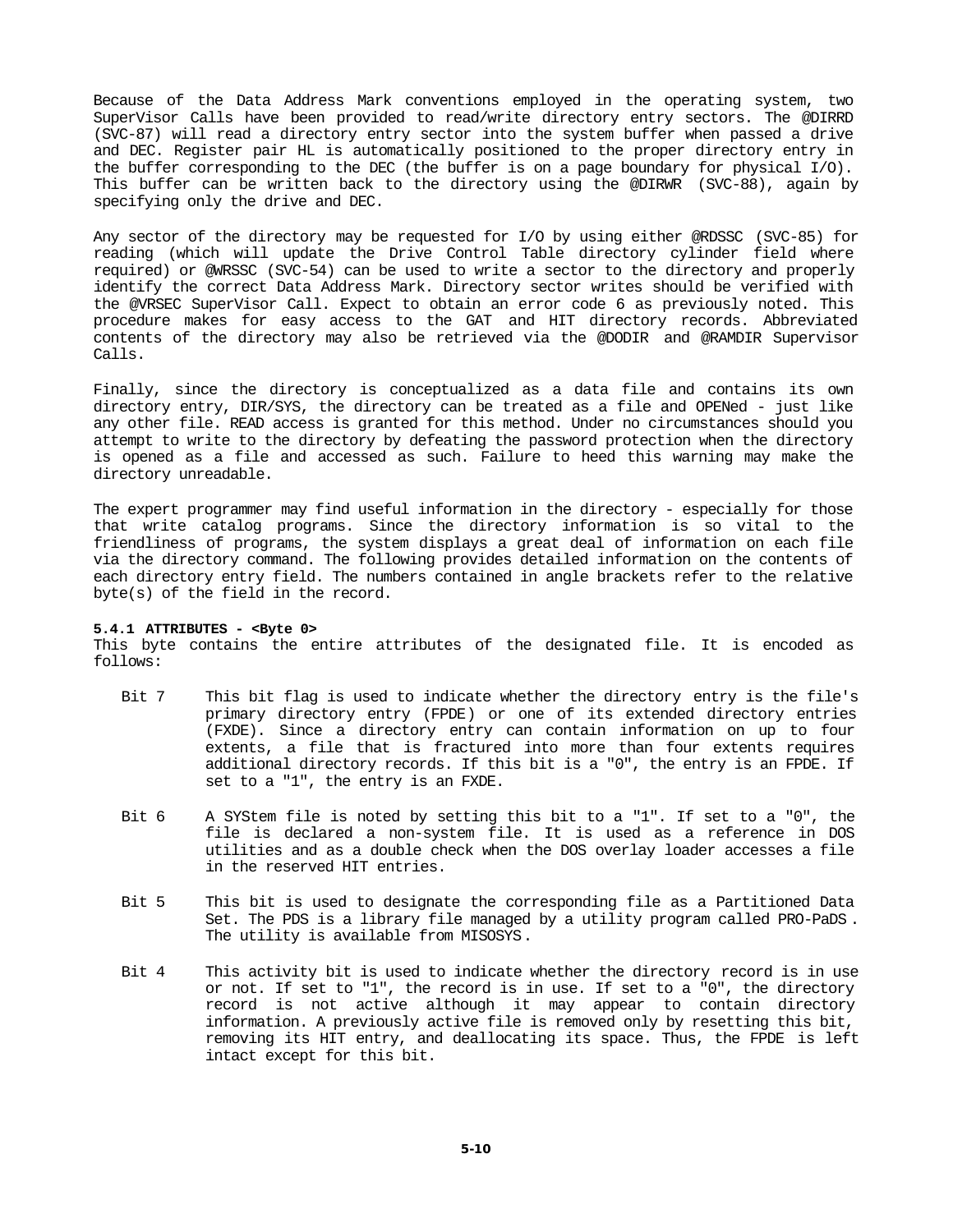- Bit 3 Specifies the visibility; if "1", the file is INVisible to a DIRectory display or other library function where visibility is a parameter. If a "0", then the file is declared VISible.
- Bits 0-2 Contain the access protection level of the file. The 3-bit binary value is encoded as follows:

| 0 - FULL | 1 - REMOVE 2 - RENAME 3 - WRITE |                                            |
|----------|---------------------------------|--------------------------------------------|
|          |                                 | 4 - UPDATE 5 - READ 6 - EXEC 7 - NO ACCESS |

#### **5.4.2 FLAG FIELD - <Byte 1>**

This field contains four file flags in bits 7-4. The low-order nibble is associated with the DATE field. The flags are encoded as follows:

- Bit 7 When this bit is set, the system will be kept from deallocating any unused space at the end of the file when the file is closed. This bit will be set to a "1" if the file was "CREATEd" by the DOS library command, CREATE. Such a file will never shrink in size. The file will remain as large as its largest allocation.
- Bit 6 This flag is termed the "MOD flag". If this flag is set to a "1", it indicates that the file has not been backed up since its last modification. The BACKUP utility is the only DOS facility that will reset this flag. It is set during the file close operation if the File Control Block (FCB +0, Bit 2) indicated a modification of file data.
- Bit 5 This bit is set by the system when a file is opened with UPDATE or greater access. It is used to detect the presence of an open file for subsequent OPENs of the same file. The bit is reset by the CLOSE operation.
- Bit 4 This bit is used internally by the system.

If the ATTRIBUTE field identifies the record as an FXDE , then this entire byte (flags and month) will contain the Directory Entry Code of the directory entry forward linked to this one. This entry is the backward link.

#### **5.4.3 MODIFICATION DATE - <Bytes 1 - 2>**

This field is composed of 12 bits, the low-order nibble of DIR+1 and the entire byte of DIR+2. It contains the month, day, and year for the day that the file was last modified. The field is encoded as follows.

- Bits 11-8 Contain the binary month of the last modification date. If this field is a zero, the system date was not set when the file was established nor since if it was updated.
- Bits 7-3 Contain the binary day of last modification.
- Bits 2-0 Contain the binary YEAR 1980. That is to say that 1980 would be coded as 000, 1981 as 001, 1982 as 010, etc.

#### **5.4.4 EOF OFFSET - <Byte 3>**

This field contains the end-of-file offset byte. It points to the position in the ending sector of where the next byte can be placed. If EOF OFFSET is a zero, it means that a full sector of 256 bytes had been written to the last sector of the file and the next byte must be written to a new sector. This byte, and the ending record number (ERN), form a triad pointer to the byte position immediately following the last byte written.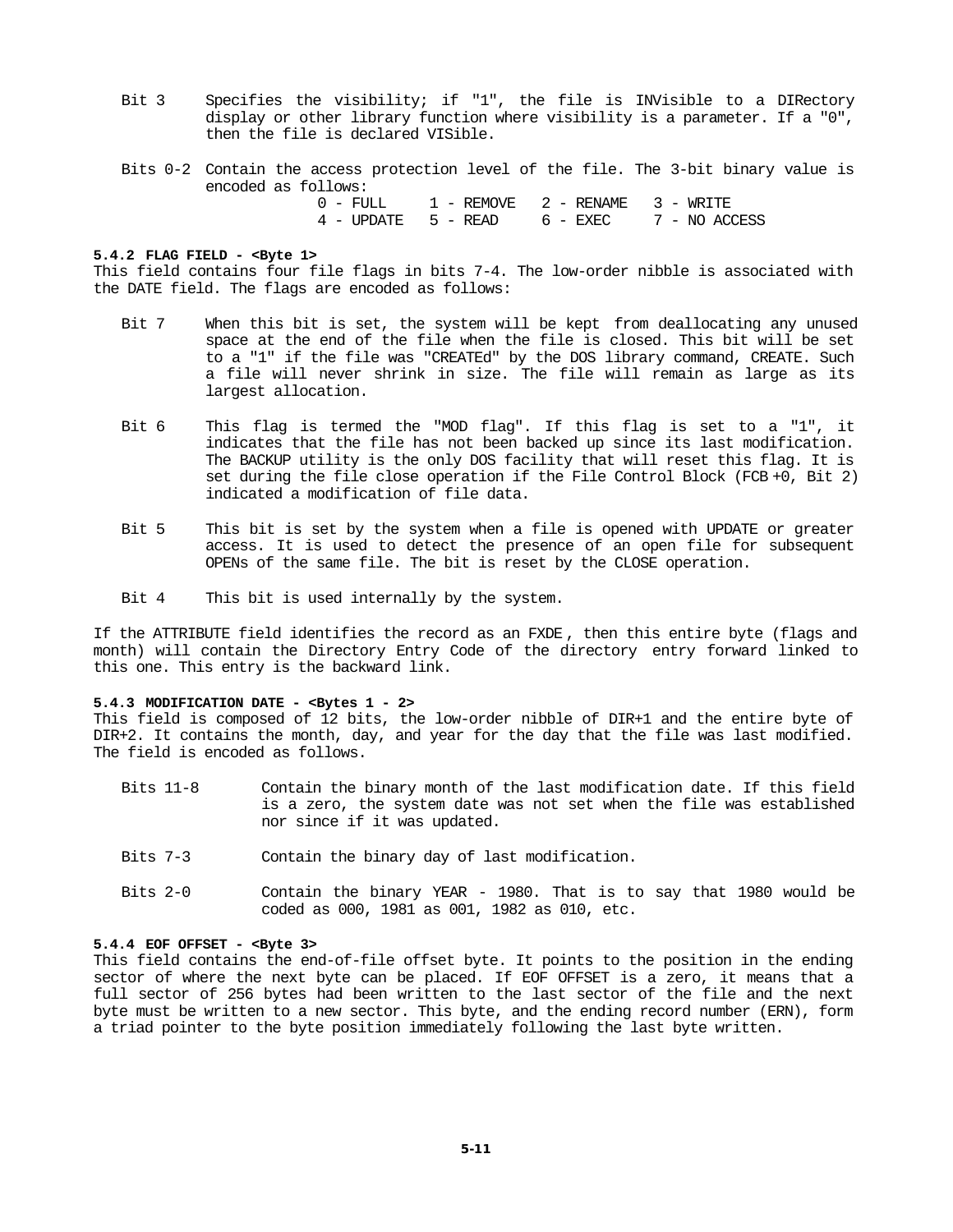### **5.4.5 LOGICAL RECORD LENGTH - <Byte 4>**

This field contains the Logical Record Length (LRL) specified when the file was initially generated (via @INIT) or subsequently changed by being overwritten with some file that has another LRL via "COPY (CLONE)" or "BACKUP". A value of "0" indicates that the LRL is equal to 256.

#### **5.4.6 FILE NAME - <Bytes 5 - 12>**

This field contains the name portion of the file specification. The file name will be left justified and padded with trailing blanks. The name will always be in upper case characters <A-Z, 0-9>. If a file has FXDE records in addition to the FPDE, only the FPDE will contain the filename in this field.

## **5.4.7 FILE EXTENSION - <Bytes 13 - 15>**

This field contains the extension portion of the file specification. As in the name field, it is left justified and padded with trailing blanks. If a file has FXDE records in addition to the FPDE, only the FPDE will contain the file extension in this field.

#### **5.4.8 OWNER PASSWORD - <Bytes 16 - 17>**

This field contains the hash code of the OWNER password . The OWNER password is used to gain full access to a password protected file. Passwords are assigned at file creation and/or changed with the ATTRIB library command. The 16-bit hash code for a file password can be obtained using the method shown for obtaining the disk master password hash code.

#### **5.4.9 USER PASSWORD - <Bytes 18 - 19>**

This field contains the hash code of the USER password . THE USER password is required to access the file at the level of protection identified in the attribute field. Passwords are assigned at file creation and/or changed with the ATTRIB library command. The 16-bit hash code for a file password can be obtained using the method shown for obtaining the disk master password hash code.

## **5.4.10 ENDING RECORD NUMBER - <Bytes 20 - 21>**

This field contains the ending record number (ERN) which is based on full sectors. If the ERN is zero, it indicates a file where no writing has taken place (or a lot of writing whereby you forgot to close the file). If the LRL is not 256, the ERN value represents the sector where the EOF occurs. Each time a sector is written to the disk, the ERN is advanced by one - even if the sector is not a full sector. Thus, if ERN shows 3, and EOF OFFSET shows 0, then three full sectors have been written (relative 0, 1, and 2). If ERN shows 3 and EOF OFFSET shows 62, then two full sectors and one partial sector of 62 bytes have been written.

## **5.4.11 EXTENT DATA FIELDS - <Bytes 22 - 29>**

The extent data fields contain data on the allocation of disk space for the file. Each field is composed of 16-bits and can contain the allocation information for a maximum of 32 contiguous granules. Their contents tell you what cylinder stores the first granule of the extent, what is the relative number of that granule, and how many contiguous granules are in use in the extent. Each extent is encoded according to the pattern illustrated for extent field 1.

# **5.4.11.1 Extent Field 1 - <Bytes 22-23>**

- Bits 15-8 Contain the cylinder number for the starting granule of that extent. The extent uses space on the disk starting from this cylinder and the sector based on the starting granule, for as many granules as are noted in bits 4- 0.
- Bits 7-5 Contain the relative granule number  $(0-7)$  in the cylinder which is the first granule of the file for that extent. This value is numbered starting from zero. (i.e. a "0" indicates that the first granule in use is the first granule on the cylinder. This would be sector 0. A "1" would indicate that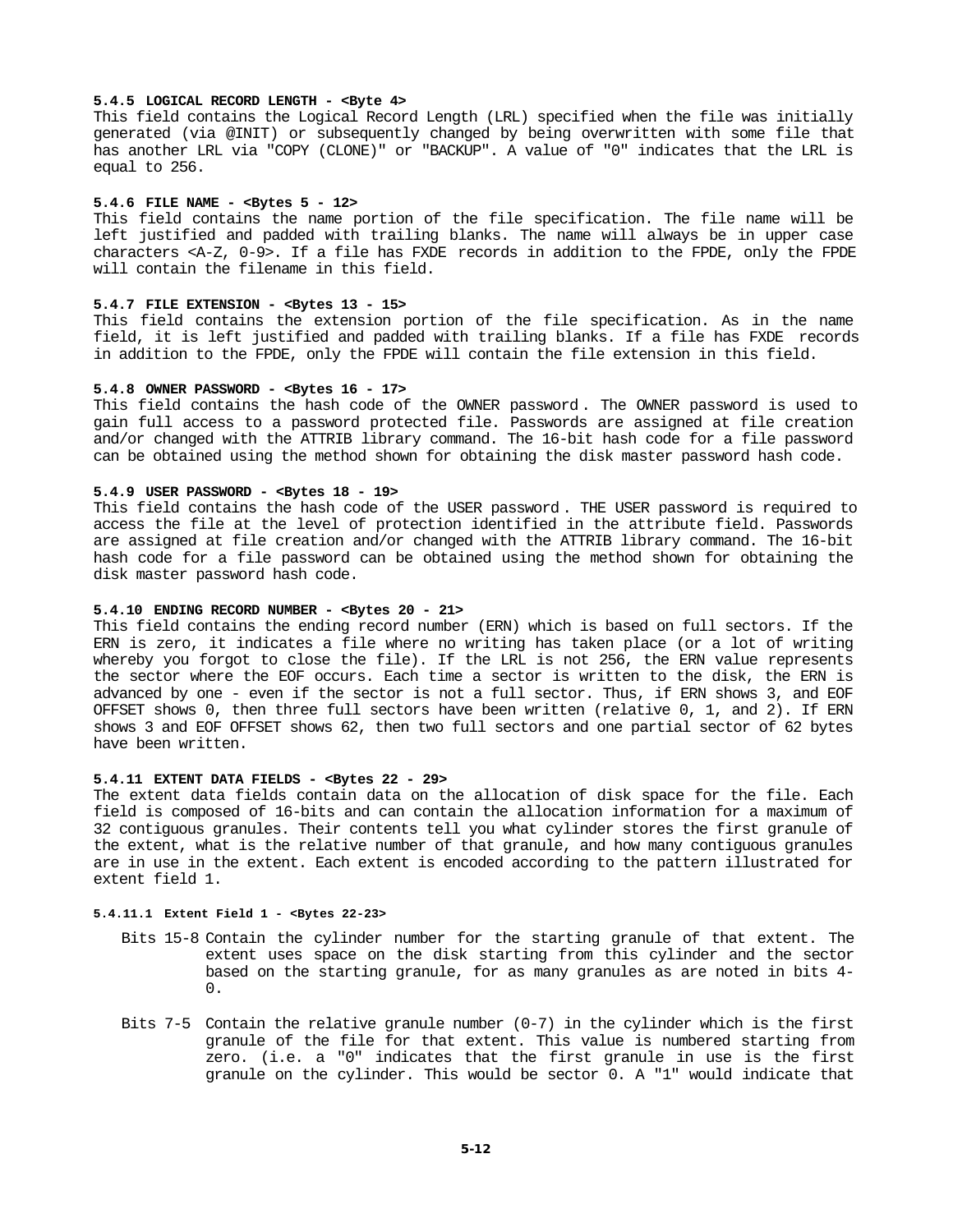the first granule in use is the second granule on the cylinder. If there are 6 sectors per granule, sector 6 would start the extent. A "2" would indicate that the first granule in use is the third on the cylinder. If there are 6 sectors per granule, then the first sector in use would be sector 12.)

Bits 4-0 Contain the quantity of contiguous granules in the extent. The value is relative to 0. Therefore a "0" value implies one granule, "1" implies two, and so forth. Since the field is 5 bits, it contains a maximum of X'1F' or 31, which would represent 32 contiguous granules.

### **5.4.11.2 Extent Field 2 - <Bytes 24-25>**

Structured the same as 1.

#### **5.4.11.3 Extent Field 3 - <Bytes 26-27>**

Structured the same as 1.

## **5.4.11.4 Extent Field 4 - <Bytes 28-29>**

Structured the same as 1.

## **5.4.12 FXDE LINK FLAG - <Byte 30>**

This field is a flag noting whether or not a link exists to an extended directory record. If no further directory records are linked, the byte will contain X'FF'. If the value is X'FE', a link is recorded to an extended directory entry.

#### **5.4.13 FXDE LINK POINTER - <Byte 31>**

This is the forward link to the extended directory noted by the FXDE LINK FLAG. The link pointer is the Directory Entry Code (DEC) of the extended directory record. The FXDE will then contain the Directory Entry Code of this directory entry in the FLAG field and the month sub-field of the DATE field. This other DEC becomes the backward link.

=============================================================================

Figure 5-8 represents one directory entry record illustrating a file with two extents.

| | | |- ATTRIBUTES [active directory entry record] | | | |- FLAGS [Modified and not backed up] | |- DATE of last modification [July 15, 1983] |- EOF OFFSET [position to PUT next byte = 189]  $|-$  LRL  $[256]$ |- Name [HITINFO] |- Extension [SCR] | -- ----- -- -- ----------------------- -------- | | 10 47 7B BD 00 48 49 54 49 4E 46 4F 20 53 43 52 | | 96 42 96 42 25 00 1D 46 23 40 FF FF FF FF FF FF | | ----- ----- ----- ----- ----- ----- ----- ----- | | | | | | | | | |- FXDE link [no FXDE] | |- Extent 4 [unused]  $\vert$  - Extent 3 [unused]  $|-$  Extent 2 [starts cyl 35, gran 2, 1 gran]  $|-$  Extent 1 [starts cyl 29, gran 2, 7 grans]  $|-$  ERN  $[$  37 sectors written  $]$ | | |- User PASSWORD [blanks] | | |- Owner PASSWORD [blanks] | | | =============================================================================

**Figure 5-8: Illustration of a directory record entry**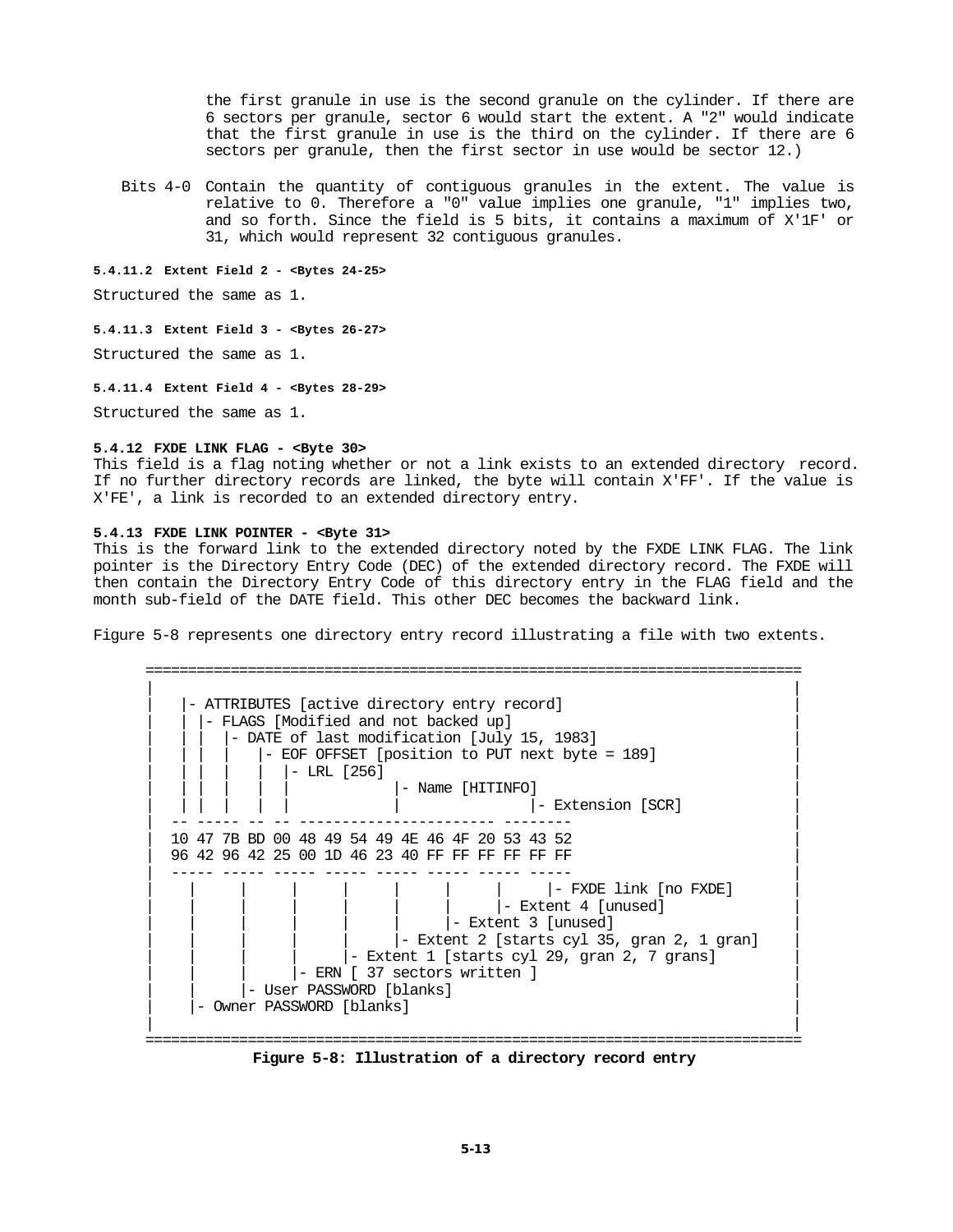# **6. Disk File Access and Control**

# **6.1 GENERAL FILE STRUCTURES**

The primary reason we make use of computer systems is to aid us in managing large volumes of data. Our computers utilize the Disk Operating System (DOS), the fundamental purpose of which is to make an easier job of handling the storage of that data. We usually want rapid access to data; therefore, the random access disk storage device is the selected storage medium due to its inherent speed in accessing data. These devices take two forms, floppy disks with either one or two heads which use a single diskette with corresponding one or two surfaces, and winchester hard disk drives which consist of one or more platters with each platter consisting of two surfaces. The hard disk drive may use either a fixed or removable media.

Regardless of the disk drive type, each surface is divided into concentric circles of storage area called tracks. Each track is then subdivided by a fixed number of subareas called sectors. Although the number of sectors per track may vary from one media type to another, the number of sectors in each track of the same media is constant. The DOS assigns numbers to every sector, every track, and every surface. Surfaces are numbered consecutively by one starting from zero. Tracks are numbered consecutively by one starting from zero at the outermost portion of the disk giving the innermost track the highest number. A CYLINDER consists of the like numbered tracks on all surfaces. For example, on a two-surface media, track zero of surface zero and track zero of surface one are grouped together into cylinder zero. The sectors in each track are numbered starting from zero. Thus, each track contains like numbered sectors - regardless of track number or surface. Therefore, each sector on a disk is designated unique by its respective sector, surface, and track numbers.

Data is stored in these sectors. Obviously, if your program had to keep track of all the sectors your data was occupying, you would have to make the program necessarily complex [if this is not obvious, you will become a believer after reading the section on file access]. The DOS alleviates you of this task by totally managing the storage space. It does this by associating an 8-character name with the storage areas assigned to a logically connected set of data called a file. Thus, the name becomes a FILENAME. The DOS also permits a 3-character extension to be affixed to that name to better classify the type of file: data, text, command program, etc. This extension is termed the FILE EXTENSION. You can attach a unique PASSWORD and access level such as EXECute only or READ only to each file in order to provide a greater degree of protection to the information contained in the file. Furthermore, the file can be placed on any of up to eight disk storage devices. Each disk drive is assigned a DRIVE number from zero to seven. Therefore, to uniquely reference a file, we put together the NAME, EXTENSION, PASSWORD, and DRIVE and refer to the result as a FILE SPECIFICATION. The term, file specification, is rather long so we shorten it to "filespec".

In order to assign space on a disk for storage of file data, the DOS groups together a quantity of sectors into a GRANULE. The size of the granule varies according to the capacity of the media. This variation in size was discussed in the GRANULE ALLOCATION TABLE section. The DOS assigns space dynamically to a file. This means that space is reserved for the file only when the file needs it. The process whereby the system looks for additional space is termed the ALLOCATION process. The DOS would prefer to allocate granules that are connected sequentially to each other. The sequential connections are only logical in nature, not physical connections. The DOS prefers to access a disk drive device in a particular order to optimize the transfer of data. Since the time to step the head from one cylinder to another is greater than the time to access a sector in the cylinder where the head is positioned, it is far preferable to access all sectors of a cylinder before stepping to another cylinder. If we look at sequential access of a file, we then would want to conceptualize a sequential connection to start from track zero, surface zero, sector zero incrementing the numbers like the odometer in a car as it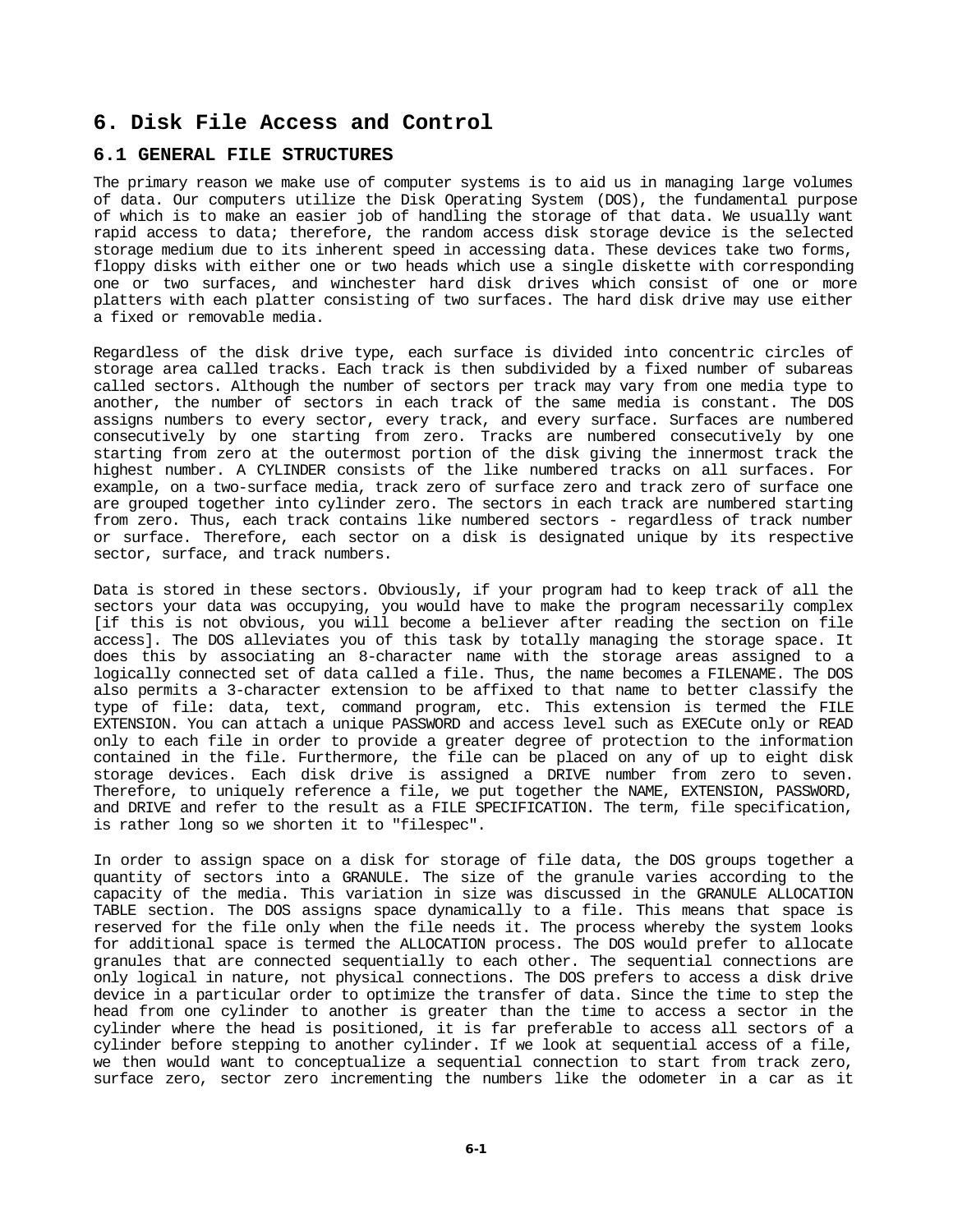travels the turnpike. In this manner, all sectors of a cylinder are accessed before the disk drive has to step to the next cylinder.

It is not always possible to allocate space consecutively. For instance, say we want to add a granule to an existing file but the next granule consecutive to the last granule of the file has already been allocated to another file. Our file must then be fractured into more than one piece. We term each piece of the file an EXTENT. The system's file access routines logically connect each EXTENT so to a program accessing the file, it appears as if the file exists as one continuous allocation of space.

The disk directory stores all the allocation data on each file contained on the disk. Allocation data on a particular file is stored in a directory entry record. Each record can hold the allocation information on up to four extents. The first record is termed the File's Primary Directory Entry or FPDE while all succeeding directory records are considered to be the File's Extended Directory Entries or FXDE records. In order to access the file data, the system's file access routines must utilize the information contained in the file's FPDE.

It is impractical to have to read the FPDE each time another sector of data is transferred. Therefore, the scheme employed is to access the directory once in a process to obtain all of the file's access information and place the information into a memory area termed a File Control Block (FCB). The actual process is termed "opening the file". The reverse process, that of updating the directory entry once the access of a file is complete is termed "closing the file". The DOS provides SuperVisor Call requests to perform the OPEN and CLOSE functions. These type of requests are called "file control" functions since they give you the means of controlling the disk file. Other types of requests are associated with accessing the data in a file and are thus called "file access" requests. INTERFACING VIA SUPERVISOR CALLS, chapter 7, describes each access and control SuperVisor Call.

Data is generally collected into units called RECORDS. These may be fixed-length records with each record being exactly the same length or they may be variable length records where the length of the record varies from record to record. Fixed-length records can be accessed sequentially (i.e. starting from record zero and continuing to the last record of the file). This type of access is termed RECORD I/O. The DOS supports fixed length records from one to 255 characters in length by automatically handling the blocking and deblocking of records into and out of the disk file I/O buffer. Since the DOS standardizes disk file I/O buffer sizes at 256 characters each, record lengths of 256 are handled directly without recourse to the blocking and deblocking used on shorter records and these records can also be transferred to and from the disk more quickly. Record sizes larger than 256 can be used in an application program; however, the blocking and deblocking of records must be performed entirely within the application while, in general, the application will use 256-character records to and from the system. Henceforth, any reference to the term RECORD will consider to be associated with a record which ranges from 1 to 256 characters in length.

Fixed length records can also be accessed directly by record number (which is customarily called RANDOM ACCESS). The DOS provides SuperVisor Call requests to position the record pointer maintained in the File Control Block to the record of choice. The application can then address the record via READ or WRITE SuperVisor Call access requests. Additional SVCs provide other functions associated with the access of a file.

The structure of variable length records is highly dependent on the programming language used to code the program. Most high-level languages (BASIC, FORTRAN, etc) provide variable length file structures which may not be equivalent across each language. One common structure which is supported by more than one language is to use a character or character combination to represent the end of the record. The BASIC language operating under Version 6 uses the ASCII code X'0D' which is a CARRIAGE RETURN to indicate the end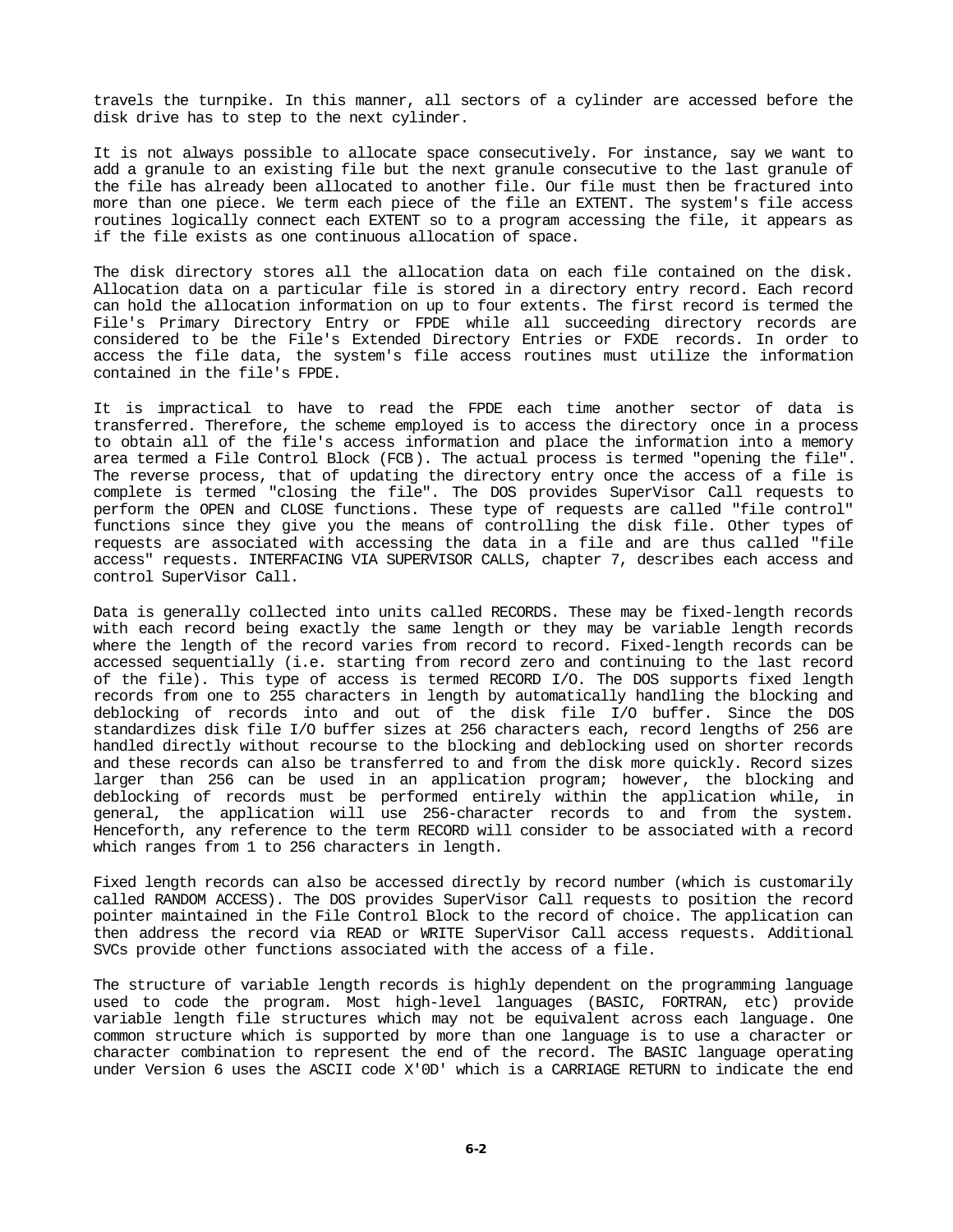of a variable length record. Some systems use CARRIAGE RETURN followed by LINE FEED (X'0A'). Some languages use a one-byte or two-byte length indicator within the record to indicate the actual length of the record. Program files that are directly executable are, in fact, variable length record files which use a one-byte length field within each record. These "load module" files even include a record TYPE character which permits the specification of different records for different purposes within the same file.

Some files may not even be able to be conceptualized as containing fixed or variable length records. You might consider a word processing text file as not falling into the above classification although each paragraph may, in fact, be a "record". Other files may be variable length but include an index which points to the beginning of each record or group of records. The records are accessed sequentially after the record pointer is extracted from the index. This type of access is usually called Indexed Sequential Access Method (ISAM). Both the operating system's library files and the Partitioned Data Set files supported under the PRO-PaDS utility are ISAM files. The bottom line is for you to determine the type of access you want to employ after exploring the nature of your data and understanding how the system accesses disk files.

There are three methods which are used in application programs to access disk files. The first method is to consider the file as a stream of characters. This access method uses the GET and PUT character I/O SuperVisor Call functions and was discussed in chapter 3, DEVICE INPUT/OUTPUT INTERFACING. The second method is where your file contains physically consistent fixed length records. In this case, it is probably practical to consider RECORD I/O. The third method is to use 256-byte records and perform your own blocking or deblocking as required.

The following sections describe the methods used to control and access files. The last section completely describes the fields in the File Control Block which is used in all interfacing of disk files.

# **6.2 CONTROLLING DISK FILES**

When a file is to be opened for access, the application program initially provides the file specification to the DOS by placing it in the File Control Block (FCB ) which will be used for the file. The program then invokes the OPEN function. The DOS, in turn, searches the disk drive(s) for the file's directory entry. Once found, it replaces the filespec in the FCB with information needed by the file access routines. The system then manages the FCB contents according to the demands of the file access requests. The following sections will illustrate some of these control functions.

## **6.2.1 Getting Filespecs**

From where does a program obtain the filespec? You are already familiar with the DOS commands that appear to get the filespec from the command line. Let's take a look at this method. You will learn from the chapter on SuperVisor Calls that when the system transfers control to a program, register pair HL contains a pointer to the first nonblank character on the command line which terminated the name of the executing program. Let us assume that our program will use a command line syntax as follows:

PROGRAM-NAME FILE-SPECIFICATION (PARAMETERS)

The command-line pointer will be pointing to the first character of the file specification. For the moment, let's make the filespec entry mandatory. We can then code the routine to fetch the filespec as follows:

| <b>ENTRY</b> | T.D. | DE.FCB1   | ;Point to FCB      |
|--------------|------|-----------|--------------------|
|              | LD   | A,@FSPEC  | ;Identify the SVC  |
|              | RST  | 40.       | ;Invoke the SVC    |
|              | .TP  | NZ.SPCERR | Transfer on error, |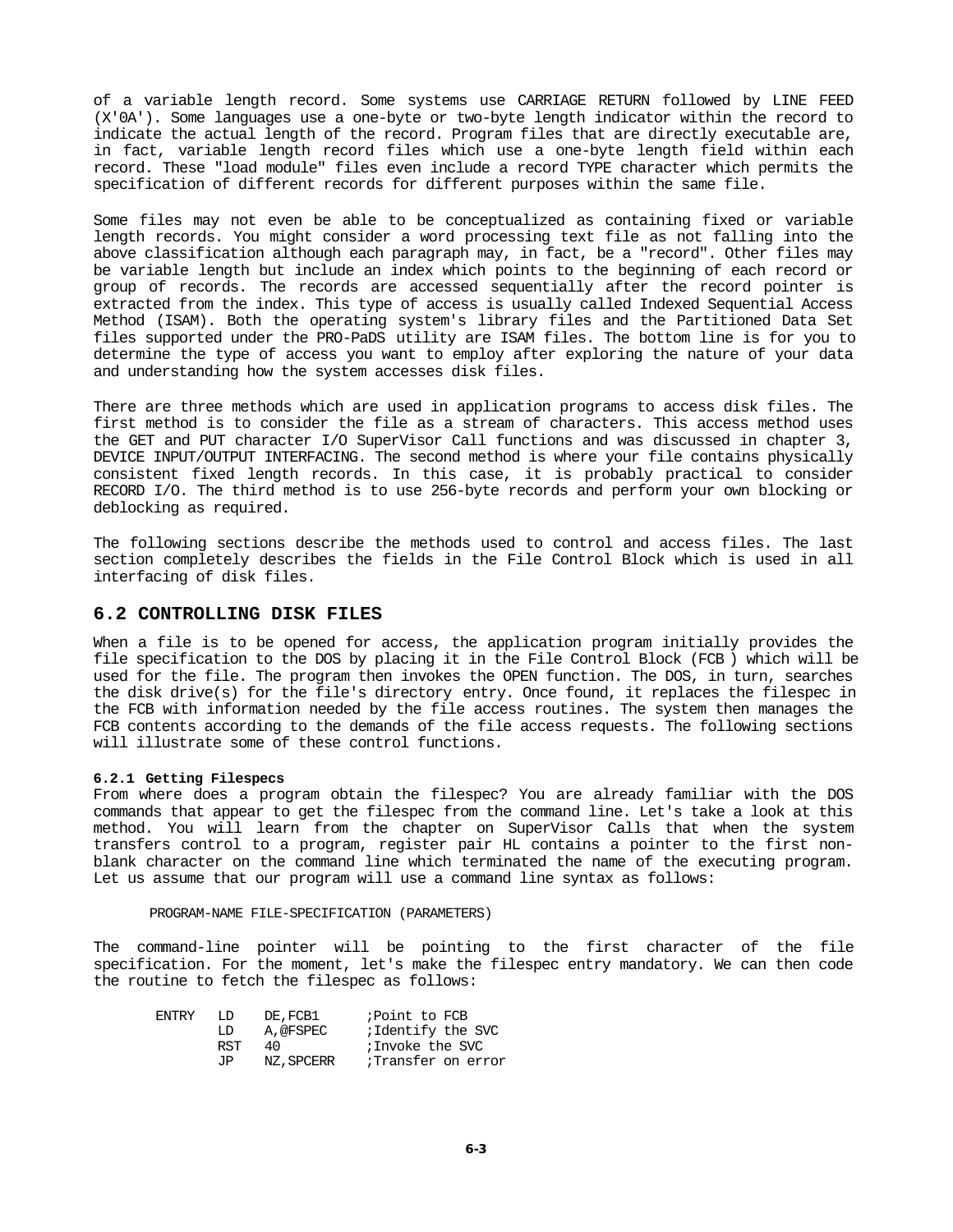The @FSPEC SVC will transfer the filespec contained on the command line into the FCB . Any conversion to upper case will be performed as required which permits the entry of the filespec in upper or lower case. Typically, you would want to provide a default file extension to save the user the time it takes to enter up to four additional characters when the application is designed for a class of file (such as TXT, ASM, JCL extensions). A default file extension will not override any extension entered with the filespec. A default will add an extension provided by the program only if the user omitted one. This default can be added as follows:

|  | PUSH       | HL.         | ;Don't disturb command line pointer |
|--|------------|-------------|-------------------------------------|
|  | LD         | HL , TXTEXT | ; Point to storage of default       |
|  | LD         | DE, FCB1    | ; Point to FCB as required          |
|  | LD         | A, @FEXT    | ;Identify the SVC                   |
|  | <b>RST</b> | 40          | ; Invoke the SVC                    |
|  | <b>POP</b> | HL.         | Restore the pointer                 |
|  | $\bullet$  |             |                                     |
|  | $\bullet$  |             |                                     |
|  | ٠          |             |                                     |
|  | DB         |             | field for default extent<br>iData   |

Other times we may want to prompt the user to enter a filespec. This is achieved through a combination of @DSPLY and @KEYIN as follows:

| LD         | HL,SPCMSG\$ | ; Point to message                         |
|------------|-------------|--------------------------------------------|
| LD         | A,@DSPLY    | ; Identify the SVC                         |
| <b>RST</b> | 40          | ; Invoke the SVC                           |
| LD         | HL, FCB1    | ;Use the FCB for input buffer              |
| LD         |             | BC, $31 < 8.0R.0$ ; Specify 31 chars & C=0 |
| LD         | A,@KEYIN    | <i>S</i> VC for line input                 |
| RST        | 40          | ; Invoke the SVC                           |
| JP         | C,GOTBRK    | ;Transfer on <break></break>               |
| LD         | D,H         | Copy the FCB pointer to DE                 |
| LD         | E,L         |                                            |
| LD         | A.@FSPEC    | Now parse the entry to                     |
| RST        | 40          | handle 1/c to U/C<br>$\mathbf{r}$          |
| JP.        | NZ.SPCERR   |                                            |
|            |             |                                            |
|            |             |                                            |
|            |             |                                            |

SPCMSG\$ DB 'Enter the input filespec',13

This routine will display the "Enter the input filespec" message and place the user input into the FCB. The @FSPEC request will then process the user entry to convert any lower case to upper case while it tests the validity of the entry.

#### **6.2.2 Password Protection of Files**

Any discussion concerning the opening of disk files must begin with a discussion of file password protection. This is a subject that has not been too well understood and deserves sufficient explanation. File protection is a process whereby access to a file can be limited to either a level of access (read, write, remove, etc,), to the entry of a password, or to both a level of access and a password requirement. The DOS achieves this file protection capability through a combination of two password fields and a protection level field for each file. The file password fields are termed the OWNER password and the USER password. Users familiar with earlier versions of the DOS may be familiar with the earlier corresponding terms of UPDATE and ACCESS which were changed in release 6 to OWNER and USER respectively to avoid any confusion with the protection level.

The protection level field (we will use the term PROT) is associated with the USER password and indicates what level of access to the file is granted when the USER password is part of the file specification at the time that the file is opened. The different levels of access granted are shown in figure 6-1. Suppose that the access level is READ. If the filespec includes the USER password, then the file will be opened but the system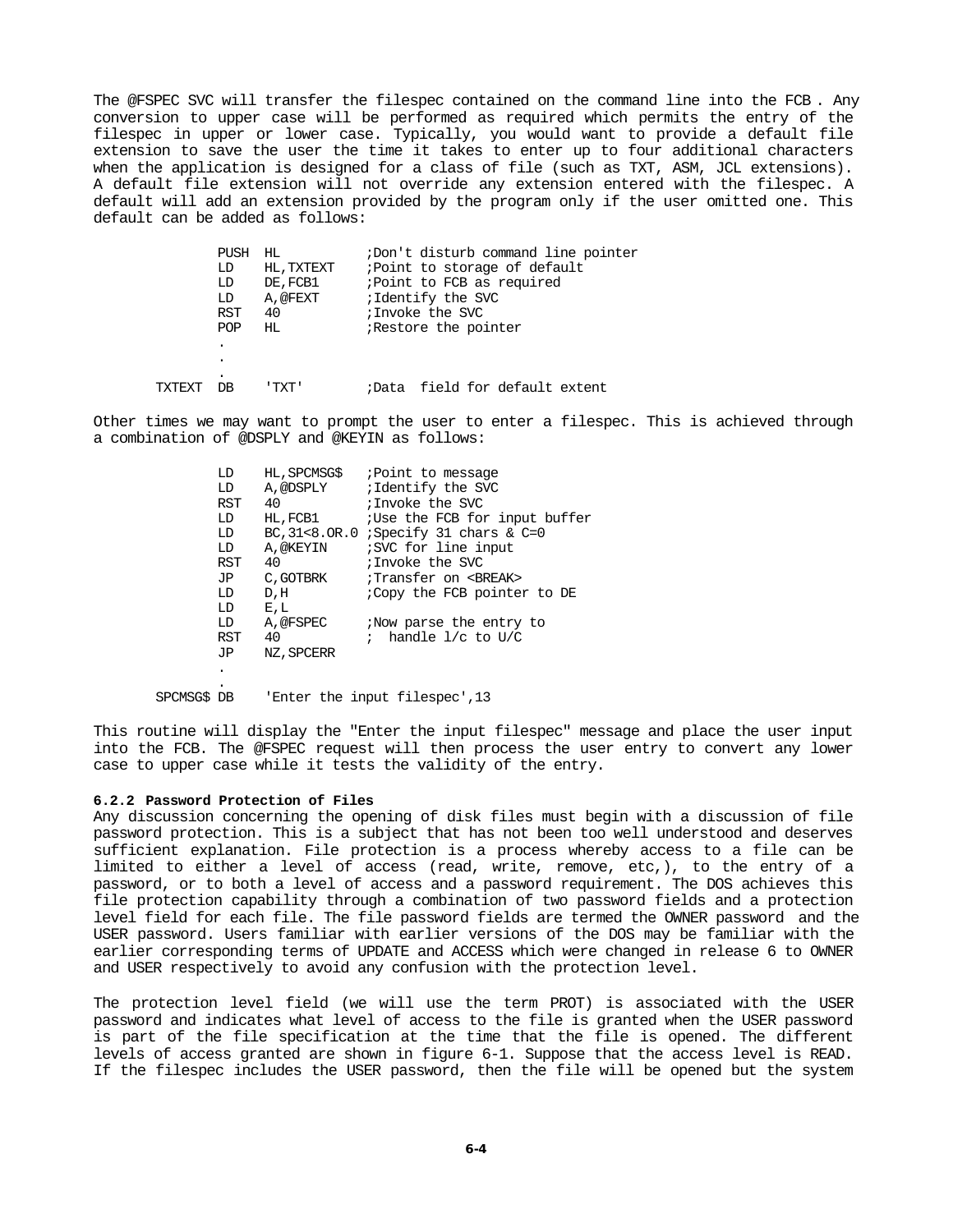will only permit the opener to read the file, not to write to it. Any SuperVisor Call request for updating, writing, renaming, or removing will return the "Attempt to access protected file" error. If the OWNER password is part of the filespec when the file is opened, the system will permit all levels of access regardless of any USER password or protection level.

| Prot          | <b>Effect</b>                                                   |
|---------------|-----------------------------------------------------------------|
| <b>NONE</b>   | You cannot access the file. This PROT is used for system files. |
| <b>EXEC</b>   | You can only run the program file.                              |
| <b>READ</b>   | You can read the file.                                          |
| UPDATE        | You can write to an existing file without extending it.         |
| WRITE         | You can write to and extend the file.                           |
| RENAME        | You can change the name/extension of the file.                  |
| <b>REMOVE</b> | You can delete the file from the disk.                          |
| FULL          | You can change the protection level and passwords of the file.  |
| Note:         | Each level grants the access listed above it.                   |

**Figure 6-1 Access protection levels**

Passwords are assigned to files in one of two ways. If a password is part of the filespec when the file is first created with the @INIT SuperVisor Call function, then that password will become both the OWNER and USER passwords. The protection level will be FULL but since both password fields are in use, the password must be entered for any access to the file. The second method of applying password protection is to use the ATTRIB library command. This command allows you to change both passwords and protection level - assuming you have the access authority based on the file's existing protection.

A password can be composed of nothing but blanks. This is in effect, no password at all since the entry of NOTHING is interpreted as a blank field and thus will grant access according to the level associated with the password field. For instance, if the OWNER password field is blank, the file has no protection whatsoever even if the USER password field is non-blank because a filespec without a password entry will match the blank OWNER password thus granting full access. It is important for the OWNER password to be nonblank if the file is to be protected in any manner.

A common situation is to find the OWNER password kept private to those individual(s) either maintaining the application or responsible for the integrity of the file contents while providing a blank USER password with a protection level set to the minimum level of access needed by the user. For instance, if the user only needs to read a file, set the protection level to READ. This user can then read the file without having to bother with a password but that user cannot write to the file, cannot remove it from the disk, cannot rename the file, nor can the user change the protection level of the file. However, the maintainer can step in to deal with file maintenance at a higher level of access given the OWNER password.

Where use of a file needs to be restricted to an individual out of a group of individuals, then the USER password field should have a non-blank password that is distinct from the OWNER password. The access protection level is still kept to the minimum necessary for the user. This scenario will then permit that individual the minimum access to the file while excluding all others (unless, of course, the user shares his knowledge of the password with others).

It may be practical for any given installation to consider protecting all files to the minimum access level expected of them. Thus any file whose primary access is READ only would be protected accordingly. There will be less chance to inadvertently remove the file by mistake or mistakenly write to it - a common error when dealing with applications that frequently prompt the user for the entry of file specifications.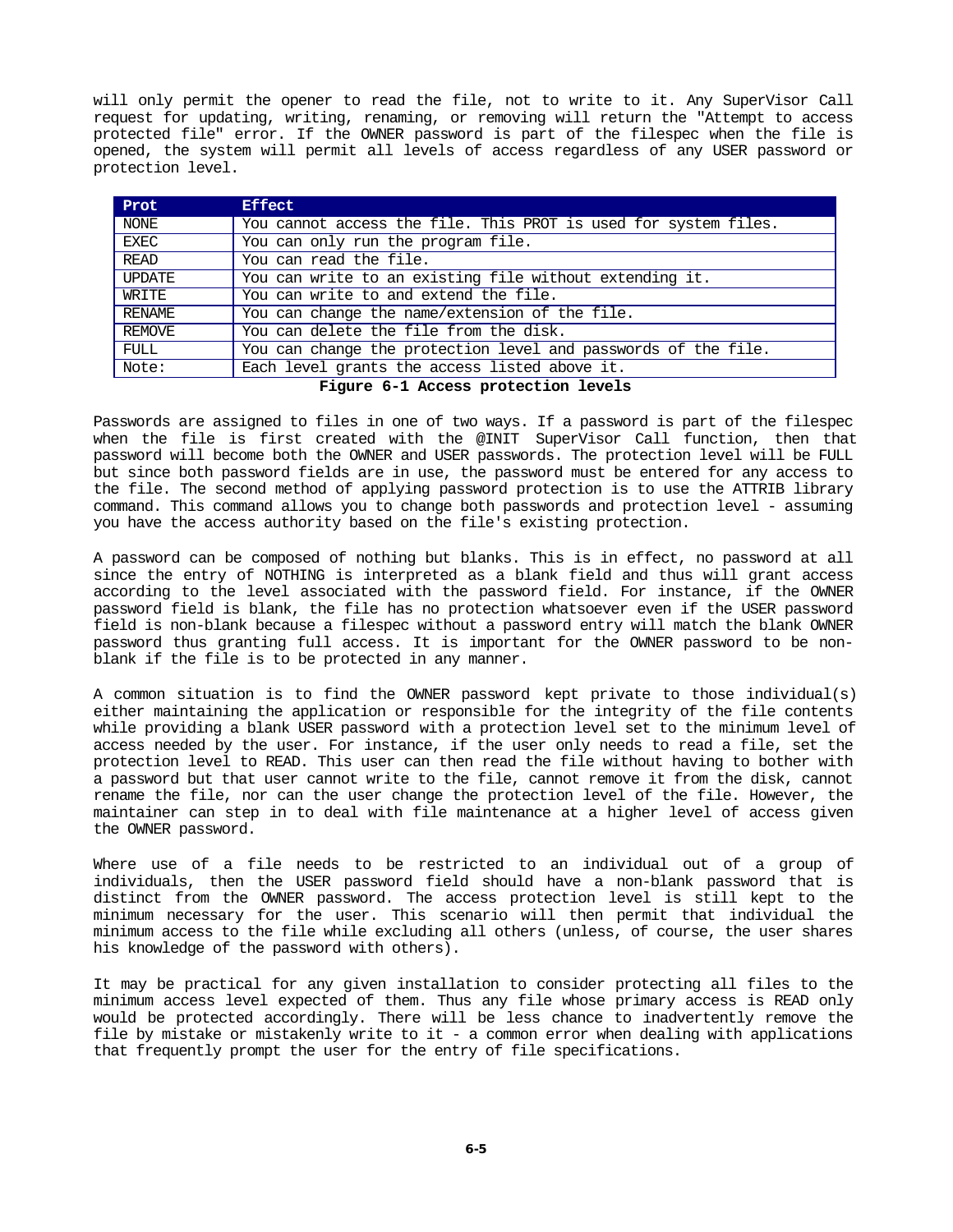A high level language permits you the opportunity of indicating your access level in the language syntax. For example, BASIC requires you to specify whether a sequentially accessed file is to be INPUT or OUTPUT corresponding to READ or WRITE. The operating system has no facility for identifying the maximum level of access desired for any particular opening of the file except through the passwords and access protection level.

## **6.2.3 Opening Files**

Files opened with UPDATE or greater access are indicated as open in their directory entry record by the setting of a "file open bit". Any subsequent open attempt will result in a force to READ access protection and return the appropriate "File already open" error code. This is designed primarily for the use of shared access multiplexed disk drives where files are shared among a number of users. This arrangement will restrict the altering (but not reading) of file data to only one user at a time. It is therefore important for applications to CLOSE files as soon as the application is finished with the file access. It is also important for applications to trap the "File already open" error and take appropriate action. Realize that files protected to READ only, may be opened by multiple users and still be opened for updating by the maintainer providing the proper OWNER password is provided. The importance of maintaining proper levels of file protection through the use of passwords and protected access levels should not be taken lightly.

For the convenience of applications that access files only for reading, a facility for forcing the file access to READ only when a file is opened has been provided in the DOS. This facility will inhibit the "file open bit" and set the File Control Block access permission to READ (providing that the access permission level granted according to the password entered was READ or greater). Under this linkage, it is not necessary to close the file when you are finished accessing it as no directory updating will be done. Of course if you want the system to recover the filespec and place it into the FCB , you will have to close the file. Check the discussion covering the FORCE-to-READ flag (bit-0 of the SFLAG\$) in the @FLAGS SuperVisor Call. Note that once the FORCE-to-READ flag has been set, the next @OPEN or @INIT SuperVisor Call request will automatically reset the bit after satisfying the request.

When a file is opened, the system needs to be told where the disk file I/O buffer is located. This buffer is used to transfer a full sector of data to and from the disk. The system also needs to be told what Logical Record Length (LRL) is to be used while the file is open. If the LRL at open time differs from the LRL of the file as noted in the directory, the OPEN routine will return an "LRL open fault" error code BUT THE FILE WILL STILL BE PROPERLY OPENED ACCORDING TO THE LRL PASSED IN THE OPEN REQUEST. The error code is your indication that a different LRL is being used. If the LRL is 256, then the system does not block and deblock the data records and will expect that all data to I/O will be using the disk file I/O buffer. If the LRL is in the range <1-255>, then the disk file I/O buffer is used only for transferring full sectors to and from the disk. Say, for example, a file has 200-byte records, the second record of the file is partially contained in the first sector and partially contained in the second sector. The file is said to SPAN two sectors. This requires a separate buffer to hold the record data while the system uses the disk file I/O buffer for the transfer of the sector. The program then will specify a USER RECORD buffer (UREC) that will be used by the system to transfer the data records to and from the disk file I/O buffer on each I/O request. Thus, whenever a file record spans two sectors, the system will have the necessary buffering regions to fully block and deblock the record. Note that the arrangement of separate disk file I/O buffers for each file provides greater flexibility for accessing multiple files coincidentally.

To illustrate the linkage necessary to open an existing file, we will be referencing an 80-byte record length file with the specification, BULKLOAD/DAT:2. The file has an OWNER password, blank USER password with protection level of WRITE. The filespec has been placed into the File Control Block as shown in figure 6-2. Note that the filespec is left justified and is terminated with an ETX (X'03') character. The ETX is automatically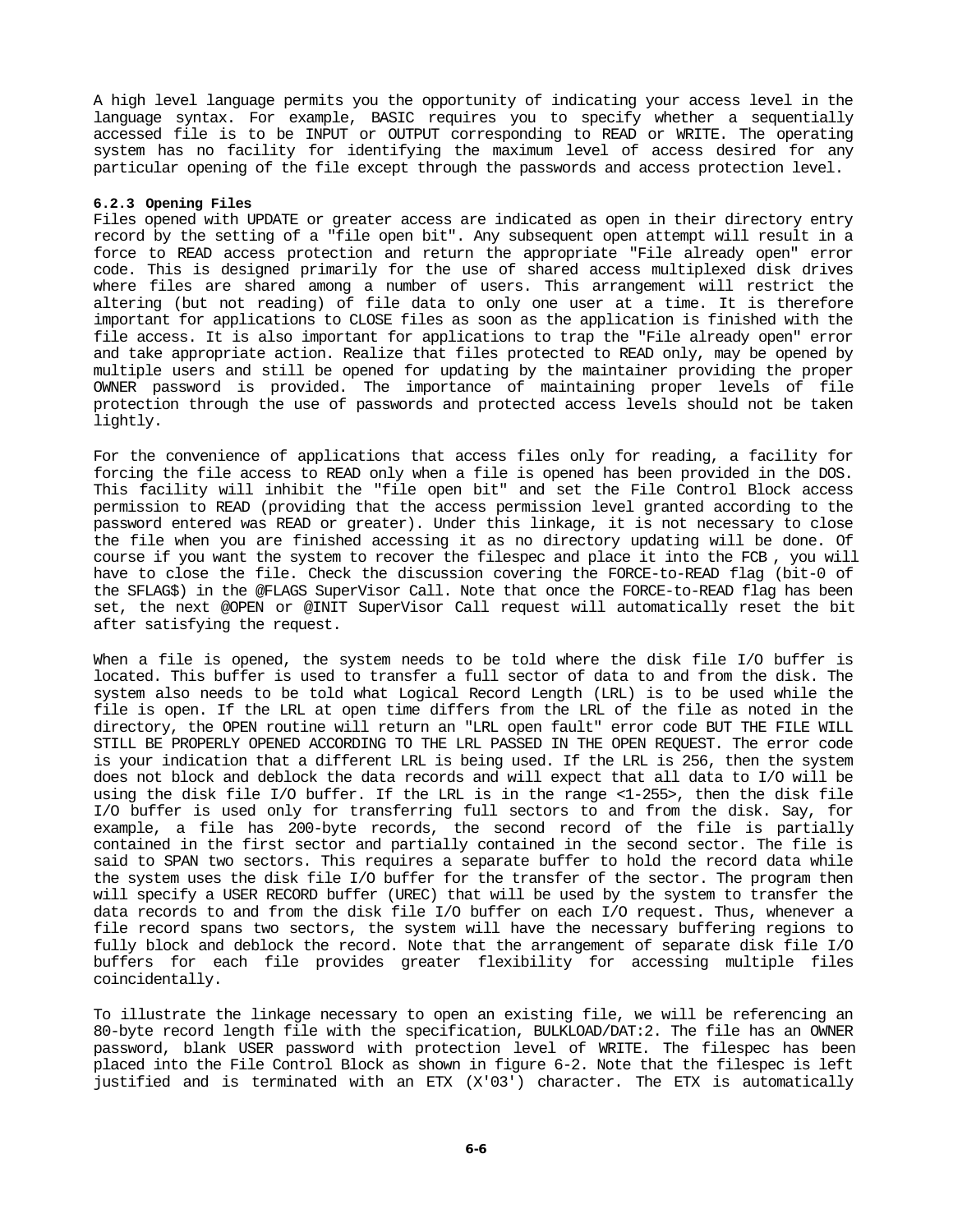placed as the terminator when a file specification is parsed into the FCB by the @FSPEC SuperVisor Call function. A carriage RETURN (X'0D') could equally be used if your program is completely controlling the placement of the filespec into the FCB. The remainder of the FCB contents is inconsequential as anything past the ETX or RETURN is completely ignored by the OPEN process.



**Figure 6-2 FCB prior to OPEN**

Once the FCB is filled with the filespec, we can open the file using linkage such as this:

|            | LD         | HL, FILEBUF | ;Point to the disk file I/O buffer |
|------------|------------|-------------|------------------------------------|
|            | LD         | DE, FCB1    | Point to the File Control Block    |
|            | LD         | B,80        | ;Specify the Logical Record Length |
|            | LD         | A, @OPEN    | ;Identify the SVC                  |
|            | <b>RST</b> | 40          | ; Invoke the SVC                   |
|            | JP         | NZ, IOERR   | Transfer on a returned error       |
|            |            |             |                                    |
|            |            |             |                                    |
|            |            |             |                                    |
|            | <b>ORG</b> | $$<-8+1<8$  | <i>Set PC</i> to page origin       |
| FILEBUF DS |            | 256         | Reserve space for file buffer      |

Many programs are coded so that the data areas are placed at the end of the program. As you become adept at file handling, you will discover that accessing file buffers that are placed at a page boundary is not only easier, but sometimes more efficient depending on your specific use of the buffer. The "ORG" pseudo-OP in the above routine serves the purpose of establishing the program counter at a page origin. This provides for the access of each byte in the buffer by indexing the low-order byte of a 16-bit register pair.

If you are going to create a new file, all that needs to be changed in the routine illustrated is to replace the "LD A,@OPEN" with "LD A,@INIT". Specifics on the protocol of @INIT are located in chapter 7. The @INIT SuperVisor Call can also be used to open an existing file. Your use of either @OPEN or @INIT is dependent on the purpose of the file. If your application is going to write a file that can be either existing or new, then @INIT is the choice. @INIT will inform you as to whether it located an existing file or created a new one (the carry flag is set if a new file is created). This information may be useful to your application. If it is a requirement that the file be existing, then @OPEN should be used.

If it is mandatory that the file NOT be existing, then the system provides a few capabilities to support this requirement. You can first @OPEN the file. If the file is successfully opened, then you know that the file is existing and can take the appropriate action. If the file did not open successfully, you should check the error code returned by the system to verify that it returned a "File not found" error as other errors may not imply the non-existence of the file [for instance, the LRL provided with @OPEN may be different than that stored in the directory entry giving an "LRL open fault" error]. Another interesting technique for detecting the existence of a file is to attempt to RENAME it using the same name. This can be done with the @RENAM E SuperVisor Call by copying the filespec into a second FCB for use as the "new" but identical name. The @RENAME routine will always first check the existence of the file before determining RENAME permission and verifying that the new name differs from the old. If @RENAME returns a "File not found" error, you will know that the file does not exist. If the file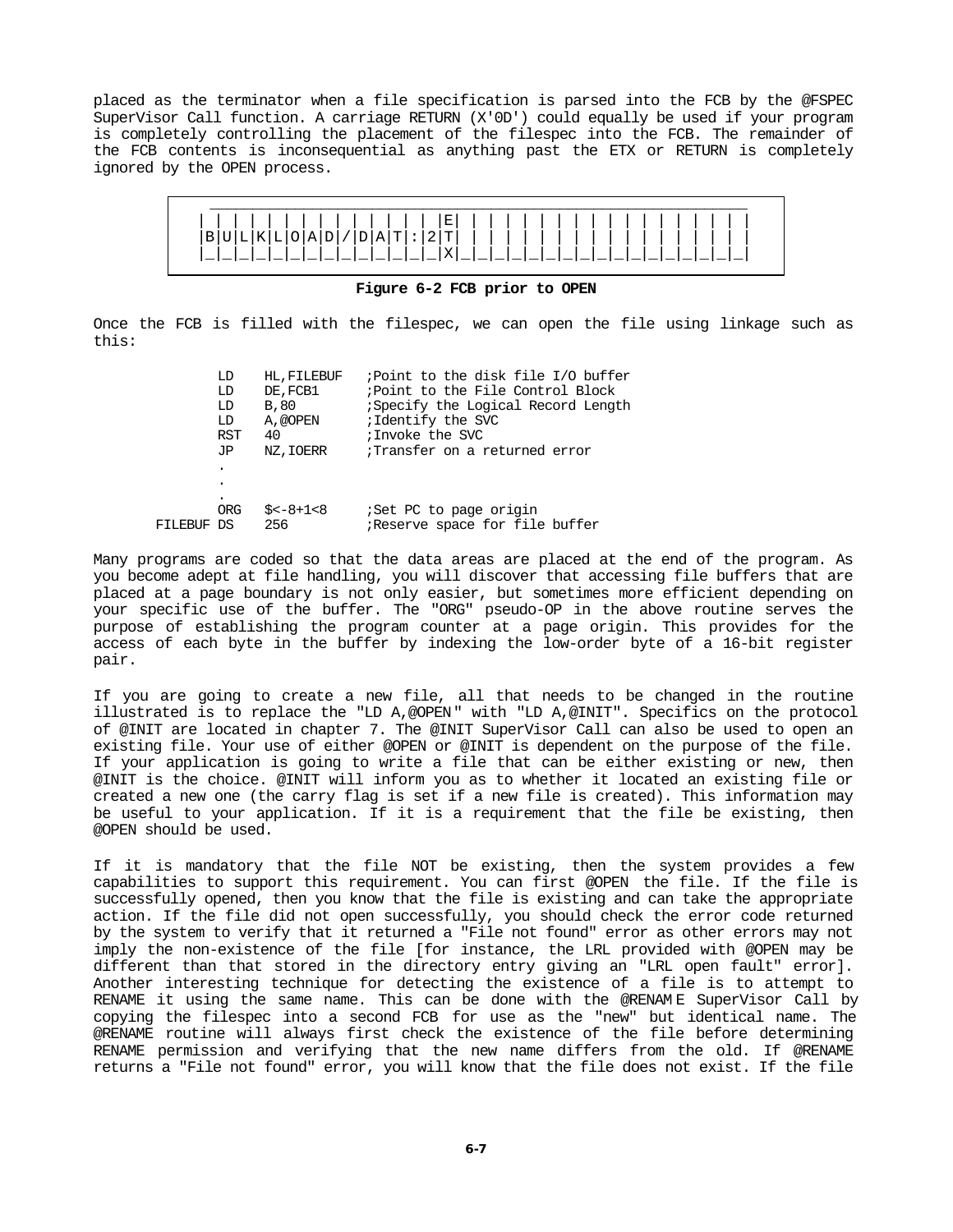does exist, @RENAME should return either an "Illegal access to protected file" error (if you do not have RENAME permission) or an "Illegal file name" error due to the duplicate name. The @RENAME method uses slightly less system overhead and thus will execute faster. It also will not attempt to set the directory's "file open bit" thereby performing one less directory write.

## **6.2.4 Closing Files**

The reverse operation of opening a file, be it @INIT or @OPEN, is the CLOSE operation. Remember that files opened with UPDATE or greater access must be closed in order to update the directory entry record. The updating process will change the modification date and set the MODification flag bit if any writing has occurred. The updating process also alters the end-of-file information if a sequentially accessed file has been either extended or shortened. Finally, the updating process resets the "file open bit". The CLOSE operation uses the information that the system has been maintaining in the FCB . Thus, you close a file simply by passing the FCB pointer to the SuperVisor Call as follows:

| LD        | DE.FCB1  |                               |  |  | ; Point to the open File Control Block |  |
|-----------|----------|-------------------------------|--|--|----------------------------------------|--|
| LD        | A.@CLOSE | iIdentify the SVC             |  |  |                                        |  |
| RST<br>40 |          | iInvoke the SVC               |  |  |                                        |  |
| .TP       | NZ.IOERR | Transfer on a returned error, |  |  |                                        |  |

#### **6.2.5 Miscellaneous File Control**

Before we leave the topic of file control let's address some lesser used control requests. First we have the removal of a file. The system's REMOVE library command can delete a file from the disk when at DOS Ready or command level. You could also remove a file by passing a "REMOVE filespec" command line to the system via the @CMNDR SuperVisor Call request. If we consider the DOS command level to be the highest level, then the lowest level is via assembly language SVCs. The SVC method of file removal requires that the file first be opened. The reason for this requirement is based on the overlay structure of the system. The file control routines are resident in system overlays rather than in the memory resident portion of the system like the file access routines. It so happens that the routines to open a file are in an overlay (SYS2) different from the overlay containing the routines to remove a file (SYS10). Since the system has no provision for system overlays to invoke functions in other overlays, your application program "supervises" the two functions of opening and removal. This linkage is as follows:

|        | LD  | DE, FCB1   | ; Point to the FCB holding the filespec |
|--------|-----|------------|-----------------------------------------|
|        | LD  | A,@OPEN    | ;Identify the SVC                       |
|        | RST | 40         | ; Invoke the SVC                        |
|        | JR  | Z, OPENOK  | :Continue if no open error              |
|        | CP  | 42         | :Check on "LRL open fault"              |
|        | JR  | NZ, RMVERR | Error if anything else                  |
| OPENOK | LD  | A.@REMOV   | ;Identify the SVC                       |
|        | RST | 40         | ; Invoke the SVC                        |
| RMVERR | JP  | NZ.IOERR   | Transfer on a returned error            |
|        |     |            |                                         |

Notice that we did not need to reference a disk file I/O buffer since no I/O was going to be performed (why waste the three bytes for the instruction?). Also, since we are going to ignore "LRL open fault" errors, there is no need to put an LRL value into register B.

When the system removes a file, it first deallocates the space taken up by the file by resetting the appropriate bits in the Granule Allocation Table. In the deallocation process, all of the file's extended directory entry (FXDE) records are zeroed and their corresponding Directory Entry Code (DEC) positions freed for future use. Then the hash code is removed from the file's primary directory entry (FPDE) record DEC position of the Hash Index Table used by the file. Finally, the ACTIVE bit of the FPDE record is reset. The rest of the information in the FPDE is left unaltered. It is thus possible to "unremove" a file that had a maximum of four extents by activating its FPDE, restoring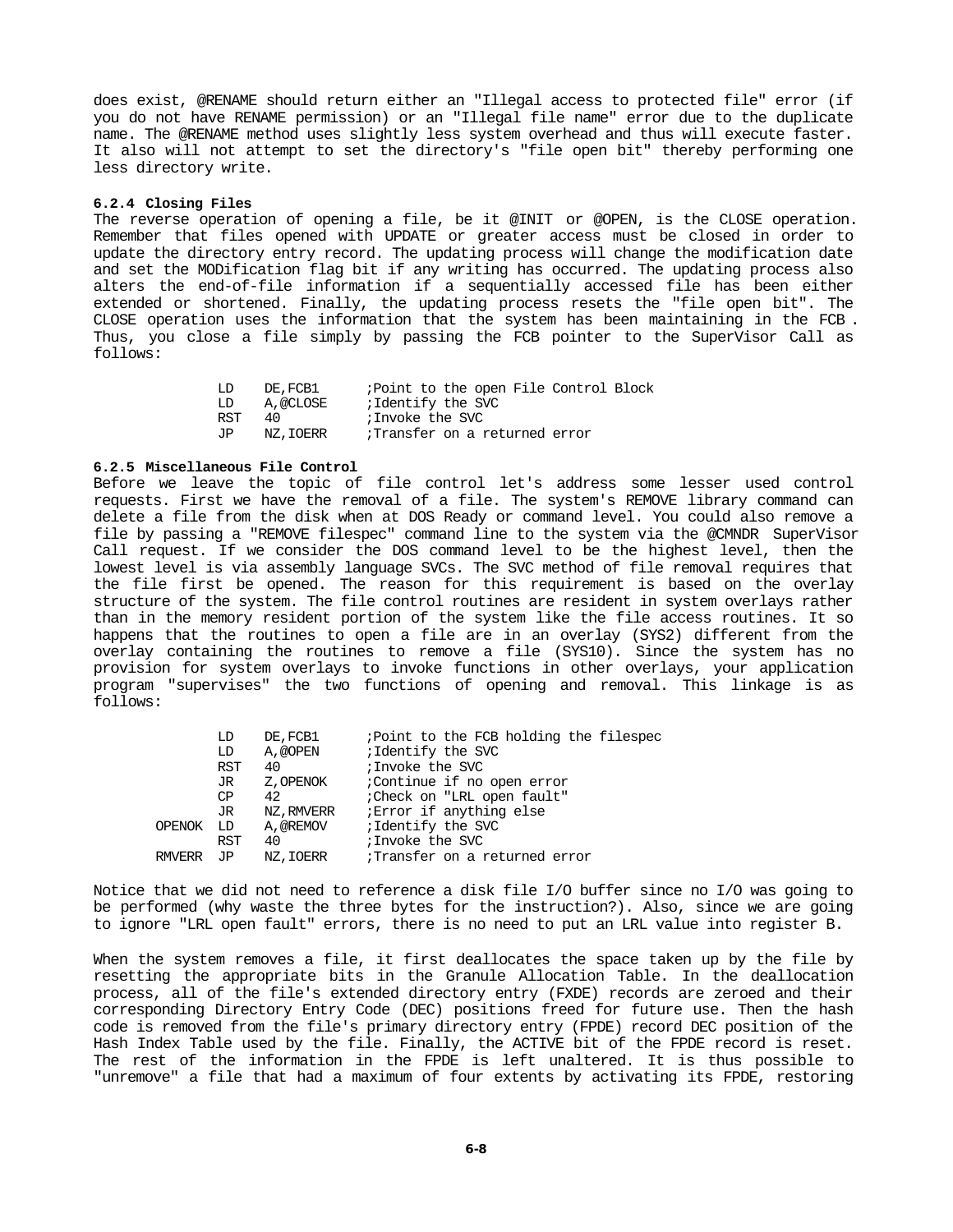the hash code in the proper DEC, and reallocating the space in the GAT provided the space has not been reused by some other file.

Two other lesser used SuperVisor Call requests are @LOAD and @RUN. It's more important to explain their use rather than illustrate their use. Most programs are stand-alone programs. They are totally self contained in terms of the program code. When programs get large or when programs must access large amounts of data in memory, it may be necessary to segment the program into two or more sub-programs. Depending on the functions performed by the program, this segmentation can take two forms. Where the functions can be divided into separately chained processes (such as a language compiler that can separate parsing from code generation), one sub-process can RUN the other sub-process. Where the functions of the program must be divided up and controlled by a supervising sub-program, the available memory can be divided into a resident sub-program region and an overlay sub-program region - similar to the overlay structure of the operating system. Thus the supervisor will LOAD each overlay as required and transfer control into the loaded sub-program.

When an executing program needs to either @RUN or @LOAD another program, there is one point that is most important to understand. Although the @RUN and @LOAD functions utilize the system file buffer, they require a user File Control Block. Also, either request will return to the calling program if an error is detected in the loading of the program file. Therefore, it is essential that the program being loaded must not overwrite either the FCB used to access it nor the error handling routines following the @LOAD or @RUN linkage requests! To ignore this situation is to invite disaster to come knocking at your door.

#### **6.3 ACCESSING DISK FILES**

The concept of accessing disk files conveys the idea of transferring data to and from the disk file. Before the file can be accessed, it must be opened as discussed in the preceding section. Once a file has been opened, any of a number of file access SuperVisor Call requests can be made depending on the specific nature of the desired function.

It may be useful to understand exactly how the operating system's file access routines react in order to satisfy our request. Let us say, for example, that we want to read the 100th record of the BULKLOAD/DAT file. The 100th record has a record number of 99 since records are numbered starting from record 0. We establish the linkage to accomplish this as follows:

| DE, FCB1  | ; Point to the opened FCB      |
|-----------|--------------------------------|
| BC, 99    | Specify the record number      |
| A, @POSN  | ; Identify the positioning SVC |
| 40        | ; Invoke the SVC function      |
| NZ, IOERR | Transfer on error              |
| HL.UREC1  | Point to our record buffer     |
| A.@READ   | ; Identify the SVC request     |
| 40        | ; Invoke the SVC               |
| NZ.IOERR  | ;Transfer on an error return   |
|           |                                |

The first part of the linkage positions the FCB so that the next I/O operation will deal with record number 99 - the 100th record. After a successful positioning, the record will be read into the record buffer. This is a very brief explanation. Let's examine in detail, the sequence of steps actually executed by the file positioning routine, @POSN.

First, since the file's LRL is less than 256, the 100th record must be deblocked from the sector containing the record (or sectors if by chance the 100th record spans two sectors). By multiplying the record number (99) by the logical record length (80), the value 7920 is obtained. This represents the first byte of the record in OFFSET position 240 of relative sector number 30.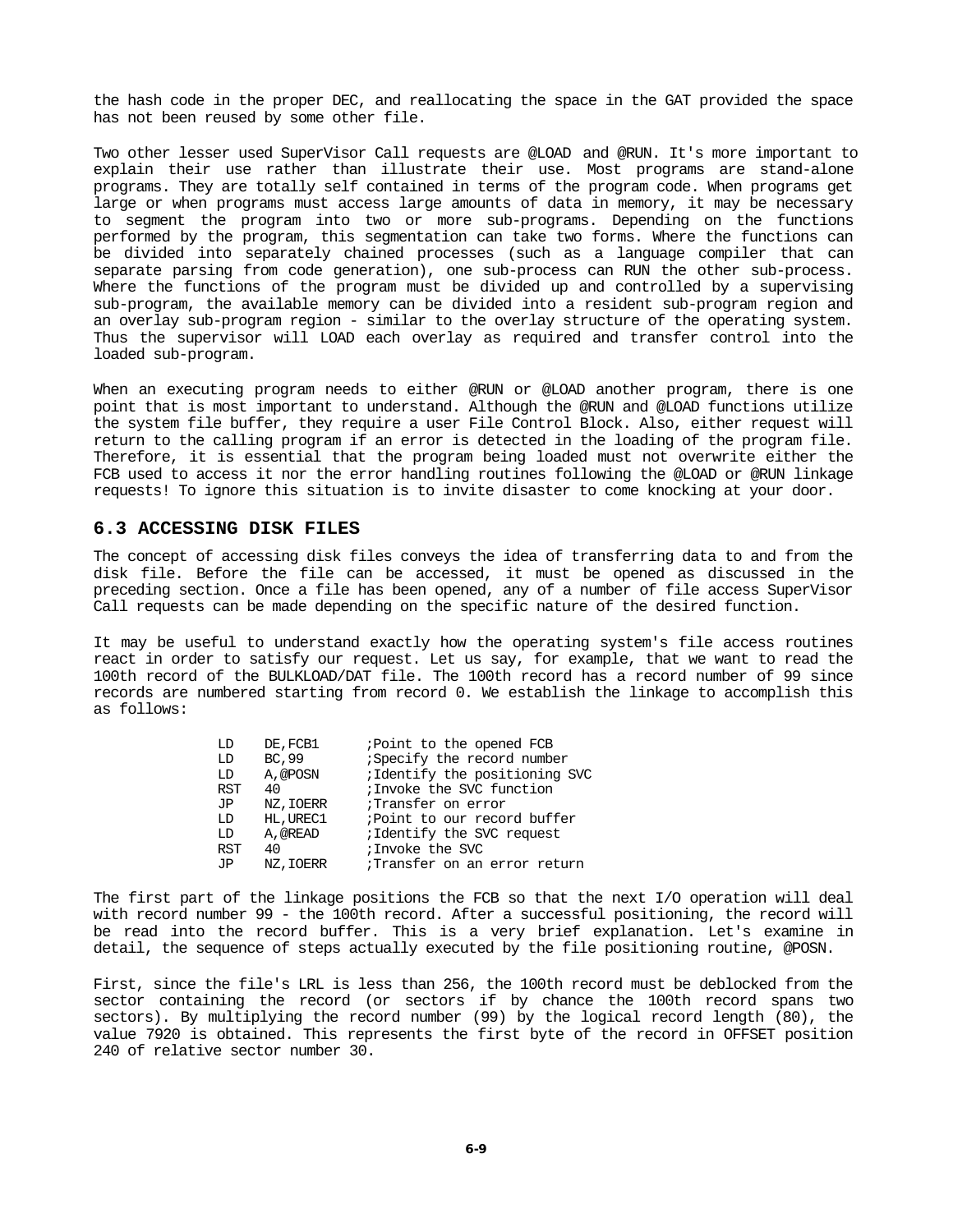Next, it would be very useful if the disk file I/O buffer already contained relative sector number 30. The Next Record Number (NRN) is the relative sector number. However, before we can make use of the NRN, we have to make sure that the buffer currently contains the sector identified by the NRN. To determine this, @POSN first checks the "buffer current" flag. If the buffer contains the sector identified by the NRN, @POSN then checks if the NRN and the sector number needed to satisfy the position of record 99 are in agreement. If the file buffer currently holds the needed sector, it immediately transfers to a routine which checks on end-of-file conditions and returns to the caller.

If the buffer does not contain the needed sector, then the NRN must be changed to the relative sector needed. But first the system must check to see if it has to write the buffer contents back to the disk file. This determination is based on whether the buffer is current and contains changed data which has not yet been written to disk (perhaps the result of a previous record written that did not span two disk sectors and thus did not require any physical writing).

When the @READ request is passed to the system, again the system must first check if the disk file I/O buffer contains any data which is updated but not yet written to disk. The @READ routine does not know that an @POSN request immediately preceded it. Then, since the LRL is less than 256, the @READ routine passes a series of character read requests for as many characters as that identified by the LRL. Each character is placed into a consecutive location of the user record buffer, which in this case is UREC1. The character read requests are virtually identical to those requested by an @GET SuperVisor Call request as both are performed by the same routines. Finally, the system adjusts the Next Record Number and OFFSET pointers so that the next @READ references the next consecutive record.

We now have to look at what happens when a character read is requested. First, the system checks to see if the end of the file has been reached so it can return the "End of file encountered" error code. Next, it checks to see if the byte is contained in the current disk file buffer (i.e. if the buffer is current). If the buffer is not current, the sector identified by the NRN must be read from disk. Before the system even wants to calculate what sector that represents, it has to ensure that the requesting user has READ permission to the file. This it can do by examining the access level stored in the FCB.

When it concludes that proper access is available, it proceeds to calculate the logical cylinder and sector that the file's NRN relative sector represents. If you thought the process was complex up to this point, hang on to your hat! The relative sector (remember number 30?) is converted to a relative granule number and relative sector offset in that granule. In this case, we will assume that the file is stored on a 5-1/4" floppy disk ette formatted in double density with six sectors per granule. The system obtains the sectors per granule data from the Drive Control Table (DCT ) for the drive containing the file. This means that the relative granule needed is granule number 5 (30 divided by 6). Since the remainder of the calculation is zero, the relative sector offset in that granule is number 0 which is the first sector of the granule.

The system then examines the EXTENT fields of the FCB to determine what extent contains data covering relative granule number 5. To do this, the system uses the cumulative granule figures contained in the EXTENT fields. After determining that the granule is in one of the existing extents, the system can calculate the needed cylinder and relative sector in that cylinder by the following process. A few numbers may help this explanation. Say the file has two extents. The first extent contains three granules (numbered 0-2), while the second extent contains twelve granules (numbered 3-14) and starts on the third granule of cylinder 25. Figure 6-3 illustrates part of the second extent by cylinder and granule. First subtract off the number of granules contained in all extents previous to the desired extent and add the result to the starting granule number of the extent (5-3+2=4). Next, divide that result by the number of granules per cylinder derived from DCT information and keep the remainder (4/3=1 remainder 1). The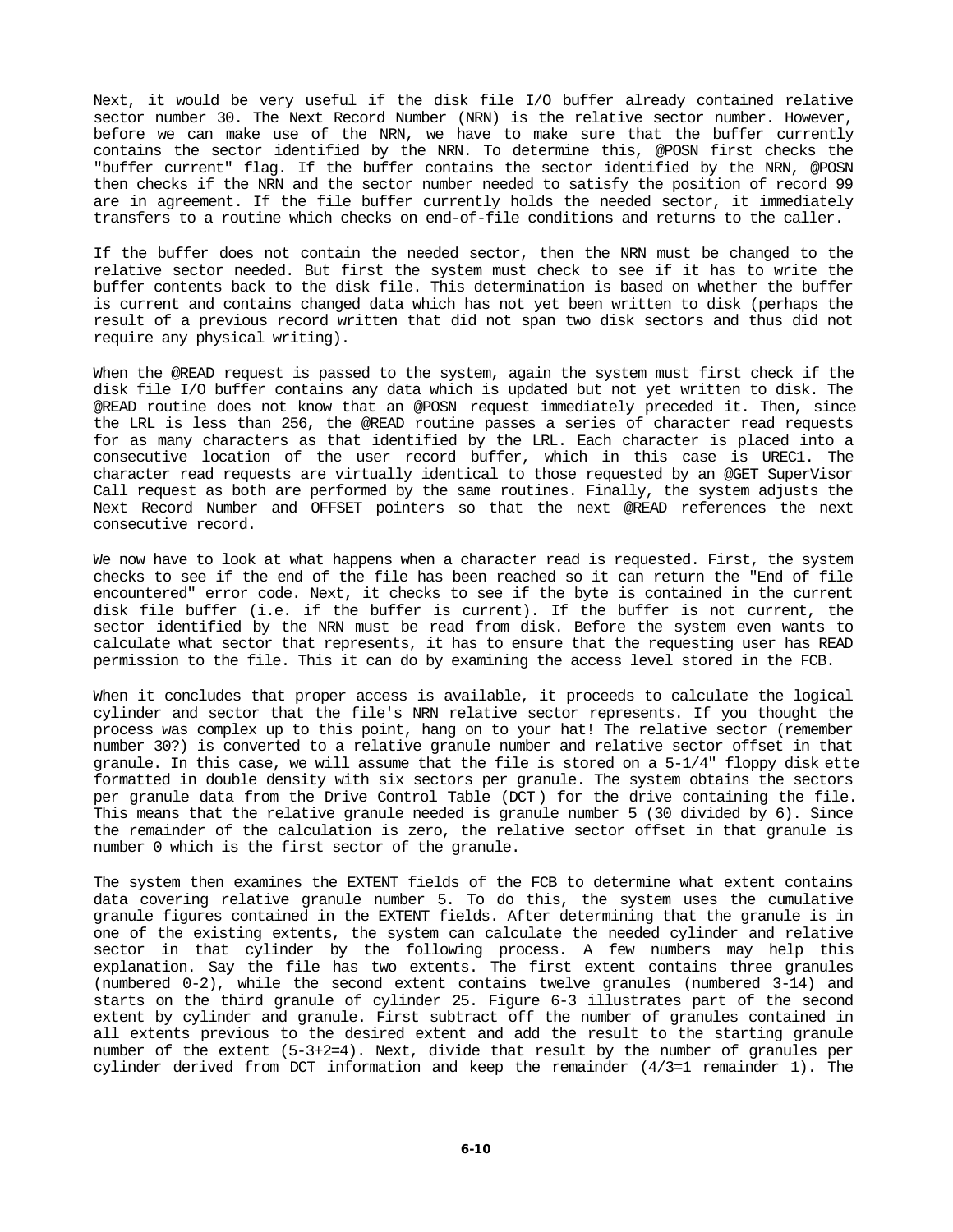result is the relative cylinder from the starting cylinder while the remainder is the relative granule offset in that cylinder. If we now add the relative cylinder (1) to the starting cylinder (25), we compute the desired granule is in cylinder 26. Furthermore, the relative granule offset is granule number 1 (the second granule). Thus, by using the starting cylinder and granule of the extent, the relative cylinder and sector numbers for the starting sector of the needed granule are obtained. Finally, the granule offset is used to get the sector number of the desired sector. Since the granule offset is zero, our needed sector is the first sector of granule 1 which is sector 6. Thus, cylinder 26, sector 6 is passed by the system to the disk driver which reads that sector into the file buffer. Are you still with us?

| CYL                                                          | 25 | 26 | 26    | 26 | 27             | 27 | 27 | 28 | 28 | 28 |          |
|--------------------------------------------------------------|----|----|-------|----|----------------|----|----|----|----|----|----------|
| <b>GRAN</b>                                                  |    |    |       | 2  | 0              |    | 2  | 0  |    |    |          |
| <b>GRAN</b>                                                  | 3  | 4  | $5-1$ | 6  | $7\phantom{0}$ | 8  | 9  | 10 |    | 12 | $\cdots$ |
| <b>SEC</b>                                                   | 18 |    | 20    | 21 | 22             | 23 | 24 | 25 | 26 |    |          |
|                                                              |    |    |       |    |                |    |    |    |    |    |          |
| Note: Top figures are physical; bottom figures are relative. |    |    |       |    |                |    |    |    |    |    |          |

**Figure 6-3 Illustration of 2nd extent for BULKLOAD/DAT**

If, by chance, the system cannot find the desired granule in any of the extent fields of the FCB, it must go back to the directory using the DEC and DRIVE fields of the FCB and see if the granule is actually part of the file. This would only happen if the file had more than four extents or the access was extending the file (at which point additional space would be allocated).

Upon recognition of the complexity of the preceding discussion, it will severely limit your desire to control your own file allocations. The DOS does the job well; however, the system must entertain sufficient overhead in order to access the proper disk sector and dynamically allocate additional file space as required. Also, the system must inhibit the requesting program from violating protection levels.

Most of the file access SuperVisor Call requests are self-explanatory and their use is evident from the descriptions contained in chapter 7, INTERFACING VIA SUPERVISORY CALLS. An important point worth remembering is that the system will automatically advance the record pointers (NRN and OFFSET) on each @READ and each @WRITE request AFTER PERFORMING THE OPERATION so that the next record accessed is consecutively sequential to the one just accessed. This provides sequential I/O without need of @POSN calls. What we would like to discuss here is some suggested uses for these file access SVCs.

## **6.3.1 Specific Access Requests**

The @GET and @PUT requests are fundamentally useful when the program is to be device independent. By using character I/O, the specification can be either a devspec or filespec. Of course if a device was opened, all of the other file access routines would return a "File not open" error code so you may want to restrict the access to @PUT and/or @GET or use bit-7 of the FCB as an indicator of file versus device and take the appropriate action.

The function of @BKSP is to backspace one record based on the LRL. When a disk file is accessed via @PUT and @GET, it is usually opened with an LRL of 256. However, if you try to perform a character backspace, the system will backspace a full sector. The easy way around this is to temporarily change the LRL in the FCB to 1 prior to issuing the @BKSP then restoring the LRL after the @BKSP call. The following code illustrates this method:

LD DE,FCBX ;Point to the open FCB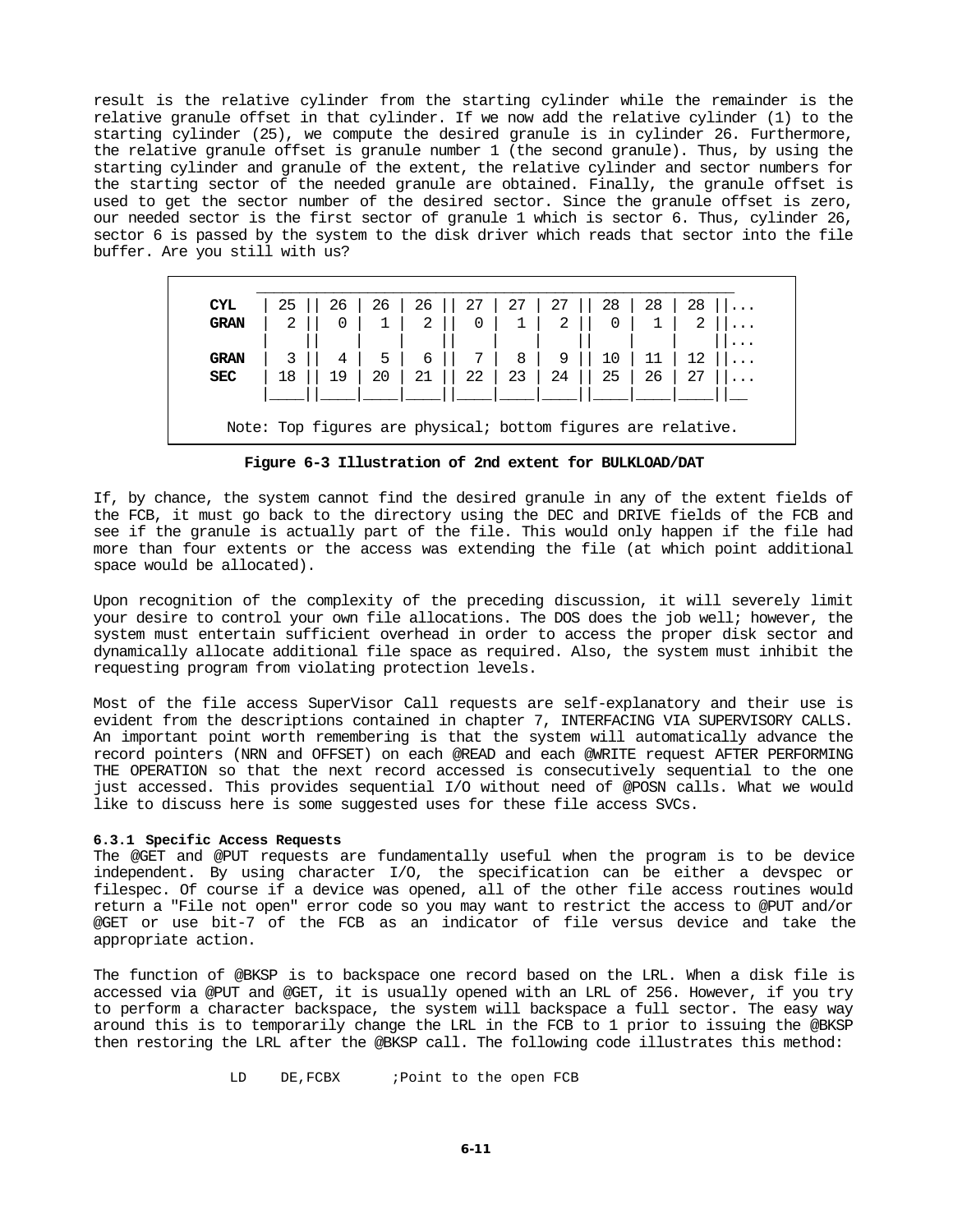| LD  | HL, FCBX+9   | ; Point to the LRL field    |
|-----|--------------|-----------------------------|
| LD  | $B$ , $(HL)$ | <i>iP/u</i> the current LRL |
| LD  | $(HL)$ .1    | ; & reset to LRL=1          |
| LD  | A,@BKSP      | ; Identify the SVC request  |
| RST | 40           | ;Invoke the SVC             |
| LD  | $(HL)$ , $B$ | ; Reset to original LRL     |
| JP. | NZ, IOERR    | Transfer on error           |
|     |              |                             |

If you want to add sequential data to the end of an existing file, you will need to position to the end of the file after it is opened. Use the @PEOF SuperVisor Call request for this purpose. The SVC will return an "End of file encountered" error if the request is successful. Any other error code indicates a malfunction. This is one of the few system requests that return an error code upon success so you should be careful when you use it.

The @RREAD request is useful when reading nested files. Nested files are those where you are accessing each consecutively but not coincidentally. In this case, the same disk file I/O buffer can be used for each file. When you switch from one file to another, issue a @RREAD so that the system reloads the buffer with the sector that was being accessed for the last record read or for the last character obtained from @GET . The @RREAD request will force a rereading of the sector identified by the NRN provided that the LRL is either 1-255 or the file was accessed via @PUT or @GET. What do you do if you were using LRL=256 and @READ requests while maintaining your own offset pointer. All you need do in this case is to decrement the NRN and issue another @READ. For example, the PRO-CREATE editor assembler available from MISOSYS uses sector I/O for reading source files. PRO-CREATE maintains its own offset pointer as it extracts lines of code from the disk buffer. When it detects the "\*GET filespec" request for including a nested file, it saves the current FCB in a save area and then opens the requested file using the same file buffer. When the end of the second file is reached, PRO-CREATE restores the saved FCB of the original file and executes the following code:

| LD         | DE.FCB   | Point to the opened FCB                   |
|------------|----------|-------------------------------------------|
| LD         |          | $HL$ , $FCB+10$ ; Obtain the current NRN, |
| <b>DEC</b> | HL       | ; decrement by one                        |
| LD         |          | $(FCB+10)$ , HL ; and update the FCB      |
| LD         | A,@READ  | ; Identify the SVC function               |
| RST        | 4 N      | ;Invoke the SVC                           |
| JP.        | NZ,IOERR | ;Transfer on error                        |

The @RWRIT SuperVisor Call request would be used where you want to read a full sector (LRL=256) into the disk file I/O buffer, alter it directly in the buffer, then immediately write that buffer back to disk. The @RWRIT will force the NRN that was automatically advanced by the @READ request to be decremented by one so that it repoints to the sector corresponding to the buffer contents. It then performs the requests necessary to write the buffer to disk. Note that @RWRIT is not to be used when the LRL is not equal to 256 as this SuperVisor Call does not reference the user record buffer.

The @WEOF SuperVisor Call request allows you to update the end-of-file (EOF) information in the directory while still keeping the file in an open state. Obviously, a similar function can be performed with an @CLOSE followed by an @OPEN; however, complications can prevail with a CLOSE-OPEN combination. Remember that the close operation restores the filespec to the FCB but cannot reclaim the password. Therefore, if the FCB was referencing a password protected file, the subsequent OPEN will fail unless you had saved the original filespec somewhere in the program and restuffed the FCB prior to the second OPEN request. Also, the CLOSE-OPEN combination updates the MOD flag and date as required, and checks to see if it can deallocate any unused file space. This takes time. If all you want to do is to update the EOF, use the @WEOF function.

One last function that can be performed by the file access routines is the allocation of disk space to a file. A file can be pre-allocated by the CREATE library command but that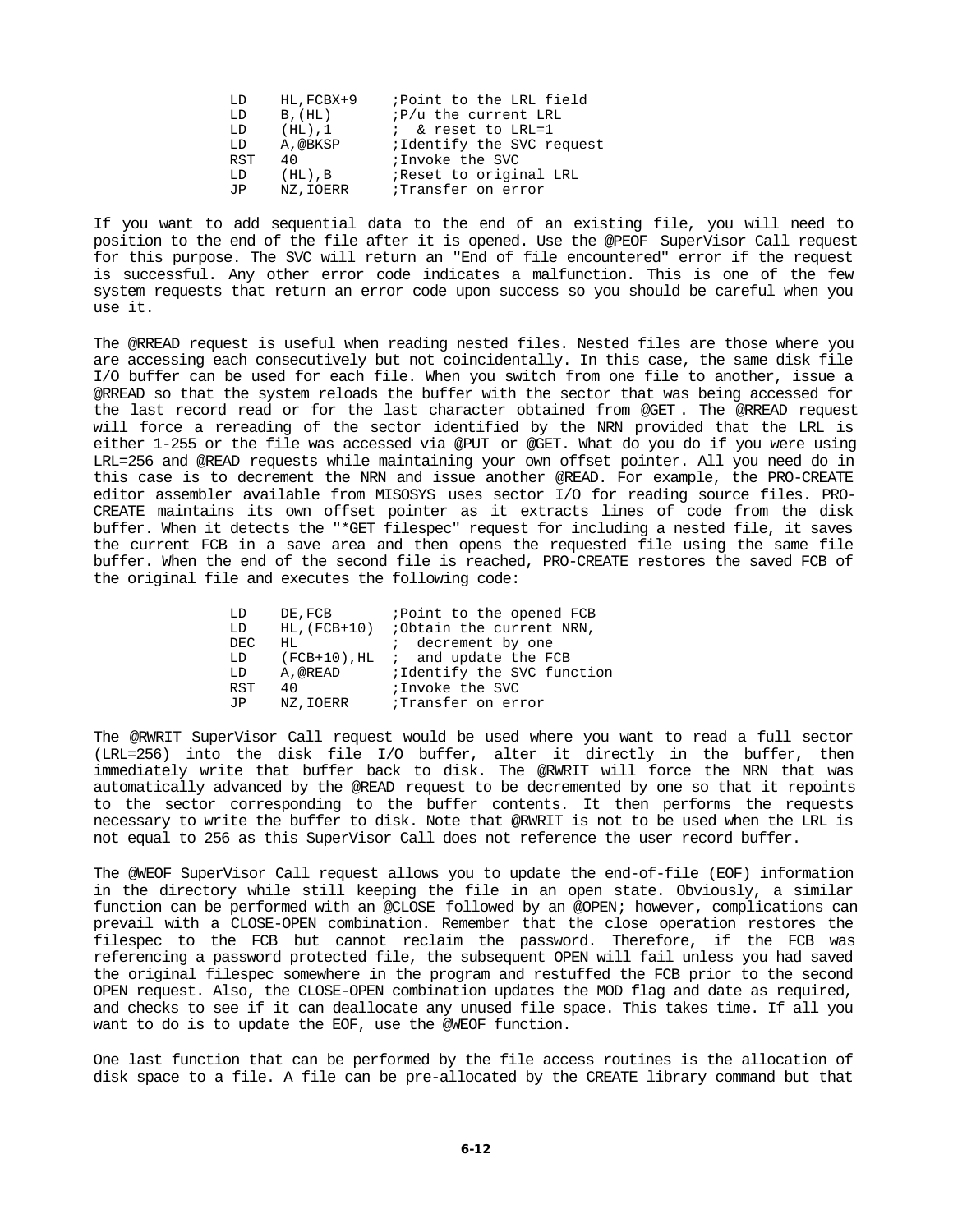also inhibits any deallocation of unused space. The following routine will allocate file space without any restriction on deallocation to a file opened with LRL equal to 256. Register pair DE is expected to be pointing to the file's FCB. The file's size is passed in register pair BC as the number of 256-byte records. A successful allocation will be indicated by the setting of the Z flag.

| WRERN  | LD<br>OR<br><b>RET</b> | A, B<br>C<br>Ζ                 | ; If space = $0$ , don't<br>; do any allocation |
|--------|------------------------|--------------------------------|-------------------------------------------------|
|        | <b>DEC</b>             | BC.                            | Adjust for 0 offset                             |
|        | LD                     | A,@POSN                        | Position to the "size"                          |
|        | RST                    | 40                             |                                                 |
|        | LD<br>RST              | A,@WRITE<br>40                 | Write a dummy sector                            |
|        | JR                     | NZ,WRERN1                      | ;Branch on error                                |
|        | LD<br>RST              | A,@REW<br>40                   | Now rewind the file                             |
|        | LD<br>LD               | $HL$ , $0$<br>$(FCH1+12)$ , HL | ;Set ERN record to 0                            |
|        | RET                    |                                |                                                 |
| WRERN1 | CP                     | 27                             | Disk Full?                                      |
|        | RET                    | ΝZ                             | Back on some other error                        |
|        | LD                     | A,@REMOV                       | Remove what can't fit                           |
|        | RST                    | 40                             |                                                 |
|        | LD                     | A, 27                          | Back with error code                            |
|        | OR<br>RET              | Α                              | ; and NZ flaq                                   |

Examine the functions of the file access routines listed in chapter 7. They will relate the scope of access permitted by the operating system. More complex levels of access such as ISAM, or random access of variable length records can be supported by building appropriate routines from the provided record I/O and character I/O routines. The following section will provide details on each field of the File Control Block. Most applications will not have to bother with the contents of the FCB. If you feel the need, go to it.

## **6.4 The FILE CONTROL BLOCK (FCB)**

The File Control Block (FCB) is a 32-byte region that is used by the system to interface with a file that has been "opened" for access . Its contents are extremely dynamic. As records are written to or read from the disk file, specific fields in the FCB are modified. It is extremely important that during the time period that a file is open, you avoid changing the contents of the FCB unless you are sure that its alteration will in no way effect the integrity of the file.

The FCB initially contains the specification of the file that is to be opened for access. Upon a successful "open", the system will replace the specification with data derived from the file's directory entry. The file specification (without any password field) will be returned to the FCB when the file is closed. The information contained in each field of the FCB is as follows:

# **6.4.1 TYPE code of the control block - <Byte 0>**

This byte contains certain attributes of the control block. It correlates to the TYPE byte of the Device Control Block, especially in light of the fact that both the DCB and the FCB can be associated with a device specification (the FCB by the nature of a ROUTE to a file). The TYPE byte uses each bit as a flag per the following specifications:

Bit 7 If set to a "1", it will indicate that the file is in an open condition; if set to a "0", the file is assumed closed. This bit can be tested to determine the "open" or "closed" status of an FCB and is used by the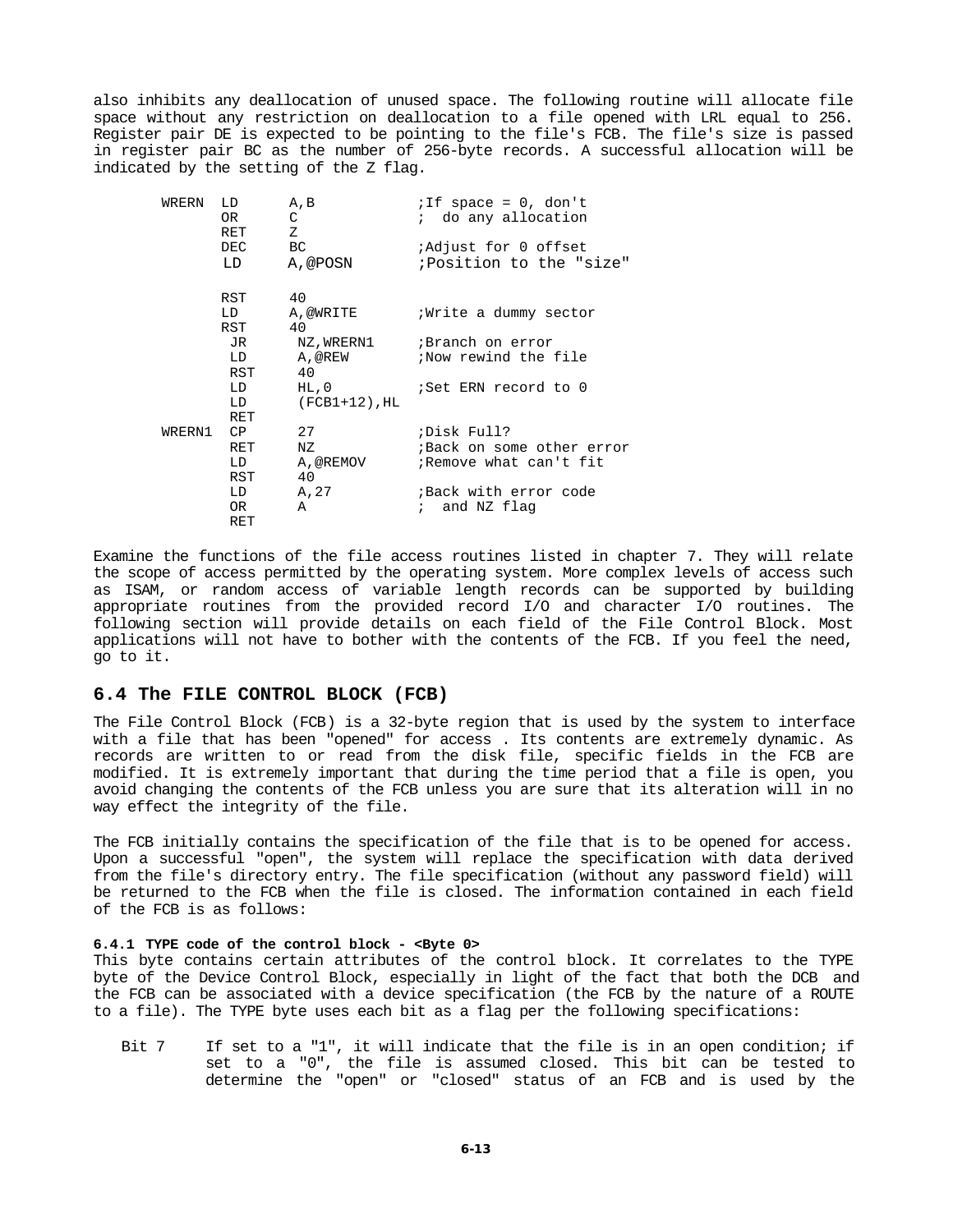operating system for such a purpose. The system's device I/O handler also makes use of this bit to determine the necessity for disk file character I/O.

- Bit 6 This bit will be set to a "1" if the file was opened with UPDATE or greater access. It indicates to the CLOSE routine that the application has the authority to reset the "file open bit" in the directory entry record for the respective file. The CLOSE routine will not update the directory entry of a file without this bit being set in the FCB.
- Bit 5 This bit indicates that the opened file is a Partitioned Data Set. The system will set this bit when the file is opened if it detects the presence of the PDS attribute in the directory entry of the file (DIR+0, bit 5).
- Bit 4 This bit is reserved for future use by the DOS.
- Bit 3 This bit is reserved for future use by the DOS.
- Bit 2 This bit will be set to a "1" if any WRITE operation is performed by the system on this file while it is open. The bit is used specifically to update the MOD flag in the file's directory entry record when the file is closed.
- Bit 1 This bit is reserved for future use by the DOS.
- Bit 0 This bit is reserved for future use by the DOS.

# **6.4.2 Input/Output Status - <Byte 1>**

This byte contains I/O buffer status flag bits used in read/write operations by the system. The STATUS byte uses each bit as a flag per the following specifications:

- Bit  $7$  If this bit is set to a "1", it indicates that  $I/O$  operations will be either record operations of logical record length (LRL) less than 256 (1-255) or character I/O. If set to a "0", only full sector operations or character I/O will be performed. If you are going to utilize only full sector I/O, system overhead is reduced by specifying the LRL at open time to be 0 (indicating 256). An LRL of other than 256 will set bit 7 to a "1" when the file is first opened.
- Bit 6 When a file's records have been accessed randomly rather than (or in addition to) sequentially, the system must be prohibited from the altering the Ending-Record-Number (ERN) unless the file is extended beyond its current ERN. This bit is used for that status. If set to a "1", it indicates that the ERN is to be set to the Next-Record-Number (NRN) only if the NRN exceeds the current value of ERN. Whenever the position SVC (@POSN ) is invoked, it will automatically set bit 6. If bit 6 is set to a "0", then ERN in the FCB will be updated on every WRITE operation.
- Bit 5 It is always necessary for the system to know whether or not the file buffer contains the current disk sector as specified by the NRN. This bit is maintained for that use. If it is set to a "0", then the disk file buffer contains the current sector denoted by NRN. If it is set to a "1", then the file buffer does not contain the current sector. When a sector is read into the disk buffer, the system will reset this bit to show that the buffer currently holds the disk sector specified by the NRN. During character I/O, the first character GET request will force the system to transfer a full disk sector into the file buffer and reset the "buffer current" bit. Bit 5 is automatically set when the character in the last byte of the buffer has been transferred to the application in the GET requests. This will then indicate that the buffer is not current so that the next GET will force a read of the next sector.
- Bit 4 During file I/O, an application may request a repositioning of the file's NRN-OFFSET pointer. This may be requested via an @BKSP, @POSN, @REWIND,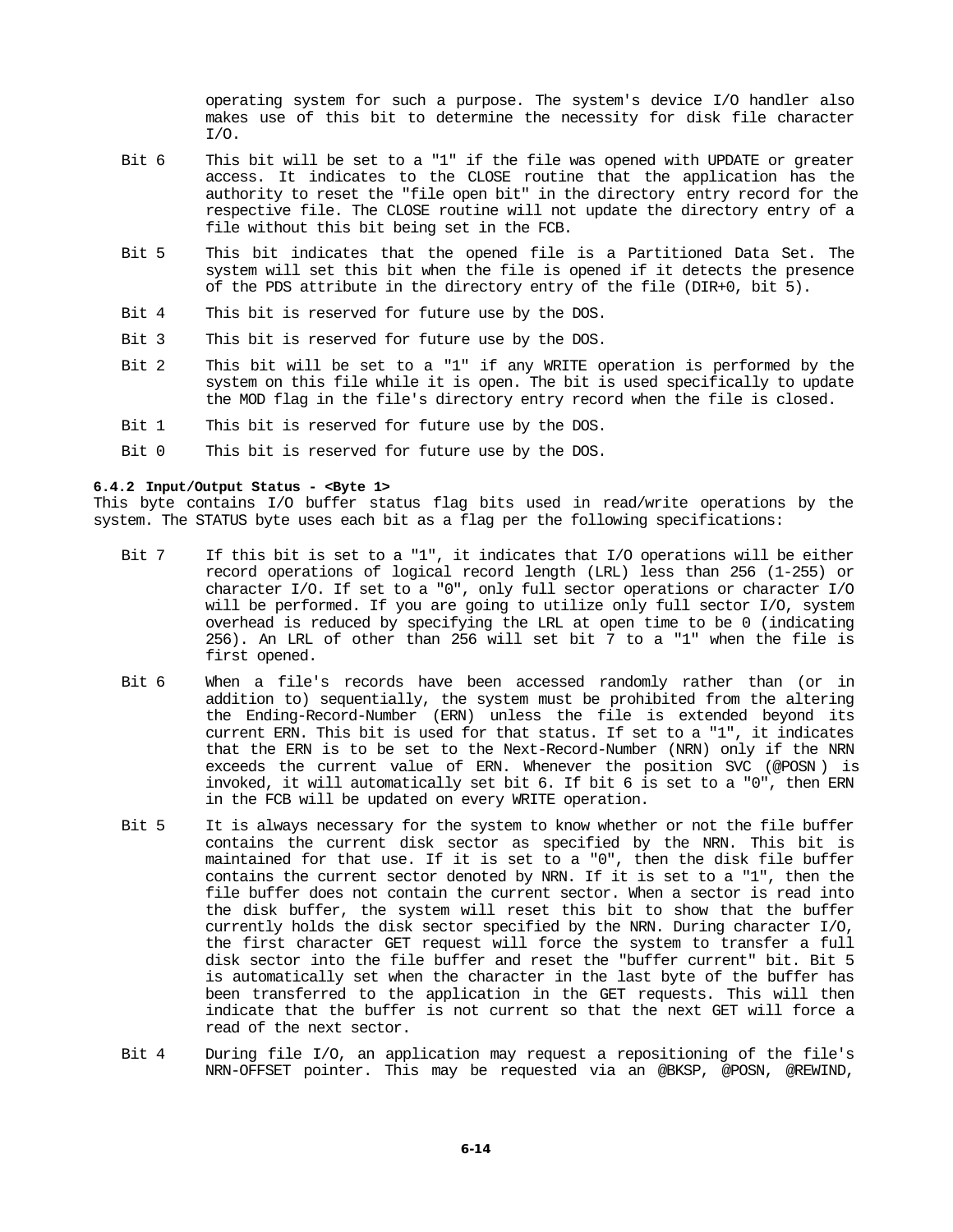@SKIP, @PEOF, or @SEEKSC SuperVisor Call. It is important for the system to know whether or not the disk file buffer has been changed since it was read from the file. If the buffer has been altered, it is necessary to write the buffer back to the file prior to any movement of the file pointer. This flag conveys such status. If it is set to a "1", it indicates that the buffer contents have been changed since the buffer was read from the file. If it is set to a "0", the indication is that the buffer has not been modified. The system will set this bit whenever a WRITE operation is performed on the buffer by either a PUT or the write of a record (of LRL < 256). The bit is reset by the system when the buffer is physically written to the disk via the @WRSEC SuperVisor Call request.

- Bit 3 The normal method to reflect changes in a file's directory entry record data is to update the directory entry only when the file is closed. Thus, the FCB contains all of the information pertinent to the modifications. This keeps the directory accesses to a minimum and results in faster file throughput. However, it is important to note that if the system crashes after extensive file updating (specifically where the file has been extended), the added information will be unrecoverable without manual corrections to the file's directory entry record. It is possible to force the system to always update the directory whenever the system extends the file by writing another sector. Unattended operation may utilize this extra measure of file protection. It is specified by appending an exclamation mark "!" to the end of a file specification when the filespec is requested at open time. This bit will then be set by the system. It is used to specify that the directory record is to be updated every time that the NRN exceeds the ERN.
- Bits 2-0 These bits will contain the access protection level as retrieved from the directory entry record of the file when the file is first opened. The specific bit pattern will be adjusted to the protection level granted according to the password (OWNER vs USER) entered at file open time.

# **6.4.3 PDS Member Origin Offset - <Byte 2>**

When a Partitioned Data Set (PDS) has been opened for individual member access (a sector origin member), the PDS linkage routines will adjust the EOF contained in the FCB to be the logical EOF of the member. The member origin offset is the number of relative sectors between the logical ERN of the member and the first relative sector of the member. This byte will contain that forward offset so that the linkage routines may be able to calculate the logical beginning of the member. The calculation is required for linkage to all SuperVisor Calls that reference file positioning forward of the NRN (@BKSP, @REWIND, @POSN, @SEEKSC).

## **6.4.4 Disk File Buffer Pointer - <Bytes 3-4>**

This is a pointer to the disk file buffer that is used for all disk I/O associated with the file. The pointer is a 16-bit address stored in normal low-order - high-order format. This pointer is the buffer address specified in register pair HL at open time.

## **6.4.5 Next Record Number Byte Offset - <Byte 5>**

When a file is accessed with either character I/O or record I/O of Logical Record Length less than 256, requests for I/O may not necessarily require the transfer of a physical sector from/to the disk. Therefore, the system needs a pointer to the byte position within the buffer that is to be used for the next I/O operation. This field contains that position - it is termed an OFFSET within the sector pointed to by the NRN. If this offset is a zero value, then the next byte to be transferred during an I/O operation is dependent on whether or not the buffer contains the current sector as noted by FCB+1, bit 5. The system automatically maintains this OFFSET byte during record and character I/O. If your application is performing full sector I/O for writing data while it is maintaining its own character buffering, then it is important for it to maintain this byte when the file is closed if the true end-of-file offset is not at a sector boundary. Remember, this offset is a pointer to the next available buffer position and not to the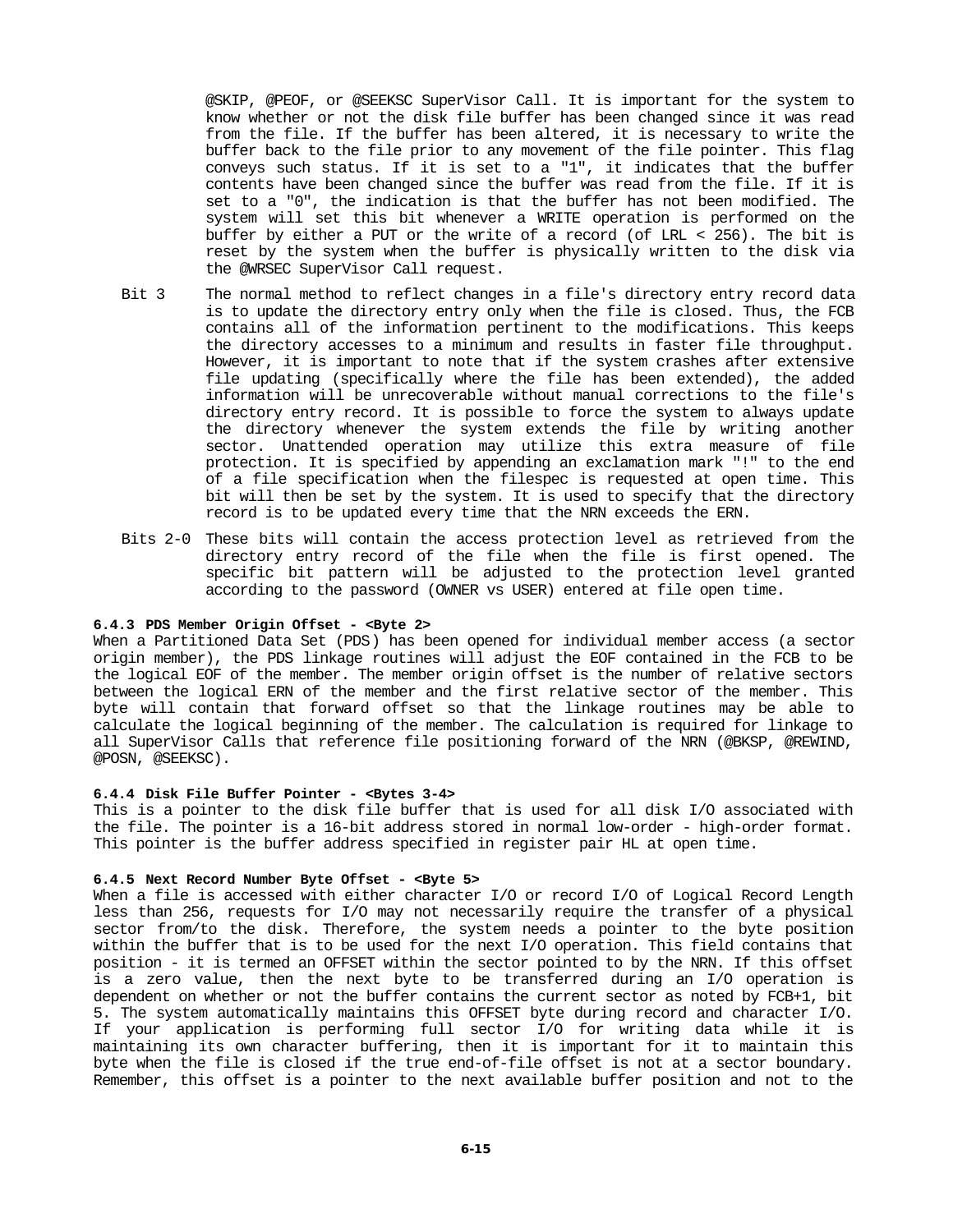position where the last character is placed. For instance, after writing three bytes into positions 0, 1, and 2 of the buffer, the offset must be incremented to "3" since the next available buffer position is byte 3.

# **6.4.6 Logical Drive Number - <Byte 6>**

This contains the logical drive number in binary of the drive containing the file. It is absolutely essential that this byte be left undisturbed. It is used by the system's file access routines to obtain the logical disk drive number that physical I/O is to reference. It, and the Directory Entry Code contained in FCB+7 are the only links to the directory information for the file. Since the operating system supports a maximmum of eight logical drives, the logical drive number is contained in a 3-bit field. The remaining bits are reserved for future use in large disk segmentation.

Bits 7-3 This field is reserved by the DOS for future use.

Bits 2-0 This field contains the logical drive number where the file is stored.

# **6.4.7 Directory Entry Code - <Byte 7>**

This field contains the Directory Entry Code (DEC) which points to the file's primary directory entry. This code is the relative position in the Hash Index Table where the hash code for the file's directory entry appears. Whenever the system needs to access the directory for the open file, it must use both this DEC and the logical DRIVE to uniquely specify the proper directory record. Do not tamper with this byte. It may be interesting to note that the device name, which uniquely identifies a device, and the DEC-DRIVE, which uniquely identifies a file, are contained in the same fields of their respective control blocks.

#### **6.4.8 Ending Record Number Byte Offset - <Byte 8>**

This field contains the byte offset in the Ending Record Number which points to one byte past the end-of-file. This byte is similar to FCB+5 except it pertains to the ERN rather than the NRN. If a file has been extended during the time it was open, then the NRN byte offset and NRN become the new ERN byte offset and ERN when the file is closed.

#### **6.4.9 Logical Record Length - <Byte 9>**

This field contains the logical record length in effect when the file was opened. This may not be the same LRL that exists in the directory. The directory LRL is generated at the file creation and will never change unless another file is cloned to it.

#### **6.4.10 Next Record Number <Bytes 10-11>**

This field contains the Next-Record-Number (NRN), which is a pointer to the relative sector for the next I/O operation. When a file is opened, NRN is set to zero indicating a pointer to the beginning of the file. Each physical sector I/O advances NRN by one. An @REWIND SuperVisor Call request will reset the NRN to zero.

#### **6.4.11 Ending Record Number <Bytes 12-13>**

This field is a pointer to the last sector of the file regardless of whether the sector is a full sector (i.e. all bytes occupied and EOF-OFFSET has a zero value) or a partial sector (i.e. EOF-OFFSET is not equal to zero). In a null file (one with no records), ERN will be equal to zero. If one sector had been written, ERN would be equal to one.

# **6.4.12 Starting Extent - <Bytes 14-15>**

This field contains the same information as the first extent of the directory. This represents the starting cylinder of the file (FCB+14) and the starting relative granule within the starting cylinder (FCB+15). FCB+15 also contains the number of contiguous granules allocated in the extent. This can always be used as a pointer to the beginning of the file referenced by the FCB. During any file access, this field will be searched first to see if it contains the granule which stores the physical sector that is being referenced.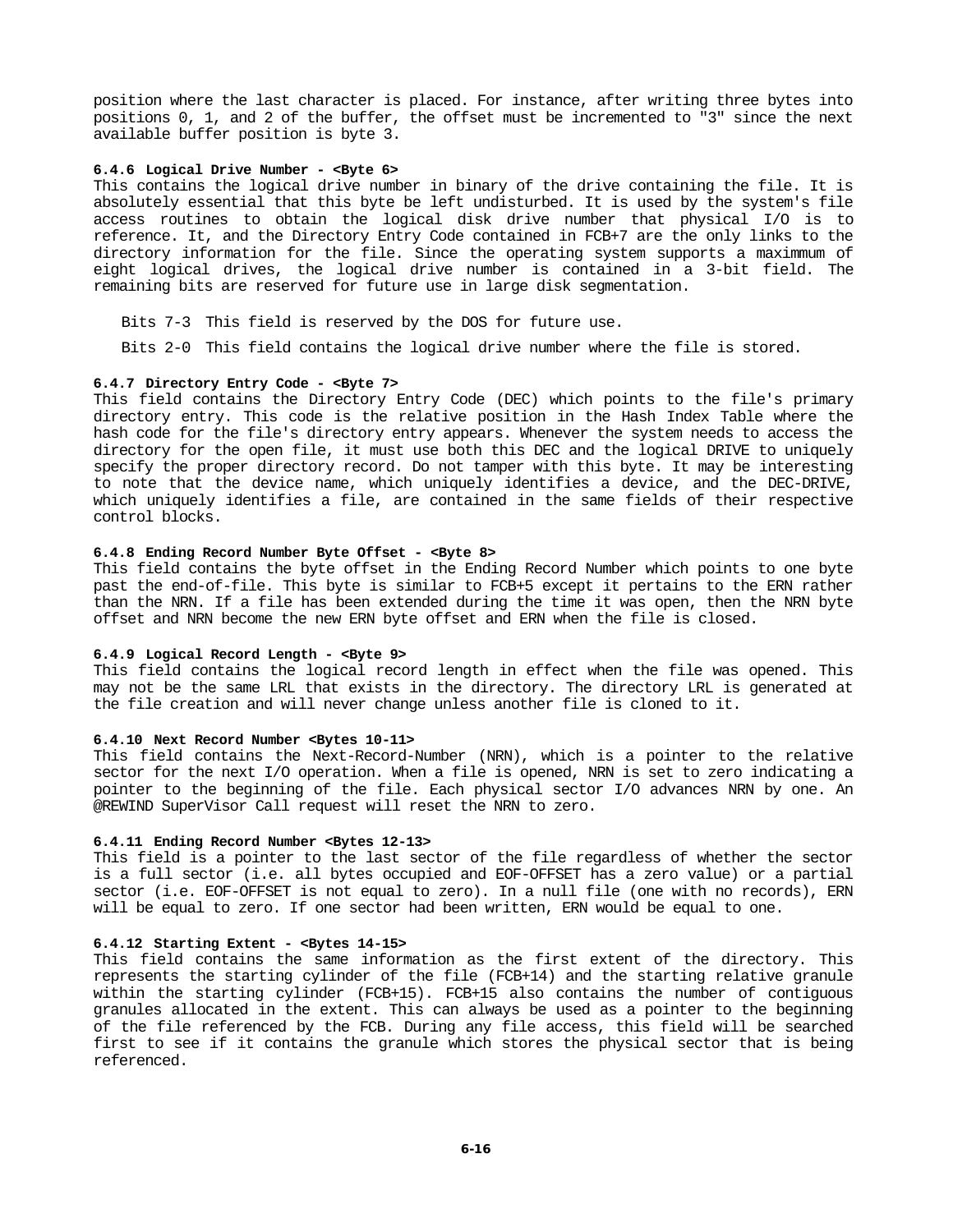# **6.4.13 Extent Quad 1 - <Bytes 16-19>**

The QUAD is a 4-byte field that contains the granule allocation information for one extent of the file as well as the total quantity of granules contained in the file logically prior to this extent. Relative bytes zero and one contain the cumulative number of granules allocated to the file up to but not including the extent referenced by this field. This quantity is calculated by the system by adding up all the number of contiguous granules allocated in previous extents. Relative byte two contains the starting cylinder of this extent. Relative byte three contains the starting relative granule for the extent and the number of contiguous granules. Relative bytes two and three are obtained directly from an extent field of the directory entry record. Figure 6- 4 illustrates the Extent Quad.

#### **6.4.14 Extent Quad 2 - <Bytes 20-23>**

This field contains information similar to the first Extent Quad but for a second extent of the file.

#### **6.4.15 Extent Quad 3 - <Bytes 24-27>**

This field contains information similar to the first Extent Quad but for a third extent of the file.

# **6.4.16 Extent Quad 4 - <Bytes 28-31>**

This field contains information similar to the first Extent Quad but for a forth extent of the file.

| $\ddotsc$<br>$\cdots$<br>$\cdots$<br>$\cdots$ | # of contiguous<br>granules up to<br>this extent |        | starting<br>cylinder | lr q<br> a <br>n | e r total <br>grans |  |
|-----------------------------------------------|--------------------------------------------------|--------|----------------------|------------------|---------------------|--|
|                                               | byte 0                                           | byte 1 | byte 2               |                  | byte 3              |  |

**Figure 6-4 An FCB Extent Quad**

The File Control Block contains information on only five extents at any one time - one of which is always the first extent of the file (that which is placed into STARTING EXTENT. When a file is first opened, data for the STARTING EXTENT is extracted from the first extent of the file's primary directory entry record (the FPDE). If the file has more than one extent, data for the EXTENT QUADS is calculated for each additional extent that contains allocation information in the FPDE. This leaves, at a minimum, one EXTENT QUAD vacant.

Each time a record is accessed, the system determines if the record is located in the starting EXTENT. If not, then the system searches the extent QUADs. If the record is located in one of the QUADS, then the data contained in all QUADS to the left of the "desired" QUAD is shifted right by one QUAD and the data from the "desired" QUAD is placed in the first extent QUAD field. This action is undertaken so that extent QUADs that contain records recently accessed will be searched first. If a record in a file is accessed which is not contained in any FCB extent QUAD field, then the DOS must access the directory entries for the file and locate that extent which contains the needed granule (and hence the needed record). Once the extent is located, the data in extent QUAD fields 1-3 will be shifted to occupy fields 2-4 and the new data will be placed into extent QUAD field 1. If the desired record cannot be located in any extent of the file, the system will attempt to allocate additional space necessary to position the record.

Although the operating system can handle a file of any number of extents, it is wise to keep the total number of extents small. If the file has more than five extents, additional directory accessing must be done to locate the extent containing the desired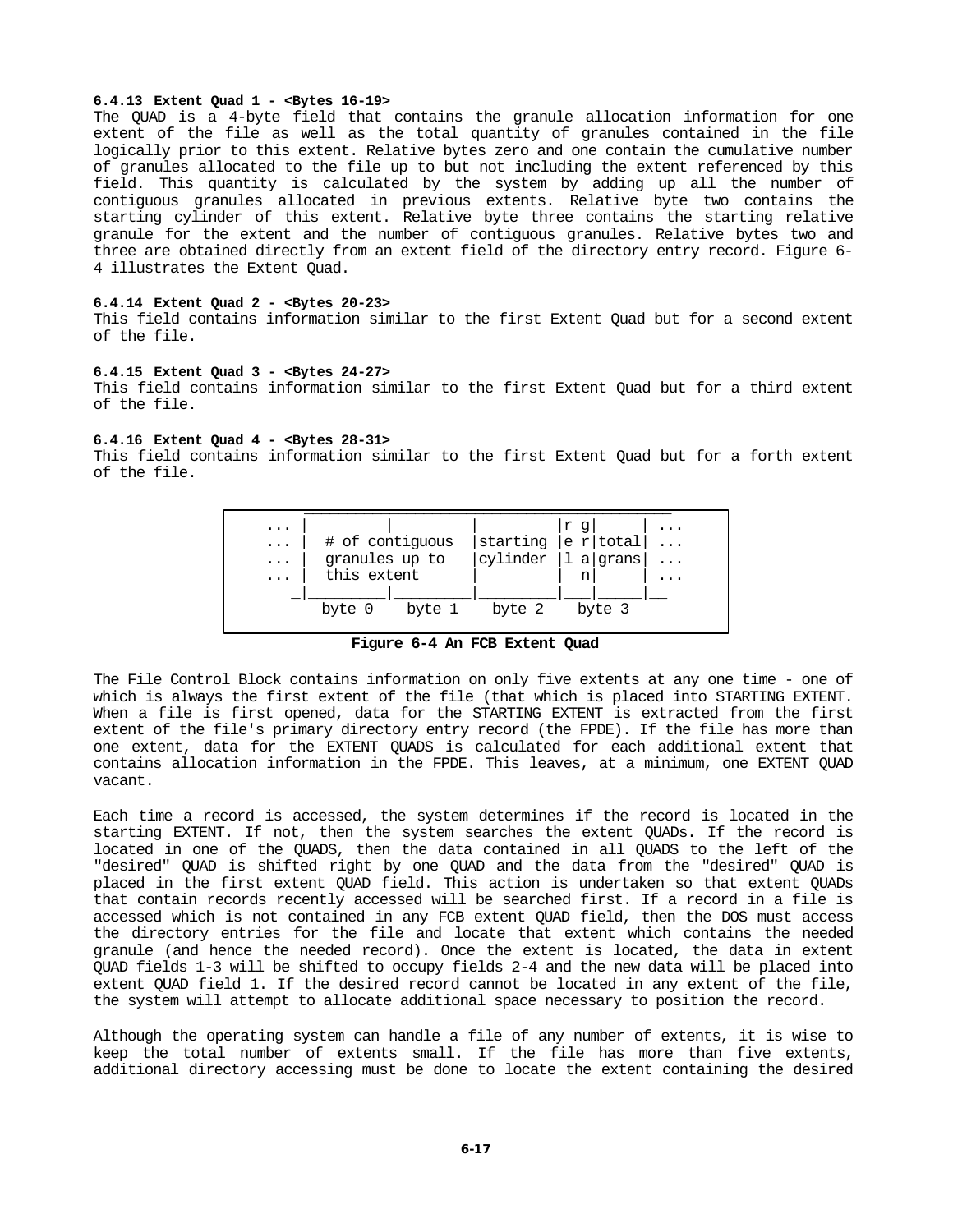record. If a file has more than four extents, then it will occupy more than one directory entry record and thereby reduce the number of file slots available. The most efficient file is one with a single extent although the file can be at most 32 granules in size. The number of extents can be reduced by copying the file to a diskette containing a great deal of free space.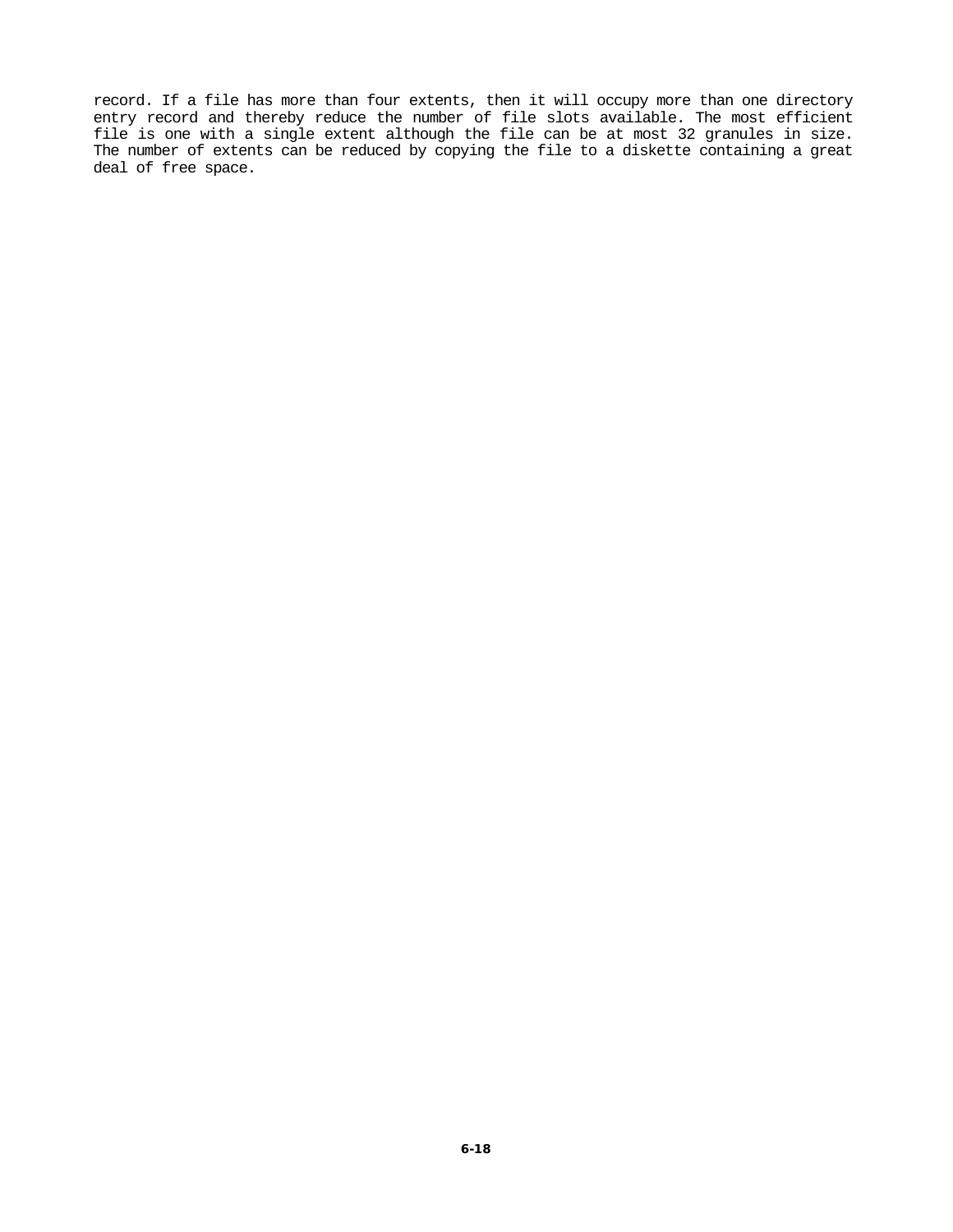# **7. Interfacing via SuperVisor Calls**

# **7.1 SUPERVISOR CALL LINKAGE**

This chapter discusses specific linkage necessary to communicate with the operating system for service requests at the assembly language level. Requests for system resources are accomplished via SuperVisor Calls (SVCs). The following sections describe each SVC and the register contents passed to and from the system.

The DOS does not affect the contents of the Z-80's alternate registers (AF', BC', DE', and HL'). Where the DOS makes use of index registers IX and IY, it will save them prior to their use and restore them when that use is completed. The exception, of course, is where IX and/or IY are used to pass information to or from the DOS.

Each SVC specifies what registers are altered by the system. The AF register will always be altered. Most SVCs incorporate return codes. Where applicable, the return code is passed in the accumulator and the Z-flag status is indicative of an error or success [ Z = success, NZ = error ]. Some SVCs use only the state of the Z-flag to indicate a pass/fail situation. The return code convention is specified under the linkage shown for each SVC.

SuperVisor Calls utilize a number from 0 to 127. Numbers from 128 to 255 are not interpreted as SVCs but are used internally by the DOS for other system overlay invocations. The SVC number is placed in the accumulator once the registers particular to the SVC are set up and control is passed to the operating system by issuing a RST 40 (RST 28H) Z-80 instruction.

# **7.1.1 Adding or Changing SVC Entries**

Some programmers may find it useful to alter the performance of existing SuperVisor Calls to suit unique situations. A program may even be written that could utilize additional SVCs. Four SVC slots [numbers 124-127] have been provided for application programs. An examination of the following SVC tables will reveal a good handful of SVC numbers that have not yet been assigned by Logical Systems. Caution is to be observed in utilizing any of these reserved slots since you may find your program unusable with a future release of the operating system. [Remember that four RST instructions: RST 8, RST 16, RST 24, and RST 32 are available for use by application software.]

In any event, be it modification of the vector for an existing SVC or the addition of your own into a "user" SVC, the interface is simple. The SVC table is always (and will always) be origined at the start of a RAM page. The page address (i.e. the high-order byte of the SVC table) can be obtained from the system via the FLAGS pointer returned by the @FLAGS SVC. Since the low order byte starts out with 0 for SVC-00, you can locate the exact address for the SVC vector by multiplying the SVC number by two, loading the result into the low order byte of a register pair (say L), then loading the high order byte of that register pair (say H) with the SVC table base address (FLAGS\$+26). This will then index the low order byte of the SVC vector. The SVC vectors are stored in standard lowhigh order.

# **7.2 PROGRAM ENTRY AND EXIT CONDITIONS**

When the operating system executes a program either from DOS Ready or via an SVC (@CMNDI, @CMNDR, or @RUN), certain conditions prevail. These conditions relate to the register contents and the stack location. The useful register contents are as follows:

BC Contains a pointer to the start of the command line. This is useful for those applications desiring to know what program name caused their invocation (as in the command-line arguments applicable to C programs).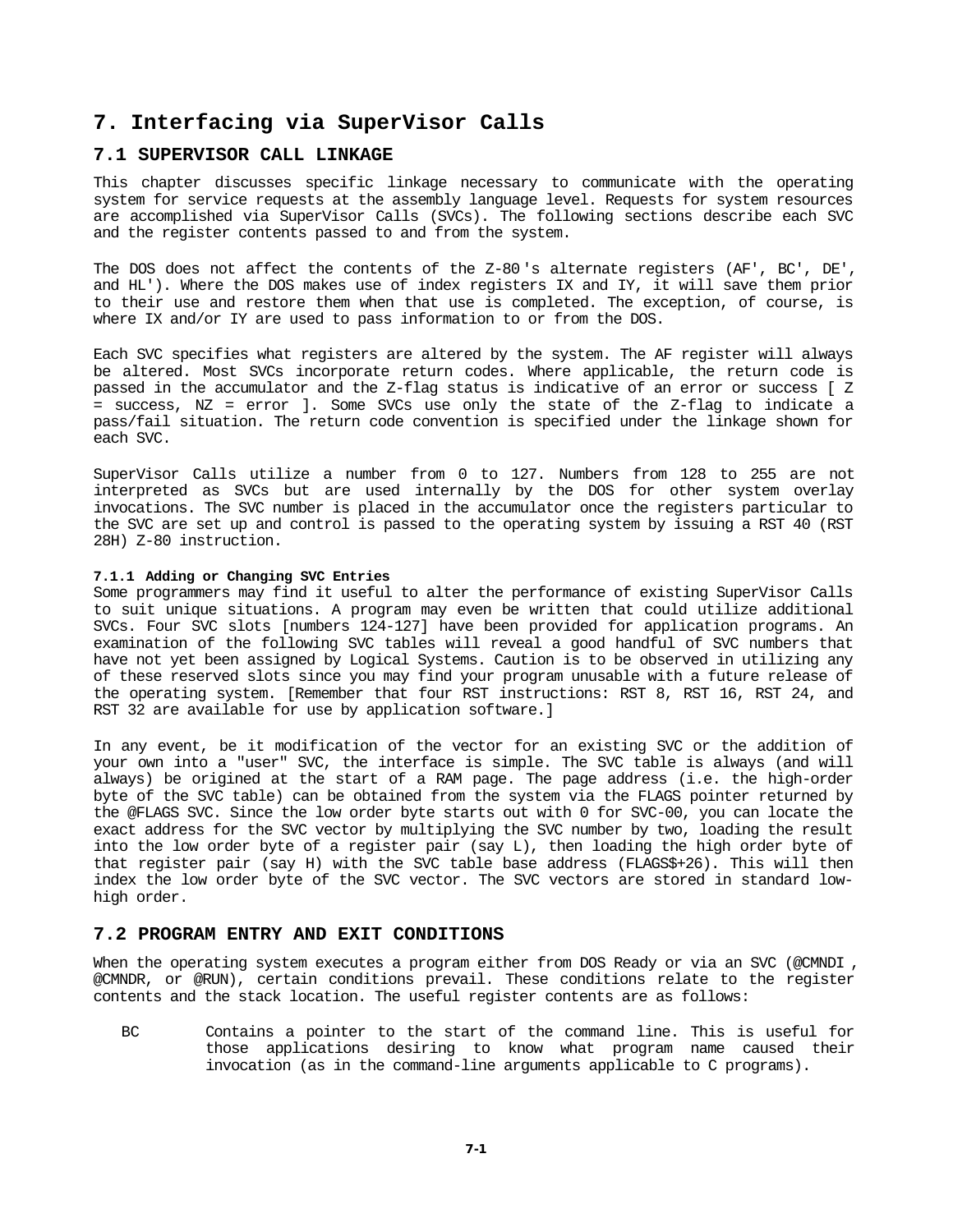- DE Contains a pointer to the File Control Block used to open the program file being run. This may prove useful to access the program file as data since the file is already in an open condition (the PRO-PaDS utility from MISOSYS makes use of this condition).
- HL Contains a pointer to the first non-blank character on the command line which terminated the parsing of the name entered in order to execute the program. This pointer should be used if you are going to parse command-line file specifications using @FSPEC or parameters via @PARAM.

If the program was executed from DOS Ready or via @CMNDI, the stack pointer (SP) will point to the system stack which has approximately 150 bytes of storage space. If the program was executed via @RUN or @CMNDR, then the stack pointer contains whatever was established by the invoking program. In any event, the top of the stack will contain the return address to the module which is invoking the program, be it another program or the system.

If you are going to switch stacks, you should be aware that the system's task processor requires possibly 40 bytes of stack space. The exact amount will depend on what tasks are active. Release 6.0.0 of the DOS also has a restriction that limits the stack to reside below X'F400'. If you are going to use the @BANK request to toggle memory banks, then the stack must reside below X'7FFE'.

When your program terminates, it should load register pair HL with a return code. If the program terminates without error, use a return code of 0. If the termination is due to a DOS I/O error or other error being returned by an SVC as noted in the error dictionary, load that error number into HL. For all other error conditions, the suggested procedure is to load a -1 (X'FFFF') into register pair HL. After loading HL, you can either issue a RET instruction or issue an @EXIT SuperVisor Call. Note that the RET exit method mandates that you maintain the integrity of the stack pointer so that it is pointing to a valid return address. You may want to establish exit code that reloads the stack pointer with the SP contents that you saved when first executing the program. Thus, the SP will always be correct for an RET. An @EXIT termination will always restore control to the operating system even if the program was invoked via an @CMNDR. Therefore, if you suspect that your program will be invokable from another program, you should use the RET method for program termination.

| <b>Name</b> | $Svc$ #   | Purpose                                    |
|-------------|-----------|--------------------------------------------|
| @ABORT      | $SVC-21$  | Abnormal program exit                      |
| @ADTSK      | $SVC-29$  | Add a task process                         |
| @BANK       | $SVC-102$ | RAM bank switching                         |
| @BKSP       | $SVC-61$  | File record backspace                      |
| @BREAK      | $SVC-103$ | Establish <break> vector</break>           |
| @CHNIO      | $SVC-20$  | Device chain character I/O                 |
| @CKBRKC     | $SVC-106$ | Check for a keyboard BREAK                 |
| @CKDRV      | $SVC-33$  | Check disk drive availability $(x \log x)$ |
| @CKEOF      | $SVC-62$  | Check for file's end-of-file (EOF)         |
| @CKTSK      | $SVC-28$  | Check task slot availability               |
| @CLOSE      | $SVC-60$  | Close an open disk file                    |
| @CLS        | $SVC-105$ | Clear the Video screen                     |
| @CMNDI      | $SVC-24$  | Interpret and execute a command            |
| @CMNDR      | $SVC-25$  | Execute a command and return               |
| @CTL        | $SVC-05$  | Control a device chain                     |
| @DATE       | $SVC-18$  | Obtain system date                         |
| @DCINIT     | $SVC-42$  | Initialize a disk controller               |

# **7.3 SUPERVISOR CALLS LISTED ALPHABETICALLY**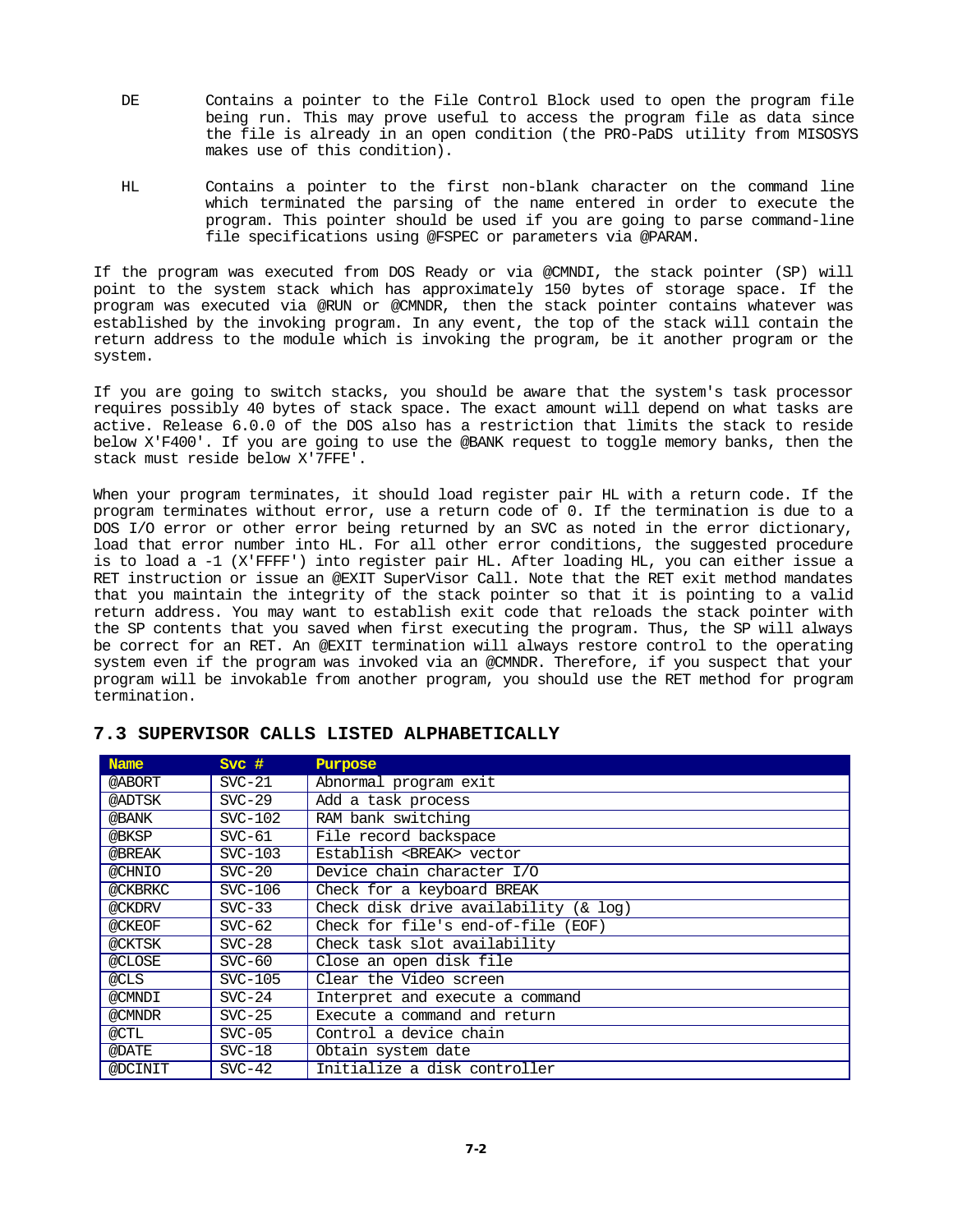| @DCRES   | $SVC-43$  | Reset a disk controller                       |
|----------|-----------|-----------------------------------------------|
| @DCSTAT  | $SVC-40$  | Test disk controller status                   |
| @DEBUG   | $SVC-27$  | Enter system DEBUG package                    |
| @DECHEX  | $SVC-96$  | Convert decimal string to binary              |
| @DIRRD   | $SVC-87$  | Read a DEC's directory record                 |
| @DIRWR   | $SVC-88$  | Write a DEC's directory record                |
| @DIV16   | $SVC-94$  | 16-bit by 8-bit unsigned division             |
| @DIV8    | $SVC-93$  | 8-bit by 8-bit unsigned division              |
| @DODIR   | $SVC-34$  | Obtain or display directory data              |
| @DSP     | $SVC-02$  | Character output to *DO (video display)       |
| @DSPLY   | $SVC-10$  | Line output to *DO (video display)            |
| @ERROR   | $SVC-26$  | Post an error message                         |
| @EXIT    | $SVC-22$  | Exit program with return code                 |
| @FEXT    | $SVC-79$  | Fetch a default file extension                |
| @FLAGS\$ | $SVC-101$ | Obtain system flags pointer                   |
| @FNAME   | $SVC-80$  | Obtain filespec given DEC and drive           |
| @FSPEC   | $SVC-78$  | Fetch and parse a file specification          |
| @GET     | $SVC-03$  | Character input from a device/file            |
| @GTDCB   | $SVC-82$  | Obtain DCB pointer given devspec              |
| @GTDCT   | $SVC-81$  | Obtain DCT pointer given drive                |
| @GTMOD   | $SVC-83$  | Obtain entry point given module name          |
| @HDFMT   | $SVC-52$  | Pass "format device" to controller            |
| @HEX16   | $SVC-99$  | Convert 16-bit binary to ASCII hex            |
| @HEX8    | $SVC-98$  | Convert 8-bit binary to ASCII hex             |
| @HEXDEC  | $SVC-97$  | Convert 16-bit binary to ASCII decimal        |
| @HIGH\$  | $SVC-100$ | Obtain or alter HIGH\$/LOW\$                  |
| @INIT    | $SVC-58$  | Open a new or existing file                   |
| @IPL     | $SVC-00$  | Reboot the system                             |
| @KBD     | $SVC-08$  | Scan the *KI device                           |
| @KEY     | $SVC-01$  | Obtain a character from the *KI device        |
| @KEYIN   | $SVC-09$  | Obtain a line of characters from *KI (or JCL) |
| @KLTSK   | $SVC-32$  | Remove task assignment during execution       |
| @LOAD    | $SVC-76$  | Load a program file                           |
| @LOC     | $SVC-63$  | Return file's current record number           |
| @LOF     | $SVC-64$  | Return file's ending record number            |
| @LOGER   | $SVC-11$  | Send a message to the Job Log (*JL)           |
| @LOGOT   | $SVC-12$  | Display and log a message (*DO and *JL)       |
| @MSG     | $SVC-13$  | Send a message line to a device               |
| @MUL16   | $SVC-91$  | 16-bit by 8-bit into 24-bit multiplication    |
| @MUL8    | $SVC-90$  | 8-bit by 8-bit into 8-bit multiplication      |
| @OPEN    | $SVC-59$  | Open an existing file                         |
| @PARAM   | $SVC-17$  | Parse a command line of parameters            |
| @PAUSE   | $SVC-16$  | Delay execution for a time period             |
| @PEOF    | $SVC-65$  | Position to the end of a file                 |
| @POSN    | $SVC-66$  | Position to a designated record of a file     |
| @PRINT   | $SVC-14$  | Send a message line to *PR device             |
| @PRT     | $SVC-06$  | Send a character to *PR device                |
| @PUT     | $SVC-04$  | Send a character to a device/file             |
| @RAMDIR  | $SVC-35$  | Obtain directory information                  |
| @RDHDR   | $SVC-48$  | Read ID field (where supported)               |
| @RDSEC   | $SVC-49$  | Read a disk sector                            |
| @RDSSC   | $SVC-85$  | Read a disk's directory sector                |
| @RDTRK   | $SVC-51$  | Read a disk track (where supported)           |
| @READ    | $SVC-67$  | Read a file record                            |
| @REMOV   | $SVC-57$  | Remove a file from disk                       |
|          |           |                                               |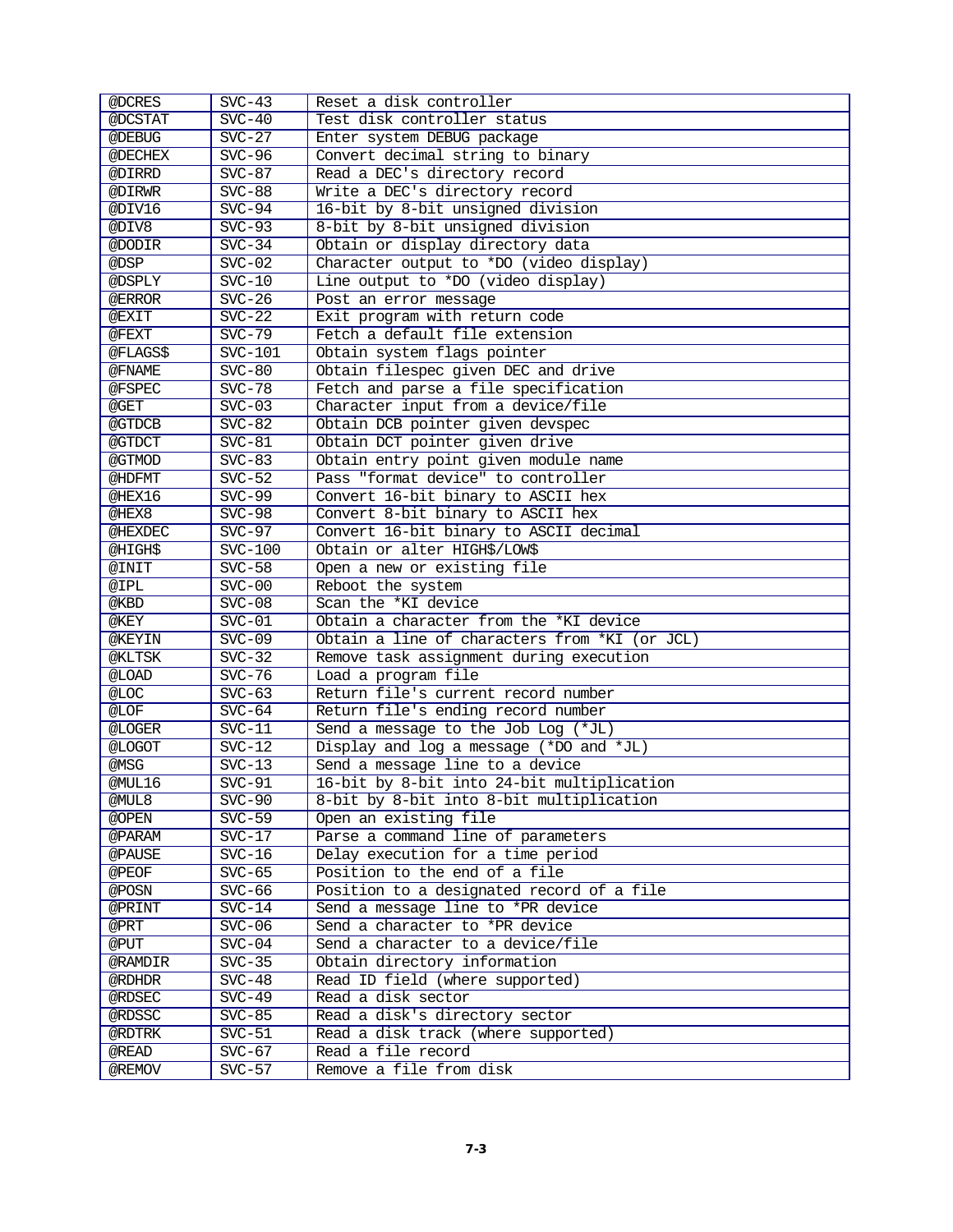| @RENAM  | $SVC-56$  | Rename a file on disk                      |
|---------|-----------|--------------------------------------------|
| @REW    | $SVC-68$  | Rewind a file to its beginning             |
| @RMTSK  | $SVC-30$  | Remove a task assignment                   |
| @RPTSK  | $SVC-31$  | Replace a task assignment during execution |
| @RREAD  | $SVC-69$  | Reread the last sector read                |
| @RSLCT  | $SVC-47$  | Reselect a busy drive until available      |
| @RSTOR  | $SVC-44$  | Restore a drive to cylinder 0              |
| @RUN    | $SVC-77$  | Run a program given its filespec           |
| @RWRIT  | $SVC-70$  | Rewrite the last sector written            |
| @SEEK   | $SVC-46$  | Seek to a disk cylinder                    |
| @SEEKSC | $SVC-71$  | Seek a record of a file                    |
| @SKIP   | $SVC-72$  | Skip the next record of a file             |
| @SLCT   | $SVC-41$  | Select a disk drive                        |
| @SOUND  | $SVC-104$ | Activate hardware sound generation         |
| @STEPI  | $SVC-45$  | Issue track step-in to controller          |
| @TIME   | $SVC-19$  | Obtain the system time                     |
| @VDCTL  | $SVC-15$  | Various video control functions            |
| @VER    | $SVC-73$  | Write then verify a file record            |
| @VRSEC  | $SVC-50$  | Verify the readability of a disk sector    |
| @WEOF   | $SVC-74$  | Directory update a file's end-of-file      |
| @WHERE  | $SVC-07$  | Resolve run-time address                   |
| @WRITE  | $SVC-75$  | Write a file record                        |
| @WRSEC  | $SVC-53$  | Write a disk sector                        |
| @WRSSC  | $SVC-54$  | Write a disk directory sector              |
| @WRTRK  | $SVC-55$  | Write a disk track (format data)           |

# **7.4 SUPERVISOR CALLS LISTED NUMERICALLY**

| <b>Name</b> | $Svc$ #  | Purpose                                       |
|-------------|----------|-----------------------------------------------|
| @IPL        | $SVC-00$ | Reboot the system                             |
| @KEY        | $SVC-01$ | Obtain a character from the *KI device        |
| @DSP        | $SVC-02$ | Character output to *DO (video display)       |
| @GET        | $SVC-03$ | Character input from a device/file            |
| @PUT        | $SVC-04$ | Send a character to a device/file             |
| @CTL        | $SVC-05$ | Control a device chain                        |
| @PRT        | $SVC-06$ | Send a character to *PR device                |
| @WHERE      | $SVC-07$ | Resolve run-time address                      |
| @KBD        | $SVC-08$ | Scan the *KI device                           |
| @KEYIN      | $SVC-09$ | Obtain a line of characters from *KI (or JCL) |
| @DSPLY      | $SVC-10$ | Line output to *DO (video display)            |
| @LOGER      | $SVC-11$ | Send a message to the Job Log (*JL)           |
| @LOGOT      | $SVC-12$ | Display and log a message (*DO and *JL)       |
| @MSG        | $SVC-13$ | Send a message line to a device               |
| @PRINT      | $SVC-14$ | Send a message line to *PR device             |
| @VDCTL      | $SVC-15$ | Various video control functions               |
| @PAUSE      | $SVC-16$ | Delay execution for a time period             |
| @PARAM      | $SVC-17$ | Parse a command line of parameters            |
| @DATE       | $SVC-18$ | Obtain system date                            |
| @TIME       | $SVC-19$ | Obtain the system time                        |
| @CHNIO      | $SVC-20$ | Device chain character I/O                    |
| @ABORT      | $SVC-21$ | Abnormal program exit                         |
| @EXIT       | $SVC-22$ | Exit program with return code                 |
| rsvd        | $SVC-23$ | reserved                                      |
| @CMNDI      | $SVC-24$ | Interpret and execute a command               |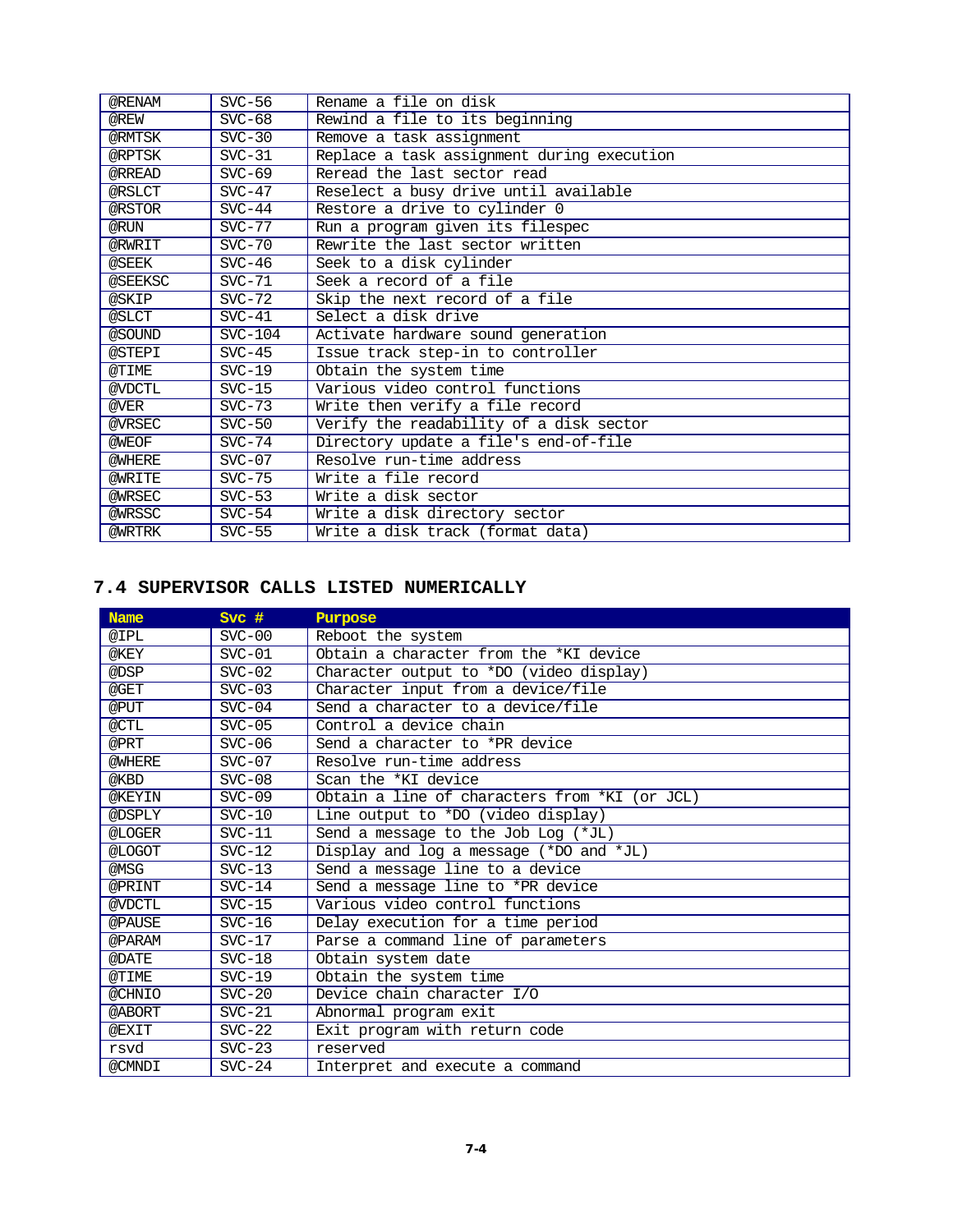| @CMNDR  | $SVC-25$             | Execute a command and return                                    |
|---------|----------------------|-----------------------------------------------------------------|
| @ERROR  | $SVC-26$             | Post an error message                                           |
| @DEBUG  | $SVC-27$             | Enter system DEBUG package                                      |
| @CKTSK  | $SVC-28$             | Check task slot availability                                    |
| @ADTSK  | $SVC-29$             | Add a task process                                              |
| @RMTSK  | $SVC-30$             | Remove a task assignment                                        |
| @RPTSK  | $SVC-31$             | Replace a task assignment during execution                      |
| @KLTSK  | $SVC-32$             | Remove task assignment during execution                         |
| @CKDRV  | $SVC-33$             | Check disk drive availability $(x \log x)$                      |
| @DODIR  | $SVC-34$             | Obtain or display directory data                                |
| @RAMDIR | $SVC-35$             | Obtain directory information                                    |
| rsvd    | $SVC-36$             | reserved                                                        |
| rsvd    | $SVC-37$             | reserved                                                        |
| rsvd    | $SVC-38$             | reserved                                                        |
| rsvd    | $SVC-39$             | reserved                                                        |
| @DCSTAT | $SVC-40$             | Test disk controller status                                     |
| @SLCT   | $SVC-41$             | Select a disk drive                                             |
| @DCINIT | $SVC-42$             | Initialize a disk controller                                    |
| @DCRES  | $SVC-43$             | Reset a disk controller                                         |
| @RSTOR  | $SVC-44$             | Restore a drive to cylinder 0                                   |
| @STEPI  | $SVC-45$             | Issue track step-in to controller                               |
| @SEEK   | $SVC-46$             | Seek to a disk cylinder                                         |
| @RSLCT  | $SVC-47$             | Reselect a busy drive until available                           |
| @RDHDR  | $SVC-48$             | Read ID field (where supported)                                 |
| @RDSEC  | $SVC-49$             | Read a disk sector                                              |
| @VRSEC  | $SVC-50$             | Verify the readability of a disk sector                         |
| @RDTRK  | $SVC-51$             | Read a disk track (where supported)                             |
| @HDFMT  | $SVC-52$             | Pass "format device" to controller                              |
| @WRSEC  | $SVC-53$             | Write a disk sector                                             |
| @WRSSC  | $SVC-54$             | Write a disk directory sector                                   |
| @WRTRK  | $SVC-55$             | Write a disk track (format data)                                |
| @RENAM  | $SVC-56$             | Rename a file on disk                                           |
| @REMOV  | $SVC-57$             | Remove a file from disk                                         |
| @INIT   | $SVC-58$             | Open a new or existing file                                     |
| @OPEN   | $SVC-59$             | Open an existing file                                           |
| @CLOSE  | $SVC-60$             | Close an open disk file                                         |
| @BKSP   | $SVC-61$             | File record backspace                                           |
| @CKEOF  | $SVC-62$             | Check for file's end-of-file (EOF)                              |
| @LOC    | $SVC-63$             | Return file's current record number                             |
|         | $SVC-64$             | Return file's ending record number                              |
| @LOF    |                      | Position to the end of a file                                   |
| @PEOF   | $SVC-65$             |                                                                 |
| @POSN   | $SVC-66$<br>$SVC-67$ | Position to a designated record of a file<br>Read a file record |
| @READ   |                      |                                                                 |
| @REW    | $SVC-68$             | Rewind a file to its beginning                                  |
| @RREAD  | $SVC-69$             | Reread the last sector read<br>Rewrite the last sector written  |
| @RWRIT  | $SVC-70$             |                                                                 |
| @SEEKSC | $SVC-71$             | Seek a record of a file                                         |
| @SKIP   | $SVC-72$             | Skip the next record of a file                                  |
| @VER    | $SVC-73$             | Write then verify a file record                                 |
| @WEOF   | $SVC-74$             | Directory update a file's end-of-file                           |
| @WRITE  | $SVC-75$             | Write a file record                                             |
| @LOAD   | $SVC-76$             | Load a program file                                             |
| @RUN    | $SVC-77$             | Run a program given its filespec                                |
| @FSPEC  | $SVC-78$             | Fetch and parse a file specification                            |
| @FEXT   | $SVC-79$             | Fetch a default file extension                                  |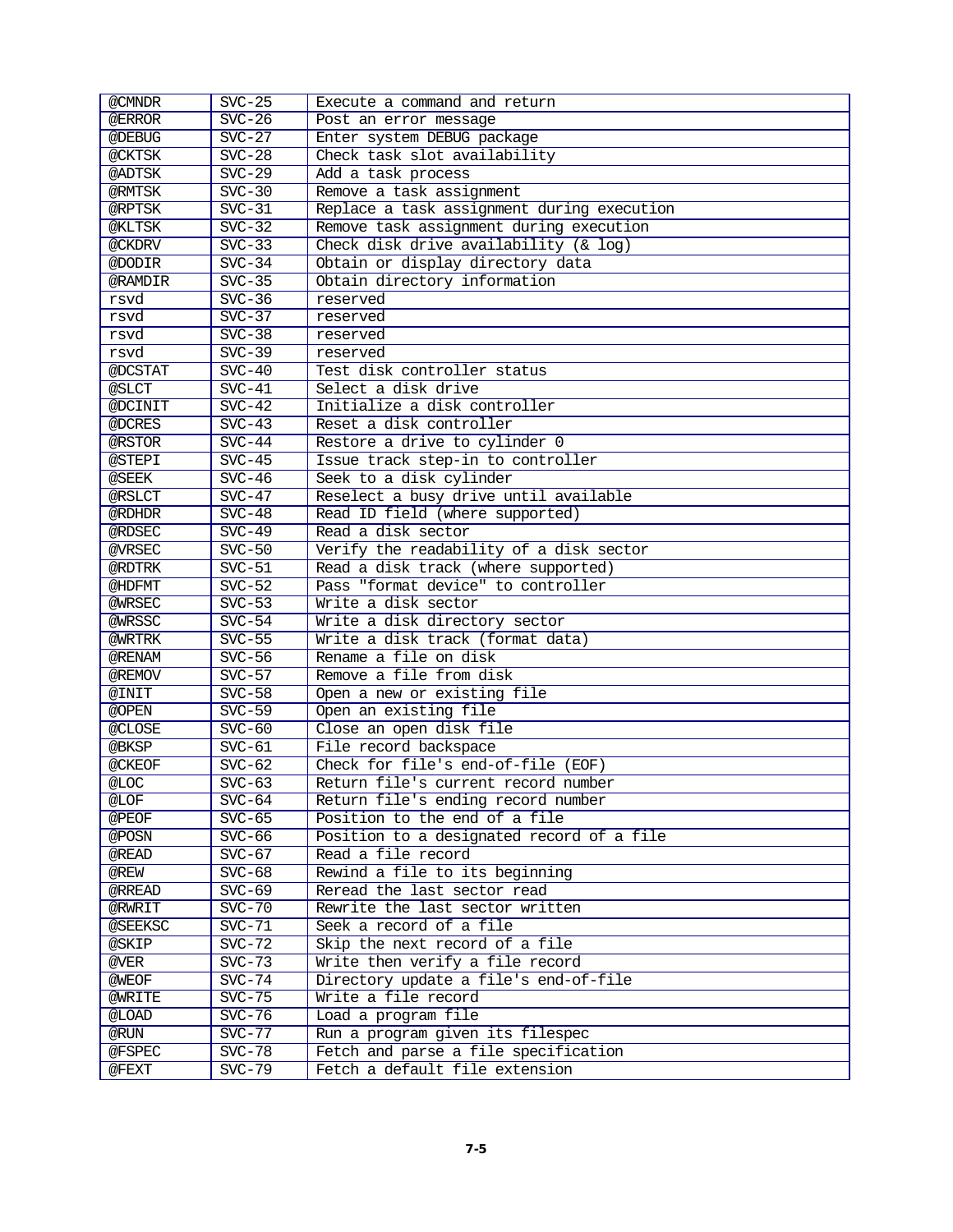| @FNAME   | $SVC-80$  | Obtain filespec given DEC and drive        |
|----------|-----------|--------------------------------------------|
| @GTDCT   | $SVC-81$  | Obtain DCT pointer given drive             |
| @GTDCB   | $SVC-82$  | Obtain DCB pointer given devspec           |
| @GTMOD   | $SVC-83$  | Obtain entry point given module name       |
| rsvd     | $SVC-84$  | reserved                                   |
| @RDSSC   | $SVC-85$  | Read a disk's directory sector             |
| rsvd     | $SVC-86$  | reserved                                   |
| @DIRRD   | $SVC-87$  | Read a DEC's directory record              |
| @DIRWR   | $SVC-88$  | Write a DEC's directory record             |
| rsvd     | $SVC-89$  | reserved                                   |
| @MUL8    | $SVC-90$  | 8-bit by 8-bit into 8-bit multiplication   |
| @MUL16   | $SVC-91$  | 16-bit by 8-bit into 24-bit multiplication |
| rsvd     | $SVC-92$  | reserved                                   |
| @DIV8    | $SVC-93$  | 8-bit by 8-bit unsigned division           |
| @DIV16   | $SVC-94$  | 16-bit by 8-bit unsigned division          |
| rsvd     | $SVC-95$  | reserved                                   |
| @DECHEX  | $SVC-96$  | Convert decimal string to binary           |
| @HEXDEC  | $SVC-97$  | Convert 16-bit binary to ASCII decimal     |
| @HEX8    | $SVC-98$  | Convert 8-bit binary to ASCII hex          |
| @HEX16   | $SVC-99$  | Convert 16-bit binary to ASCII hex         |
| @HIGH\$  | $SVC-100$ | Obtain or alter HIGH\$/LOW\$               |
| @FLAGS\$ | $SVC-101$ | Obtain system flags pointer                |
| @BANK    | $SVC-102$ | RAM bank switching                         |
| @BREAK   | $SVC-103$ | Establish <break> vector</break>           |
| @SOUND   | $SVC-104$ | Activate hardware sound generation         |
| @CLS     | $SVC-105$ | Check for keyboard BREAK                   |
| @CKBRKC  | $SVC-106$ | Clear the Video screen                     |
| rsvd     | $SVC-107$ | reserved                                   |
| rsvd     | $SVC-108$ | reserved                                   |
| rsvd     | SVC-109   | reserved                                   |
| rsvd     | $SVC-110$ | reserved                                   |
| rsvd     | $SVC-111$ | reserved                                   |
| rsvd     | $SVC-112$ | reserved                                   |
| rsvd     | $SVC-113$ | reserved                                   |
| rsvd     | $SVC-114$ | reserved                                   |
| rsvd     | $SVC-115$ | reserved                                   |
| rsvd     | $SVC-116$ | reserved                                   |
| rsvd     | $SVC-117$ | reserved                                   |
| rsvd     | $SVC-118$ | reserved                                   |
| rsvd     | SVC-119   | reserved                                   |
| rsvd     | $SVC-120$ | reserved for ARCNET use                    |
| rsvd     | $SVC-121$ | reserved for ARCNET use                    |
| rsvd     | $SVC-122$ | reserved for ARCNET use                    |
| rsvd     | $SVC-123$ | reserved for ARCNET use                    |
| rsvd     | $SVC-124$ | Available for user programs                |
| rsvd     | $SVC-125$ | Available for user programs                |
| rsvd     | $SVC-126$ | Available for user programs                |
| rsvd     | $SVC-127$ | Available for user programs                |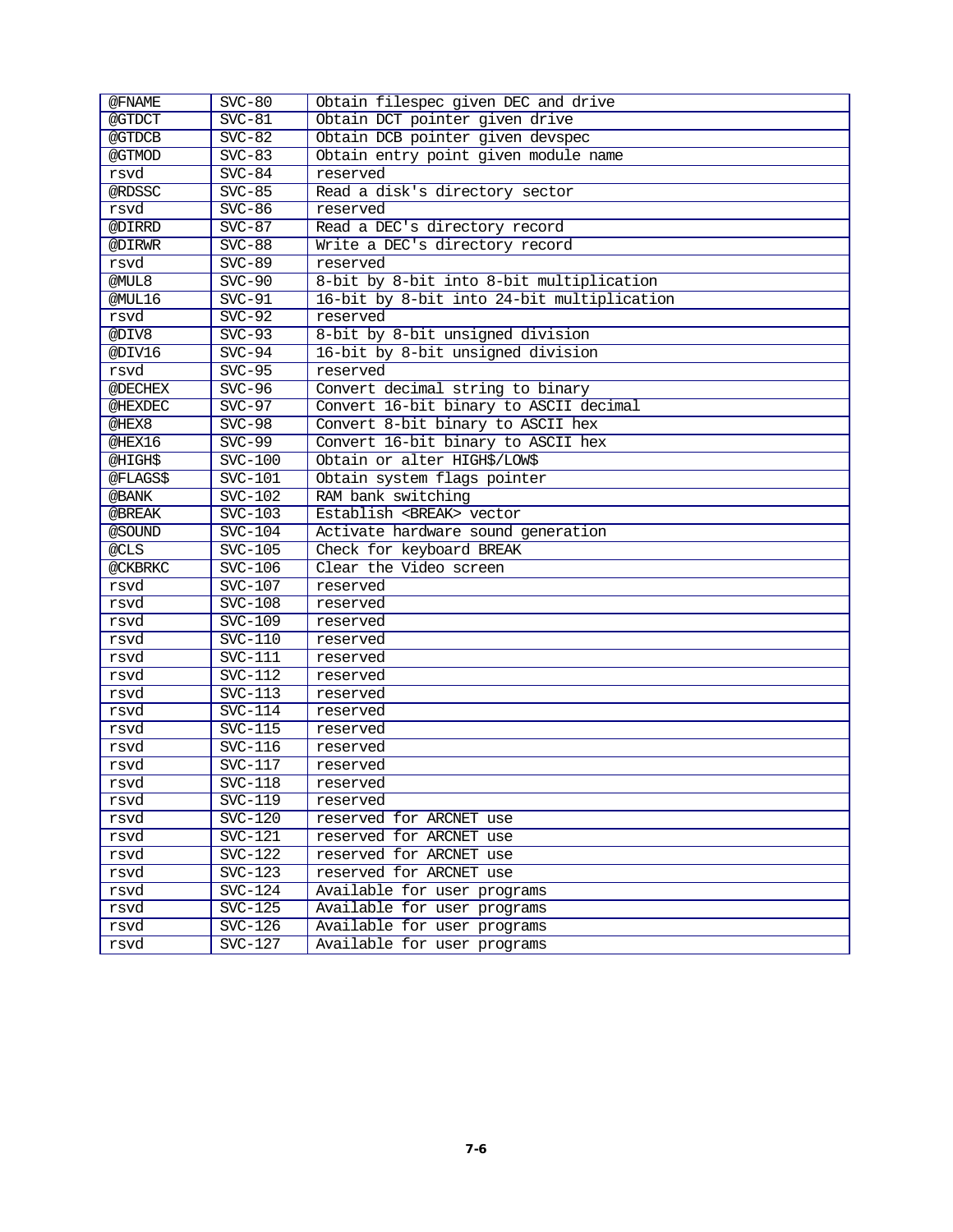# **7.5 SUPERVISOR CALLS LISTED BY FUNCTION GROUP**

# **7.5.1 Character I/O**

| <b>Name</b> | $Svc$ #  | Purpose                                 |
|-------------|----------|-----------------------------------------|
| @KEY        | $SVC-01$ | Obtain a character from the *KI device  |
| @DSP        | $SVC-02$ | Character output to *DO (video display) |
| @GET        | $SVC-03$ | Character input from a device/file      |
| @PUT        | $SVC-04$ | Send a character to a device/file       |
| @CTL        | $SVC-05$ | Control a device chain                  |
| @PRT        | $SVC-06$ | Send a character to *PR device          |
| @KBD        | $SVC-08$ | Scan the *KI device                     |
| @VDCTL      | $SVC-15$ | Peek/Poke video by row, column          |
| @CHNIO      | $SVC-20$ | Device chain character I/O              |

# **7.5.2 Line I/O**

| <b>Name</b> | $Svc$ #  | Purpose                                       |
|-------------|----------|-----------------------------------------------|
| @KEYIN      | $SVC-09$ | Obtain a line of characters from *KI (or JCL) |
| @DSPLY      | $SVC-10$ | Line output to *DO (video display)            |
| @LOGER      | $SVC-11$ | Send a message to the Job Log (*JL)           |
| @LOGOT      | $SVC-12$ | Display and log a message $(*$ DO and $*$ JL) |
| @MSG        | $SVC-13$ | Send a message line to a device               |
| @PRINT      | $SVC-14$ | Send a message line to *PR device             |
| @VDCTL      | $SVC-15$ | Video RAM <-> User RAM                        |

# **7.5.3 Data Conversion**

| <b>Name</b> | $Svc$ #  | Purpose                                    |
|-------------|----------|--------------------------------------------|
| @PARAM      | $SVC-17$ | Parse a command line of parameters         |
| @MUL8       | $SVC-90$ | 8-bit by 8-bit into 8-bit multiplication   |
| @MUL16      | $SVC-91$ | 16-bit by 8-bit into 24-bit multiplication |
| @DIV8       | $SVC-93$ | 8-bit by 8-bit unsigned division           |
| @DIV16      | $SVC-94$ | 16-bit by 8-bit unsigned division          |
| @DECHEX     | $SVC-96$ | Convert decimal string to binary           |
| @HEXDEC     | $SVC-97$ | Convert 16-bit binary to ASCII decimal     |
| @HEX8       | $SVC-98$ | Convert 8-bit binary to ASCII hex          |
| @HEX16      | $SVC-99$ | Convert 16-bit binary to ASCII hex         |

# **7.5.4 Disk Controller Communications**

| <b>Name</b> | $Svc$ #  | Purpose                                 |
|-------------|----------|-----------------------------------------|
| @DCSTAT     | $SVC-40$ | Test disk controller status             |
| @SLCT       | $SVC-41$ | Select a disk drive                     |
| @DCINIT     | $SVC-42$ | Initialize a disk controller            |
| @DCRES      | $SVC-43$ | Reset a disk controller                 |
| @RSTOR      | $SVC-44$ | Restore a drive to cylinder 0           |
| @STEPI      | $SVC-45$ | Issue track step-in to controller       |
| @SEEK       | $SVC-46$ | Seek to a disk cylinder                 |
| @RSLCT      | $SVC-47$ | Reselect a busy drive until available   |
| @RDHDR      | $SVC-48$ | Read ID field (where supported)         |
| @RDSEC      | $SVC-49$ | Read a disk sector                      |
| @VRSEC      | $SVC-50$ | Verify the readability of a disk sector |
| @RDTRK      | $SVC-51$ | Read a disk track (where supported)     |
| @HDFMT      | $SVC-52$ | Pass "format device" to controller      |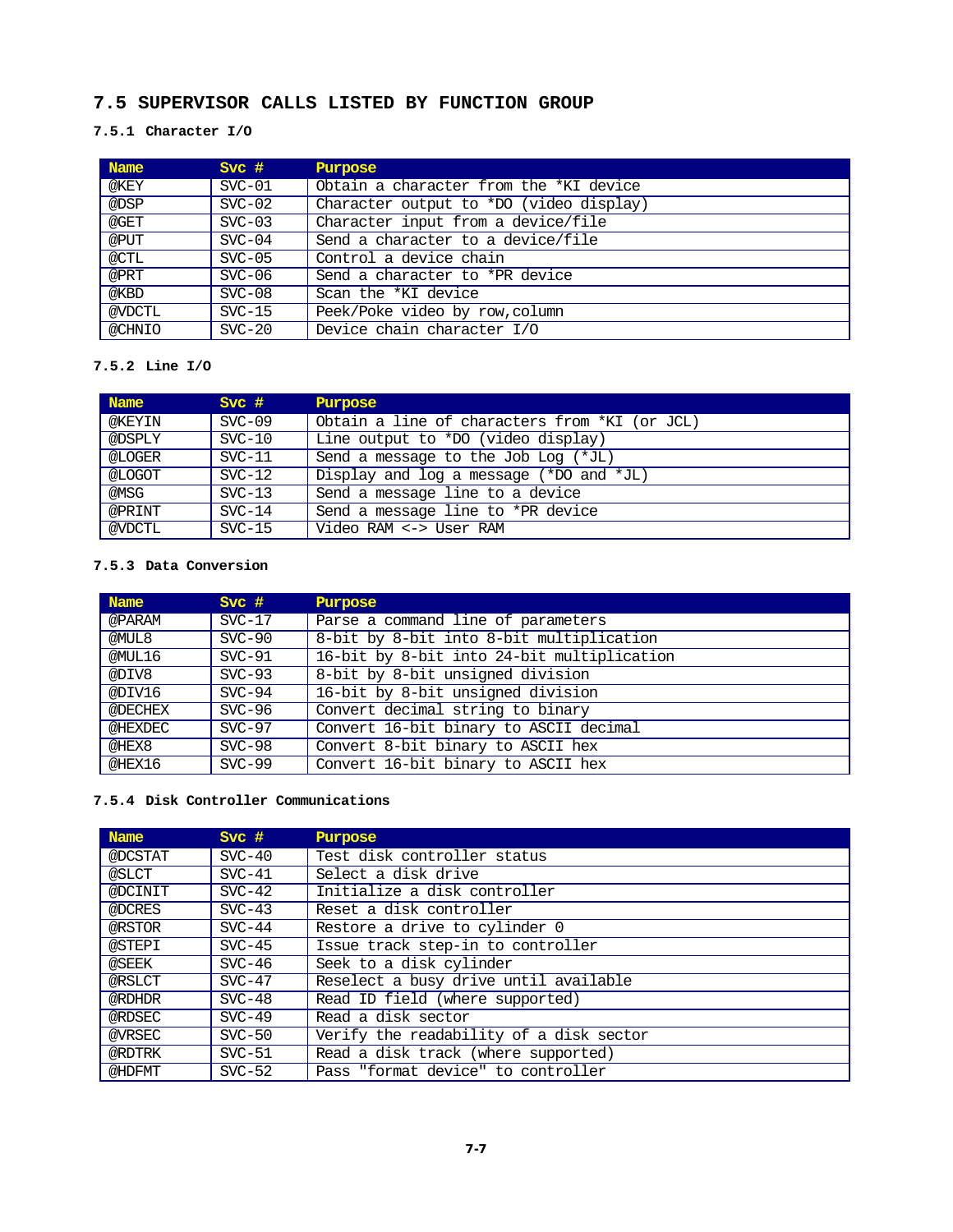| @WRSEC | $SVC-53$ | Write a disk sector              |
|--------|----------|----------------------------------|
| @WRSSC | $SVC-54$ | Write a disk directory sector    |
| @WRTRK | $SVC-55$ | Write a disk track (format data) |

# **7.5.5 File Access**

| <b>Name</b> | $Svc$ #  | Purpose                                   |
|-------------|----------|-------------------------------------------|
| @GET        | $SVC-03$ | Character input from a device/file        |
| @PUT        | $SVC-04$ | Send a character to a device/file         |
| @BKSP       | $SVC-61$ | File record backspace                     |
| @CKEOF      | $SVC-62$ | Check for file's end-of-file (EOF)        |
| @LOC        | $SVC-63$ | Return file's current record number       |
| @LOF        | $SVC-64$ | Return file's ending record number        |
| @PEOF       | $SVC-65$ | Position to the end of a file             |
| @POSN       | $SVC-66$ | Position to a designated record of a file |
| @READ       | $SVC-67$ | Read a file record                        |
| @REW        | $SVC-68$ | Rewind a file to its beginning            |
| @RREAD      | $SVC-69$ | Reread the last sector read               |
| @RWRIT      | $SVC-70$ | Rewrite the last sector written           |
| @SEEKSC     | $SVC-71$ | Seek a record of a file                   |
| @SKIP       | $SVC-72$ | Skip the next record of a file            |
| @VER        | $SVC-73$ | Write then verify a file record           |
| @WEOF       | $SVC-74$ | Directory update a file's end-of-file     |
| @WRITE      | $SVC-75$ | Write a file record                       |

# **7.5.6 File Control**

| <b>Name</b> | $Svc$ #  | Purpose                              |
|-------------|----------|--------------------------------------|
| @RENAM      | $SVC-56$ | Rename a file on disk                |
| @REMOV      | $SVC-57$ | Remove a file from disk              |
| @INIT       | $SVC-58$ | Open a new or existing file          |
| @OPEN       | $SVC-59$ | Open an existing file                |
| @CLOSE      | $SVC-60$ | Close an open disk file              |
| @LOAD       | $SVC-76$ | Load a program file                  |
| @RUN        | $SVC-77$ | Run a program given its filespec     |
| @FSPEC      | $SVC-78$ | Fetch and parse a file specification |
| @FEXT       | $SVC-79$ | Fetch a default file extension       |
| @FNAME      | $SVC-80$ | Obtain filespec given DEC and drive  |

# **7.5.7 System Control**

| <b>Name</b> | $Svc$ #   | Purpose                           |
|-------------|-----------|-----------------------------------|
| @IPL        | $SVC-00$  | Reboot the system                 |
| @VDCTL      | $SVC-15$  | Various video control functions   |
| @PAUSE      | $SVC-16$  | Delay execution for a time period |
| @ABORT      | $SVC-21$  | Abnormal program exit             |
| @EXIT       | $SVC-22$  | Exit program with return code     |
| @CMNDI      | $SVC-24$  | Interpret and execute a command   |
| @CMNDR      | $SVC-25$  | Execute a command and return      |
| @ERROR      | $SVC-26$  | Post an error message             |
| @DEBUG      | $SVC-27$  | Enter system DEBUG package        |
| @HIGHS      | $SVC-100$ | Obtain or alter HIGH\$/LOW\$      |
| @FLAGS\$    | $SVC-101$ | Obtain system flags pointer       |
| @BANK       | $SVC-102$ | RAM bank switching                |
| @BREAK      | $SVC-103$ | Establish <break> vector</break>  |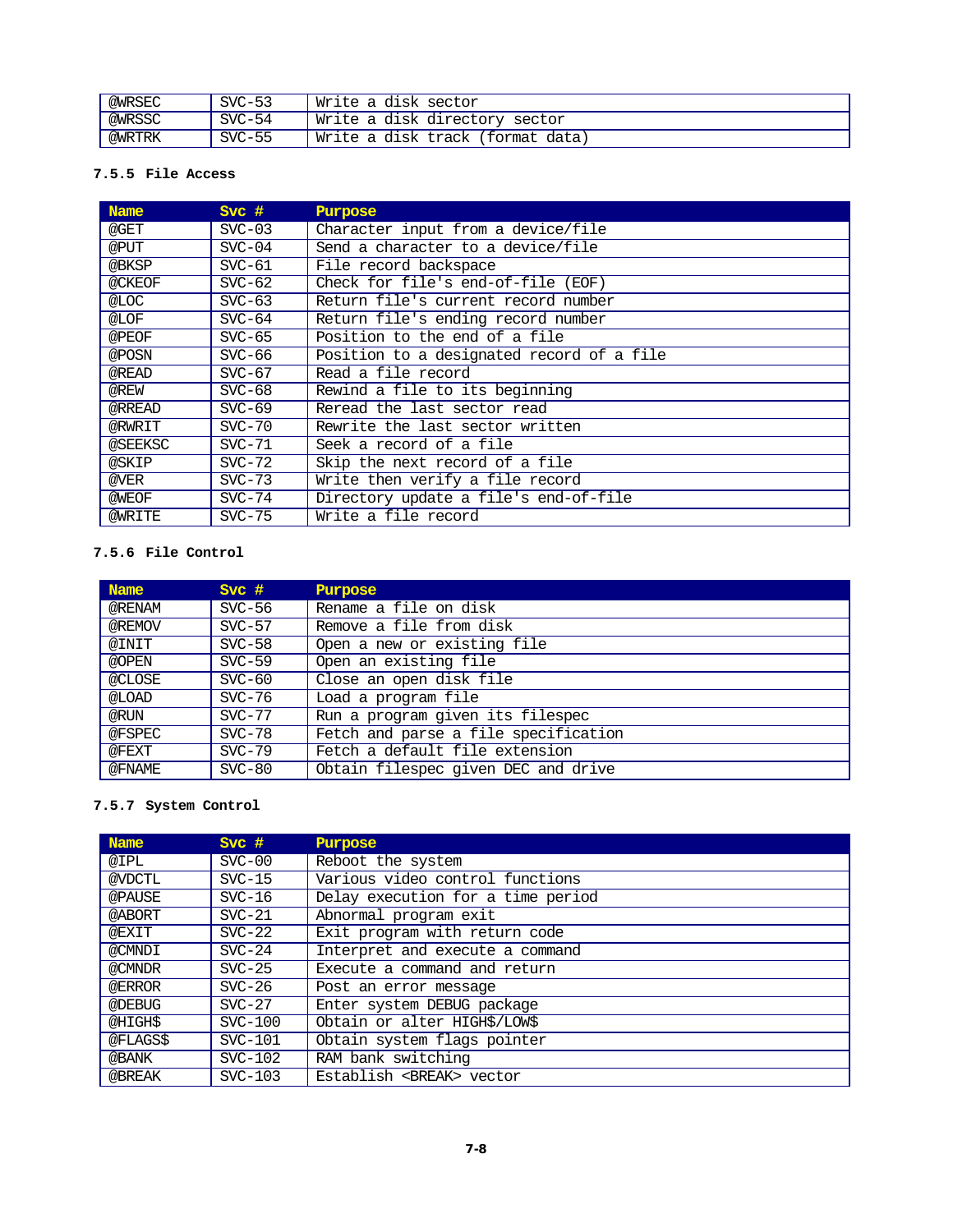| -----<br>. @CF<br><b>GRKC</b> | 106<br><b>SVC</b><br><u>—</u>                                              | Check<br><b>BREAK</b><br>∙n<br>$r$ nooro<br>، ۲٫۶۱–<br>wudi<br>∸∽<br>. <u>.</u><br>◡ |
|-------------------------------|----------------------------------------------------------------------------|--------------------------------------------------------------------------------------|
| @CLS                          | $\sim$ $\sim$ $\sim$<br>SVC<br>. .<br><u>—</u><br>.U.<br>. .<br>. .<br>. . | $T$ .<br>the<br>GOTAAN<br>Clear<br>1 dec<br>SULCCII<br>__<br>_____                   |

# **7.5.8 System Data**

| <b>Name</b> | $Svc$ #   | Purpose                                    |
|-------------|-----------|--------------------------------------------|
| @VDCTL      | $SVC-15$  | Obtain the video cursor position           |
| @DATE       | $SVC-18$  | Obtain system date                         |
| @TIME       | $SVC-19$  | Obtain the system time                     |
| @CKDRV      | $SVC-33$  | Check disk drive availability $(x \log x)$ |
| @DODIR      | $SVC-34$  | Obtain or display directory data           |
| @RAMDIR     | $SVC-35$  | Obtain directory information               |
| @GTDCT      | $SVC-81$  | Obtain DCT pointer given drive             |
| @GTDCB      | $SVC-82$  | Obtain DCB pointer given devspec           |
| @GTMOD      | $SVC-83$  | Obtain entry point given module name       |
| @RDSSC      | $SVC-85$  | Read a disk's directory sector             |
| @DIRRD      | $SVC-87$  | Read a DEC's directory record              |
| @DIRWR      | $SVC-88$  | Write a DEC's directory record             |
| @HIGH\$     | $SVC-100$ | Obtain or alter HIGH\$/LOW\$               |
| @FLAGS\$    | $SVC-101$ | Obtain system flags pointer                |

# **7.5.9 Task Process Control**

| <b>Name</b> | $Svc$ #  | Purpose                                    |
|-------------|----------|--------------------------------------------|
| @CKTSK      | $SVC-28$ | Check task slot availability               |
| @ADTSK      | $SVC-29$ | Add a task process                         |
| @RMTSK      | $SVC-30$ | Remove a task assignment                   |
| @RPTSK      | $SVC-31$ | Replace a task assignment during execution |
| @KLTSK      | $SVC-32$ | Remove task assignment during execution    |

# **7.5.10 Miscellaneous**

| Name   | Svc#     | Purpose                            |
|--------|----------|------------------------------------|
| @WHERE | $SVC-07$ | Resolve run-time address           |
| @PARAM | $SVC-17$ | Parse a command line of parameters |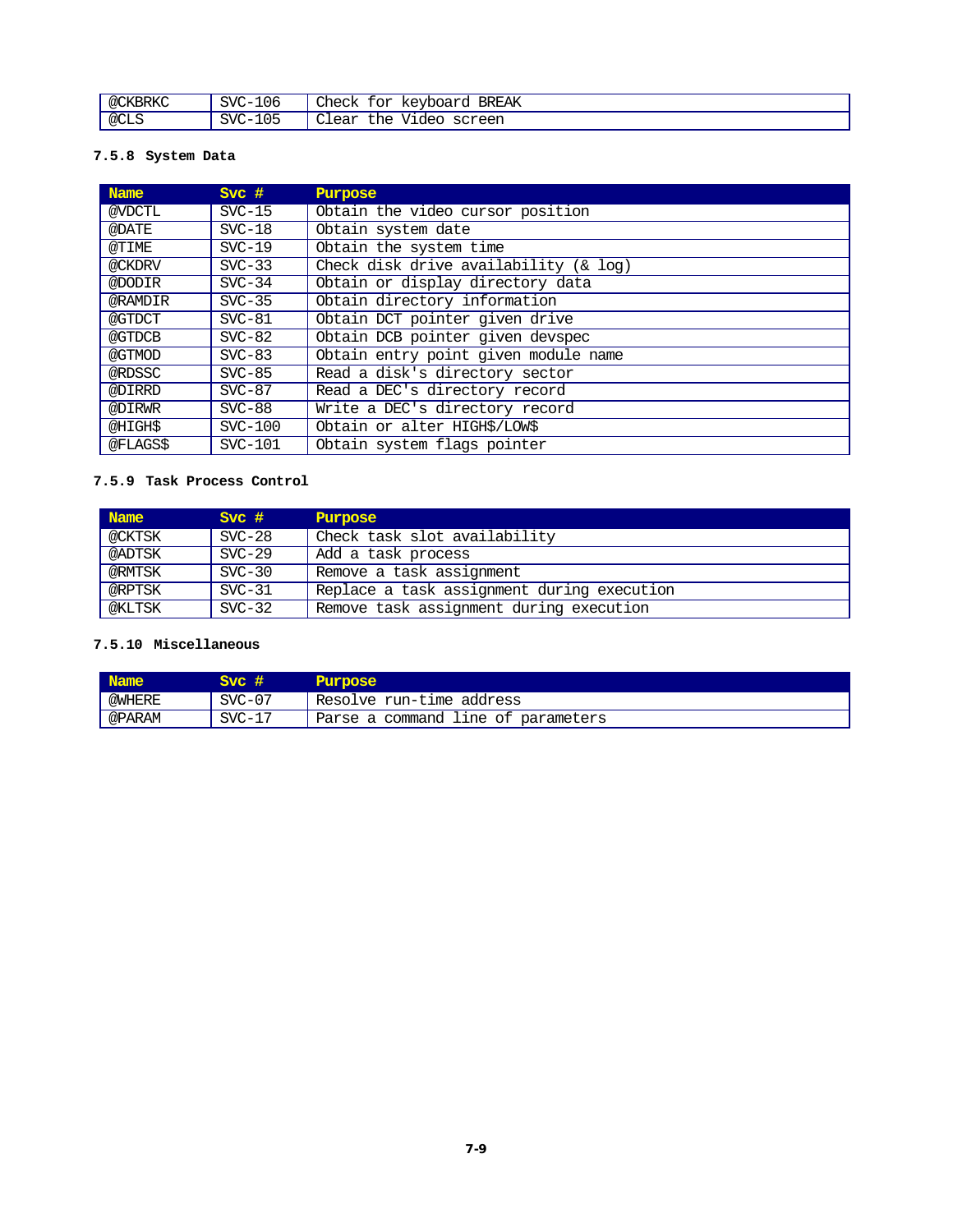# **7.6 SUPERVISOR CALL DETAILS**

#### **7.6.1 @ABORT SVC-21**

This SVC will cause an abnormal program exit and return to DOS. Any JCL execution in progress will cease. @ABORT functions by loading the HL register pair with a value of X'FFFF' and passing control to @EXIT.

**Registers Affected**: Not applicable.

#### **7.6.2 @ADTSK SVC-29**

This SVC will add an interrupt level task pointed to by your Task Control Block (TCB) to the real time clock task processor Task Control Block Vector Table. The task slot can be 0-11; however, some slots are already assigned to certain functions in the DOS. The SVC, @CKTSK, can be used to test for slot availability. Slot assignments 0-7 are low priority tasks, slots 8-10 are medium priority tasks, and slot 11 is a high priority task. Note: The TCB is a pointer to a word of RAM containing the address of the task driver entry point and not to the location of your task driver. Detailed interfacing on background tasks is in Chapter 8, the Appendix, on TASK PROCESSOR.

#### **Registers Affected**: AF, HL.

#### **Entry**

DE Pointer to your Task Control Block (TCB). C Contains the task slot assignment number.

# **7.6.3 @BANK SVC-102**

This SVC deals with memory bank use. The top half of the first 64K block is bank 0, and the second 64K is banks 1 and 2. DOS supports a total of 8 memory banks of 32K each (numbered 0-7). See Chapter 8, the Appendix, on BANK SWITCHING for programming details and illustrations. Internally, the DOS makes use of three storage bytes: the BAR contains the bit-image of Bank Available RAM; the BUR contains the bit-image of Bank Used RAM; and LBANK\$ contains the number  $(0-7)$  of the currently resident bank. These storage areas are not directly accessible to the programmer but are referenced through the SVC functions. In the interfacing register protocol identified below, register-B passes a function code.

**Registers Affected**: AF, BC, [HL if a transfer is requested].

#### **Bank Request [optional transfer]**

#### **Entry:**

#### B 0

- C Bank number (0-7). Optionally set bit-7 to transfer to the address specified in register pair HL.
- HL Optional address to transfer to in the new bank. This option is selected by setting bit-7 of register-C.

#### **Exit:**

- B Returns a 0.
- C Returns the previously resident bank number  $(0-7)$ . If a transfer has been specified (via bit-7 set), bit-7 will remain set.
- A Returns any error code if NZ condition.<br>NZ Rank not there
- Bank not there.

# **Bank Release**

#### **Entry:**

- B 1; Reset bank in C.<br>C Bank number.
- C Bank number.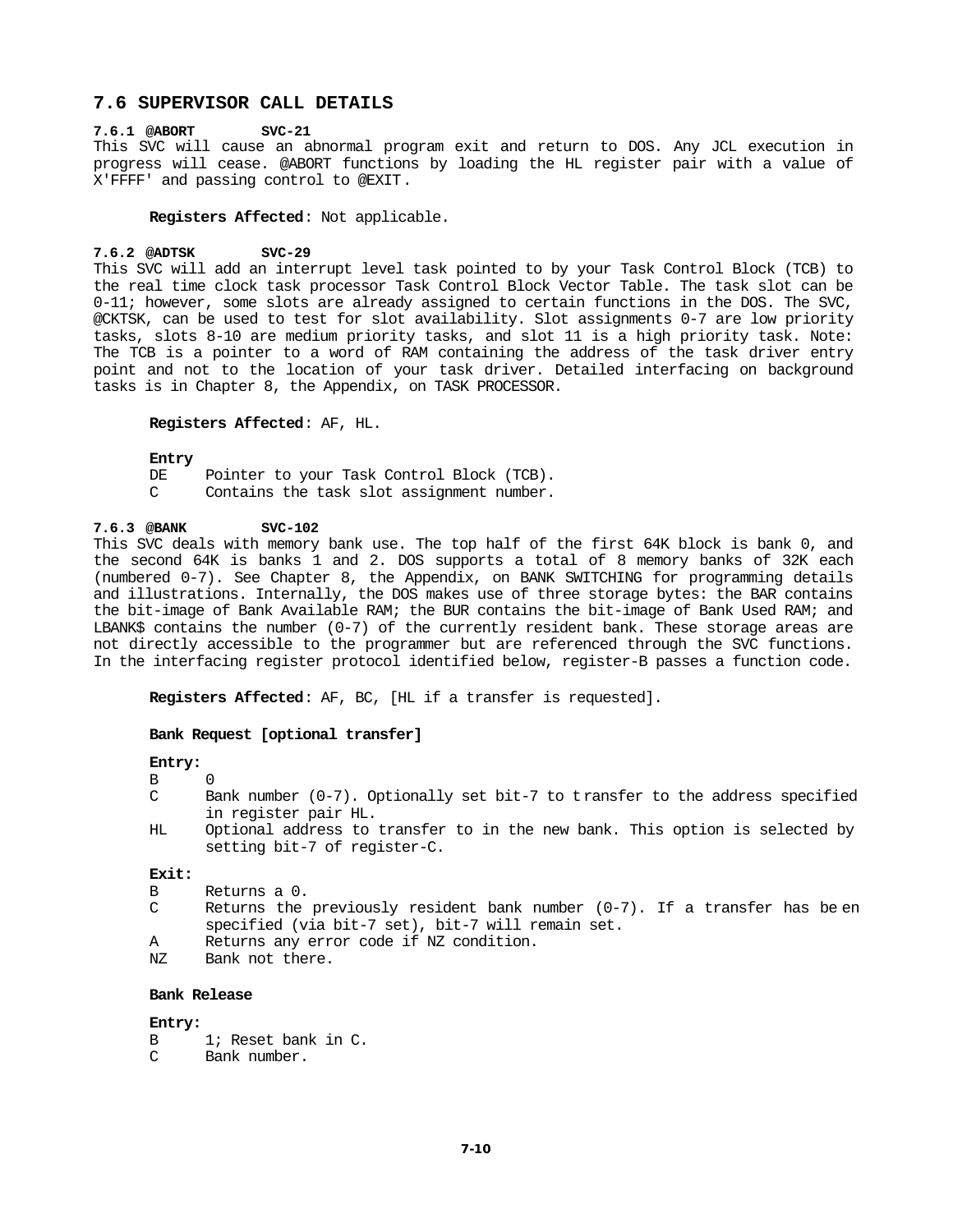#### **Bank Availability Test**

#### **Entry:**

B 2; Test if bank C in use.<br>C Bank number. Bank number.

# **Exit:**

In use.

### **Bank Reservation Request**

## **Entry:**

B 3; Set bank in C.<br>C Bank number. Bank number.

#### **Exit:**

NZ Already in use.

# **What Bank is Resident**

#### **Entry:**

B 4; Return current installed bank.

# **Exit:**

A Returns the bank number (0-7) of the currrently resident bank.

**Note:** The coding of the @BANK routine will not return an error if you try to reset a Bank Used RAM (BUR) that is "in-use" because it is not installed. The way in which bank-reset should be performed is to know which one you were using and made in-use. Note that even though @BANK permits you to reset a nonexistant bank, if you try to enable it, you will get an error since the enabling routine will not permit the selection of a bank not installed.

# **7.6.4 @BKSP SVC-61**

This SVC will perform a backspace of one logical record in the referenced file.

# **Registers Affected**: AF.

#### **Entry:**

DE A pointer to the FCB of the file to backspace.

# **Exit:**

- A Error return code.
- Z Set if the operation was successful.

## **7.6.5 @BREAK SVC-103**

This SVC is used to establish or reset a <BREAK> key vector. The <BREAK> condition is observed as a background interrupt task. Once activated, a <BREAK> will pass control to your vectored routine providing the current program counter is above the resident DOS and below HIGH\$.

# **Registers Affected**: AF.

#### **Entry:**

HL Address of your break vector. X'0000' to restore to system break handler.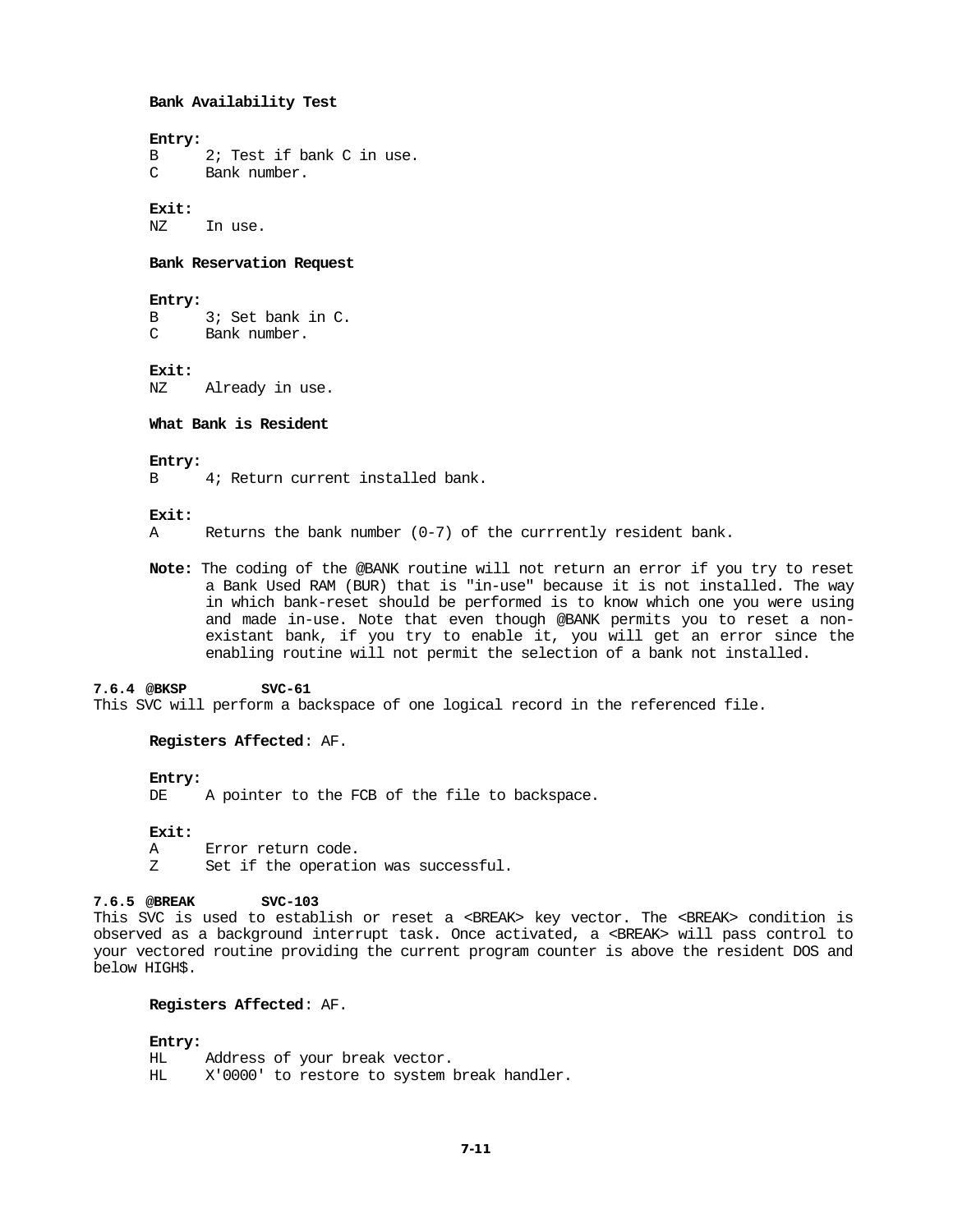**Note:** @EXIT in SYS1 automatically restores BREAK to the system handler. This is not done for @CMNDR. Also, don't forget that if DEBUG is enabled, then entry to DEBUG takes precedence over the BREAK (of course, even though DEBUG has been enabled, if you only have EXEC access, DEBUG is effectively disabled).

Your break handling routine will need to debounce the BREAK key and obviously deal with the stack pointer (since the stack could be anywhere depending on when and where the break was detected). Something of the following is suitable:

| F.NTRY       | ת ד     |                    | (STKSAV), SP ; Save the stack pointer |
|--------------|---------|--------------------|---------------------------------------|
|              | PUSH    | HL                 |                                       |
|              | LD      | HL, MYBRK          | Point to your BREAK handler           |
|              | @@BREAK |                    | Set up "MYBRK" as break entry         |
|              | ٠       |                    |                                       |
|              | ٠       |                    |                                       |
| <b>MYBRK</b> | DТ      |                    | ;Don't permit further BREAKs          |
|              | LD      | <b>B.80H</b>       | <i>N</i> ait for fingers to get off   |
|              | @@PAUSE |                    | ; of the BREAK key                    |
|              | LD      | $SP, S-S$          | $iP/u$ the orig stack pointer         |
| STKSAV       | EOU     | $S-2$              |                                       |
|              | ЕT      |                    | ;Interrupts back on                   |
|              |         | what ever you want |                                       |
|              | RET     |                    | ;To what invoked the program          |

# **7.6.6 @CHNIO SVC-20**

This SVC is used to pass control to the next module in a device chain. Its use is restricted to device filters. Detailed information on the use of @CHNIO will be found in chapter 3, DEVICE INPUT/OUTPUT INTERFACING.

**Registers Affected**: Depends on the filter modules chained.

#### **Entry:**

- IX Contains a pointer to the Device Control Block assigned to the filter module. This is recovered from the MODDCB field located in the module header. Note: IX should be saved before loading and restored upon return from @CHNIO.
- B Contains the I/O direction code (GET=1, PUT=2, CTL=4).
- C Contains the output character for PUT or GET.

# **7.6.7 @CKBRKC SVC-106**

This SVC was installed effective release 6.2.0. It checks to see if the BREAK key has been pressed. It also clears the BREAK bit of the KFLAG\$ if a break condition is detected.

# **Registers Affected**: AF.

#### **Exit:**

- Z BREAK was not detected.
- NZ BREAK was detected. SVC returns only when BREAK is released.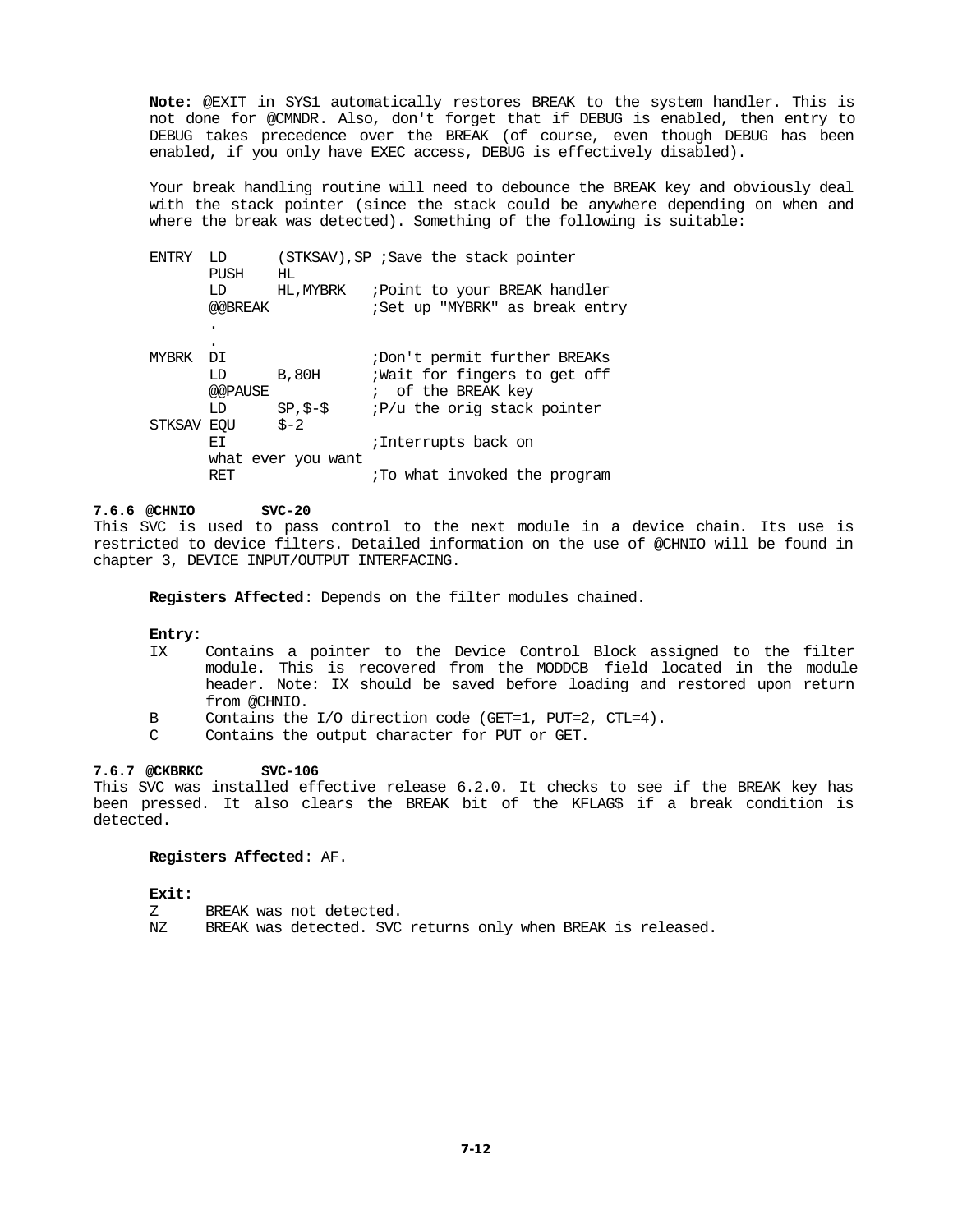# **7.6.8 @CKDRV SVC-33**

This routine will check a drive reference to ensure that the drive is in the system and a formatted diskette is in place. It will also "log" the disk as far as density, number of sides, and directory cylinder so that the Drive Control Table information is correct.

# **Registers Affected**: AF.

#### **Entry:**

C Logical drive number

#### **Exit:**

- Z If drive is ready.
- NZ If drive is not ready
- A Indeterminate and irrelevant.<br>CF Set if disk is write protecte
- Set if disk is write protected.

## **@CKEOF SVC-62**

This SVC will check for the end-of-file at the current logical record number.

#### **Registers Affected**: AF.

#### **Entry:**

DE A pointer to the FCB for the file to check.

## **Exit:**

A Error return code. If not X'1C', then some other error has been encountered. It is necessary to get NZ and A=X'1C' for the proper EOF indication. Z Set if not at the end of file and no error is encountered.

#### **7.6.9 @CKTSK SVC-28**

This SVC will check if the referenced task slot (0-11) is available for use. See Chapter 8, the Appendix, on TASK PROCESSOR for further details.

#### **Registers Affected**: AF, HL.

#### **Entry:**

 $C \Rightarrow$  The task slot number  $(0-11)$ .

#### **Exit:**

Z Indicates that the task slot is available. NZ Indicates that the task slot is in use.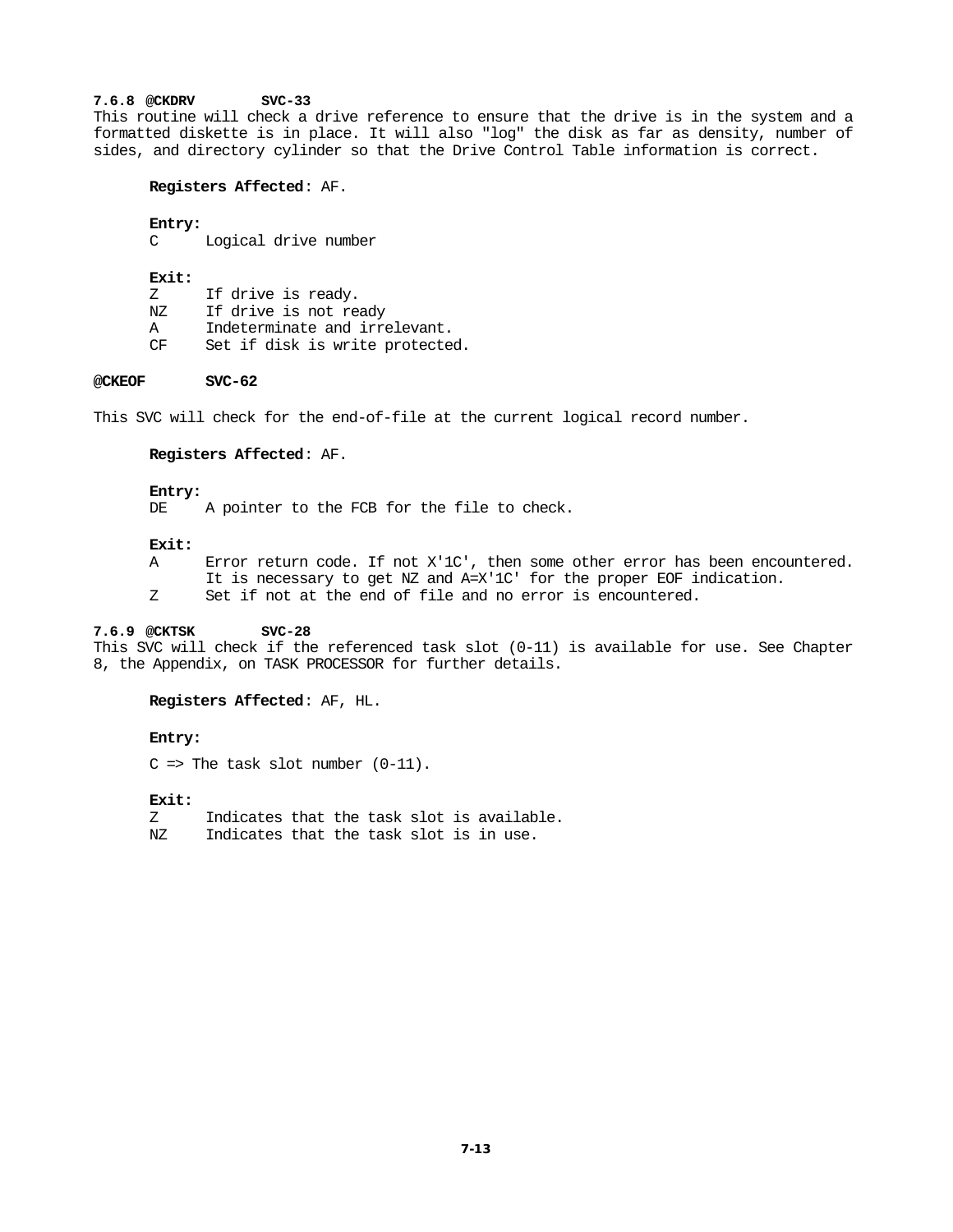#### **7.6.10 @CLOSE SVC-60**

This SVC will close a file or device. If a file is closed, the directory is updated which is essential. All files that have been opened with UPDATE access or greater must be closed.

# **Registers Affected**: AF.

#### **Entry:**

DE A pointer to your File or Device Control Block.

#### **Exit:**

- A Will contain any error return code.
- Z Set if no error was encountered.

# **7.6.11 @CLS SVC-105**

This SVC was installed in release 6.2.0. It will clear the video screen via an @DSP of HOME and CLEAR-TO-END-OF-FRAME.

#### **Registers Affected**: AF

#### **Exit:**

- Z Set if no error was encountered, otherwise reset (i .e. NZ).
- A Contains the error code under an NZ condition.

#### **7.6.12 @CMNDI SVC-24**

This SVC passes control to the command interpreter. Your command string will be invoked just as if it was entered in response to a "DOS Ready".

# **Registers Affected**: Not applicable..

#### **Entry:**

HL A pointer to the start of a line buffer containing your command string terminated with an <ENTER> (X'0D'). Only the first 79 characters of your command string will be used.

# **7.6.13 @CMNDR SVC-25**

This SVC will execute a command similarly to @CMNDI; however, upon completion of the command, control will be returned to the address following the @CMNDR invocation. It is necessary for all executing commands to maintain the stack pointer and exit via an RET instruction after loading HL with the return code. It is possible to limit the execution to DOS LIBrary commands by setting bit-4 of the CFLAG\$ (see @FLAGS SVC).

**Registers Affected**: Dependent on command executed.

#### **Entry:**

HL A pointer to the start of a line buffer containing your com mand string terminated with an <ENTER> (X'0D'). Only the first 79 characters of your command string will be used.

#### **Exit:**

HL Will contain the return code of the executing command.

#### **7.6.14 @CTL SVC-05**

This SVC will output a control byte to a logical device. If a device control block is referenced, the TYPE byte must permit CTL operation. The file access routines will ignore @CTL requests and provide a "no error" return code. Control protocol is very unique to each device. See chapter 3, DEVICE INPUT/OUTPUT INTERFACING, for additional information.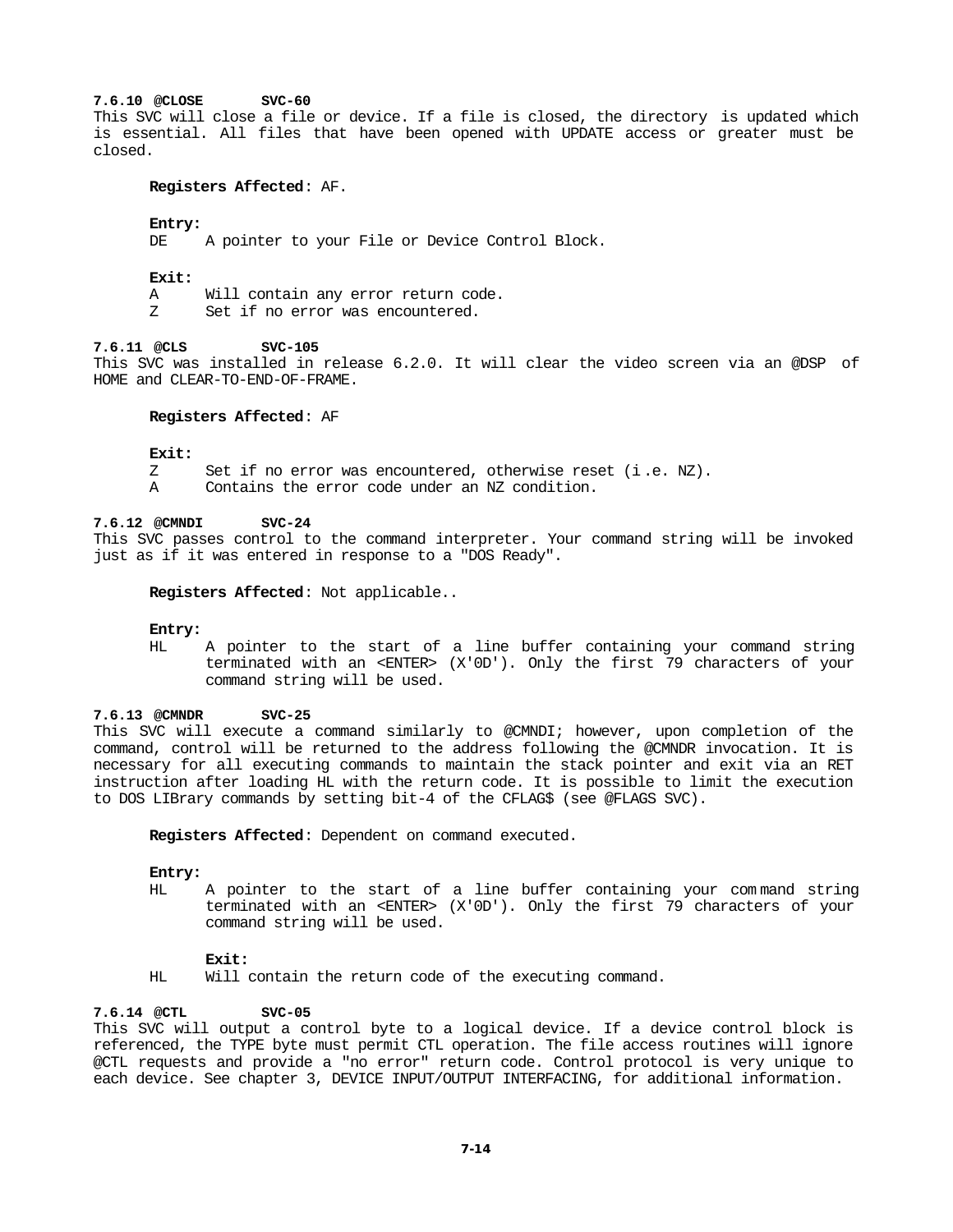# **Registers Affected**: AF.

#### **Entry:**

DE A pointer to the DCB or FCB to control output.<br>C Byte to output. Byte to output.

# **7.6.15 @DATE SVC-18**

Get today's date in display format (XX/XX/XX). The SVC can also be used to obtain the address of the binary storage for the system date. This may be useful for hardware clock add-ons.

#### **Registers Affected**: AF, BC, DE.

#### **Entry:**

HL Buffer area to receive date string.

#### **Exit:**

DE Returns a pointer to the 5-byte binary date storage:  $DATA = year in excess 1900;$  $DATA = day (1-31);$  $DATA = month (1-12);$  $\texttt{DATE+3}$  = bits 0-7 of the year's day; DATE+4 = holds bit-8 of the year's day in bit-0, the day of the week  $(1-7)$ in bits 1-3, and bit-7 is set for a leap year.

# **7.6.16 @DCINIT SVC-42**

This SVC passes a function 2 to a disk driver. It is commonly used for disk controller initializing. See chapter 4 for additional information.

**Registers Affected**: AF [Note: DOS saves BC, IY; drivers should save any other registers they use].

#### **Entry:**

C Logical drive number (0-7).

#### **Exit:**

A Error return code, if any.

Z Set if the operation was successful.

# **7.6.17 @DCRES SVC-43**

This SVC passes a function 3 to a disk driver. It is commonly used for disk controller resetting. See chapter 4 for additional information.

**Registers Affected**: AF [Note: DOS saves BC, IY; drivers should save any other registers they use].

# **Entry:**<br>C

Logical drive number  $(0-7)$ .

#### **Exit:**

- A Error return code, if any.
- Z Set if the operation was successful.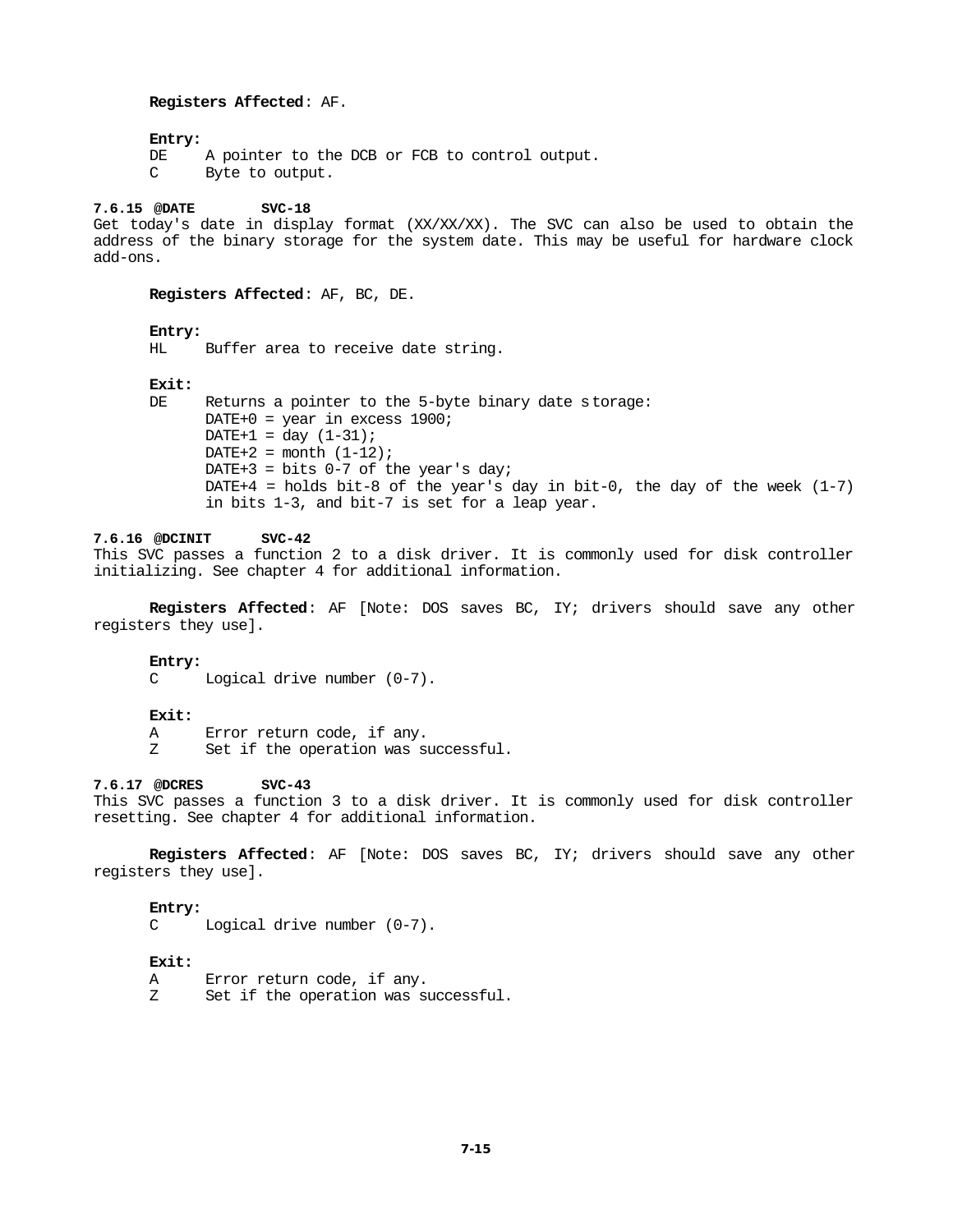# **7.6.18 @DCSTAT SVC-40**

This SVC passes a function 0 to a disk driver. It is commonly used for testing the status of a logical drive. A disk driver should return with no error on function 0. Thus, if a particular drive is disabled, the system will return an error-32 to the calling program. Chapter 4 has more information.

**Registers Affected**: AF [Note: DOS saves BC, IY; drivers should save any other registers they use].

#### **Entry:**

C Logical drive number (0-7).

#### **Exit:**

A Error return code, if any.

Z Set if the operation was successful.

### **7.6.19 @DEBUG SVC-27**

This SVC will force the system to enter the DEBUGging package.

**Registers Affected**: None except those changed by the user.

#### **7.6.20 @DECHEX SVC-96**

This SVC performs the conversion of a decimal string of digits <0-9> to their binary value in a 16-bit field. Overflow is not trapped. The conversion stops on the first digit found not to be in the range <0-9>. The linkage is:

# **Registers Affected**: AF, BC, HL.

#### **Entry:**

HL => A pointer to your decimal string.

#### **Exit:**

BC Returns the resultant 16-bit binary value of "string". HL Points to 1st non-decimal digit. Z-flag is indeterminate

# **7.6.21 @DIRRD SVC-87**

This SVC will read a directory sector containing the directory entry for a specified Directory Entry Code (DEC). The sector will be written to the system buffer, SBUFF\$, and the register pair HL will point to the first byte of the directory entry specified by the DEC. Note that this is a method to recover the page address of the system's buffer by keeping register-H after an @DIRRD invocation. See the sections on HASH INDEX TABLE and DIRECTORY RECORD FORMAT for additional information.

#### **Registers Affected**: AF, HL.

#### **Entry:**

- B Directory Entry Code of the file.
- C Logical drive number (0-7).

## **Exit:**

- HL Points to the DEC's directory entry.
- A Error return code, if any.
- Z Set if no error is encountered.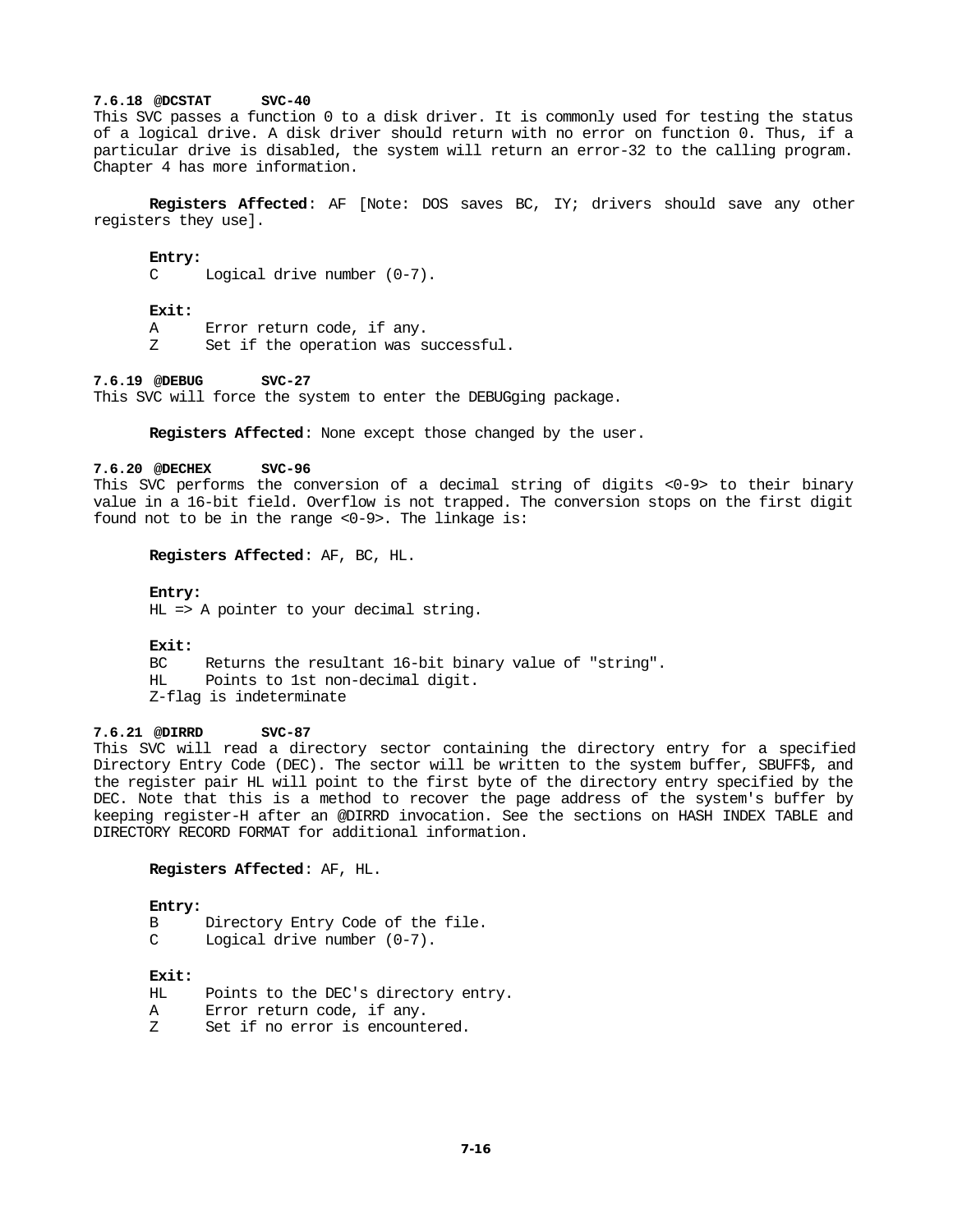#### **7.6.22 @DIRWR SVC-88**

This SVC will write the system buffer, SBUFF\$, back to the disk directory sector that contains the directory entry of the DEC specified in the calling linkage. See the sections on HASH INDEX TABLE and DIRECTORY RECORD FORMAT for additional information.

# **Registers Affected**: AF, HL.

#### **Entry:**

- B Directory Entry Code of the file.
- C Logical drive number (0-7).

#### **Exit:**

- A Error return code, if any.
- Z set if no error.

# **7.6.23 @DIV16 SVC-94**

This SVC will perform a division of a 16-bit unsigned integer by an 8-bit unsigned integer.

## **Registers Affected**: AF, HL.

**Entry:**

 $H<sub>L</sub>$  Should contain the dividend value. Should contain the divisor value.

#### **Exit:**

- HL Returns the resultant value.
- A Returns the remainder value.

**7.6.24 @DIV8 SVC-93** This SVC performs an 8-bit unsigned integer divide.

# **Registers Affected**: AF, E.

# **Entry:**

E Should contain the dividend value.<br>C Should contain the divisor value. Should contain the divisor value.

## **Exit:**

A Returns the resultant value.<br>R. Returns the remainder value. Returns the remainder value.

#### **7.6.25 @DODIR SVC-34**

This SVC will capture selected directory information for the logical drive referenced in the SVC's invocation and either pass the information to your designated buffer or display formatted information on the \*DO device. A function number is passed in register B to control the desired output.

# **Registers Affected**: AF.

# **Display Filespecs**

# **Entry:**

- B 0; Function to display the directory of visible files to \*DO.<br>C The logical drive number  $(0-7)$  of the selection.
- The logical drive number  $(0-7)$  of the selection.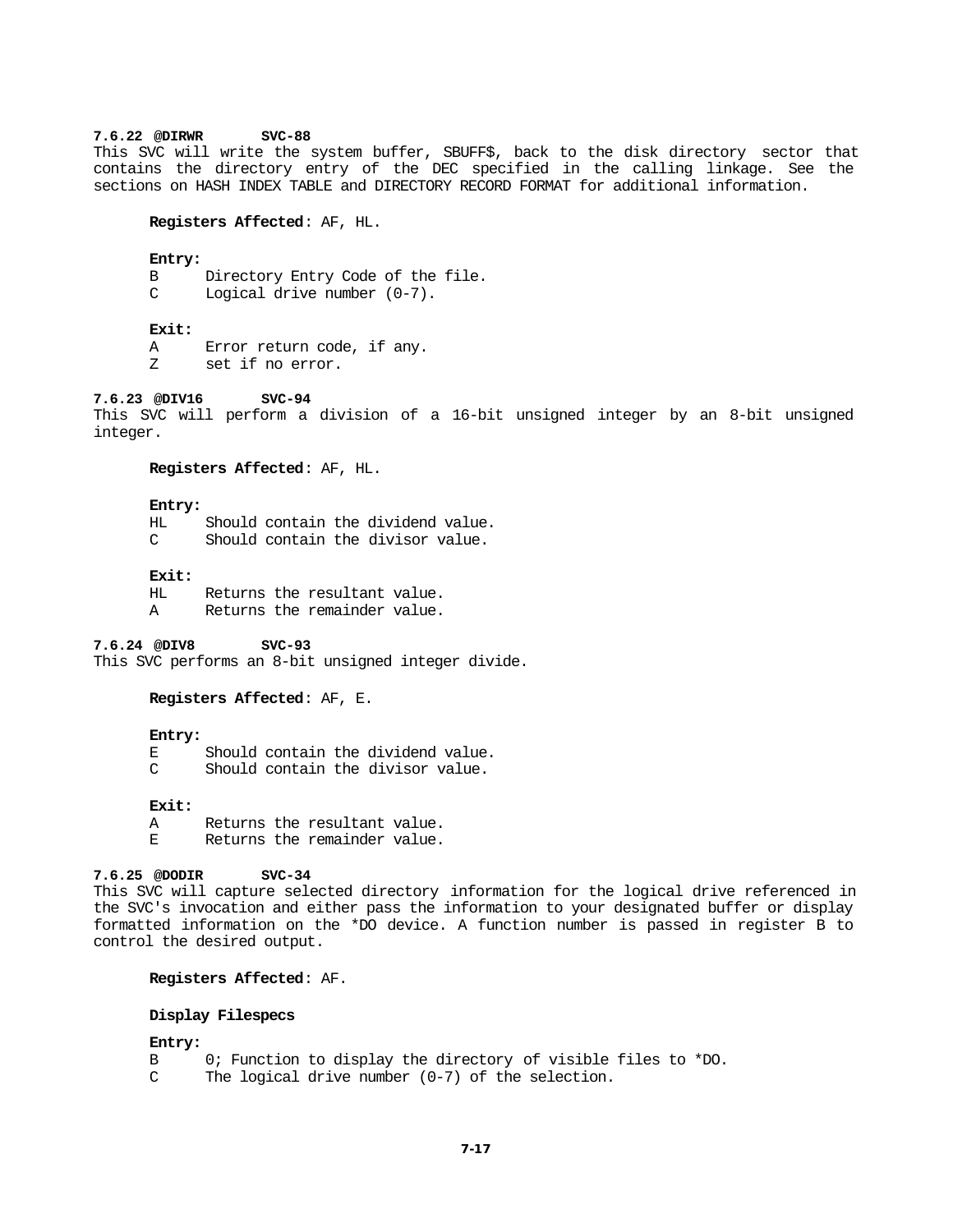# **Directory to Buffer**

# **Entry:**

- B 1; Function to stuff your buffer with directory information.
- C The logical drive number (0-7) of the selection.
- HL A pointer to your buffer. The data returned by @DODIR is the first 16-bytes of each directory record followed by the ERN. The buffer will be terminated by an X'FF'.

# **Display Filespecs Matching EXT**

# **Entry:**

- B 2; Function to display the directory of visible files to \*DO. The display is limited to files matching the given extension.
- C The logical drive number (0-7) of the selection.
- HL A pointer to a 3-character file extension. The use of a dollar sign in any position represents a global match.

# **Directory Matching EXT to Buffer**

# **Entry:**

- B 3; Function to stuff your buffer with directory information. The data is limited to files matching the given extension.
- C The logical drive number (0-7) of the selection.
- HL A pointer to your buffer. This pointer is also interpreted to be a pointer to a 3-character file extension. The use of a dollar sign in any position represents a global match. Note that this function implies that the start of your buffer is stuffed with the file extension to be matched.

#### **Obtain Free Space**

# **Entry:**

- B 4; Function to stuff your buffer with free space information. The information passed will be DISK NAME and DISK DATE in positions 1-16; total space on the disk (in K) in positions  $17-18$ ; and FREE SPACE available (in K) in positions 19-20.
- C The logical drive number (0-7) of the selection.
- HL A pointer to your buffer.

# **7.6.26 @DSP SVC-02**

This SVC will output a byte to the video display devspec \*DO.

**Registers Affected**: AF, DE.

# **Entry:**

C Byte to display

# **Exit:**

- Z Set if no error was encountered, otherwise reset (i.e. NZ). A Contains the error code under an NZ condition.
-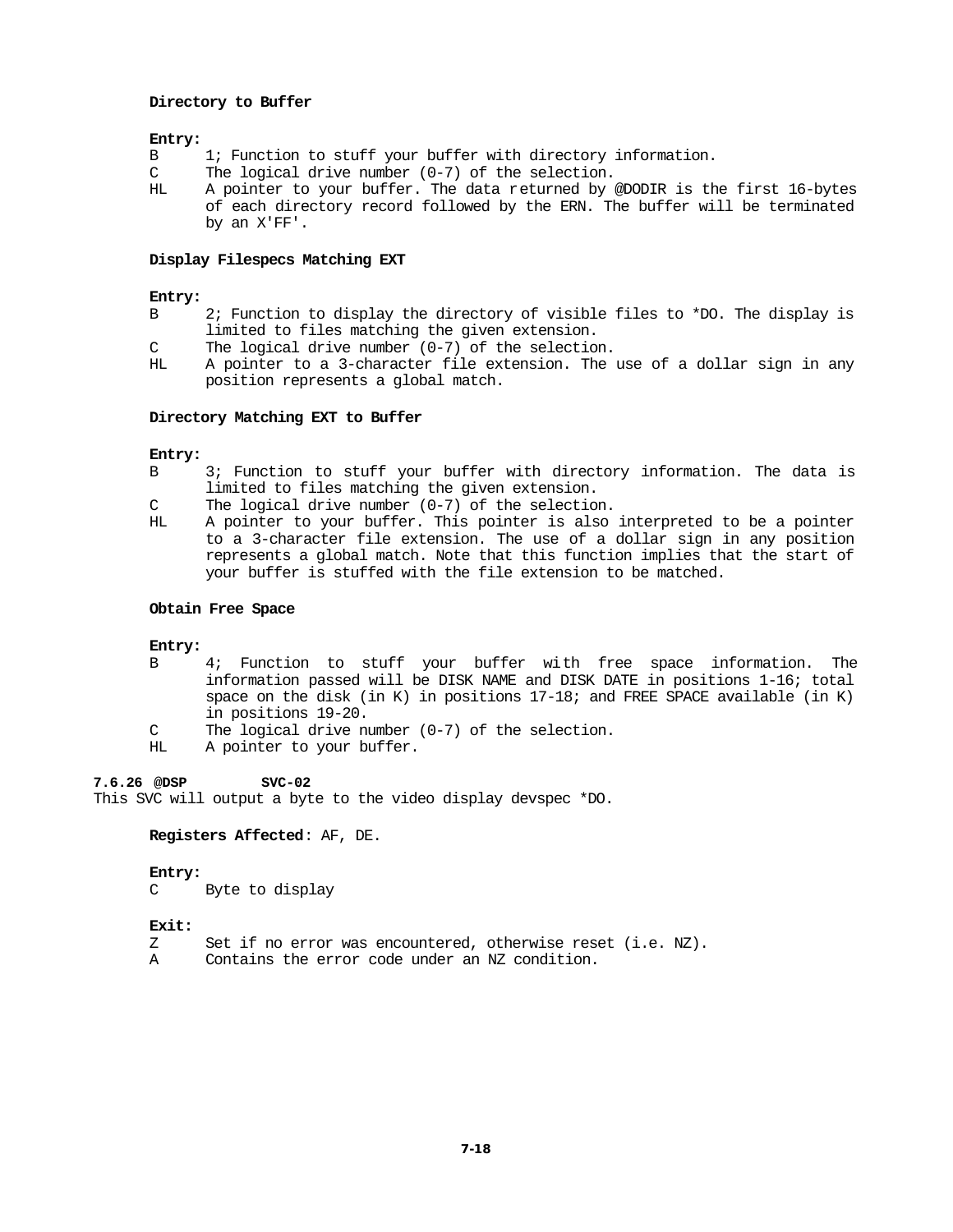# **7.6.27 @DSPLY SVC-10**

This SVC will display a message line to the \*DO device. The line must be terminated with either an <ENTER> (X'0D') or an ETX (X'03'). If an ETX terminates the line, the cursor will be positioned immediately after the last character displayed.

### **Registers Affected**: AF, DE.

#### **Entry:**

HL points to the 1st byte of your message.

#### **7.6.28 @ERROR SVC-26**

This SVC will provide an entry to post an error message. @ERROR will normally terminate to the @ABORT SVC. If bit 7 of the error register is SET, the error message will be displayed and return will be made to the calling program. If bit 6 of the error register is reset, the complete error information shown below is displayed. If bit 6 is set, then only the "Error message string" [see Chapter 8, the Appendix, Error Message Dictionary] is displayed.

**Registers Affected**: AF [Note: not applicable if @ABORT option].

#### **Entry:**

C Error number with bits 6 and 7 optionally set.

DE Optional string buffer pointer used with CFLAG option.

It is possible to have @ERROR return the message string associated with the error by setting bit-7 of the CFLAG\$ (see SVC-101). This can be useful if you want to control the positioning of the message. Also, in the case of compilers and interpreters, it can be useful to use this option as a means of providing greater flexibility to the application program.

\*\*\* Error code = xx, Returns to X'dddd' <filespec, devicespec, or open FCB/DCB status> Last SVC = nnn, Returned to X'rrrr'

# **7.6.29 @EXIT SVC-22**

This is the normal SVC to perform a program exit and return to DOS. Alternatively, if your program maintains the integrity of the stack pointer, then a simple RET instruction will return to the system.

**Registers Affected**: Not applicable.

#### **Entry:**

HL Must be loaded with the return code (0 = no error).

#### **7.6.30 @FEXT SVC-79**

This SVC will set up a default file extension in the FCB if the file specification entered contains no extension.

# **Registers Affected**: AF.

#### **Entry:**

- DE A pointer to the File Control Block.
- HL Pointer to the 3-character default extension which must be stored in upper case.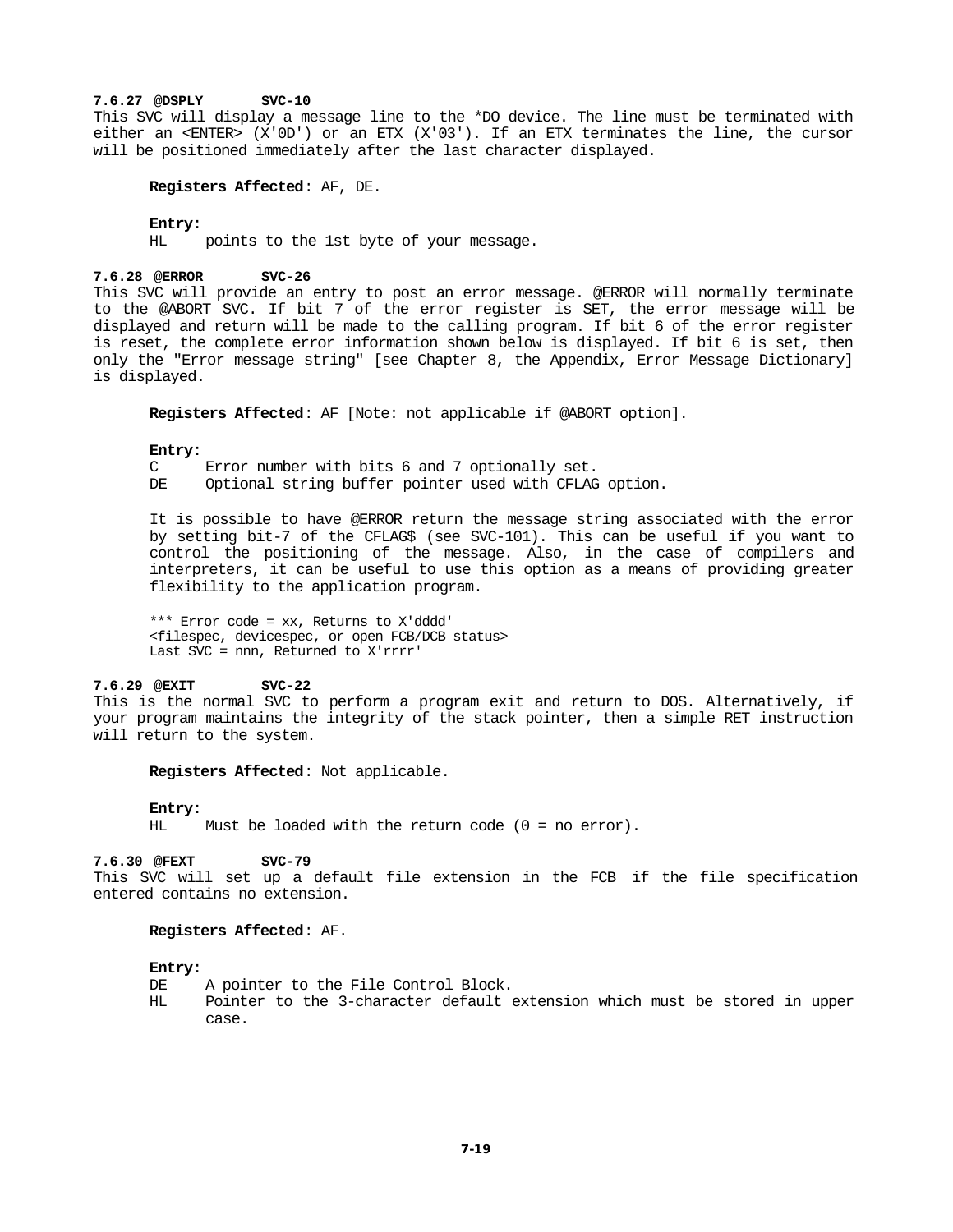# **7.6.31 @FLAGS\$ SVC-101**

This SVC will return a pointer to the base of the flags table. The pointer is returned in register IY. The flag table is a table of 26 flags lettered A-Z. Certain additional system variables are indexed relative to this pointer. Once the pointer is obtained, each flag may be referenced relative to IY. For instance, if the SFLAG\$ is needed, use "IY+'S'-'A'" to reference the storage address of the flag. The following presents the flag assignments available to the programmer:

## **Registers Affected**: AF, IY.

#### **Exit:**

IY Returns the pointer to the base of the flag table.

#### **AFLAG\$**

This "allocation" flag contains the starting cylinder number that is used by the system's file space allocation routine when searching for free space on disk media. The system defaults this value to cylinder 1.

#### **CFLAG\$**

- Bit 0 If set, then the system will not permit the change of HIGH\$ via SVC -100. This flag is reset by @EXIT and @CMNDI. This function is useful for applications invoking system resources via @CMNDR while still wanting control of the entire memory region through HIGH\$.
- Bit 1 If set, @CMNDR is executing. This flag is reset by @EXIT and @CMNDI. Note that once an @CMNDR invocation is performed, the flag cannot be reset by the system until "exit" of the application has been made via @EXIT or @CMNDI.
- Bit 2 If set, it indicates that the command interpreter in SYS1 is requesting the line input from the keyboard. This condition is important for keyboard filters that may change the resident system overlay. If SYS1 is resident and overwritten when bit-2 is set, you will crash the DOS upon passing control back to the keyboard driver unless SYS1 is restored.
- Bit 3 If set, then the system is requesting execution from either the "SET" or "SYSTEM (DRIVER=" commands. This bit should be tested by drivers or filters upon installation to ensure that they are being installed by the proper system command rather than just by RUN or execution.
- Bit 4 If set, then the @CMNDR SVC will only execute system LIB commands. Bear in mind that "RUN" will be invokable which could then be used to override the limitation.
- Bit 5 If set, the SYSGEN library command will be inhibited. This may be useful to inhibit application environments from altering the boot initialization configuration.
- Bit 6 If set, then @ERROR will not display any error message. This can be used to inhibit the posting of error messages by programs invoked from @CMNDR.
- Bit 7 If set, then @ERROR will pass the error message to the buffer pointed to by register pair DE. See @ERROR for more data.

# **DFLAG\$**

- Bit 0 Set to "1" if SPOOL is active
- Bit 1 Set to "1" if TYPE AHEAD is to be active. Type-ahead can betoggled on/off via this bit.
- Bit 2 If set, it indicates VERIFY (ON) has been set.
- Bit 3 If set, it indicates that SYSTEM (SMOOTH) is active.
- Bit 4 If set, then MemDisk is active.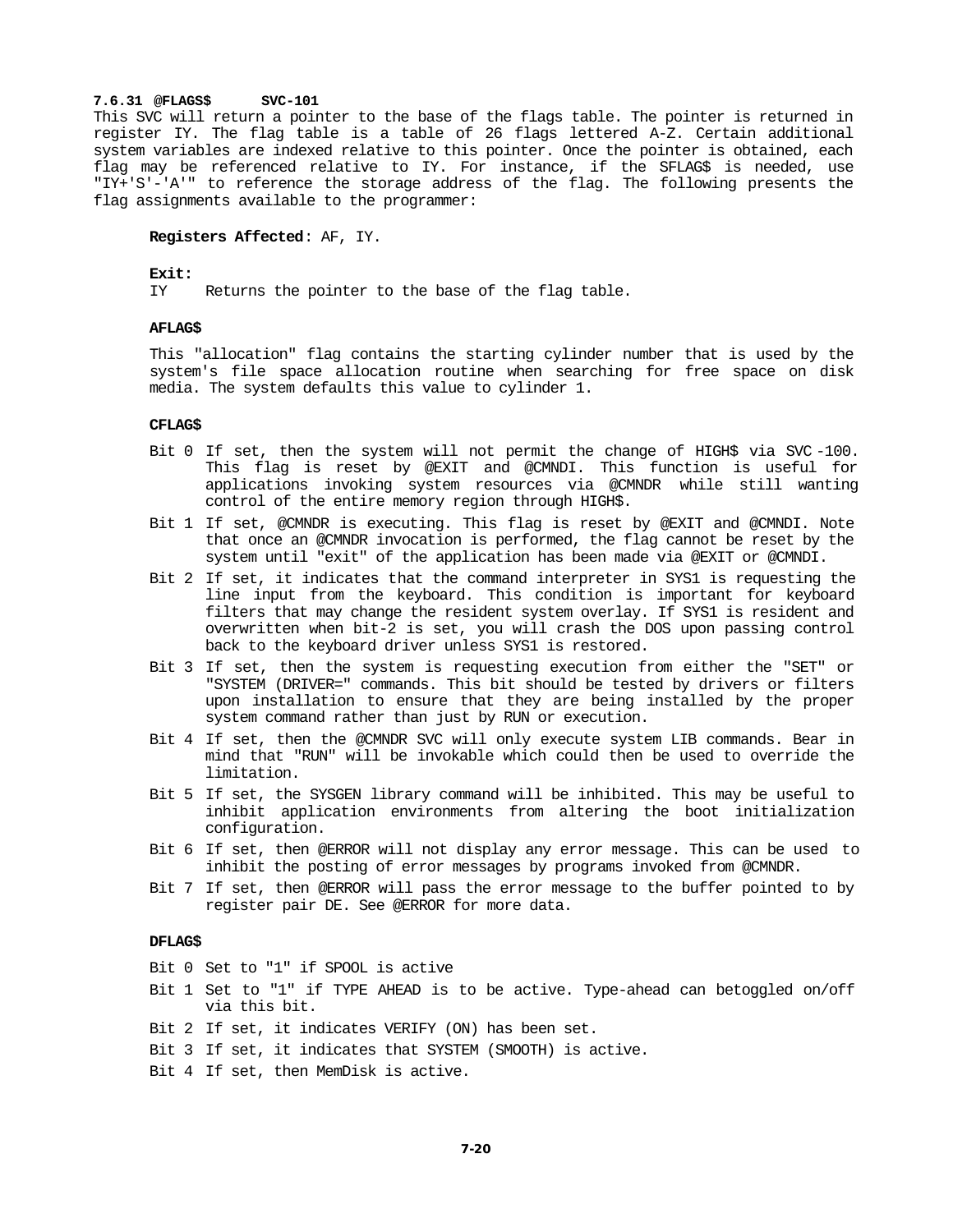Bit 5 If set, it indicates that FORMS is active. Bit 6 If set, it indicates that KSM is active. Bit 7 Set if printer supports block graphics for screen print.

#### **EFLAG\$**

This flag byte is used to indicate the presence of an Extended Command Interpreter (ECI) program in the SYS13/SYS slot. A non-zero value indicates that the user's ECI be used to interpret the command line instead of the system's command interpreter. On entry to your ECI, bits 4-6 of this flag are imaged in the accumulator and are available for immediate test.

# **IFLAG\$**

This flag is used in international systems. Bit assignments are:

Bit 0 Set to indicate French. Bit 1 Set to indicate German. Bit 2 Set to indicate Swiss. Bit 3 reserved Bit 4 reserved Bit 5 reserved Bit 6 Special DMP mode on/off. Bit 7 Set 7-bit ASCII mode on/off.

#### **KFLAG\$**

Bit 0 Set to "1" if BREAK pressed (see KFLAG interfacing and the @CKBRKC SVC-105). Bit 1 Set to "1" if PAUSE pressed (see KFLAG interfacing). Bit 2 Set to "1" if ENTER pressed (see KFLAG interfacing). Bit 3 Reserved by DOS. Bit 4 Reserved by DOS. Bit 5 Set to "1" if in CAPS lock mode of the keyboard. Bit 6 Reserved by DOS. Bit 7 Set to "1" if a character is in the type-ahead buffer.

# **LFLAG\$**

Bit 0 If set, FORMAT will not prompt for step rate. Bit 1 reserved Bit 2 reserved Bit 3 reserved Bit 4 If set, FLOPPY/DCT will inhibit the 8" query. Bit 5 If set, FORMAT will not prompt for number of sides. Bit 6 Reserved for Interrupt Mode 2 hardware. Bit 7 Reserved for Interrupt Mode 2 hardware.

#### **MFLAG\$**

This flag is machine specific. It is used to contain an image of a particular CPU port. For instance, on the TRS-80 Model 4, this is an image of the MODOUT port  $(X'EC')$ .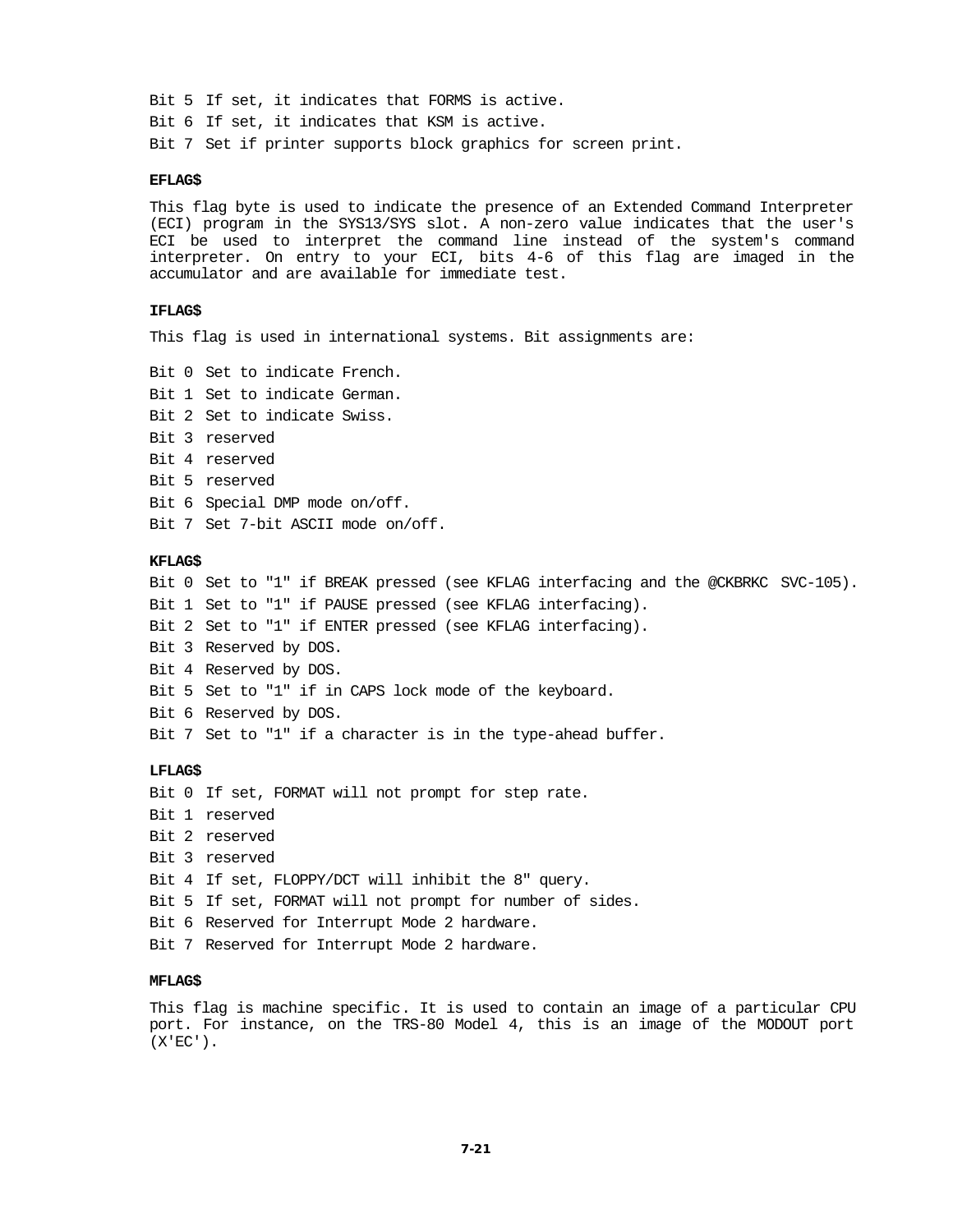# **NFLAG\$**

This "network" flag is used for control in network situations. The bits are assigned as follows:

Bit 0 If set, the "file-open" bit will be written to the directory when a file is opened with update or higher access.

- Bit 1 reserved
- Bit 2 reserved
- Bit 3 reserved
- Bit 4 reserved
- Bit 5 reserved
- Bit 6 Set if the system's task processor is in control. NOTE: do not execute an EI instruction within any driver or filter routine if this bit is set.
- Bit 7 reserved

# **OFLAG\$**

This flag is machine specific. It is used to contain an image of a particular CPU port - generally dealing with memory management. For instance, on the TRS-80 Model 4, this is an image of the OPREG port (84).

#### **PFLAG\$**

This flag is assigned to printer operations. Bits are as follows:

- Bit 0 reserved
- Bit 1 reserved
- Bit 2 reserved
- Bit 3 reserved
- Bit 4 reserved
- Bit 5 reserved
- Bit 6 reserved
- Bit 7 Set to 1 if the SPOOLer is in a paused state.

#### **SFLAG\$**

- Bit 0 This is the FORCE-TO-READ flag. If set prior to issuing an @OPEN , then the system will not check for matching LRL nor will the system set the "file open bit" in the directory for the opened file. However, the file will be restricted to READ access (unless a lower access is detected during the open. This bit will be automatically reset by @OPEN.
- Bit 1 This bit will be set by @OPEN if an EXEC-only file is opened and bit-2 of SFLAG\$ is set. Under these conditions, @OPEN will change the access granted to READ so that @LOAD can load the file. Thus, the application (for instance BASIC) can load an EXEC-only file to be RUN while still detecting the EXEC protection status.
- Bit 2 Set this bit to enable the loading of an EXEC-only file. This bit works in conjunction with bit-1.
- Bit 3 Set to "1" if SYSTEM (FAST) has been established.
- Bit 4 Set to "1" to disable the BREAK key.
- Bit 5 Set to "1" if DO is in effect executing Job Control Language.
- Bit 6 Set to "1" to force extended error messages. This is only practical in a debugging environment.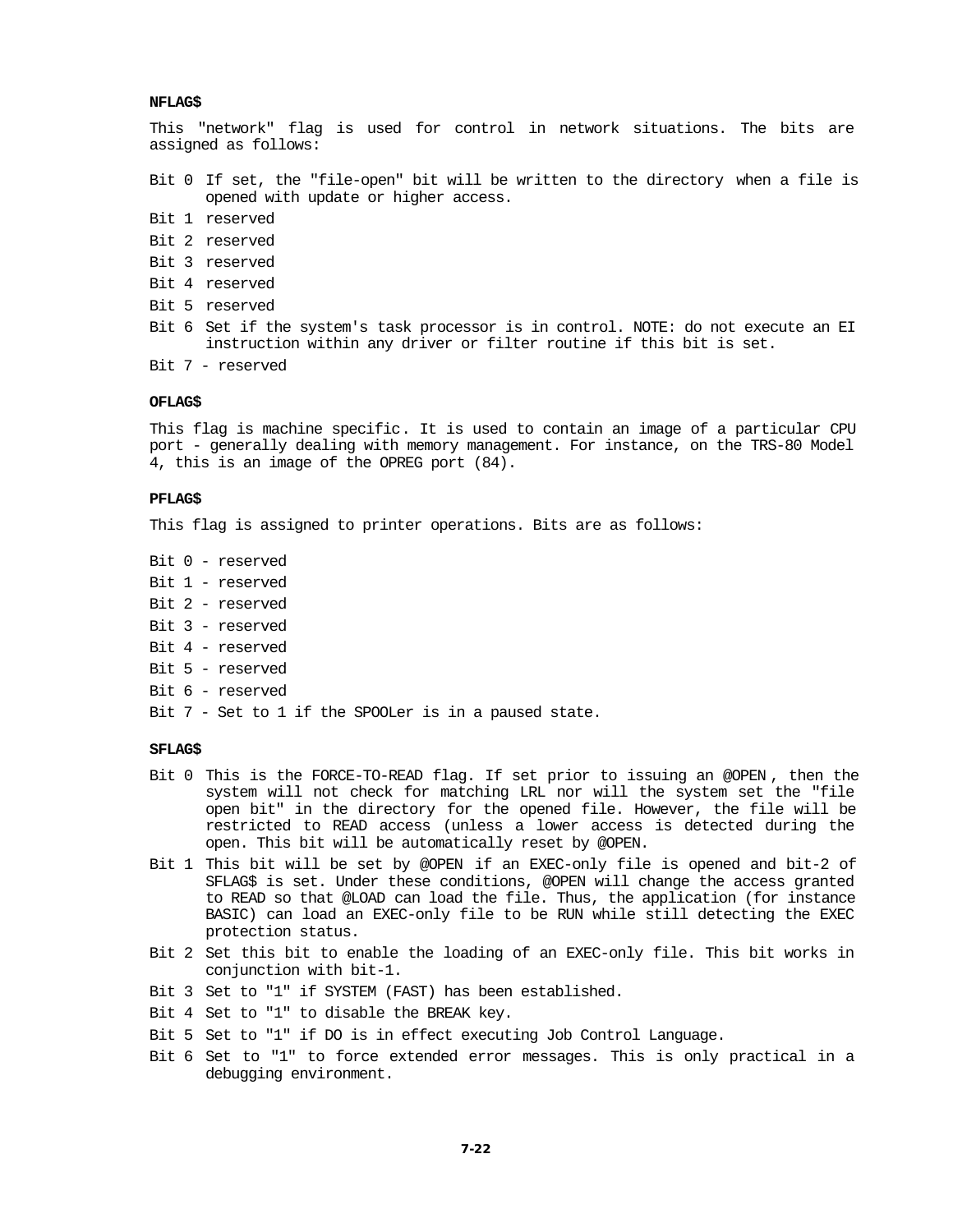Bit 7 Set to "1" if DEBUG is to be turned on after the execution of the program just loaded for execution. The use is internal to the system. If DEBUG is active, the DOS will not enter DEBUG when running an EXEC-only program but will maintain the DEBUG status via this bit.

# **TFLAG\$**

This is the machine type flag. It's value indicates the computer model running the DOS. Some of the typical TRS-80 values are:  $2 = \text{model } 2; 4 = \text{model } 4; 5 = \text{model}$ 4P; 12 = model 12; 16 = model 16.

## **UFLAG\$**

This is a user flag. It is available for whatever purpose you wish to make of it. It will remain unused by the system; however, the flag contents will be part of any SYSGEN configuration file.

#### **VFLAG\$**

Bits 0-3 Are used in controlling the cursor blink rate.

Bit 4 If set, the clock will be displayed on the video screen.

Bit 5 This bit is used by the system to toggle the cursor state.

Bit 6 If set, the cursor is non-blinking; otherwise blinking.

Bit 7 Used by the system to suppress blinking while in the \*DO driver to inhibit the blink task from changing state.

# **WFLAG\$**

This is a machine dependent flag commonly used to store an image of mode-1 interrupt masking. For instance, on the TRS-80 Model 4, it stores an image of the WRINTMASK register (E0).

#### **OTHER DATA**

The other system information accessible relative to the flags pointer is as follows:

FLAGS-47 contains the release number of the DOS (OSRLS\$). For instance, OSRLS\$ is X'10' for version/release 6.0.1 (see FLAGS+27 for the version).

FLAGS-1 contains the overlay entry number of the system overlay currently resident in the overlay region. The low-order four bits reference the overlay number (1- 13).

FLAGS+26 contains a one-byte pointer to the memory page which contains the SVC vector table (SVCTAB). This is useful to hook into system routines by indexing into the proper SVCTAB position according to the SVC number. The SVCTAB is always located on a page boundary.

FLAGS+27 contains the version number of the DOS (OSVER\$). For instance, OSVER\$ is X'62' for version 6.2.x

FLAGS+28 through FLAGS+30 contain a jump vector for @ICNFG. See the Chapter 8, the Appendix, on @ICNFG interfacing for details on this vector.

FLAGS+31 through FLAGS+33 contain a jump vector for @KITSK. See Chapter 8, the Appendix, on @KITSK interfacing for details on this vector.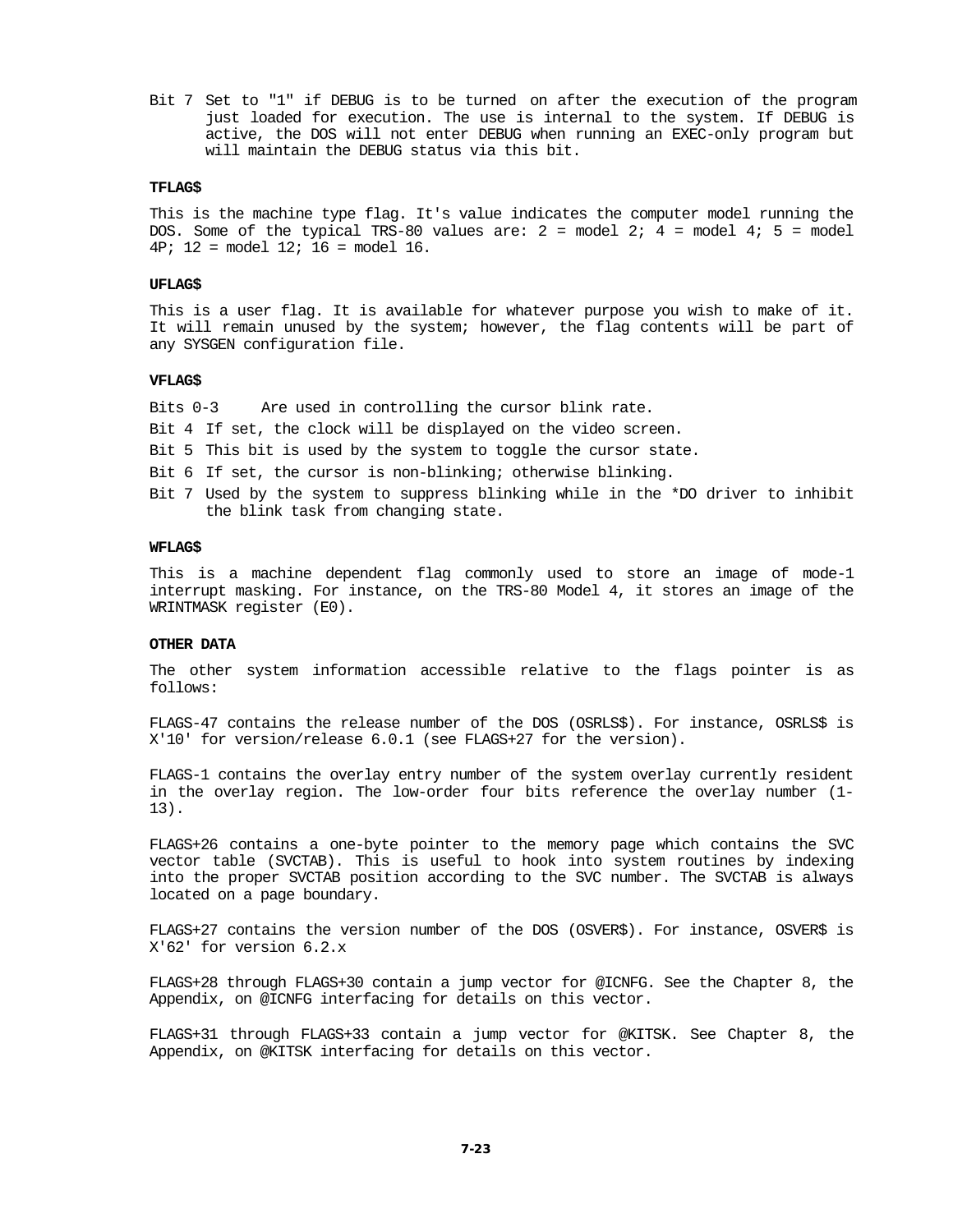#### **7.6.32 @FNAME SVC-80**

This SVC will recover the file name and extension from the directory for the referenced directory code and drive. It is used by the system to recover the filespec when closing a file. Although @FNAME can be used for a "directory" function, @DODIR or @RAMDIR are better candidates for performing that function.

# **Registers Affected**: AF.

#### **Entry:**

DE Buffer to receive file name/ext B DEC of file desired C drive number of drive containing the file

**7.6.33 @FSPEC SVC-78**

This SVC will fetch a file or device specification from an input buffer. Conversion of lower case to upper case will be made.

#### **Registers Affected**: AF, HL.

#### **Entry:**

HL A pointer to the buffer containing file specification.

DE A pointer to the 32-byte File Control Block.

# **Exit:**

- HL Points to the terminating character found.
- A Will contain the terminating character.
- Z Set if valid file specification found.

#### **7.6.34 @GET SVC-03**

This SVC will fetch a byte from a logical device or a file. Note that if the DCB references the \*KI device, an NZ condition with error code of 0 (A=0) will indicate that no character was available.

#### **Registers Affected**: AF.

#### **Entry:**

DE A pointer to the DCB or FCB for the device/file.

# **Exit:**

- A Byte fetched or error return code.
- Z Set if byte was fetched without error.

# **7.6.35 @GTDCB SVC-82**

This SVC will locate the address of the Device Control Block (DCB ) associated with the device name passed in the invocation.

#### **Registers Affected**: AF, HL.

#### **Entry:**

DE 2-character device name (E has 1st char, D has 2nd char). Note: If DE=0, then a pointer to the first available DCB will be returned.

#### **Exit:**

HL Address of the Device Control Block. Z set on no error, else error 8 (device not avail).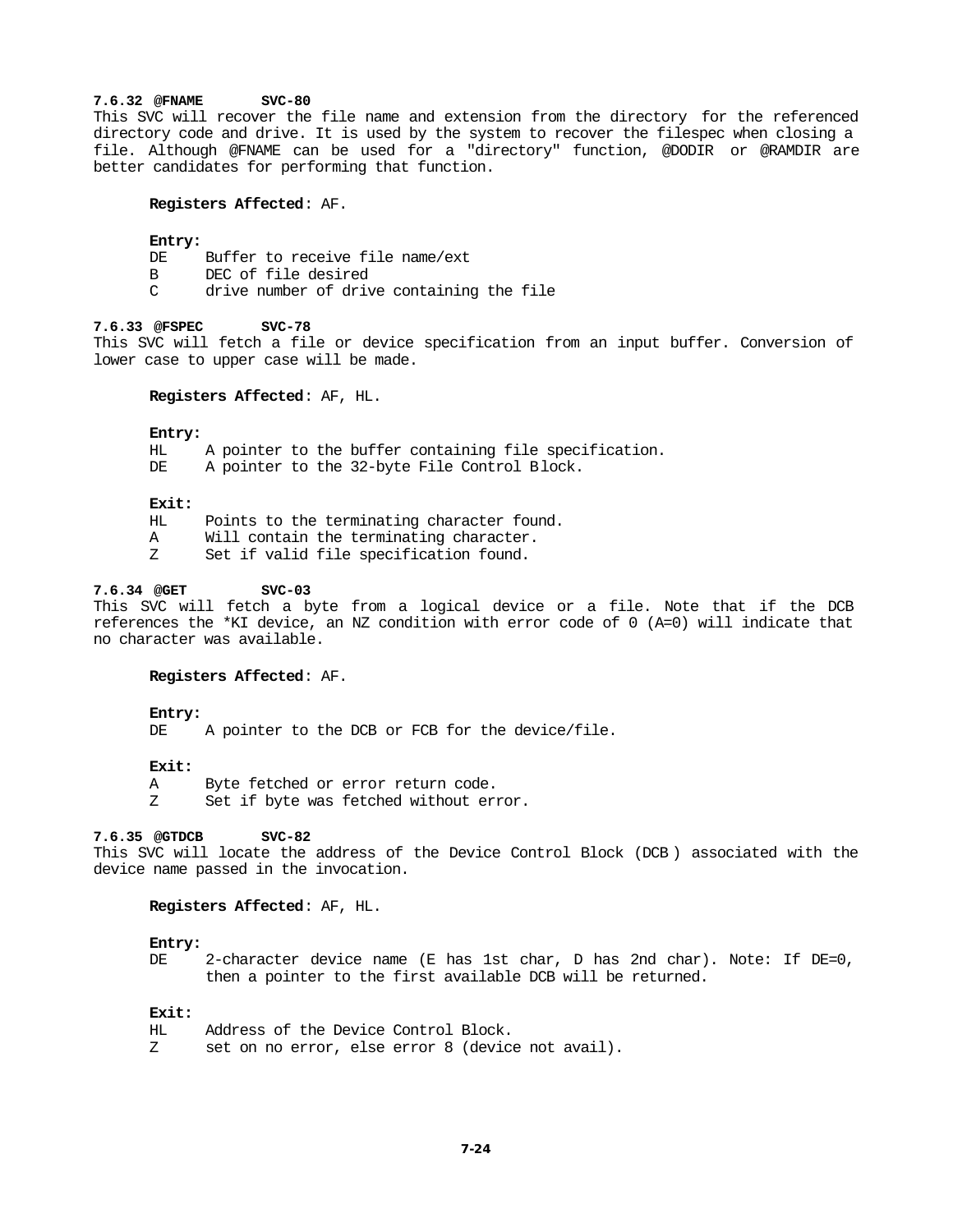# **7.6.36 @GTDCT SVC-81**

This SVC will obtain a pointer to the Drive Control Table (DCT ) associated with the requested logical drive. See the section on DRIVE CONTROL TABLE in chapter 4 for detailed information on the DCT.

# **Registers Affected**: AF, IY.

#### **Entry:**

C logical drive number (0-7).

#### **Exit:**

IY the Drive Code Table address.

# **7.6.37 @GTMOD SVC-83**

This SVC will locate the entry address of a module resident in memory provided all resident modules use the established header protocol.

## **Registers Affected**: AF, DE, HL.

# **Entry:**

DE Pointer to the module name terminated with an ETX (or any character in the range (X'00'-X'1F').

# **Exit:**

HL Returned entry address of the module.

DE Pointer to address of first byte past the module name storage within the module header.

Z Set if the module is found in memory.

# **7.6.38 @HDFMT SVC-52**

This SVC is used to pass a function 12 (X'0C') to a disk driver. It is commonly used to pass a "format drive" command to a hard disk controller. See chapter 4 for more information.

**Registers Affected**: AF [Note: DOS saves BC, IY; drivers should save registers any other registers they use].

#### **Entry:**

C The logical drive number (0-7).

#### **Exit:**

A The return code if an error. Z Set if no error.

**7.6.39 @HEX16 SVC-99**

This SVC will convert a 16-bit binary number to hex ASCII.

# **Registers Affected**: AF, HL.

#### **Entry:**

DE Contains the value to be converted. HL A pointer to your 4 character buffer.

# **Exit:**

HL Points to end of buffer + 1.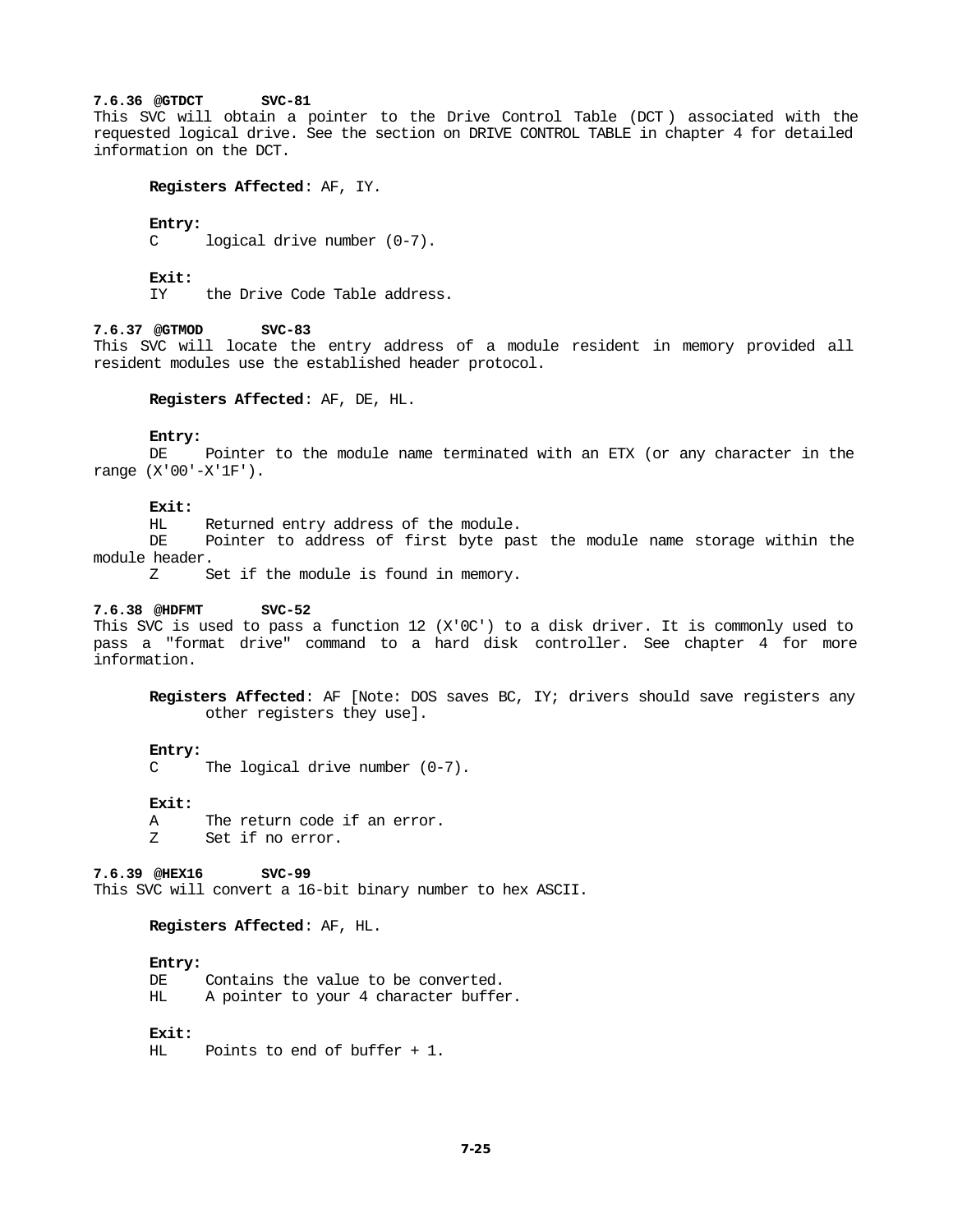**7.6.40 @HEX8 SVC-98** This SVC will convert a 1-byte number to hex ASCII.

#### **Registers Affected**: AF, HL.

#### **Entry:**

C Contains the value to convert.<br>HL A pointer to your 2-character A pointer to your 2-character buffer.

#### **Exit:**

HL Will point to end-of-buffer + 1.

**7.6.41 @HEXDEC SVC-97** This SVC converts a 16-bit binary number into decimal ASCII.

#### **Registers Affected**: AF, BC, HL.

# **Entry:**

Contains the value to convert.

DE A pointer to your 5-character buffer.

#### **Exit:**

DE Will point to end-of-buffer + 1.

#### **7.6.42 @HIGH\$ SVC-100**

This SVC will alter or return the current value of HIGH\$/LOW\$. Note that neither can be altered if bit-0 of the CFLAG\$ is set. HIGH\$ is a word containing the highest RAM address usable by the system. User modules that need be protected from being overwritten are placed in high memory. The module's last address should occupy the current HIGH\$ and HIGH\$ is then lowered to correspond to the memory location just prior to the module. LOW\$ needs to be set by those programs using @CMNDR that want to protect memory starting from their lowest address (LOW\$ defaults to X'2FFF').

**Registers Affected**: AF [HL if originally set to 0].

#### **Entry:**

- B 0, SVC deals with HIGH\$
- B 1, SVC deals with LOW\$
- HL If a non-zero value is contained in HL, then HIGH\$/LOW\$ is changed the that value. If HL contains a zero value, then the current value of HIGH\$/LOW\$ is returned.

# **7.6.43 @INIT SVC-58**

INIT will open an existing file. If the file is not found, it will be created according to the file specification.

# **Registers Affected**: AF.

## **Entry:**

| HL | The 256-byte disk $I/O$ buffer to be used during $I/O$ . |
|----|----------------------------------------------------------|
| DE | File Control Block containing the file specification.    |
| в  | Logical Record Length to be used while the file is open. |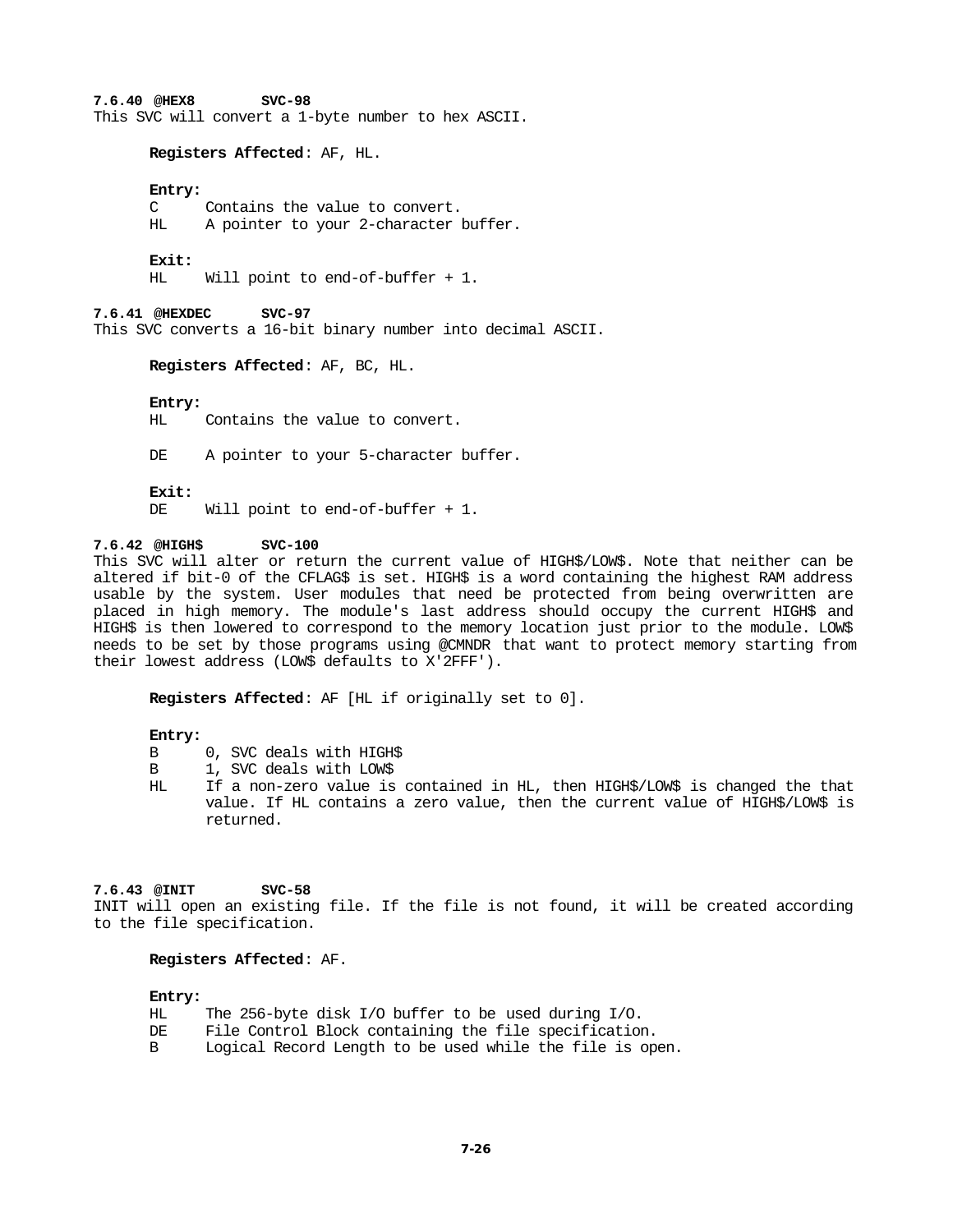# **Exit:**

| A  | Error return code                               |
|----|-------------------------------------------------|
| CF | Set if a new file was created                   |
|    | Set if no error is encountered during the INIT. |

# **7.6.44 @IPL SVC-00**

This SVC will reboot the system. It functions the same as pressing the hardware RESET button. A usable booting system disk must be available in physical drive 0.

#### **Registers Affected**: Not applicable

# **7.6.45 @KBD SVC-08**

This SVC will scan the \*KI device and return the fetched character, if any character is available. Note that it is possible to generate an end-of-file (EOF) error from the physical keyboard (NZ with A=X'1C'). Consult the DOS manual for your particular installation to ascertain what key entry establishes the EOF indication. On the TRS-80 Model 4, for instance, the entry <CONTROL><SHIFT><@> generates the EOF.

#### **Registers Affected**: AF, DE.

#### **Exit:**

- A Contains the value of the key depressed or error return code.
- Z Set to indicate register-A contains the entered key code. If reset, then either no key was depressed or an error occurred. Register-A will contain a zero (X'00') under no-key, no-error. Register-A will contain a non-zero error code if an error was detected during the character "get" (perhaps a route?).

#### **7.6.46 @KEY SVC-01**

This SVC will continuously scan the \*KI device until a character is available. It will not return until a character is available.

# **Registers Affected**: AF, DE.

#### **Exit:**

- A Contains the character entered or error code.
- Z Set if no error is encountered.

#### **7.6.47 @KEYIN SVC-09**

This SVC will accept a line of input until terminated by either an <ENTER> or <BREAK>. During the input, the routine will display the entries. Backspace, tab, and line delete are supported. KEYIN exits with the cursor in whatever state it was in at the time KEYIN was entered.

#### **Registers Affected**: AF, BC, DE.

#### **Entry:**

- HL Pointer to user line buffer of length = B+1.
- B Maximum number of characters to input.
- C Should contain a zero (possible enhancement of KEYIN will use register C to contain a fill character).

#### **Exit:**

B Contains the actual number of characters input. CF Set if <BREAK> terminated the input. Z Set if no error was encountered.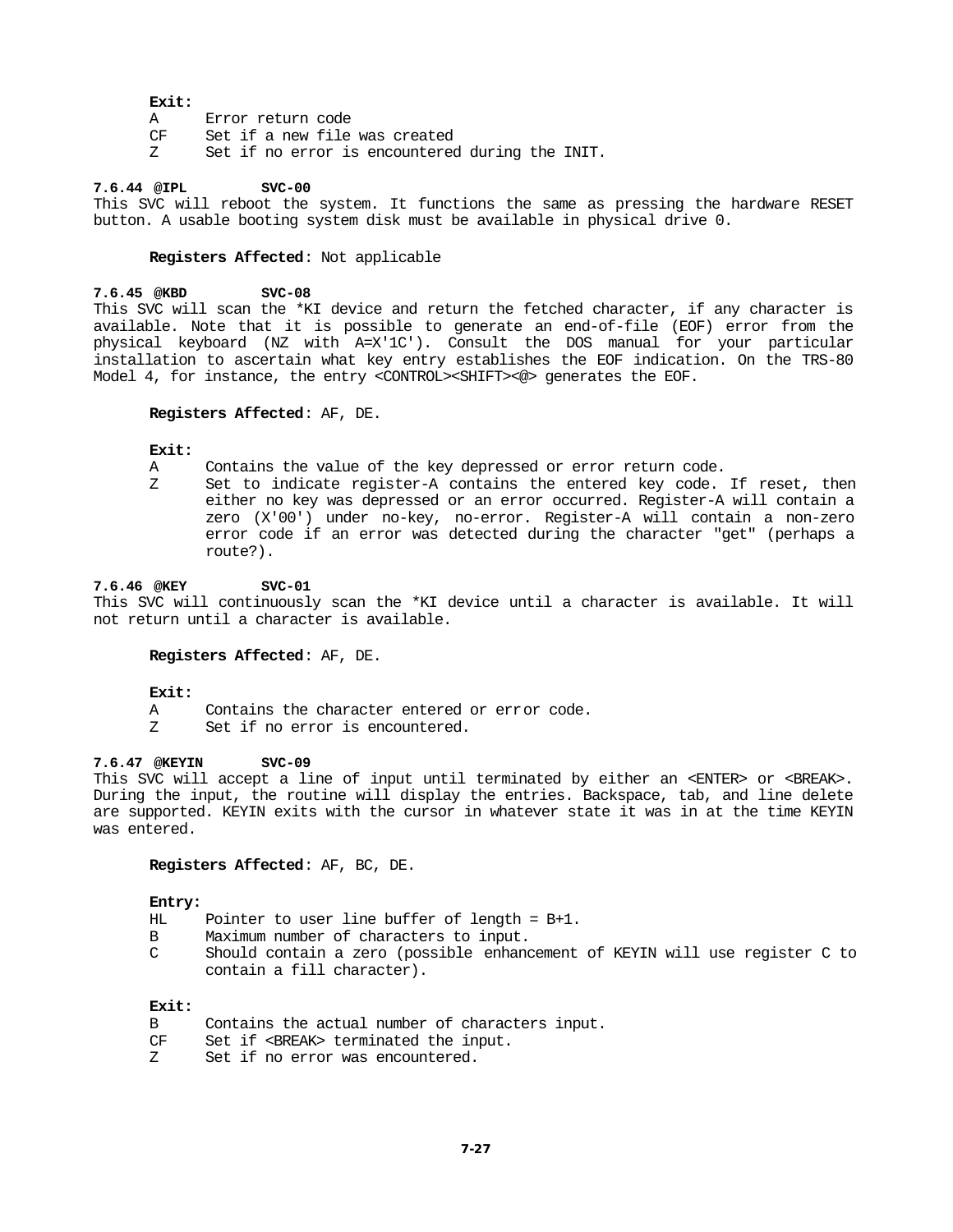## **7.6.48 @KLTSK SVC-32**

This SVC will remove the task assignment from the task table and return to the foreground application that was interrupted when called by an executing task driver. See Chapter 8, the Appendix, section on TASK PROCESSING for detailed information.

**Registers Affected**: Not applicable..

# **7.6.49 @LOAD SVC-76**

This SVC will load a program file (a file in load module format).

**Registers Affected**: AF, B, HL.

#### **Entry:**

DE FCB containing the filespec of the file to load.

# **Exit:**

HL Will contain the program's transfer address if no error is detected during the load; otherwise it will contain the error return code. Z Set if the load was successful.

# **7.6.50 @LOC SVC-63**

This SVC will calculate the current logical record number for the file referenced.

#### **Registers Affected**: AF, BC.

#### **Entry:**

DE A pointer to the FCB for the file to check.

#### **Exit:**

| BC | Returns the current logical record number.    |
|----|-----------------------------------------------|
| A  | Error return code if an error is encountered. |
| Z  | Set if the operation was successful.          |

#### **7.6.51 @LOF SVC-64**

This SVC will calculate the logical record number where an end-of-file (EOF) error would be encountered for the referenced file.

#### **Registers Affected**: AF, BC.

#### **Entry:**

DE A pointer to the FCB for the file to check.

#### **Exit:**

- BC Returns the EOF logical record number.
- A Error return code if an error is encountered.
- Z Set if the operation was successful.

#### **7.6.52 @LOGER SVC-11**

This SVC will issue a log message to the Job Log device (\*JL). The "message" is any character string terminating with an <ENTER> (X'0D'). The current time string will be automatically prefixed to the message.

# **Registers Affected**: AF, DE.

# **Entry:**

A pointer to the message line to log.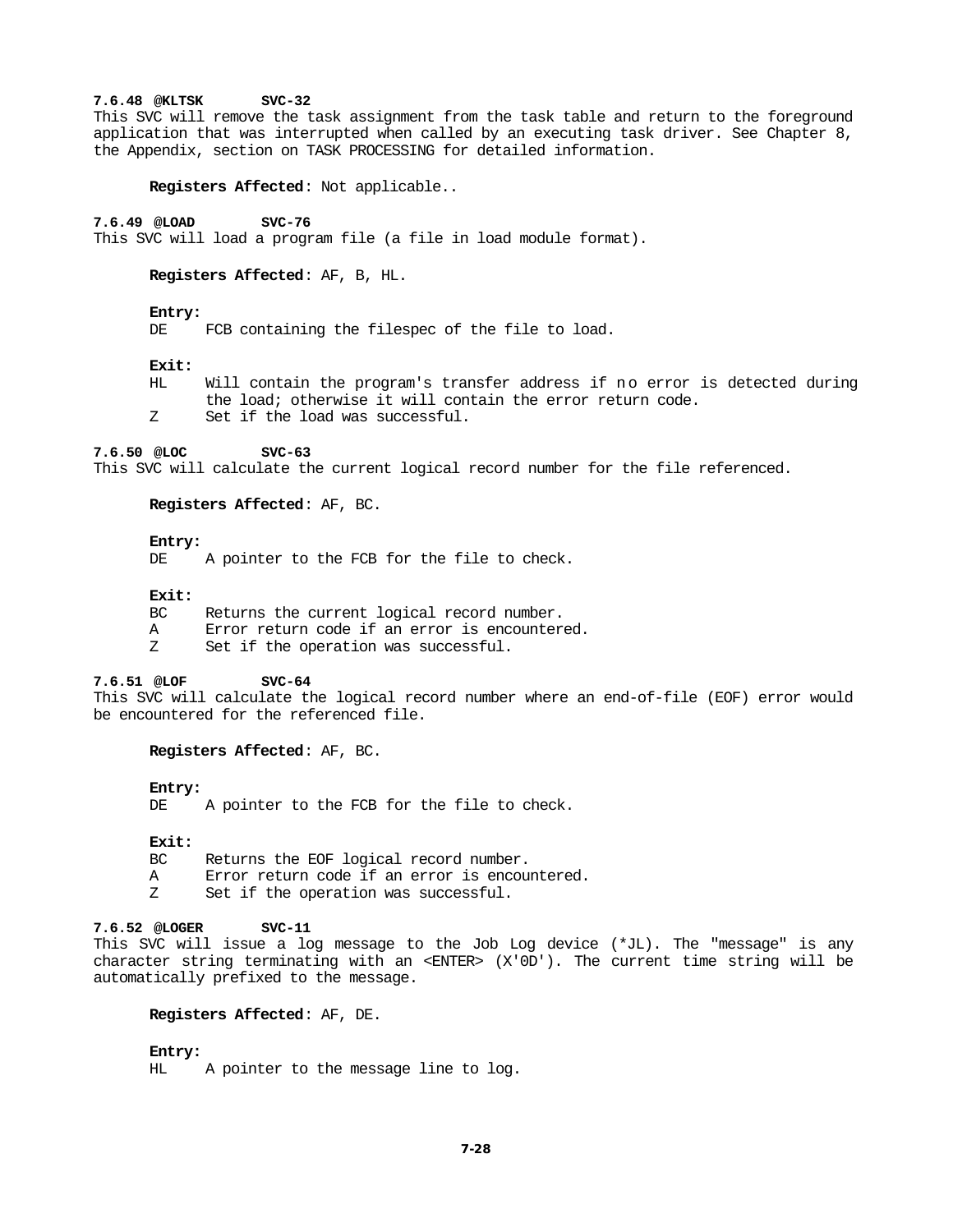#### **Exit:**

- A Error return code if an error is encountered.
- Z Set if the operation was successful.

# **7.6.53 @LOGOT SVC-12**

This SVC will display and log a message. It will perform the same function as @DSPLY followed by @LOGER.

# **Registers Affected**: AF, DE.

#### **Entry:**

HL A pointer to the message line to log.

# **Exit:**

A Error return code if an error is encountered.

Z Set if the operation was successful.

# **7.6.54 @MSG SVC-13**

This SVC is a message line handler used to output a message string to any device.

#### **Registers Affected**: AF.

#### **Entry:**

DE A pointer to a Device or File Control Block to receive output.

HL A pointer to the message line.

# **7.6.55 @MUL16 SVC-91**

This SVC will perform an unsigned integer multiplication of a 16-bit multiplicand by an 8-bit multiplier. The resultant value is stored in a 3-byte register field.

**Registers Affected**: AF, DE.

#### **Entry:**

HL Contains the multiplicand value.<br>C Contains the multiplier value. Contains the multiplier value.

#### **Exit:**

HL Returns the two high order bytes of resultant value.

A Returns the low-order byte of the resultant value.

# **7.6.56 @MUL8 SVC-90**

This SVC will perform an 8-bit by 8-bit unsigned integer multiplication. Since overflow out of the 8-bit register is not returned as an error, the routine should only be used on small integer values.

# **Registers Affected**: AF, DE.

#### **Entry:**

- C Contains the multiplicand value.
- E Contains the multiplier value.

# **Exit:**

A Returns the resultant value.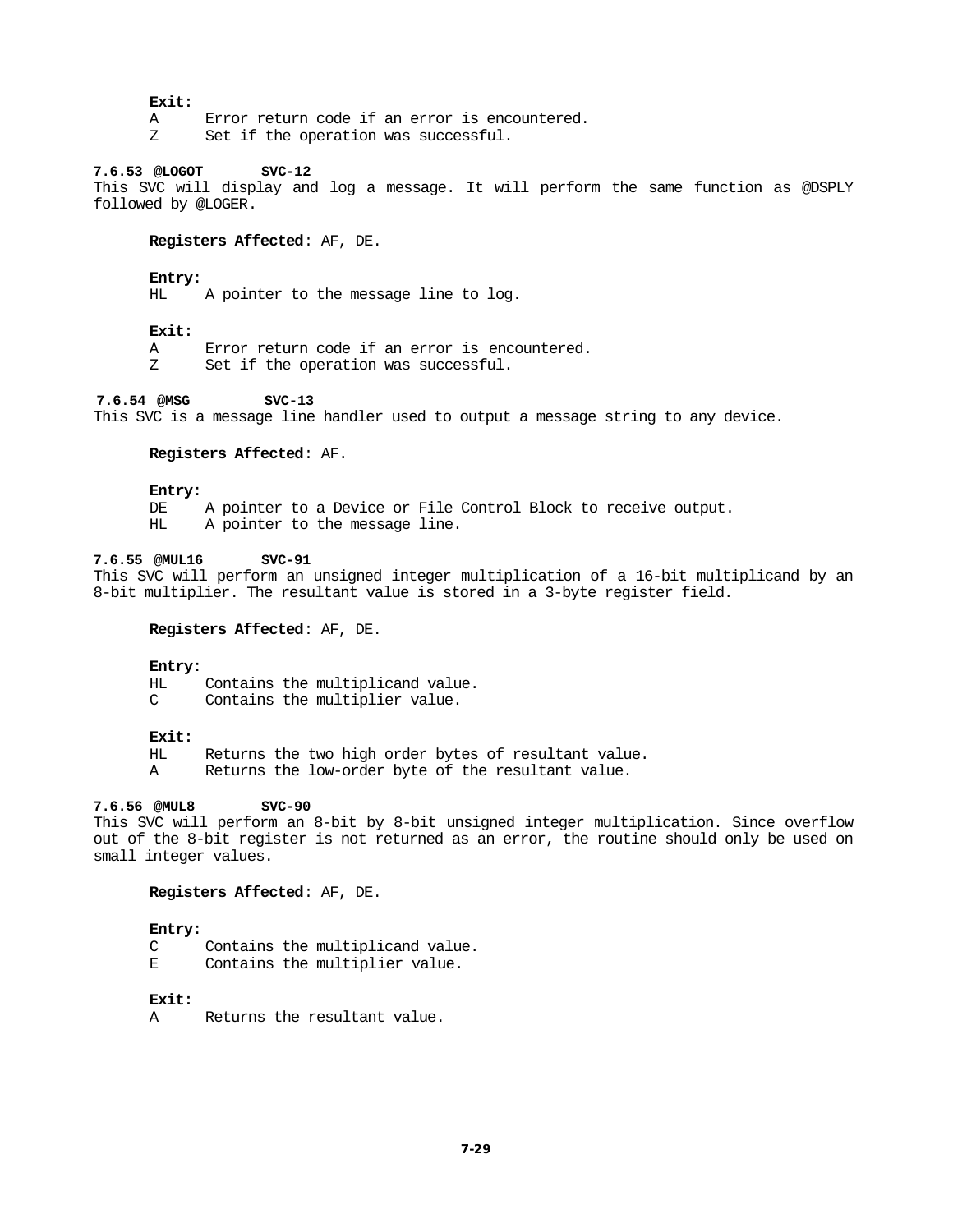# **7.6.57 @OPEN SVC-59**

This SVC will open an existing file or device. The Logical Record Length (LRL) passed in register B should match the LRL stored in the directory . If it does not, an "LRL open fault" error will be returned; however, the file will still be opened. If the file is already in an open state, the file's directory record will indicate the condition. In this case, the file will still be opened; however, only READ access (or less depending on the access permitted by the password) will be granted. A "File already open" error will also be returned.

# **Registers Affected**: AF.

**Entry:**

- HL A pointer to your buffer for disk I/O.
- A pointer to the File or Device Control Block containing the filespec or devicespec.
- B Should contain the Logical Record Length for the open file.

#### **Exit:**

- A Error return code<br>Z Set if open was su
- Set if open was successful

#### **7.6.58 @PARAM SVC-17**

This SVC can be used to parse an optional command line parameter string. Its primary function is to parse command parameters contained in a command line totally enclosed within parentheses. The parameter formats acceptable for the command line entries are as follows:

| PARM=X'hhhh'  | hexadecimal entry             |
|---------------|-------------------------------|
| PARM=ddddd    | decimal entry                 |
| PARM="string" | alphanumeric entry            |
| PARM=ON       | switch entry indicating TRUE  |
| PARM=YES      | switch entry indicating TRUE  |
| PARM=Y switch | entry indicating TRUE         |
| PARM=OFF      | switch entry indicating FALSE |
| PARM=NO       | switch entry indicating FALSE |
| PARM=N        | switch entry indicating FALSE |
|               |                               |

The user-entered parameters that are to be accepted by your application are contained in a parameter table (PRMTBL\$). This table stores the parameter names and a pointer to indicate where the user response is to be placed. Two forms of the PRMTBL\$ are supported.

The first form uses a fixed width table with a maximum name length of six characters. The PRMTBL\$ is coded as follows. A 6-character NAME left justified and filled with blanks followed by a 2-byte address VECTOR which points to the location which will receive the parsed values. The 2-byte memory address denoted by the address VECTOR field of your table receives the value of PARM if PARM is non-string. If a string is entered, the 2 byte memory address receives the address of the first byte of "string". NAME and VECTOR may be repeated for as many parameters as are desired. A byte of X'00' must be placed at the end of the table to indicate its ending point.

The second PRMTBL\$ format permits a greater degree of flexibility in parameter handling. It also provides feedback as to each parameter entered by the user. Its format begins with a byte of X'80' to indicate the enhanced table. Each parameter is then identified with four fields. These fields are as follows: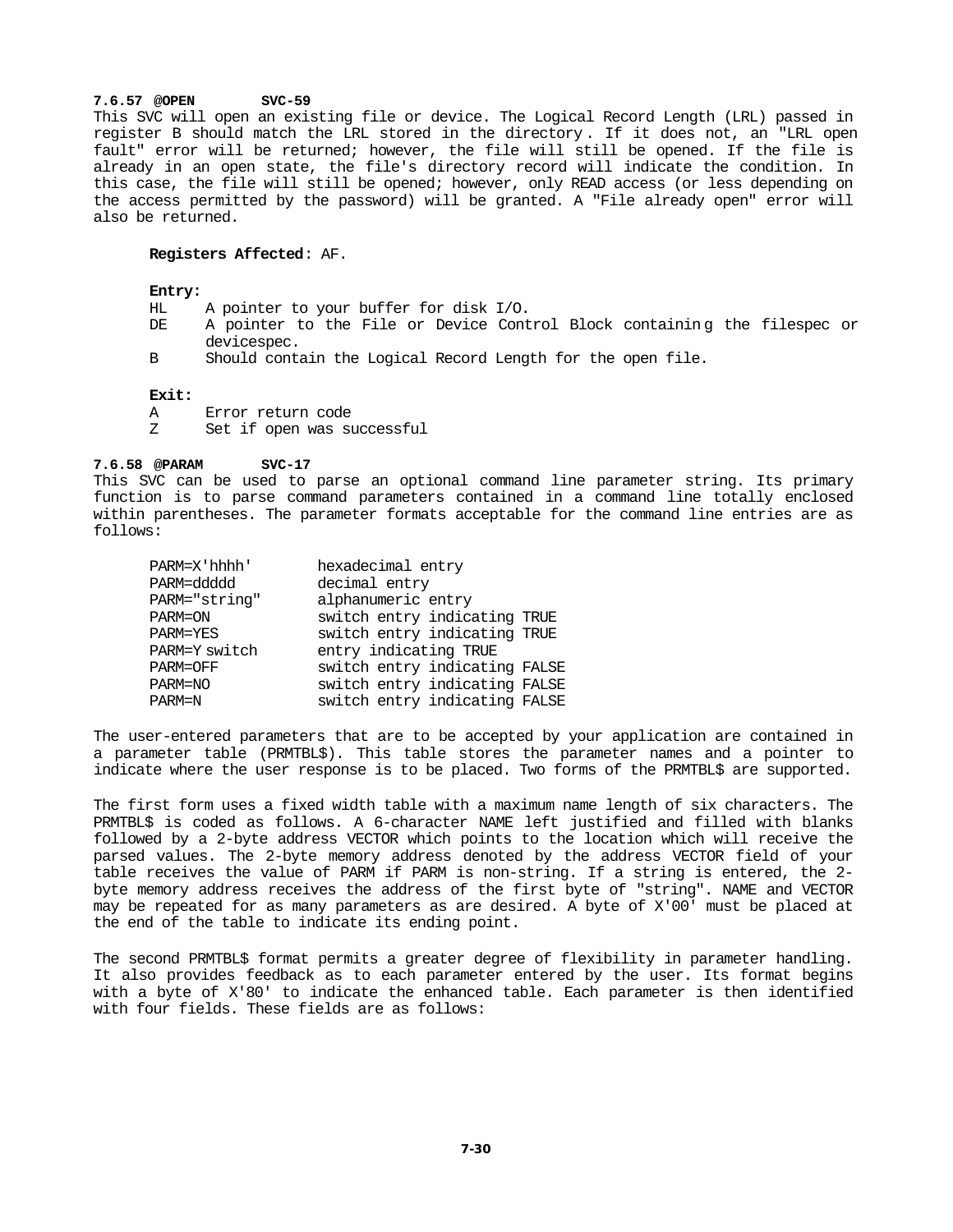# **CONTROL**

| Set if the first character of NAME is accepted as an abbreviation for |
|-----------------------------------------------------------------------|
|                                                                       |
|                                                                       |
|                                                                       |

#### **NAME**

Contains the parameter name used to reference the parameter on the command line. This field must be in upper case.

#### **RESPONSE**

- Bits 7-5 Are set by @PARAM as appropriate to the type of entry made by the user.
- Bits 0-4 Contain the length of the string entry if a string was entered. A length of 0 is indicative of either a NULL string or a string longer than 31 characters. This can be differentiated by testing the first character of the string. If a double quote ("), then a NULL string was entered. Any other character indicates a string longer than 31 characters which will be terminated by a (").

# **VECTOR**

This word is a pointer to the memory location that will receive the parsed value. It is filled in the same manner as that identified in the first format.

**Note**: Caution is to be observed in the proper use of the enhanced mode when you have something like the following: ON and ONLY in the table; if ON islisted first, then ON, ONx, ONxx, etc will match. This is because the parsing stops as soon as the length of the table entry has been reached. Alternatives are to add an appending space to the table entry, or order the table ONLY followed by ON.

See Chapter 8, the Appendix, USING THE SYSTEM PARAMETER SCANNER, for detailed information. The @PARAM protocol is as follows:

**Registers Affected**: AF, BC, HL.

# **Entry:**

DE A pointer to the beginning of your parameter table.

HL A pointer to the command line to parse.

# **Exit:**

Returns pointing to the terminating character.

- Z Set if either no parameters found or valid parameters.
- NZ If a bad parameter was found.
- A Effective with 6.2.0, contains error code 44 on NZ return.

# **7.6.59 @PAUSE SVC-16**

This SVC will suspend program execution and go into a "wait" state for a period of time determined by your count. The delay is approximately 15 microseconds per count regardless of the system FAST/SLOW option.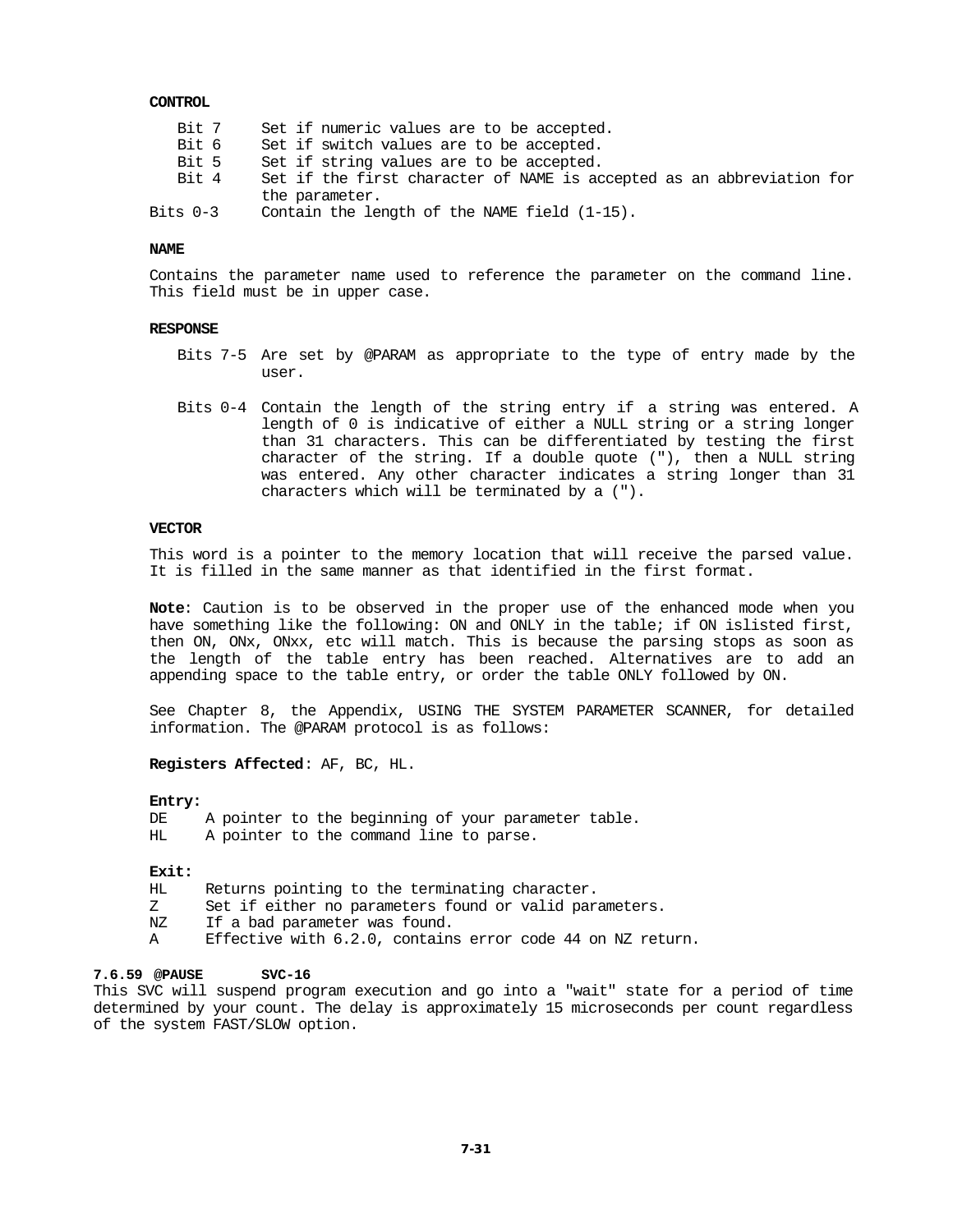#### **Registers Affected**: AF, BC.

#### **Entry:**

BC delay count

# **7.6.60 @PEOF SVC-65**

This SVC will position an open file to the end-of-file position. If the SVC is successful, an error 28 - "End of file encountered" will be returned.

#### **Registers Affected**: AF.

# **Entry:**

A pointer to the FCB of the file to position.

#### **Exit:**

A Will return the error return code.

# **7.6.61 @POSN SVC-66**

This SVC will position a file to a logical record. This will be useful for positioning to records of a random access file. When the @POSN routine is used, Bit 6 of FCB +1 is automatically set to ensure that the EOF will be updated when the file is closed only if the NRN exceeds the current ERN. This action will guard against any inadvertant deallocation of space in the random access file. A file can be extended by positioning to its EOF (see @PEOF) then writing to it.

# **Registers Affected**: AF.

# **Entry:**

DE A pointer to the FCB for the file to position. BC Contains the logical record number for the positioning.

#### **Exit:**

- A Will contain an error return code if an error was encountered.<br>Z Set if the operation was successful
- Set if the operation was successful

#### **7.6.62 @PRINT SVC-14**

This SVC will output a message string to the printer device, \*PR. The message string must conform to the syntax specified under @DSPLY.

# **Registers Affected**: AF, DE.

#### **Entry:**

HL A pointer to the message to be output.

#### **Exit:**

- A Will contain an error code if the SVC was unsuccessful.
- Z Set if the SVC was successful.

#### **7.6.63 @PRT SVC-06**

This SVC will output a byte to the printer device, \*PR. All character codes are passed unaltered to the device unless the forms filter is filtering the device. If the \*PR device is not available, the SVC will time out after approximately 10 seconds and return a "Device not available" error.

**Registers Affected**: AF, DE.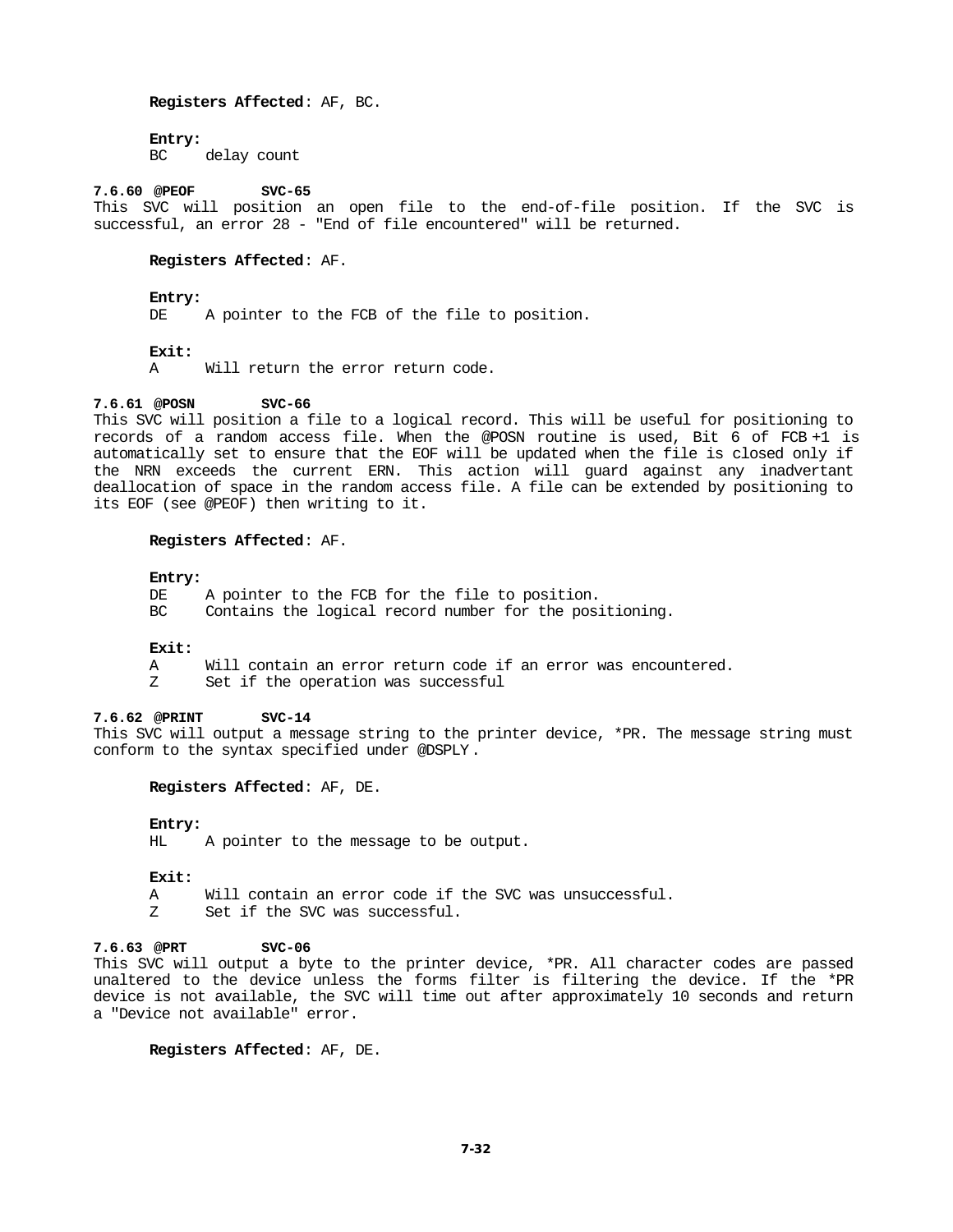#### **Entry:**

C Contains the character to print.

#### **Exit:**

- A Will contain the error code if the SVC was unsuccessful.
- Z Set if the SVC was successful.

#### **7.6.64 @PUT SVC-04**

This SVC will output a byte to a logical device or a file.

#### **Registers Affected**: AF.

# **Entry:**

DE A pointer to the Device or File Control Block of the output device. C Contains the byte to output.

#### **Exit:**

A Will contain an error return code if the SVC was unsuccessful. Z Set if the SVC was successful.

# **7.6.65 @RAMDIR SVC-35**

This SVC provides abbreviated information from the directories of visible files as well as free space information for a disk. It will provide information similar to the RAMDIR vector on earlier Model III TRSDOS 1.3. Register C is used to pass a function code to the SVC. Linkage is as follows:

#### **Total Directory**

**Registers Affected**: AF.

## **Entry:**

- C 0; Obtain directory records of all visible files.
- B Should contain the logical drive (0-7) for the disk.<br>HL A pointer to your buffer which will be passed the da
- A pointer to your buffer which will be passed the data.

#### **Exit:**

- A Returns an error code if the operation encountered an error.
- Z Set if the SVC was successful.

# **File Directory**

**Registers Affected**: AF.

# **Entry:**

- C 1-254; Obtain the directory record for the file whose Directory Entry Code (DEC) is equal to register C+1.
- B Should contain the logical drive (0-7) for the disk.
- HL A pointer to your buffer which will be passed the data.

#### **Exit:**

- A Returns an error code if the operation encountered an error.
- Z Set if the SVC was successful.

The information passed to your buffer will consist of 22-byte records. The buffer is terminated by a plus sign ("+"). Each record is fielded as follows: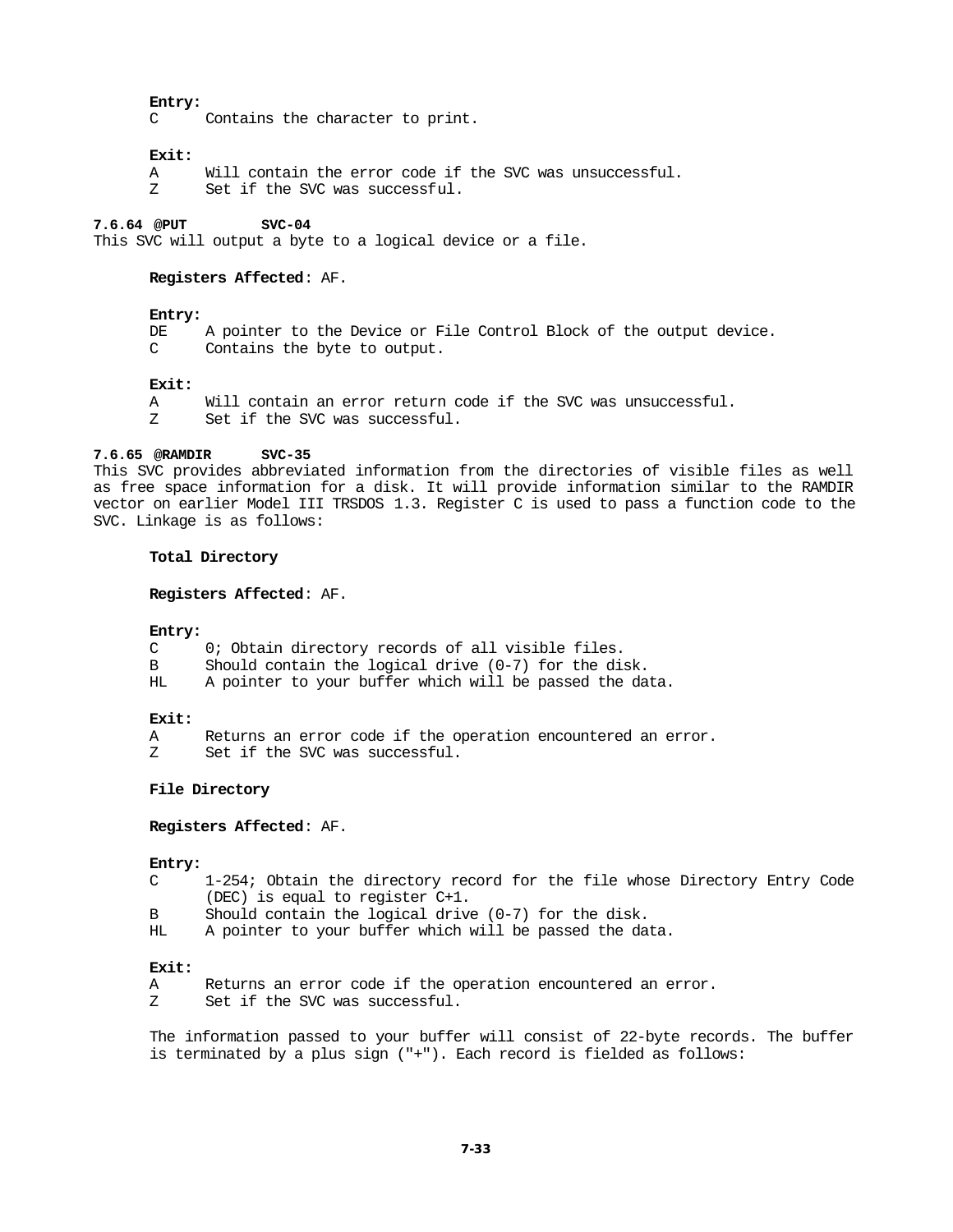0-14 FILENAME/EXT:D - left justified and buffered with spaces 15 Protection level (0-6) 16 End of File (EOF) offset byte 17 Logical Record Length (0 implies 256) 18-19 Ending Record Number (ERN) of the file 20-21 Space allocated for the file (in K)

# **Free Space**

The SVC linkage to accomplish a retrieval of free space is as follows:

#### **Registers Affected**: AF.

#### **Entry:**

- C 255; Obtain free space information.
- B Should contain the logical drive (0-7) for the disk.
- HL A pointer to your buffer which will be passed the data.

#### **Exit:**

A Returns an error code if the operation encountered an error. Z Set if the SVC was successful.

The total space allocated to files (in K) is returned in the first two bytes of the buffer while the total space left available (in K) is stored in the third and fourth bytes of the buffer.

#### **7.6.66 @RDHDR SVC-48**

This SVC passes a function 8 to a disk driver. It is commonly used for reading sector header information from the next encountered sector ID field of a floppy disk . See chapter 4 for additional information.

**Registers Affected**: AF [Note: DOS saves BC, IY; drivers should save any other registers they use].

#### **Entry:**

- C Logical drive number (0-7).
- HL A pointer to the buffer which will receive the data transfer.

#### **Exit:**

- A Contains an error return code, if any.
- Z Set if the operation was successful.

# **7.6.67 @RDSEC SVC-49**

This SVC passes a function 9 to a disk driver. This is used to transfer a sector of data from the disk drive to your buffer. See chapter 4 for additional information.

**Registers Affected**: AF [Note: DOS saves BC, IY; drivers should save any other registers they use].

#### **Entry:**

- HL A pointer to the buffer to receive the sector of data.
- D Contains the logical cylinder number to read (0-255).
- E Contains the logical sector number to read (0-255).
- C Contains the the logical drive number.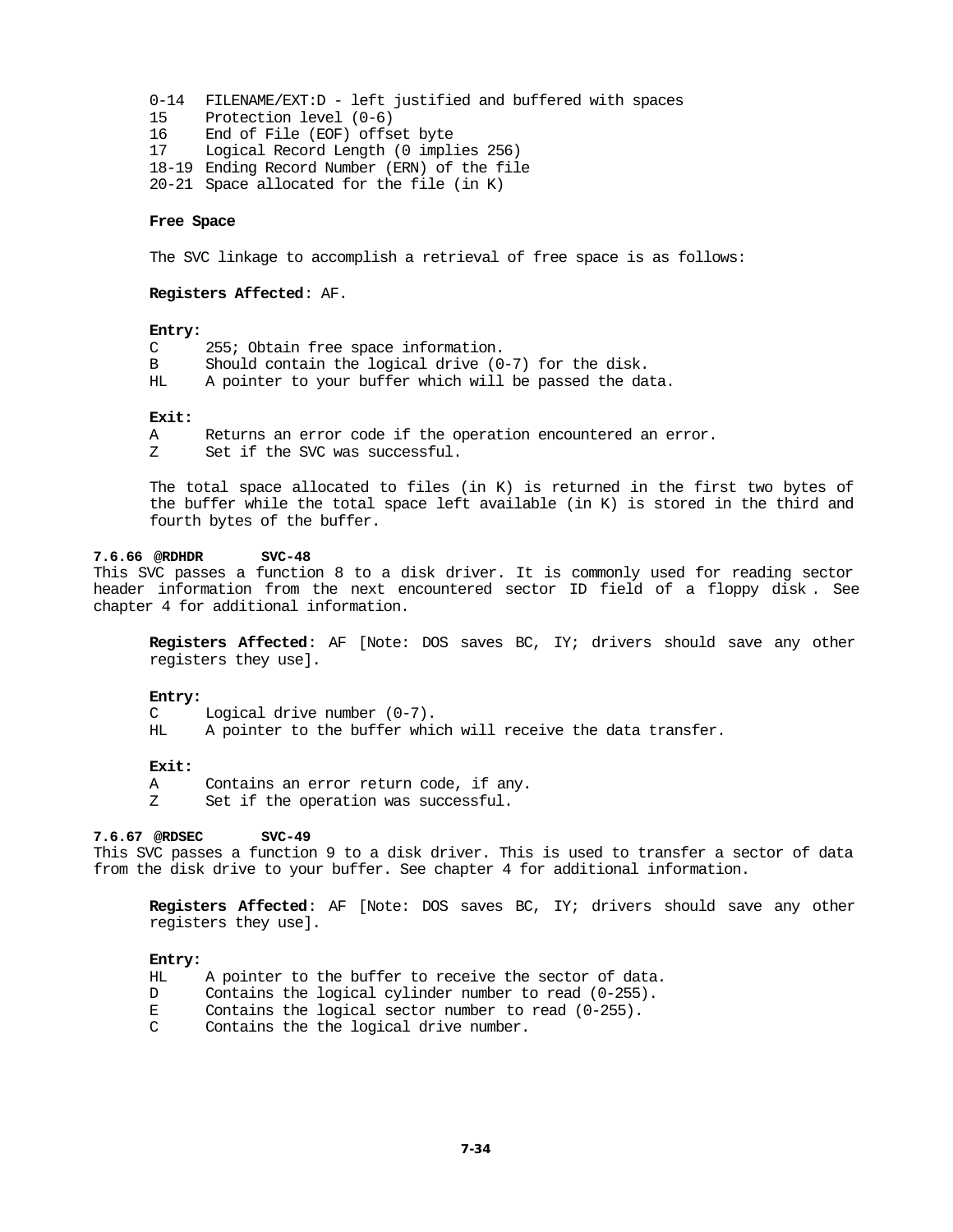#### **Exit:**

- A Passes the error return code if an error is encountered.
- Z Set if no error is encountered.

# **7.6.68 @RDSSC SVC-85**

This SVC will read the directory system sector identified by the calling linkage. The cylinder number containing the directory that is loaded into register D is recovered from the Drive Control Table (DCT). The DCT for the each drive is obtained via the @GTDCT SVC.

## **Registers Affected**: AF.

# **Entry:**

- HL A pointer to the buffer to receive the sector of system data.
- D Contains the logical cylinder number to read (0-255).
- E Contains the logical sector number to read (0-255).
- C Contains the the logical drive number.

#### **Exit:**

- A Passes the error return code if an error is encountered.
- Z Set if no error is encountered.

#### **7.6.69 @RDTRK SVC-51**

This SVC passes a function 11 to a disk driver. It is commonly used for reading an entire track of a floppy disk where permitted by the controller. See chapter 4 for additional information.

**Registers Affected**: AF [Note: DOS saves BC, IY; drivers should save any other registers they use].

## **Entry:**

- C Logical drive number (0-7).
- HL A pointer to the buffer which will receive the data tran sfer.

#### **Exit:**

- A Contains an error return code, if any.
- Z Set if the operation was successful.

## **7.6.70 @READ SVC-67**

This SVC will read a logical record from an open file. If the LRL defined at open time was 256 (0), then the next sequential sector identified by the Next Record Number (NRN) contained in the File Control Block (FCB) will be transferred to the buffer established at open time. For Logical Record Lengths (LRLs) between 1 and 255, the next logical record will be placed into the user record buffer, UREC, identified in the @READ SVC. The 3-byte NRN is updated after the read operation so as to prepare for the next sequential read operation.

#### **Registers Affected**: AF.

DE A pointer to the FCB for the file to read.<br>HI. A pointer to the IREC (needed if LRI, <> 0) A pointer to the UREC (needed if LRL  $\langle > 0 \rangle$ .

# **Exit:**

A Will contain an error return code if an error was encountered. Z Set if the operation was successful.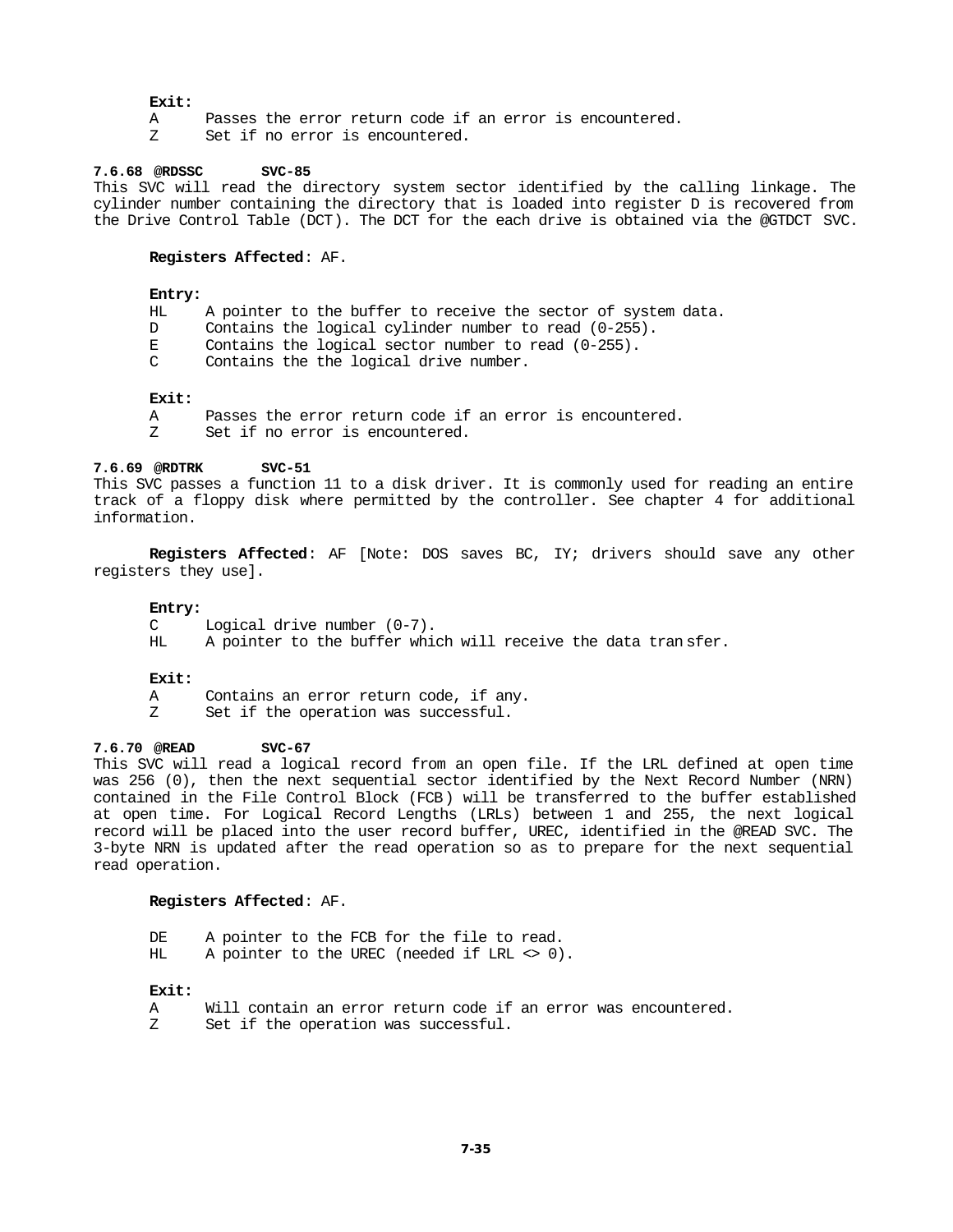#### **7.6.71 @REMOV SVC-57**

This SVC will remove a file. The FCB must be in an open condition prepared by @OPEN or @INIT. The file's directory will be updated by resetting the activity bit (bit-4 of DIR+0), the corresponding Directory Entry Code (DEC) in the Hash Index Table (HIT ) will be set to zero, and the space occupied by the file will be deallocated from the Granule Allocation Table (GAT). The 32-byte FCB will be set to zeroes upon successful commpletion of the file's removal. If the control block contained data appropriate to an opened device, the @REMOVE SVC will treat the request as if it were an @CLOSE request. Devices can only be removed via the RESET library command.

#### **Registers Affected**: AF.

# **Entry:**

DE A pointer to the open File Control Block (FCB) of the file.

#### **Exit:**

A Will contain an error code if an error is encountered.<br>Z Set if no error is detected

Set if no error is detected.

#### **7.6.72 @RENAM SVC-56**

This SVC can be used to change the filename or extension fields of a file stored on disk. The access protection level must permit renaming for the operation to be successful.

#### **Registers Affected**: AF.

## **Entry:**

DE A pointer to the File Control Block (FCB) containing the filespec of the file to be renamed.<br>HL A poin

A pointer to the FCB containing the new filename/extension.

#### **Exit:**

A Will contain an error code if an error is encountered.<br>Z Set if no error is detected

Set if no error is detected.

#### **7.6.73 @REW SVC-68**

This SVC will rewind a file to its beginning and reset the 3-byte NRN pointer to 0. The next record that will be transferred for I/O with a @READ /@WRITE request will be the first record of the file.

## **Registers Affected**: AF.

#### **Entry:**

DE A pointer to the FCB for the file that you want to rewind.

#### **Exit:**

A Will contain an error return code if an error was encountered.<br>Z Set if the operation was successful

Set if the operation was successful.

# **7.6.74 @RMTSK SVC-30**

This SVC will remove an interrupt level task from the Task Control Block Vector Table (TCBVT). See Chapter 8, Appendix, on TASK PROCESSOR for detailed information on the use of this SVC.

## **Registers Affected**: AF, DE, HL.

#### **Entry:**

C Contains the task assignment slot (0-11) to remove.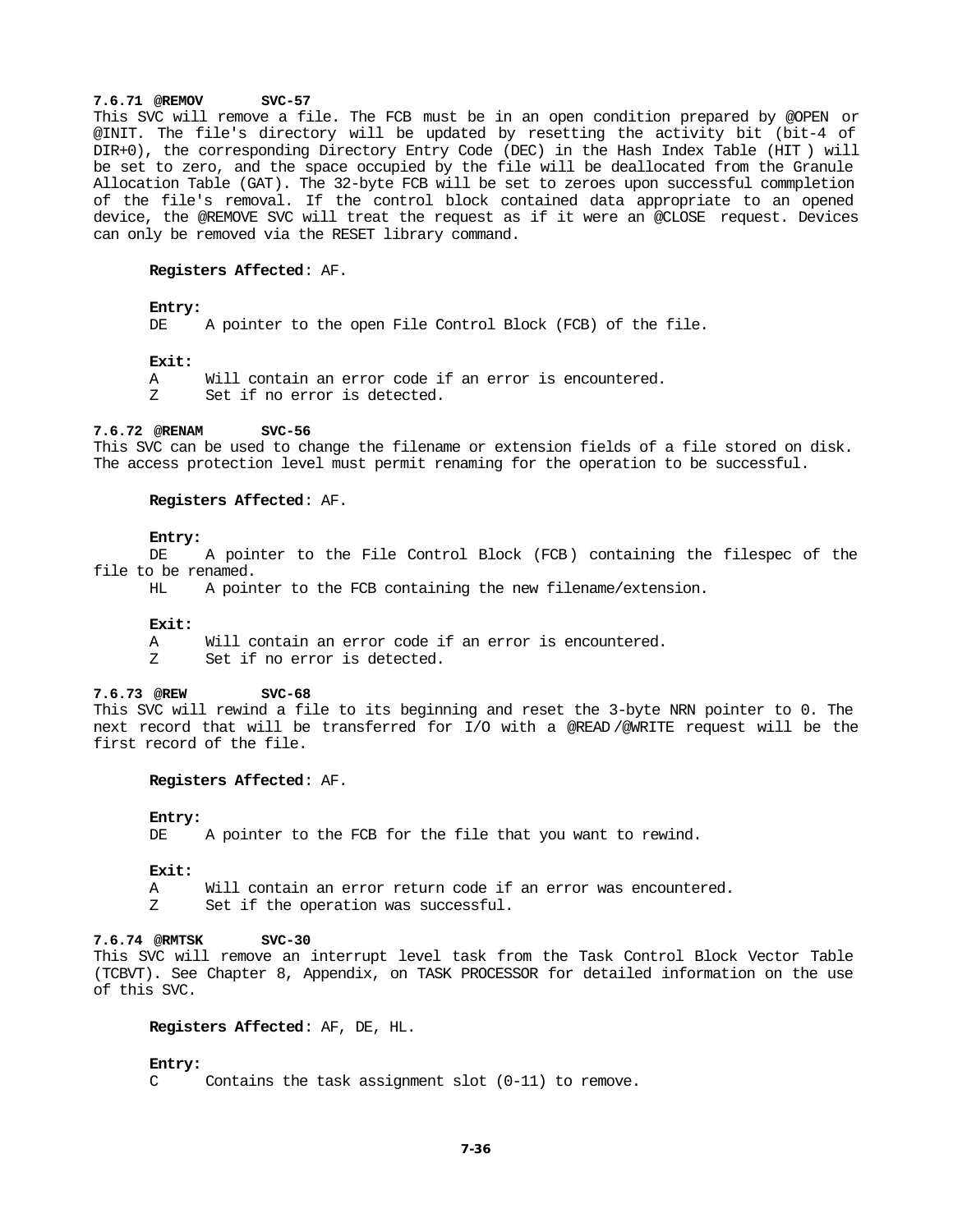# **7.6.75 @RPTSK SVC-31**

This SVC must be invoked only from an executing task. It will exit the task process currently executing and replace the task's vector address in the Task Control Block Vector Table (TCBVT) with the address following the SVC instruction. Return is made to the foreground application that was interrupted. See the TASK PROCESSOR section in Chapter 8, the Appendix, for detailed information on the use of this SVC.

**Registers Affected**: Not applicable..

#### **7.6.76 @RREAD SVC-69**

This SVC will cause a reread of the current sector providing the file was opened with an LRL between 1 and 255 or the file was accessed via character I/O (@GET /@PUT). Its most probable use would be in applications that reuse the disk I/O buffer for multiple files and want to reload the buffer with the proper file sector.

# **Registers Affected**: AF.

#### **Entry:**

DE A pointer to the FCB for the file to reread.

#### **Exit:**

- A Will contain an error return code if an error was encountered.
- Z Set if the operation was successful.

#### **7.6.77 @RSLCT SVC-47**

The SVC is used to pass a function code 7 to a disk driver. This function will perform a test of the selected drive to see if it is in a busy state (i.e. if the disk controller is still executing a command). If busy, the drive will be re-selected until it is no longer busy. See chapter 4 for additional information.

**Registers Affected**: AF [Note: DOS saves BC, IY; drivers should save any other registers they use].

#### **Entry:**

C Should contain the logical drive number.

## **7.6.78 @RSTOR SVC-44**

This SVC will restore a disk drive to cylinder 0 by passing a function 4 to a disk driver. See chapter 4 for additional information.

**Registers Affected**: AF [Note: DOS saves BC, IY; drivers should save any other registers they use].

#### **Entry:**

C Logical drive number (0-7).

#### **Exit:**

- A Contains an error return code, if any.
- Z Set if the operation was successful.

# **7.6.79 @RUN SVC-77**

This SVC will load and execute a program file. Your FCB should not be located in the memory region that will be loaded with the file you want to execute.

**Registers Affected**: AF, BC [Note: HL alterted on an error].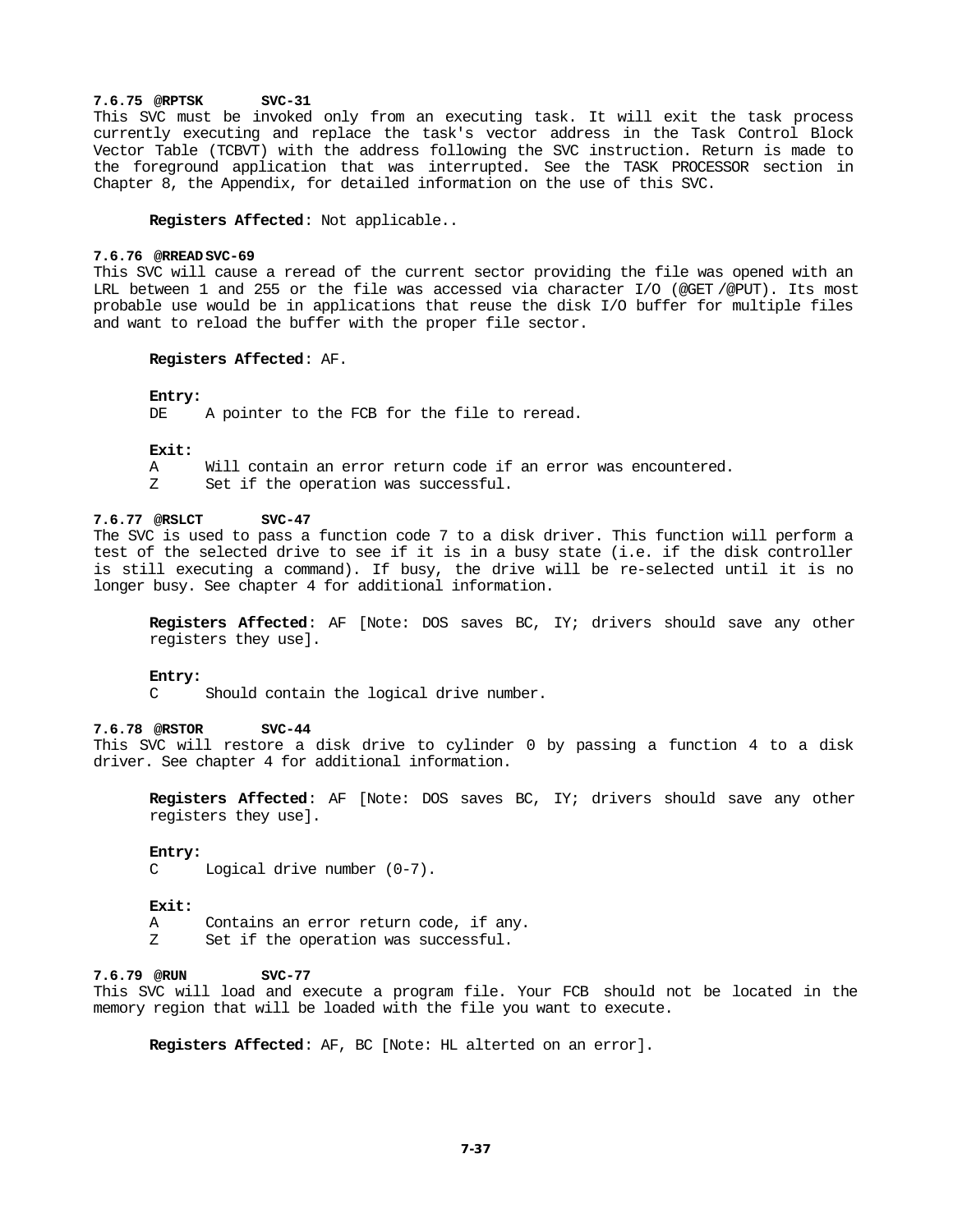# **Entry:**

A pointer to the FCB containing the program's filespec.

# **Exit:**

Returns a pointer to the start of the system command buffer.

HL Contains the error return code if an error was encountered.

#### **7.6.80 @RWRIT SVC-70**

This SVC will rewrite the current sector following a write operation. The @WRITE function advances the Next Record Number (NRN) after the sector is written. @RWRIT will decrement the NRN and write the disk buffer again.

#### **Registers Affected**: AF.

## **Entry:**

DE A pointer to the FCB for the file sector to rewrite.

#### **Exit:**

A Contains an error return code if an error was encountered.<br>Z Set if the operation was successful Set if the operation was successful.

#### **7.6.81 @SEEK SVC-46**

This SVC will pass a function code 6 to a disk driver. It is used to issue a controller SEEK command. Disk controllers optionally verify only the track address, therefore it is not necessary to pass a sector number to @SEEK. See chapter 4 for additional information.

**Registers Affected**: AF [Note: DOS saves BC, IY; drivers should save any other registers they use].

#### **Entry:**

- C Contains the logical drive number.
- D Contains the logical cylinder requested.

#### **7.6.82 @SEEKSC SVC-71**

This SVC is used to seek a specified file record prior to attempting to read or write the record. The record identified for the seek operation will be that determined by the Next Record Number (NRN) identified in the File Control Block (FCB ). The SEEK operation may require that the current file buffer be written back to disk if it contains updated information and the desired record is located in a different disk sector. If an error occurs in this operation, the error code will be returned. The return code condition will never reflect an error for the actual SEEK itself. @SEEKSC serves a useful purpose only when asynchronous I/O is implemented permitting disk seeking external to CPU control. On the TRS-80 Model 4, it is unnecessary.

## **Registers Affected**: AF.

# **Entry:**

DE A pointer to the File Control Block of the file.

# **Exit:**

- A Contains an error code if an error is encountered in writing.
- Z Set will indicate that the SEEK operation "completed".

#### **7.6.83 @SKIP SVC-72**

This SVC will cause a skip past the next logical record. The SKIP operation may require that the current file buffer be written back to disk if it contains updated information and the desired record is located in a different disk sector. If any error is encountered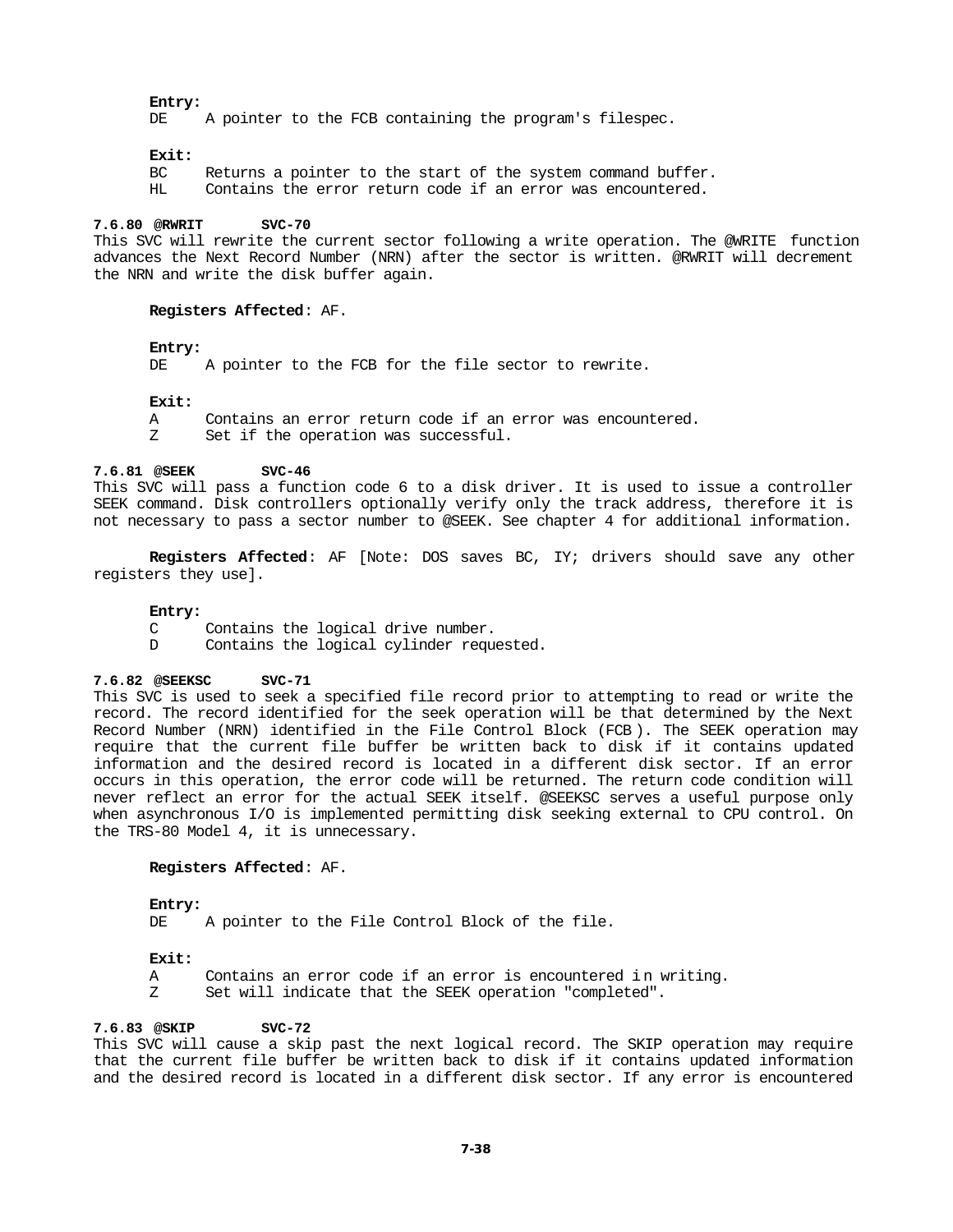in this operation, an error will be returned. The Next Record Number (NRN) contained in the FCB will be changed accordingly.

# **Registers Affected**: AF.

#### **Entry:**

DE A pointer to the FCB for the file to skip.

#### **Exit:**

- A Will contain an error return code if an error was encountered.
- Z Set if the operation was successful.

#### **7.6.84 @SLCT SVC-41**

This SVC will pass a function code 1 to a disk driver. See chapter 4 for additional information. The function will select a drive. The appropriate time delay specified in your configuration (SYSTEM (DELAY=Y/N)) should be undertaken if the drive selection requires it.

**Registers Affected**: AF [Note: DOS saves BC, IY; drivers should save any other registers they use].

#### **Entry:**

C Contains the logical drive number (0-7).

#### **Exit:**

- A Will contain an error return code if an error was encountered.
- Z Set if the operation was successful.

# **7.6.85 @SOUND SVC-104**

This SVC will interface to the sound generator if one is provided with the computer. Note that the maskable interrupts are disabled during the duration of the tone generation. The routine should function the same regardless of FAST/SLOW. All regs except the accumulator are left unchanged. The Z-flag is always set on exit. For those generators capable of multiple sounds, the linkage is as follows:

#### **Registers Affected**: AF.

#### **Entry:**

- B Contains a function code packed as follows:
	- Bits 0-2 tone selection (0-7) with 0=highest & 7=lowest.
	- Bits 3-7 Contain the tone duration (0-31) with 0=short, 31=long. Short approx 3/32 sec, long approx 3 sec.

#### **7.6.86 @STEPI SVC-45**

This SVC passes a function 5 to a disk driver. It is commonly used for specifying a stepin controller command. See chapter 4 for more information.

**Registers Affected**: AF [Note: DOS saves BC, IY; drivers should save any other registers they use].

#### **Entry:**

C Logical drive number (0-7).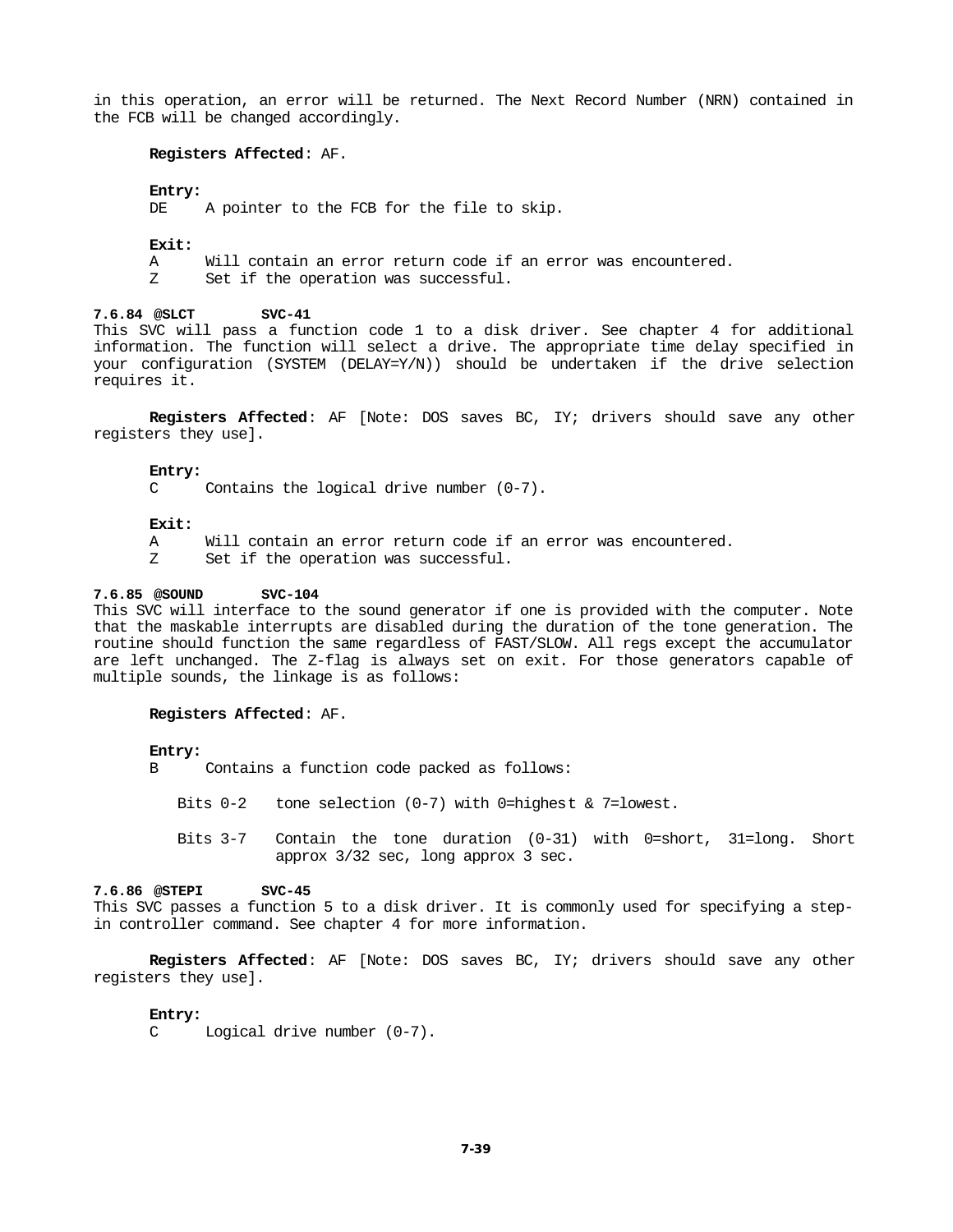### **Exit:**

- A Error return code, if any.
- Z Set if the operation was successful.

# **7.6.87 @TIME SVC-19**

This SVC will return the time of day in display format (HH:MM:SS). It also will recover a pointer to the binary time storage which may be useful for those implementing hardware clocks.

## **Registers Affected**: AF, BC, DE.

## **Entry:**

HL A pointer to the 8-character buffer to receive the time string.

# **Exit:**

DE Returns a pointer to the binary time storage, TIME\$. The 3-byte region contains seconds, minutes, and hours. TIME\$-1 stores the 30 Hertz rate system timer.

# **7.6.88 @VDCTL SVC-15**

This SVC performs various video control functions depending on the function code passed in register B. It is very useful for handling direct video access. The functions are as follows:

# **VIDEO "PEEK"**

**Registers Affected**: AF, BC, DE.

#### **Entry:**

B 1; Gets the character at the position identified by HL. HL Contains the row  $(0-23)$  in register H, and column  $(0-79)$  in L.

#### **Exit:**

A Will be returned with the character at "HL".

Z Set if the operation was successful.

# **VIDEO "POKE"**

**Registers Affected**: AF, BC, DE.

# **Entry:**

2; Puts the character at the position identified by HL. HL Contains the row (0-23) in register H, and column (0-79) in L.<br>C Contains the character to put at "HL". Contains the character to put at "HL".

# **Exit:**

Set if the operation was successful.

#### **SET CURSOR POSITION**

**Registers Affected**: AF, B, DE.

#### **Entry:**

B 3; Moves the cursor to the position identified by HL.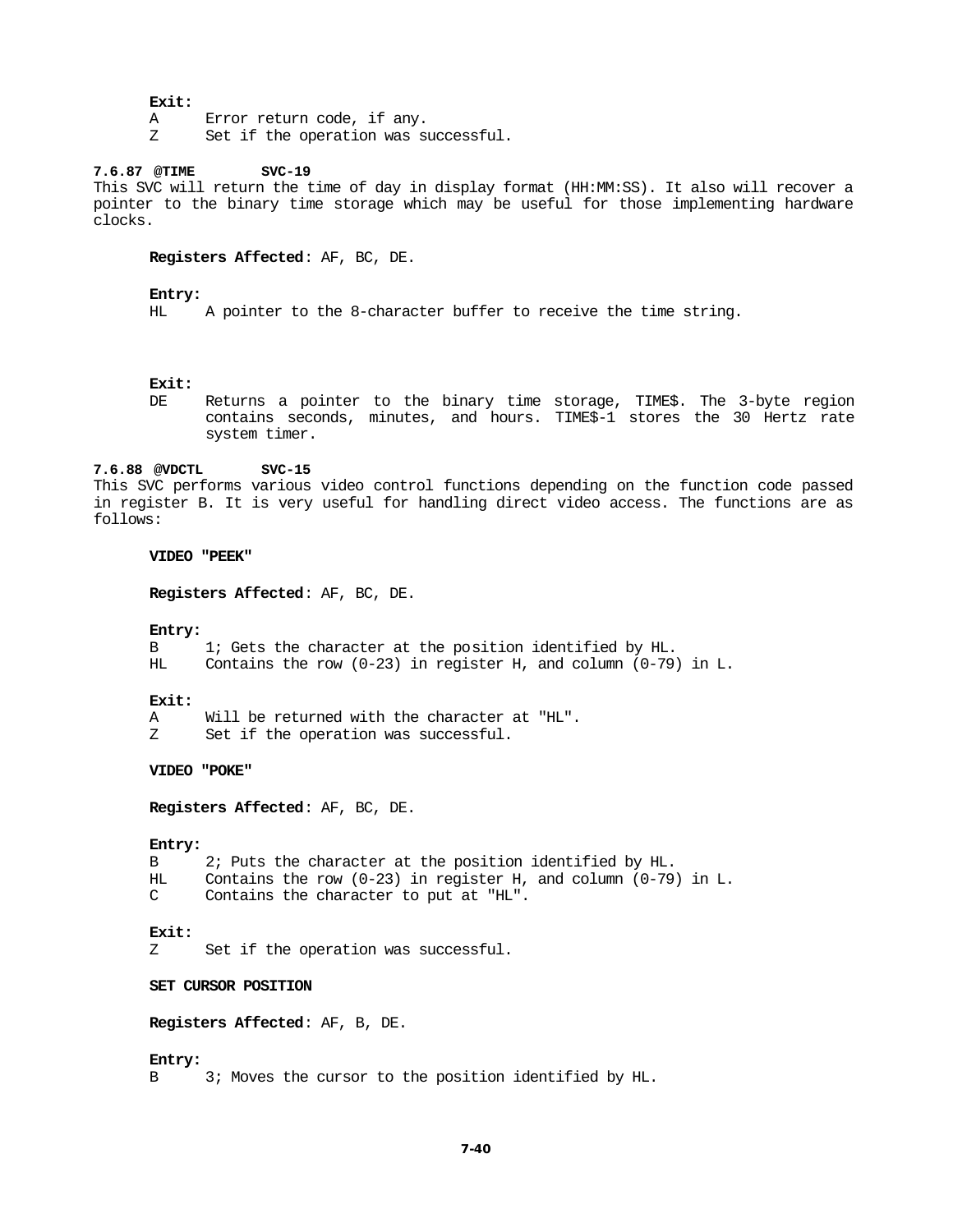HL Contains the row (0-23) in register H, and column (0-79) in L.

# **Exit:**

A Will contain the error code if an error was encountered. Z Set if the operation was successful.

# **OBTAIN CURSOR POSITION**

**Registers Affected**: AF, B, HL.

#### **Entry:**

B 4; Obtains the current cursor position by row and column.

#### **Exit:**

HL Contains the row (0-23) in register H, and column (0-79) in L. A Will contain the error code if an error was encountered.

#### **BUFFER TO VIDEO**

**Registers Affected**: AF, BC, DE, HL.

#### **Entry:**

B 5; Moves a BLOCK of RAM to the video RAM. HL A pointer to the user's RAM BLOCK.

#### **Exit:**

A Will contain the error code if an error was encountered.<br>
Z Set if the operation was successful. Set if the operation was successful.

BLOCK is 1920 bytes for 6.2, 2048 bytes for 6.0 and 6.1

#### **VIDEO TO BUFFER**

**Registers Affected**: AF, BC, DE, HL.

#### **Entry:**

B 6; Moves the video RAM image to a RAM BLOCK. HL A pointer to the user's RAM BLOCK.

#### **Exit:**

A Will contain the error code if an error was encountered. Z Set if the operation was successful.

BLOCK is 1920 bytes for 6.2, 2048 bytes for 6.0 and 6.1

# **SCROLL PROTECT**

**Registers Affected**: AF, B.

#### **Entry:**

B 7, Inhibit scrolling of lines at the top of the video screen. C Contains the number of lines to protect (0-7).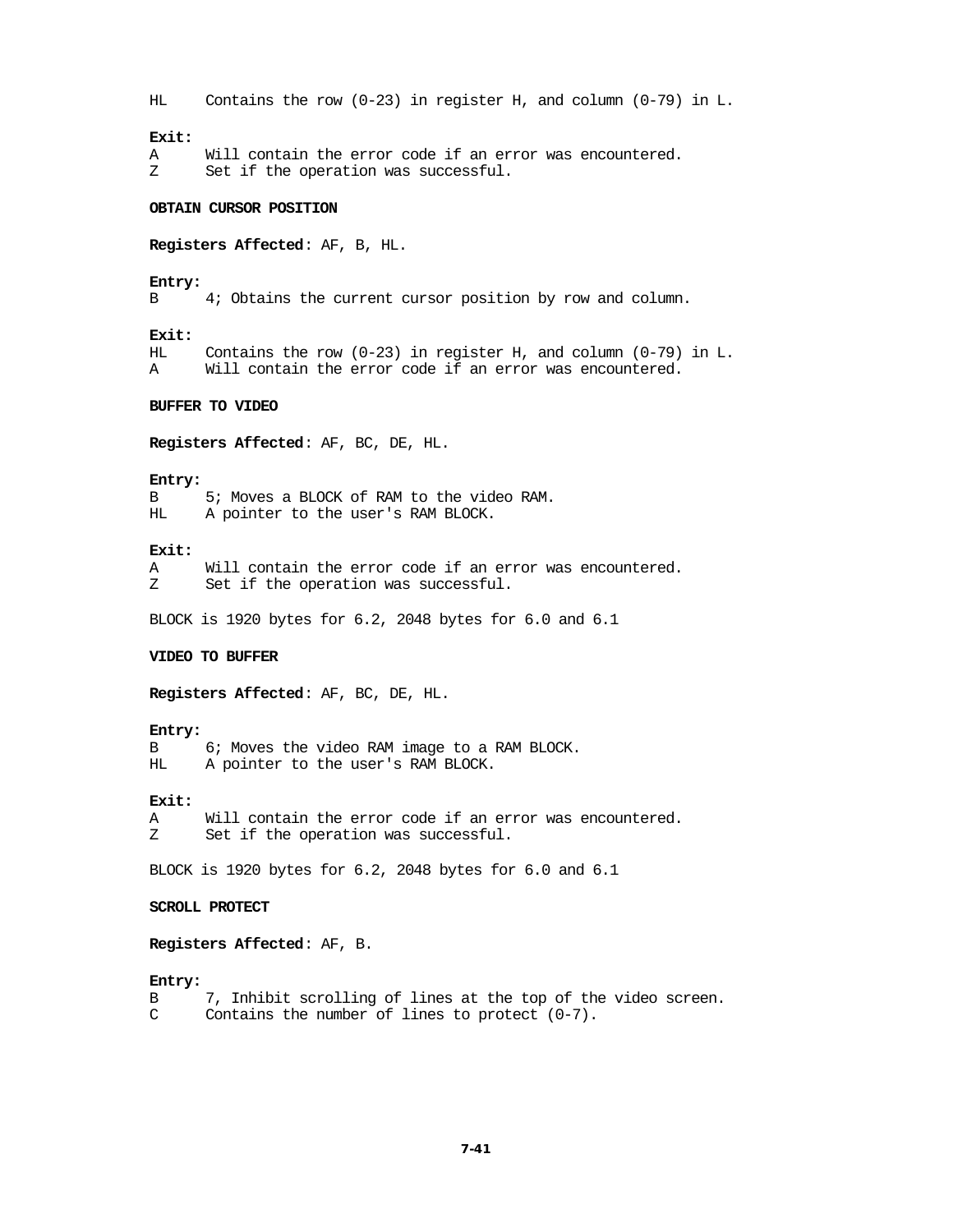### **CURSOR CHARACTER**

**Registers Affected**: AF, B.

#### **Entry:**

- B 8; Change the cursor character.
- C Contains the new cursor character (or code value).

## **Exit:**

- A Will be returned with the current cursor value (for  $6.0.1+)$ .<br>z Set if the operation was successful
- Set if the operation was successful.

# **VIDEO LINE TRANSFER**

**Registers Affected**: AF, BC, DE, HL.

#### **Entry:**

- B 9; Invoke line transfer
- C transfer direction; 0 = buffer to video, 1 = video to buffer.
- H video row to transfer (0-23).
- DE A pointer to the user's 80-character buffer.

# **Exit:**

- A Will contain the error code if an error was encountered.
- Z Set if the operation was successful.

## **7.6.89 @VER SVC-73**

This SVC will perform a @WRITE operation followed by a test read of the sector (assuming that the WRITE required physical I/O) to verify that it will be readable. The test read will not cause data to be transferred to the file buffer.

# **Registers Affected**: AF.

#### **Entry:**

DE A pointer to the FCB for the file to verify.

HL A pointer to the user record buffer (UREC) containing the logical record (where the LRL is  $\langle$  256).

#### **Exit:**

A Will contain an error return code if an error was encountered.

Z Set if the operation was successful.

#### **7.6.90 @VRSEC SVC-50**

This SVC will pass a function 10 to a disk driver. The function should verify the readability of a sector without transferring any data from the disk to the buffer. See chapter 4 for additional information.

**Registers Affected**: AF [Note: DOS saves BC, IY; drivers should save any other registers they use].

# **Entry:**

- C Contains the logical drive number.
- D Contain the cylinder number to verify.
- E Contains the sector number to verify.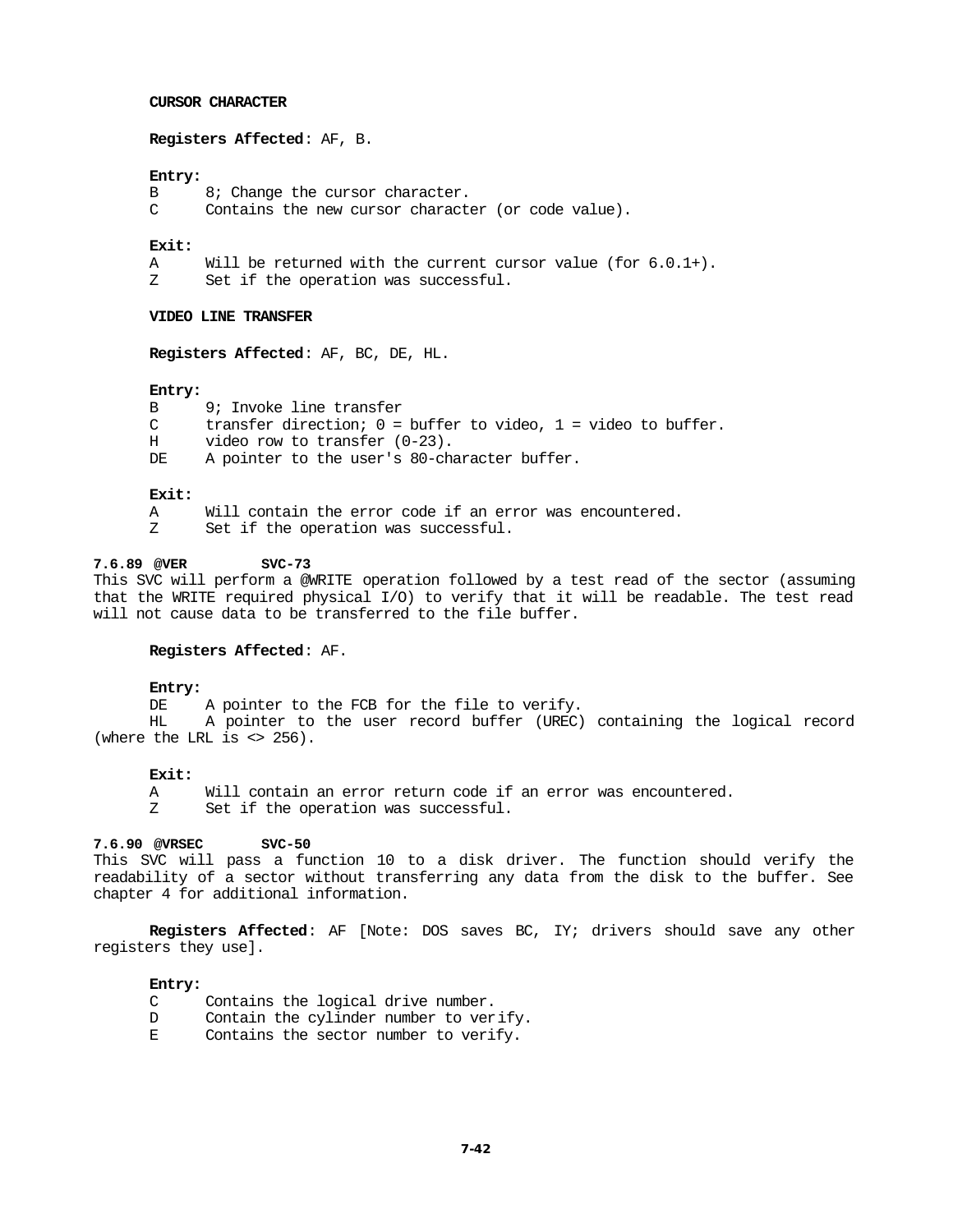## **Exit:**

- A Will contain an error return code if an error was encountered.
- Z set if the operation was successful.

# **7.6.91 @WEOF SVC-74**

This SVC will force the system to update the directory entry with the current end-of-file information. The file's FCB will remain in an open state.

# **Registers Affected**: AF.

## **Entry:**

DE A pointer to the FCB for the file to WEOF.

## **Exit:**

A Will contain an error return code if an error was encountered.

Z Set if the operation was successful.

# **7.6.92 @WHERE SVC-07**

This SVC can be invoked to determine the address of the calling routine. It can be useful for small routines that are to be made run-time relocatable.

# **Registers Affected**: AF, HL.

# **Exit:**

HL Returns the memory address following the SVC instruction.

#### **7.6.93 @WRITE SVC-75**

This SVC will cause a write to the next record identified in the FCB . If the file's Logical Record Length (LRL) identified in the FCB is less than 256, then the logical record in the user buffer will be transferred to the file. If LRL is equal to 256, a full sector I/O will be made using the disk I/O buffer identified at file open time.

#### **Registers Affected**: AF.

# **Entry:**

DE A pointer to the FCB for the file to write.<br>HL A pointer to the user record buffer (UREC

A pointer to the user record buffer (UREC) containing the logical record (where the LRL is  $\langle$  256).

## **Exit:**

A Will contain an error return code if an error was encountered. Z Set if the operation was successful.

## **7.6.94 @WRSEC SVC-53**

This SVC will pass a function code 13 to a disk driver. It is used to write a physical sector of data to the disk. See chapter 4 for additional information.

**Registers Affected:** AF [Note: DOS saves BC, IY; drivers should save any other registers they use].

#### **Entry:**

| C  | Contains the logical drive number.                     |
|----|--------------------------------------------------------|
| D  | Contains the number of the cylinder to write.          |
| E  | Contains the number of the sector to write.            |
| HL | A pointer to the buffer containing the sector of data. |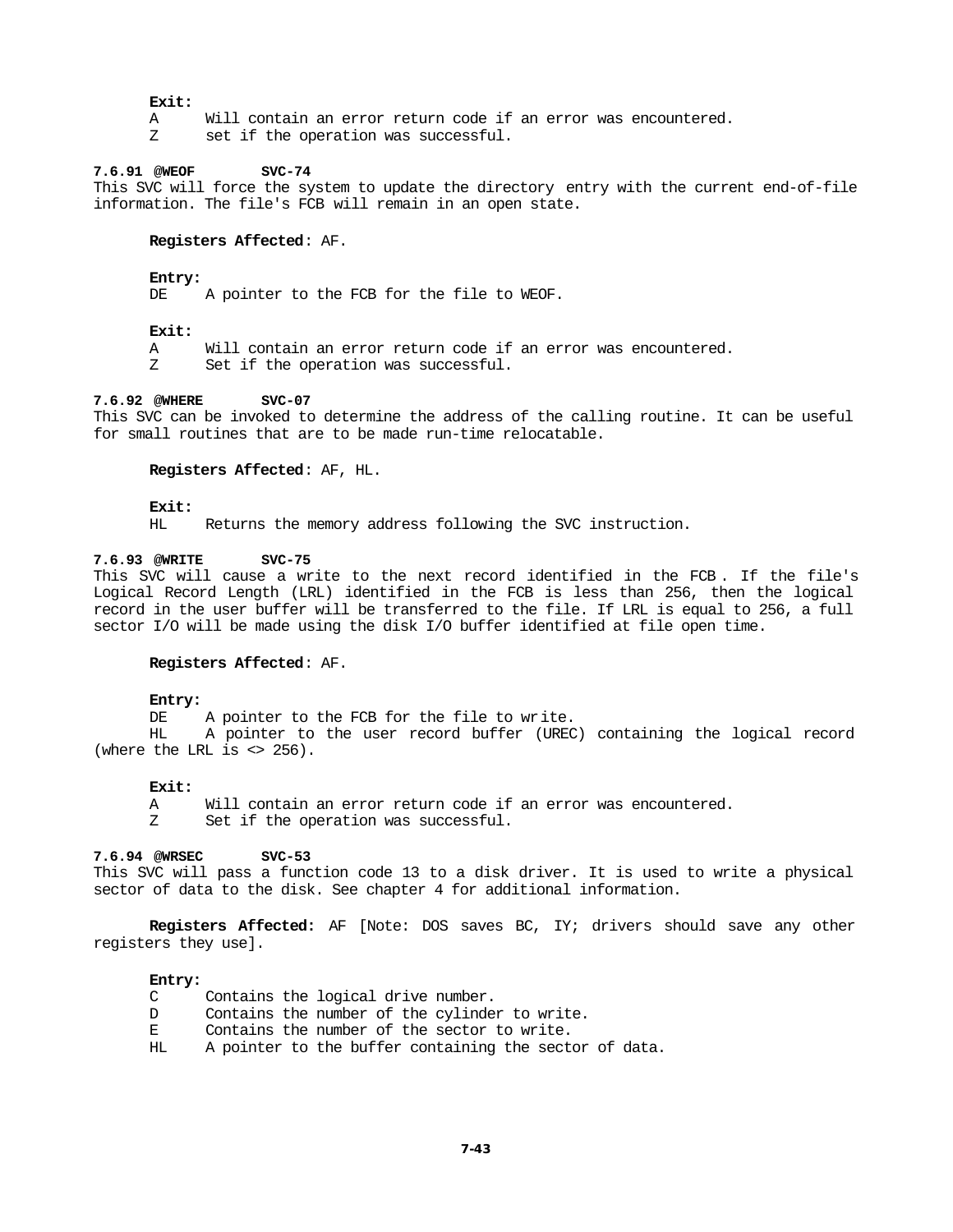# **Exit:**

- A Will contain the error code if an error was encountered.
- Z Set if the operation was successful.

## **7.6.95 @WRSSC SVC-54**

This SVC will pass a function code 14 to a disk driver. It is used to write a system sector (used in the directory cylinder). Where the disk controller supports the IBM Data Address Mark convention, the controller command should denote the "deleted data mark", or X'F8' in lieu of the standard data mark (X'FB'). This distinct mark is used in the @RDSEC command to detect the presence of a system (directory) sector. Other than this Data Address Mark variation, @WRSSC is the same as @WRSEC ; however, the DOS will use @WRSSC for all writes to the directory cylinder. See chapter 4 for additional information.

**Registers Affected**: AF [Note: DOS saves BC, IY; drivers should save any other registers they use].

#### **Entry:**

- C Contains the logical drive number.
- D Contains the number of the cylinder to write.
- E Contains the number of the sector to write.
- HL A pointer to the buffer containing the sector of data.

#### **Exit:**

- A Will contain the error code if an error was encountered.
- Z Set if the operation was successful.

# **7.6.96 @WRTRK SVC-55**

This SVC will pass a function code 15 to a disk driver. It is used to format a physical track on a disk drive. Where the data pattern is under software control (as is the case for floppy disk drives), the data format must conform to that identified in your controller's reference manual. Hard drives that are formatted by track may use this SVC to control the track to track formatting. If the target drive is a floppy disk, then it is necessary to precede the @WRTRK SVC with a drive select via SVC @SLCT . See chapter 4 for additional information.

**Registers Affected**: AF [Note: DOS saves BC, IY; drivers should save any other registers they use].

## **Entry:**

- C Contains the logical drive number.
- HL Contains a pointer to the buffer containing the format data
- D Contains the number of the cylinder to write.

## **Exit:**

- A Will contain the error code if an error was encoun tered.
- Z Set if the operation was successful.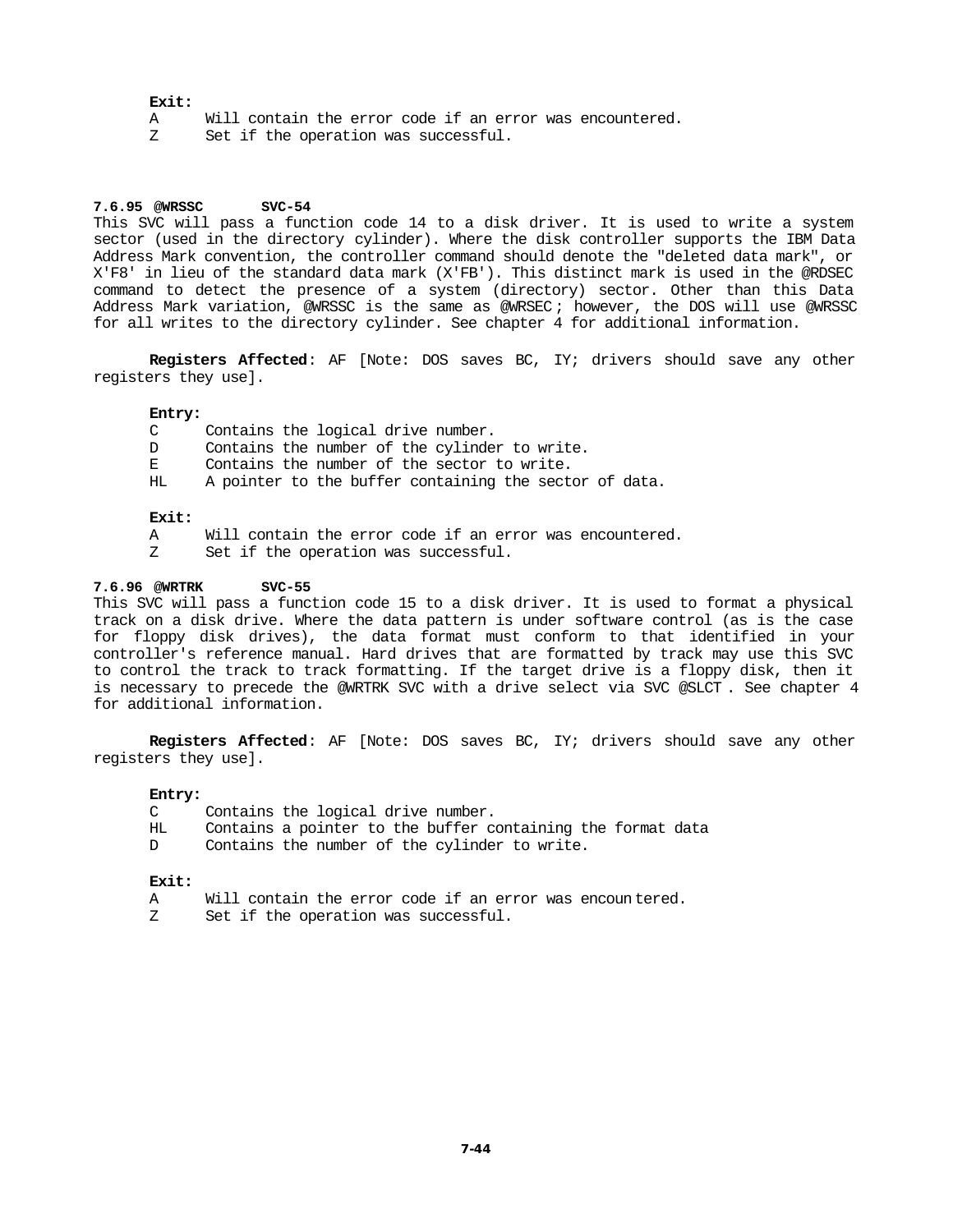# **8. APPENDIX**

# **8.1 BOOT INITIALIZATION ICNFG INTERFACING**

In order to bring up the "DOS Ready" message when first powering up your computer, all that you need do is place a SYSTEM diskette into the disk drive physically assigned to the zero slot and depress a RESET button. In a few short moments, the ready prompt appears on the display screen. Although, to the casual observer, not much appears to have taken place, the machine has executed many "behind-the-scenes" procedures in order to make the operating system available for your commands. The appendix section on SYSTEM DISK BOOTING covers the individual steps undertaken. Here we discuss one of the final steps - the execution of an initialization configuration routine.

Certain items of hardware require an initialization process before they can be used. For instance, the RS-232 hardware needs to have parameters such as baud rate, word length, and number of stop bits initialized before it can be used. This initialization process could be a software routine which transfers the required parameters to the UART and Baud Rate Generator. Certain hard disk controllers (the XEBEC controller, for instance) may also need to be initialized before the attached disk drive can be used. This initialization process may be implemented as a program executing under the AUTO command or it may be a small routine that is part of the disk driver. If the latter, it would be useful to have it execute prior to the "DOS Ready" message. You may also develop a complex system function that takes over one or more SuperVisor Call functions. Since such a function could reside in memory as part of a configuration, it would be useful to have it automatically hook into the SVC table. Again, if the interfacing routine were part of the function code in memory and the system provided a method to execute such a routine, it would alleviate the problem of executing the hook.

After the system booting process loads a configuration file, it CALLs a vector, called the @ICNFG vector. The contents of the vector are accessible from the FLAGS pointer returned by the @FLAGS\$ SuperVisor Call. Thus, any initialization routine that is part of a memory configuration can be executed if its entry address is made available to @ICNFG. This is accomplished by placing your entry address into @ICNFG while you save the former address - eventually transferring control to the former address when your routine completes its execution. This process is called "chaining into @ICNFG". If you need to configure your own routine that requires initialization when the machine is booted, you chain into @ICNFG.

Let's first look at a sample initialization configuration routine linkage. Your initialization routine would obviously be unique to the function it was to perform so we will not illustrate that part. A template for such a routine would appear as:

INIT CALL ROUTINE *;*Start of init<br>LINK DB 'Rov' *;Pass* to the cl 'Roy' **;Pass to the chain**  ROUTINE . Your initialization routine . . RET *i*End with a RET instruction!

The relocated address identified by the label "INIT" is the entry point that will be placed into the @ICNFG vector field. The 3-byte field identified as "LINK" will be used to store the original contents of the @ICNFG vector field. Thus, when INIT receives control, it "calls" your initialization routine then passes back to the next routine chained into @ICNFG.

We will now illustrate a procedure to accomplish the chaining linkage. The chaining procedure is performed by that part of your program which is going to place the memory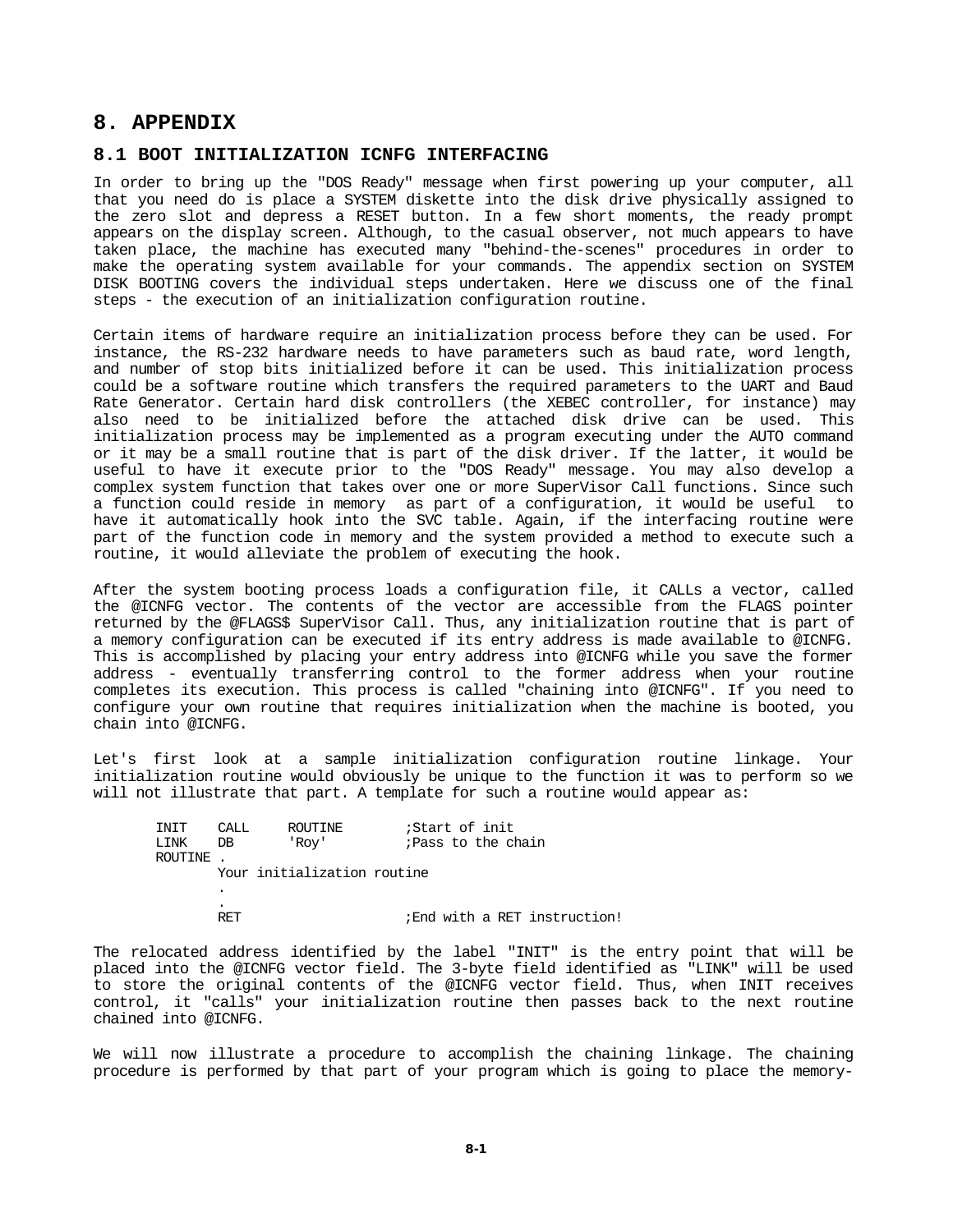resident routine into its execution location in memory. The first thing that must be done is to move the contents of the @ICNFG vector into your initialization routine. The code:

| LD         | A,@FLAGS\$     | Get flags pointer         |
|------------|----------------|---------------------------|
| <b>RST</b> | 40             | ; into register IY        |
| LD         | A, (IY+28)     | ;Get @ICNFG byte 1        |
| LD         | $(LINK)$ . A   | $:$ & save in LINK+0      |
| LD         | L, (IY+29)     | ;Get address LOW and HIGH |
| LD         | $H,(IY+30)$    | ; then save in the        |
| T .D       | $(LINK+1)$ .HL | ; LINK address vector     |
|            |                |                           |

does this by transferring the three byte vector to your routine. You then need to relocate your routine to its execution memory address. Once this is done, transfer the relocated initialization entry point to the @ICNFG vector as a jump instruction with this code:

| LD  | HL.INIT   | <i>i</i> Get (relocated) |
|-----|-----------|--------------------------|
| T D | (IY+29),L | ; init address           |
| T D | (IY+30).H |                          |
| LD  | A,0C3H    | ;Set JP instruction      |
| T D | (IY+28).A |                          |

It is sometimes necessary to have your initialization program execute the initialization routine so that the function of the module is immediately available. You probably do not want to execute any other routines that may be chained into @ICNFG so you should not CALL the chain! Your initialization routine can be executed by calling its relocated address as in:

## CALL ROUTINE : Initialize only mine

Don't forget to SYSGEN after linking in your routine. The SYSGEN process includes saving the revisions to @ICNFG so that any changes will be part of the system configuration the next time the disk is booted. By following these procedures, you can effect the invocation of your routine every time you boot the operating system disk which contains this configuration.

# **8.2 THE KFLAG\$ SCANNER**

Many applications have the need to detect a PAUSE or BREAK condition while they are in execution. BASIC does this after every logical statement is executed (i.e. after each end of line or ":" statement separator). That's how, in BASIC, you can stop a program with the <BREAK> key or pause a listing. The classical method that programmers have used to detect the condition was to scan the keyboard via the @KBD SuperVisor Call. If a character was input, and it was a <BREAK> or a <PAUSE>, the appropriate action would be taken. Any other entry that was available would be ignored which would discard all other keyboard entries. Unfortunately, if the user was trying to make use of keyboard typeahead, each @KBD request looking for <BREAK> or <PAUSE> would extract one character from the type-ahead buffer; thus the user's typed-ahead entries would be lost.

Another method could be used on a matrix keyboard that is accessible to the application. This method does not request entries via the @KBD call but scans the keyboard physically examining the keyboard matrix. A problem with this method is that accessible matrix keyboards are not always available. A second problem is that if such a keyboard was available, the application would not be portable across Version 6 installations.

If an application uses the KFLAG\$ keyboard function latch to observe the BREAK or PAUSE condition, it overcomes these deficiencies [a third condition - that of the ASCII CR is also supported]. KFLAG\$ contains three bits associated with the "keyboard" functions of BREAK, PAUSE (sometimes interpreted as <SHIFT-@>), and CR (sometimes interpreted as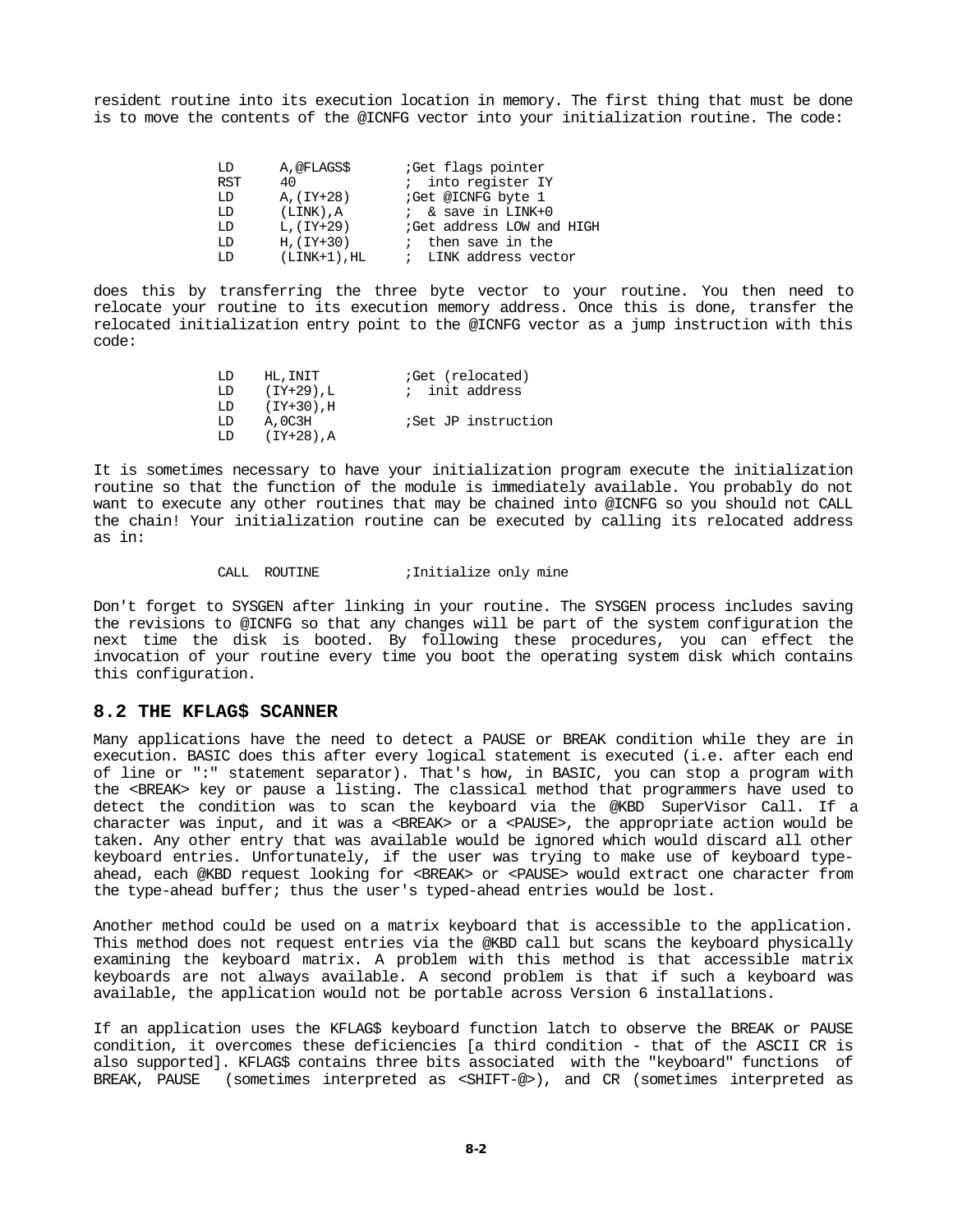<ENTER>). An interrupt task processor routine (herinafter called the KFLAG\$ scanner or just scanner) examines the physical keyboard and sets the appropriate KFLAG\$ bit if any of the conditions are observed. Similarly, the system's COM serial driver routine also sets the appropriate KFLAG\$ bits if it detects the matching conditions being received. In the KFLAG\$, bit-0 is assigned for BREAK, bit-1 is assigned for PAUSE, and bit-3 is assigned for CR.

It is important to note that the interrupt KFLAG\$ scanner does NOT reset the condition bits - it only sets them. Thus, it is up to the application using these flag conditions to reset the bits as required. Now, you may ask, why wasn't the scanner coded so that it resets the bits? Well, if that was the case, you would never sense the "events" as they would occur too fast. Think of the KFLAG\$ condition bits as a latch. Once a condition is detected (latched), it remains latched until some routine resets the latch, usually after examining a condition and taking action - a function to be performed by a KFLAG\$ examination routine that is part of the application using it.

With this introduction, let's look at an illustrative routine designed to use the <BREAK> and <PAUSE> conditions of the KFLAG\$ latch. This routine assumes that index register IY can be altered with impunity.

| <b>CKPAWS</b> | LD          | A,@FLAGS\$                        | <i>Get Flags pointer</i>                  |
|---------------|-------------|-----------------------------------|-------------------------------------------|
|               | RST         | 40                                | into reg IY<br>$\ddot{i}$                 |
|               | LD          | $A,(IY+'K'-'A')$                  | ; P/u the KFLAG\$                         |
|               | <b>RRCA</b> |                                   | ;Bit 0 to carry                           |
|               | JP          | C, GOTBRK                         | ;Go on BREAK                              |
|               | RRCA        |                                   | Bit 1 to carry                            |
|               | RET         | NC                                | ;Return if no pause                       |
|               | CALL        | RESKFL                            | Reset the flag                            |
|               | PUSH        | DE                                | ;Don't alter reg DE                       |
| FLUSH         | LD          | A,@KBD                            | ;Flush type-ahead                         |
|               | RST         | 40                                | ; buffer while                            |
|               | JR          | Z,FLUSH                           | <i>i</i> ignoring errors                  |
|               | POP         | DE                                |                                           |
| PROMPT        | PUSH        | DE                                |                                           |
|               | LD          | A,@KEY                            | ; Wait on key entry                       |
|               | RST         | 40                                |                                           |
|               | POP         | DE                                |                                           |
|               | CP          | 80H                               | ;Go on <break></break>                    |
|               | JP          | Z, GOTBRK                         |                                           |
|               | CP          | 60H                               | ; Iqnore <pause></pause>                  |
|               | JR          | Z, PROMPT                         | $i$ else                                  |
| RESKFL        | PUSH        | HL                                | Reset KFLAG\$ without                     |
|               | PUSH        | AF                                | <i>i</i> altering AF or HL                |
|               | LD          | A,@FLAGS\$                        | :P/u flags pointer                        |
|               | RST         | 28H                               | into reg IY<br>$\ddot{i}$                 |
| RESKFL1 LD    |             | $A,(IY+'K'-'A')$                  | <i>iP/u</i> the flag                      |
|               | AND         | 0F8H                              | ; Strip ENTER,                            |
|               | LD          | $(IY+'K'-'A')$ , A ; PAUSE, BREAK |                                           |
|               | PUSH        | BC                                | ;Don't alter register BC                  |
|               | LD          | B, 16                             |                                           |
|               | LD          | A, @PAUSE                         | ; Pause a bit to "debounce"               |
|               | RST         | 40                                | the key entry<br>$\ddot{i}$               |
|               | POP         | BC                                |                                           |
|               | LD          |                                   | $A$ , $(IY+'K'-'A')$ ; Check if finger is |
|               | AND         | 7                                 | still on key<br>$\ddot{i}$                |
|               | JR          | NZ,RESKFL1                        | Reset it again                            |
|               | POP         | AF                                | Restore registers                         |
|               | POP         | HL                                | ; and exit                                |
|               | <b>RET</b>  |                                   |                                           |
|               |             |                                   |                                           |

In order to understand this KFLAG\$ examination routine, the best thing to do would be to take apart the entire routine and explain each sub-routine. The first piece: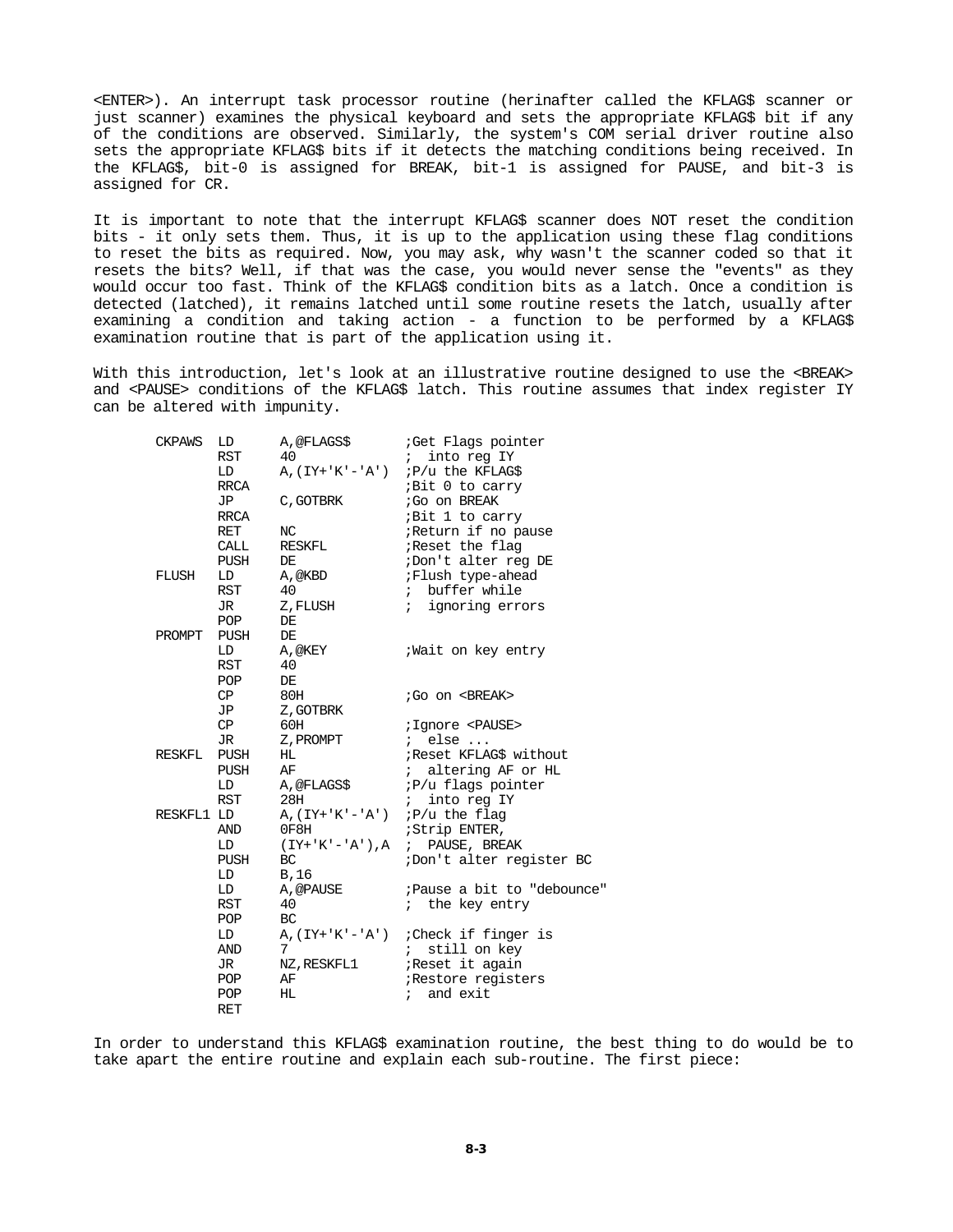| CKPAWS LD |             | A,@FLAGS\$                               | <i>Get</i> Flags pointer |
|-----------|-------------|------------------------------------------|--------------------------|
|           | <b>RST</b>  | 40                                       | ; into reg IY            |
|           | LD          | $A$ , $(IY+'K'-'A')$ ; $P/u$ the KFLAG\$ |                          |
|           | <b>RRCA</b> |                                          | ;Bit 0 to carry          |
|           | JP          | C, GOTBRK                                | ;Go on BREAK             |
|           | <b>RRCA</b> |                                          | <i>Bit 1 to carry</i>    |
|           | RET         | NC                                       | Return if no pause       |
|           |             |                                          |                          |

reads the KFLAG\$ contents. The @FLAGS\$ SuperVisor Call is used to obtain the flags pointer from the DOS. Be aware that if your application is using the IY index register, then you better save and restore it within the CKPAWS routine (alternatively, you could use memory loads in lieu of IY indexing, use @FLAGS at the beginning of your application to calculate the location of KFLAG\$, and stuff the address into the CKPAWS memory LD instructions.) The first rotate instruction places the BREAK bit into the carry flag. Thus, if a <BREAK> condition was in effect, the sub-routine would branch to "GOTBRK" which is your break handling routine. If there is no pending BREAK, the second rotate places what was originally in the PAUSE bit into the carry flag. If a <PAUSE> condition is not in effect, the routine returns to the caller. This sequence of code gives a higher priority to <BREAK> (i.e. if both BREAK and PAUSE conditions are pending, the <BREAK> condition has precedence). It is important to note that the GOTBRK routine needs to clear the KFLAG\$ bits after it services the <BREAK> condition. This is simply done via a call to RESKFL.

The next part of the routine is executed on a <PAUSE> condition.

| CALL | RESKFL  | Reset the flag      |
|------|---------|---------------------|
| PUSH | DE.     | ;Don't alter reg DE |
| LD   | A,@KBD  | ;Flush type-ahead   |
| RST  | 40      | ; buffer while      |
| JR.  | Z.FLUSH | ; ignoring errors   |
| POP  | DE.     |                     |
|      |         |                     |

First the KFLAG\$ bits are reset via the call to RESKFL. Next, we take care of removing any characters that are stored in the type-ahead buffer (the system will automatically clear the type-ahead buffer when a BREAK condition is latched). This can be done by repeatedly invoking the @KBD request until it returns a "no character available" condition code.

Now that the routine is in a PAUSEd state and the type-ahead buffer is cleared, it must wait for a key input. The following routine does this:

| PROMPT | PUSH       | DE        |                          |
|--------|------------|-----------|--------------------------|
|        | LD         | A,@KEY    | Wait on key entry        |
|        | <b>RST</b> | 40        |                          |
|        | POP        | DE        |                          |
|        | CP         | 80H       | ;Go on <break></break>   |
|        | JΡ         | Z, GOTBRK |                          |
|        | CP         | 60H       | ; Ignore <pause></pause> |
|        | JR         | Z, PROMPT | else $\ldots$            |
|        |            |           |                          |

The PROMPT routine is coded to accept a <BREAK> and branch to your BREAK handling routine so that the user can "abort" from a PAUSE. It will ignore repeated <PAUSE> entries (the 60H is the standard byte value that is interpreted as a PAUSE entry). Any other character will cause it to fall through to the following routine which clears the KFLAG\$ latch.

| RESKFL | PUSH       | HL                                    | Reset KFLAG\$ without     |
|--------|------------|---------------------------------------|---------------------------|
|        | PUSH       | AF                                    | ; altering AF or HL       |
|        | LD         | A, @FLAGS\$                           | <i>iP/u</i> flags pointer |
|        | <b>RST</b> | 40                                    | ; into reg IY             |
|        | RESKFL1 LD | $A$ , $(IY+'K'-'A')$ ; $P/u$ the flaq |                           |
|        | AND        | 0F8H                                  | ;Strip ENTER,             |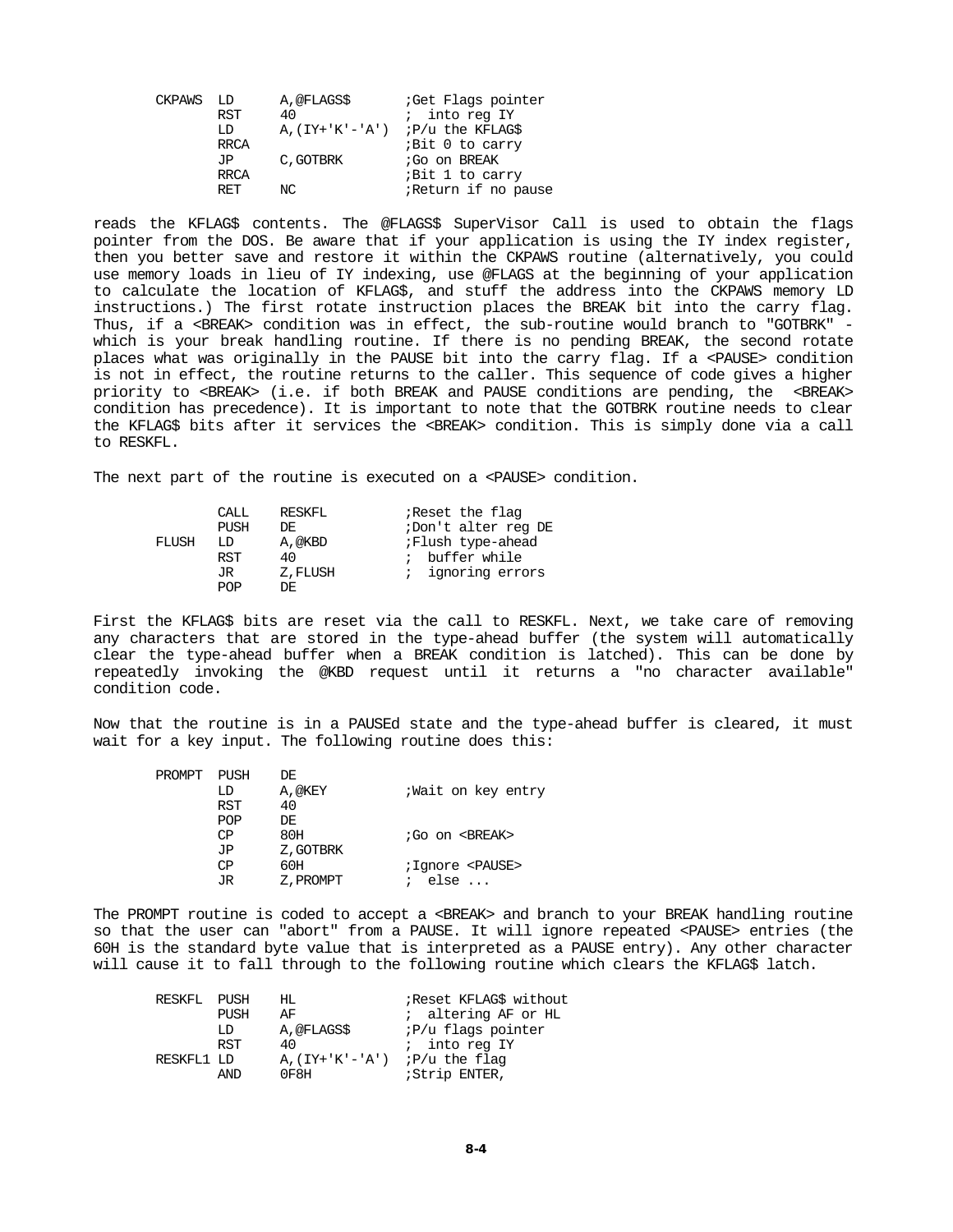|             | $(IY+'K'-'A')$ , A ; PAUSE, BREAK       |
|-------------|-----------------------------------------|
| BC          | ;Don't alter register BC                |
| B, 16       |                                         |
| A,@PAUSE    | ; Pause a bit to "debounce"             |
| 40          | ; the key entry                         |
| BC          |                                         |
|             | $A$ , $IY+'K'-'A'$ ; Check if finger is |
| 7           | ; still on key                          |
| NZ, RESKFL1 | <i>i</i> If so, reset it again          |
| AF          | Restore registers                       |
| HL.         | ; and exit                              |
|             |                                         |
|             |                                         |

The RESKFL subroutine needs to be called when you first enter your application. This is necessary to clear the flag bits that were probably in a "set" condition. This "primes" the detection. The routine also needs to be called once a BREAK, PAUSE, or ENTER condition is detected and handled.

Another method that can be used to detect the BREAK condition is to use the @CKBRKC SuperVisor Call - SVC-105. This SVC essentially performs all of the code needed to test the BREAK bit of the KFLAG\$ and reset it as required. Thus, instead of using your own code to test the KFLAG\$'s BREAK bit, you can invoke @CKBRKC. An NZ return indicates that the BREAK key was depressed. Since the SVC also clears the BREAK bit, it should be invoked once at the beginning of your program to ensure that the bit is first reset.

# **8.3 DISK LOAD MODULE FORMATS**

A load module is simply a disk file that can be loaded into memory by the system loader. The file is made up of variable length records and is usually a program. Many different types of records are included in a load module - the DOS makes extensive use of distinct record types in load modules. One record type is a load record which contains information on where it is to load into memory. If the file can be directly executed as a program, it then becomes known as an executable load module (ELM). The usual term that has been applied to such a file is "CMD". That's because a directly executable load module can be invoked as if it were a system CoMmanD. We further use the default file extension of /CMD for these command files.

A load module can be conceptualized as a sequence of RECORDS. Note that we did not say an ordered sequence. Thus, the implication is that the records do not have to be in an ascending order (contiguous load addresses). Each record contains three fields: a TYPE field, a LENGTH field, and a DATA field. It has a one-byte indicator as to what TYPE of record it is. This TYPE code is used to denote a record as a HEADER record, a TRANSFER record, an ISAM directory entry record, a LOAD record, or other meaningful structure. Each record also has a one-byte LENGTH field which is the length of the data area field. The data field length thus ranges from <1-256> in value. The remaining part of the record is its DATA AREA and is used to store program code, directory information, messages, or other pertinent information. If you are familiar with BASIC random access files, you will see the similarity in the fielding of records - except in this case, we have variable length sequentially accessed records [with partitioned data sets provided in the PRO-PaDS utility, you also have variable length indexed sequential accessed records]. Figure 8-1 lists the various TYPE codes currently used in the operating system.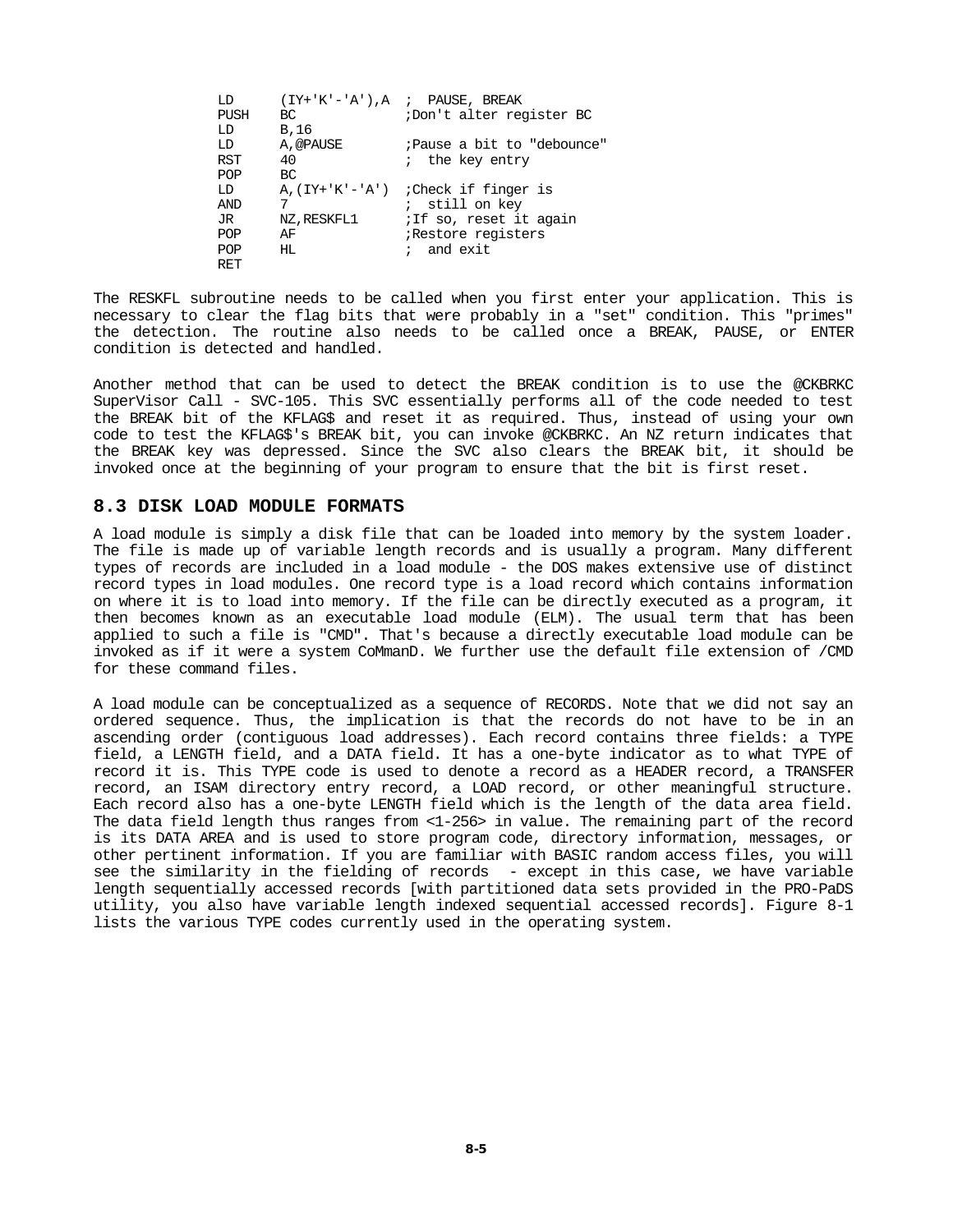| TYPE | DATA AREA                          |
|------|------------------------------------|
|      |                                    |
| 01   | Object code load block             |
| 02   | Transfer address                   |
| 04   | End of partitioned data set member |
| 05   | Load module header                 |
| 06   | Partitioned data set header        |
| 07   | Patch name header                  |
| 08   | ISAM directory entry               |
| 0Ā   | End of ISAM directory              |
| 0C   | PDS directory entry                |
| 0F.  | End of PDS directory               |
| 10   | Yanked load block                  |
| 1 F  | Copyright block                    |
|      |                                    |
|      |                                    |

**Figure 8-1: Load Module TYPE Codes**

Any code above X'1F' is invalid as a record type. In addition, any code not listed in figure 8-1 is reserved for future use.

Let's look at a sample file. Start by listing the first sector of the FLOPPY/DCT utility via the command: **LIST FLOPPY/DCT (H)**. Notice that it starts out with:

 05 06 46 4C 4F 50 50 59 1F 2A 43 6F ... . . F L O P P Y . . C o ...

stretched across the screen. What you have here is a load module header (TYPE=05). The length byte (LENGTH=06) follows the TYPE code. The 6-byte DATA AREA field is the header name. All records follow this "fielding" order. A record is organized with a TYPE, LENGTH, DATA sequence. The X'1F' begins the second record. It happens to be a copyright record with a LENGTH of X'2A' or 42 decimal bytes. Incidentally, the TYPE=1F record is generated automatically by the "COM" pseudo-op in PRO-CREATE , the assembler used to develop and maintain the operating system.

Note that each record begins with the TYPE code and the first byte following the end of a record is always the TYPE code of the next record. The only exception is when a TYPE code indicates the end of a file. If you look further in the record displayed at relative position X'34', or if you count 42 bytes down from the "C" of "Copyright", you will see:

01 02 00 2C D5 ...

The record TYPE is a load block (TYPE=01), and the length of the data area is X'02', or 258 data bytes. Yes, we previously stated that the length ranged up to 256 and here we have 258! This TYPE-01 record is a special case. The two-byte field following the LENGTH is the starting load address for the rest of the field. Since the LENGTH value includes the 2-byte load address, a length of X'03' would indicate only one load byte. A length of X'04' would indicate two load bytes. A length of X'FF' would indicate 253 load bytes. A length of X'00' would indicate 254 load bytes. To be able to have a data area with up to 256 bytes of loadable data, the LENGTH values of X'01' and X'02' are indicative of 255 and 256 load bytes respectfully. This is accomplished by having the system loader decrement the length value by two when reading a load address. The resultant value becomes the true length of the loadable data.

If you let the program listing proceed to the end of the file, the last four bytes should appear as: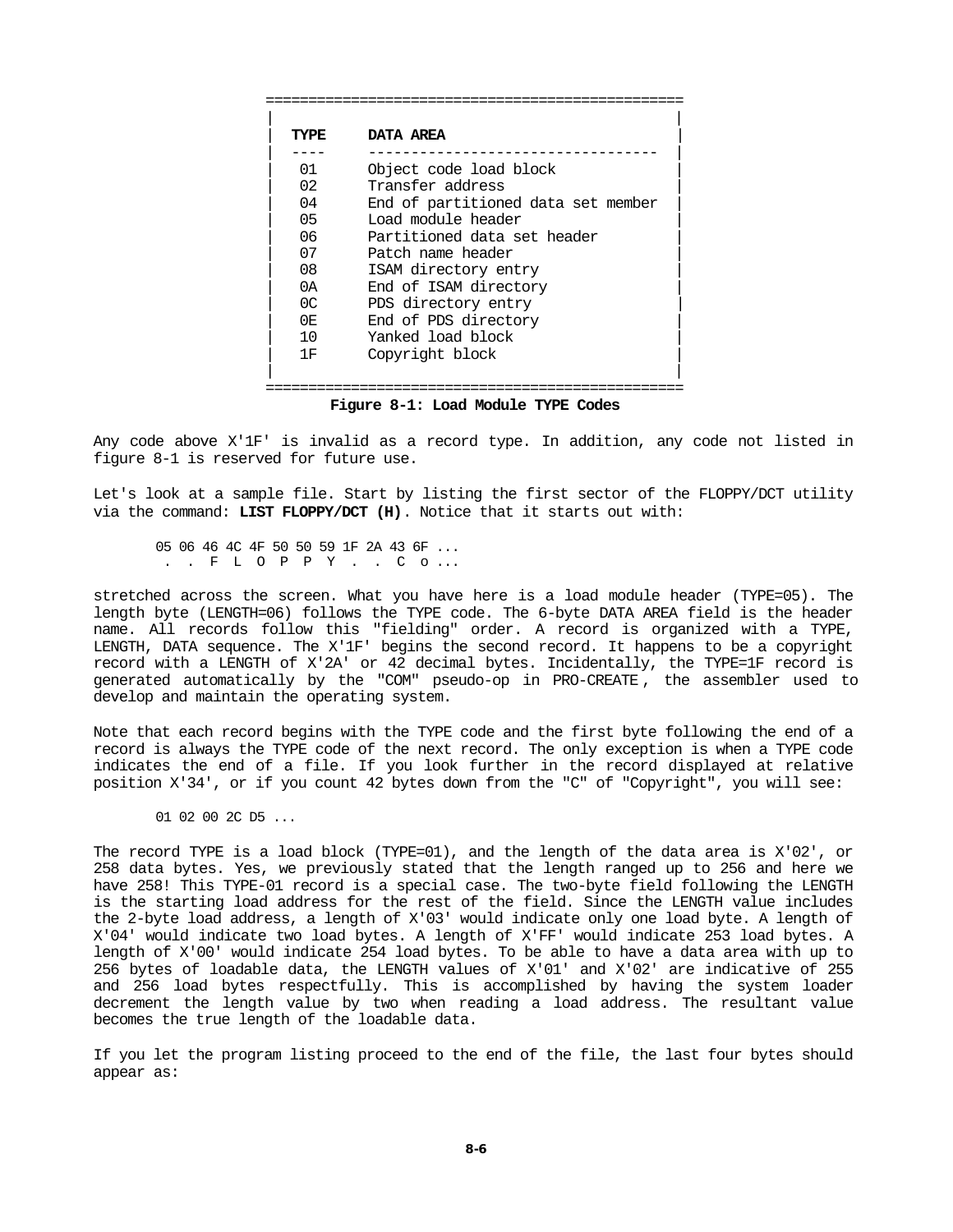02 02 00 2C

This will represent the TRANSFER record (TYPE=02). Again, we have a LENGTH byte which shows a 2-byte data field. The data field contains the transfer address or entry point to the program in standard low-order, high-order sequence. The system uses this address as an entry to the program after successfully loading it into memory. This address is also what is returned in register pair HL by the @LOAD SuperVisor Call.

So far we have discussed the HEADER, the COPYRIGHT, the LOAD, and the TRANSFER records. These are the four common record types you will find in most load module files. We also observe that our discussion of program load modules was limited to a single program per file. Another kind of file is one that contains many program modules (or data modules) as sub-files. Since the file is divided into sub-files, it is considered a "partitioned data set" abbreviated as "PDS". The PDS contains a directory of its sub-files with each subfile being termed a MEMBER of the PDS and having an entry in the directory. The system loader supports a particular kind of PDS used to contain the library overlays: SYS6/SYS, SYS7/SYS, and SYS8/SYS (LIB A, B, and C respectively).

Let's take a look at one of these libraries. List the first record of SYS6/SYS via the command: **LIST SYS6/SYS.LSIDOS (H)**. Look at the area just past the copyright message. You will see something like this:

08 06 21 00 24 00 00 CB 08 06 61 ...

The TYPE code of X'08' indicates an ISAM DIRECTORY ENTRY record. The LENGTH byte denotes a DATA area of six bytes. After the sixth byte, you will see another TYPE=08 starting another ISAM directory entry record. SYS6 is a partioned data set. The TYPE=08 records are the directory entries for its members.

The ISAM directory data area is used by the SYSTEM loader to locate where a particular member can be found in the file. The data area includes positioning information indicating the exact byte position in the PDS which is the first record of the member. The six-byte data field is further divided into sub fields. The first byte (in this case, 21) is the ISAM entry number. This entry number is provided to the system loader when a library command is parsed by the command interpreter. The entry number is the PDS member that will execute your request. The system loader searches the PDS directory for a matching directory record. The next two-byte sub-field is the transfer address of the member. The transfer address is contained in the directory so that more than one transfer address can be applied to a member. Therefore, a member can have multiple entry points. The last three-byte field is the triad pointer which points to the first byte of the member. The triad pointer is composed of the Next Record Number (NRN) and Relative Byte Offset for the member's first record byte. The system then positions to the pointer and loads the member. Thus you have six bytes of data as specified by the LENGTH byte. Since the process uses an index (the directory) to locate the member's starting byte then proceeds to sequentially read the member, the access method is termed "Indexed Sequential Access Method" (ISAM).

A TYPE-08 record can also have a 9-byte data area. In the PRO-PaDS utility available from MISOSYS, the ISAM directory entry record includes a three-byte subfield which contains the TRUE length of the member. The position of a member's logical end-of-file (EOF) can thus be calculated by adding its length to its position and adjusting for sector boundary alignment.

While you are looking at the first sector of SYS6, proceed to the first byte following the last ISAM directory record. You will observe the sequence:

0A 01 00 04 01 00 01 02 00 26 ...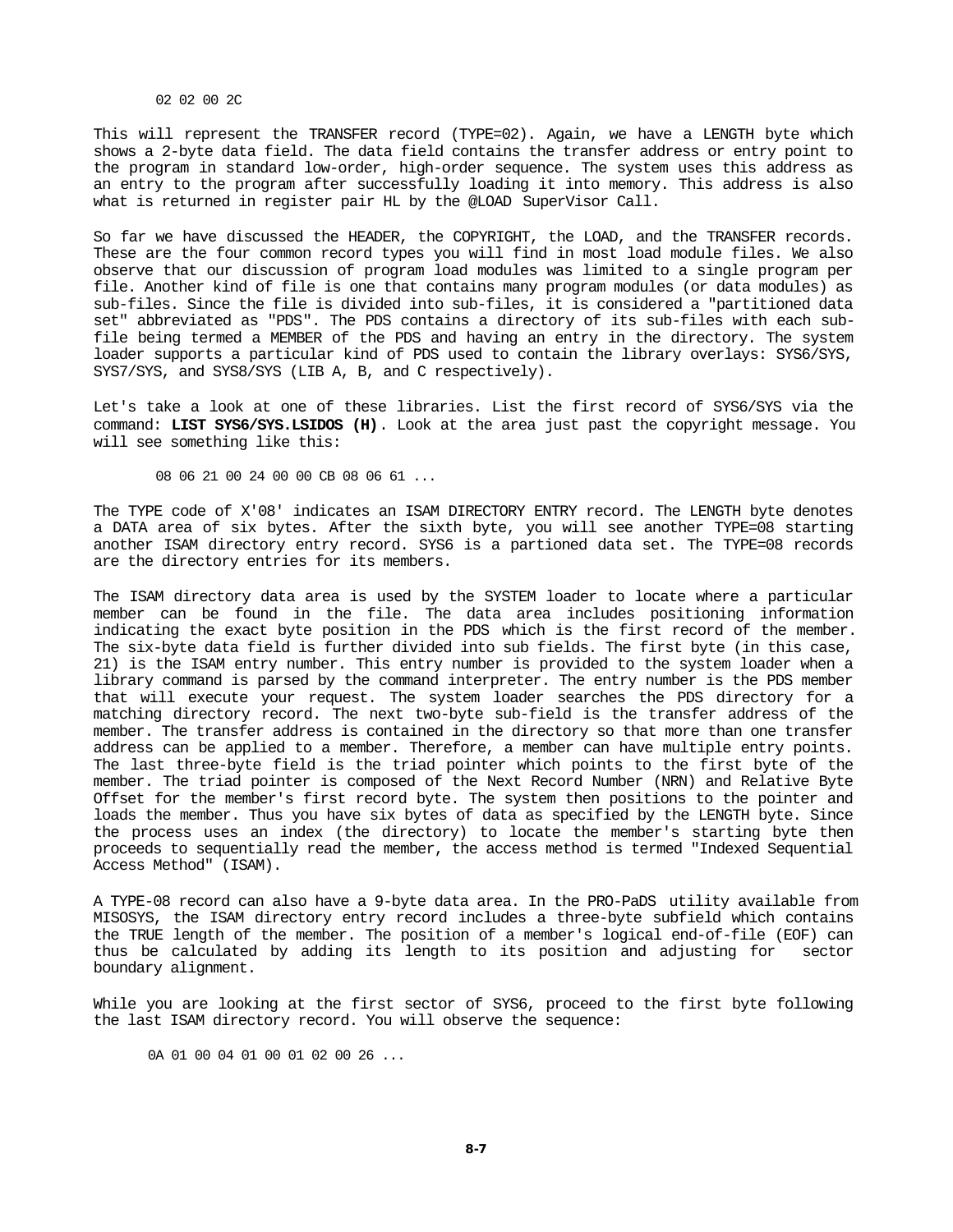The TYPE=0A indicates that it is the end of a PDS directory. The SYSTEM loader will return a "file not found" error if it reaches this record without finding a match of the ISAM number. The LENGTH=01 is needed because ALL load module records MUST have a length byte. The DATA area contains only a single arbitrary byte, X'00'. We cannot indicate a null record because a length byte of X'00' indicates 256 data area bytes. Thus, the X'0A' record type must have a minimum of one byte in its data area.

The following record is a TYPE=04 to indicate the end of a PDS member. This record serves but one purpose when used immediately following the directory - it will result in the return of a "Load file format error" if a library file is executed as if was a CMD file. When not expecting a partitioned data set file, the SYSTEM loader will ignore record types other than X'01' and X'02' except for the X'04'. The file reading will terminate at the X'04' with the above-mentioned error message.

The record type X'04' is usually used at the end of each partitioned data set member. If you list through SYS6, you will discover that each member ends with "04 01 00" rather than a TYPE=02 record. The system loader uses the X'04' type code in lieu of the transfer address code because the SYSTEM loader recovers the transfer address from the ISAM directory. Thus it needs to take action different from that when a standard load file has been completely loaded.

The next record types to discuss are those used in a generalized PDS file as exemplified in the PRO-PaDS utility. Such a file starts with a record type X'06' in lieu of an X'05' which is the normal header type for a load module. The first release of PRO-PaDS uses the X'06' in certain utility commands to note whether the referenced file is a partitioned data set compatible with PRO-PaDS utilities. The DOS does, in fact, make this information available known by setting a bit in the FCB when a PDS file is opened.

The PRO-PaDS partitioned data sets include a MEMBER DIRECTORY which correlates the member NAME with its associated ISAM entry number. A representative PDS MEMBER DIRECTORY entry looks like this:

 0C 0B 64 69 72 20 20 20 20 20 01 01 7A 0C ...  $\cdot$  .  $\cdot$   $\cdot$   $\cdot$   $\cdot$  .  $\cdot$ 

The TYPE=0C record indicates a PDS member directory entry record. The LENGTH byte specifies that the data area is an 11-byte field. The DATA AREA is subfielded as an 8 byte member name (stored in lower case), a one-byte ISAM entry number that is used to match up with a corresponding ISAM directory entry record, and a 2-byte field of member data. The first byte uses bit-7 to indicate a data member in contrast to an executable CMD program. Bit-6 indicates that the member has been established as "sector-origin" and can be directly accessed by linkage to the standard file access routines supported in PRO-PaDS Version 2. Bit positions 5-4 are reserved for future use. Bits 3-0 and the next byte contain the 12-bit DATE field formatted as in the standard directory entry record. This entry is the date that the member was added to the PDS. The end of the MEMBER DIRECTORY is indicated by a TYPE=0E record with its expected length and data field (as in "0E 01 00"). The purpose of this record is similar to the TYPE=0A record for the ISAM directory. It indicates the end of the MEMBER directory. The ISAM directory is positioned in the PDS to follow the MEMBER directory.

One last set of record types to discuss is the records associated with the PATCH utility. When you apply an X-patch to a file, the name of the patch file is used as a header name with a record type of X'07'. Thus, if you want to YANK the patch, the PATCH program can read through the file and search for a like-named header. If a matching header is found, PATCH will change the header record type to a X'09' to indicate a yanked patch. Also, since it may be impossible to remove the patch without bubbling up any code blocks following the patch (another patch maybe?), PATCH will change the TYPE=01 records to TYPE=10 records. The TYPE=10 records will not be loaded by the SYSTEM loader but will be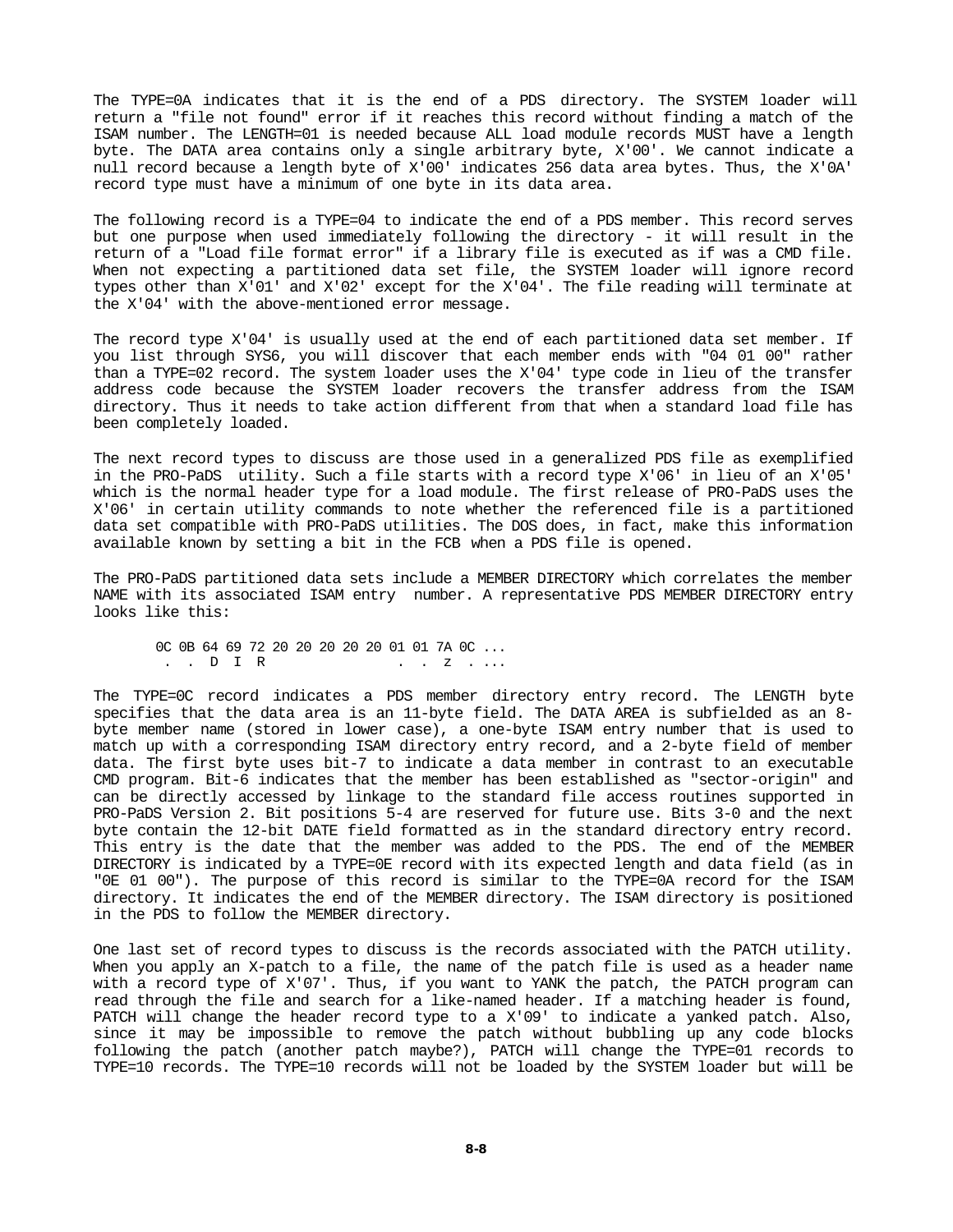considered as non loadable comment records. It is thus possible to "un-yank" a yanked patch; however, this feature is not implemented in the PATCH utility.

#### **8.4 ERROR MESSAGE DICTIONARY**

Any time a SuperVisor Call experiences a malfunction, it returns an error code to the caller. The error codes possible are in the range <0-63>. The operating system associates a message string with each error code. Each string can be displayed or obtained via the @ERROR SuperVisor Call request. The words contained in the messages are stored in an error dictionary which is in a system overlay. This section of the appendix is a compilation of those error code messages and associated meanings.

# Error 00: **No error**

A return code of zero indicates that there is no error.

# Error 01: **Parity error during header read**

During a read request, the sector ID FIELD could not be satisfactorily read. Repeated failures would most likely indicate media or hardware failure.

## Error 02: **Seek error during read**

During a read sector disk I/O request, a sector ID FIELD noting the requested cylinder was not located within the time period allotted by the controller. Either the cylinder is not formatted on the diskette, or the step rate designated is too low a value for the hardware to properly respond.

# Error 03: **Lost data during read**

During a read sector request, the CPU was late in accepting a byte from the FDC data register and subsequently lost one of the bytes from the sector. For more information, consult the reference manual for the floppy disk controller used in your disk controller.

# Error 04: **Parity error during read**

During a read request, the FDC sensed a CRC error. Possible media failure would be indicated. The Drive hardware could also be at fault.

#### Error 05: **Data record not found during read**

A disk sector read request was generated with a sector number not found on the cylinder referenced.

# Error 06: **Attempted to read system data record**

A read request for a sector located within the directory cylinder was made without using the directory read routines. Directory cylinder sectors are written with a data address mark that differs from the data sectors data address mark. See chapter 4 and chapter 5 for additional information concerning address marks.

## Error 07: **Attempted to read locked/deleted data record**

This error indicates that a request was entered which required a system overlay that had been purged from the system disk.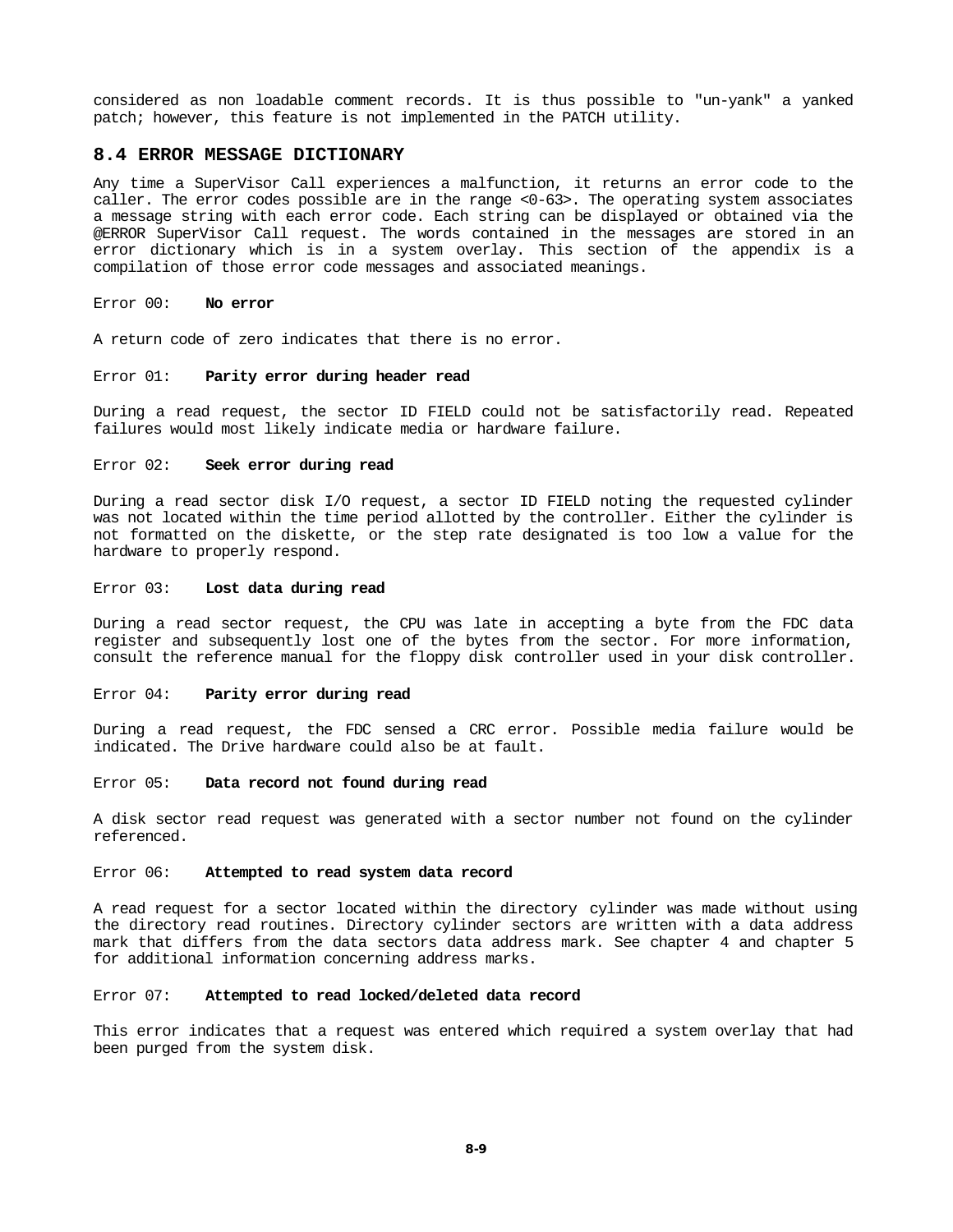#### Error 08: **Device not available**

A reference was made for a logical device that either could not be located in the Device Control Blocks or the hardware associated with the device was not available (for example, a printer that was off-line).

# Error 09: **Parity error during header write**

This is the same type of error as error-01 except that the operation requested was sector WRITE.

## Error 10: **Seek error during write**

This is the same type of error as error-02 except that the operation requested was sector WRITE.

# Error 11: **Lost data during write**

The CPU was not fast enough in transferring a byte to the FDC during a sector write request so it could be written to the disk. Therefore, one or more of the sector bytes were lost.

#### Error 12: **Parity error during write**

A CRC error was generated by the FDC during a sector write operation.

#### Error 13: **Data record not found during write**

This is similar to error-05. The sector number requested for the write operation, could not be located on the cylinder being referenced. Either the request is erroneous, or the cylinder is improperly formatted.

## Error 14: **Write fault on disk drive**

This error message results when the disk controller returns a "write fault" error. Consult your FDC or HDC reference manual.

## Error 15: **Write protected disk**

A write request was generated to a disk which either had a write protected diskette or the drive was write protected via software (see the SYSTEM (WP) DOS command). On 5-1/4" diskettes, covering the notch will protect the diskette from being written. On 8" media, exposing the notch will perform the same thing. If you want to write on a diskette, you must observe the proper notch condition.

## Error 16: **Illegal logical file number**

A Directory Entry Code was referenced that was invalid for the referenced drive.

## Error 17: **Directory read error**

Any disk error sensed during the reading of directory entry record sectors will result in this error. It could be media failure, hardware failure, or program crashes. The system's directory read accesses replace any lower level error (such as parity error) with this code.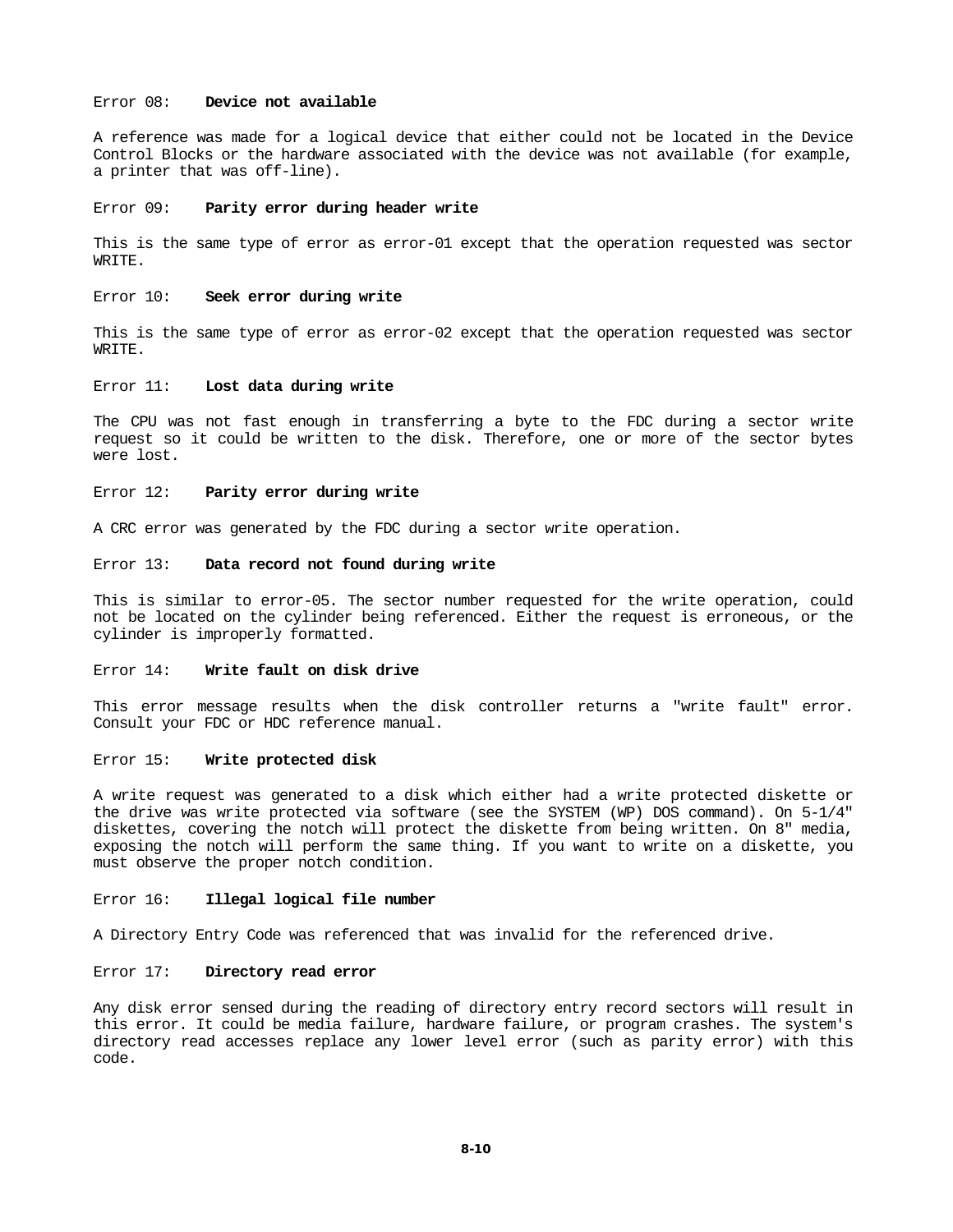### Error 18: **Directory write error**

This error is similar to error-17 but the error condition is sensed while attempting to write a directory sector back to the disk. The integrity of the directory is now suspect.

## Error 19: **Illegal file name**

The file specification provided to the system contains a character not conforming to the file specification syntax.

# Error 20: **GAT read error**

Disk errors sensed while reading the Granule Allocation Table will cause this error. It could be media failure, hardware failure, or program crashes.

## Error 21: **GAT write error**

This error is similar to the error-20 except that the error was sensed during a WRITE request. The integrity of the GAT is suspect.

## Error 22: **HIT read error**

This error is similar to error-20 but occurred during a READ of the Hash Index Table.

# Error 23: **HIT write error**

This error is similar to error-21 but occurred during a WRITE of the Hash Index Table.

#### Error 24: **File not in directory**

This error indicates that a file specification was referenced for OPEN that could not be located in the directory. Note that if the request was to LOAD a program load module file, the error code returned would be "Program not found". Most likely the cause was a misspelled filespec.

#### Error 25: **File access denied**

This indicates that an access request was made for a file that was password protected and the access protection level was NONE.

#### Error 26: **Directory space full**

An open of a new file was requested and the target disk either was not available or its directory was entirely in use. Use another diskette or remove uneeded files.

#### Error 27: **Disk space full**

While a file was being written, all available space on the disk was allocated before the file was completely written. Whatever space was already allocated to the file will still be allocated although the file's end of file pointer will not be updated. It may be useful to remove the file to recover the space after writing the file to another diskette.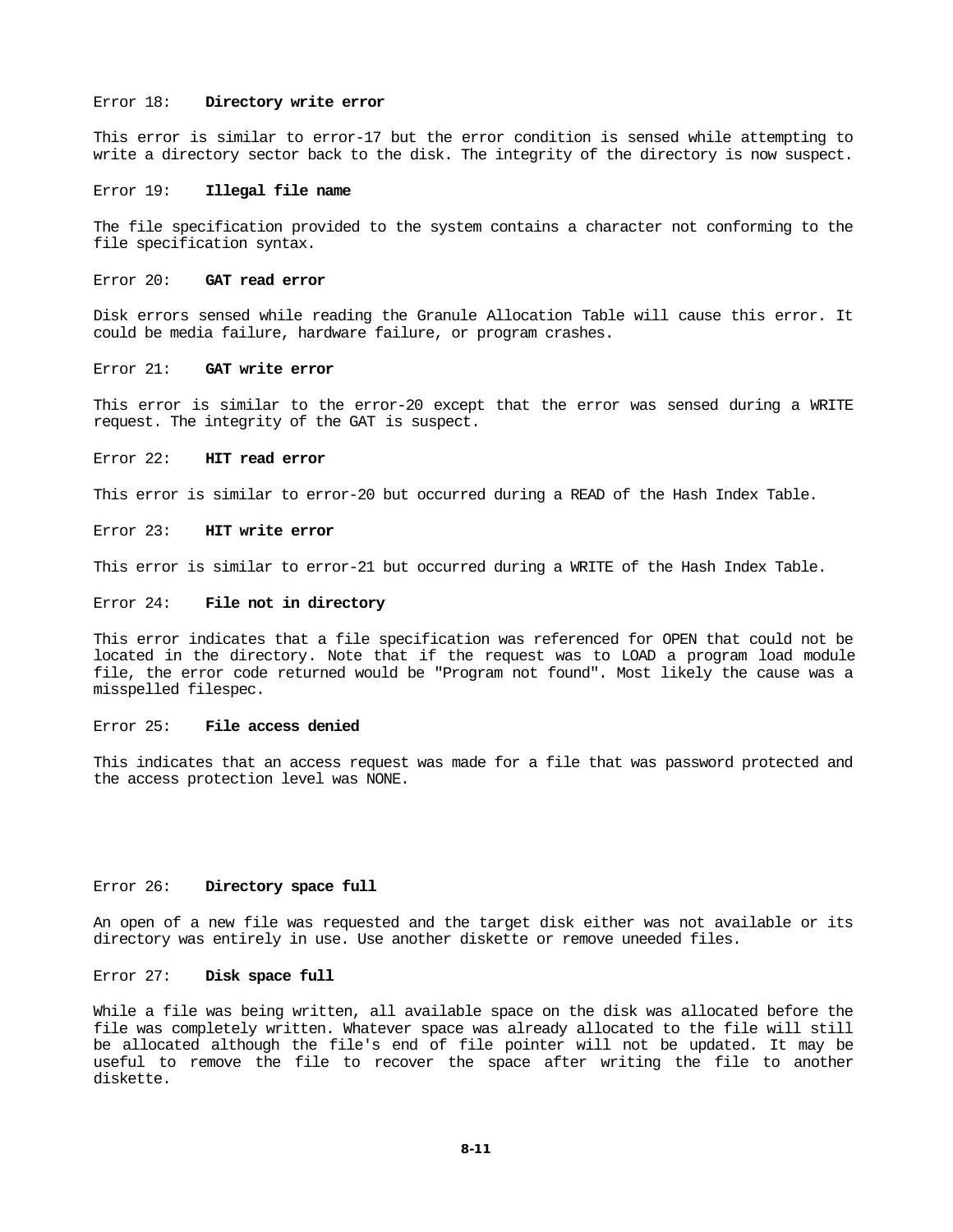#### Error 28: **End of file encountered**

The end of a file was reached during a read or position access. The file was probably smaller than the application expected. This error can also be used within an application to determine the end of a sequentially read file.

# Error 29: **Record number out of range**

A request was made to read a sector of a file where the Next Record Number of the sector was beyond the Ending Record Number.

## Error 30: **Directory full - can't extend file**

This error will result when the system must allocate an extended directory entry (FXDE ) to a file because it has used all extent fields of its last directory entry record and no spare directory slot is available. All available directory entry records are in use. The solution would be to repack the disk by individually copying its files to a freshly formatted diskete.

## Error 31: **Program not found**

The execution of a CMD program file could not be completed because the file was not located in the directory. Either the filespec was misspelled or the disk that contained the file was not mounted.

#### Error 32: **Illegal drive number**

This error will occur whenever a reference is made to a disk drive that is not included in your system. It may be disabled, or the drive requested was not ready for access (no diskette, drive door open, etc.).

## Error 33: **No device space available**

This error will generally be returned by the SET command when you enter a request to establish a new device in the system and all of the resident system area reserved for Device Control Block tables is already in use. It is suggested that you use the "DEVICE (B=Y)" command to see if any currently defined non-system devices can be eliminated by using RESET.

# Error 34: **Load file format error**

This error will be returned by the system loader when an attempt is made to LOAD a file that does not conform to the load module format structure. Most likely, the file referenced is a data file or a BASIC program file.

#### Error 35: **Memory fault**

This error indicates that a memory cell malfunctioned during the process of loading a program file.

# Error 36: **Attempted to load read only memory**

This error would be returned if the program file being loaded referenced a memory cell that could not be altered. Either the cell was part of the read only memory (ROM), or the address was referencing an area of the machine not containing any read/write memory (RAM). Do not expect to see this error.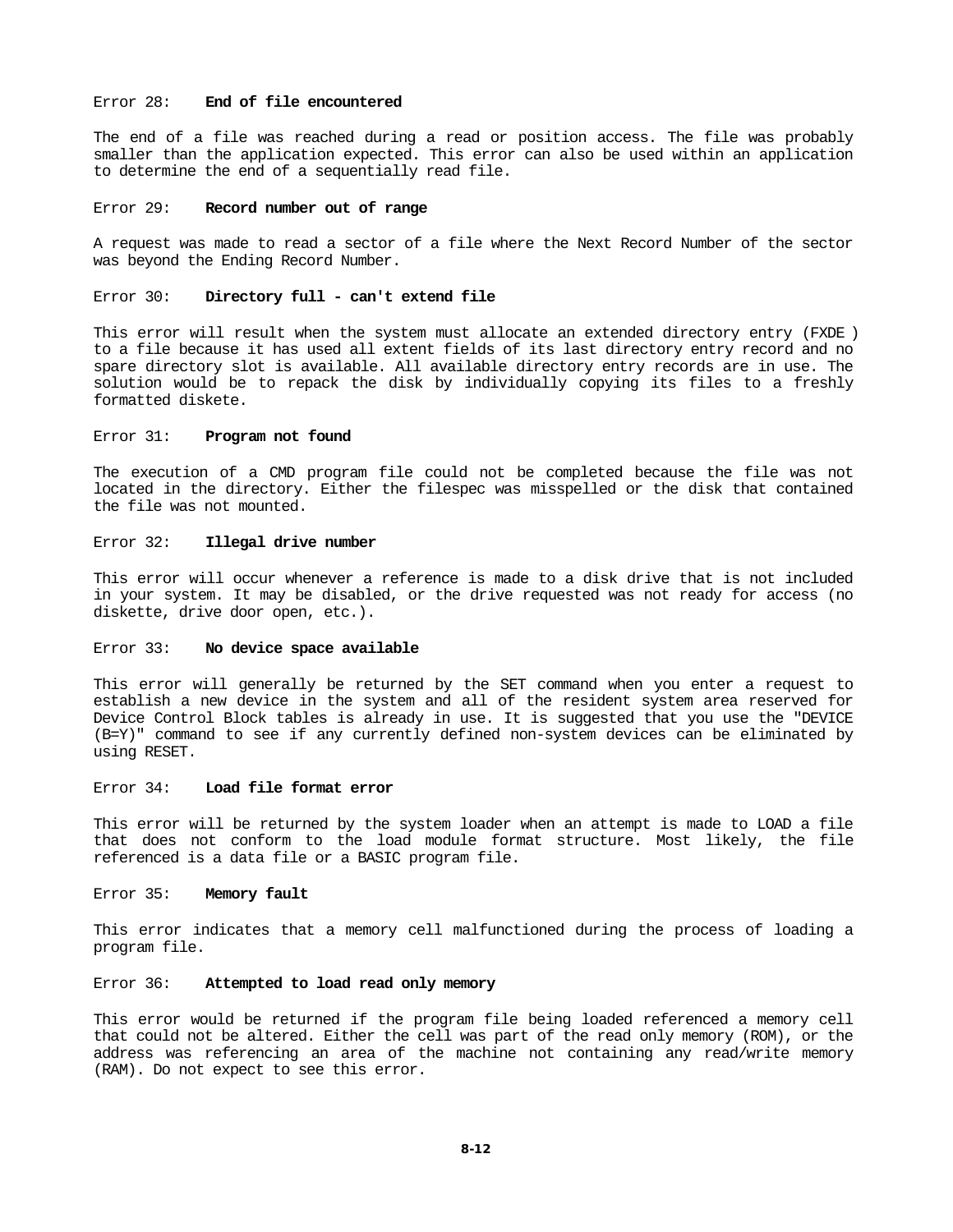## Error 37: **Illegal access attempted to protected file**

This indicates that an access request was made for a file that was password protected and the access protection level was not met for the request. Check if the disk is write protected.

#### Error 38: **File not open**

A file access operation was requested using a File Control Block that indicated a closed file. Most likely, there was a program error.

### Error 39: **Device in use**

A request was made to REMOVE an active device from the Device Control Block table. It is necessary to first RESET a device before removing it.

#### Error 40: **Protected system device**

A request was made to REMOVE a standard system device. You cannot remove system devices such as \*KI, \*DO, \*PR, \*JL, \*SI, and \*SO.

#### Error 41: **File already open**

A request was made to open a file that was already open with an access level of UPDATE or greater. If you are in a single user environment and you know that the file is not open, you can reset the "open" indication by issuing a "RESET filespec" command.

#### Error 42: **LRL open fault**

This error indicates that a file was opened with a logical record length passed in the open linkage that differed from the file's LRL as stored in its directory. The file will be properly opened with the LRL passed in the open. This error is for information only.

#### Error 43: **SVC parameter error**

This error will be returned by a SuperVisor Call when one or more parameters associated with its register linkage contain invalid values.

#### Error 44: **Parameter error**

This error is returned by the parameter scanner when it detects in invalid command line parameter string. The error is usually caused by a misspelled parameter name or value, use of an unsupported abbreviation, or by entering a parameter that does not exist for the command invoked.

## Errors 45-62: **Unknown error code**

Error codes in this range may not be defined by the operating system. Any time the @ERROR routine is called with an error number in this range, the "Unknown error code" message will be displayed. It most likely indicates a software problem.

#### Error 63: **Extended error**

This error code is used to indicate that an extended error code is in register pair HL. The @ERROR routine will display "\*\* Extended error, HL = X'nnnn'" if called with error-63.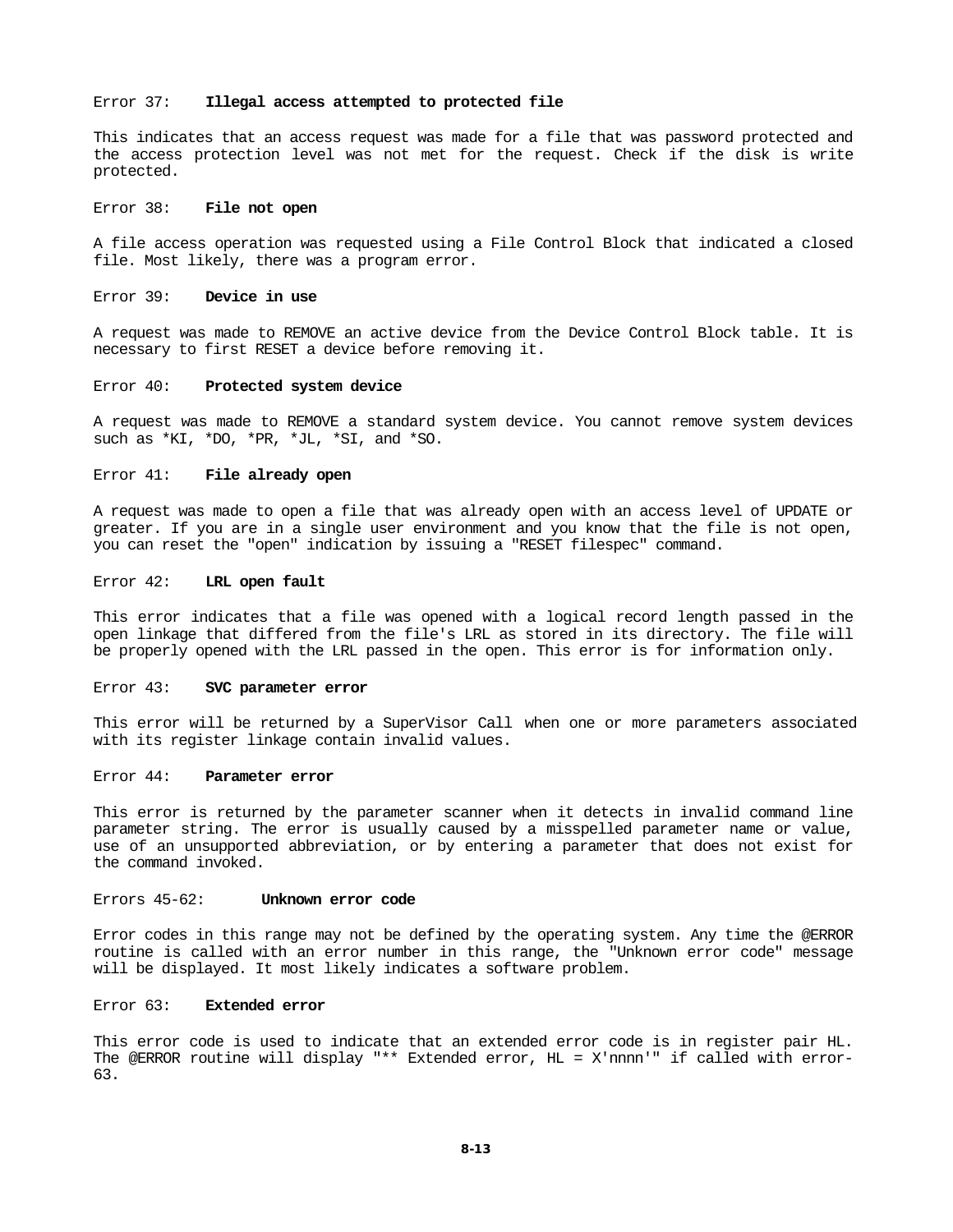# **8.5 HEADER PROTOCOL OF MEMORY MODULES**

A module of code can be relocated into high memory so that it's last byte is positioned at the value returned from the @HIGH\$ SuperVisor Call. The module is then protected from being overwritten by other modules by adjusting HIGH\$ to point to the address preceding the start of the module. Modules relocated and protected in this manner, must include a standard header that identifies the module. Modules placed into the low memory I/O driver region also must adhere to this standard. The header is used by the system to accomplish a number of important functions. First, it provides a locatable storage region for pointers used in the device independent library operations. Second, it provides a name string used by the @GTMOD SuperVisor Call to locate a specific module. Other data contained in the header provides the information needed to identify the entry address of each module so protected.

The following code describes this standard header:

| ENTRY         | JR. | <b>BEGIN</b>                        | ;Branch around linkage                     |
|---------------|-----|-------------------------------------|--------------------------------------------|
| STUFHI        | DW  | $$-$$                               | To contain last byte used                  |
|               | DB  |                                     | MODDCB-ENTRY-5 ;Calculate length of 'NAME' |
|               | DB  | ' MODNAME'                          | ;Name of this module                       |
| MODDCB        | DW  | $S-S$                               | To contain DCB pointer for module          |
|               | DW  | $\Omega$                            | Reserved by the DOS                        |
| $; * = * = *$ |     |                                     |                                            |
|               |     | Area that can be used to store data |                                            |
| $; * = * = *$ |     |                                     |                                            |
|               |     |                                     |                                            |
| <b>BEGIN</b>  | EOU | S                                   |                                            |
| $; * = * = *$ |     |                                     |                                            |
|               |     | Actual module code start            |                                            |
| $: * = * = *$ |     |                                     |                                            |

Let's examine this module header line by line so that you gain an understanding of its purpose. At the label "ENTRY", the header always will have a relative jump instruction. The operand of the jump will almost always reference the starting address of your module. An exception to this would occur if the data area was extensive so that it placed the label "BEGIN" beyond the range of the jump relative instruction. If such was the case, you must provide an absolute jump (JP) instruction just prior to the data area. The address of this instruction will then be used as a reference in the operand field of the ENTRY jump relative.

It is also possible that the "module" is not a program but rather a data area that you have reserved. This data area must still have a memory header; however, since there exists no BEGIN address, it is recommended that you reference the operand of the ENTRY jump relative instruction so that it jumps to ENTRY (i.e. jumps to itself). This is the second exception.

The 2-byte storage region identified by the label STUFHI must be loaded with a value equal to the last memory address used by the module. The program routine that relocates the module into its memory position is responsible for loading this value. The system's @GTMOD routine uses the value to be able to branch sequentially from module to module. If the module is placed into high memory, this address value is the value returned by @HIGH\$.

The next two fields of the header are the name LENGTH and NAME fields. The NAME field will contain the module's name as assigned by the programmer. This is the name string that is used in the @GTMOD SuperVisor Call to locate the module. The name must range from <1-15> characters in length and cannot have any character value below X'20'. The length of the name is then placed into bit positions 0-3 of the LENGTH field. The system uses the length value to determine how many characters must be matched in the NAME field. Bits 4-7 of the LENGTH byte are reserved by the operating system.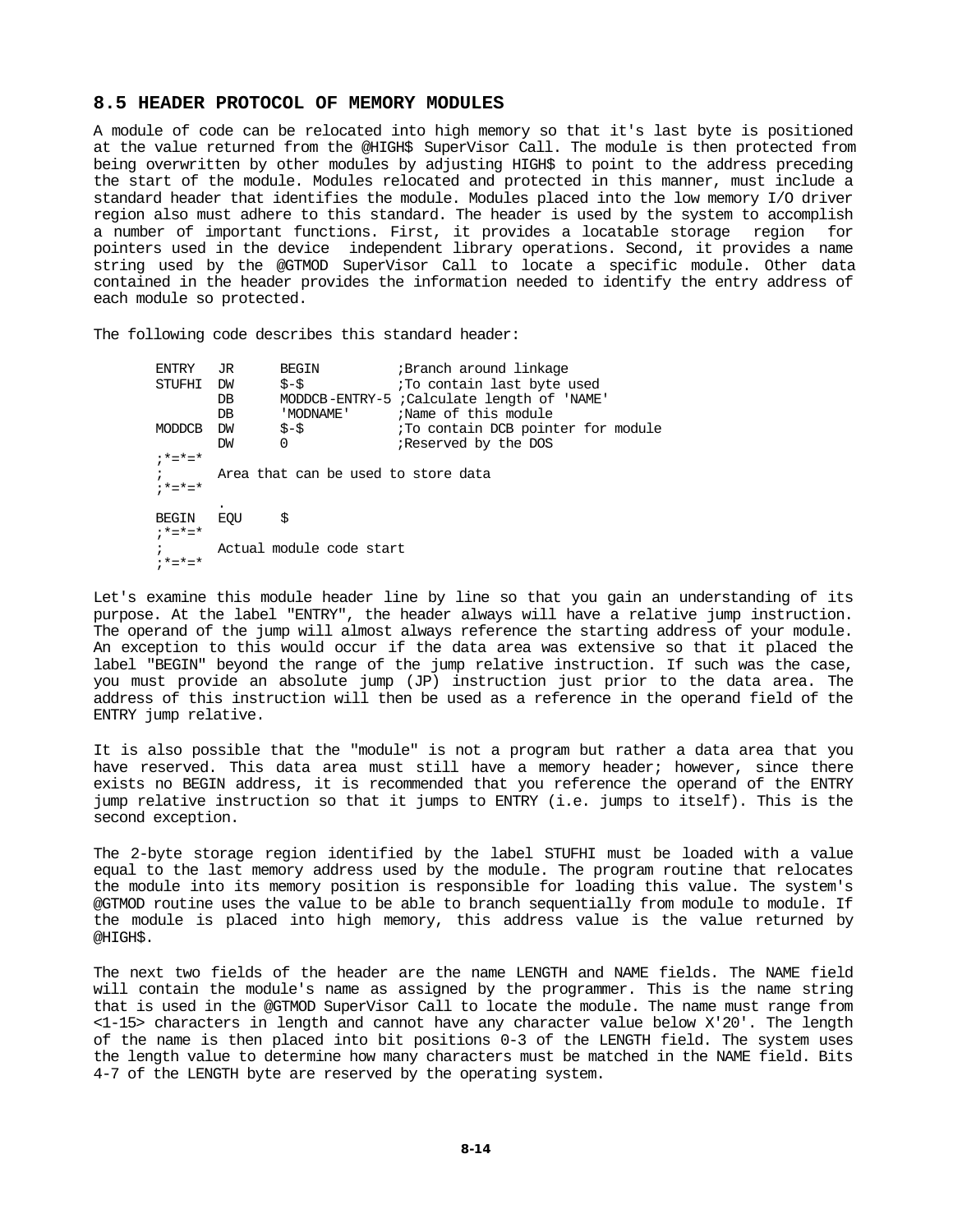If the module is a device driver or filter, then it was assigned a Device Control Block when the driver or filter was invoked with the SET command. The SET command passes a pointer to this DCB in register pair DE when the initializing program first executes. It is the responsibility of the initializing program to load the DCB pointer into the 2-byte MODDCB storage field. The system requires this pointer for proper operation of its character I/O device chains.

The last 2-byte field is loaded with a binary zero. It's use is reserved by the operating system. You may conveniently use the memory region after this address for the storage of any data. Thus, the pointer returned from a successful @GTMOD search for the module will be easily used to index the data area.

# **8.6 INTERRUPT TASK PROCESSOR INTERFACING**

The operating system is designed to function on hardware that can provide a maskable interrupt (mode 1). This interrupt can be generated either by a standard Clock Timer Chip (CTC) or it can be derived by other clocking methods (synchronized to the AC line frequency or decoded from some other frequency generator). An operating system Task Processor (TP) manages this interrupt to perform background tasks neccessary to perform specific functions of the DOS (such as the time clock where a hardware clock is not provided, blinking cursor where a CRTC blinking cursor is not provided, etc.).

The TP provides twelve individual TASK SLOTS that are executed on a "time-sharing" basis. The interrupt rate is software divided into three different timing groups spread across the task slots. One of these task slots is considered "high priority" and functions approximately 60 times a second (the exact time period depends on the interrupt rate provided). Three are considered "medium priority" and execute 30 times a second. The remaining eight are considered "low priority" and execute at a rate of 30/8 times a second (or 15 times every four seconds). The task task slots are numbered 0-11 with 0-7 being "low priority" tasks, 8-10 being "medium priority" tasks, and 11 being a "high priority" task.

The DOS maintains a Task Control Block Vector Table (TCBVT) which contains 12 vectors one for each of the 12 possible task slots numbered from zero through eleven. Five system SuperVisor Calls that manage the task vectors are provided. These and their functions are:

**@CKTSK** = Check if a task slot is unused or active **@ADTSK** = Add a task to the TCBVT **@RMTSK** = Remove a task from the TCBVT **@KLTSK** = Remove the currently executing task **@RPTSK** = Replace the TCB address for the current task

The next point must be completely understood since it has caused confusion to many attempting to learn how to interface to the TP. The Task Control Block Vector Table (TCBVT) contains vector pointers. The TCBVT vectors POINT TO A 16-BIT LOCATION IN MEMORY WHICH CONTAINS THE ADDRESS OF THE SERVICING ROUTINE. Thus, the tasks themselves are twice indirectly addressed (those programmers familiar with C will observe that the TCBVT is an array of pointers to pointers). Make sure you keep this in mind! When you program an interrupt service routine, the entry point of the routine needs to be stored in memory. If we call this storage location the beginning of a Task Control Block (TCB), the reason for the indirect method of addressing interrupt tasks will become more clear. Let's illustrate an example TCB.

| MYTCB          | DМ  | MYTASK |
|----------------|-----|--------|
| <b>COUNTER</b> | DR  | 15     |
| TF.MPY         | D.S | ÷.     |
| MYTASK         | RET |        |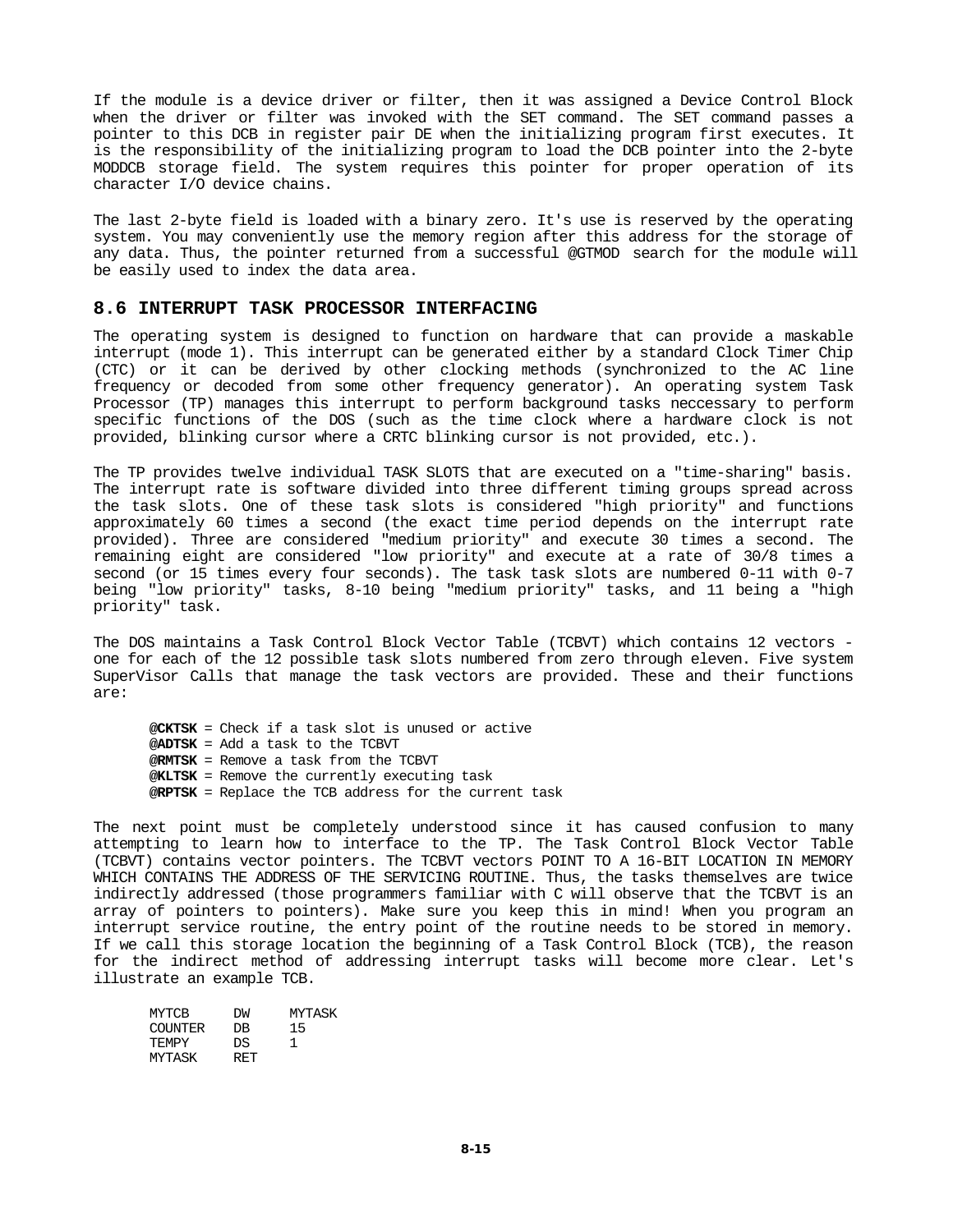This is obviously an extremely useless task since all it does is return from the interrupt. However, note that a TCB location has been defined as "MYTCB" and this location contains the address of the task. A few more data bytes immediately following the task address storage have also been defined. Upon entry to an interrupt task service routine, index register "IX" will contain the address of the TCB. You, therefore, can address any TCB data using index instructions as in "DEC (IX+2)" which will decrement the value contained in "COUNTER". Let's expand the routine slightly.

| MYTCB        | DМ  | MYTASK     |
|--------------|-----|------------|
| COUNTER DB   |     | 15         |
| <b>TEMPY</b> | DВ  |            |
| MYTASK DEC   |     | $(TX+2)$   |
|              | RET | NZ.        |
|              | T D | (IX+2), 15 |
|              | RET |            |
|              |     |            |

Here we have made use of the counter. Each time the task executes, the counter is decremented. When the count reaches zero, the counter is restored to its original value. This task still is pretty worthless for its function except for its illustration of data referencing. The big question is how does this task get added to the Task Control Block Vector Table (TCBVT)? We use the @ADTSK SuperVisor Call for that. Assuming we have decided that the task will be low priority, we must locate an unused low-priority task slot. We can see if slot 2 is available for use by invoking the @CKTSK SVC as follows:

| T D | C.2      | Reference slot 2            |
|-----|----------|-----------------------------|
| LD  | A.@CKTSK | ;Identify the SVC           |
| RST | 40       | <i>i</i> An "NZ" indication |
| ٦P، | NZ.INUSE | ; says that the slot        |
|     |          | ; is being used.            |

Once you ascertain that the slot is available (i.e. not being used by some other task), you can add your task routine. The following code will add such a task to the TCBVT:

| T D | DE MYTCB | ;Point to the TCB       |
|-----|----------|-------------------------|
| T.D | C.2      | Reference slot 2:       |
| T.D | A.@ADTSK | ;Identify the SVC       |
| RST | 40.      | ;Issue the service call |

We just point register "DE" to the TCB, load the task slot number into register C, then issue the @ADTSK SuperVisor Call. The task, most likely, would have been placed into high memory and protected by adjusting HIGH\$ via the @HIGH\$ SuperVisor call. The DOS has been designed to make specific use of bank-switched memory. The system's Task Processor will always enable bank zero when the TP takes control to perform background tasks. It restores the previously resident bank when it completes. This ensures that a single memory bank will consistently be available in high memory during interrupt task processing. In order to properly control and manage this additional memory, certain restrictions have been placed on tasks. Any and all tasks must be placed in either low memory (address X'0000' through X'7FFF') or in bank zero of high memory (address X'8000' through X'FFFF'). It is up to the assembly language programmer to ensure that tasks are placed in the correct memory area.

Once a task has been activated, it is sometimes necessary to deactivate it. This can be done in two ways. The most often way is to use the @RMTSK SuperVisor Call in the following manner:

| LD  | C.2      | Designate the task slot  |
|-----|----------|--------------------------|
| LD  | A,@RMTSK | iIdentify the SVC        |
| RST | 40       | ;Invoke the service call |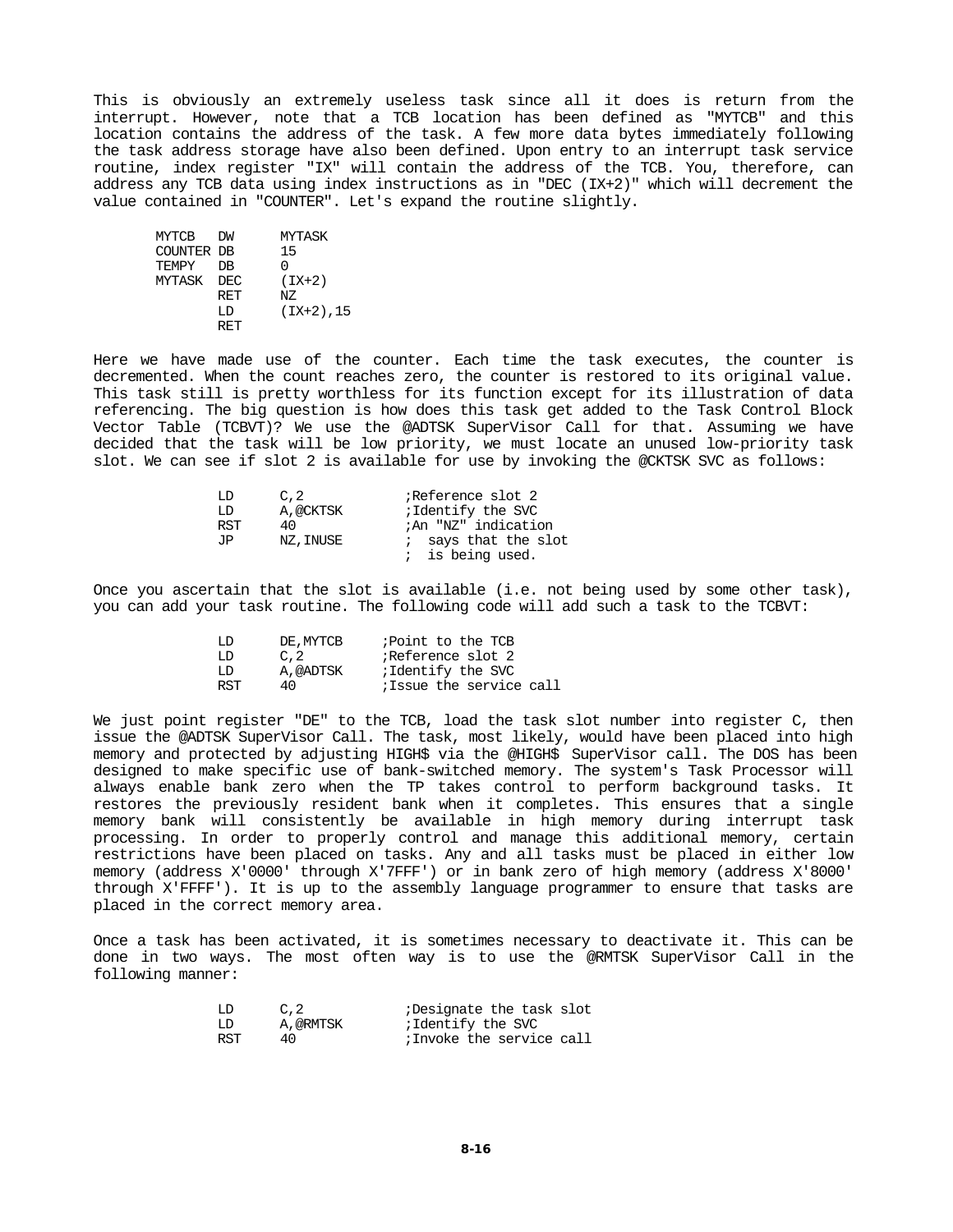What could be more simple? We identify what task slot to remove by the value placed into register C, then issue the supervisor call. Another method can be used if we want to remove the task WHILE WE ARE EXECUTING IT. Consider the routine modified as follows:

| MYTCB        | DW         | MYTASK   |                          |
|--------------|------------|----------|--------------------------|
| COUNTER DB   |            | 10       |                          |
| <b>TEMPY</b> | DВ         |          |                          |
| MYTASK DEC   |            | $(TX+2)$ |                          |
|              | RET        | N7.      |                          |
|              | LD         | A,@KLTSK | ;Identify the SVC        |
|              | <b>RST</b> | 40       | ;Invoke the service call |

The @KLTSK service routine will remove the currently executing task. Since this task is currently executing, it is the one that gets removed from the TCBVT table. The system will not return to your routine but will continue as if you had executed an "RET" instruction. Therefore, the "@KLTSK" SuperVisor Call should be the last instruction you want executed. In this example, MYTASK will decrement the counter by one on each entry to the task. When the counter reaches zero, the task will be removed from slot 2 (remember it was placed in slot 2).

One additional TP SuperVisor Call is @RPTSK. The function is easy to say in words; however, its function is best illustrated. The @RPTSK function will update the TCB storage vector (the vector address in your task control block) to be the address immediately following the @RPTSK SVC instruction. This is also another case where the system will NOT return to your task routine after the SVC is made but rather continues on with the TP. To illustrate how this TP function is used in a program, the final example should be examined:

First, let's point out that this task routine contains no method of relocating it to protected RAM. The statements starting at label, BEGIN, add the task to TCBVT slot zero (without checking for its availability) and return to DOS Ready. The task contains a four second down counter and a routine to put a character in video RAM (80th character of row 0). At four second intervals, the character toggles between '|' and '-'. The toggling is achieved by toggling the execution of two separate routines which perform the character display. Use is made of the @RPTSK TP call to implement the routine toggling. Examine this task closely to ascertain the functioning of @RPTSK.

| <b>BEGIN</b> | LD  | DE, TCB       | Point to TCB & add the                    |
|--------------|-----|---------------|-------------------------------------------|
|              | LD  | C, 0          | ; task to slot 0                          |
|              | LD  | A, @ADTSK     |                                           |
|              | RST | 40            |                                           |
|              | LD  | A,@EXIT       | <i>Exit</i> to DOS                        |
|              | RST | 40            |                                           |
| TCB          | DW  | TASK          |                                           |
| COUNTER DB   |     | 15            |                                           |
| TASKA        | LD  | A,@RPTSK      | Replace current                           |
|              | RST | 40            | ; task with TASKA                         |
| TASK         | LD  |               | $BC, 2<8.0R.$   ' ; Put a '   ' character |
|              | LD  | HL, 0<8.OR.79 | $:$ at Row 0, Col 79                      |
|              | LD  | A, @VDCTL     |                                           |
|              | RST | 40            |                                           |
|              | DEC | (IX+2)        | Decrement the counter                     |
|              | RET | NZ            | ; & return if not                         |
|              | LD  | (IX+2),15     | <i>i</i> expired else reset               |
|              | LD  | A,@RPTSK      | Replace the previous                      |
|              | RST | 40            | ; task with TASKB                         |
| TASKB        | LD  |               | $BC, 2<8.0R. '-''$ ; Put a '-' character  |
|              | LD  | HL,0<8.OR.79  | $:$ at Row 0, Col 79                      |
|              | LD  | A, @VDCTL     |                                           |
|              | RST | 40            |                                           |
|              | DEC | $(TX+2)$      |                                           |
|              | RET | ΝZ            |                                           |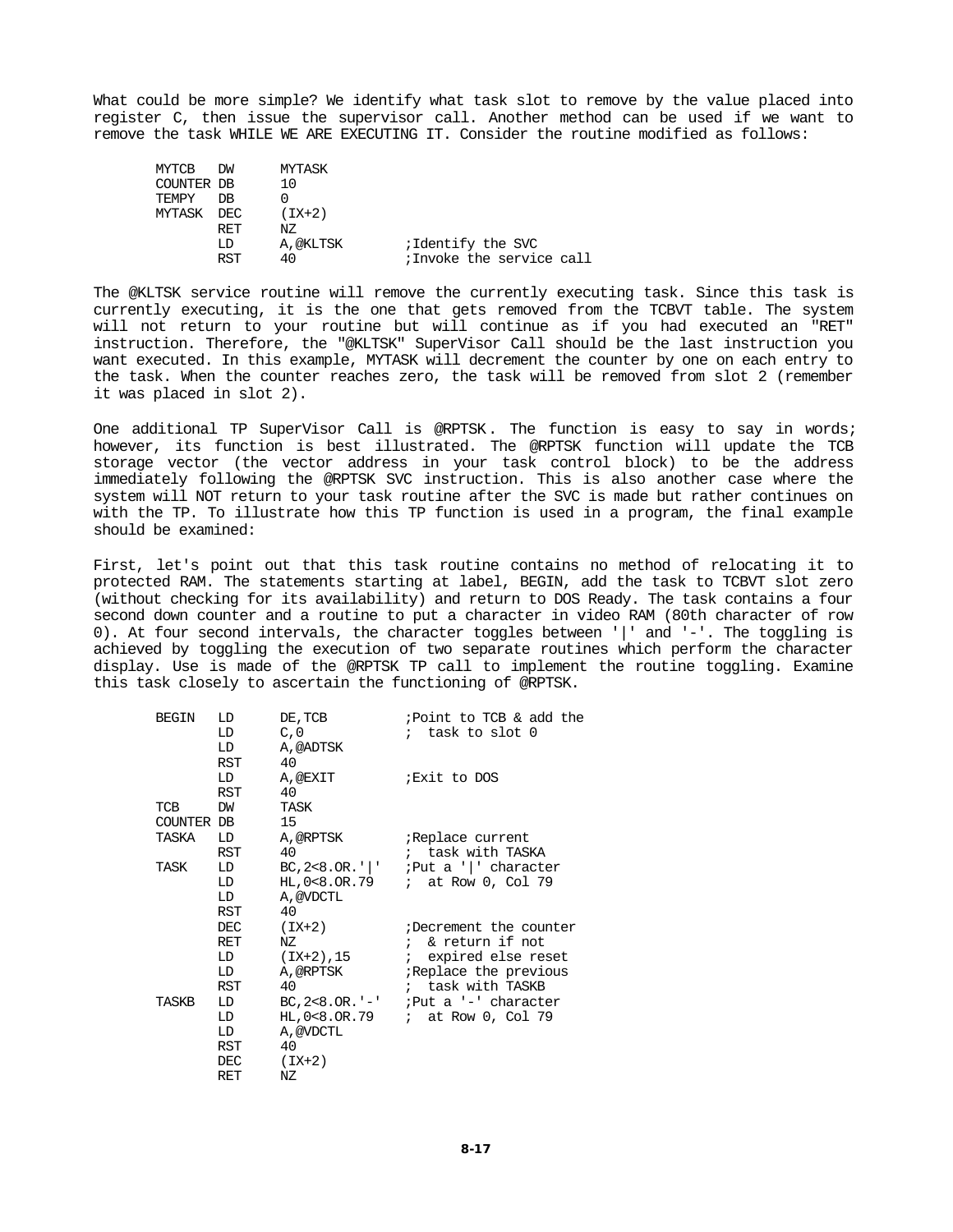LD (IX+2),15<br>JR TASKA TASKA

By firmly understanding the functions of each of the TP SuperVisor Calls discussed, you will be proficient at integrating interrupt tasks into your applications. A final note is to be aware of the task slots already used by the DOS or other applications. Use @CKTSK to find an unused task slot.

# **8.7 LOW MEMORY DETAILS**

The author thought long and hard concerning the inclusion of this section of the Appendix. Why is this section a problem? The Version 6 operating system was designed to promote the development of portable software. The term, portable, means not only should the software function from machine to machine, it should also function under each release of the DOS. The DOS needs access to the storage of data for internal system use. Trying to keep the memory locations of this data constant across all implementations of the system is quite restrictive and usually becomes limiting to the healthy growth of the system. Keeping portability in mind, the designers of the system have provided SuperVisor Calls which return pointers to data that may be useful to a program. Thus, there should usually be no need to access data areas by memory address. We say "usually" since it is possible that user's of the system are writing machine-dependent SYSTEM code. This is the only reason that the Appendix contains this section. It is recognized that once a data address is known, application programmers tend to use it. **RESIST THE IMPULSE**. If the system does not provide via an SVC, data that you think you need, perhaps you don't really need the data. It is entirely possible that the information you need is actually available via an SVC, although not entirely obvious. Remember, when you bypass the SVC structure of the DOS, you most certainly risk portability!

With the preceding discussion in mind, let's first take a look at the general uses of each low core memory page.

| Sector | Page | General Contents                                             |
|--------|------|--------------------------------------------------------------|
| n/a    |      | RST vectors, Flag tables, misc                               |
| n/a    |      | SuperVisor Call Table                                        |
|        |      | Bank data, 31 Device Control Blocks                          |
|        |      | System stack area, Miscellaneous machine dependent routines. |
|        | 4    | System Information data, Drive Control Table, Input buffer.  |
| ີ      | 5    | Start of I/O handling and drivers. Extends to end of page    |
|        |      | 12H.                                                         |

The low core area starting at memory page two is actually loaded by and from the BOOT/SYS. The system uses the first two sectors to contain BOOT code needed to bring up the system. A booting ROM reads either the first or second sector of track 0 - the BOOT track. This sector contains code which, in turn, reads the entire BOOT/SYS file. Thereafter, BOOT loads the resident system file, SYS0/SYS, and transfers control to it. Because of this process, part of low memory is loaded directly from the BOOT/SYS file contained on track 0 while other parts of low memory are loaded by SYS0/SYS. A description of the booting process and the boot track is contained in another section of the Appendix. Let's now look at some of the details of low memory. REMEMBER THAT THIS INFORMATION IS PROVIDED FOR USE ONLY IN EXTREME NON-PORTABLE SITUATIONS!

An asterisk following the page byte(s) indicates a quantity that can be obtained from the system via some SuperVisor Call. A pound sign indicates that the address is fixed due to processor assignment.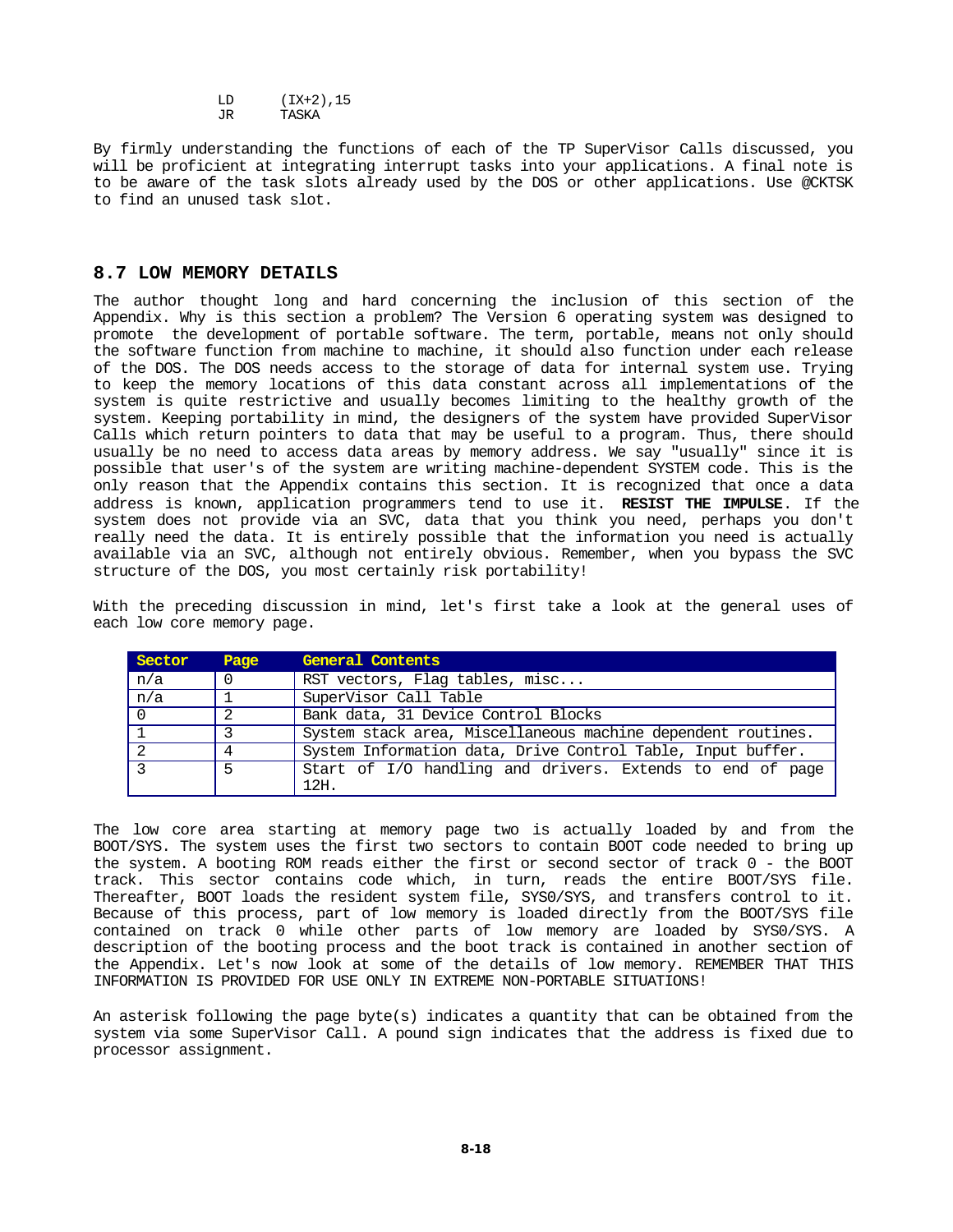# **8.7.1 Details of Low Memory Page 0**

| <b>Bytes</b>    | <b>Use</b>                                       |
|-----------------|--------------------------------------------------|
| $00 - 02$ #     | RST 00 - Reserved for system use                 |
| $03 - 04$       | reserved                                         |
| $05 - 07$       | reserved                                         |
| $08 - 0A#$      | RST 08 - Available to applications               |
| $0B-0C$         | SVCRET\$- Return address from SVC invocation     |
| 0D              | LSVC\$ - Last SVC invoked                        |
| $0E-0F$         | FDDINT\$- Used by FDC driver for SYSTEM (SMOOTH) |
| $10 - 12#$      | RST 16 - Available to applications               |
| $13 - 17$       | USTOR\$ - User application storage area          |
| $18 - 1A#$      | RST 24 - Available to applications               |
| 1B              | PDRV\$ - Physical address of current drive       |
| $1C-1D$         | PHIGH\$ - Physical high memory                   |
| $1E-1F*$        | LOW\$ - Lowest usable address of high memory     |
| $20 - 22#$      | RST 32 - Available to applications               |
| $\overline{23}$ | LDRV\$ - Logical address of current drive        |
| $24 - 25$       | JDCB\$ - Saved FCB pointer                       |
| $26 - 27$       | JRET\$ - Saved I/O return address                |
| $28 - 2A#$      | RST 40 - System SVC call                         |
| 2B              | TIMSL\$ - Time slice counter                     |
| $2C*$           | TIMER\$ - RTC counter [always precedes TIME\$]   |
| $2D-2F*$        | TIME\$ - Time string storage area                |
| $30 - 32#$      | RST 48 - DEBUG call address                      |
| $33 - 37*$      | DATE\$ - Date string storage                     |
| $38 - 3A#$      | RST 56 - Maskable interrupt vector               |
| $3B*$           | OSRLS\$ - DOS release number                     |
| 3C              | INTIM\$ - Interrupt latch image                  |
| 3D              | INTMSK\$ - Mask for INTIM\$                      |
| $3E-4D$         | INTVC\$ - Table of 8 interrupt latch vectors     |
| $4E - 65*$      | TCBVT\$ - Table of 12 interrupt task vectors     |
| $66 - 68$ #     | NMIVCT - Non-maskable interrupt vector           |
| $69*$           | OVRLY\$ - Current system overlay resident        |
| $6A-83*$        | FLAGS\$ - 26 system flags [A-Z] in order         |
| $84*$           | SVCTP\$ - SVC table hi-order byte pointer        |
| $85*$           | OSVER\$ - Operating system version               |
| $86 - 88*$      | @ICNFG - Initialization configuration vector     |
| $89 - 8B*$      | @KITSK - Keyboard task vector                    |
| $8C-9F$         | SFCB\$ - System file control block               |
| $A0-BF$         | DBGSV\$ - DEBUG register save area               |
| $CO-DF$         | JFCB\$ - JCL File Control Block                  |
| $E0-FF$         | CFCB\$ - Comand interpreter File Control Block   |

# **8.7.2 Details of Low Memory Page 1**

| Bytes      | Use                                      |
|------------|------------------------------------------|
| $00 - FF*$ | SVCTAB\$ - 128 vectors for SVC's $0-127$ |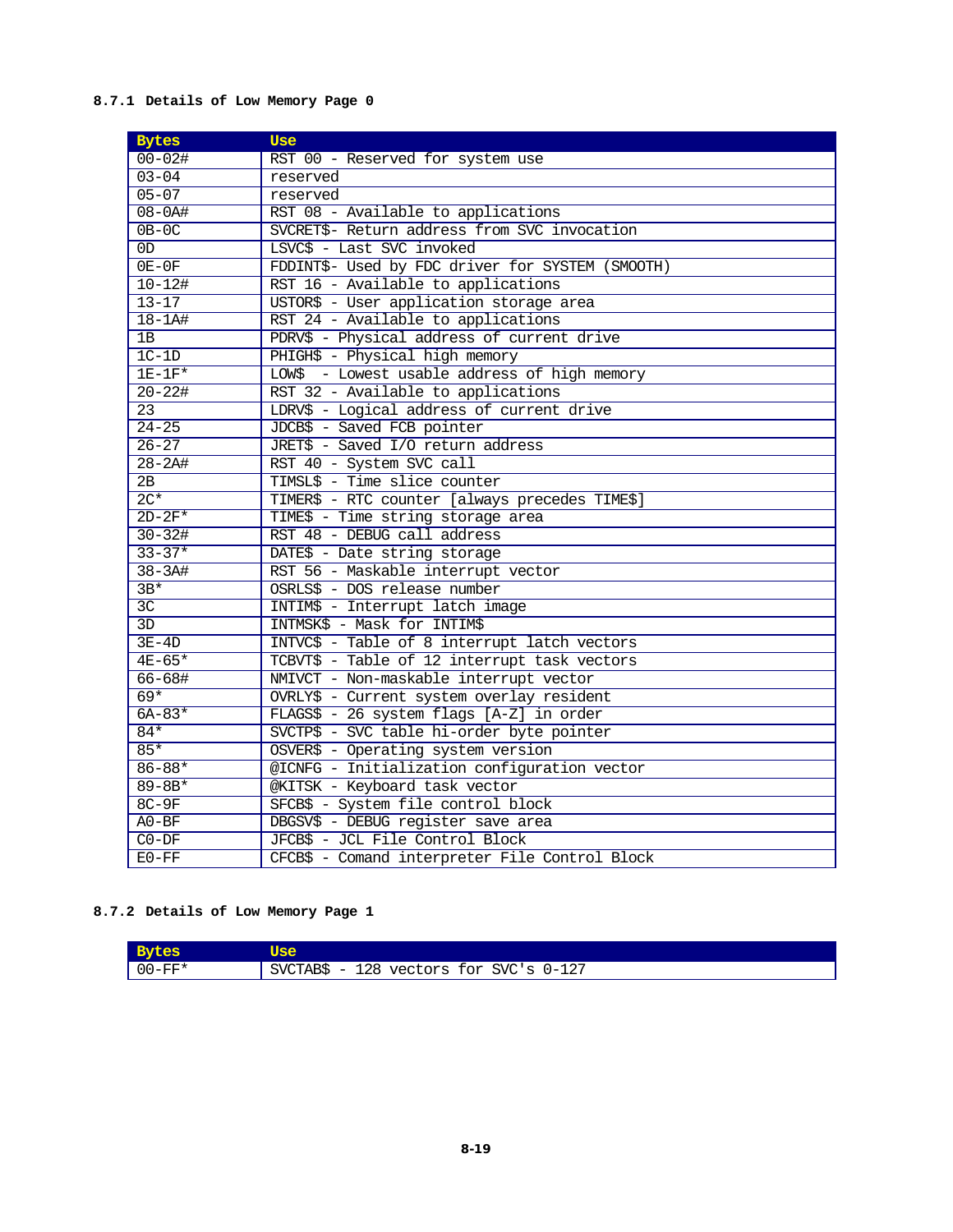# **8.7.3 Details of Low Memory Page 2**

| <b>Bytes</b> | <b>Use</b>                                          |
|--------------|-----------------------------------------------------|
| $00*$        | BUR\$ - Bank Used RAM image                         |
| $01*$        | BAR\$ - Bank available RAM image                    |
| $02*$        | LBANK\$ - Currently resident RAM bank               |
| $03 - 05$    | JCLCB\$ - Mini DCB for JCL line input               |
| $06 - 07*$   | DVRHI\$ - First available byte in I/O driver region |
| $08 - 0F*$   | KIDCB\$ - Keyboard Input Device Control Block       |
| $10 - 17*$   | DODCB\$ - Video Device Control Block                |
| $18 - 1F*$   | PRDCB\$ - Printer Device Control Block              |
| $20 - 27*$   | SIDCB\$ - Standard Input Device Control Block       |
| $38 - 2F*$   | SODCB\$ - Standard Output Device Control Block      |
| $30 - 37*$   | JLDCB\$ - Job Log Device Control Block              |
| $38 - FF*$   | spare DCBs [25 of them]                             |

# **8.7.4 Details of Low Memory Page 4**

| <b>Bytes</b> | <b>Use</b>                                                 |
|--------------|------------------------------------------------------------|
| 00           | reserved                                                   |
| 01           | $ZERO$$ - set to $X'00'$                                   |
| $02-0D$      | MAXDAY\$- [31, 28, 31, 30, 31, 30, 31, 31, 30, 31, 30, 31] |
| $0E-0F^*$    | HIGH\$ - Highest free address in user RAM                  |
| $10-1F$      | reserved                                                   |
| $20 - 6F*$   | INBUF\$ - Command line input buffer                        |
| $70 - BF*$   | DCT\$ - Drive Control Table records                        |
| $CO - C6$    | reserved for use by system                                 |
| $C7-DB$      | DAYTBL - Days of the week [SunMon]                         |
| $DC-FF$      | MONTBL\$- Months of the year [JanFeb]                      |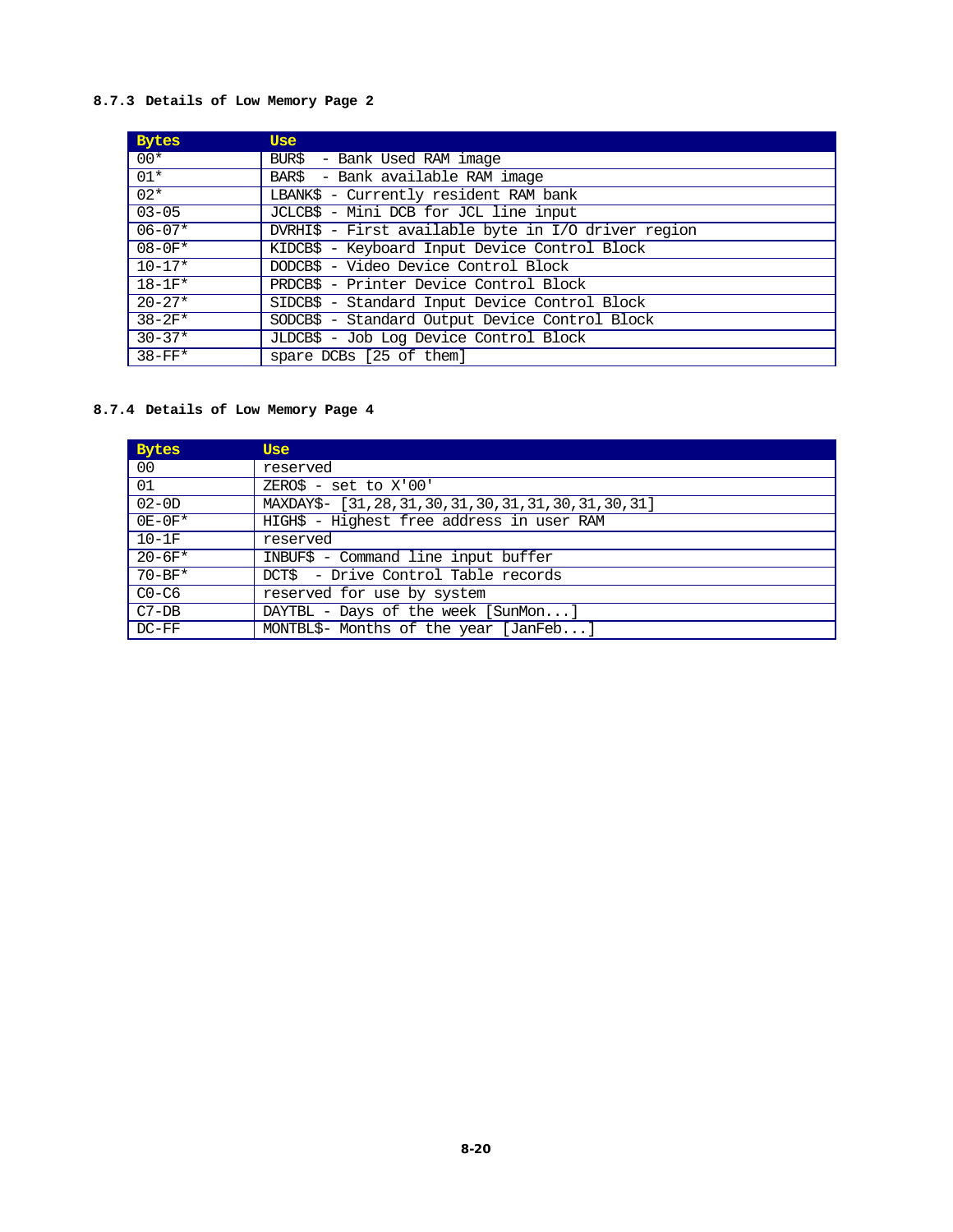# **8.8 MEMORY BANK SWITCHING**

This section discusses the techniques of using the @BANK SuperVisor Call. The control of an assembly-coded application operating in a memory banked environment requires a high degree of skill in assembly language coding and should not be undertaken by the novice. The professional is advised to carefully read the information contained in this section which discusses how bank switching is supported within the operating system.

The DOS can support eight multiple RAM banks of 32K each in addition to a resident 32K bank. This brings the total RAM configuration to 288K. The non-resident RAM banks are designated as banks zero through seven. The 32K of bank zero (generally considered as "high memory") and the resident 32K are considered the standard 64K of the DOS. Banks one through seven may be used for buffers or data storage. Through sophisticated techniques, they can even be used to store executable code. An entire bank is reserved for a particular function. The system maintains a pointer (HIGH\$) for bank 0 only. At any one time, only one of the banks are resident. All are imaged at address X'8000' through X'FFFF'. When a bank transfer is performed, the specified bank becomes addressable and the previous bank is no longer available. Since memory refresh is performed on all banks, nothing in the previously resident bank is altered during whatever time it is not addressable (i.e. not resident).

The DOS provides support in accessing this additional RAM by means of the @BANK SuperVisor Call (SVC-102). Let's take a look at how this RAM is handled. When the operating system is booted, it examines what banks of RAM are installed in the machine. The DOS maintains a byte bit-map with each bit representing one of the banks of RAM. This byte is called "Bank Available RAM" (BAR), and its information is set when the DOS is booted. BAR bit-0 corresponds to bank 0, BAR bit-1 corresponds to bank 1, and so on to BAR bit-7 corresponding to bank 7. A machine may have only one bank, bank 0.

Another byte bit-map is used to indicate whether a bank is reserved or available for use. This byte is designated the "Bank Used RAM" (BUR). Again, a bit assignment corresponds one-for-one with the bank number. The management of any memory space within a particular bank of RAM (excluding bank 0) is the sole responsibility of the application program "reserving" a particular bank.

The DOS I/O device handler will always enable bank 0 upon execution of any character I/O service request (@PUT, @GET, @CTL, as well as those other character I/O SVCs that use @PUT/@GET/@CTL). The DOS also enables bank 0 at the initial entry to the task processor and when a disk I/O communications function is requested. This requires that any device driver or filter that is relocated to high memory (X'8000'-X'FFFF') must reside in bank 0. The same holds true for interrupt task routines and disk drivers/filters. The system provides this restriction to make sure that any filter, driver, or task routine that control passes to will be occupying enabled RAM memory. If a RAM bank other than 0 was resident during these operations, it would be restored upon return from the device/drive/task handler. The limitation will ensure that device I/O, task processing, and disk I/O will never be impacted due to bank switching of RAM by an application.

Another restriction requires that the stack pointer (SP) is not pointing to an adddress above X'7FFE' when a bank transfer is requested. This is because that stack range would have placed the stack in the memory region that is being swapped thereby making the stack contents erroneous. The @BANK SVC will inhibit the request and return an "SVC parameter error" if this condition is violated. It is acceptable for an interrupt task, filter module, or driver that is located in the bank switched address range to perform a bank transfer to another bank provided the necessary linkage and stack area is being utilized. This will be discussed later in more detail.

All bank transfer requests must be performed using the @BANK SVC. This SVC provides five functions - four of which are interogatory in nature. One of the functions performs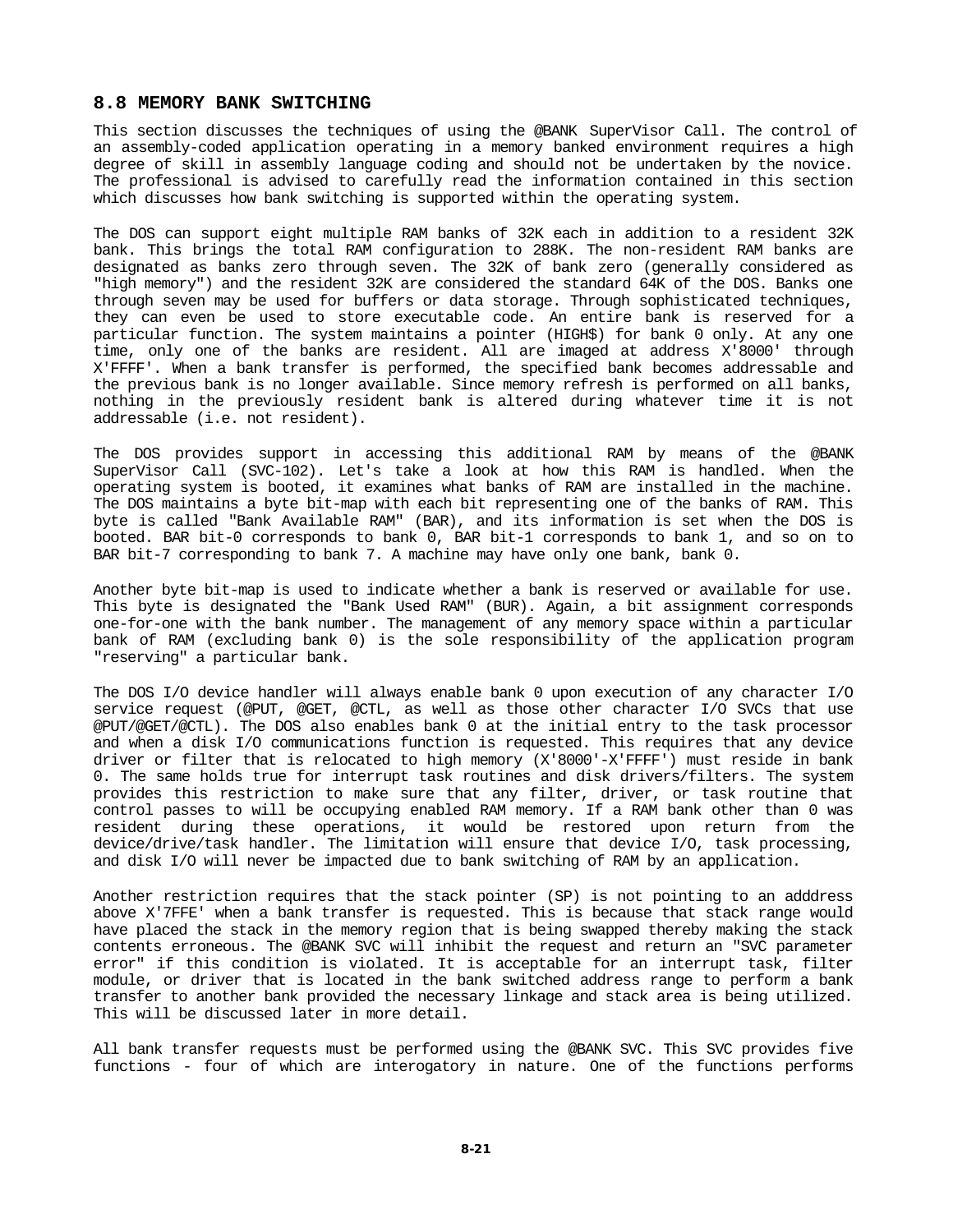actual bank switching. As previously discussed, the contents of banks other than 0 are managed by the application - not the DOS. Therefore, the application first needs a way of ascertaining the availability of any given bank. For instance, if an application wants to reserve use of bank 1, it must first check if bank 1 is free to use. This is achieved by using function 2 as follows:

| LD  | C.1      | ;Specify the bank #         |
|-----|----------|-----------------------------|
| LD  | B.2      | : Ck BUR if bank-in-use     |
| LD  | A, @BANK | ;Identify the SVC           |
| RST | 40       |                             |
| JR  | NZ.INUSE | <i>NZ</i> if in use already |

Astute programmers will recognize that the first two instructions could be combined to form one instruction as:

LD BC,2<8.OR.1

and save one-byte of code; however, for the sake of clarity in denoting the @BANK function codes, all remaining illustrations will use distinct instructions. Note that the return condition (NZ or Z) is entirely satisfactory for ascertaining whether or not you can use the specified bank or if it is not available for use. The accumulator contains no error code.

If you gain the availability of a specified bank, you then need to reserve it. This is done by using function 3 as follows:

| LD  | C.1      | ;Specify bank-1                 |
|-----|----------|---------------------------------|
| LD  | B.3      | <i>i</i> Set BUR to show in-use |
| LD  | A,@BANK  | ;Identify the SVC               |
| RST | 40       |                                 |
| JR  | NZ.ERROR |                                 |

You must check for an error by examining the Z-flag. In general, discounting a system error, an NZ condition returned means that the specified bank is already in use. In fact, if you had validly performed a function 2 (testing if the bank was available) and obtained a "not-in-use" indication but obtained an NZ condition on function 3, the @BANK SVC service routine has been altered and is most likely unusable.

Before actual bank switching is explained, let's look at one more function. When an application no longer requires a memory bank, it can return the bank to a "free" state by means of function 1. This is coded as follows:

| LD  | C.1     | ;Specify bank-1       |
|-----|---------|-----------------------|
| ת ד | B.1     | ;Set BUR to show free |
| T D | A.@BANK | ;Identify the SVC     |
| RST | 40      |                       |

No return code condition is checked as none is supplied by the DOS. In the unlikely event that you mistakenly invoke function 1 with a bank that is non-existent, you will still get an error if you try to later enable the non-existent bank.

If you need to ascertain what bank is resident at any point in time, use function 4 as follows:

| LD  | B.4     | ;What bank's resident? |
|-----|---------|------------------------|
| LD  | A.@BANK | ;Identify the SVC      |
| RST | 40      |                        |

The current bank number will be returned in the accumulator. This information may be useful prior to installing a driver/filter/task module into bank 0.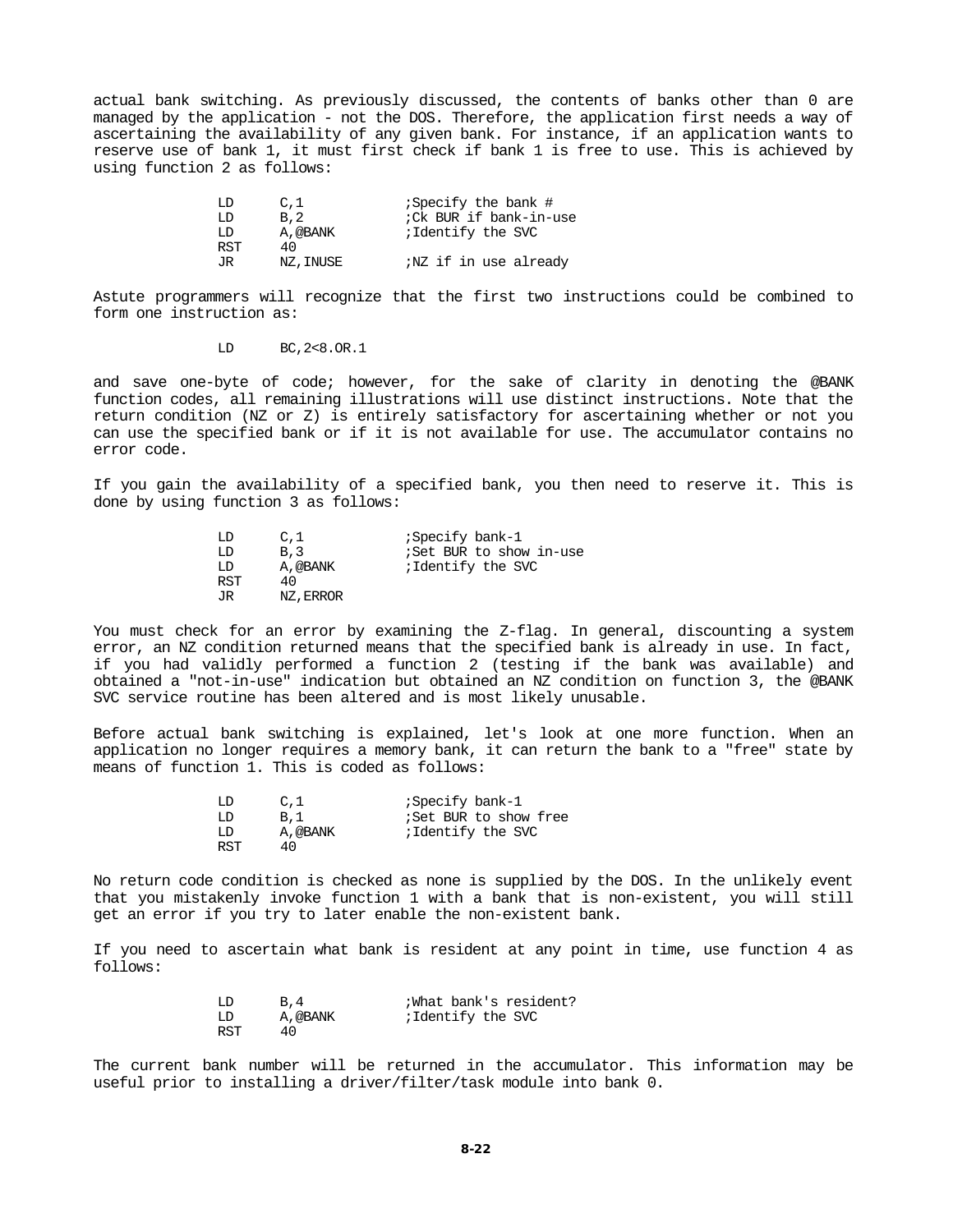The more complex bank function is function 0. This request is used to actually exchange the current bank with the specified bank. A very important point to remember here is that since a memory transfer will take place in the address range X'8000' to X'FFFF', the transfer cannot proceed correctly if the stack pointer (SP) contains a value that places the stack in that range. In fact, @BANK will inhibit function 0 and return an SVC parameter error if the stack pointer violates the condition.

A bank can be used purely as a data storage buffer. Most likely, the application's routines for invoking and indexing the bank switching will reside in the user range X'3000' through X'7FFF' (or possibly in the I/O driver range). As an example illustration, the following code will invoke a previously tested and reserved bank (via functions 2 and 3), access the buffer, and then restore the previous bank:

| LD         | C, 1      | ;Specify bank-1                       |
|------------|-----------|---------------------------------------|
| LD         | B, 0      | ;Bring up bank                        |
| LD         | A, @BANK  | ;Identify the SVC                     |
| <b>RST</b> | 40        |                                       |
| JR         | NZ, ERROR | Whatever error trap                   |
| PUSH       | BC        | ;Save old bank data                   |
| ٠          |           |                                       |
|            |           |                                       |
|            |           |                                       |
| POP        | BC.       | ;Recover old bank data                |
| LD         | A.@BANK   | ;Identify the SVC                     |
| <b>RST</b> | 40        |                                       |
| JR         | NZ, ERROR | Whatever error trap                   |
|            |           | your code to access the buffer region |

Note that the @BANK function 0 conveniently returns a zero in register B to effect a function 0 later, as well as provides the old bank number in register C. This means that you only have to save register pair BC, pop it when you want to restore the previous bank, and then issue the @BANK SVC.

Say you have a need to transfer to another bank from a routine that is executing in high memory. Can this be done? Notice that the only limitation discussed was that the stack must not be in high memory. The @BANK SVC function 0 does provide a technique for automatically transferring to an address in the new bank. This technique is termed the transfer function. It relies on the assumption that since you are managing the 32K bank, your application should know exactly where it needs to transfer (i.e. where the application originally placed the code to execute). The code to perform a bank transfer is similar to the above. Register pair HL must be loaded with the transfer address, Register C, which contains the bank number to invoke, must have its high order (bit-7) set to indicate the TRANSFER activity. After the specified bank is enabled, control is passed to the transfer address that was in HL. Upon entry to your routine in the new bank (we will refer to it as "PROGRAM-B"), register HL will contain the old RETurn address so that PROGRAM-B will know where to return to when it transfers. Register C will also contain the old bank number with bit-7 set and register B will contain a zero. This register setup will provide for an easy return to the routine in the old bank that invoked the bank transfer. An illustration of the transfer code is as follows:

|               | T JD<br>LD<br>LD<br>SET<br>LD<br>RST | C.1<br>B.0<br>HL, (TRAADR)<br>7.C<br>A,@BANK<br>40 | ;Specify bank-1<br>;Bring up bank 0<br>; Set the transfer address<br>; & denote a transfer<br>; Identify the SVC |
|---------------|--------------------------------------|----------------------------------------------------|------------------------------------------------------------------------------------------------------------------|
| <b>RETADR</b> | JR.                                  | NZ, ERROR                                          |                                                                                                                  |

Control will be returned to "RETADR" under either of two conditions. If there was an error in executing the bank transfer (for instance an invalid bank number or the stack pointer being in high memory), the returned condition will be NZ. If the transfer took place and PROGRAM-B transferred back, the returned condition will always have the Z-flag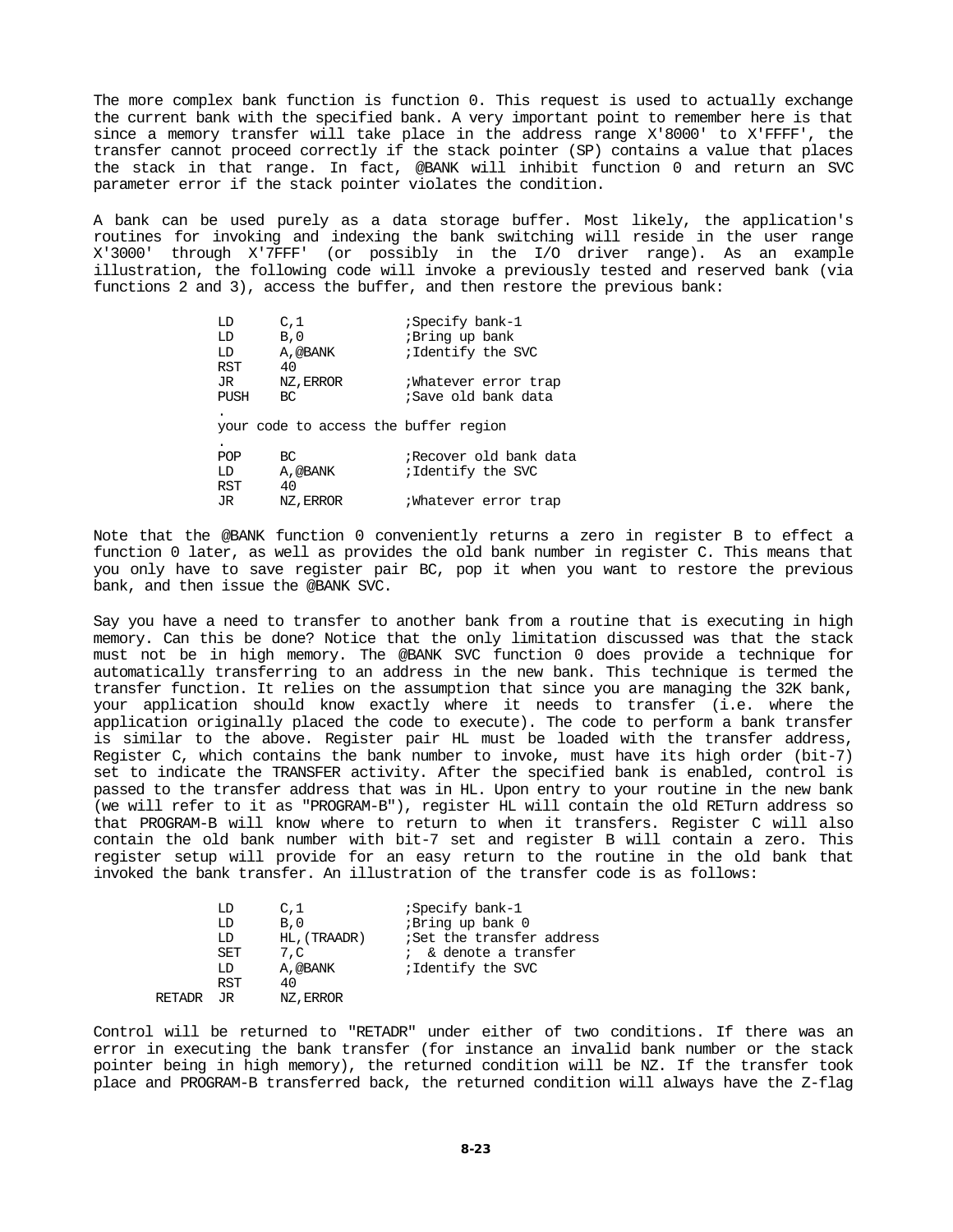set. Thus, the Z-flag will be indicative of a problem in effecting the transfer. If, by chance, PROGRAM-B needs to provide a return code, it must be done by using register pair DE, IX, or IY, as registers AF, BC, and HL are used to perform the transfer (or some other technique such as altering the return transfer address to a known error trapping routine).

PROGRAM-B should contain code that is very similar to that shown earlier. For example, PROGRAM-B could be:

| PROGB | PUSH       | BC                      | ;Save old bank data       |
|-------|------------|-------------------------|---------------------------|
|       | PUSH       | HL.                     | ; Save the RET address    |
|       |            |                         |                           |
|       |            | your PROGRAM-B routines |                           |
|       |            |                         |                           |
|       | POP        | HL.                     | ;Recover transfer address |
|       | POP        | BC                      | ;Get bank transfer data   |
|       | LD         | A, @BANK                | ;Identify the SVC         |
|       | <b>RST</b> | 40                      |                           |
|       | JR         | NZ, ERROR               | Whatever error trap       |
|       |            |                         |                           |

PROGRAM-B saves the bank data (register BC). Don't forget that a transfer was effected and register C has bit-7 already set when PROGRAM-B is entered.

PROGRAM-B also saves the address it needs to transfer back (which is in HL). It then performs whatever routines it has been coded for, recovers the transfer data, and issues the bank transfer request. As explained earlier, an NZ return condition from the @BANK SVC indicates that the bank transfer was not performed. A recommendation is to verify that your application has not violated the integrity of the stack where the transfer data was stored.

Never place disk drivers, device drivers, device filters, or interrupt task service routines in banks other than bank-0. It is possible to segment one of the above modules and place segments in banks 1 through 7 provided the segment containing the primary entry is placed in bank 0. All three types of divisions are incorporated into the system's spooler with transfer between segments being accomplished by the bank transfer techniques discussed above.

It sometimes is necessary to transfer a page of memory from one bank to another. This can only be done in one of two ways. Either a character(s) at a time is passed in a register(s) or a page buffer below X'8000' is used. The system uses the last page of the system overlay region (X'2300'-X'23FF') as an overlay buffer (except for SYS5/SYS which loads into the region). This buffer is generally available for use as a page transfer buffer. Do not use this location if your memory transfer routine is a background task or is using the RAM bank as a disk cache buffer.

# **8.9 INTERFACING TO @KITSK**

Consider for a moment that disk I/O can not take place during an interrupt task. How then can we write "background" routines that perform disk I/O? The system printer spooler does its despooling function as a background task. If we cannot perform disk I/O during interrupt tasks, how can we despool? We achieve this by being able to invoke a background task in a way that does not depend on the interrupt task processor. A function frequently requested in almost every application is that of obtaining characters from the keyboard. If we can "hook into" this keyboard request, we can execute a task every time the keyboard is scanned. For those tasks that require disk I/O, we can make use of this keyboard task process.

At the beginning of the system keyboard driver code is a call to @KITSK. This means that any time that @KBD is called, the @KITSK vector is likewise called (actually, the type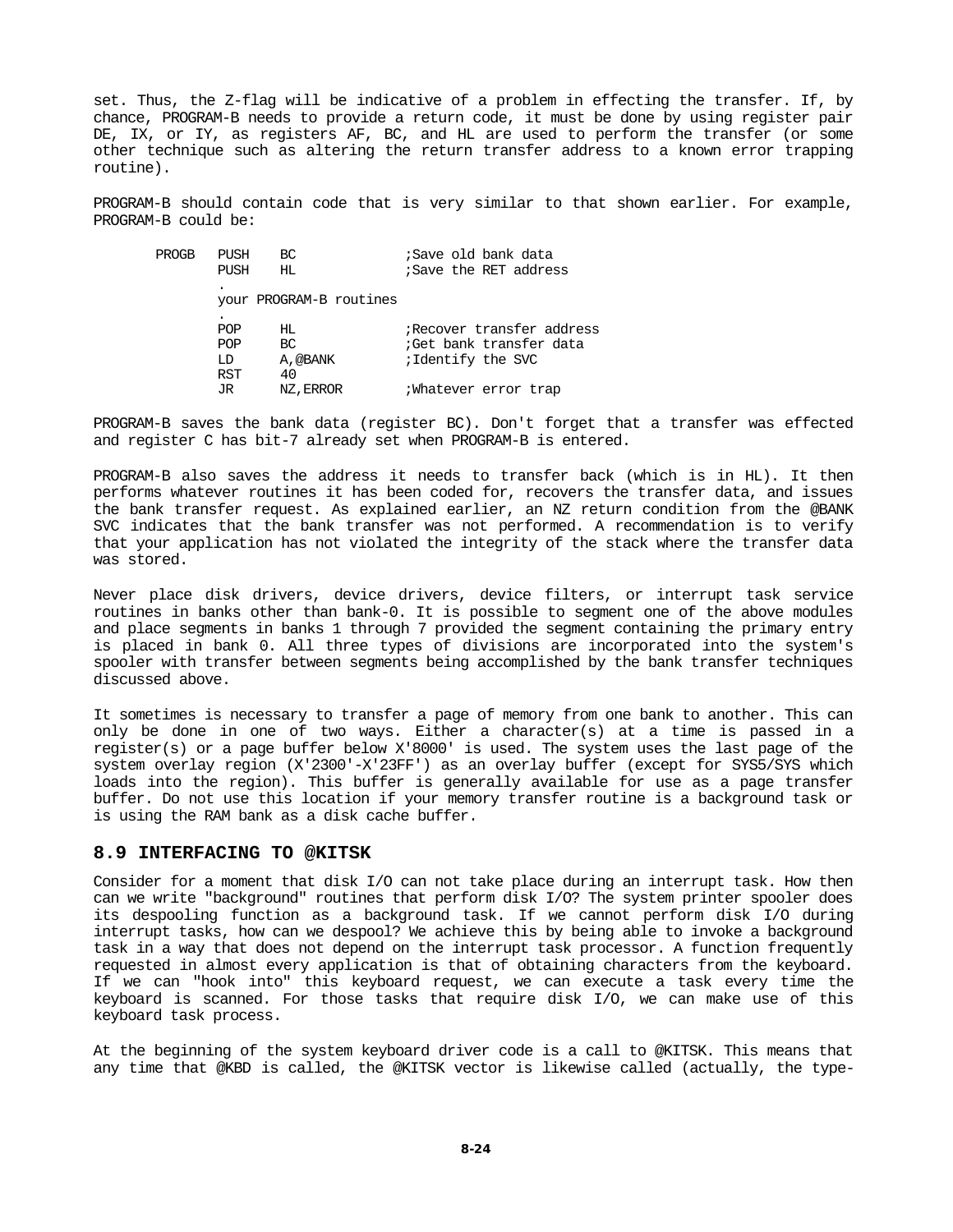ahead interrupt task bypasses this entry to inhibit calling @KITSK from the interrupt routine). Therefore, if you want to interface a background routine that does disk I/O, you must chain into @KITSK

The interfacing procedure to @KITSK is virtually identical to that shown for Boot Initialization ICNFG Interfacing (except that FLAGS+31 through FLAGS+33 is used to reference the @KITSK vector) and will not be repeated here. For the sake of clarity, you may want to write your background routine to start with:

| START       | CALL | ROUTINE | ;Invoke task       |
|-------------|------|---------|--------------------|
| T.TNK       | DB.  | 'Rov'   | For @KITSK hook    |
| ROUTINE EOU |      |         | ;Start of the task |
|             |      |         |                    |

RET

Now that the procedure has been demonstrated, be aware of one major pitfall. The @KBD routine is invoked from @CMNDI and @CMNDR which is in SYS1/SYS. This invocation is from the @KEYIN call which fetches the next command line after issuing the "DOS Ready" message. If your background task executes and opens or closes a file (or does anything to cause the execution of a system overlay other than SYS1), then SYS1 will be overwritten by that system module handling your request). When your routine finishes, the @KEYIN handler returns to what called it - which was SYS1. Unfortunately, SYS1 is no longer resident. You have just crashed the system!

# **ANY TASK CHAINED TO @KITSK WHICH CAUSES A RESIDENT SYS1 TO BE OVERWRITTEN MUST RELOAD SYS1 PRIOR TO RETURNING.**

Okay, how do you accomplish this without knowing system code (point of information: if you are writing background tasks, you are writing system support code!)? You will be able to use the following code to reload SYS1 if SYS1 was resident prior to your task's execution.

| ROUTINE LD    | RST<br>LD<br>AND | A,@FLAGS<br>40<br>$A,(IY-1)$<br>8FH | <i>Get flags pointer</i><br>into register IY<br><i>iP/u</i> resident over-<br>lay and remove |
|---------------|------------------|-------------------------------------|----------------------------------------------------------------------------------------------|
|               | LD               | $(OLDSYS+1)$ , A                    | the entry code                                                                               |
|               |                  | Rest of your task                   |                                                                                              |
| EXIT          | EQU              | \$                                  |                                                                                              |
| <b>OLDSYS</b> | LD<br>CP.        | A, 0<br>83H                         | $iP/u$ old overlay #<br>;Was it SYS1?                                                        |
|               | <b>RET</b>       | ΝZ<br>40                            | ;Return if not else                                                                          |
|               | RST              |                                     | ;Get SYS1 per reg A<br>(no RET needed)                                                       |

Another method is to determine if the keyboard request originated from the command interpreter. While the command interpreter is fetching its command line via @KEYIN , it sets bit-2 in the CFLAG\$ (see @FLAGS SuperVisor Call). Thus, if your KITSK routine discovers that bit set, then the command interpreter originated the line input. If you cause the system to load some other overlay into the system overlay region, it is your responsibility to restore SYS1!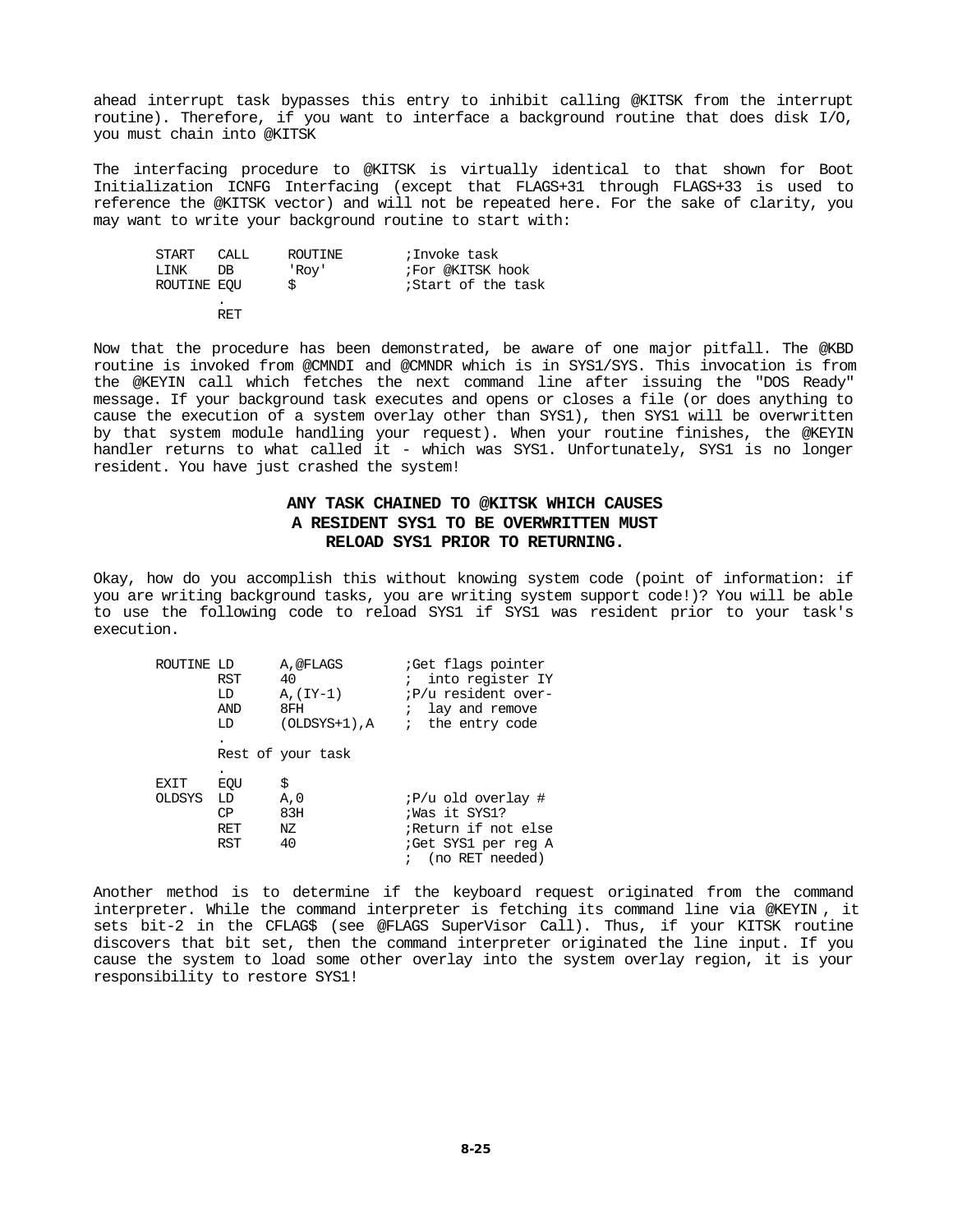## **8.10 SYSTEM DISK BOOT TRACK**

The operating system goes through a complicated process to bring itself to a "ready" state. This process is known as BOOTING. All implementations of the DOS require that the machine contain a small routine in Read Only Memory called the BOOT ROM. The operating system uses the first two sectors of track zero of the system disk to contain BOOT code needed to bring up the system. The BOOT ROM has the small job of reading either the first or second sector of track zero, the BOOT track. The track contains a core-image file called BOOT/SYS. The sector that is read contains code which, in turn, reads the entire BOOT/SYS file into low memory starting at memory page 2. The BOOT/SYS file occupies 16 sectors of track zero. Thereafter, BOOT/SYS loads the resident system file, SYS0/SYS, and transfers control to it. SYS0/SYS contains additional code which performs further system initialization. This includes loading the first two pages of memory (page 0 and page 1), loading any system configuration file (CONFIG/SYS), and executing any AUTO command. Because of this process, part of low memory is loaded directly from the BOOT/SYS file contained on track 0 while other parts of low memory are loaded by SYS0/SYS.

The BOOT/SYS file contains two things of limited importance to programmers. First, BOOT/SYS contains a pointer to the cylinder which holds the disk's directory . Second, the BOOT/SYS contains system information in one of its sectors called the SYSTEM INFORMATION SECTOR. It is necessary to discuss only these two items.

The DIRECTORY CYLINDER POINTER is a one-byte pointer that exists as the third byte of both sector zero and sector one. Both locations store this information in order to be media compatible across various implementations of the operating system. Hard disk formatters that perform their own initialization of the directory cylinder must store the logical cylinder number of the directory in these two pointers. The pointer is the only byte of the first two sectors that requires attention.

| <b>Bytes</b>   | <b>Use</b>                                                                                                                                             |  |  |  |  |  |
|----------------|--------------------------------------------------------------------------------------------------------------------------------------------------------|--|--|--|--|--|
| $00 \,$        | Operating system version used when formatting the disk. This number is in<br>hexadecimal $(i.e. X'60', X'61', etc)$                                    |  |  |  |  |  |
| 01             | Configuration byte to specify if a booting disk contains a CONFIG/SYS<br>file $[X'C9' = NO, X'00' = YES]$                                              |  |  |  |  |  |
| $02-1D$        | MAXDAY\$ [31,28,31,30,31,30,31,31,30,31,30,31]                                                                                                         |  |  |  |  |  |
| $0E-0F$        | reserved                                                                                                                                               |  |  |  |  |  |
| $10 - 17$      | Disk Pack name - same as in Granule Allocation Table                                                                                                   |  |  |  |  |  |
| $18-1F$        | Disk Pack date - same as in Granule Allocation Table                                                                                                   |  |  |  |  |  |
| $20 - 6F$      | 80-character storage area for the AUTO command. This means that the AUTO<br>command buffer on the disk loads directly into INBUF\$ by the BOOT loader. |  |  |  |  |  |
| $70 - BF$      | Drive Control Table (DCT) records.                                                                                                                     |  |  |  |  |  |
| CO             | Disk type $(system=X'FF', data=X'00')$                                                                                                                 |  |  |  |  |  |
| C1             | reserved                                                                                                                                               |  |  |  |  |  |
| C <sub>2</sub> | System BOOT date prompting [X'00'=YES, X'FF'=NO]                                                                                                       |  |  |  |  |  |
| C3             | System BOOT time prompting [X'00'=YES, X'FF'=NO]                                                                                                       |  |  |  |  |  |
| C4             | System BOOT floppy disk restores [X'00=NO, X'FF'=YES]                                                                                                  |  |  |  |  |  |
| C5             | reserved                                                                                                                                               |  |  |  |  |  |
| C <sub>6</sub> | reserved                                                                                                                                               |  |  |  |  |  |
| $C7-DB$        | Days of the week [SunMon]                                                                                                                              |  |  |  |  |  |
| $DC-FF$        | Months of the year [JanFeb]                                                                                                                            |  |  |  |  |  |

The SYStem INFOrmation sector (SYSINFO) is sector two of track zero. It contains various pieces of system information as follows: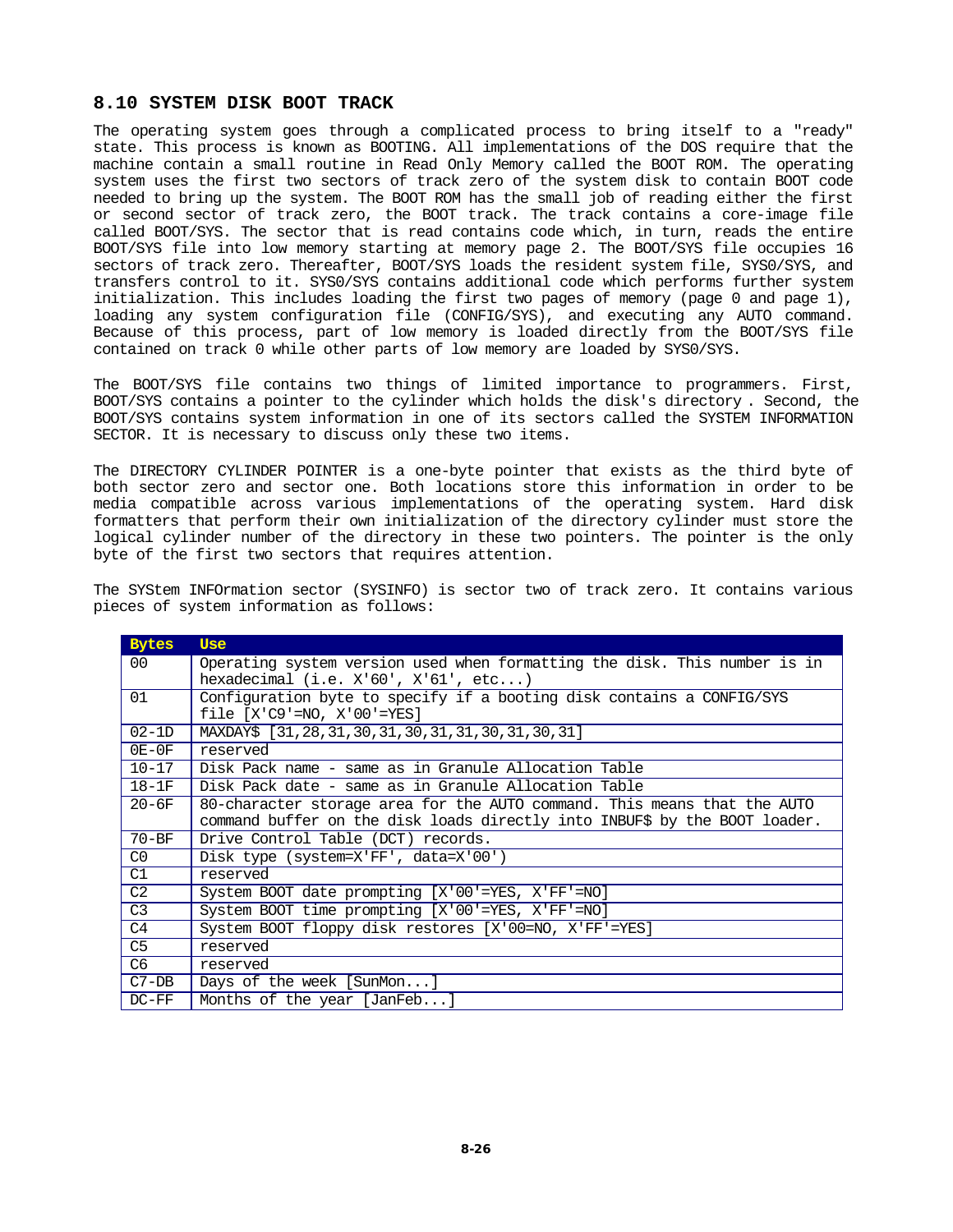## **8.11 SYSTEM OVERLAY CONTENTS**

A system as complex and flexible as LDOS would occupy considerable memory space to be able to provide all of its features. The DOS, however, makes extensive use of overlay segments in order to minimize the amount of memory reserved for system use. The compromize in using an overlay driven system, is that while a user's application is in progress, certain disk file activities requested of the system may require the operating system to load different overlays to satisfy the request. This could cause the system to run slightly slower than a less sophisticated system which has more of its file access routines always resident in memory. The system provides a procedure to permanently place specified overlays into memory to enhance the overall speed of operation (see the SYSTEM command).

The following will describe the functions performed by each system overlay. Numbers in angle brackets represent the system SVC entry.

#### **8.11.1 SYS0/SYS**

This is not an overlay. It contains the resident part of the operating system (SYSRES ).

#### **8.11.2 SYS1/SYS**

This overlay contains the command interpreter. This processes @CMNDI <X'B3'> and @CMNDR <X'A3'>. It contains the routines for processing the @FEXT SVC <X'D3'>, the routines for processing the @FSPEC SVC <X'C3'>, and the routines for processing the @PARAM SVC <X'E3'>. It also contains the @EXIT processor <X'93'>.

## **8.11.3 SYS2/SYS**

This overlay is used for opening <X'94'> or initializing <X'A4'> disk files and logical devices. It contains the functions for @RENAM <X'F4'> and @GTDCB <X'B4'>. It also contains the @CKDRV routines <X'C4'>, and routines for hashing file specifications <X'D4'> and passwords <X'E4'>.

## **8.11.4 SYS3/SYS**

This overlay contains all of the system routines needed to close files and devices <X'95'>. It also contains the routines needed to service the @FNAME SVC <X'A5'>.

#### **8.11.5 SYS4/SYS**

This system overlay contains the system error dictionary and @ERROR SVC processing routines.

## **8.11.6 SYS5/SYS**

This overlay contains the system debugger.

#### **8.11.7 SYS6/SYS**

This overlay contains all of the algorithms and routines necessary to service the LIBrary commands identified as "Library A" by the LIB command. The following list identifies the commands and their ISAM entry number.

| 21 DIR    | 63 RESET  | 53 RENAME |
|-----------|-----------|-----------|
| 61 DEVICE | 65 SET    | 1E MEMORY |
| 32 COPY   | 66 FILTER | 91 DO     |
| 31 APPEND | 41 LIST   | 81 LOAD   |
| 64 ROUTE  | 18 REMOVE | 82 RUN    |
| 62. LINK  | 19 T.TR   |           |

#### **8.11.8 SYS7/SYS**

This overlay contains all of the algorithms and routines necessary to service the LIBrary commands identified as "Library B" by the LIB command. The following list identifies the commands and their ISAM entry number.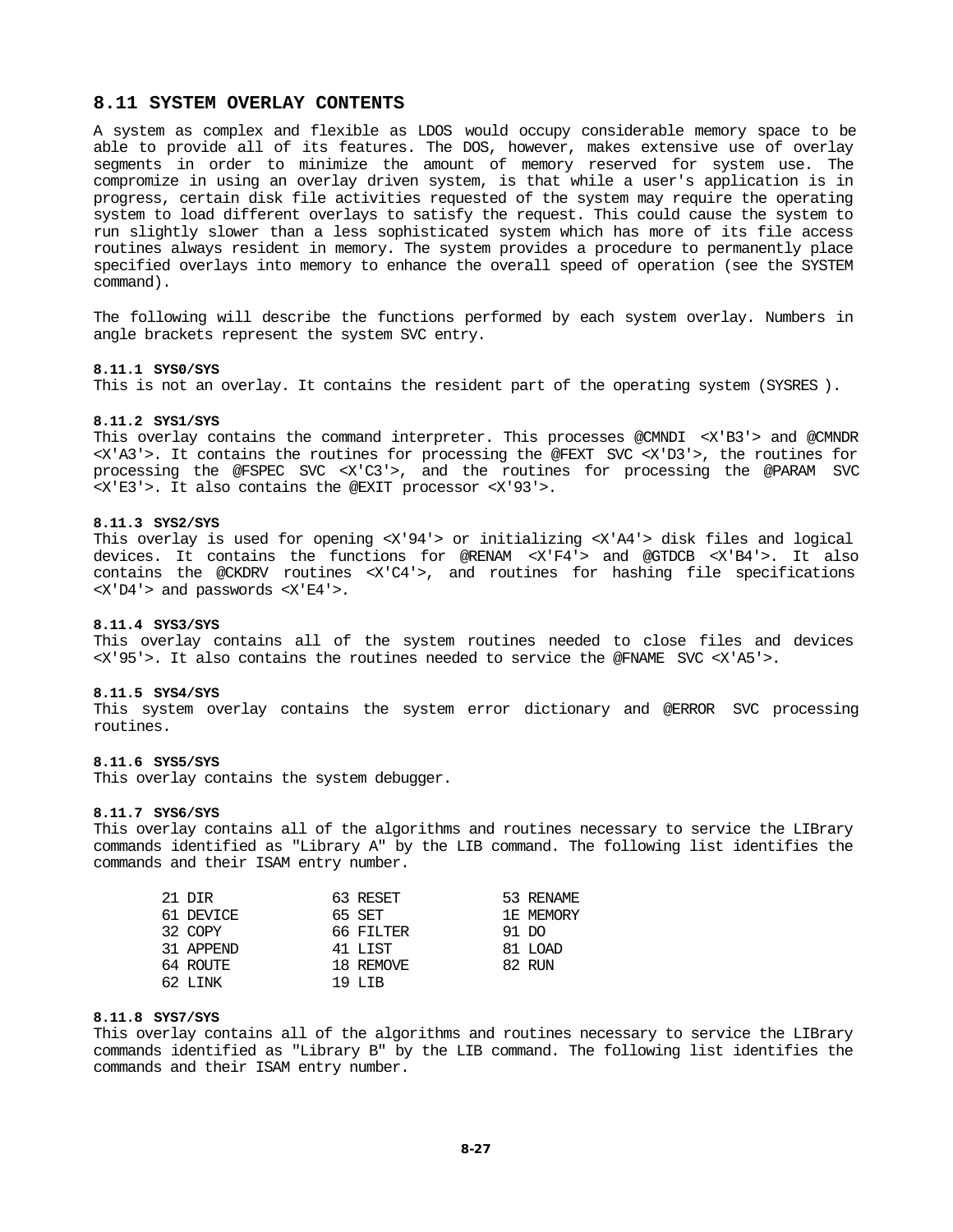| 14 DEBUG  | 72 PURGE  |
|-----------|-----------|
| 1B VERIFY | 71 DUMP   |
| 15 DATE   | 13 CREATE |
| 16 TIME   | 11 AUTO   |
| 22 FREE   | 33 BUILD  |
| 51 ATTRIB |           |

## **8.11.9 SYS8/SYS**

This overlay contains all of the algorithms and routines necessary to service the LIBrary commands identified as "Library C" by the LIB command. The following list identifies the commands and their ISAM entry number.

 A1 SYSTEM 1C SYSGEN B1 FORMS B2 SETCOM B3 SETKI

A2 SPOOL

#### **8.11.10 SYS9/SYS**

This overlay contains the routines necessary to service the EXTended debugging commands available after a DEBUG (EXT) is performed.

#### **8.11.11 SYS10/SYS**

This system overlay contains the procedures necessary to service the request to REMOVE a file <X'9C'>.

#### **8.11.12 SYS11/SYS**

This overlay contains all of the procedures necessary to perform the Job Control Language execution phase. These are the initial entry for setup and initialization <X'9D'>, the revised @EXIT processor <X'AD'>, keyboard request processing <X'CD'>, and //INPUT keyboard processing <X'DD'>.

#### **8.11.13 SYS12/SYS**

This overlay contains the routines to service the @RAMDIR <X'9E'> and the @DODIR <X'AE'> SuperVisor Calls. It also includes the routines to service the @GTMOD function <X'BE'>.

## **8.11.14 SYS13/SYS**

Effective with release 6.2.0, SYS13 can be used by an application environment for an Extended Command Interpreter (ECI). This ECI gains control from SYS1 on any of the following SVCs: @ABORT, @CMNDI, @CMNDR, and @EXIT. The programmer develops the ECI and copies it to the application system disk SYS13/SYS module via the command:

COPY usereci SYS13/SYS.LSIDOS:d (C=N)

The programmer then sets the EFLAG\$ and invokes SYSGEN to save the EFLAG\$ configuration. Upon entry to the ECI, the registers will be set as for any other program execution (see page 6-100), with the exception of register A. Bits 4-6 of the accumulator will contain an image of the respective EFLAG\$ bits. The ECI programmer may use different EFLAG\$ assignments in a multiple module application environment to invoke the ECI with different entry points.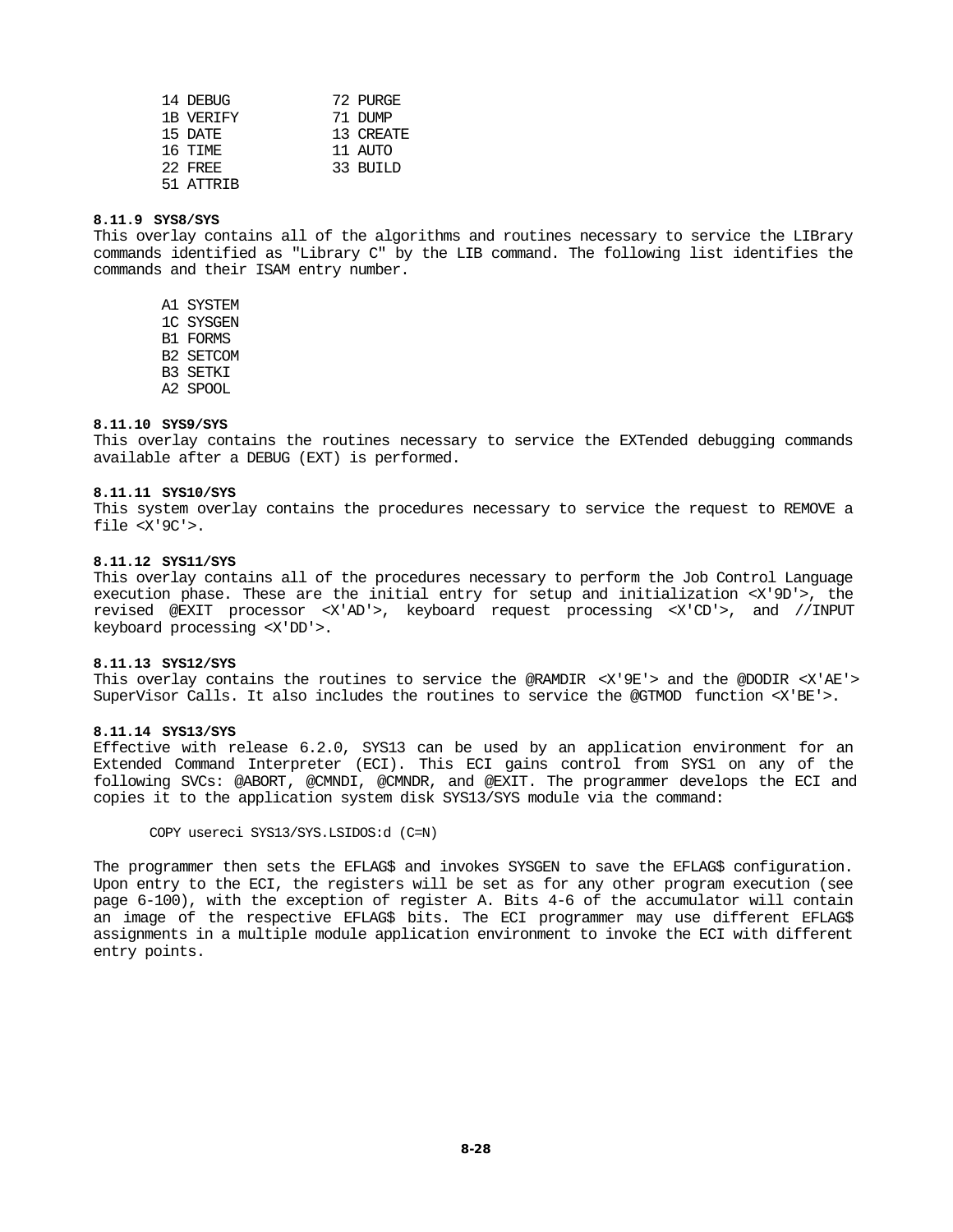## **8.12 SYSTEM OVERLAY ACCESS**

Practically all of the functions contained in the system overlays are accessed via library commands or standard SuperVisor Calls. Only in a few unique cases is access to overlay functions through the SYSTEM SVC required. The two cases, calculating the file specification hash code and the password string hash code, have been discussed. The system functions provided in the overlays will usually have a standard SuperVisor Call assigned. These SVCs have been discussed in chapter 7. The system translates standard SVC numbers <0-127> within SYSRES to the overlay entry number in order to process the user request. Although it is possible to directly access a function via its overlay entry number or ISAM entry number, this should not be done. The standard SVC linkage protocol should be used to address the overlay functions since there is no guarantee that the routines servicing the overlay functions will remain in the overlay presently assigned.

A user SVC request is via a RST 40 instruction which places the return address at the top of the stack. Since the process to translate the user request to a system overlay request also uses a RST instruction (to minimize the length of the translation code), an extra return address is placed on the stack. The SVC processor adjusts for this by popping the extraneous return address when it is processing a system overlay request. The system's request is easily identifiable since all system request codes have bit-7 set. Because of this, if a user requests a system overlay function directly, it is necessary to CALL the RST instruction so that the return address that is kept on the stack is a pointer to the address following the CALL instruction. System overlays one through five and nine through thirteen, can be loaded into the overlay region by means of the following code:

|       | T D.<br>CALL. | A,8<4.OR.#+2<br>RST40 | ;The "#" represents the<br>; number of the overlay |
|-------|---------------|-----------------------|----------------------------------------------------|
|       |               |                       |                                                    |
| RST40 | RST           | 40                    | Returns to what called this                        |

For a specific example, in order to load SYS3/SYS, the accumulator will be loaded with the value, X'85'. When one of these overlays loads, the last two bytes of the system overlay region will be loaded with the length of the overlay. This information is used by the "SYSTEM (SYSRES)" command.

The library overlays, SYS6/SYS, SYS7/SYS, and SYS8/SYS, are partitioned data sets. The system locates the origin of individual members by means of an ISAM directory. The directory contains an entry number, a NRN-BYTE OFFSET pointer, and a transfer address (this is discussed in the appendix section, DISK LOAD MODULE FORMAT). When the command interpreter recognizes a library command request, it obtains the ISAM entry number from its table and issues a system overlay request. The ISAM entry number is placed in register B while the accumulator contains the corresponding overlay load code as discussed in the preceding paragraph. Again, since it is possible for the members to be located in a different overlay in the future, the proper method to invoke a library overlay member is via an @CMNDR or @CMNDI SuperVisor Call.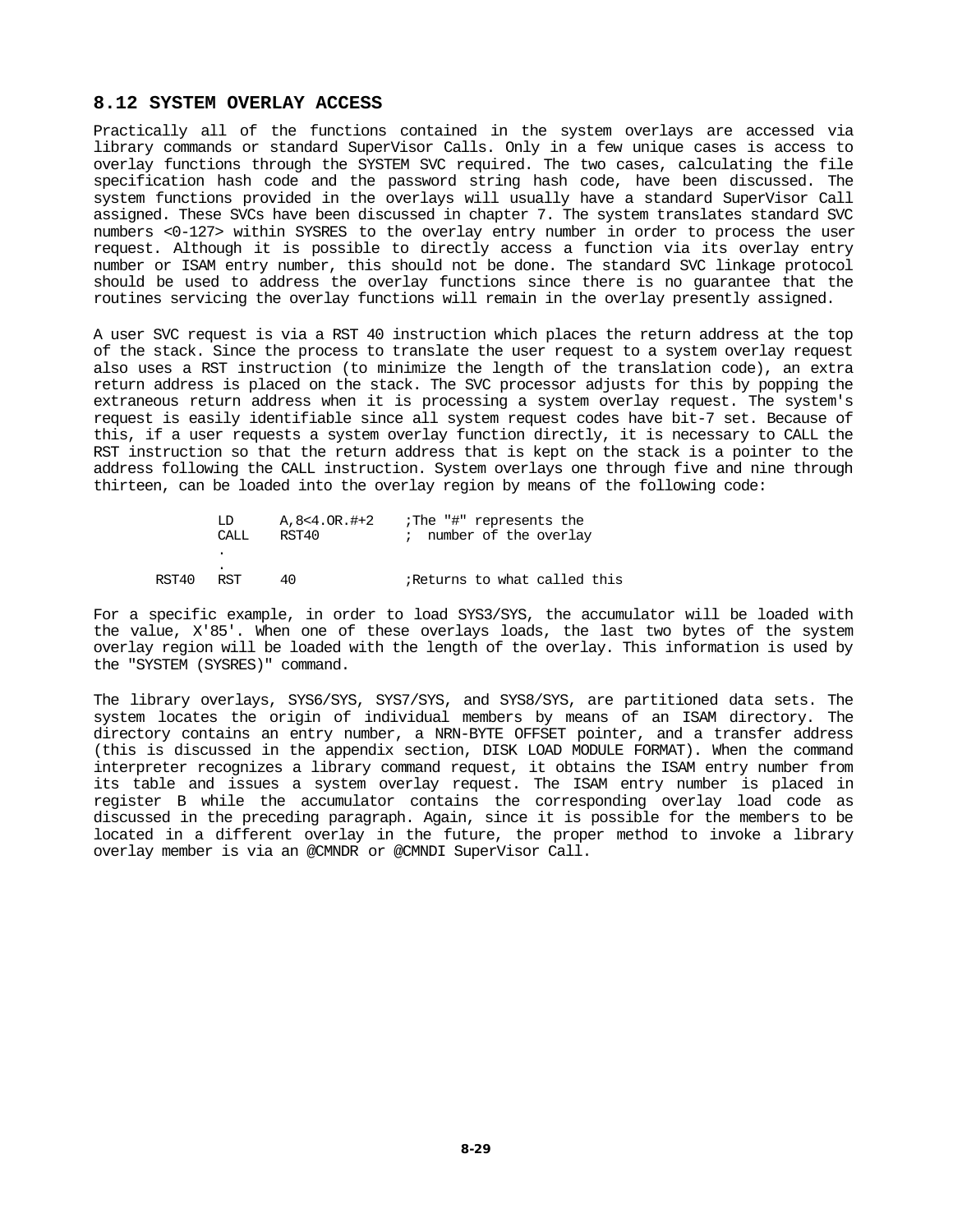## **8.13 USING @PARAM**

The @PARAM SuperVisor Call is used in practically all DOS library commands and utilities as well as filters, drivers, and languages. Since you are already familiar with the DOS commands, you should recognize the wide range of input syntax parsed and interpreted by @PARAM. The SVC is used to decode TRUE/FALSE parameters (by either entering or not entering a parameter word), YES/NO parameters (by using PARM=Y or PARM=N), ON/OFF parameters (by using PARM=ON or PARM=OFF), decimal values (by entering PARM=ddddd), hexadecimal values (by entering PARM=X'xxxx'), and character string values (by entering PARM="characterstring"). Parameter entries can be made in either upper case or lower case - even with hexadecimal digits (A-F equally acceptable as a-f).

The system parses a complex parameter string that may be composed of many parameters each separated from the other by a comma. The interpreted entries are passed back to @PARAM caller according to the parameter table designed by the programmer. Version 6 supports two types of parameter tables. The first type is the fixed width table which was supported under Version 5.

The second type is a variable width table that supports additional information. In the following discussions, we will first illustrate the former table. You should have already read the information in chapter 7 covering the @PARAM SuperVisor Call.

Let's assume we have an application that offers the user varying options to set up the function of the application. In BASIC, this may be the number of files or protected memory size. In BACKUP, this may be the diskette master password or date range of files to select. In SETCOM, this may be whether CTS is to be honored. How do we get this information to the program? We could prompt the user by a prompt message for each and every parameter that needs to be determined. Experienced users soon get tired of prompts. Inexperienced users get extremely frustrated when the system requires an inflexible syntax for the entry of options. How can everyone be satisfied - from novice to expert? Why, by using @PARAM.

We will propose a hypothetical application requiring the determination of five options:

- 1. A length field used in ascertaining the number of print columns of output. This should default to 80 to denote an 80 column printer if no entry is made. The range should be limited to 32-255.
- 2. A module specification field to indicate whether line feeds are to be added after carriage return, removed after carriage return, or no checking is to be performed.
- 3. A title field to be placed on each page of output. In addition, paging is to be suppressed if no titling is desired. Furthermore, the default is to incorporate paging unless otherwise specified by the user.
- 4. A prompting specification to note whether prompts for changing paper are to be made at the appropriate time if sheet paper is used or omitted if tractor feed paper is used. The default should be no prompting.
- 5. A translation option for converting a character on output. This should default to no translation.

The first thing required by the system designer is to designate "words" for the command line parameters. They should be chosen to be as easily remembered as possible. They should be greatly correlated in definition to the function they are specifying. Additionally, abbreviations should be considered in addition to the full "word". Thought should be given to using words whose first character is different for each parameter so as to provide single character abbreviations. However, if any parameter is omnipotent, care should be exercised in designating an abbreviation.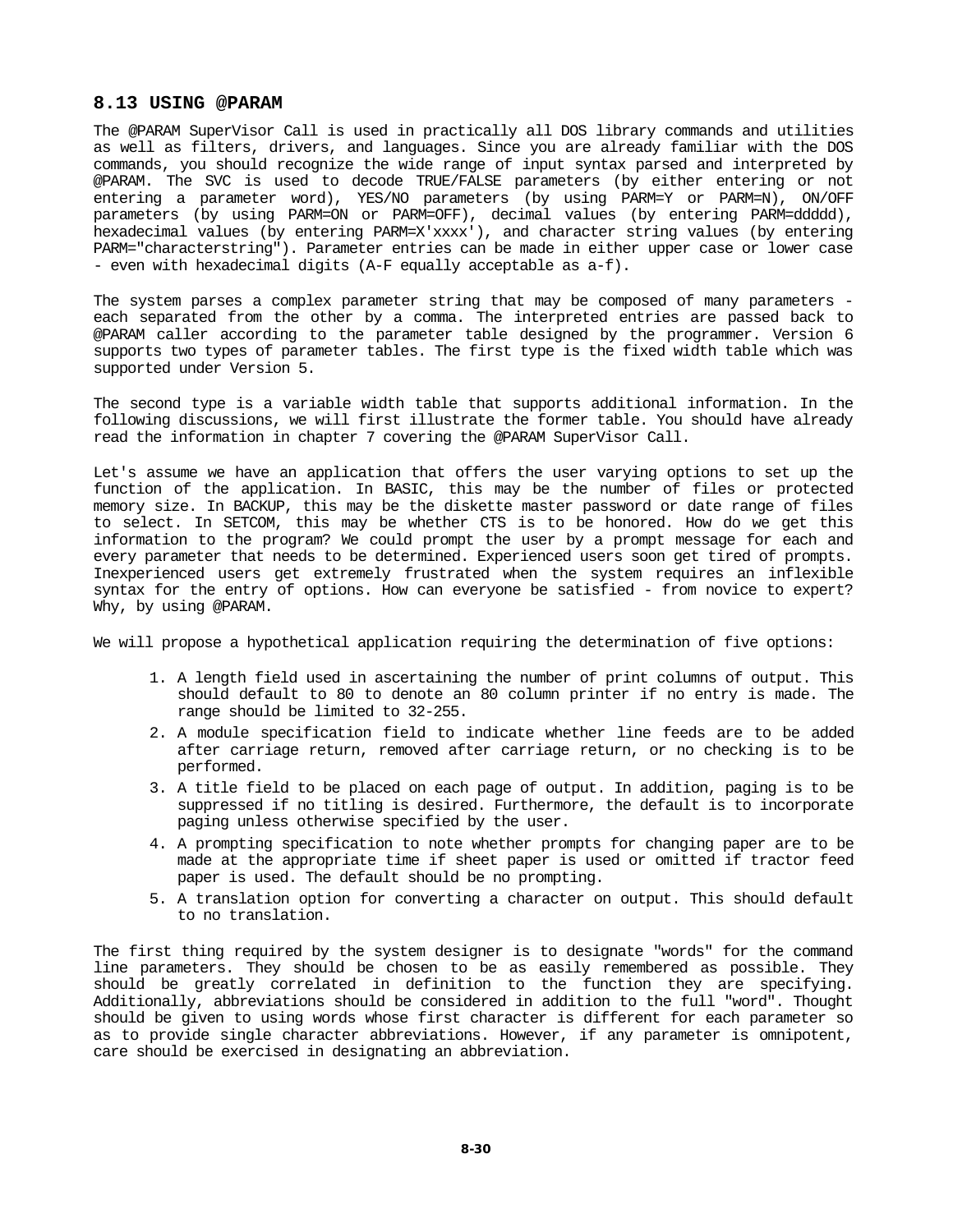In the example above, we will choose LENGTH, FEED, TITLE, PROMPT, and XLATE parameter words for the options 1-5. We will also abbreviate these as L, F, T, P, and X. Your application's documentation must fully explain the purpose of the parameters. A typical command line entry could be:

URPROG (length=132,title="Program Guide",xlate=x'0e00')

The command line could just as easily have been entered as:

URPROG (t="Program Guide",x=x'0e00',l=132)

Note that not only are abbreviations used, but the order of appearance in the command line is irrelevant. Also note that parentheses enclose the command line parameters; however, the closing parenthesis is not required. You can take some liberties with the string and hexadecimal syntax. Hexadecimal entries can drop the closing single quote. Strings are considered terminated by any value less than SPACE. Thus, a closing carriage return validly terminates a string. This leeway permits entry of such command lines as:

URPROG (t="Program Guide URPROG (x=x'0e00,t="Program Guide

You're saying there must be a catch. How can @PARAM do all that? Easy - you must follow some rules and implement some coding in your program. Not very much coding is required, though. When you execute a command line, the command interpreter is activated (@CMNDI ). If a LIBRARY name is specified, the system's library module is activated. If a program name is entered (the system first tries a default extension of /CMD if the user does not supply one) the program will be loaded and transfer will be performed to the program's transfer address which is located at the end of the load module (following the X'0202'). When control is passed to the program, register pair HL contain the address of the first non-blank character following the program name entered. If @PARAM is requested, it will search the command line for a parameter string left parenthesis starting from the address pointed to by HL. It will ignore blanks while it looks for the "("; however, if it finds a non-blank character other than "(", it will immediately return. If there are going to be additional entries, such as file specifications, on the command line preceding possible parameters, these must be parsed first by your program before issuing the @PARAM SVC.

The prologue of URPROG might go something like this:

| URPROG        | <b>PUSH</b> | НL                             | Hang on to INBUF\$ pointer                          |
|---------------|-------------|--------------------------------|-----------------------------------------------------|
|               | LD          | HL , HELLO\$                   | Point to hello message                              |
|               | LD          | A,@DSPLY                       | ;Display message to screen                          |
|               | RST         | 40                             |                                                     |
|               | POP         | HL                             | Recover INBUF\$ pointer                             |
|               | LD          | DE, PRMTBL\$                   | Point to parameter table                            |
|               | LD          | A,@PARAM                       | Go parse all of the parms                           |
|               | RST         | 40                             |                                                     |
|               | JP          | NZ , PRMERR                    | ;Go to error handler if bad entry                   |
|               |             |                                |                                                     |
|               |             |                                | The rest of URPROG                                  |
|               |             |                                |                                                     |
| HELLOS        | DB          | 10, Some friendly message', CR |                                                     |
| $: * = * = *$ |             |                                |                                                     |
| $\ddot{i}$    |             |                                | This is the parameter table. Note its entries are   |
| $\ddot{i}$    |             |                                | all 6-characters in width. The address specified by |
|               |             |                                | the parameter vector follows each parameter "word". |
|               |             |                                | In addition, the table is ended with a zero byte.   |
| $;* = * = *$  |             |                                |                                                     |
| PRMTBL\$ DB   |             | 'LENGTH'                       | ;Length parameter                                   |
|               | DW          | LPARM+1                        |                                                     |
|               | DB          | 'L                             |                                                     |
|               |             |                                |                                                     |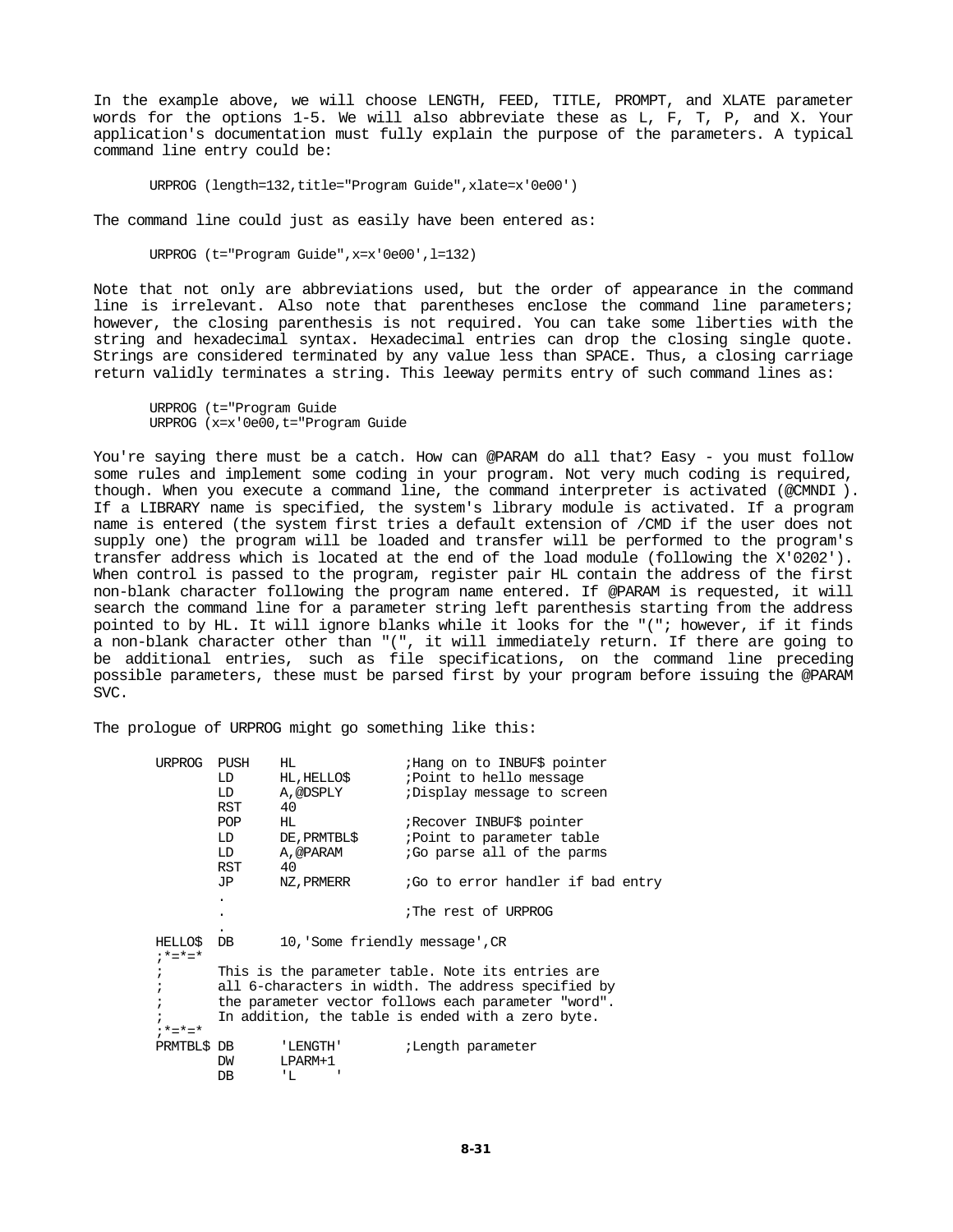| DW  | LPARM+1      |                              |
|-----|--------------|------------------------------|
| DB  | ' FEED       | <i>i</i> Line feed parameter |
| DW  | FPARM+1      |                              |
| DB  | 'F           |                              |
| DW  | FPARM+1      |                              |
| DB  | 'TITLE '     | <i>Title</i> parameter       |
| DW  | TPARM+1      |                              |
| DB  | 'Т           |                              |
| DW  | TPARM+1      |                              |
| DB  | ' PROMPT'    | ; Prompt parameter           |
| DW  | PPARM+1      |                              |
| DB  | $\mathbf{P}$ |                              |
| DW  | PPARM+1      |                              |
| DB  | 'XLATE '     | ;Translate parameter         |
| DW  | XPARM+1      |                              |
| DB  | 'X           |                              |
| DW  | XPARM+1      |                              |
| NOP |              | This is the ending zero byte |

The PRMTBL\$ is going to be structured similarly for all tables. The convention used of specifying the address vector as "LABEL+1" will become immediately obvious once you inspect the method of using the result in URPROG. As an aside, let's look at two conventions of referencing the second byte of a three-byte instruction.

| METHOD1 LD |           | $(LABEL+1)$ , HL | ;Load HL into the "nn" field                                    |
|------------|-----------|------------------|-----------------------------------------------------------------|
|            |           |                  |                                                                 |
|            |           |                  |                                                                 |
| LABEL      | LD        | BC, 0            | <i>IP/u</i> the value loaded                                    |
| METHOD2 LD |           | (LABEL), HL      | ;Load HL into the "nn" field                                    |
|            | ٠         |                  |                                                                 |
| LABEL      | LD<br>EOU | BC, 0<br>$$ -2$  | <i>IP/u</i> the value loaded<br>The "nn" field is 2-bytes back" |

The first method will be used to illustrate parameter table vector addresses in this appendix section. Use the method you are most comfortable with. It is suggested that you choose one technique and use it exclusively throughout a program. Otherwise you will find yourself getting into trouble as you forget which method you were using.

Now that the @PARAM system function has parsed the entered command line, how do we utilize the "values" it interpreted while still supporting our defaults and conditions? Well, bear in mind that if the user has not entered a parameter word, nothing will be entered by @PARAM into the address vector specified by the parameter table. Therefore, an initial condition can be supplied in the coding. Also, the initial value coded will be dependent on just what condition you want the default to be. Let's see how this would work.

|               |      |          | ;Some front end code                                   |
|---------------|------|----------|--------------------------------------------------------|
| $: * = * = *$ |      |          |                                                        |
| $\ddot{i}$    |      |          | Here is where we pick up the length parameter. Note    |
|               |      |          | that it is initialized to 80 if there is no user entry |
| $: * = * = *$ |      |          |                                                        |
| LPARM         | LD   | BC, 80   | Pick up the entry                                      |
|               | INC. | B        | Test hi-order for zero                                 |
|               | DEC. | B        | iIt must be zero for range check                       |
|               | JP   | NZ, LBAD | Bad length if range >255;                              |
|               | LD   | A,C      | $iP/u$ the lo-order length                             |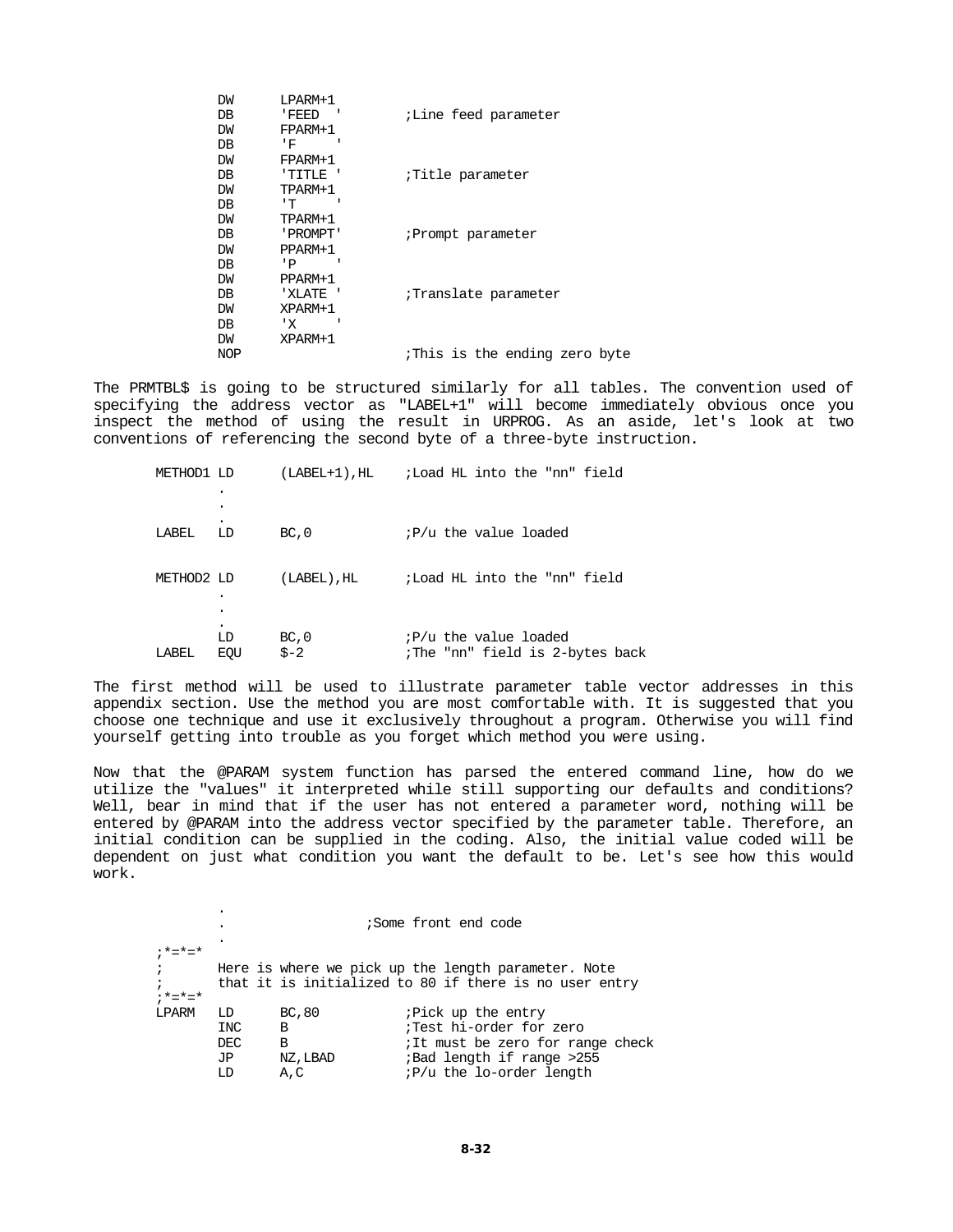|                          | CP   | 32                     | :Must be $>=$ 32                                                                                                   |
|--------------------------|------|------------------------|--------------------------------------------------------------------------------------------------------------------|
|                          | JΡ   | C,LBAD                 | ;Bad length if range < 32                                                                                          |
| $;* = * = *$             |      |                        |                                                                                                                    |
| ;                        |      |                        | The length parameter has been tested for proper range.                                                             |
| $\ddot{ }$               |      |                        | It can be used in URPROG where needed by either stuffing                                                           |
| $\ddot{i}$               |      |                        | the accumulator where needed or by picking up the value                                                            |
| $\ddot{ }$               |      |                        | later by a "LD A, (LPARM+1)" instruction.                                                                          |
| $7 * = * = *$            |      |                        |                                                                                                                    |
|                          |      |                        |                                                                                                                    |
|                          |      |                        |                                                                                                                    |
|                          |      |                        |                                                                                                                    |
|                          |      |                        |                                                                                                                    |
| $;* = * = *$             |      |                        |                                                                                                                    |
|                          |      |                        |                                                                                                                    |
| $\ddot{ }$               |      |                        | Here is where we pick up the line feed parameter. Based                                                            |
| $\ddot{i}$<br>$\ddot{i}$ |      |                        | on the conditions specified, we need a three-way test.<br>What has to be ascertained is whether the user specified |
|                          |      |                        |                                                                                                                    |
| $\ddot{i}$               |      |                        | FEED=ON, FEED=OFF, or didn't even enter FEED. The ON/OFF                                                           |
| $\ddot{i}$               |      |                        | entries are the same as TRUE/FALSE specifications and                                                              |
| $\ddot{i}$               |      |                        | result in a $-1/0$ value respectively (ON = $-1$ , OFF = 0).                                                       |
| $\ddot{i}$               |      |                        | We therefore must define a default value which is                                                                  |
| ÷                        |      | neither $0$ nor $-1$ . |                                                                                                                    |
|                          |      |                        |                                                                                                                    |
| FPARM                    | LD   | BC, 1                  | We will use a "default" of 1                                                                                       |
|                          | LD   | A, B                   | Merge the hi and lo orders                                                                                         |
|                          | OR   | C                      |                                                                                                                    |
|                          | JR   | Z , RMVFEED            | Remove line feed if FEED=OFF                                                                                       |
|                          | INC  | Α                      | ; If FEED=ON was specified, A=X'FF'                                                                                |
|                          | JR   | Z, ADDFEED             | ; thus A would be zero after the INC                                                                               |
| $; * = * = *$            |      |                        |                                                                                                                    |
| $\ddot{ }$               |      |                        | The line feed parameter has now been handled. It is left                                                           |
| $\ddot{i}$               |      |                        | up to the reader to provide routines for RMV and ADD FEED.                                                         |
| $;* = * = *$             |      |                        |                                                                                                                    |
|                          |      |                        |                                                                                                                    |
|                          |      |                        |                                                                                                                    |
|                          |      |                        |                                                                                                                    |
|                          |      |                        |                                                                                                                    |
| $;* = * = *$             |      |                        |                                                                                                                    |
| $\ddot{i}$               |      |                        | The title parameter needs to default to ON per our                                                                 |
| $\ddot{i}$               |      |                        | conditions. This would mean that if no TITLE was                                                                   |
| $\ddot{i}$               |      |                        | supplied in the command line, the user would be prompted                                                           |
| $\ddot{i}$               |      |                        | to enter it (user friendly). On string parameters,                                                                 |
| $\ddot{i}$               |      |                        | @PARAM will load the address of the first character of                                                             |
| $\ddot{i}$               |      |                        | "string" into the vector address specified in PRMTBL\$.                                                            |
| i                        |      |                        | URPROG will then have to parse the string until it finds                                                           |
| $7 * = * = *$            |      |                        | one of the string terminating characters.                                                                          |
|                          |      |                        |                                                                                                                    |
| TPARM                    | LD   | $BC, -1$               | Force the default to be TITLE=Y                                                                                    |
|                          | LD   | A, B                   | :Check on entry of T=N                                                                                             |
|                          | OR   | C                      | <i>I</i> Merge hi and lo orders                                                                                    |
|                          | JR   | Z, NOTITLE             | To user provided routine                                                                                           |
|                          | INC  | Α                      | :Check if T=Y or no entry                                                                                          |
|                          | LD   | HL, PMTITL\$           | ; Init pointer just in case                                                                                        |
|                          | CALL | Z, GETITLE             | <i>Go</i> prompt & get title if only T=Y                                                                           |
| $: * = * = *$            |      |                        |                                                                                                                    |
| i                        |      |                        | The GETITLE routine would have to display the prompt,                                                              |
| $\ddot{i}$               |      |                        | provide an input means, then place the address of the                                                              |
| $\ddot{i}$               |      |                        | first character of string into register pair BC.                                                                   |
| $\ddot{i}$               |      |                        | Otherwise, reg BC already has the address of that char.                                                            |
|                          |      |                        |                                                                                                                    |
|                          |      |                        |                                                                                                                    |
|                          |      |                        | Your routine for parsing the title                                                                                 |
|                          |      |                        | icharacter string belongs here.                                                                                    |
|                          |      |                        |                                                                                                                    |
| $;* = * = *$             |      |                        |                                                                                                                    |
|                          |      |                        | The prompt parameter will be an easy one. Its default is                                                           |
| $\ddot{i}$               |      |                        | PROMPT=OFF and no other special conditions need be met.                                                            |
|                          |      |                        |                                                                                                                    |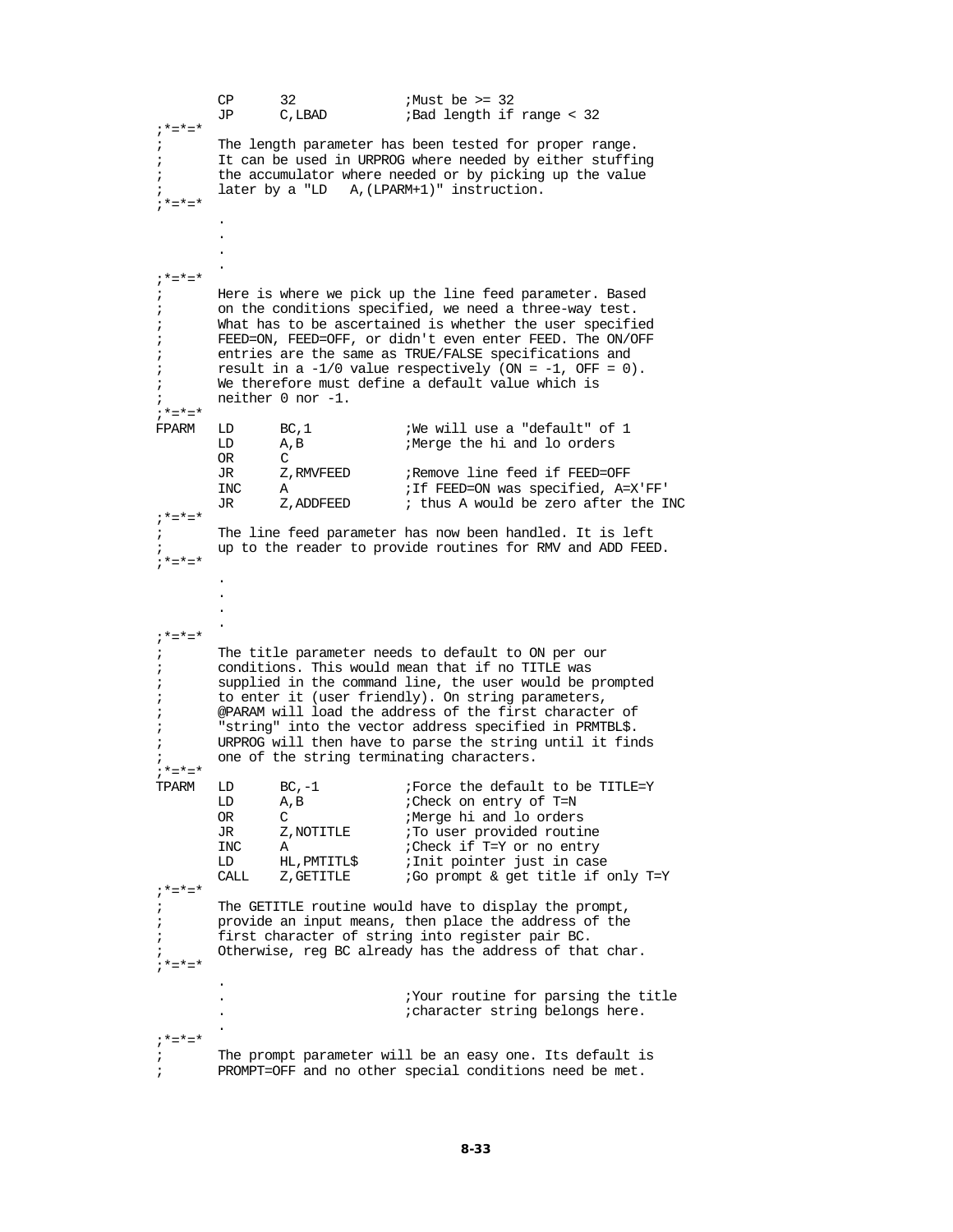|            | PPARM         | LD<br>LD<br><b>RES</b><br>LD<br>OR<br>JR<br>SET<br>$\ddot{\phantom{0}}$                                          | BC, 0<br>HL, FLAG\$<br>$0$ , $(HL)$<br>A, C<br>Α<br>$Z, \$+4$<br>$0$ , $(HL)$ | ;Zero because the default is OFF<br><i>i</i> Let's set a flag for this one<br>; Init flag to off<br>;Only the lo-order is needed<br>;Test the entry<br>;Skip the next instruction if P=N<br>;Set the flag if P=Y |  |  |
|------------|---------------|------------------------------------------------------------------------------------------------------------------|-------------------------------------------------------------------------------|------------------------------------------------------------------------------------------------------------------------------------------------------------------------------------------------------------------|--|--|
|            |               |                                                                                                                  |                                                                               |                                                                                                                                                                                                                  |  |  |
|            |               |                                                                                                                  |                                                                               |                                                                                                                                                                                                                  |  |  |
|            | $; * = * = *$ |                                                                                                                  |                                                                               |                                                                                                                                                                                                                  |  |  |
|            |               |                                                                                                                  |                                                                               | The translation parameter is the last one to retrieve.                                                                                                                                                           |  |  |
|            |               |                                                                                                                  |                                                                               | In order to provide a default of no translate character,<br>the code will use a zero value for this test. It is                                                                                                  |  |  |
|            |               |                                                                                                                  |                                                                               | important to note that since the entry is a 16-bit                                                                                                                                                               |  |  |
|            |               |                                                                                                                  |                                                                               | value, your documentation must clearly note which order                                                                                                                                                          |  |  |
|            |               |                                                                                                                  |                                                                               | is the character to test. If in X'xxyy', we denote "xx"                                                                                                                                                          |  |  |
|            |               |                                                                                                                  |                                                                               | for the test character and "yy" its translated value,<br>then "yy" becomes the lo-order byte when loaded while                                                                                                   |  |  |
|            |               |                                                                                                                  | "xx" becomes the hi-order byte.                                               |                                                                                                                                                                                                                  |  |  |
|            | $7* = * = *$  |                                                                                                                  |                                                                               |                                                                                                                                                                                                                  |  |  |
|            | XPARM         | LD                                                                                                               | BC, 0                                                                         | Note the zero default                                                                                                                                                                                            |  |  |
|            | $;* = * = *$  |                                                                                                                  |                                                                               |                                                                                                                                                                                                                  |  |  |
| $\ddot{i}$ |               | That's all there is to it. We could, of course, test<br>for an X'0000' value and set a flag to indicate no XLATE |                                                                               |                                                                                                                                                                                                                  |  |  |
|            |               |                                                                                                                  |                                                                               | option entered. Then later test the flag first before                                                                                                                                                            |  |  |
|            |               |                                                                                                                  |                                                                               | checking on a XLATE match. However, it would probably take                                                                                                                                                       |  |  |
|            |               |                                                                                                                  |                                                                               | just as long to test for the option as it would to                                                                                                                                                               |  |  |
|            | $: * = * = *$ |                                                                                                                  |                                                                               | test for the character so we will not use a flag.                                                                                                                                                                |  |  |
|            |               |                                                                                                                  |                                                                               |                                                                                                                                                                                                                  |  |  |
|            |               |                                                                                                                  |                                                                               |                                                                                                                                                                                                                  |  |  |
|            |               |                                                                                                                  |                                                                               |                                                                                                                                                                                                                  |  |  |
|            | $;* = * = *$  |                                                                                                                  |                                                                               |                                                                                                                                                                                                                  |  |  |
|            |               |                                                                                                                  |                                                                               | Here is some code that could use the translate feature                                                                                                                                                           |  |  |
|            | $;* = * = *$  | The character is in the accumulator.                                                                             |                                                                               |                                                                                                                                                                                                                  |  |  |
|            |               | LD                                                                                                               | BC, (XPARM+1)                                                                 | $iP/u$ the test characters                                                                                                                                                                                       |  |  |
|            |               | CP                                                                                                               | B                                                                             | Translate this character?                                                                                                                                                                                        |  |  |
|            |               | JR                                                                                                               | $Z, $+3$                                                                      | ; If match, use translate                                                                                                                                                                                        |  |  |
|            |               | LD<br>LD                                                                                                         | C, A<br>DE, PRDCB\$                                                           | ; else use this character<br>; Point to Device Control Block                                                                                                                                                     |  |  |
|            |               | LD<br><b>RST</b>                                                                                                 | A, @PUT<br>40                                                                 | ; and put the character                                                                                                                                                                                          |  |  |

.

Sometimes, you may want to provide a parameter that can be entered either as a decimal value, a hexadecimal value, or as a string value. For instance, if you want the user to optionally assign a "separator" character which defaults to a semicolon, it would be very friendly to accept any of the following: [sep=X'3A', or sep=58, or sep=":"]. The decoding can get involved. When the program is expecting a 16-bit value, if we would closely inspect the decoding of the parameter entry, we would find that there is difficulty in differentiating a string parameter which returns a 16-bit address from a decimal or hexadecimal value. Another observation is that while the inclusion of abbreviations for the parameter words is both recommended and desirable, it requires duplicate entries in the parameter table. These entries waste memory space. The second parameter table format solves these problems. First, the system provides feedback as to the type of entry contained in the parameter command string: switch (yes/no, true/false, on/off), value (16-bit decoded decimal or hexadecimal entry), or string (start address and length). In addition, each parameter word can be a different length while single character abbreviations are specified within the one table entry. Let's take a look at our parameter table if it were recoded into the second format.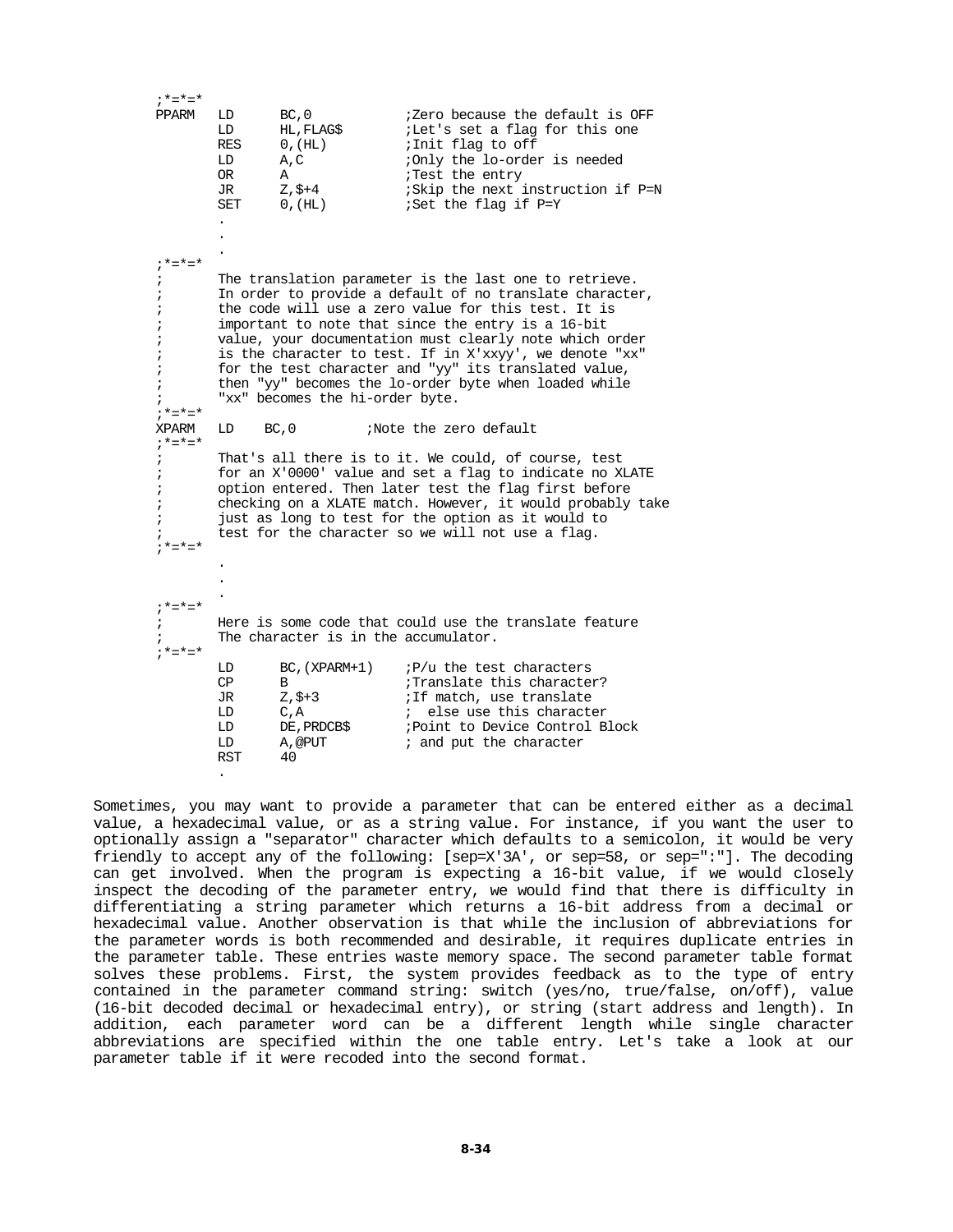| VAL                       | EQU         | 80H             | ;Set value bit               |
|---------------------------|-------------|-----------------|------------------------------|
|                           | SW EOU      | 40H             | ;Set switch bit              |
|                           | STR EQU 20H |                 | <i>Set</i> string bit        |
| $\ddot{i}$                | ABR EQU     | 10H             | ;Set abbreviation bit        |
| PRMTBL\$ DB<br>$\ddot{i}$ |             | 80H             | ;Indicate format 2           |
|                           | DB          | VAL.OR.ABR.OR.6 |                              |
|                           | DB          | 'LENGTH'        | ;Length parameter            |
| LRESP                     | DB          | $\Omega$        |                              |
|                           | DW          | LPARM+1         |                              |
| $\ddot{i}$                |             |                 |                              |
|                           | DB          | SW.OR.ABR.OR.4  |                              |
|                           | DB          | ' FEED '        | <i>i</i> Line feed parameter |
| FRESP                     | DB          | $\Omega$        |                              |
|                           | DW          | FPARM+1         |                              |
| $\cdot$                   |             |                 |                              |
|                           | DB          | STR.OR.ABR.OR.5 |                              |
|                           | DB          | 'TITLE'         | ;Title parameter             |
| TRESP                     | DB          | $\Omega$        |                              |
|                           | DW          | TPARM+1         |                              |
| $\cdot$                   |             |                 |                              |
|                           | DB          | SW.OR.ABR.OR.6  |                              |
|                           | DB          | ' PROMPT '      | ; Prompt parameter           |
| PRESP                     | DB          | $\Omega$        |                              |
|                           | DW          | PPARM+1         |                              |
| $\ddot{i}$                |             |                 |                              |
|                           | DB          | VAL.OR.STR.OR.5 |                              |
|                           | DB          | 'XLATE'         | ;Translate parameter         |
| XRESP                     | DB          | $\Omega$        |                              |
|                           | DW          | XPARM+1         |                              |
|                           | <b>NOP</b>  |                 | This is the ending zero byte |
|                           |             |                 |                              |

When the @PARAM service function completes its parsing and interpreting of the parameter command string, the response byte corresponding to parameter entries will be altered according to any entry parsed. Thus, your program can incorporate code to test the response byte to determine the exact type of entry made in the parameter line. By comparing the response byte to the control byte, the program can ascertain the validity of the entry. It is left for the reader to adjust the decoding routines according to table format 2.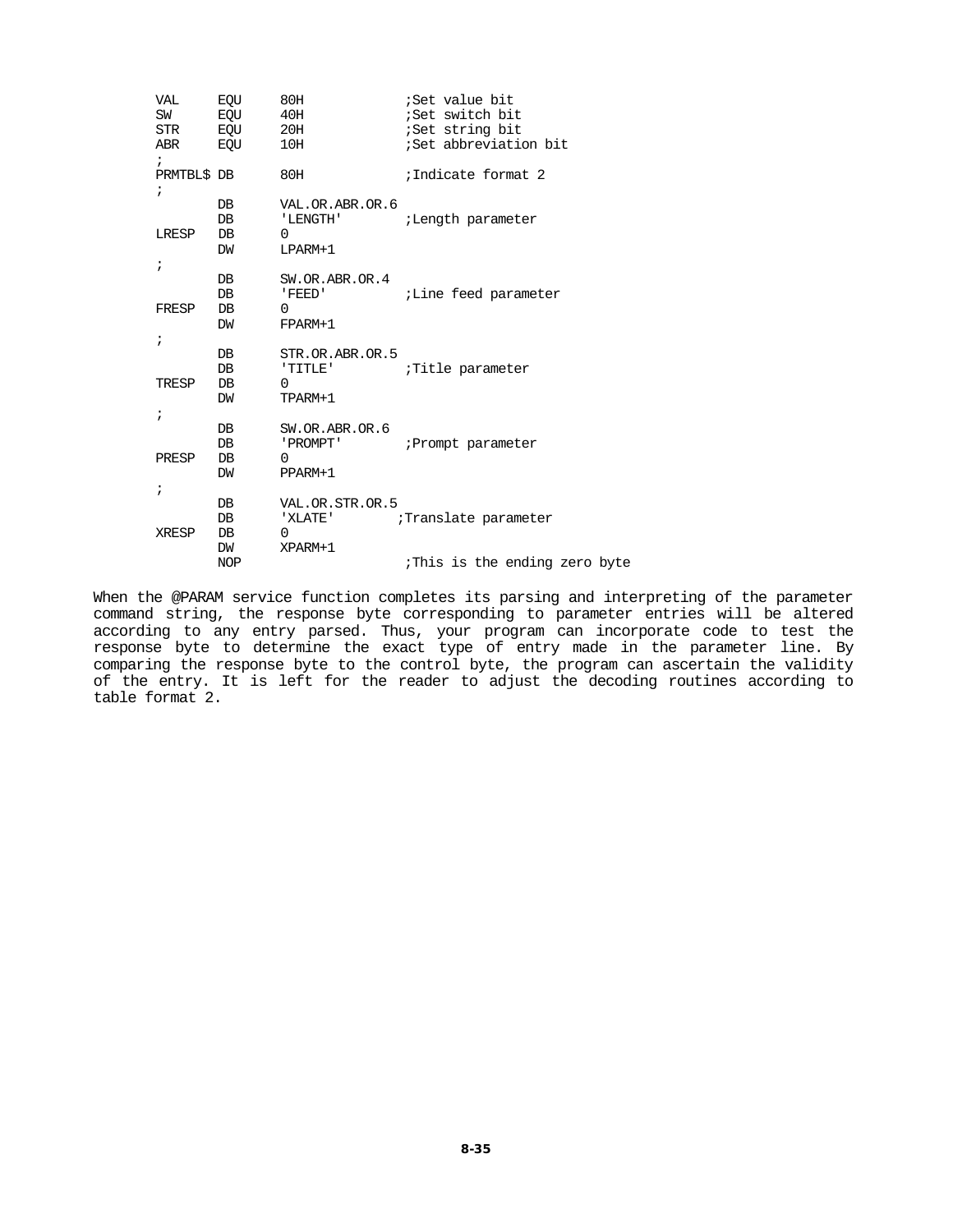## **8.14 TRAP Filter Illustrated**

;TRAP/ASM - Filter to trap a single character - 07/31/83 ; COM '<Copyright 1983 by Roy Soltoff>'  $; * = * = *$ ; This FILTER will trap a single character ; as specified by the command line entry. ; ; A single byte to trap can be passed in the ; command line as a parameter. If not entered, ; it will default to X'0E', the infamous cursor ; on character which if sent to a printer, will ; cause expanded character mode on a lot of dot<br>i matrix printers if CURSOR ON is sent to \*PR. matrix printers if CURSOR ON is sent to \*PR. ; ; To filter the printer output, issue: ; **SET \*TP to TRAP (CHAR=dd)** ; **FILTER \*PR using \*TP** ; ;\*=\*=\* EQU 10 ;Line feed<br>EQU 13 ;Carriage CR EQU 13 ;Carriage return<br>@CHNIO EOU 20 @CHNIO EQU 20<br>@HIGH\$ EQU 100 eHIGH\$ EQU 100<br>@DSPLY EOU 10 @DSPLY EQU 10  $@FLAGS$$  EQU @PARAM EQU 17<br>@LOGOT EQU 12  $@{\rm LOGOT}$  EQU ; ORG 3000H BEGIN PUSH DE POP IX POP IX ;Get DCB pointer into IX<br>
LD (MODDCB),DE ;Stuff DCB pointer LD (MODDCB), DE ; Stuff DCB pointer<br>PUSH HL ; Save command line PUSH HL ;Save command line ptr<br>
LD HL.HELLOS LD HL, HELLO\$<br>LD A, @DSPLY A,@DSPLY ;Display hello<br>40 RST 40<br>POP HL ; Rcvr command line ptr  $; * = * = *$ Check if entry from SET command  $; * = * = *$ LD A,@FLAGS\$ ;Get flag pointer<br>RST 40  $RST$ BIT 3, (IY+'C'-'A') ; System request? JP Z,VIASET<br>LD DE,PRMTBL\$ LD DE, PRMTBL\$ ; Point to parameter table<br>
LD A, @PARAM ; Get parms if any A, @PARAM ;Get parms if any 40  $RST$ JR NZ, PRMERR<br>CPARM LD BC, 14  $\begin{array}{lll} \text{LD} & \text{BC,14} & \text{.1init to X'OE'} \\ \text{LD} & \text{A, (CRESP)} & \text{.1} \end{array}$ LD  $A$ , (CRESP)  $iP/u$  the response<br>OR  $\overline{A}$   $i \overline{k}$  see if any ex-A  $; \& \text{see if any entry}$ JR Z, CDEFLT ;Default if none<br>BIT 7, A ;Value entry? BIT 7,A ;Value entry?<br>JR NZ.CDEFLT ;Value is in JR NZ, CDEFLT *;*Value is in reg C<br>RTT 5 A *:String value*? BIT 5, A ;String value?<br>JP NZ, PRMERR ;Error if anyt! JP NZ, PRMERR ; Error if anything else<br>
LD A, (BC) ; BC contains a pointer  $LD$   $A, (BC)$   $iBC$  contains a pointer<br> $LD$   $C.A$   $iShorter$  than a jump LD C,A ;Shorter than a jump<br>CDEFIT LD A.C ;Xfer the value to re LD  $A, C$  ; Xfer the value to reg A<br>
LD (TRAPBYT+1), A ; & stuff in filter  $;\;$  & stuff in filter  $;*=*=*$ ; install new HIGH\$ and move filter code ;\*=\*=\* LD HL, 0 ;Get current HIGH\$<br>LD B, L LD B,L A,@HIGH\$<br>40  $_{\mathrm{JR}}^{\mathrm{RST}}$ JR NZ, NOMEM<br>LD (OLDHI), HL ;Put in filter header  $; * = * = *$ Move module into memory  $; * = * = *$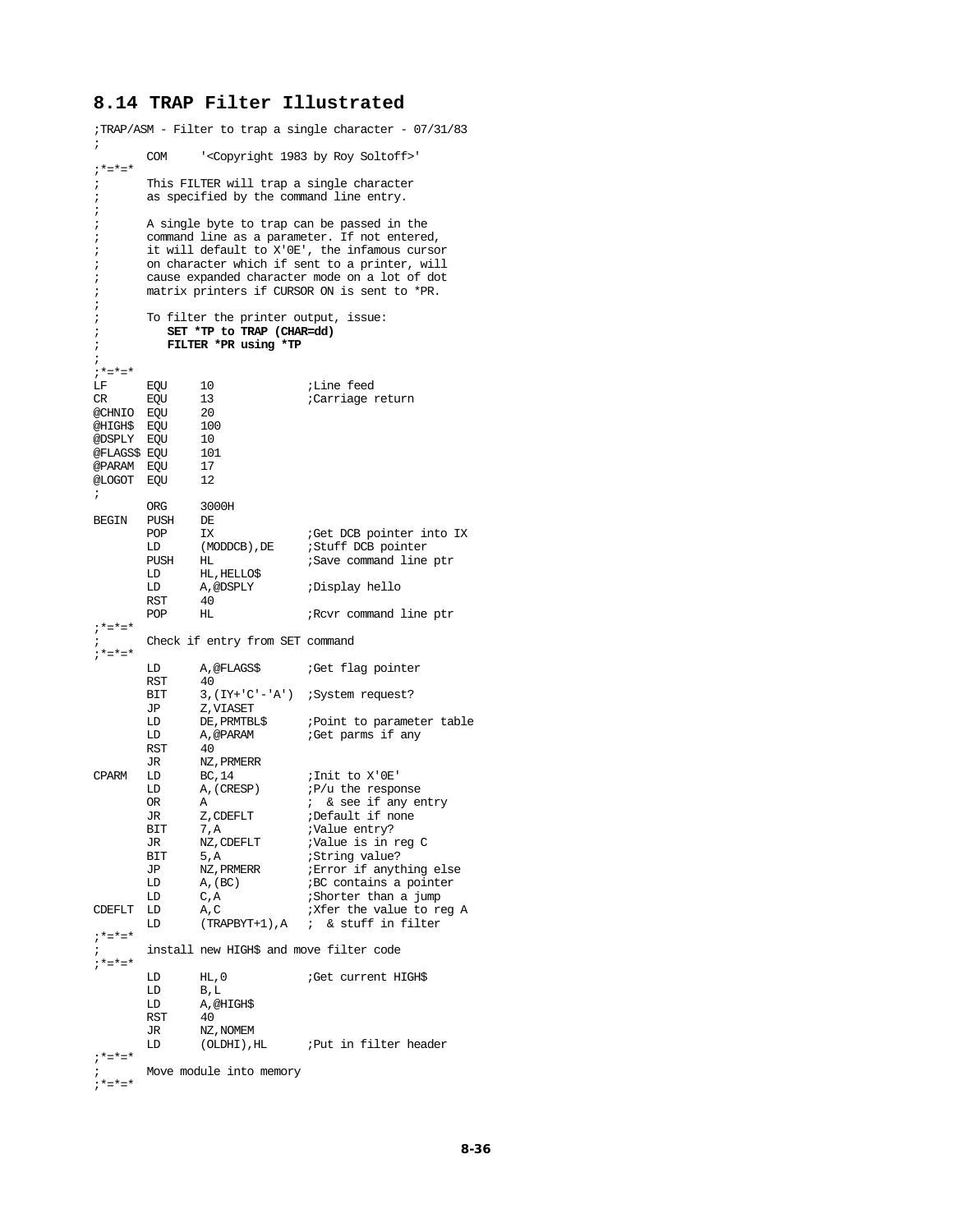|               | ЕX   | DE, HL                     | ;Destination address to DE                     |
|---------------|------|----------------------------|------------------------------------------------|
|               | LD   | HL, MODDCB-MODEND          |                                                |
|               | ADD  | HL, DE                     | Relocate one address                           |
|               | LD   | $(RX01)$ , HL              |                                                |
|               | LD   | HL , MODEND                | ;Last byte of module                           |
|               | LD   | BC, LENGTH                 | <i>i</i> Length of filter                      |
|               | LDDR |                            |                                                |
|               | ЕX   |                            | ;Move new HIGH\$ to HL                         |
|               |      | DE, HL                     |                                                |
|               | LD   | A,@HIGH\$                  | ;Set new HIGH\$ into the system                |
|               | RST  | 40                         |                                                |
|               | INC  | HЦ                         | ;Bump to filter entry                          |
|               | LD   |                            | (IX+0), 40H.OR.7 ; Stuff TYPE byte             |
|               | LD   | $(IX+1)$ ,L                |                                                |
|               | LD   | $(IX+2)$ , H               | ;Install addr into DCB                         |
|               | LD   | $HL$ , 0                   | ;Successful                                    |
|               | RET  |                            |                                                |
| i             |      |                            |                                                |
| PRMERR        | LD   | HL, PRMERR\$               |                                                |
|               | DB   | 0DDH                       |                                                |
| VIASET        | LD   | HL, VIASET\$               |                                                |
|               | DB   | 0DDH                       |                                                |
| NOMEM         | LD   | HL, NOMEMȘ                 |                                                |
|               | LD   | A, @LOGOT                  |                                                |
|               | RST  | 40                         |                                                |
|               | LD   | HL,-1                      | ;Indicate extended error                       |
|               | RET  |                            |                                                |
|               |      |                            |                                                |
| $\cdot$       |      |                            |                                                |
| HELLO\$       | DB   |                            | LF, 'TRAP filter to trap a character code', CR |
| PRMERR\$ DB   |      | 'Bad parameters!', CR      |                                                |
| NOMEM\$       | DB   |                            | 'High memory is not available!', CR            |
| VIASET\$ DB   |      | 'Must install via SET!',CR |                                                |
| i             |      |                            |                                                |
| PRMTBL\$ DB   |      | 80H                        |                                                |
|               | DB   | 80H.OR.20H.OR.10H.OR.4     |                                                |
|               | DB   | 'CHAR'                     | ;Parameter word                                |
| CRESP         | DB   | 0                          | Response byte                                  |
|               | DW   | CPARM+1                    | ;Storage address                               |
|               | NOP  |                            | ;Table end indicator                           |
| i             |      |                            |                                                |
| $;*****$      |      |                            |                                                |
| $\ddot{i}$    |      |                            | Actual FILTER routine to shift up to HIGH\$    |
| $;****$       |      |                            |                                                |
| TRAP          | JR   | START                      |                                                |
| OLDHI         | DW   | \$-\$                      | HIGH\$ before filtering                        |
|               |      |                            |                                                |
|               | DB   | MODDCB-TRAP-5              |                                                |
|               | DB   | 'TRAP'                     |                                                |
| <b>MODDCB</b> | DW   | \$-\$                      | <i>i</i> Loaded with DCB pointer               |
|               | DW   | 0                          |                                                |
| ï             |      |                            |                                                |
| START         | JR.  | NZ, OUTP1                  | ;Go if not PUT                                 |
|               | LD   | A,C                        |                                                |
| TRAPBYT SUB   |      | 0                          | Space for trap char                            |
|               | RET  | Ζ                          | ;Back with Z & A=0 if trapped                  |
| OUTP1         | PUSH | IΧ                         | Save current pointer                           |
|               | LD   | IX, (MODDCB)               | :P/u this module's DCB                         |
| RX01          | EQU  | \$-2                       |                                                |
|               | LD   | A,@CHNIO                   | Chain to the next                              |
|               | RST  | 40                         |                                                |
|               | POP  | ΙX                         |                                                |
| MODEND        | RET  |                            |                                                |
| LENGTH        | EQU  | \$-TRAP                    |                                                |
|               | END  | BEGIN                      |                                                |
|               |      |                            |                                                |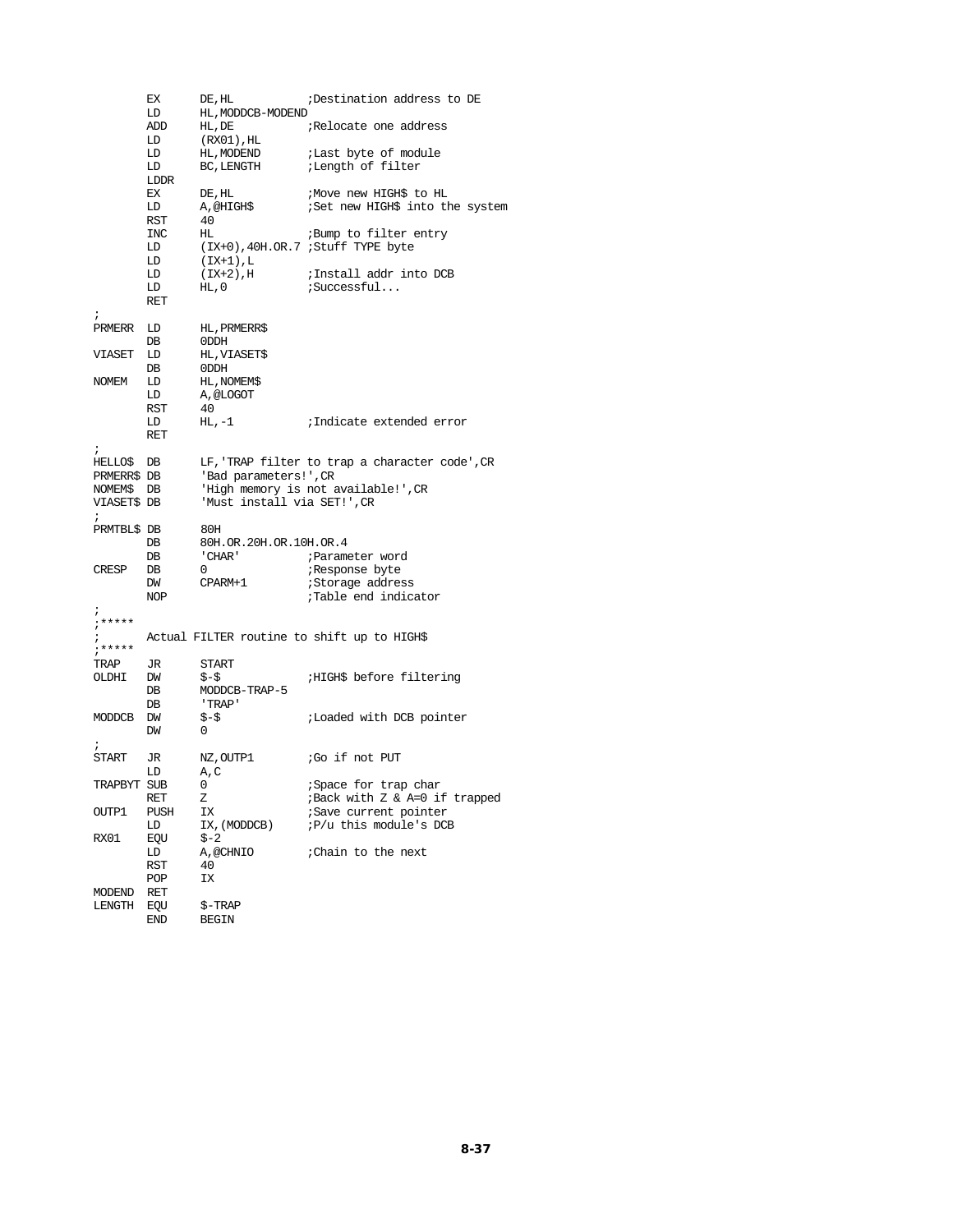# **8.15 SLASH0 Filter Illustrated**

| ÷                          |           | :SLASH0/FLT - Version 6.0 - 05/27/83    |                                                            |
|----------------------------|-----------|-----------------------------------------|------------------------------------------------------------|
| ï                          | COM       |                                         | ' <copyright 1983="" by="" roy="" soltoff="">'</copyright> |
| $7 * = * = *$              |           |                                         |                                                            |
| ï                          |           |                                         | This filter will provide slashed zeroes on                 |
| ÷                          |           |                                         | printers capable of accepting a backspace                  |
| ;*=*=*                     |           |                                         |                                                            |
| ï                          |           |                                         |                                                            |
| LF                         | EQU       | 10                                      |                                                            |
| CR                         | EQU       | 13                                      |                                                            |
| @CHNIO                     | EQU       | 20                                      |                                                            |
| @HIGH\$                    | EQU       | 100                                     |                                                            |
| @DSPLY EQU                 |           | 10<br>101                               |                                                            |
| @FLAGS\$ EQU<br>@LOGOT EQU |           | 12                                      |                                                            |
|                            | ORG       | 3000H                                   |                                                            |
| BEGIN                      | PUSH      | DE                                      |                                                            |
|                            | POP       | IΧ                                      | ;Get dcb                                                   |
|                            | LD        | (MODDCB), DE                            | ;Stuff DCB pointer                                         |
|                            | LD        | HL, HELLO\$                             |                                                            |
|                            | LD        | A,@DSPLY                                | ;Display hello                                             |
|                            | RST       | 40                                      |                                                            |
| ;*=*=*<br>÷                |           | Check if entry from SET command         |                                                            |
| ;*=*=*                     |           |                                         |                                                            |
|                            | LD        | A,@FLAGS\$                              | Get flags pointer                                          |
|                            | RST       | 40                                      |                                                            |
|                            | BIT       |                                         | $3.(IY+'C'-'A')$ ; System request?                         |
|                            | JP        | Z, VIASET                               |                                                            |
| ;*=*=*                     |           |                                         |                                                            |
| $\mathbf{r}$<br>;*=*=*     |           | install new HIGH\$ and move filter code |                                                            |
|                            | LD        | $HL$ , 0                                | ;Get current HIGH\$                                        |
|                            | LD        | B,L                                     |                                                            |
|                            | LD        | A,@HIGH\$                               |                                                            |
|                            | RST       | 40                                      |                                                            |
|                            | JR        | NZ, NOMEM                               |                                                            |
|                            | LD        |                                         | (OLDHI), HL : Put in filter header                         |
| $;* = * = *$               |           | Relocate internal references in driver  |                                                            |
| ;*=*=*                     |           |                                         |                                                            |
|                            | LD        | IY, RELTAB                              | Point to relocation tbl?                                   |
|                            | LD        | DE, MODEND                              |                                                            |
|                            | 0R        | Α                                       | ;Clear carry flag                                          |
|                            | SBC<br>LD | HL, DE<br>B,H                           | Move to BC                                                 |
|                            | LD        | C, L                                    |                                                            |
| <b>RLOOP</b>               | LD        | L, (IY)                                 | ;Get address to change                                     |
|                            | LD        | $H,(IY+1)$                              |                                                            |
|                            | LD        | A,H                                     |                                                            |
|                            | OR        | ⊥                                       |                                                            |
|                            | JR        | Z,RXEND                                 |                                                            |
|                            | LD        | $E$ , $(HL)$                            | P/U address;                                               |
|                            | INC       | ΗL                                      |                                                            |
|                            | LD<br>ЕX  | D, (HL)<br>DE, HL                       | Offset it                                                  |
|                            | ADD       | HL, BC                                  |                                                            |
|                            | ЕX        | DE, HL                                  |                                                            |
|                            | LD        | $(HL)$ , D                              | ; And put back                                             |
|                            | DEC       | ΗL                                      |                                                            |
|                            | LD        | $(HL)$ , $E$                            |                                                            |
|                            | INC       | IΥ                                      |                                                            |
|                            | INC       | IΥ                                      |                                                            |
|                            | JR        | <b>RLOOP</b>                            | ;Loop till done                                            |
| $7* = * = *$               |           |                                         |                                                            |
| i.<br>$7 * = * = *$        |           | Move driver into high memory            |                                                            |
| RXEND                      | LD        | DE, (OLDHI)                             | ;Destination address                                       |
|                            | LD        | HL , MODEND                             | ¡Last byte of module                                       |
|                            | LD        | BC, LENGTH                              | <i>i</i> Length of filter                                  |
|                            | LDDR      |                                         |                                                            |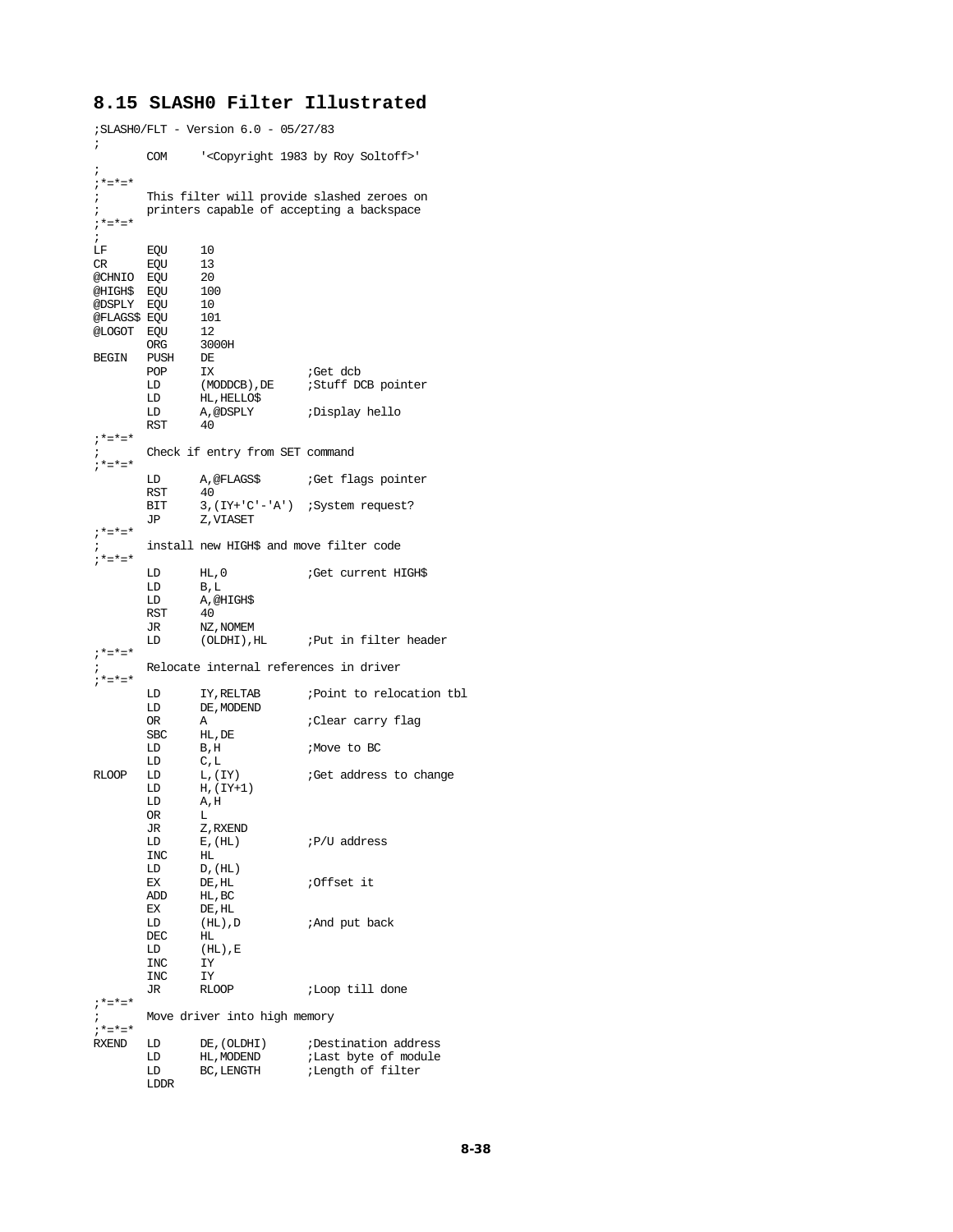EX DE, HL ; Move new HIGH\$ to HL<br>
LD A,@HIGH\$ ; Set new HIGH\$ into th A, $@$ HIGH\$  $\overline{5}$  ; Set new HIGH\$ into the system 40 RST 40<br>INC HL INC HL ;Bump to filter entry<br>LD (IX+0).40H.OR.7 ;Stuff TYPE byte  $(IX+0)$ , 40H.OR.7 ; Stuff TYPE byte LD (IX+1),L LD  $(IX+2),H$  ;Install addr into dcb<br>LD  $HL$ ,0 ;Successful...  $i$ Successful... RET ;<br>VIASET LD LD HL,VIASET\$<br>DB 0DDH DB 0DDH<br>NOMEM LD HL, NC HL, NOMEM\$ @@LOGOT  $HL$ , $-1$  RET ;<br>HELLO\$ DB HELLO\$ DB LF,'SLASHO Filter'<br>NOMEM\$ DB 'High memory is not NOMEM\$ DB 'High memory is not available!',CR 'Must install via SET!', CR ;  $; * = * = *$ <br>; The SLASH-0 filter  $; * = * = *$ SLASH JR START<br>OLDHI DW \$-\$ DW  $$-\$$ <br>DB MODDCB-SLASH-5 ;HIGH\$ before filtering DB MODDCB-SLASH-5<br>DB 'SLASH0' DB 'SLASH0'<br>MODDCB DW \$-\$ MODDCB DW \$-\$ ;Loaded with DCB pointer  ${\rm\textsf{DW}}$ ;<br>START JR NZ, OUTP1 ;Go if not PUT LD A, C  $\begin{array}{ccc}\nLD & A, C \\
CP & 0\n\end{array}$ CP  $'0'$  ;ASCII zero?<br>JR Z,OUTCF ;Go if so JR Z,OUTCF ;Go if so<br>OUTP1 PUSH IX ;Save curr PUSH IX ; Save current pointer<br>PUSH BC ; Save in case affected PUSH BC ; Save in case affected downstream<br>
LD IX, (MODDCB) ; P/u this module's DCB LD IX, (MODDCB)  $iP/u$  this module's DCB EOU  $S-2$  $RX01$  EQU  $\begin{array}{c} 2 \\ 5-2 \\$  LD  $A, \text{@CHNIO} \end{array}$ A, @CHNIO  $\therefore$  Chain to the next 40 RST 40<br>POP BC POP BC<br>POP IX **POP**  RET  $;* = * = *$ ; Do the slashing ; \*=\*=\*<br>OUTCF CALL OUTP1 ;<br>Put the zero  $EQU$   $\qquad$ <br> $\qquad$   $\qquad$   $\qquad$   $\qquad$ RX02 EQU \$-2  $\begin{tabular}{ll} \tt LD & C,08H & \tt iBackspace \\ \tt CALL & Z,OUTP1 & \tt \end{tabular}$ CALL  $Z$ , OUTP1<br>RX03 EQU  $$-2$  $\begin{array}{lll} \text{EQU} & \quad \ \ \, \${\text -}2 \\ \text{LD} & \quad \ \ \, {\text C}\, ,\, \text{'}\, / \text{'} \end{array}$ LD  $C,'/'$  ;Now put the slash JR  $Z,$  OUTP1 ; unless an error ; unless an error MODEND RET ; LENGTH EQU \$-SLASH<br>RELTAB DW RX01,RX0 RX01, RX02, RX03, 0 ; END BEGIN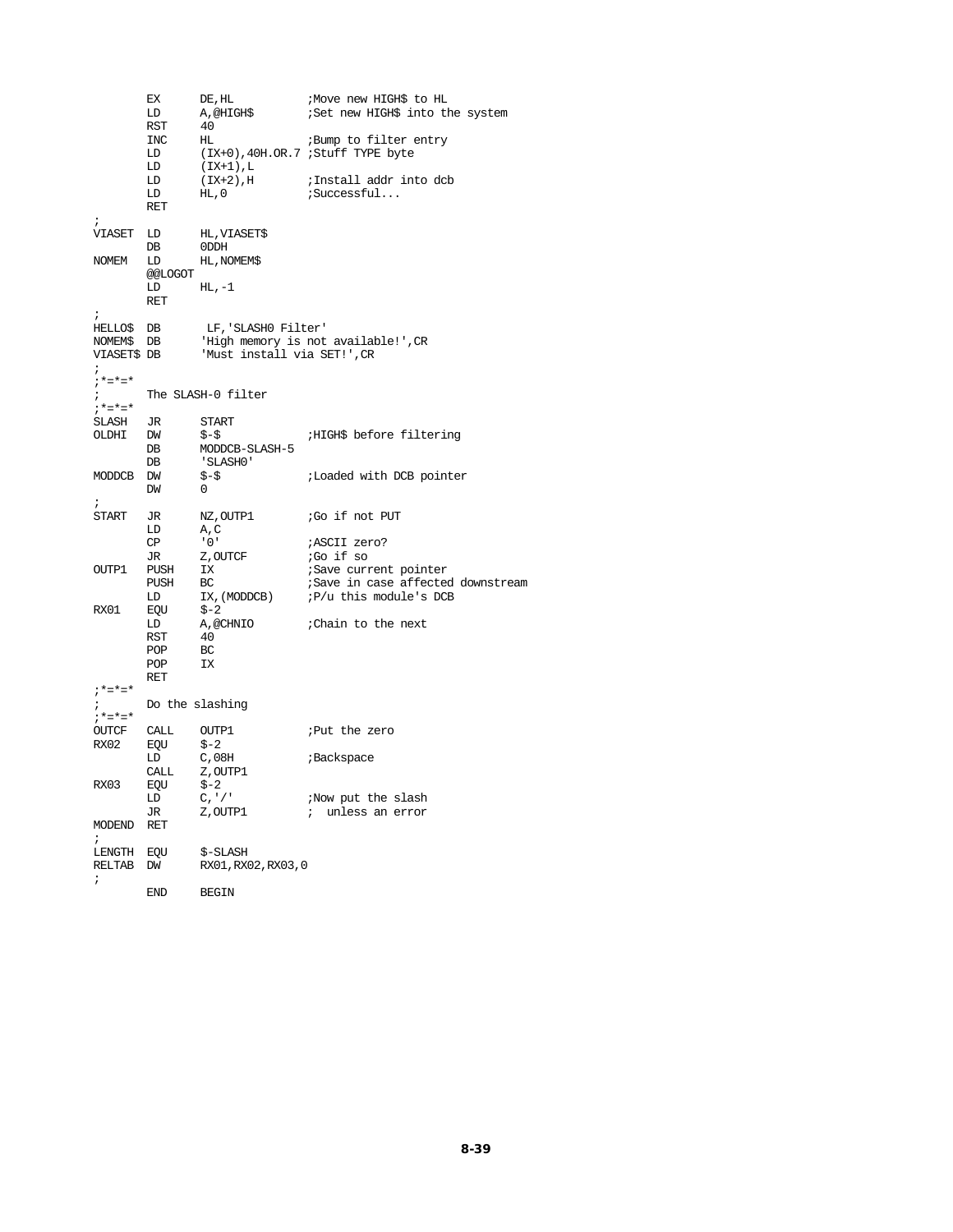# **8.16 DMP-500 BOLDFACE Filter Illustrated**

|                               | TITLE      | ' <dmp-500 boldface="" filter="">'</dmp-500> | ;BOLDFACE/ASM - FILTER to invoke boldfacing on DMP-500 - 03/20/83                                                  |
|-------------------------------|------------|----------------------------------------------|--------------------------------------------------------------------------------------------------------------------|
| $;*****$<br>$\cdot$           |            |                                              | This filter uses two trigger toggle characters to turn                                                             |
| $\ddot{ }$                    |            |                                              | on and off the boldface mode of the DMP-500 printer.                                                               |
| $\ddot{ }$                    |            |                                              | One character called TOGGLE (defaults to tilde) will                                                               |
| $\cdot$                       |            |                                              | toggle on/off boldface and output a space in lieu of                                                               |
| $\ddot{ }$                    |            |                                              | the toggle character. This is useful to maintain right                                                             |
| $\mathbf{\dot{.}}$<br>$\cdot$ |            |                                              | justification. The other character called NULL (defaults<br>to DELETE, X'7F') toggles the boldface mode but causes |
| ÷                             |            |                                              | no character to be sent in lieu of the toggle character.                                                           |
| $\cdot$                       |            |                                              | The boldface mode is automatically turned off when a                                                               |
| i                             |            | carriage return (X'OD') is sensed.           |                                                                                                                    |
| $7* = * = *$                  |            |                                              |                                                                                                                    |
| $7* = * = *$                  | <b>COM</b> |                                              | ' <copyright (c)="" 1983="" by="" misosys="">'</copyright>                                                         |
| LF                            | EQU        | 10                                           |                                                                                                                    |
| CR                            | EQU        | 13                                           |                                                                                                                    |
| ESCAPE                        | EQU        | 27                                           |                                                                                                                    |
| BOLDON EQU                    |            | 31                                           |                                                                                                                    |
| BOLDOFF EQU                   |            | 32                                           |                                                                                                                    |
| @CHNIO                        | EQU        | 20<br>100                                    |                                                                                                                    |
| @HIGH\$<br>@DSPLY EQU         | EQU        | 10                                           |                                                                                                                    |
| @FLAGS\$ EQU                  |            | 101                                          |                                                                                                                    |
| @PARAM EQU                    |            | 17                                           |                                                                                                                    |
| @LOGOT                        | EQU        | 12                                           |                                                                                                                    |
| i                             | ORG        | 3000H                                        |                                                                                                                    |
| BEGIN                         | PUSH       | DE                                           |                                                                                                                    |
|                               | POP        | IΧ                                           | ;Get DCB into IX                                                                                                   |
|                               | LD         | (MODDCB), DE                                 | Stuff DCB pointer                                                                                                  |
|                               | PUSH       | HЦ                                           | ;Save INBUF\$ pointer                                                                                              |
|                               | LD         | HL, HELLOȘ                                   |                                                                                                                    |
|                               | LD         | A,@DSPLY                                     |                                                                                                                    |
|                               | RST        | 40                                           |                                                                                                                    |
| $7* = * = *$                  | POP        | HЬ                                           | ;Rcvr INBUF\$ pointer                                                                                              |
| $\ddot{i}$                    |            | Check if entry from SET command              |                                                                                                                    |
|                               |            |                                              |                                                                                                                    |
|                               | LD         | A,@FLAGS\$                                   | <i>Get</i> flags pointer into IY                                                                                   |
|                               | RST<br>BIT | 40                                           | $3$ , $(IV+IC'-'A')$ ; System request?                                                                             |
|                               | JΡ         | Z, VIASET                                    |                                                                                                                    |
| $\cdot$                       |            |                                              |                                                                                                                    |
|                               | LD         | DE, PRMTBL\$                                 | ;Grab any user parms                                                                                               |
|                               | LD         | A, @PARAM                                    |                                                                                                                    |
|                               | RST        | 40                                           |                                                                                                                    |
|                               | JΡ         | NZ, PRMERR                                   |                                                                                                                    |
| $7* = * = *$                  |            |                                              |                                                                                                                    |
| ;*=*=*                        |            |                                              | Transfer requested TOGGLE e/w space to filter                                                                      |
|                               | LD<br>LD   | A, (TRESP)<br>B,A                            | ;Ck if any entry                                                                                                   |
| TOGGLE                        | LD         | HL, 7EH                                      | Set default to TILDE                                                                                               |
|                               | LD         | A, (HL)                                      | $iP/u$ assumed string                                                                                              |
|                               | BIT        | 5, B                                         | ;String entry?                                                                                                     |
|                               | JR         | NZ, TSTUF                                    |                                                                                                                    |
|                               | LD<br>BIT  | A,L<br>6, B                                  | $iP/u$ hex or dec entry<br>; Error if switch entry                                                                 |
|                               | JP         | NZ, PRMERR                                   |                                                                                                                    |
| TSTUF                         | LD         | (TILDE1+1),A                                 | ;Stuff it in there                                                                                                 |
|                               | LD         | $(TILDE2+1)$ , A                             |                                                                                                                    |
| $7* = * = *$                  |            |                                              |                                                                                                                    |
| ÷<br>$7* = * = *$             |            |                                              | Transfer requested toggle w/o space to filter                                                                      |
|                               | LD         | A, (NRESP)                                   | :Ck if any entry                                                                                                   |
|                               | LD         | B,A                                          |                                                                                                                    |
| NULL                          | LD         | HL,7FH                                       | Set default to DELETE                                                                                              |
|                               | LD         | A, (HL)                                      | $iP/u$ assumed string                                                                                              |
|                               | BIT        | 5, B                                         | ;String entry?                                                                                                     |
|                               | JR         | NZ,NSTUF                                     |                                                                                                                    |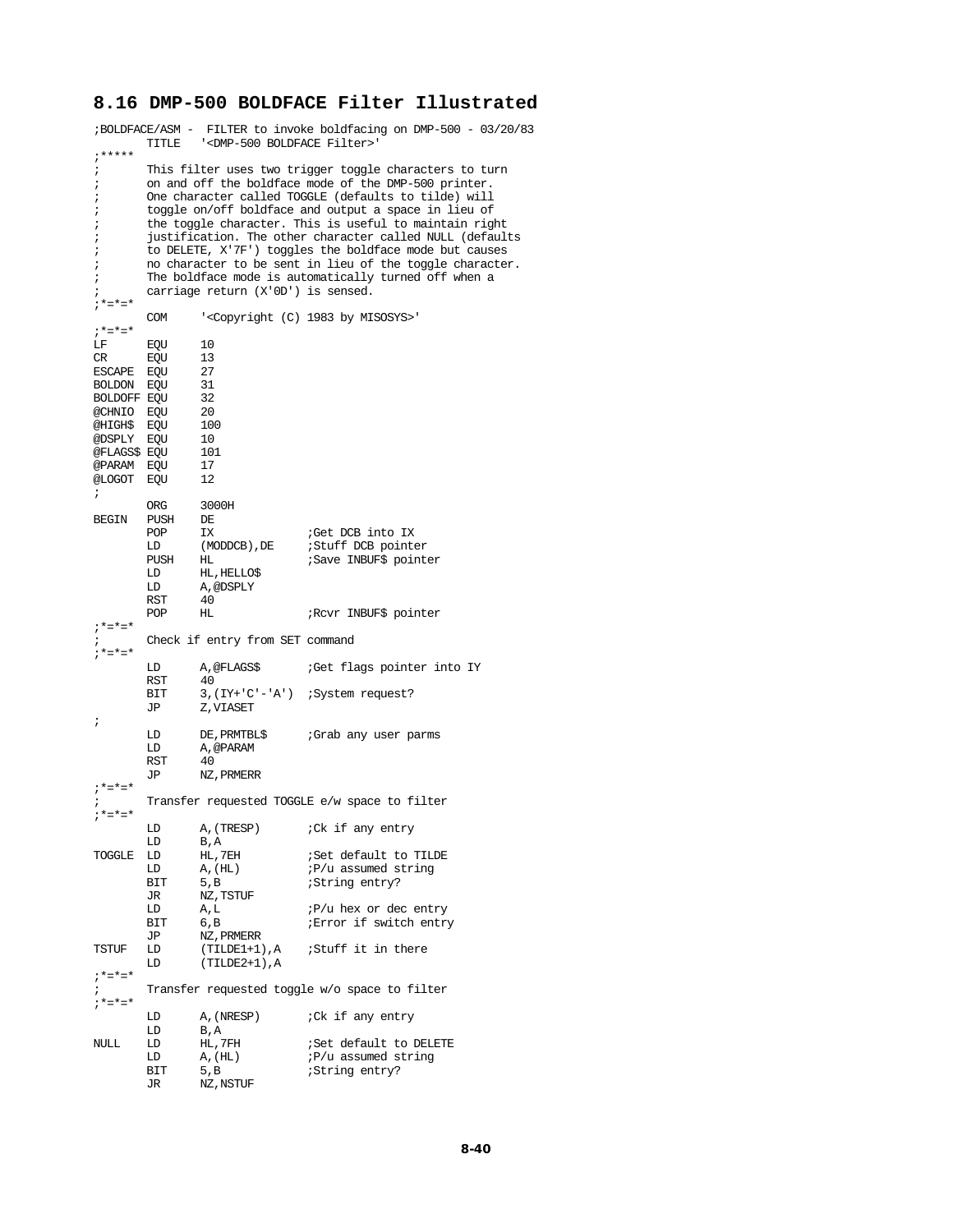|                              | LD<br>BIT   | A,L<br>6, B                             | iP/u hex or dec entry<br>Error if switch entry                 |
|------------------------------|-------------|-----------------------------------------|----------------------------------------------------------------|
|                              | JP          | NZ, PRMERR                              |                                                                |
| NSTUF                        | LD<br>LD    | (NULL1+1),A<br>$(MULL2+1)$ , A          | ;Stuff it in there                                             |
| $7* = * = *$                 |             |                                         |                                                                |
| $\mathbf{r}$<br>$7* = * = *$ |             | install new HIGH\$ and move filter code |                                                                |
|                              | LD          | HL,0                                    | <i>i</i> get current HIGH\$                                    |
|                              | LD          | B,L                                     |                                                                |
|                              | LD          | A,@HIGH\$                               |                                                                |
|                              | RST<br>JR   | 40                                      |                                                                |
|                              | LD          | NZ, NOMEM                               |                                                                |
| $7* = * = *$                 |             |                                         |                                                                |
| $\ddot{i}$<br>$7* = * = *$   |             | Relocate internal references in driver  |                                                                |
|                              | LD          | IY, RELTAB                              | Point to relocation tbl                                        |
|                              | LD<br>XOR   | DE, MODEND<br>Α                         | ;Clear carry flag                                              |
|                              | SBC         | HL, DE                                  |                                                                |
|                              | LD          | B,H                                     | <i>i</i> Move to BC                                            |
|                              | LD          | C,L                                     |                                                                |
| <b>RLOOP</b>                 | LD          | L, (IY)                                 | ;Get address to change                                         |
|                              | LD          | $H, (IY+1)$                             |                                                                |
|                              | LD          | A,H                                     |                                                                |
|                              | OR.         | L                                       |                                                                |
|                              | JR          | Z, RXEND                                |                                                                |
|                              | LD          | $E$ , $(HL)$                            | ;P/U address                                                   |
|                              | INC         | HЬ                                      |                                                                |
|                              | LD          | $D$ , $(HL)$                            |                                                                |
|                              | ЕX          | DE, HL                                  | :Offset it                                                     |
|                              | ADD         | HL, BC                                  |                                                                |
|                              | ЕX          | DE, HL                                  |                                                                |
|                              | LD          | $(HL)$ , $D$                            | ; And put back                                                 |
|                              | DEC         | ΗL                                      |                                                                |
|                              | LD          | $(HL)$ , $E$<br>IY                      |                                                                |
|                              | INC<br>INC  | IY                                      |                                                                |
|                              | JR          | <b>RLOOP</b>                            | <i>i</i> Loop till done                                        |
| $7* = * = *$                 |             |                                         |                                                                |
| i.                           | Move driver |                                         |                                                                |
| $7 * = * = *$                |             |                                         |                                                                |
| RXEND                        | LD          | DE,(OLDHI)                              | ;Destination address                                           |
|                              | LD          | HL , MODEND                             | <i>i</i> Last byte of module                                   |
|                              | LD          | BC, LENGTH                              | ilength of filter                                              |
|                              | LDDR        |                                         |                                                                |
|                              | ЕX          | DE, HL                                  | ;Move new HIGH\$ to HL                                         |
|                              | LD          | A,@HIGH\$                               | ;Set new HIGH\$ into the system                                |
|                              | RST<br>INC  | 40<br>HЬ                                |                                                                |
|                              | LD          |                                         | ;Bump to filter entry<br>$(IX+0)$ , 40H.OR.6 ; Stuff TYPE byte |
|                              | LD          | $(LX+1)$ , L                            |                                                                |
|                              | LD          | $(IX+2)$ , H                            | ;install addr into dcb                                         |
|                              | LD          | HL,0                                    | ;Successful                                                    |
|                              | RET         |                                         |                                                                |
| $7* = * = *$                 |             |                                         |                                                                |
| $\ddot{i}$                   |             | Error message handling                  |                                                                |
| $7 * = * = *$                |             |                                         |                                                                |
| VIASET                       | LD<br>DB    | HL, VIASETȘ<br>0DDH                     | ; Must install                                                 |
| <b>NOMEM</b>                 | LD          | HL, NOMEMȘ                              | ; 'No memory'                                                  |
|                              | DB          | 0DDH                                    |                                                                |
| PRMERR                       | LD          | HL, PRMERR\$                            | ; 'Parameter error'                                            |
|                              | LD          | A, @LOGOT                               |                                                                |
|                              | RST         | 40                                      |                                                                |
|                              | LD          | $HL, -1$                                |                                                                |
|                              | RET         |                                         |                                                                |
| $7* = * = *$<br>$\ddot{i}$   |             |                                         |                                                                |
| $7* = * = *$                 | Data area   |                                         |                                                                |
| HELLO\$                      | DB          |                                         | 'DMP-500 BOLDFACE Filter Version 6.0a - '                      |
|                              | DB          |                                         | 'Copyright 1983 by Roy Soltoff', LF, CR                        |
| PRMERR\$ DB                  |             | 'Parameter error!', CR                  |                                                                |
|                              |             |                                         |                                                                |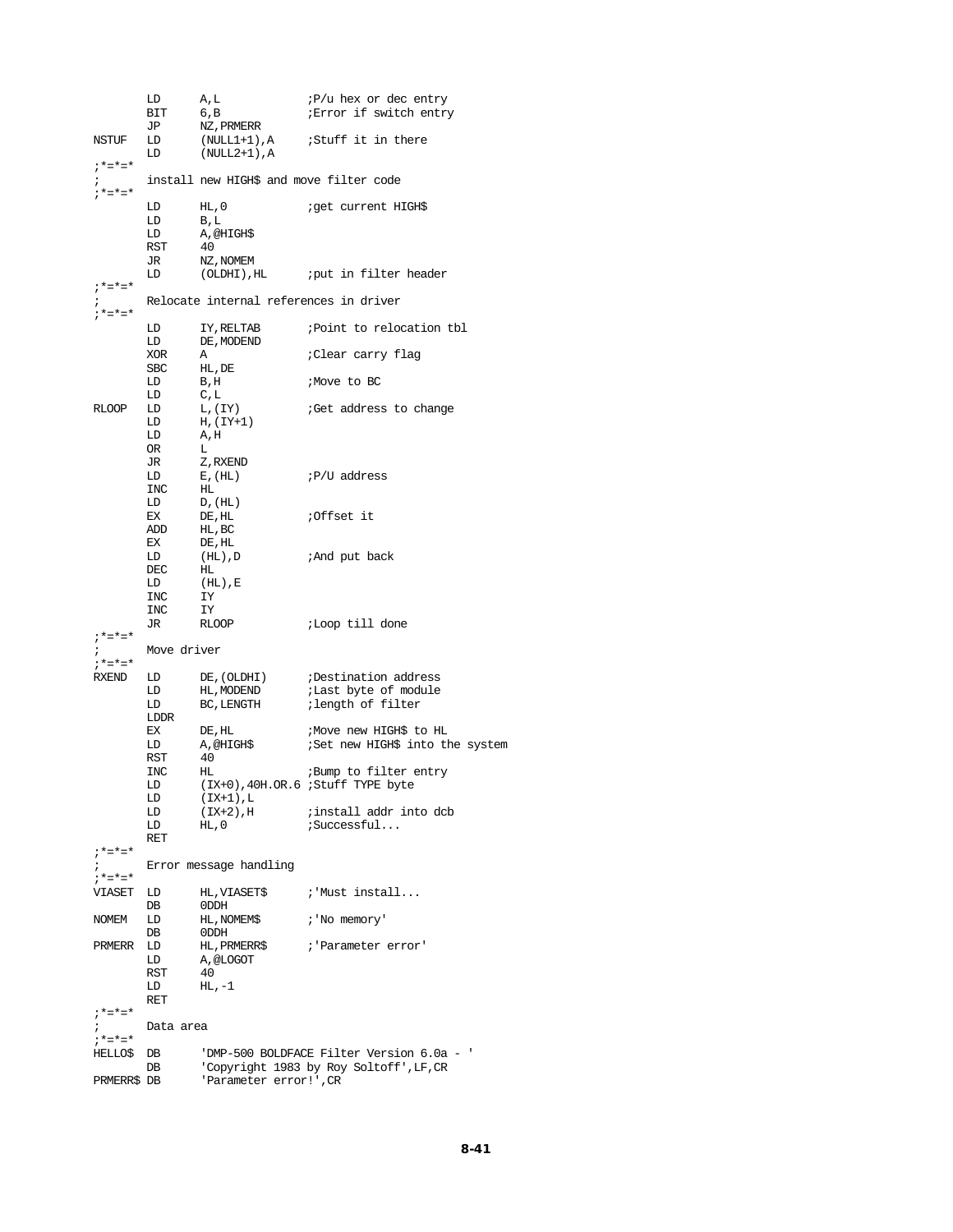| NOMEM\$<br>$7 * = * = *$                    | DB              | VIASET\$ DB     'Must install via SET',CR | 'High memory is not available!',CR                         |
|---------------------------------------------|-----------------|-------------------------------------------|------------------------------------------------------------|
| $\mathbf{r}$<br>$7* = * = *$                | Parameter table |                                           |                                                            |
| PRMTBL\$DB<br>$\ddot{i}$                    |                 | 80H!'R'                                   |                                                            |
|                                             | DB              |                                           | 0F6H, 'TOGGLE' ;Toggle on/off char                         |
| TRESP                                       | DB<br>DW        | 0<br>TOGGLE+1                             |                                                            |
| $\ddot{ }$                                  |                 |                                           |                                                            |
| NRESP                                       | DB<br>DB        | 0                                         | OF4H, 'NULL' :Toggle on/off w/o space                      |
|                                             | DW              | NULL+1                                    |                                                            |
| $\ddot{i}$                                  |                 |                                           |                                                            |
|                                             | NOP             |                                           | ;End of table                                              |
| $7* = * = *$                                |                 |                                           |                                                            |
| $\mathbf{r}$<br>$7 * = * = *$<br>$\ddot{i}$ | Entry point     |                                           |                                                            |
| BOLD                                        | JR              | START                                     | ;Branch around linkage                                     |
| OLDHI<br>ï                                  | DW              | $$-$$                                     | Last byte used                                             |
| ï                                           | DB              | 7, 'DMPBOLD'                              |                                                            |
| MODDCB                                      | DW              | \$-\$                                     | <i>loaded</i> with DCB pointer                             |
|                                             | DW              | 0                                         |                                                            |
| ï                                           |                 |                                           |                                                            |
| START                                       | JR              | Z,FILTER                                  | ;Go if @PUT                                                |
| PUTOUT                                      | PUSH<br>PUSH    | IΧ<br>BC                                  | ;Save current pointer<br>;Save in case affected downstream |
|                                             | LD              | IX, (MODDCB)                              | :P/u this module's DCB                                     |
| RX01                                        | EQU             | $$ -2$                                    |                                                            |
|                                             | LD              | A,@CHNIO                                  | :Chain to the next                                         |
|                                             | RST             | 40                                        |                                                            |
|                                             | POP             | BC                                        |                                                            |
|                                             | POP             | ΙX                                        |                                                            |
| FILTER EQU                                  | RET             | \$                                        |                                                            |
| SWITCH LD                                   |                 | A, 0                                      | <i>i</i> P/u switch                                        |
|                                             | OR              | Α                                         | ;Is flag on?                                               |
|                                             | JR              | NZ,SWISON                                 | ;Go if switch is on                                        |
|                                             | LD              | A,C                                       | ;Is char a tilde?                                          |
| TILDE1                                      | CP              | 7EH                                       |                                                            |
| NULL1                                       | JR<br>CP.       | Z,TONSPA<br>7FH                           | <i>i</i> Go if got to turn on<br>:Turn on w/o space?       |
|                                             | JR              | Z, TURNON                                 |                                                            |
|                                             | JR              | PUTOUT                                    | ;Send the char                                             |
|                                             |                 |                                           |                                                            |
| i.                                          |                 | Got a flag to turn switch on/off          |                                                            |
| $7 * = * = *$                               |                 |                                           |                                                            |
| TURNON                                      | LD<br>JR        | C, BOLDON<br>TURNA                        |                                                            |
| TURNOFF XOR                                 |                 | Α                                         |                                                            |
|                                             | LD              | C, BOLDOFF                                |                                                            |
| TURNA                                       | LD              |                                           | (SWITCH+1), A ; Turn off the switch                        |
| RX02                                        | EOU             | $$-2$                                     |                                                            |
| ÷                                           |                 |                                           |                                                            |
|                                             | PUSH<br>LD      | BC<br>C, ESCAPE                           | ;Save toggle control code                                  |
|                                             | CALL            | PUTOUT                                    | Put the ESCAPE                                             |
| RX03                                        | EQU             | $$-2$                                     |                                                            |
|                                             | POP             | BC                                        | Restore and PUT                                            |
|                                             | JR              | PUTOUT                                    | ; the toggle code                                          |
| TOFFSPA CALL                                |                 | TURNOFF                                   |                                                            |
| RX04                                        | EQU             | $$-2$                                     |                                                            |
| TONSPA                                      | JR<br>CALL      | PUT_SPA<br>TURNON                         |                                                            |
| RX05                                        | EQU             | $$ -2$                                    |                                                            |
| PUT_SPA LD                                  |                 | C, '                                      | Put space for tilde                                        |
|                                             | JR              | PUTOUT                                    | ; and stuff a space                                        |
| $7* = * = *$                                |                 |                                           |                                                            |
| $\mathbf{r}$<br>$7 * = * = *$               |                 | Flag is on - what should we do?           |                                                            |
|                                             |                 |                                           |                                                            |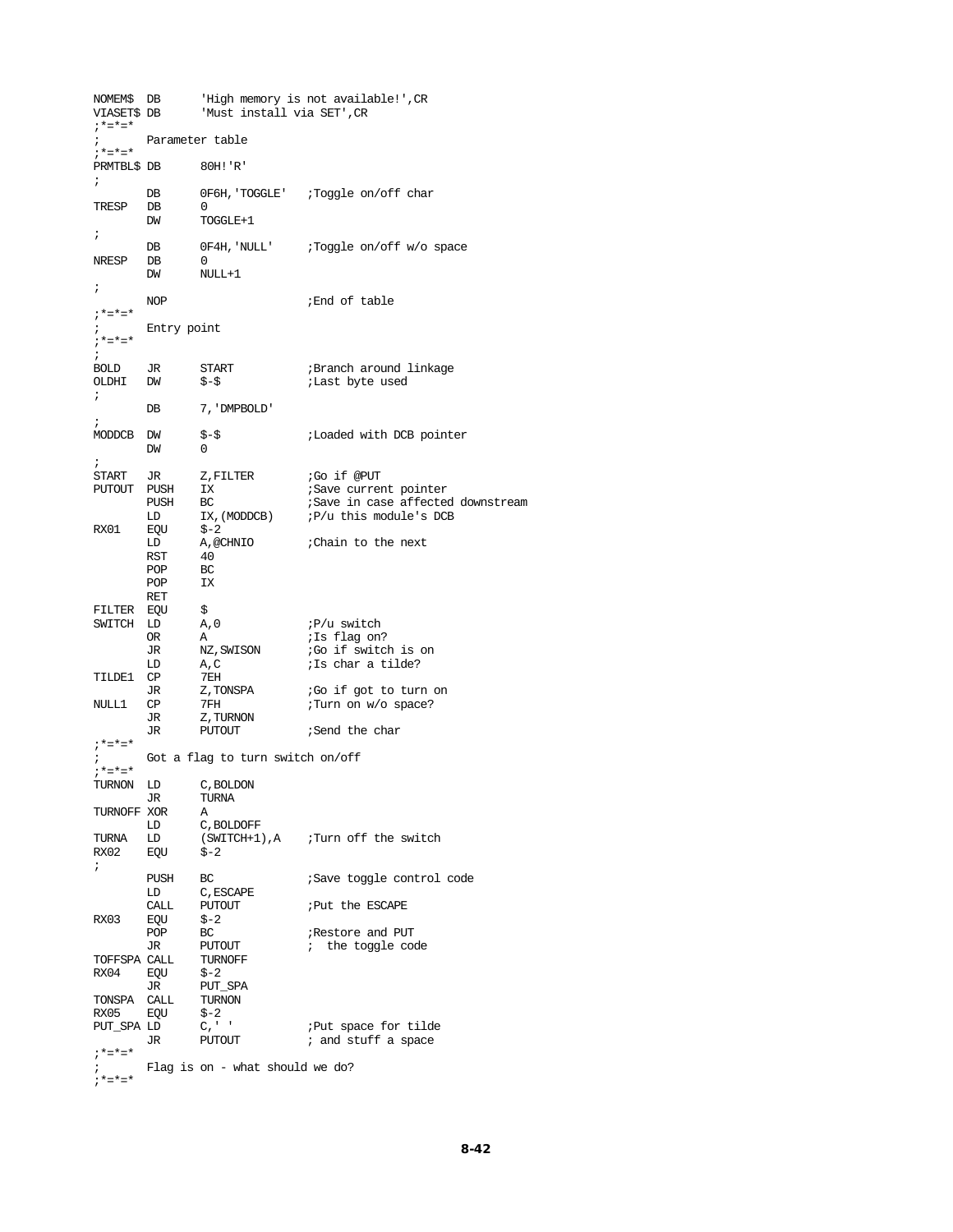| SWISON        | LD    | A,C           | ;Do we close the switch?              |
|---------------|-------|---------------|---------------------------------------|
| TILDE2        | CP    | 7EH           |                                       |
|               | JR    | Z, TOFFSPA    |                                       |
| NULL2         | CP    | 7FH           | ;Turn off w/o space?                  |
|               | JR    | Z, TURNOFF    |                                       |
|               | CP    | CR.           | ;Turn off on EOL                      |
|               | JR    | NZ, PUTOUT    |                                       |
|               | CALL. | TURNOFF       |                                       |
| RX06          | EOU   | $S - 2$       |                                       |
|               | LD    | C,CR          |                                       |
|               | JR.   | <b>PUTOUT</b> |                                       |
| MODEND        | EOU   | $S-1$         |                                       |
| LENGTH        | EOU   | $$-BOLD$      |                                       |
| <b>RELTAB</b> | DW    |               | RX01, RX02, RX03, RX04, RX05, RX06, 0 |
| ÷             |       |               |                                       |
|               | END   | <b>BEGIN</b>  |                                       |
|               |       |               |                                       |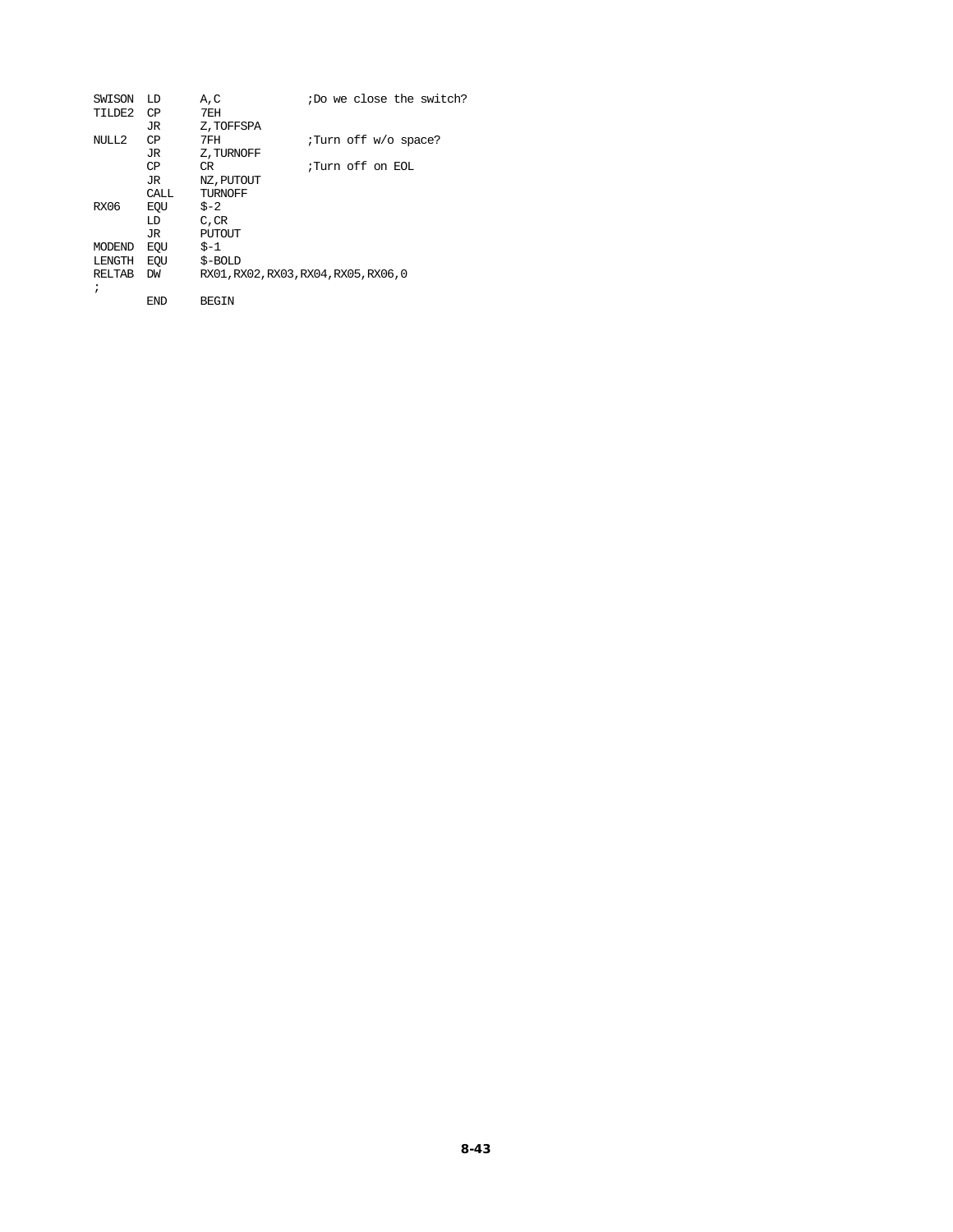# *@*

| @ABORT 7-2, 7-4, 7-8, 7-10, 7-19,                            |  |  |  |  |  |  |           |           |                  |           |                      |
|--------------------------------------------------------------|--|--|--|--|--|--|-----------|-----------|------------------|-----------|----------------------|
|                                                              |  |  |  |  |  |  |           |           |                  |           | $8 - 28$             |
| @ADTSK7-2, 7-5, 7-9, 7-10,                                   |  |  |  |  |  |  |           |           |                  |           | 8-15                 |
| @BANK 7-2, 7-6, 7-8, 7-10,                                   |  |  |  |  |  |  |           |           |                  |           | 8-21                 |
|                                                              |  |  |  |  |  |  |           |           |                  |           |                      |
|                                                              |  |  |  |  |  |  |           |           |                  |           | $7 - 11$             |
| @BREAK7-2, 7-6, 7-8,                                         |  |  |  |  |  |  |           |           |                  |           | 7-11                 |
| @CHNIO 3-4, 3-5, 3-7, 3-10,                                  |  |  |  |  |  |  |           |           |                  |           | $3 - 12$ ,           |
|                                                              |  |  |  |  |  |  |           |           |                  |           |                      |
| . 3-13, 7-2, 7-4, 7-7,                                       |  |  |  |  |  |  |           |           |                  |           | $7 - 12$             |
| @CKBRKC7-2, 7-6, 7-9, 7-12,<br>@CKDRV4-3, 4-5, 5-1, 5-4,     |  |  |  |  |  |  |           |           |                  |           | $7 - 21$             |
|                                                              |  |  |  |  |  |  |           |           |                  |           | $7 - 2$ ,            |
|                                                              |  |  |  |  |  |  |           |           |                  |           |                      |
|                                                              |  |  |  |  |  |  |           |           |                  |           | $8 - 27$             |
|                                                              |  |  |  |  |  |  |           |           |                  | $7 - 8$ , | $7 - 13$             |
| @CKTSK7-2, 7-5, 7-9, 7-10, 7-13,                             |  |  |  |  |  |  |           |           | $8 - 15$ ,       |           | $8 - 18$             |
|                                                              |  |  |  |  |  |  |           |           |                  |           |                      |
| @CLOSE $6-12$ , $7-2$ , $7-5$ , $7-8$ ,                      |  |  |  |  |  |  |           |           | $7 - 14$ ,       |           | $7 - 36$             |
|                                                              |  |  |  |  |  |  |           |           |                  |           | $7 - 14$             |
| @CMNDI 7-1, 7-2, 7-4, 7-8,                                   |  |  |  |  |  |  |           |           |                  |           | $7 - 14$ ,           |
| $\ldots \ldots \ldots \ldots 7-20$ , 8-25, 8-27, 8-28, 8-29, |  |  |  |  |  |  |           |           |                  |           |                      |
|                                                              |  |  |  |  |  |  |           |           |                  |           | 8-31                 |
| @CMNDR6-8, 7-1, 7-2, 7-5, 7-8,                               |  |  |  |  |  |  |           |           |                  |           | $7 - 12$ ,           |
| 7-14, 7-20, 7-26, 8-25, 8-27, 8-28,                          |  |  |  |  |  |  |           |           |                  |           | $8 - 29$             |
| @CTL3-8, 3-10, 3-11, 3-13,                                   |  |  |  |  |  |  |           |           |                  |           | $3 - 14$ ,           |
|                                                              |  |  |  |  |  |  |           |           |                  |           |                      |
| $\ldots \ldots \ldots \ldots 3-15, 3-16, 7-2, 7-4, 7-7,$     |  |  |  |  |  |  |           |           |                  |           | $7 - 14$             |
|                                                              |  |  |  |  |  |  |           | $7 - 4$ , |                  | $7 - 9$ , | $7 - 15$             |
| $@DCINIT \ldots \ldots \ldots \ldots \ldots 4-11, 7-2,$      |  |  |  |  |  |  |           | $7 - 5$ , |                  | $7 - 7$ , | $7 - 15$             |
| $@DCRES$ 4-11,                                               |  |  |  |  |  |  | $7 - 3$ , | $7 - 5$ , |                  | $7 - 7$ , |                      |
|                                                              |  |  |  |  |  |  |           |           |                  |           | $7 - 15$             |
| @DCSTAT 4-11, 7-3,                                           |  |  |  |  |  |  |           | $7 - 5$ , |                  | $7 - 7$ , | $7 - 16$             |
| @DEBUG7-3,                                                   |  |  |  |  |  |  |           | $7 - 5$ , |                  | $7 - 8$ , | $7 - 16$             |
|                                                              |  |  |  |  |  |  |           | $7 - 6$ , |                  | $7 - 7$ , | $7 - 16$             |
|                                                              |  |  |  |  |  |  |           |           |                  |           |                      |
| @DIRRD5-7, 5-10, 7-3,                                        |  |  |  |  |  |  |           | $7 - 6$ , |                  | $7 - 9$ , | $7 - 16$             |
| @DIRWR5-7, 5-10, 7-3,                                        |  |  |  |  |  |  |           | $7 - 6$ , |                  | $7 - 9$ , | $7 - 17$             |
| $@DIV16 \ldots \ldots \ldots \ldots \ldots \ldots \ 7-3,$    |  |  |  |  |  |  |           | $7 - 6$ , |                  | $7 - 7$ , | $7 - 17$             |
|                                                              |  |  |  |  |  |  |           | $7 - 6$ , |                  | $7 - 7$ , | $7 - 17$             |
|                                                              |  |  |  |  |  |  |           |           |                  |           |                      |
| @DODIR5-5, 5-10, 7-3, 7-5,                                   |  |  |  |  |  |  |           |           |                  |           | $7 - 9$ ,            |
|                                                              |  |  |  |  |  |  |           |           | $7 - 24$ ,       |           | $8 - 28$             |
|                                                              |  |  |  |  |  |  |           |           |                  |           | $7 - 18$             |
|                                                              |  |  |  |  |  |  |           |           |                  |           | $7 - 32$             |
|                                                              |  |  |  |  |  |  |           |           |                  |           |                      |
|                                                              |  |  |  |  |  |  |           |           |                  |           | $8 - 27$             |
|                                                              |  |  |  |  |  |  |           |           |                  |           |                      |
|                                                              |  |  |  |  |  |  |           |           |                  |           | $7 - 19,$            |
|                                                              |  |  |  |  |  |  |           |           |                  |           |                      |
|                                                              |  |  |  |  |  |  |           |           |                  |           | $8 - 28$             |
| @FEXT7-3, 7-5, 7-8,                                          |  |  |  |  |  |  |           |           | $7 - 19$ ,       |           | $8 - 27$             |
| @FLAGS\$ 7-3, 7-6, 7-8, 7-9, 7-20, 8-1                       |  |  |  |  |  |  |           |           |                  |           |                      |
|                                                              |  |  |  |  |  |  |           |           |                  |           |                      |
| @FNAME7-3, 7-6, 7-8, 7-24,                                   |  |  |  |  |  |  |           |           |                  |           | $8 - 27$             |
| @FSPEC6-4, 7-3, 7-5, 7-8, 7-24,                              |  |  |  |  |  |  |           |           |                  |           | $8 - 27$             |
|                                                              |  |  |  |  |  |  |           |           |                  |           | $3 - 14$ ,           |
| @GET 2-6, 3-8, 3-10, 3-11, 3-13,                             |  |  |  |  |  |  |           |           |                  |           | $7 - 4$ ,            |
| $\ldots \ldots \ldots \ldots 3-16, 3-17, 6-11,$              |  |  |  |  |  |  |           |           | $6 - 12, 7 - 3,$ |           |                      |
|                                                              |  |  |  |  |  |  |           |           |                  |           | $7 - 37$             |
| @GTDCB3-3, 3-14, 7-3, 7-6, 7-9, 7-24,                        |  |  |  |  |  |  |           |           |                  |           | $8 - 27$             |
| @GTDCT7-3, 7-6, 7-9, 7-25,                                   |  |  |  |  |  |  |           |           |                  |           | 7-35                 |
|                                                              |  |  |  |  |  |  |           |           |                  |           |                      |
| @GTMOD3-6, 3-13, 7-3, 7-6, 7-9, 7-25,                        |  |  |  |  |  |  |           |           |                  |           |                      |
|                                                              |  |  |  |  |  |  |           |           |                  |           | 8-14, 8-15, 8-28     |
| @HDFMT4-11, 7-3, 7-5, 7-7,                                   |  |  |  |  |  |  |           |           |                  |           | $7 - 25$             |
|                                                              |  |  |  |  |  |  |           |           | $7-6, 7-7,$      |           | $7 - 25$             |
|                                                              |  |  |  |  |  |  |           |           |                  |           |                      |
| @HEX8 7-3,                                                   |  |  |  |  |  |  |           | $7 - 6$ , |                  | $7 - 7$ , | $7 - 26$             |
| @HEXDEC                                                      |  |  |  |  |  |  |           |           |                  |           | $7 - 26$             |
| @HIGH\$ 4-17, 7-3, 7-6, 7-8,                                 |  |  |  |  |  |  |           |           |                  |           | $7 - 9$ ,            |
|                                                              |  |  |  |  |  |  |           |           |                  |           | $8 - 16$             |
|                                                              |  |  |  |  |  |  |           |           |                  |           |                      |
| @INIT5-1, 5-6, 5-12, 6-5, 6-6,                               |  |  |  |  |  |  |           |           |                  |           | $6 - 7$ ,            |
| . 6-8, 7-3, 7-5, 7-8,                                        |  |  |  |  |  |  |           |           | $7 - 26$ ,       |           | $7 - 36$             |
| @IPL  7-3, 7-4, 7-8,                                         |  |  |  |  |  |  |           |           |                  |           | $7 - 27$             |
|                                                              |  |  |  |  |  |  |           |           |                  |           |                      |
| @KBD3-10, 3-14, 7-3, 7-4, 7-7, 7-27,                         |  |  |  |  |  |  |           |           |                  |           |                      |
|                                                              |  |  |  |  |  |  |           |           | $8 - 24$ ,       |           | $8 - 25$             |
| @KEY7-3, 7-4, 7-7,                                           |  |  |  |  |  |  |           |           |                  |           | $7 - 27$             |
| @KEYIN7-3, 7-4, 7-7,                                         |  |  |  |  |  |  |           |           | $7 - 27$ ,       |           | $8 - 25$             |
|                                                              |  |  |  |  |  |  |           |           |                  |           | $8 - 17$             |
| @KLTSK7-3, 7-5, 7-9, 7-28, 8-15,                             |  |  |  |  |  |  |           |           |                  |           |                      |
| @LOAD6-9, 7-3, 7-5, 7-8, 7-22,                               |  |  |  |  |  |  |           |           |                  |           | $7 - 28, 8 - 7$      |
|                                                              |  |  |  |  |  |  |           |           |                  |           | $7 - 28$             |
| @LOF  7-3, 7-5, 7-8,                                         |  |  |  |  |  |  |           |           |                  |           | $7 - 28$             |
|                                                              |  |  |  |  |  |  |           |           |                  |           |                      |
| @LOGER 7-3, 7-4, 7-7, 7-28,                                  |  |  |  |  |  |  |           |           |                  |           | $7 - 29$             |
|                                                              |  |  |  |  |  |  |           |           |                  |           | $7 - 29$             |
| @MUL167-3, 7-6, 7-7,                                         |  |  |  |  |  |  |           |           |                  |           | $7 - 29$<br>$7 - 29$ |

| @MUL87-3, 7-6, 7-7,<br>@OPEN 4-5, 5-1,<br>$\ldots \ldots 6-12, 7-3, 7-5, 7-8,$ |            |                                              |                          | $5 - 6$ ,            | $6 - 6$ ,<br>$7 - 22$ , | $6 - 7$ .<br>$7 - 30$ , | $7 - 29$<br>$6 - 8$ ,<br>$7 - 36$ |
|--------------------------------------------------------------------------------|------------|----------------------------------------------|--------------------------|----------------------|-------------------------|-------------------------|-----------------------------------|
| @PARAM3-9, 7-3,                                                                |            |                                              |                          |                      | $7 - 4$ .               | $7 - 7$ ,<br>$8 - 27$ , | $7 - 9$ ,<br>$8 - 30$             |
| @PAUSE4-5, 7-3,                                                                |            |                                              |                          |                      | $7 - 4$ ,<br>$7 - 5$ ,  | $7 - 8$ .<br>$7 - 8$ ,  | $7 - 31$<br>$7 - 32$              |
| @POSN6-10, 6-14,                                                               |            |                                              |                          | $7 - 3$ ,            | $7 - 5$ ,               | $7 - 8$ ,               | $7 - 32$                          |
|                                                                                |            |                                              |                          |                      | $7 - 4$ ,               | $7 - 7$ ,               | $7 - 32$                          |
| @PRT3-10, 7-3,                                                                 |            |                                              |                          |                      |                         | $7 - 4$ , $7 - 7$ .     | $7 - 32$                          |
| @PUT2-6, $3-7$ , $3-8$ ,                                                       |            |                                              |                          |                      |                         | $3 - 10$ ,              | $3 - 11$ ,                        |
| .                                                                              |            | $3-13$ , $3-14$ , $3-15$ , $3-16$ , $6-11$ , |                          |                      |                         |                         | $6 - 12$ .                        |
| 7-3, 7-4, 7-7, 7-8, 7-33,                                                      |            |                                              |                          |                      |                         |                         | $7 - 37$                          |
| @RAMDIR5-10, 7-3, 7-5, 7-9,                                                    |            |                                              |                          |                      | $7 - 24, 7 - 33,$       | $7 - 5$ , $7 - 7$ ,     | $8 - 28$                          |
| @RDHDR4-11, 7-3,<br>@RDSEC4-8, 4-11, 5-1,                                      |            |                                              |                          |                      |                         | $7 - 3$ ,               | $7 - 34$<br>$7 - 5$ ,             |
|                                                                                |            |                                              |                          |                      |                         | $7 - 34$ ,              | $7 - 44$                          |
| @RDSSC5-1, 5-10,                                                               |            |                                              |                          |                      | $7 - 3$ , $7 - 6$ ,     | $7 - 9$ .               | $7 - 35$                          |
| @RDTRK4-11, 7-3, 7-5,                                                          |            |                                              |                          |                      |                         | $7 - 7$ ,               | $7 - 35$                          |
| @READ 2-6, 6-10, 6-12,                                                         |            |                                              |                          |                      |                         | $7 - 3$ ,               | $7 - 5$ ,                         |
| @REMOV7-3, 7-5,                                                                |            |                                              |                          |                      | $7 - 8$ ,               | $7 - 35.$<br>$7 - 8$ ,  | $7 - 36$                          |
| @RENAM6-7, 7-4, 7-5,                                                           |            |                                              |                          |                      | $7 - 8$ ,               | $7 - 36.$               | $7 - 36$<br>$8 - 27$              |
| @REW7-4, 7-5,                                                                  |            |                                              |                          |                      |                         | $7 - 8$ ,               | $7 - 36$                          |
| @RMTSK7-4, 7-5, 7-9,                                                           |            |                                              |                          |                      |                         | $7 - 36$ .              | $8 - 15$                          |
| @RPTSK7-4, 7-5, 7-9, 7-37,                                                     |            |                                              |                          |                      |                         | $8 - 15$ ,              | $8 - 17$                          |
| @RREAD  6-12, 7-4,                                                             |            |                                              |                          |                      | $7 - 5$ ,               | $7 - 8$ ,               | $7 - 37$                          |
| $@RSLCT \ldots \ldots \ldots \ldots \ldots 4-11,$                              |            |                                              |                          | $7 - 4,$             | $7 - 5$ .               | $7 - 7$ .               | $7 - 37$                          |
| $@RSTOR$ 4-11,<br>@RUN6-9, 7-1,                                                |            |                                              |                          | $7 - 4,$<br>$7 - 4,$ | $7 - 5$ .<br>$7 - 5$ .  | $7 - 7$ ,<br>$7 - 8$ ,  | $7 - 37$<br>$7 - 37$              |
|                                                                                |            |                                              |                          |                      | $7 - 5$ ,               | $7 - 8$ .               | $7 - 38$                          |
| @SEEK4-11, 7-4,                                                                |            |                                              |                          |                      | $7 - 5,$                | $7 - 7$ .               | $7 - 38$                          |
| @SEEKSC7-4,                                                                    |            |                                              |                          |                      | $7 - 5$ ,               | $7 - 8$ .               | $7 - 38$                          |
| @SKIP7-4,                                                                      |            |                                              |                          |                      | $7 - 5$ ,               | $7 - 8$ ,               | $7 - 38$                          |
| @SLCT4-11, 7-4, 7-5, 7-7,                                                      |            |                                              |                          |                      |                         | $7 - 39,$               | $7 - 44$                          |
| @STEPI 4-11, 7-4, 7-5,                                                         |            |                                              |                          |                      |                         | $7 - 6$ .               | $7 - 39$                          |
|                                                                                |            |                                              |                          |                      |                         | $7 - 7$ ,<br>$7 - 9$ .  | $7 - 39$<br>$7 - 40$              |
| @VDCTL 3-15, 7-4, 7-7, 7-8,                                                    |            |                                              |                          |                      |                         |                         | $7 - 9$                           |
|                                                                                |            |                                              |                          |                      | $7 - 5$ ,               | $7 - 8$ .               | $7 - 42$                          |
| @VRSEC $4-8$ .                                                                 | $4 - 11$ . |                                              | $5-2$ , $5-10$ , $7-4$ , |                      | $7 - 5$ ,               | $7 - 7$ .               | $7 - 42$                          |
| @WEOF 6-12, 7-4, 7-5,                                                          |            |                                              |                          |                      |                         | $7 - 8$ ,               | $7 - 43$                          |
|                                                                                |            |                                              |                          |                      |                         | $7 - 9$ ,               | $7 - 43$                          |
| @WRITE 2-6, 7-4, 7-5,                                                          |            |                                              |                          |                      | $7 - 38,$               | $7 - 8$ ,<br>$7 - 42,$  | $7 - 36$ ,<br>$7 - 43$            |
| @WRSEC4-11, 7-4, 7-5, 7-8,                                                     |            |                                              |                          |                      |                         | $7 - 43$ ,              | $7 - 44$                          |
| @WRSSC4-11, 5-1, 5-10, 7-4, 7-5, 7-8,                                          |            |                                              |                          |                      |                         |                         | $7 - 44$                          |
| @WRTRK4-11, 7-4, 7-5,                                                          |            |                                              |                          |                      |                         | $7 - 8$ ,               | $7 - 44$                          |
|                                                                                |            |                                              |                          |                      |                         |                         |                                   |

# *C*

```
CP/M .............................. 2-1, 3-7, 4-3
```
# *D*

| data address mark4-8, 5-1, 8-9                            |
|-----------------------------------------------------------|
| DCB2-2, 2-4, 3-1, 3-4, 3-7, 3-8,                          |
| $\ldots \ldots \ldots$ 3-9, 3-10, 3-11, 3-12, 3-14, 6-13, |
| 7-3, 7-6, 7-9, 7-15, 7-24, 8-15, 8-27                     |
| DCT2-2, 3-1, 4-1, 4-3, 4-14, 5-3,                         |
| 5-5, 6-10, 7-3, 7-6, 7-9, 7-21,                           |
|                                                           |
| directory $2-3$ , $4-7$ , $5-1$ , $5-2$ , $5-4$ , $5-6$ , |
| 5-7, 5-8, 5-9, 5-10, 5-11, 5-13,                          |
| 6-2, 6-3, 6-14, 7-3, 7-4, 7-5,                            |
| 7-6, 7-8, 7-9, 7-13, 7-14, 7-16,                          |
| 7-17, 7-22, 7-24, 7-30, 7-33,                             |
| $\ldots$ 7-35, 7-36, 7-43, 7-44, 8-9, 8-11, 8-26          |
| DIRECTORY ENTRY 5-1                                       |
| Disk Operating System 4-1, 6-1                            |
|                                                           |